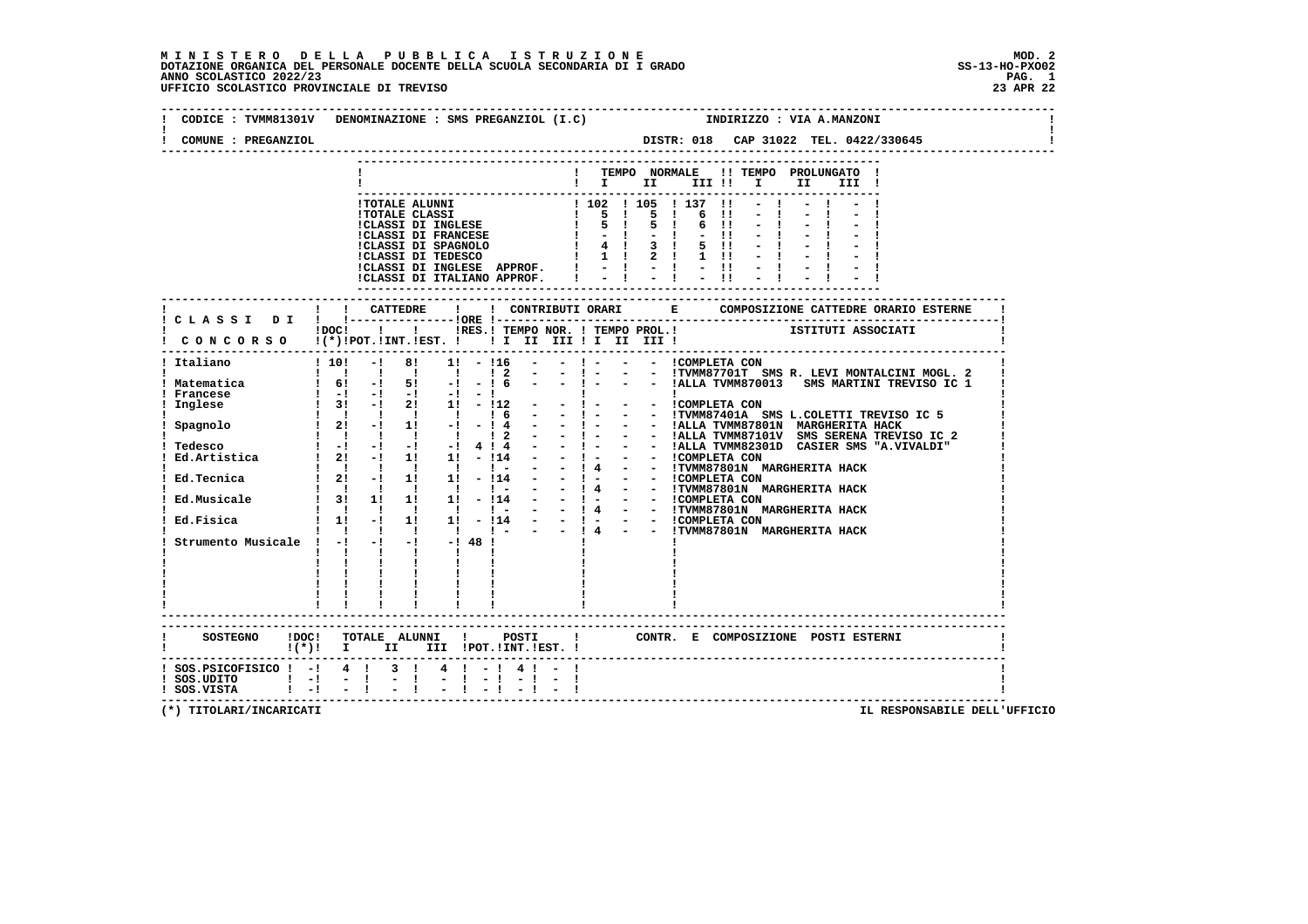$\sim$ 

 $\mathbf{I}$ 

 **--------------------------------------------------------------------------------------------------------------------------------! CODICE : TVMM81301V DENOMINAZIONE : SMS PREGANZIOL (I.C) ! ! ! COMUNE : PREGANZIOL DISTR: 018 CAP 31022 TEL. 0422/330645 ! --------------------------------------------------------------------------------------------------------------------------------**

 **NUMERO DI CORSI ATTIVATI SULLA SCUOLA: 4**

| IS TRUMENTI         | DOC! |                       | POSTI |      | ! ORE                   |        | !CONTR. ORARI E COMPOSIZIONE POSTI ORARIO ESTERNI |
|---------------------|------|-----------------------|-------|------|-------------------------|--------|---------------------------------------------------|
| IMUSICALI           | (*)! | !POT. ! INT. ! EST. ! |       |      | -1 - -<br>$IRES.IORE$ ! | !UTIL! | ISTITUTI ASSOCIATI                                |
| ! ARPA              | - 1  | - 1                   | - 1   | - 1  | - 1                     |        |                                                   |
| ! CHITARRA          | - 1  | - !                   | $-1$  | $-1$ | 12!                     |        |                                                   |
| ! CLARINETTO        | - 1  | - !                   | - 1   | - 1  | - 1                     |        |                                                   |
| ! CORNO             | - 1  | - !                   | - 1   | - !  | - 1                     |        |                                                   |
| ! FAGOTTO           | - 1  | - !                   | - 1   | $-1$ | - 1                     |        |                                                   |
| <b>!FISARMONICA</b> | - 1  | - !                   | - 1   | - 1  | - 1                     |        |                                                   |
| ! FLAUTO            | - 1  | - !                   | - 1   | - 1  | 12!                     |        |                                                   |
| ! OBOE              | - 1  | - !                   | - 1   | - 1  | - 1                     |        |                                                   |
| <b>!PERCUSSIONI</b> | - 1  | - 1                   | - 1   | - 1  | - 1                     |        |                                                   |
| <b>!PIANOFORTE</b>  | - 1  | - !                   | - 1   | $-1$ | 12!                     |        |                                                   |
| ! SAXOFONO          | - 1  | - 1                   | - !   | - 1  | - 1                     |        |                                                   |
| ! TROMBA            | - 1  | - 1                   | - 1   | - 1  | - 1                     |        |                                                   |
| ! VIOLINO           | - 1  | - 1                   | - 1   | $-1$ | 12!                     |        |                                                   |
| ! VIOLONCELLO       | - 1  | - 1                   | - 1   | - 1  | - 1                     |        |                                                   |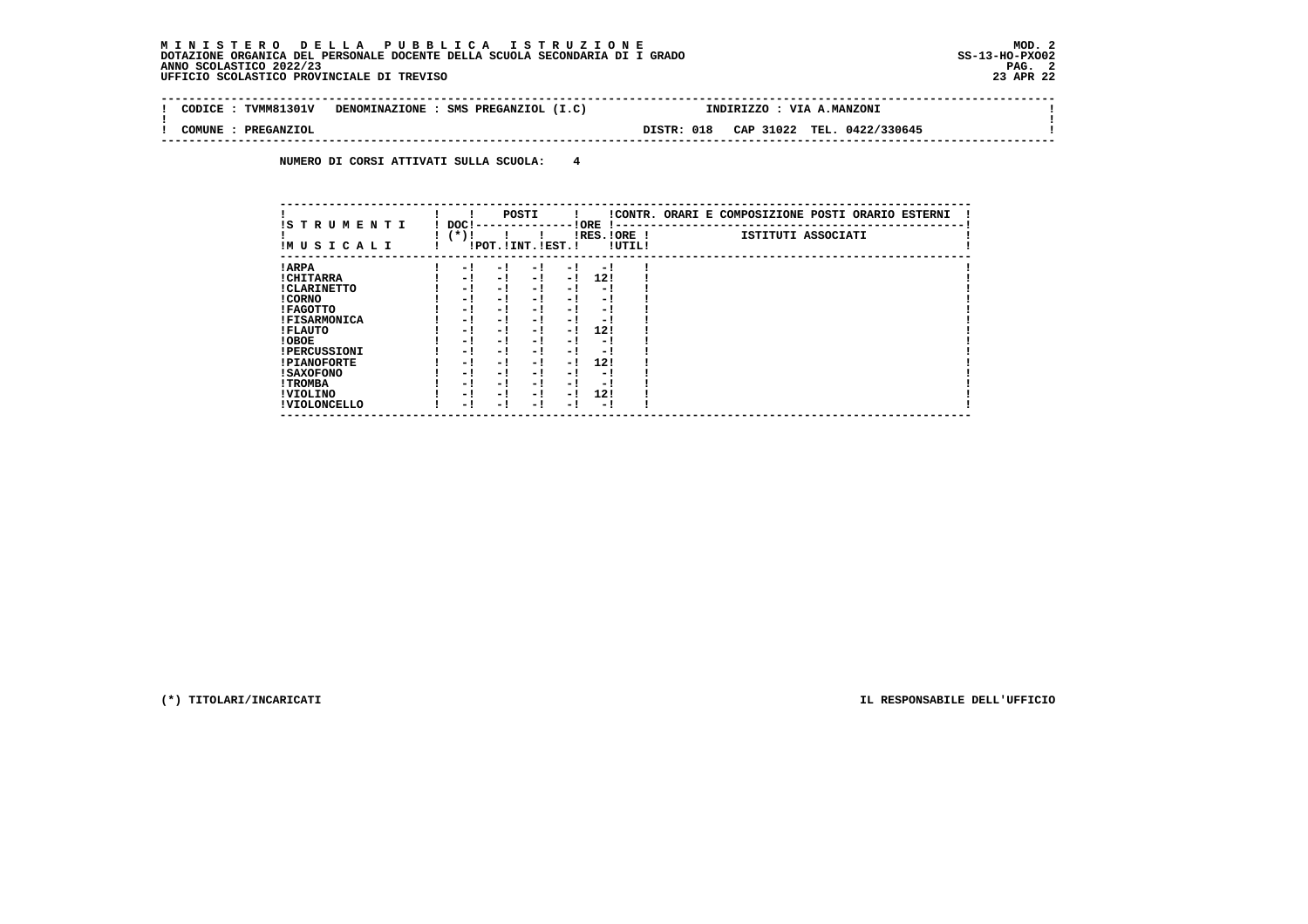|                                                                                                                        | $1DOCI$ $1$<br>$1 \quad 71$<br>$-!$ 7!<br>1 1 1 1 1                                                                                                                                                                                                                                                                                                                | !CLASSI DI INGLESE APPROF. !<br>!CLASSI DI ITALIANO APPROF. !<br>I IRES. I TEMPO NOR. I TEMPO PROL. I TEMPO NOR. I TEMPO PROL. I<br>1! - 114<br>$\sim$ 100 $\mu$                                                                                                                                                                                                      |                                                                               | $-1$ | $-1$ $-1$ $-11$ $-1$<br>$\sim$ 1.0 $\%$<br>$-11$ | ! TEMPO NORMALE !! TEMPO PROLUNGATO !<br>!!! II II!!!! II II!!                                                                                        |                                                                                                                                                                                                             |
|------------------------------------------------------------------------------------------------------------------------|--------------------------------------------------------------------------------------------------------------------------------------------------------------------------------------------------------------------------------------------------------------------------------------------------------------------------------------------------------------------|-----------------------------------------------------------------------------------------------------------------------------------------------------------------------------------------------------------------------------------------------------------------------------------------------------------------------------------------------------------------------|-------------------------------------------------------------------------------|------|--------------------------------------------------|-------------------------------------------------------------------------------------------------------------------------------------------------------|-------------------------------------------------------------------------------------------------------------------------------------------------------------------------------------------------------------|
|                                                                                                                        |                                                                                                                                                                                                                                                                                                                                                                    |                                                                                                                                                                                                                                                                                                                                                                       |                                                                               |      |                                                  |                                                                                                                                                       |                                                                                                                                                                                                             |
|                                                                                                                        |                                                                                                                                                                                                                                                                                                                                                                    |                                                                                                                                                                                                                                                                                                                                                                       |                                                                               |      |                                                  |                                                                                                                                                       |                                                                                                                                                                                                             |
|                                                                                                                        |                                                                                                                                                                                                                                                                                                                                                                    |                                                                                                                                                                                                                                                                                                                                                                       |                                                                               |      |                                                  |                                                                                                                                                       |                                                                                                                                                                                                             |
| ! Italiano<br>! Matematica<br>Francese<br>Inglese<br>Spagnolo                                                          |                                                                                                                                                                                                                                                                                                                                                                    |                                                                                                                                                                                                                                                                                                                                                                       |                                                                               |      |                                                  |                                                                                                                                                       |                                                                                                                                                                                                             |
|                                                                                                                        |                                                                                                                                                                                                                                                                                                                                                                    |                                                                                                                                                                                                                                                                                                                                                                       |                                                                               |      |                                                  |                                                                                                                                                       |                                                                                                                                                                                                             |
|                                                                                                                        | $1 \quad 2! \quad -! \quad 4! \quad 1! \quad -!12$                                                                                                                                                                                                                                                                                                                 | $14 -$<br>$16 -$                                                                                                                                                                                                                                                                                                                                                      |                                                                               |      |                                                  | - - 1 - - - ICOMPLETA CON<br>- - 1 - - - ITVMM83701B DON MILANI                                                                                       |                                                                                                                                                                                                             |
| Tedesco<br>Ed. Artistica 1 1! -! 1! 1! -! 10 -<br>Ed.Tecnica<br>Ed.Musicale<br>Ed.Fisica<br>Strumento Musicale ! 4! -! | $1 \t1 \t-1 \t1 \t-1$<br>$12! - 12! - 1 - 16$<br>$\begin{array}{ccccccccc} ! & & ! & & ! & & ! & & 1 & 8 \\ 1 & 11 & & -1 & & 11 & & 11 & - & 110 \\ \end{array}$<br>$\frac{1}{1}$ 11 $\frac{1}{1}$<br>$\mathbf{I}$ $\mathbf{I}$ $\mathbf{I}$<br>$\mathbf{I}$ $\mathbf{I}$<br>п.<br>$\mathbf{I}$ and $\mathbf{I}$<br>$\mathbf{I}$ and $\mathbf{I}$<br>$\mathbf{I}$ | $! -! -! -! -! -! 4!6 - -! -$<br>$\mathbf{1}$ and $\mathbf{1}$ and $\mathbf{1}$ and $\mathbf{1}$ and $\mathbf{1}$<br>$\begin{array}{cccccccc} 1 & 1 & 1 & 1 & 1 & 1 & 8 & - \\ 1 & 21 & -1 & 11 & 11 & -110 & - \end{array}$<br>$\sim$ 100 $\mu$<br>$\frac{1}{4!}$ $\frac{1}{-1}$ $\frac{1}{-1}$ 8<br>$\mathbf{I}$ and $\mathbf{I}$ and $\mathbf{I}$ and $\mathbf{I}$ | $-1 - 1$<br>$\mathbf{I}$ and $\mathbf{I}$<br>$-1$ $-$<br>$-1 - 1$<br>$-1 - 1$ |      | $\mathbf{I}$<br>- - ICOMPLETA CON                | :<br>! - - - !ALLA TVMM883015 MONTEBELLUNA 1 SMS<br>- - !TVMM83701B DON MILANI<br>- ! - - - ICOMPLETA CON<br>- ! - - - ITVMM883015 MONTEBELLUNA 1 SMS | - - !ALLA TVMM870013 SMS MARTINI TREVISO IC 1<br>-  - - - ICOMPLETA CON<br>-  - - - ITVMM87201P SMS G.G.FELISSENT TREVISO IC 3<br>- ! - - - ICOMPLETA CON<br>- - !TVMM87201P SMS G.G.FELISSENT TREVISO IC 3 |
| ! SOS.PSICOFISICO ! 3! 8 ! 2 !                                                                                         | $\frac{1}{2}=\frac{1}{2}=\frac{1}{2}=\frac{1}{2}=\frac{1}{2}$ .                                                                                                                                                                                                                                                                                                    | !(*)! I II III !POT.!INT.!EST.!<br>$3 \mid -14 \mid -1$                                                                                                                                                                                                                                                                                                               |                                                                               |      |                                                  |                                                                                                                                                       |                                                                                                                                                                                                             |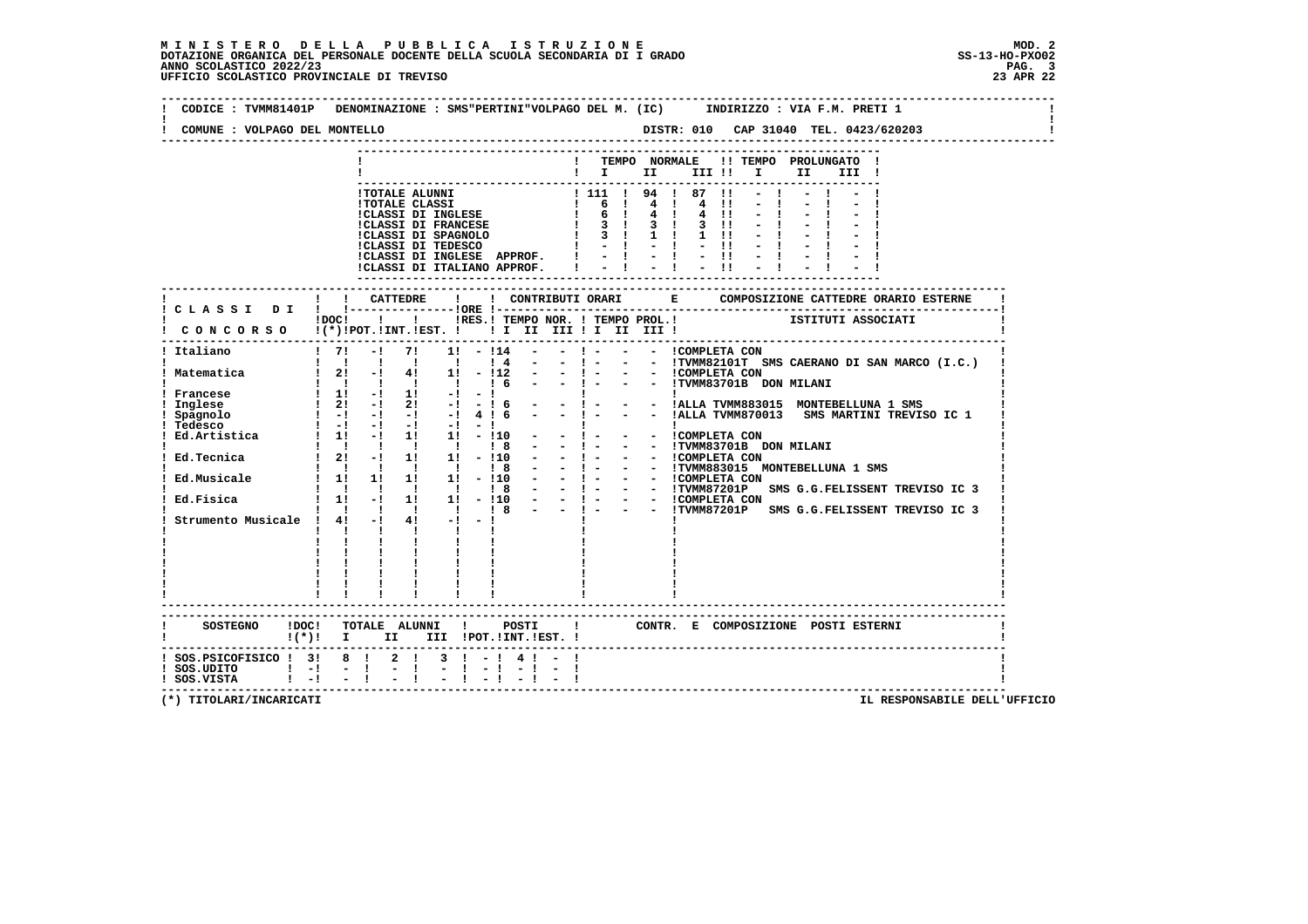$\sim$ 

 $\mathbf{I}$ 

 **-------------------------------------------------------------------------------------------------------------------------------- ! CODICE : TVMM81401P DENOMINAZIONE : SMS"PERTINI"VOLPAGO DEL M. (IC) INDIRIZZO : VIA F.M. PRETI 1 ! ! ! ! COMUNE : VOLPAGO DEL MONTELLO DISTR: 010 CAP 31040 TEL. 0423/620203 ! --------------------------------------------------------------------------------------------------------------------------------**

 **NUMERO DI CORSI ATTIVATI SULLA SCUOLA: 4**

| IS TRUMENTI         | DOC! |     | POSTI                 |      | ! ORE       |        | !CONTR. ORARI E COMPOSIZIONE POSTI ORARIO ESTERNI |
|---------------------|------|-----|-----------------------|------|-------------|--------|---------------------------------------------------|
| IMUSICALI           | (*)! |     | !POT. ! INT. ! EST. ! |      | IRES.IORE ! | !UTIL! | ISTITUTI ASSOCIATI                                |
| ! ARPA              | - 1  | - 1 | - !                   | $-1$ | - 1         |        |                                                   |
| ! CHITARRA          | 11   | - ! | 11                    | $-1$ | - 1         |        |                                                   |
| ! CLARINETTO        | 1!   | - 1 | 11                    | - 1  | - 1         |        |                                                   |
| ! CORNO             | - 1  | - 1 | - 1                   | - 1  | - 1         |        |                                                   |
| ! FAGOTTO           | - 1  | - 1 | - 1                   | - 1  | - 1         |        |                                                   |
| <b>!FISARMONICA</b> | - 1  | - 1 | - 1                   | - 1  | - 1         |        |                                                   |
| ! FLAUTO            | 11   | - ! | 11                    | - !  | - 1         |        |                                                   |
| ! OBOE              | - 1  | - ! | - 1                   | $-1$ | - 1         |        |                                                   |
| <b>!PERCUSSIONI</b> | - !  | - 1 | - 1                   | - 1  | - 1         |        |                                                   |
| <b>!PIANOFORTE</b>  | 1!   | - 1 | 11                    | - 1  | - 1         |        |                                                   |
| <b>! SAXOFONO</b>   | - !  | - 1 | - 1                   | - 1  | - 1         |        |                                                   |
| ! TROMBA            | - 1  | - 1 | - 1                   | - 1  | - 1         |        |                                                   |
| ! VIOLINO           | - 1  | - 1 | - 1                   | $-1$ | - 1         |        |                                                   |
| ! VIOLONCELLO       | - !  | - 1 | - 1                   | - 1  | - 1         |        |                                                   |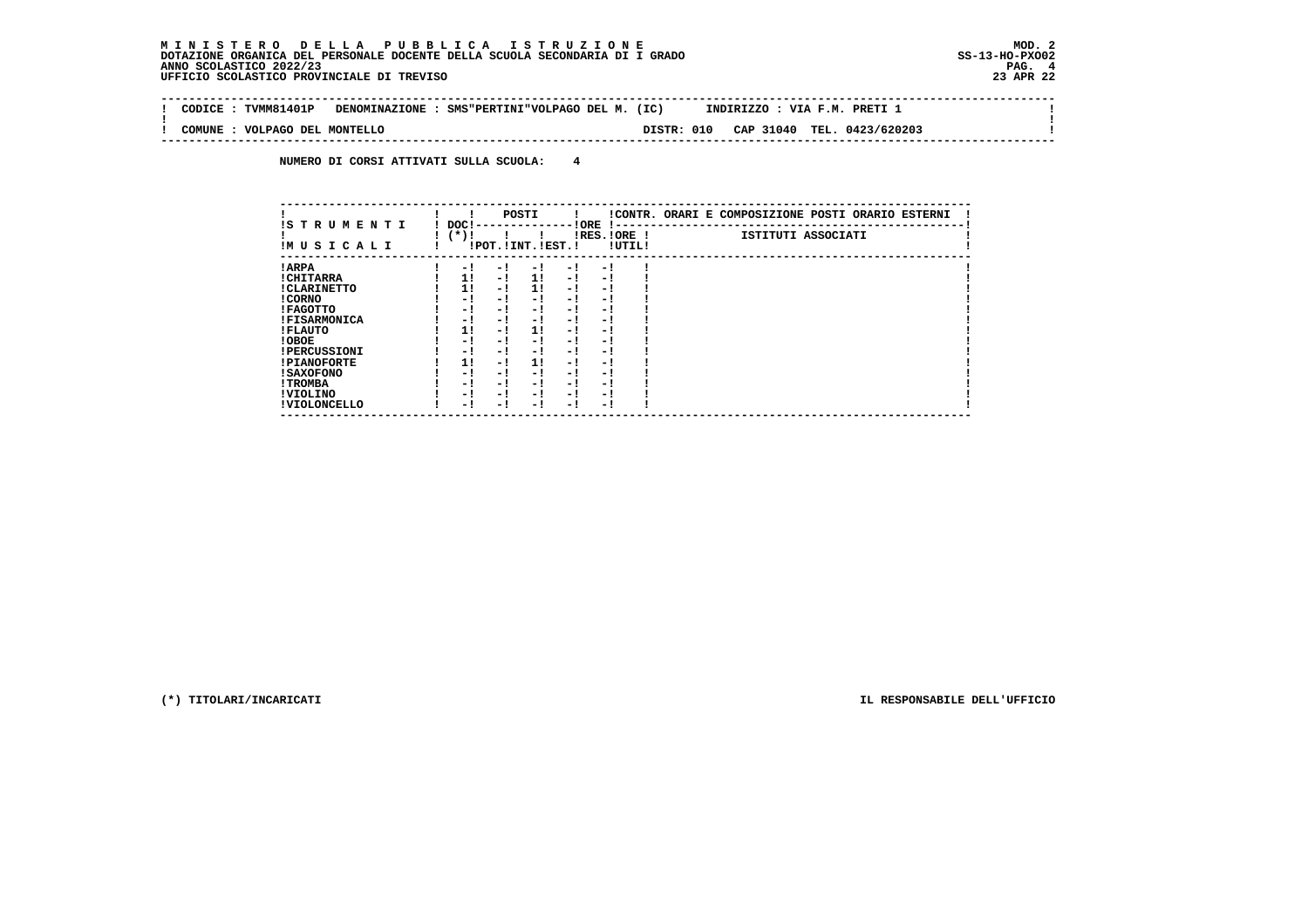| TEMPO NORMALE<br>!! TEMPO PROLUNGATO !<br>$\blacksquare$ $\blacksquare$ $\blacksquare$ $\blacksquare$ $\blacksquare$ $\blacksquare$ $\blacksquare$ $\blacksquare$ $\blacksquare$ $\blacksquare$<br>III !<br>1 146 1 191 1 203 11 24 1 36 1 15 1<br><b>!TOTALE ALUNNI</b><br>1 6 1 8 1 9 11<br>1 6 1 8 1 9 11<br>$1 \quad 1$<br><b>!TOTALE CLASSI</b><br>$1 \quad 1$<br>!CLASSI DI INGLESE<br>!CLASSI DI FRANCESE<br>$1 \quad 1$<br>!CLASSI DI INGLESE APPROF.<br>$\frac{1}{2}$ $\frac{1}{2}$ $\frac{1}{2}$ $\frac{1}{2}$ $\frac{1}{2}$ $\frac{1}{2}$<br>!CLASSI DI ITALIANO APPROF.<br>---------------------<br>----------<br>$1\,\mathrm{DOC}$ $1\,\mathrm{ol}$<br>!RES.! TEMPO NOR. ! TEMPO PROL.! [STITUTI ASSOCIATI<br>! - - - !ALLA TVMM81601A SMS SARTO/SAN FLORIANO-CAST.2!<br>! 16! 1! 16!<br>$-!$ $ !$ 2<br>- - ICOMPLETA CON<br>- - ITVMM86501G SMS"CANOVA" PIEVE DEL GRAPPA<br>$1 \t81 - 1 \t91$<br>$-1 - 1$<br>$1! - 112$<br>$\sim$<br>$\begin{array}{ccccccccccccc}\n1 & 1 & 1 & 1\n\end{array}$<br>$\frac{1}{6}$<br>$\begin{bmatrix} 1 & -1 & -1 & -1 & -1 & -1 & -1 \end{bmatrix}$<br>- - - - - ----------<br>- - ! - - - ICOMPLETA CON<br>- - ! - - - ITVMM81601A SMS SARTO/SAN FLORIANO-CAST.2<br>$1 \t5!$ -1 41 11 - 113<br>$\begin{array}{cccccccccccccc} 1 & 1 & 1 & 1 & 1 & 1 & 1 \end{array}$<br>$\frac{1}{3}$<br>$\pm$ 4 - - $\pm$ - - $\pm$ TVMM84501A S.SEC.I MADONNA DELLE CENDROLE<br>$1 \quad 1 \quad 1 \quad 1 \quad 1$<br>$1 \quad 2! \quad 1! \quad 1!$<br>$-1$<br>$-1$<br>$-1$<br>$-1$<br>$\frac{1}{3!}$ -1 31<br>$-1$<br>! 4! 1! 3!<br>$1 \t2! -1$<br>3!<br>$-1 - 1$<br>4!<br>$-1$ $-1$<br>$\mathbf{I}$<br>$\mathbf{I}$<br>$\mathbf{I}$<br>$\mathbf{I}$<br>$\mathbf{I}$ and $\mathbf{I}$<br>$\mathbf{I}$<br>CONTR. E COMPOSIZIONE POSTI ESTERNI<br>! (*)! I II III !POT.!INT.!EST.! | COMUNE : CASTELFRANCO VENETO |  |  |  |  |  |  |  |
|----------------------------------------------------------------------------------------------------------------------------------------------------------------------------------------------------------------------------------------------------------------------------------------------------------------------------------------------------------------------------------------------------------------------------------------------------------------------------------------------------------------------------------------------------------------------------------------------------------------------------------------------------------------------------------------------------------------------------------------------------------------------------------------------------------------------------------------------------------------------------------------------------------------------------------------------------------------------------------------------------------------------------------------------------------------------------------------------------------------------------------------------------------------------------------------------------------------------------------------------------------------------------------------------------------------------------------------------------------------------------------------------------------------------------------------------------------------------------------------------------------------------------------------------------------------------------------------------------------------------------------------------------------------------------------------------------------------------------------------------------------------------------------------------------------------------|------------------------------|--|--|--|--|--|--|--|
|                                                                                                                                                                                                                                                                                                                                                                                                                                                                                                                                                                                                                                                                                                                                                                                                                                                                                                                                                                                                                                                                                                                                                                                                                                                                                                                                                                                                                                                                                                                                                                                                                                                                                                                                                                                                                      |                              |  |  |  |  |  |  |  |
| CONCORSO !(*)!POT.!INT.!EST. ! ! I III III II III II<br>Italiano<br>Matematica<br>Francese<br>Inglese<br>! Ed.Tecnica<br>Ed.Musicale<br>Ed.Fisica<br>Strumento Musicale ! 4! -!                                                                                                                                                                                                                                                                                                                                                                                                                                                                                                                                                                                                                                                                                                                                                                                                                                                                                                                                                                                                                                                                                                                                                                                                                                                                                                                                                                                                                                                                                                                                                                                                                                      |                              |  |  |  |  |  |  |  |
|                                                                                                                                                                                                                                                                                                                                                                                                                                                                                                                                                                                                                                                                                                                                                                                                                                                                                                                                                                                                                                                                                                                                                                                                                                                                                                                                                                                                                                                                                                                                                                                                                                                                                                                                                                                                                      |                              |  |  |  |  |  |  |  |
|                                                                                                                                                                                                                                                                                                                                                                                                                                                                                                                                                                                                                                                                                                                                                                                                                                                                                                                                                                                                                                                                                                                                                                                                                                                                                                                                                                                                                                                                                                                                                                                                                                                                                                                                                                                                                      |                              |  |  |  |  |  |  |  |
|                                                                                                                                                                                                                                                                                                                                                                                                                                                                                                                                                                                                                                                                                                                                                                                                                                                                                                                                                                                                                                                                                                                                                                                                                                                                                                                                                                                                                                                                                                                                                                                                                                                                                                                                                                                                                      |                              |  |  |  |  |  |  |  |
|                                                                                                                                                                                                                                                                                                                                                                                                                                                                                                                                                                                                                                                                                                                                                                                                                                                                                                                                                                                                                                                                                                                                                                                                                                                                                                                                                                                                                                                                                                                                                                                                                                                                                                                                                                                                                      |                              |  |  |  |  |  |  |  |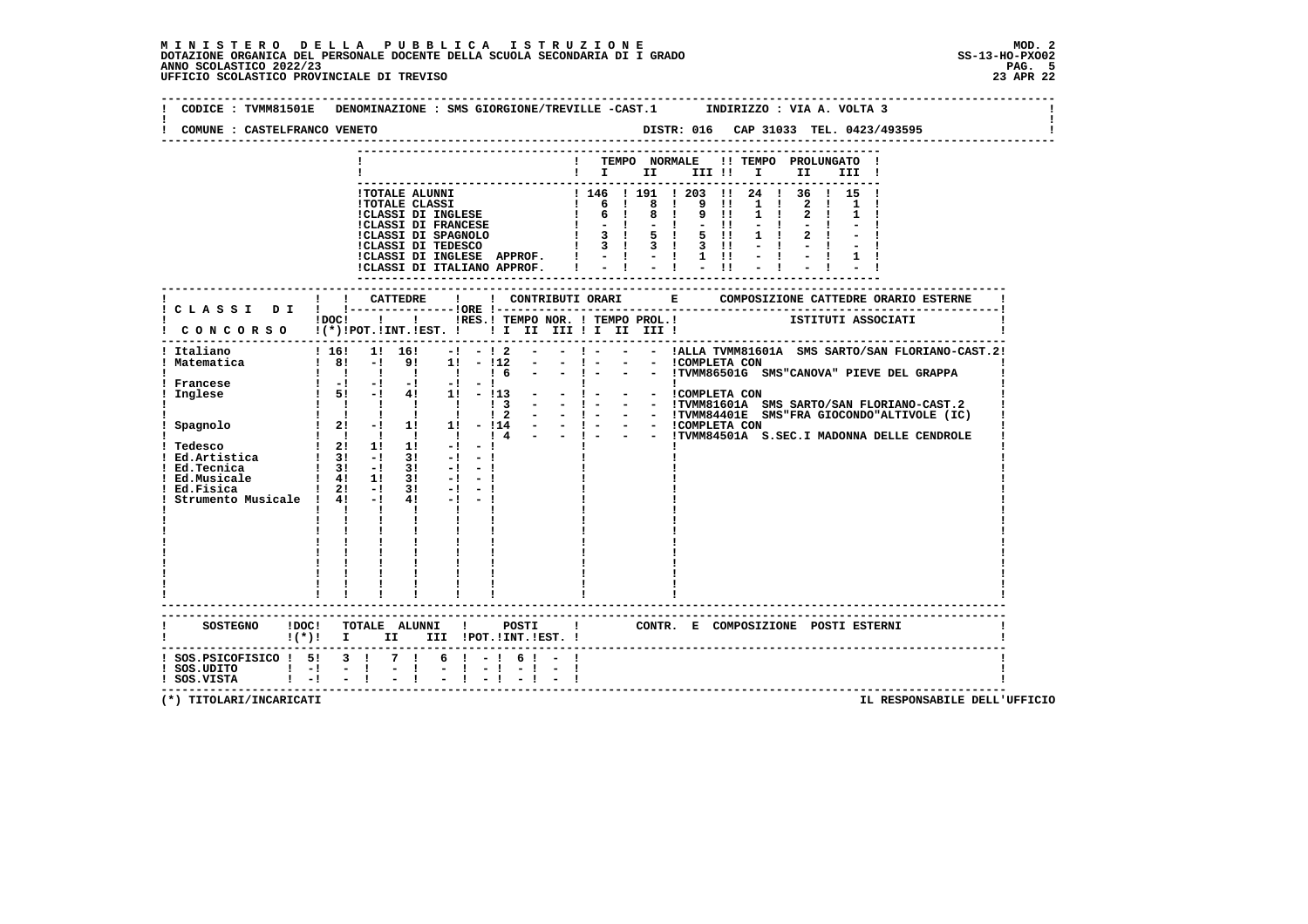$\sim$ 

 $\mathbf{I}$ 

 **-------------------------------------------------------------------------------------------------------------------------------- ! CODICE : TVMM81501E DENOMINAZIONE : SMS GIORGIONE/TREVILLE -CAST.1 INDIRIZZO : VIA A. VOLTA 3 ! ! ! ! COMUNE : CASTELFRANCO VENETO DISTR: 016 CAP 31033 TEL. 0423/493595 ! --------------------------------------------------------------------------------------------------------------------------------**

 **NUMERO DI CORSI ATTIVATI SULLA SCUOLA: 4**

| IS TRUMENTI         | DOC! |     | POSTI                 |      | ! ORE                  |        | !CONTR. ORARI E COMPOSIZIONE POSTI ORARIO ESTERNI |
|---------------------|------|-----|-----------------------|------|------------------------|--------|---------------------------------------------------|
| IM U S I C A L I    | (*)! |     | !POT. ! INT. ! EST. ! |      | $1 - -$<br>IRES.IORE ! | !UTIL! | ISTITUTI ASSOCIATI                                |
| ! ARPA              | - 1  | - 1 | - !                   | $-1$ | - !                    |        |                                                   |
| ! CHITARRA          | 1!   | - ! | 11                    | - !  | - 1                    |        |                                                   |
| ! CLARINETTO        | 1!   | - ! | 11                    | - 1  | - 1                    |        |                                                   |
| ! CORNO             | - 1  | - ! | - 1                   | - !  | - 1                    |        |                                                   |
| ! FAGOTTO           | - 1  | - ! | - 1                   | - 1  | - 1                    |        |                                                   |
| <b>!FISARMONICA</b> | - 1  | - ! | - !                   | - 1  | - 1                    |        |                                                   |
| ! FLAUTO            | - 1  | - 1 | - 1                   | - 1  | - 1                    |        |                                                   |
| ! OBOE              | - 1  | - ! | - 1                   | - 1  | - 1                    |        |                                                   |
| <b>!PERCUSSIONI</b> | - 1  | - ! | - 1                   | - 1  | - 1                    |        |                                                   |
| <b>!PIANOFORTE</b>  | 1!   | - ! | 11                    | - !  | - 1                    |        |                                                   |
| ! SAXOFONO          | - 1  | - ! | - 1                   | - 1  | - 1                    |        |                                                   |
| ! TROMBA            | - 1  | - ! | - !                   | - 1  | - 1                    |        |                                                   |
| ! VIOLINO           | 1!   | - ! | 1!                    | $-1$ | - 1                    |        |                                                   |
| ! VIOLONCELLO       | - 1  | - 1 | - 1                   | - !  | - 1                    |        |                                                   |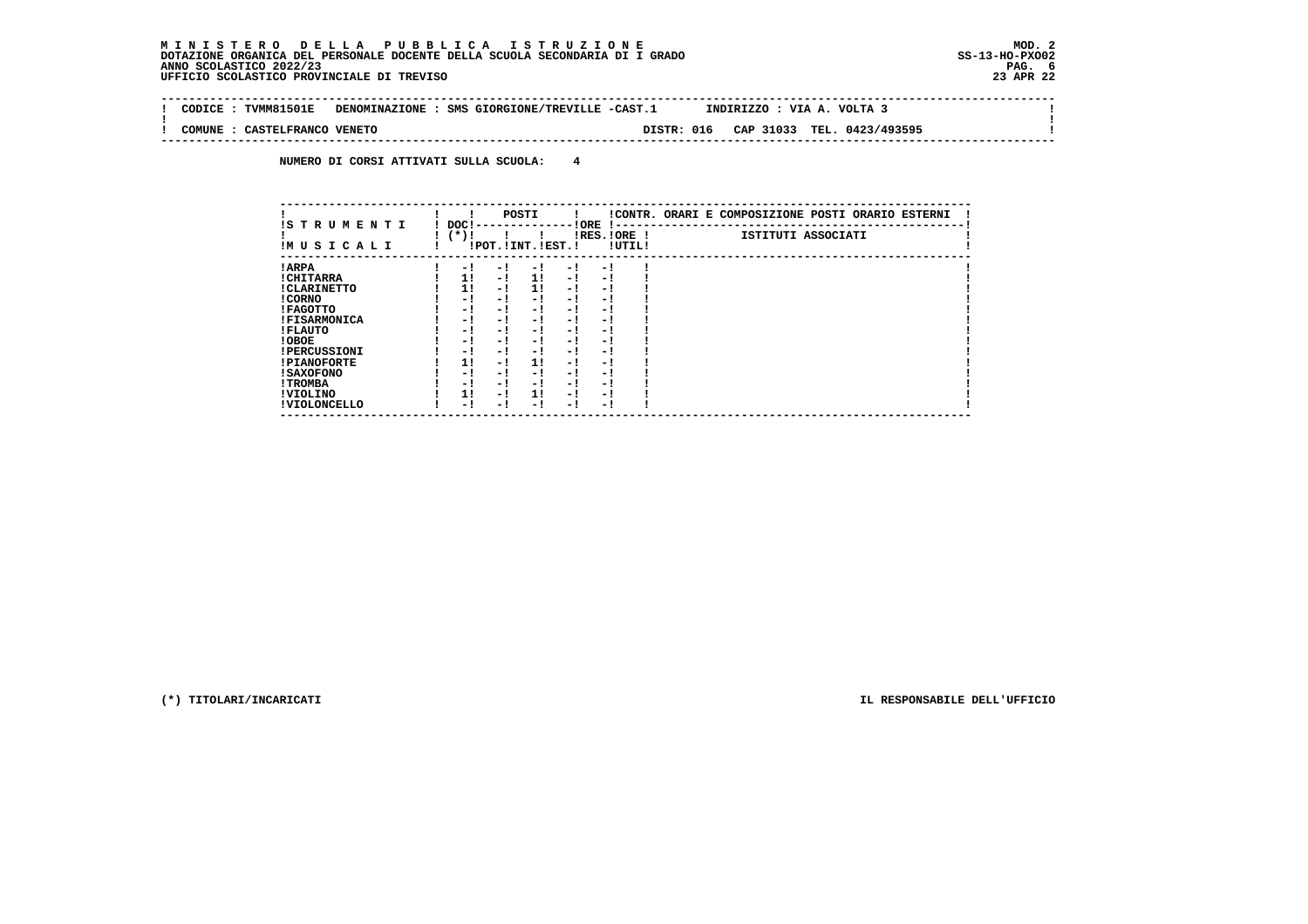| COMUNE : CASTELFRANCO VENETO                                                                                     |                               |                                                |                                                                                                                     |                  |              |  |                   |  |      |                                                |                                                                        |  |
|------------------------------------------------------------------------------------------------------------------|-------------------------------|------------------------------------------------|---------------------------------------------------------------------------------------------------------------------|------------------|--------------|--|-------------------|--|------|------------------------------------------------|------------------------------------------------------------------------|--|
|                                                                                                                  |                               |                                                |                                                                                                                     |                  |              |  |                   |  | II D | ! TEMPO NORMALE !! TEMPO PROLUNGATO !<br>III ! |                                                                        |  |
|                                                                                                                  |                               |                                                |                                                                                                                     |                  |              |  |                   |  |      |                                                |                                                                        |  |
|                                                                                                                  |                               |                                                |                                                                                                                     |                  |              |  |                   |  |      |                                                |                                                                        |  |
| CONCORSO !(*)!POT.!INT.!EST. ! ! I III III II III II                                                             |                               |                                                | IDOCI ! IRES.I TEMPO NOR. ! TEMPO PROL.! ISTITUTI ASSOCIATI                                                         |                  |              |  |                   |  |      |                                                |                                                                        |  |
| ---------------------------------<br>! Italiano                                                                  |                               |                                                | $1 11! 1! 9! 1! - 18 - - 1 - - - 1$ COMPLETA CON                                                                    |                  |              |  |                   |  |      |                                                | ! ! ! ! ! ! ! 2 - - ! - - - ITVMM81501E SMS GIORGIONE/TREVILLE -CAST.1 |  |
|                                                                                                                  |                               |                                                |                                                                                                                     |                  |              |  |                   |  |      |                                                |                                                                        |  |
| Francese<br>Inglese<br>Spagnolo<br>Tedesco<br>Ed.Artistica : $\overline{2!}$ -1 $\overline{1!}$ 11 - 116 - - 1 - |                               |                                                | $\frac{1}{2!}$ 2! 1! 1! -! 4!                                                                                       |                  | $\mathbf{I}$ |  | - - ICOMPLETA CON |  |      |                                                |                                                                        |  |
| Ed.Tecnica                                                                                                       |                               |                                                | $\begin{array}{ccccccccccccc}\n1 & 1 & 1 & 1 & 1 & 1 & 1 & 2 & - \\ 1 & 21 & -1 & 11 & 11 & -116 & - \n\end{array}$ |                  | $-1$ $-$     |  |                   |  |      |                                                | - - !TVMM81901T SCUOLA SEC. I GRADO - RESANA                           |  |
| Ed.Musicale<br>Ed.Fisica                                                                                         |                               |                                                |                                                                                                                     |                  |              |  |                   |  |      |                                                |                                                                        |  |
| Strumento Musicale ! $4!$ -! $4!$ -! -!                                                                          | $\mathbf{I}$ and $\mathbf{I}$ | $\mathbf{I}$ and $\mathbf{I}$ and $\mathbf{I}$ | $\mathbf{I}$ and $\mathbf{I}$ and $\mathbf{I}$<br>---------------------------                                       |                  |              |  |                   |  |      |                                                |                                                                        |  |
| $!(*)!$ I II III !POT.!INT.!EST. !                                                                               |                               |                                                |                                                                                                                     |                  |              |  |                   |  |      |                                                |                                                                        |  |
| ! SOS.PSICOFISICO ! 3! 5 ! 5 ! 5 ! - ! 4 ! - !<br>! SOS.UDITO ! -! - !<br>! SOS.VISTA ! -! - !                   |                               |                                                | $-1$                                                                                                                | $-1 - 1 - 1 - 1$ |              |  |                   |  |      |                                                |                                                                        |  |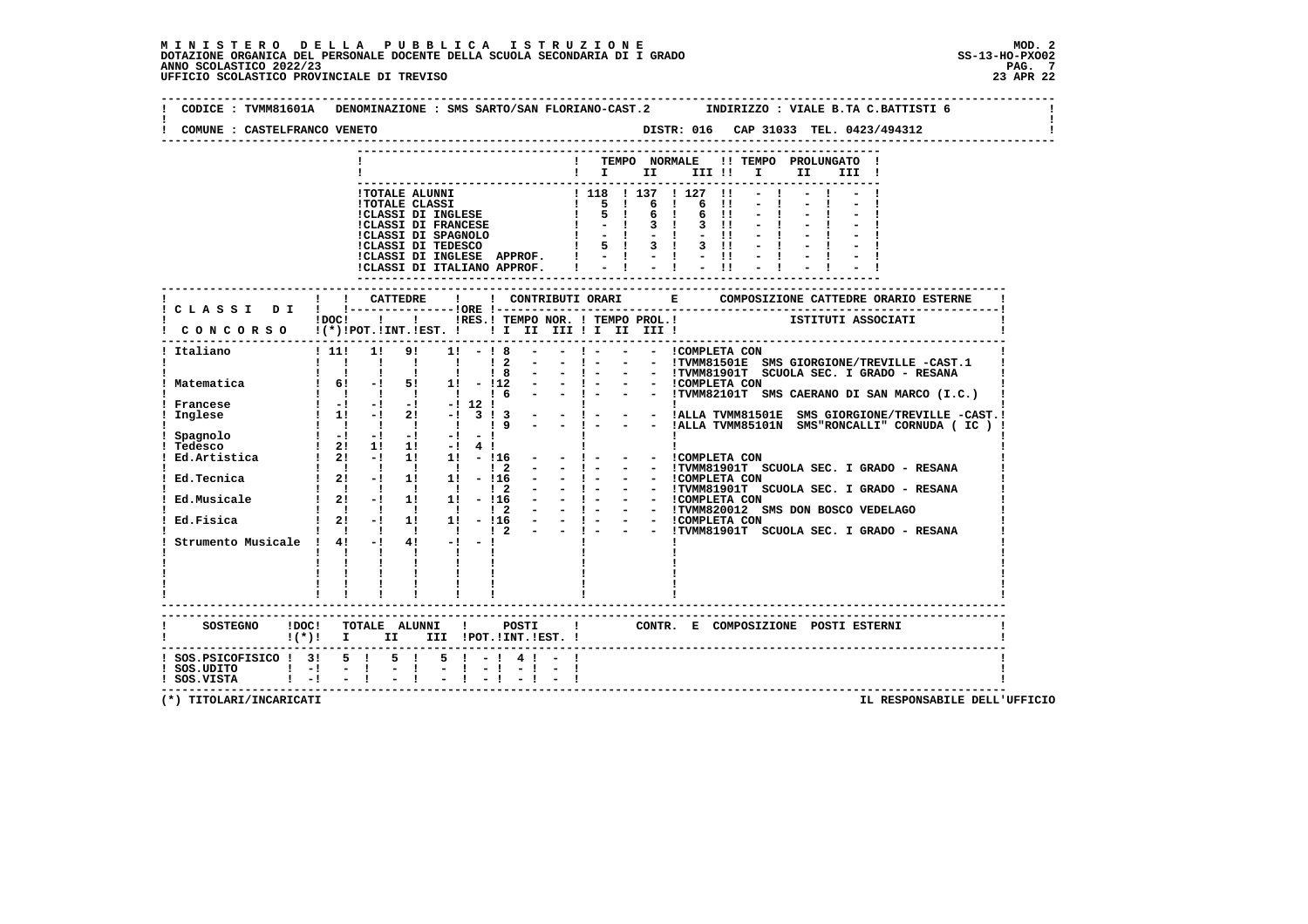**Contract Contract** 

 $\mathbf{I}$ 

 $\mathbf{I}$ 

 **-------------------------------------------------------------------------------------------------------------------------------- ! CODICE : TVMM81601A DENOMINAZIONE : SMS SARTO/SAN FLORIANO-CAST.2 INDIRIZZO : VIALE B.TA C.BATTISTI 6 ! ! ! ! COMUNE : CASTELFRANCO VENETO DISTR: 016 CAP 31033 TEL. 0423/494312 !**

 **--------------------------------------------------------------------------------------------------------------------------------**

 **NUMERO DI CORSI ATTIVATI SULLA SCUOLA: 4**

| IS T R U M E N T I  | DOC! |     | POSTI                 |     | ! ORE<br>.    |        | !CONTR. ORARI E COMPOSIZIONE POSTI ORARIO ESTERNI |
|---------------------|------|-----|-----------------------|-----|---------------|--------|---------------------------------------------------|
| IMUSICALI           | (*)! |     | !POT. ! INT. ! EST. ! |     | $IRES.IORE$ ! | !UTIL! | ISTITUTI ASSOCIATI                                |
| ! ARPA              | - 1  | - 1 | - 1                   | - 1 | - 1           |        |                                                   |
| ! CHITARRA          | 11   | - ! | 11                    | - ! | - 1           |        |                                                   |
| ! CLARINETTO        | - 1  | - 1 | - 1                   | - 1 | - 1           |        |                                                   |
| ! CORNO             | - 1  | - 1 | - !                   | - 1 | - 1           |        |                                                   |
| ! FAGOTTO           | - 1  | - 1 | - 1                   | - 1 | - 1           |        |                                                   |
| <b>!FISARMONICA</b> | - 1  | - ! | - 1                   | - 1 | - 1           |        |                                                   |
| ! FLAUTO            | - 1  | - 1 | - !                   | - 1 | - 1           |        |                                                   |
| ! OBOE              | - 1  | - 1 | - !                   | - 1 | - 1           |        |                                                   |
| <b>!PERCUSSIONI</b> | - 1  | - 1 | - 1                   | - 1 | - 1           |        |                                                   |
| <b>!PIANOFORTE</b>  | 1!   | - 1 | 11                    | - 1 | - 1           |        |                                                   |
| <b>! SAXOFONO</b>   | - 1  | - 1 | - !                   | - 1 | - 1           |        |                                                   |
| ! TROMBA            | - 1  | - 1 | - 1                   | - 1 | - 1           |        |                                                   |
| ! VIOLINO           | 1!   | - 1 | 11                    | - 1 | - 1           |        |                                                   |
| ! VIOLONCELLO       | 11   | - 1 | 11                    | - 1 | - 1           |        |                                                   |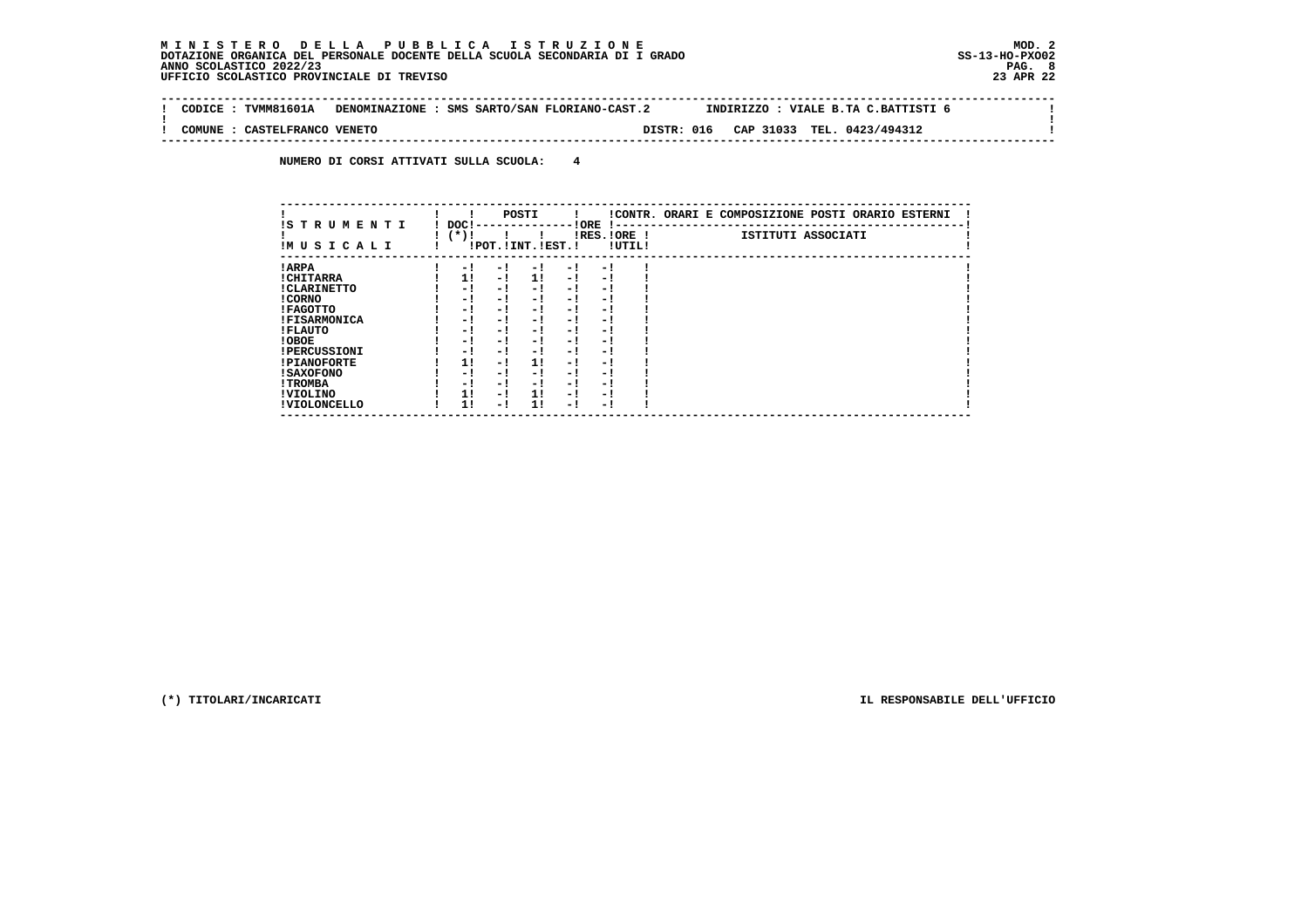$\mathbf{I}$ 

 **--------------------------------------------------------------------------------------------------------------------------------Contract Contract Contract Contract ! CODICE : TVMM817016 DENOMINAZIONE : SMS COLLE UMBERTO(I.C.CAPPELLA) INDIRIZZO : VIA GIUSEPPE GARIBALDI 8 ! ! ! ! COMUNE : COLLE UMBERTO DISTR: 005 CAP 31014 TEL. 0438/39226 ! -------------------------------------------------------------------------------------------------------------------------------- --------------------------------------------------------------------------- ! ! TEMPO NORMALE !! TEMPO PROLUNGATO ! ! ! I II III !! I II III ! --------------------------------------------------------------------------- !TOTALE ALUNNI ! 59 ! 64 ! 58 !! - ! - ! - ! !TOTALE CLASSI ! 3 ! 3 ! 3 !! - ! - ! - ! !CLASSI DI INGLESE ! 3 ! 3 ! 3 !! - ! - ! - ! !CLASSI DI FRANCESE ! 3 ! 3 ! 3 !! - ! - ! - ! !CLASSI DI SPAGNOLO ! - ! - ! - !! - ! - ! - ! !CLASSI DI TEDESCO ! - ! - ! - !! - ! - ! - ! !CLASSI DI INGLESE APPROF. ! - ! - ! - !! - ! - ! - ! !CLASSI DI ITALIANO APPROF. ! - ! - ! - !! - ! - ! - ! --------------------------------------------------------------------------- ------------------------------------------------------------------------------------------------------------------------- ! ! ! CATTEDRE ! ! CONTRIBUTI ORARI E COMPOSIZIONE CATTEDRE ORARIO ESTERNE ! ! C L A S S I D I ! !---------------!ORE !------------------------------------------------------------------------! ! ! ! ! ! IRES.! TEMPO NOR. ! TEMPO PROL.!** ISTITUTI ASSOCIATI  **! C O N C O R S O !(\*)!POT.!INT.!EST. ! ! I II III ! I II III ! ! ------------------------------------------------------------------------------------------------------------------------- ! Italiano ! -! -! -! -! - ! ! ! ! ! Matematica ! -! -! -! -! - ! ! ! ! ! Francese ! -! -! -! -! - ! ! ! ! ! Inglese ! -! -! -! -! - ! ! ! ! ! Spagnolo ! -! -! -! -! - ! ! ! ! ! Tedesco ! -! -! -! -! - ! ! ! ! ! Ed.Artistica ! -! -! -! -! - ! ! ! ! ! Ed.Tecnica ! -! -! -! -! - ! ! ! ! ! Ed.Musicale ! -! -! -! -! - ! ! ! ! ! Ed.Fisica**   $1 - 1 - 1 - 1 - 1 - 1 - 1$  **!**  $1 - 1 - 1 - 1 - 1 - 1$  **! ! ! ! ! ! ! ! ! ! ! ! ! ! ! ! ! ! ! ! ! ! ! ! ! ! ! ! ! ! ! ! ! ! ! ! ! ! ! ! ! ! ! ! ! ! ! ! ! ! ! ! ! ! ! ! ! ! ! ! ! ! ! ! ! ! ! ! ! ! ! ! ! ! ! ! ! ! ! ! ! ! ! ! ! ! ! ! ! ! ! ! ! ! ! ! ! ! ! ! ! ! ! ! ! ! ! ! ! ! ! ! ! ! ! ! ! ! ! ! ! ! ! ! ! ! ! ! ! ! ! ! ! ! ! ! ! ! ! ! ! ------------------------------------------------------------------------------------------------------------------------- ------------------------------------------------------------------------------------------------------------------------- ! SOSTEGNO !DOC! TOTALE ALUNNI ! POSTI ! CONTR. E COMPOSIZIONE POSTI ESTERNI ! ! !(\*)! I II III !POT.!INT.!EST. ! ! ------------------------------------------------------------------------------------------------------------------------- ! SOS.PSICOFISICO ! -! 1 ! 3 ! 3 ! - ! - ! - ! !** $\blacksquare$  **! SOS.UDITO ! -! - ! - ! - ! - ! - ! - ! ! ! SOS.VISTA ! -! - ! - ! - ! - ! - ! - ! !**- 1  **-------------------------------------------------------------------------------------------------------------------------**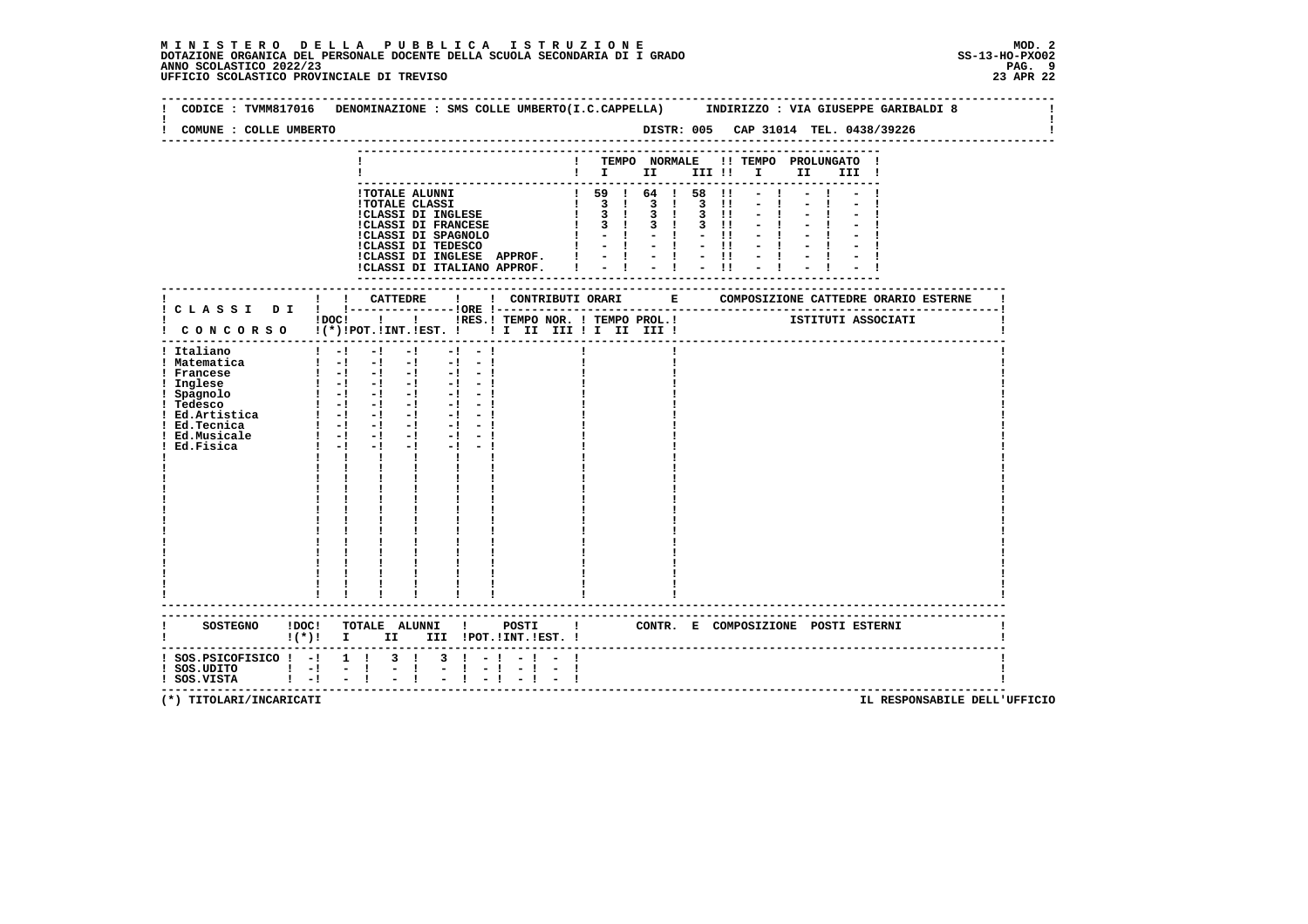| COMUNE : CAPPELLA MAGGIORE                                                                             |                                                                                                                                                                                                                                                                                                                                                                           |                                                                           |              |                                                                                                                                                                                                                                                                   |              |                                                       |                                                                    |      |                                     |                                                     |
|--------------------------------------------------------------------------------------------------------|---------------------------------------------------------------------------------------------------------------------------------------------------------------------------------------------------------------------------------------------------------------------------------------------------------------------------------------------------------------------------|---------------------------------------------------------------------------|--------------|-------------------------------------------------------------------------------------------------------------------------------------------------------------------------------------------------------------------------------------------------------------------|--------------|-------------------------------------------------------|--------------------------------------------------------------------|------|-------------------------------------|-----------------------------------------------------|
|                                                                                                        |                                                                                                                                                                                                                                                                                                                                                                           |                                                                           |              | ! TEMPO NORMALE                                                                                                                                                                                                                                                   |              |                                                       | $\mathbf{I}$ is the set of $\mathbf{I}$ is the set of $\mathbf{I}$ | II D | !! TEMPO PROLUNGATO !<br>III !      |                                                     |
|                                                                                                        | <b>!TOTALE ALUNNI</b><br><b>!TOTALE CLASSI</b><br>!CLASSI DI INGLESE<br>!CLASSI DI FRANCESE<br>!CLASSI DI INGLESE APPROF.<br>!CLASSI DI ITALIANO APPROF.                                                                                                                                                                                                                  |                                                                           |              | $\begin{array}{cccccccc} 1 & 22 & 1 & 41 & 1 & 25 & 11 \\ 1 & 1 & 1 & 2 & 1 & 1 & 11 \\ 1 & 1 & 1 & 2 & 1 & 1 & 11 \\ \end{array}$<br>$1 \quad 1 \quad 1 \quad 2 \quad 1$<br>$\frac{1}{2}$ $\frac{1}{2}$ $\frac{1}{2}$ $\frac{1}{2}$ $\frac{1}{2}$ $\frac{1}{11}$ | $-1 - 1 - 1$ | $\mathbf{H}$<br>$1 \quad 11$<br>$1 \quad 11$<br>$-11$ |                                                                    |      |                                     |                                                     |
|                                                                                                        |                                                                                                                                                                                                                                                                                                                                                                           | -----------------------------                                             |              |                                                                                                                                                                                                                                                                   |              |                                                       | ----------                                                         |      |                                     |                                                     |
|                                                                                                        | !DOC! ! ! !RES.! TEMPO NOR. ! TEMPO PROL.! ISTITUTI ASSOCIATI<br>! CONCORSO !(*)!POT.!INT.!EST. ! ! I II III ! I III III !                                                                                                                                                                                                                                                |                                                                           |              |                                                                                                                                                                                                                                                                   |              |                                                       |                                                                    |      |                                     |                                                     |
| ! Italiano<br>! Matematica<br>! Francese<br>Ed.Tecnica<br>Ed. Musicale 1 21 - 1<br>Ed. Fisica 1 21 - 1 | $!$ 9! $-!$ 12!<br>$-1$<br>$1\quad 5! \quad 1! \quad 7! \quad -1 \quad -1 \quad 3$<br>1 Spagnolo 1 -1 -1 -1 -1 -1<br>1 Tedesco 1 -1 -1 -1 -1 -1<br>1 Ed.Artistica 1 21 -1 21 -1 4 1<br>$1 \quad 21 \quad -1 \quad 21$<br>$-1$ 4 $1$<br>$2! -14!$<br>$2! -14!$<br>$\mathbf{1}$ $\mathbf{1}$ $\mathbf{1}$<br>$\frac{1}{1}$<br>$\mathbf{I}$<br>$\mathbf{I}$ and $\mathbf{I}$ | $-1$<br>$  1 -$                                                           | $\mathbf{I}$ |                                                                                                                                                                                                                                                                   |              |                                                       |                                                                    |      |                                     | - - !ALLA TVMM86601B SC.SECONDARIA I GR. "BRUSTOLO! |
|                                                                                                        | !(*)! I II III !POT.!INT.!EST. !                                                                                                                                                                                                                                                                                                                                          |                                                                           |              |                                                                                                                                                                                                                                                                   |              |                                                       |                                                                    |      | CONTR. E COMPOSIZIONE POSTI_ESTERNI |                                                     |
| $:$ SOS. PSICOFISICO $:$ 4! - !<br>$:$ SOS.UDITO $:$ $-!$<br>! SOS.VISTA ! -!                          | $-1$<br>$-1$                                                                                                                                                                                                                                                                                                                                                              | $1 \quad 1 \quad - \quad 1 \quad - \quad 1 \quad 4 \quad 1 \quad - \quad$ |              |                                                                                                                                                                                                                                                                   |              |                                                       |                                                                    |      |                                     |                                                     |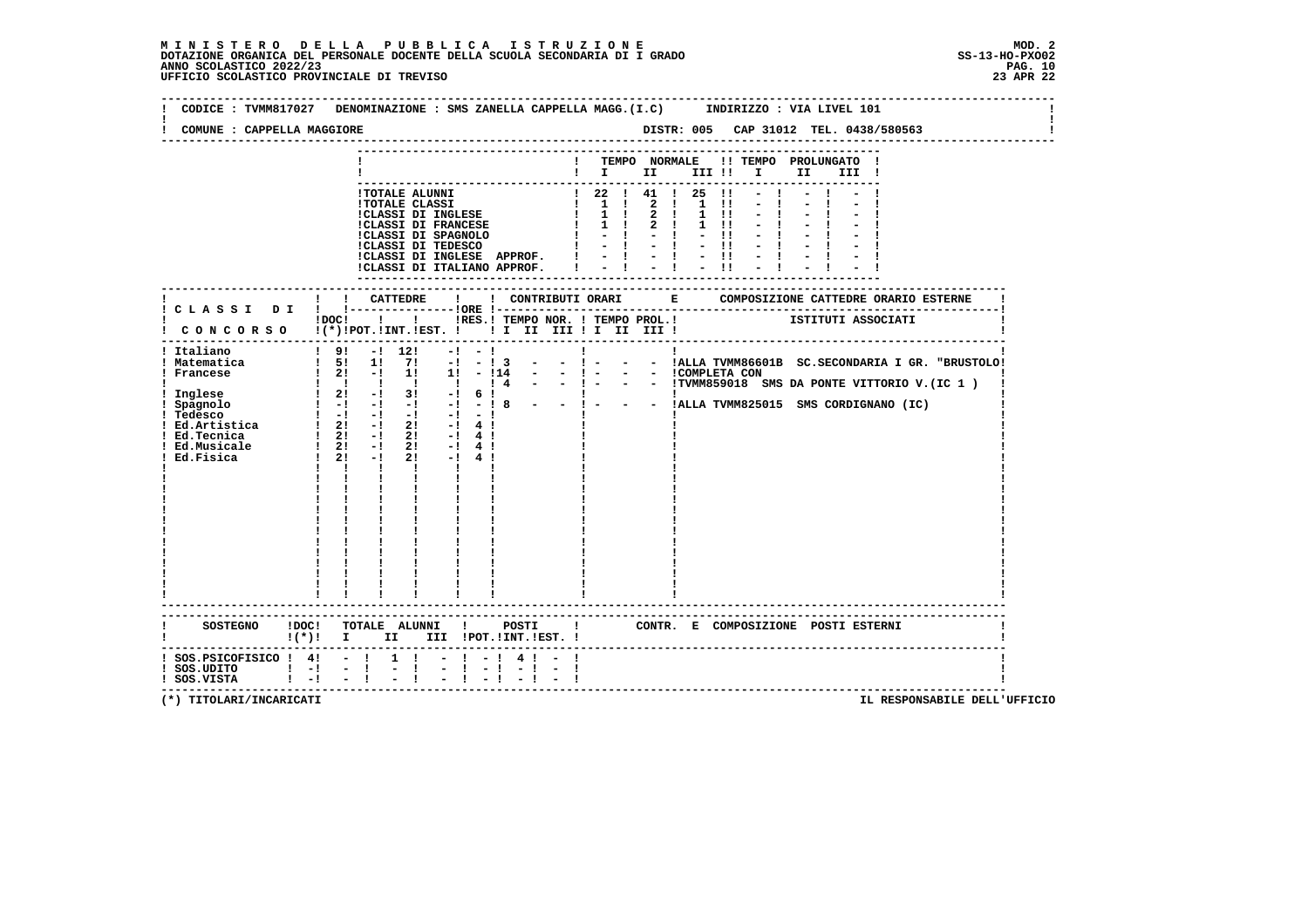| COMUNE : SARMEDE                                                                                                                                 |                                                                                                                                                                                                                                                                                                                                                                                                                                                                                                                                                                                | CODICE : TVMM817038 DENOMINAZIONE : SMS "PERTINI" SARMEDE (IC CAP)<br>INDIRIZZO : VIA SANDRO PERTINI 2<br>DISTR: 005 CAP 31026 TEL. 0438/582140                                                                     |  |
|--------------------------------------------------------------------------------------------------------------------------------------------------|--------------------------------------------------------------------------------------------------------------------------------------------------------------------------------------------------------------------------------------------------------------------------------------------------------------------------------------------------------------------------------------------------------------------------------------------------------------------------------------------------------------------------------------------------------------------------------|---------------------------------------------------------------------------------------------------------------------------------------------------------------------------------------------------------------------|--|
|                                                                                                                                                  | !TOTALE ALUNNI                                                                                                                                                                                                                                                                                                                                                                                                                                                                                                                                                                 | ! TEMPO NORMALE !! TEMPO PROLUNGATO<br>$\mathbf{I}$ is the set of $\mathbf{I}$ is the set of $\mathbf{I}$<br>III !<br>$-$ !! 24 ! 22 ! 26 !                                                                         |  |
|                                                                                                                                                  | <b>!TOTALE CLASSI</b><br>!CLASSI DI INGLESE<br><b>!CLASSI DI FRANCESE</b><br>!CLASSI DI SPAGNOLO<br>!CLASSI DI TEDESCO<br>!CLASSI DI INGLESE APPROF. !<br>!CLASSI DI ITALIANO APPROF.                                                                                                                                                                                                                                                                                                                                                                                          | $-1 - -11$<br>1 <sub>1</sub><br>1 1 1<br>$-1 - 1$<br>$1 \quad 1$<br>$1 \quad 1$<br>$-1 - 1 - 1$<br>$1 \quad 1$<br>$-1 - 1 = 1 - 11$<br>$\mathbf{I}$<br>$-1 - 1 - 1$<br>$-1 - 1 = 1 - 11$<br>$-1 - 1 - 1$<br>------- |  |
|                                                                                                                                                  | $1\,\mathrm{DOC}$ $1\phantom{000}$                                                                                                                                                                                                                                                                                                                                                                                                                                                                                                                                             | IRES. I TEMPO NOR. ! TEMPO PROL. ! [STITUTI ASSOCIATI<br>! CONCORSO !(*)!POT.!INT.!EST. !!! II III !I II III !                                                                                                      |  |
| ! Italiano<br>! Matematica<br>! Francese<br>! Inglese<br>! Spagnolo<br>! Tedesco<br>: Ed.Artistica<br>! Ed.Tecnica<br>! Ed.Musicale<br>Ed.Fisica | $1 - 1$<br>$-1$<br>$-1$<br>$-1 - -1$<br>$\frac{1}{2}$ $\frac{1}{2}$ $\frac{1}{2}$ $\frac{1}{2}$ $\frac{1}{2}$ $\frac{1}{2}$ $\frac{1}{2}$<br>$-1 - -1$<br>$1 - 1 - 1 - 1$<br>$-1 - 1$<br>$\begin{bmatrix} 1 & -1 & -1 & -1 & -1 & -1 \end{bmatrix}$<br>$\begin{bmatrix} 1 & -1 & -1 & -1 & -1 & -1 \end{bmatrix}$<br>$\begin{bmatrix} 1 & -1 & -1 & -1 & -1 & -1 \end{bmatrix}$<br>$1 - 1 - 1 - 1$<br>$1 - 1 - 1 - 1$<br>$-1 - -1$<br>$1 - 1 - 1$<br>$-1$ $-$<br>$-1$ $-1$<br>$1 - 1 - 1$<br>$-1 - 1$<br>$-1$<br>$\mathbf{I}$<br>$\mathbf{I}$<br>$\mathbf{I}$ and $\mathbf{I}$ |                                                                                                                                                                                                                     |  |
|                                                                                                                                                  | $!(*)!$ I II III !POT.!INT.!EST. !                                                                                                                                                                                                                                                                                                                                                                                                                                                                                                                                             | SOSTEGNO !DOC! TOTALE ALUNNI ! POSTI ! CONTR. E COMPOSIZIONE POSTI ESTERNI                                                                                                                                          |  |
| $!$ SOS.PSICOFISICO $!$ -! - !<br>$!$ SOS.UDITO $!$ - $!$ - $!$<br>$\frac{1}{2}$ $\frac{1}{2}$<br>! SOS.VISTA                                    | $-1$<br>$\mathbb{Z}^{\mathbb{Z}}$<br>$\mathbf{I}$<br>$-1 - 1$<br>$-1$                                                                                                                                                                                                                                                                                                                                                                                                                                                                                                          | $-1 - -$<br>-1<br>----------------------------------                                                                                                                                                                |  |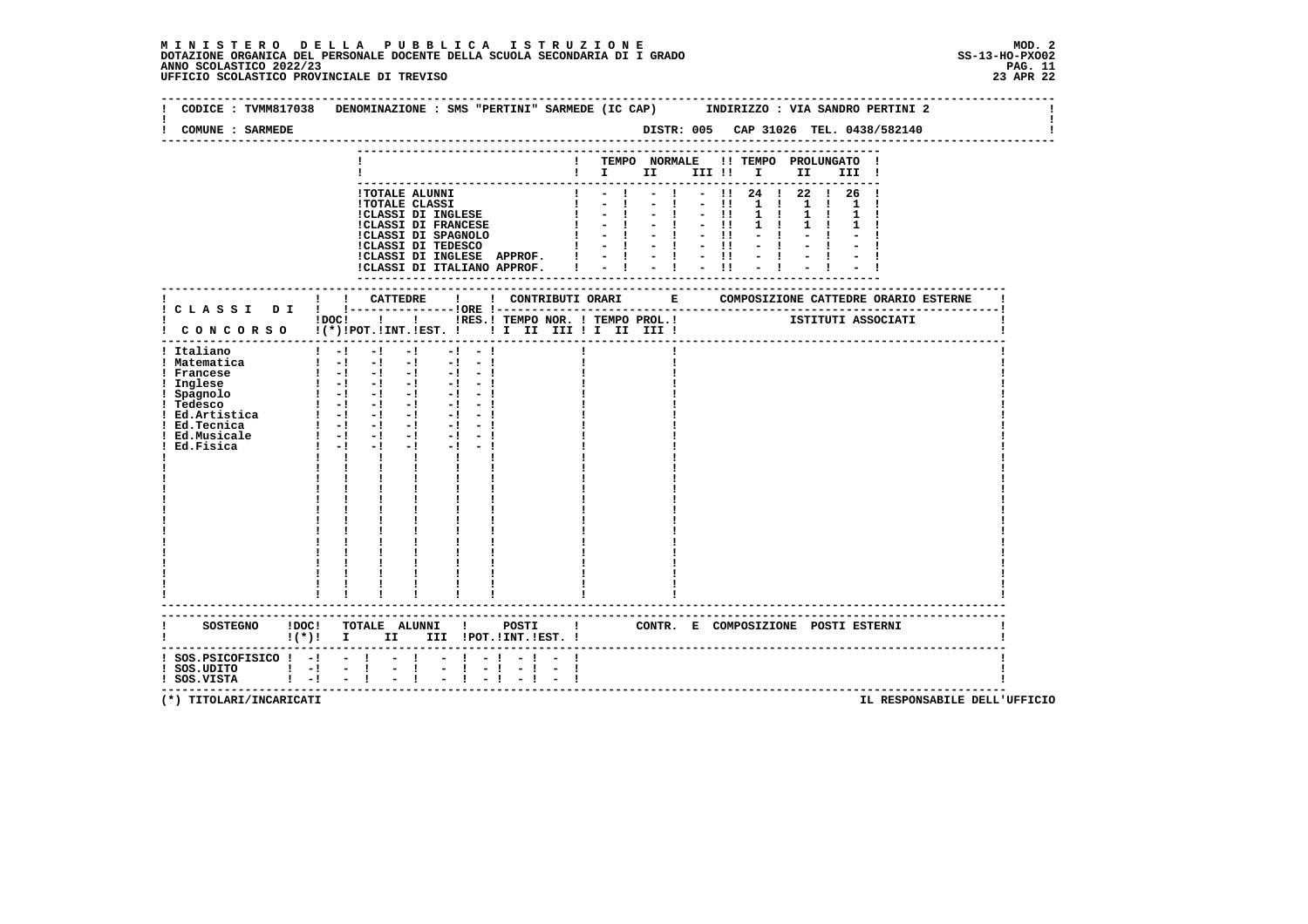| COMUNE : FREGONA                                                                                                                                              | CODICE: TVMM817049 DENOMINAZIONE: SMS FREGONA (I.C. CAPPELLA) INDIRIZZO: VIA ROMA 67                                                                                                                                                                                                                                                                                                                                                                                                                                                                                                                                                |           |                |  |  |                |      |                                                                                                                                                                      |                                                | DISTR: 005 CAP 31010 TEL. 0438/585346  |
|---------------------------------------------------------------------------------------------------------------------------------------------------------------|-------------------------------------------------------------------------------------------------------------------------------------------------------------------------------------------------------------------------------------------------------------------------------------------------------------------------------------------------------------------------------------------------------------------------------------------------------------------------------------------------------------------------------------------------------------------------------------------------------------------------------------|-----------|----------------|--|--|----------------|------|----------------------------------------------------------------------------------------------------------------------------------------------------------------------|------------------------------------------------|----------------------------------------|
|                                                                                                                                                               |                                                                                                                                                                                                                                                                                                                                                                                                                                                                                                                                                                                                                                     |           |                |  |  |                |      | $\blacksquare$ $\blacksquare$ $\blacksquare$ $\blacksquare$ $\blacksquare$ $\blacksquare$ $\blacksquare$ $\blacksquare$ $\blacksquare$ $\blacksquare$ $\blacksquare$ | ! TEMPO NORMALE !! TEMPO PROLUNGATO !<br>III ! |                                        |
|                                                                                                                                                               | <b>!TOTALE ALUNNI</b><br>1 TOTALE CLASSI<br>1 1 1 2 11<br>1 1 2 11<br>1 1 2 11<br>1 1 2 11<br>1 1 2 11<br>1 1 2 11<br>1 1 2 11<br>1 1 2 11<br>1 1 2 11<br>1 1 2 11<br>1 1 2 11<br>1 1 2 11<br>1 1 2 11<br>1 1 2 11<br>1 1 2 11<br>1 1 2 11<br>1 1 2 11<br>1 1 2 11<br>1 1 2 11<br>!CLASSI DI INGLESE APPROF. $! \ - \ ! \ - \ ! \ - \ ! \ - \ ! \$ ! CLASSI DI ITALIANO APPROF. $! \ - \ ! \ - \ ! \ - \ ! \ - \ ! \ ! \ - \ ! \ - \ ! \ ! \ - \ ! \ ! \ - \ ! \ ! \ - \ ! \ ! \ - \ ! \ ! \ - \ ! \ - \ ! \ ! \ - \ ! \ ! \ - \ ! \ ! \ - \ ! \ ! \ - \ ! \ ! \ - \ ! \ ! \ - \ ! \ ! \ - \ ! \ ! \ -$                             |           | 1 19 1 12 1 28 |  |  | $\blacksquare$ | $-1$ |                                                                                                                                                                      |                                                |                                        |
|                                                                                                                                                               | IDOCI ! IRES. I TEMPO NOR. I TEMPO PROL. ! [STITUTI ASSOCIATI                                                                                                                                                                                                                                                                                                                                                                                                                                                                                                                                                                       |           |                |  |  |                |      |                                                                                                                                                                      |                                                |                                        |
| ! Italiano<br>! Matematica<br>! Francese<br>! Inglese<br>! Spagnolo<br>! Tedesco<br>: Iedesco<br>! Ed.Artistica<br>! Ed.Tecnica<br>! Ed.Musicale<br>Ed.Fisica | $1 - 1 - 1 - 1$<br>$-1 - 1$<br>$\begin{bmatrix} 1 & -1 & -1 & -1 & -1 & -1 \end{bmatrix}$<br>$\begin{bmatrix} 1 & -1 & -1 & -1 & -1 & -1 \end{bmatrix}$<br>$\frac{1}{2}$ $\frac{1}{2}$ $\frac{1}{2}$ $\frac{1}{2}$ $\frac{1}{2}$ $\frac{1}{2}$ $\frac{1}{2}$ $\frac{1}{2}$<br>$-1 - 1$<br>$\frac{1}{2}$ $\frac{1}{2}$ $\frac{1}{2}$ $\frac{1}{2}$ $\frac{1}{2}$ $\frac{1}{2}$<br>$-1 - -1$<br>$1 - 1 - 1 - 1$<br>$-1 - 1$<br>$1 - 1 - 1 - 1$<br>$1 - 1 - 1$<br>$-1$<br>$-1 - -1$<br>$1 - 1 - 1$<br>$-1$<br>$1 - 1 - 1$<br>$-1$ and $-1$<br>$\mathbf{I}$<br>$\mathbf{I}$<br>$\mathbf{I}$ and $\mathbf{I}$<br>----------------------- |           |                |  |  |                |      |                                                                                                                                                                      |                                                |                                        |
|                                                                                                                                                               | !(*)! I II III !POT.!INT.!EST.!                                                                                                                                                                                                                                                                                                                                                                                                                                                                                                                                                                                                     |           |                |  |  |                |      |                                                                                                                                                                      | CONTR. E COMPOSIZIONE POSTI_ESTERNI            |                                        |
| $:$ SOS.PSICOFISICO $:$ - $:$ 1 $:$<br>$!$ SOS.UDITO $!$ -!<br>$\mathbf{I}$ $-\mathbf{I}$<br>! SOS.VISTA                                                      | $1 \quad 1$<br>$3 \cdot 1 - 1$<br>$\sim$ $-1$<br>$\mathbf{I}$<br>$-1$                                                                                                                                                                                                                                                                                                                                                                                                                                                                                                                                                               | $-1$ $-1$ |                |  |  |                |      |                                                                                                                                                                      |                                                | -------------------------------------- |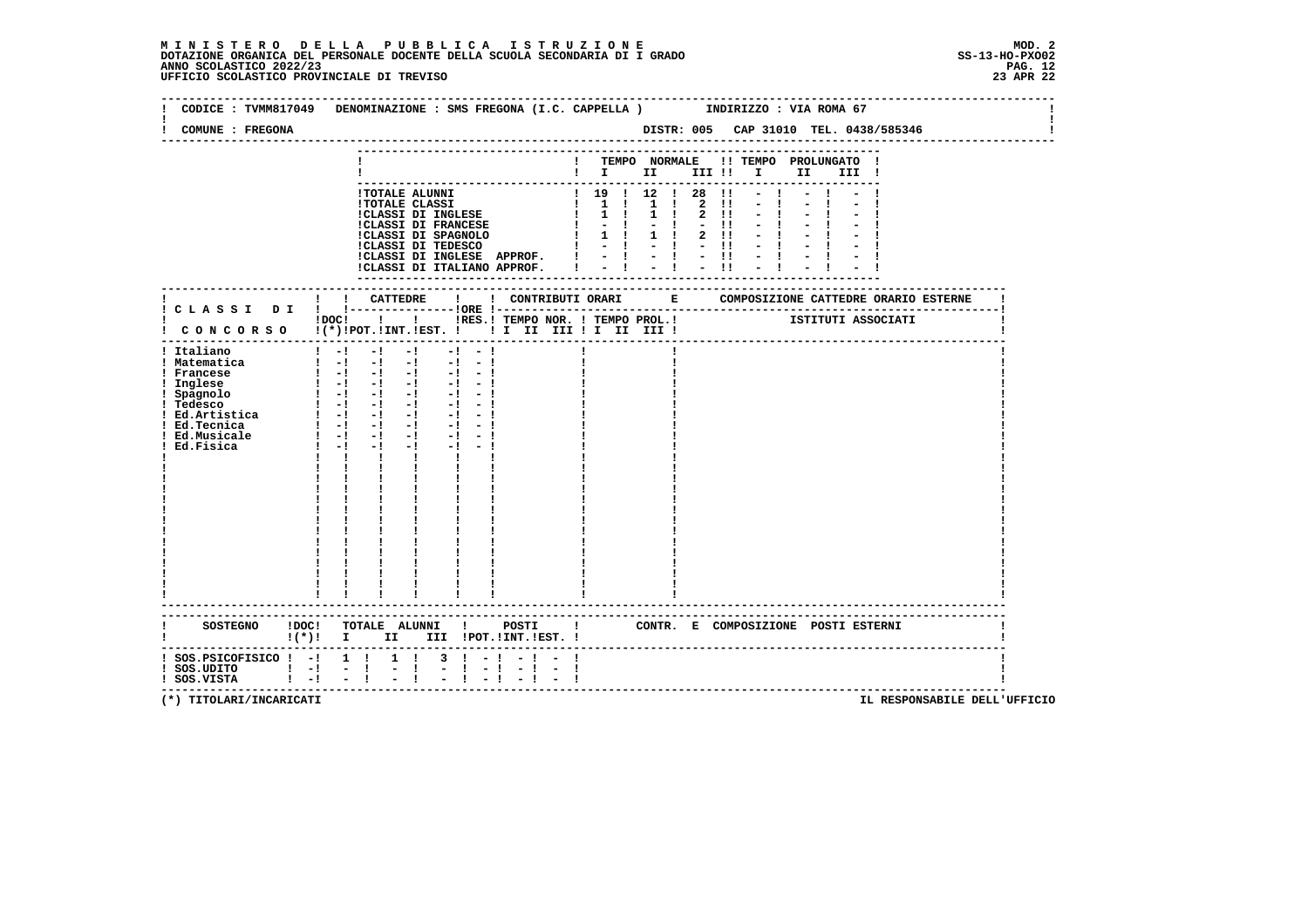$\mathbf{I}$ 

 **-------------------------------------------------------------------------------------------------------------------------------- ! CODICE : TVMM818012 DENOMINAZIONE : SMS"FOGAZZARO" FOLLINA(I.C.) INDIRIZZO : VIA SANAVALLE 13 ! ! ! ! COMUNE : FOLLINA DISTR: 006 CAP 31051 TEL. 0438/970484 ! -------------------------------------------------------------------------------------------------------------------------------- --------------------------------------------------------------------------- ! ! TEMPO NORMALE !! TEMPO PROLUNGATO ! ! ! I II III !! I II III ! --------------------------------------------------------------------------- !TOTALE ALUNNI ! 34 ! 42 ! 53 !! - ! - ! - !**! TOTALE CLASSI  $\begin{array}{cccccccccccccccc} \texttt{1} & \texttt{2} & \texttt{1} & \texttt{2} & \texttt{1} & \texttt{3} & \texttt{11} & - & 1 & - & 1 & - & 1 \\ \texttt{1} & \texttt{1} & \texttt{1} & \texttt{1} & \texttt{1} & \texttt{1} & \texttt{1} & \texttt{1} & \texttt{1} & \texttt{1} & \texttt{1} & \texttt{1} & \texttt{1} & \texttt{1} & \texttt{1} & \texttt{1} & \texttt{1} & \texttt{1} & \texttt{$  **!CLASSI DI INGLESE APPROF. ! - ! - ! - !! - ! - ! - ! !CLASSI DI ITALIANO APPROF. ! - ! - ! - !! - ! - ! - ! --------------------------------------------------------------------------- ------------------------------------------------------------------------------------------------------------------------- ! ! ! CATTEDRE ! ! CONTRIBUTI ORARI E COMPOSIZIONE CATTEDRE ORARIO ESTERNE ! ! C L A S S I D I ! !---------------!ORE !------------------------------------------------------------------------! ! !DOC! ! ! !RES.! TEMPO NOR. ! TEMPO PROL.! ISTITUTI ASSOCIATI ! ! C O N C O R S O !(\*)!POT.!INT.!EST. ! ! I II III ! I II III ! ! ------------------------------------------------------------------------------------------------------------------------- ! Italiano ! 9! -! 8! 1! - !16 - - ! - - - !COMPLETA CON ! ! ! ! ! ! ! ! 2 - - ! - - - !TVMM84201V SMS TONIOLO PIEVE DI SOLIGO(IC) ! ! Matematica ! 6! -! 5! -! - ! 6 - - ! - - - !ALLA TVMM854015 SMS COSMO VITTORIO V.(IC 2) ! ! Francese ! 1! -! 1! -! 2 ! ! ! ! ! Inglese ! 3! -! 2! 1! - !12 - - ! - - - !COMPLETA CON ! ! ! ! ! ! ! ! 6 - - ! - - - !TVMM882019 SMS E.REATTO VALDOBBIADENE- IC ! ! Spagnolo ! -! -! -! -! - ! ! ! ! ! Tedesco ! 1! -! -! 1! - !12 - - ! - - - !COMPLETA CON ! ! ! ! ! ! ! ! 6 - - ! - - - !TVMM84301P SMS ZANELLA FARRA DI SOLIGO(IC) ! ! Ed.Artistica ! 2! -! 1! 1! - !14 - - ! - - - !COMPLETA CON ! ! ! ! ! ! ! ! 4 - - ! - - - !TVMM84301P SMS ZANELLA FARRA DI SOLIGO(IC) ! ! Ed.Tecnica ! 2! 1! 1! 1! - !14 - - ! - - - !COMPLETA CON ! ! ! ! ! ! ! ! 4 - - ! - - - !TVMM84301P SMS ZANELLA FARRA DI SOLIGO(IC) ! ! Ed.Musicale ! 2! -! 1! 1! - !14 - - ! - - - !COMPLETA CON ! ! ! ! ! ! ! ! 4 - - ! - - - !TVMM882019 SMS E.REATTO VALDOBBIADENE- IC ! ! Ed.Fisica ! 1! -! 1! 1! - !14 - - ! - - - !COMPLETA CON ! ! ! ! ! ! ! ! 4 - - ! - - - !TVMM84301P SMS ZANELLA FARRA DI SOLIGO(IC) ! ! Strumento Musicale ! -! -! 4! -! - ! ! ! ! ! ! ! ! ! ! ! ! ! ! ! ! ! ! ! ! ! ! ! ! ! ! ! ! ! ! ! ! ! ! ! ! ! ! ! ! ! ! ! ! ! ! ! ! ! ! ! ! ! ! ! ! ! ! ! ! ! ! ! ! ------------------------------------------------------------------------------------------------------------------------- ------------------------------------------------------------------------------------------------------------------------- ! SOSTEGNO !DOC! TOTALE ALUNNI ! POSTI ! CONTR. E COMPOSIZIONE POSTI ESTERNI ! ! !(\*)! I II III !POT.!INT.!EST. ! ! ------------------------------------------------------------------------------------------------------------------------- ! SOS.PSICOFISICO ! 1! 3 ! 1 ! 3 ! 1 ! 4 ! - ! !**- 1  **! SOS.UDITO ! -! - ! - ! - ! - ! - ! - ! ! ! SOS.VISTA ! -! - ! - ! - ! - ! - ! - ! ! -------------------------------------------------------------------------------------------------------------------------**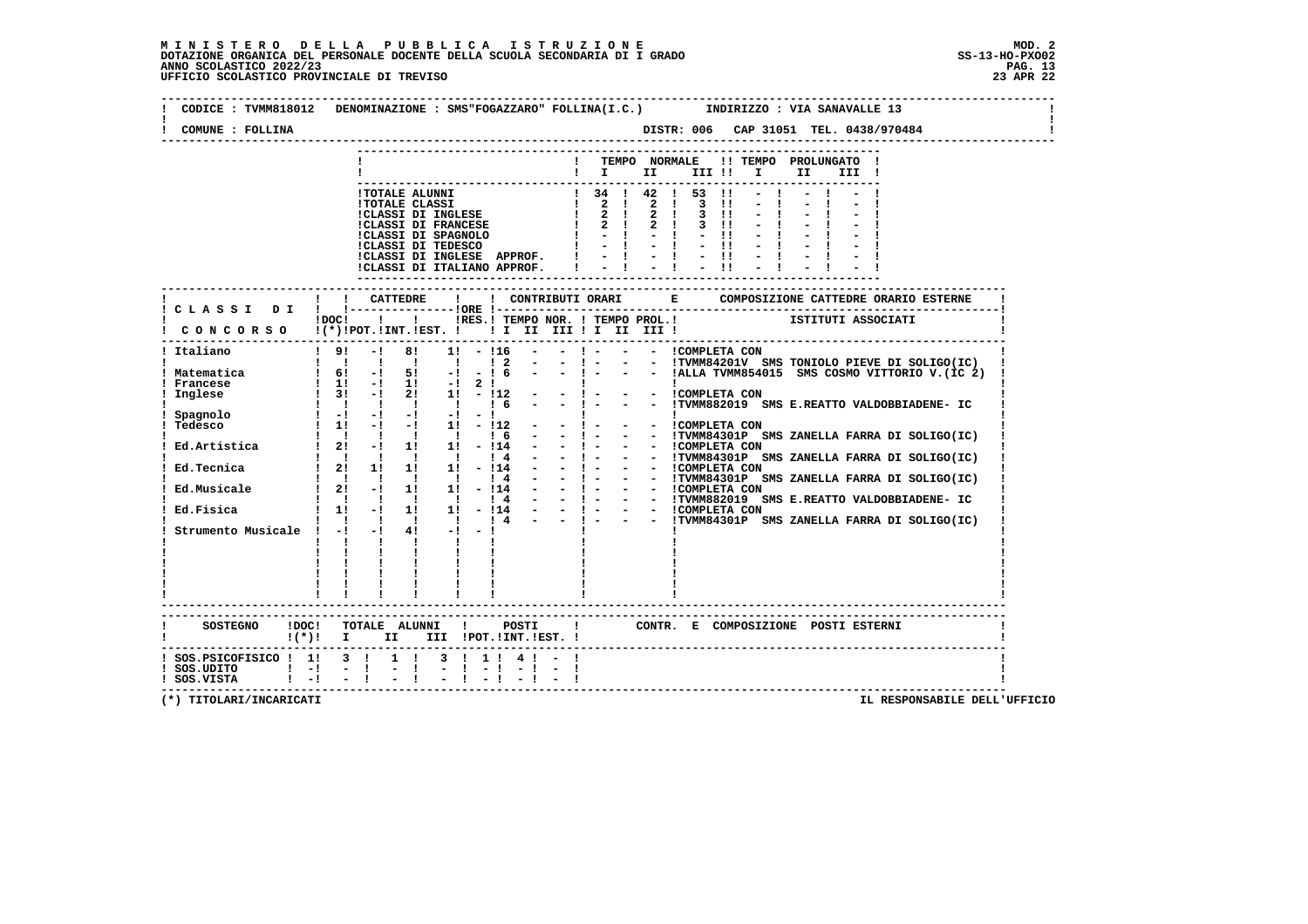$\sim$ 

 $\mathbf{I}$ 

 **-------------------------------------------------------------------------------------------------------------------------------- ! CODICE : TVMM818012 DENOMINAZIONE : SMS"FOGAZZARO" FOLLINA(I.C.) INDIRIZZO : VIA SANAVALLE 13 !**

 **! ! ! COMUNE : FOLLINA DISTR: 006 CAP 31051 TEL. 0438/970484 ! --------------------------------------------------------------------------------------------------------------------------------**

 **NUMERO DI CORSI ATTIVATI SULLA SCUOLA: 4**

|                          |                |                       | POSTI |      |                          |        | !CONTR. ORARI E COMPOSIZIONE POSTI ORARIO ESTERNI |
|--------------------------|----------------|-----------------------|-------|------|--------------------------|--------|---------------------------------------------------|
| IS TRUMENTI<br>IMUSICALI | DOC!<br>$(*)!$ | !POT. ! INT. ! EST. ! |       |      | ! ORE<br>$IRES.IORE$ !   | !UTIL! | ISTITUTI ASSOCIATI                                |
| ! ARPA                   | - 1            | - 1                   | - 1   | $-1$ | - 1                      |        |                                                   |
| ! CHITARRA               | - !            | - !                   | 11    | - !  | - 1                      |        |                                                   |
| ! CLARINETTO             | - 1            | - 1                   | 11    | - !  | - 1                      |        |                                                   |
| ! CORNO                  | - !            | - !                   | - 1   | - !  | - 1                      |        |                                                   |
| ! FAGOTTO                | - 1            | - !                   | - 1   | $-1$ | - 1                      |        |                                                   |
| <b>!FISARMONICA</b>      | - 1            | - !                   | - 1   | - 1  | - 1                      |        |                                                   |
| ! FLAUTO                 | - 1            | - !                   | - 1   | - !  | - 1                      |        |                                                   |
| ! OBOE                   | - 1            | - !                   | - 1   | $-1$ | - 1                      |        |                                                   |
| <b>!PERCUSSIONI</b>      | - 1            | - 1                   | 11    | - 1  | - 1                      |        |                                                   |
| <b>!PIANOFORTE</b>       | - 1            | $-1$                  | 11    | - !  | - 1                      |        |                                                   |
| ! SAXOFONO               | - 1            | - !                   | - !   | - 1  | $\overline{\phantom{0}}$ |        |                                                   |
| ! TROMBA                 | - 1            | - !                   | - !   | - 1  | - 1                      |        |                                                   |
| ! VIOLINO                | - 1            | - !                   | - !   | $-1$ | - 1                      |        |                                                   |
| ! VIOLONCELLO            | - 1            | - 1                   | - 1   | – !  | - 1                      |        |                                                   |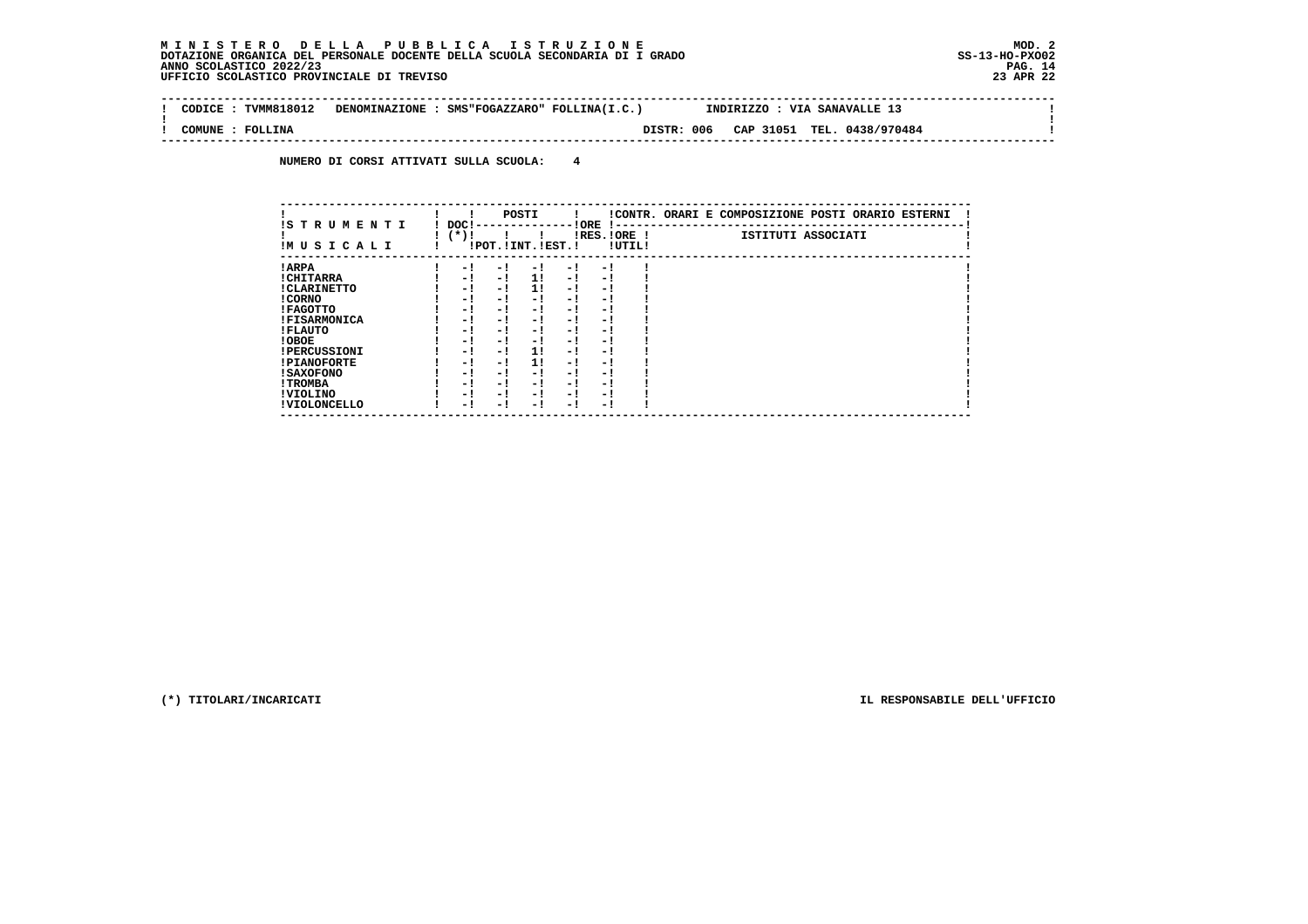| COMUNE : MIANE                                                                                                                                   |                                                                                                                                                                                                                                                                                                                                                                   |                                   |               |                                                                                                                                                                                                              |                                                    |      |  |    |                                                                     |                           |                            |                     |                                                                                           | DISTR: 006 CAP 31050 TEL. 0438/893149                                  |      |       |  |  |  |
|--------------------------------------------------------------------------------------------------------------------------------------------------|-------------------------------------------------------------------------------------------------------------------------------------------------------------------------------------------------------------------------------------------------------------------------------------------------------------------------------------------------------------------|-----------------------------------|---------------|--------------------------------------------------------------------------------------------------------------------------------------------------------------------------------------------------------------|----------------------------------------------------|------|--|----|---------------------------------------------------------------------|---------------------------|----------------------------|---------------------|-------------------------------------------------------------------------------------------|------------------------------------------------------------------------|------|-------|--|--|--|
|                                                                                                                                                  |                                                                                                                                                                                                                                                                                                                                                                   |                                   |               |                                                                                                                                                                                                              |                                                    |      |  |    | $\mathbf{I}$ is the set of $\mathbf{I}$                             |                           |                            |                     | III !!                                                                                    | ! TEMPO NORMALE !! TEMPO PROLUNGATO !<br>$\mathbf{I}$ and $\mathbf{I}$ | II D | III ! |  |  |  |
|                                                                                                                                                  |                                                                                                                                                                                                                                                                                                                                                                   |                                   |               | <b>!TOTALE ALUNNI</b><br><b>!TOTALE CLASSI</b><br>!CLASSI DI INGLESE<br><b>!CLASSI DI FRANCESE</b><br>!CLASSI DI SPAGNOLO<br>!CLASSI DI TEDESCO<br>!CLASSI DI INGLESE APPROF.<br>!CLASSI DI ITALIANO APPROF. |                                                    |      |  | Ι. | 1 21 1 18 1 19<br>$1 \quad 1 \quad 1$<br>$1 \quad 1$<br>$1 \quad 1$ | $-1 - -1$<br>$-1 - 1 - 1$ | $1 \quad 1$<br>$1 \quad 1$ | $1 \quad 1 \quad 1$ | $\blacksquare$<br>$\blacksquare$<br>$1 \quad 11$<br>$1 \quad 11$<br>$\mathbf{H}$<br>$-11$ |                                                                        |      |       |  |  |  |
|                                                                                                                                                  |                                                                                                                                                                                                                                                                                                                                                                   | ! CATTEDRE                        |               |                                                                                                                                                                                                              | $\mathbf{I}$                                       |      |  |    |                                                                     |                           |                            |                     |                                                                                           | ! CONTRIBUTI ORARI E COMPOSIZIONE CATTEDRE ORARIO ESTERNE              |      |       |  |  |  |
| ! CONCORSO !(*)!POT.!INT.!EST. !! I III III II III III!                                                                                          | $1DOCI$ $1$ $1$                                                                                                                                                                                                                                                                                                                                                   |                                   |               |                                                                                                                                                                                                              |                                                    |      |  |    |                                                                     |                           |                            |                     |                                                                                           | !RES.! TEMPO NOR. ! TEMPO PROL.! ISTITUTI ASSOCIATI                    |      |       |  |  |  |
| ! Italiano<br>! Matematica<br>! Francese<br>! Inglese<br>! Spagnolo<br>! Tedesco<br>! Ed.Artistica<br>! Ed.Tecnica<br>! Ed.Musicale<br>Ed.Fisica | $1 - 1$<br>$1 - 1 - 1 - 1$<br>$1 - 1 - 1 - 1$<br>$\begin{array}{cccccccccccccc} 1 & -1 & -1 & -1 & -1 & -1 & -1 \end{array}$<br>$\begin{array}{cccccccccccccc} 1 & -1 & -1 & -1 & -1 & -1 & -1 \end{array}$<br>$1 - 1 - 1 - 1 - 1 - 1$<br>$\begin{bmatrix} 1 & -1 & -1 & -1 & -1 & -1 \end{bmatrix}$<br>$1 - 1 - 1 - 1$<br>$1 - 1 - 1 - 1 - 1 - 1$<br>$1 - 1 - 1$ | $-1$<br>$\mathbf{1}$ $\mathbf{1}$ | $-1$          | $-1$ and $-1$<br>$\mathbf{I}$ and $\mathbf{I}$<br>$\frac{1}{1}$                                                                                                                                              | $-1$<br>$-1$<br>$-1 - -1$<br>$-1 - 1$<br>$-1 - -1$ |      |  |    |                                                                     |                           |                            |                     |                                                                                           |                                                                        |      |       |  |  |  |
| <b>SOSTEGNO</b>                                                                                                                                  | $\mathbf{I}(\star)$ $\mathbf{I}$                                                                                                                                                                                                                                                                                                                                  |                                   | II D          |                                                                                                                                                                                                              | III !POT. !INT. !EST. !                            |      |  |    |                                                                     |                           |                            |                     |                                                                                           | !DOC! TOTALE ALUNNI ! POSTI ! CONTR. E COMPOSIZIONE POSTI ESTERNI      |      |       |  |  |  |
| $!$ SOS. PSICOFISICO $!$ -! - ! - !<br>$!$ SOS.UDITO $!$ -!<br>$1 - 1$<br>! SOS.VISTA                                                            | $\sim$ 10 $\pm$                                                                                                                                                                                                                                                                                                                                                   | $-1$<br>$\mathbf{I}$              | $\frac{1}{2}$ | $\mathbf{2}$                                                                                                                                                                                                 | $1 - 1$                                            | $-1$ |  |    |                                                                     |                           |                            |                     |                                                                                           |                                                                        |      |       |  |  |  |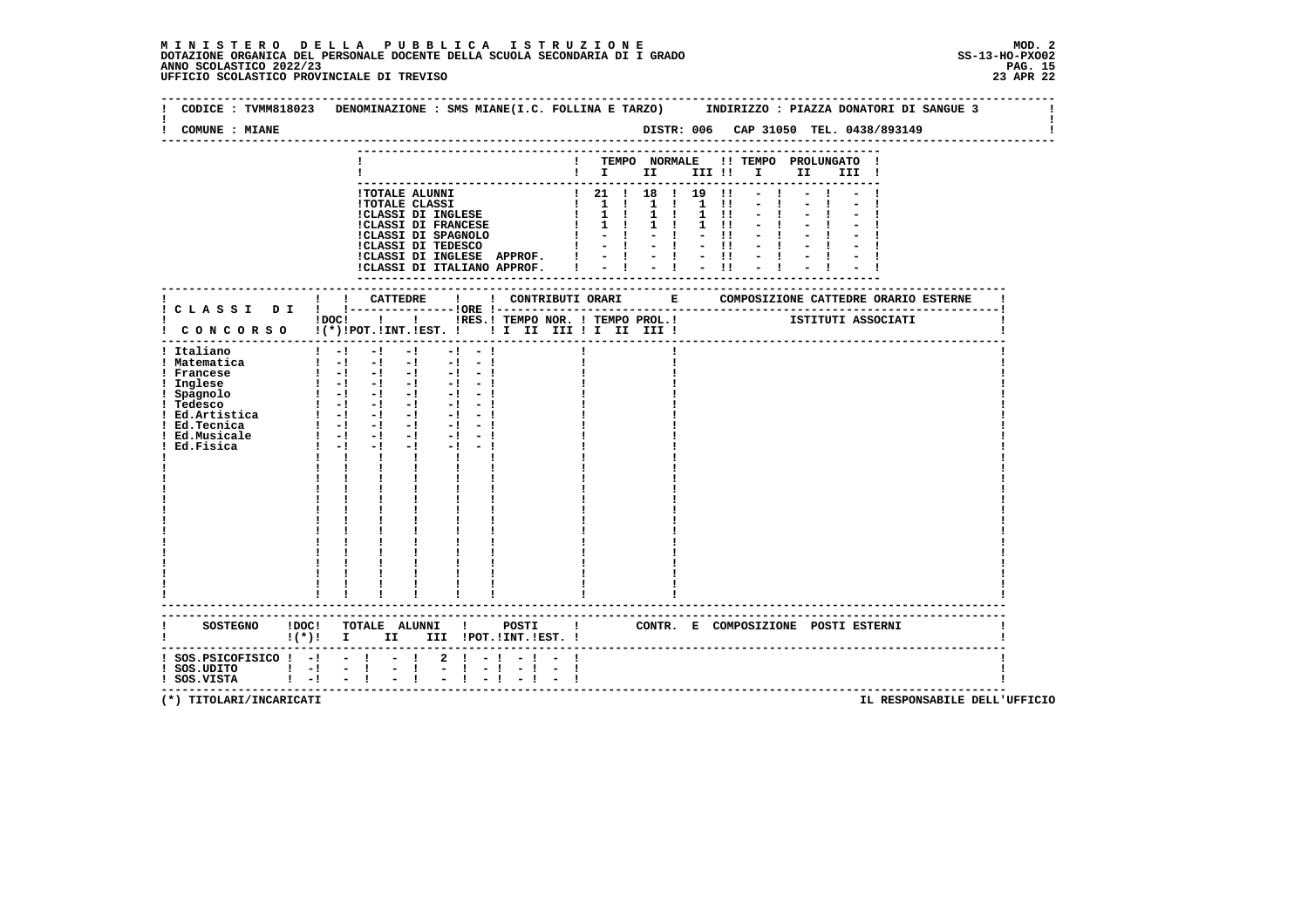$\mathbf{I}$ 

 **-------------------------------------------------------------------------------------------------------------------------------- ! CODICE : TVMM818034 DENOMINAZIONE : SMS TARZO(I.C. FOLLINA E TARZO) INDIRIZZO : VIA TREVISANI NEL MONDO, 14 ! ! ! ! COMUNE : TARZO DISTR: 005 CAP 31020 TEL. 0438/587070 ! -------------------------------------------------------------------------------------------------------------------------------- --------------------------------------------------------------------------- ! ! TEMPO NORMALE !! TEMPO PROLUNGATO ! ! ! I II III !! I II III ! --------------------------------------------------------------------------- !TOTALE ALUNNI ! 36 ! 49 ! 32 !! - ! - ! - ! !TOTALE CLASSI ! 2 ! 2 ! 2 !! - ! - ! - ! !CLASSI DI INGLESE ! 2 ! 2 ! 2 !! - ! - ! - ! !CLASSI DI FRANCESE ! - ! - ! - !! - ! - ! - ! !CLASSI DI SPAGNOLO ! - ! - ! - !! - ! - ! - ! !CLASSI DI TEDESCO ! 2 ! 2 ! 2 !! - ! - ! - ! !CLASSI DI INGLESE APPROF. ! - ! - ! - !! - ! - ! - ! !CLASSI DI ITALIANO APPROF. ! - ! - ! - !! - ! - ! - ! --------------------------------------------------------------------------- ------------------------------------------------------------------------------------------------------------------------- ! ! ! CATTEDRE ! ! CONTRIBUTI ORARI E COMPOSIZIONE CATTEDRE ORARIO ESTERNE ! ! C L A S S I D I ! !---------------!ORE !------------------------------------------------------------------------! ! ! ! ! ! IRES.! TEMPO NOR. ! TEMPO PROL.!** ISTITUTI ASSOCIATI  **! C O N C O R S O !(\*)!POT.!INT.!EST. ! ! I II III ! I II III ! ! ------------------------------------------------------------------------------------------------------------------------- ! Italiano ! -! -! -! -! - ! ! ! ! ! Matematica ! -! -! -! -! - ! ! ! ! ! Francese ! -! -! -! -! - ! ! ! ! ! Inglese ! -! -! -! -! - ! ! ! ! ! Spagnolo ! -! -! -! -! - ! ! ! ! ! Tedesco ! -! -! -! -! - ! ! ! ! ! Ed.Artistica ! -! -! -! -! - ! ! ! ! ! Ed.Tecnica ! -! -! -! -! - ! ! ! ! ! Ed.Musicale ! -! -! -! -! - ! ! ! ! ! Ed.Fisica !** -**!** -**!** -**!** -**!** -**!** | **1**<br> **! Ed.Fisica !** -**!** -**!** -**!** -**!** -**!** | **1 ! ! ! ! ! ! ! ! ! ! ! ! ! ! ! ! ! ! ! ! ! ! ! ! ! ! ! ! ! ! ! ! ! ! ! ! ! ! ! ! ! ! ! ! ! ! ! ! ! ! ! ! ! ! ! ! ! ! ! ! ! ! ! ! ! ! ! ! ! ! ! ! ! ! ! ! ! ! ! ! ! ! ! ! ! ! ! ! ! ! ! ! ! ! ! ! ! ! ! ! ! ! ! ! ! ! ! ! ! ! ! ! ! ! ! ! ! ! ! ! ! ! ! ! ! ! ! ! ! ! ! ! ! ! ! ! ! ! ! ! ------------------------------------------------------------------------------------------------------------------------- ------------------------------------------------------------------------------------------------------------------------- ! SOSTEGNO !DOC! TOTALE ALUNNI ! POSTI ! CONTR. E COMPOSIZIONE POSTI ESTERNI ! ! !(\*)! I II III !POT.!INT.!EST. ! ! ------------------------------------------------------------------------------------------------------------------------- ! SOS.PSICOFISICO ! -! 5 ! 2 ! 1 ! - ! - ! - ! !** $\blacksquare$  **! SOS.UDITO ! -! - ! - ! - ! - ! - ! - ! ! ! SOS.VISTA ! -! - ! - ! - ! - ! - ! - ! !**- 1  **-------------------------------------------------------------------------------------------------------------------------**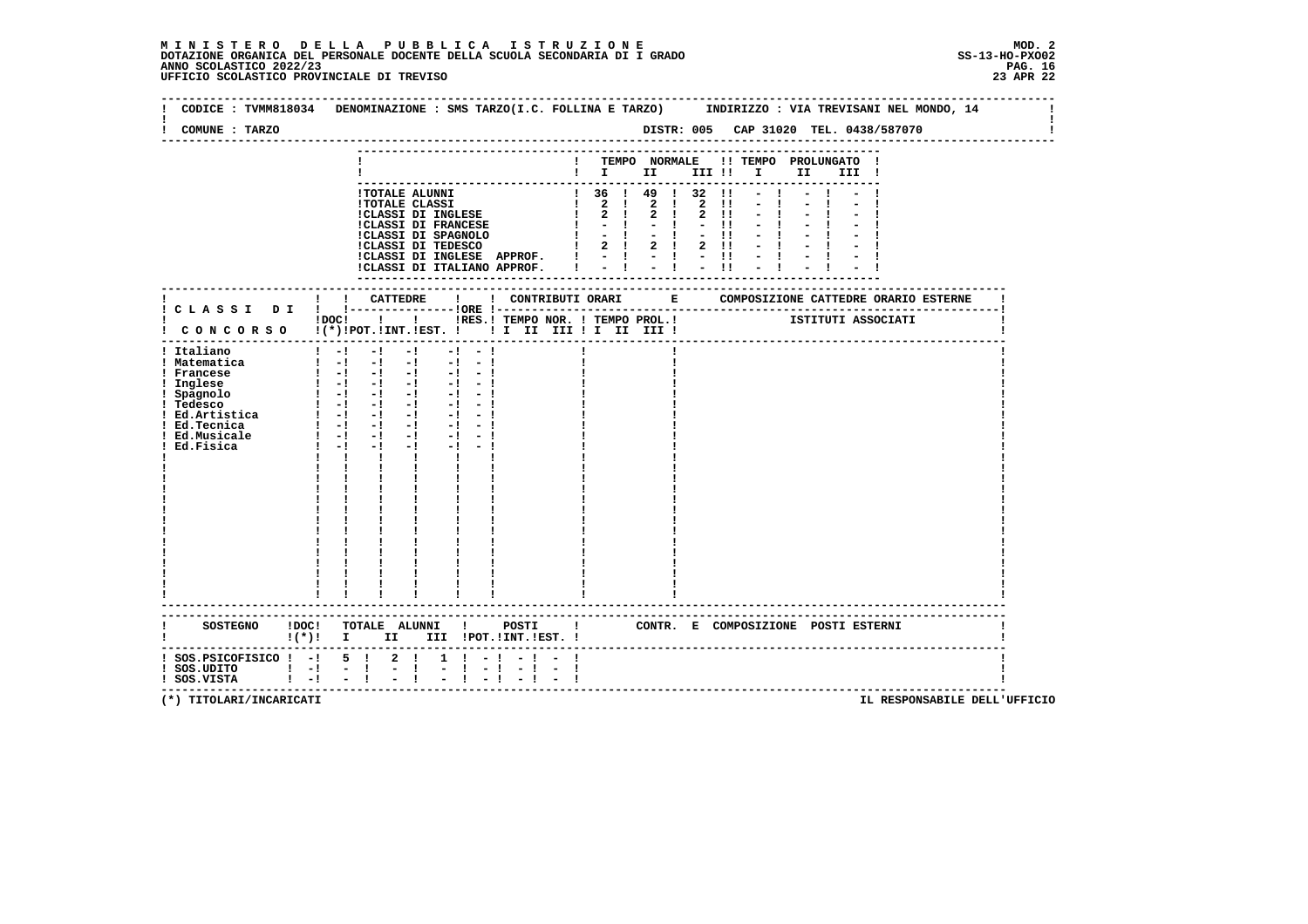| CODICE : TVMM81901T<br>COMUNE : RESANA                                     |                                 |             | DENOMINAZIONE : SCUOLA SEC. I GRADO - RESANA MINDIRIZZO : VIA VITTORIO VENETO, 22                                                                                                     |                         |           |              |                               |      |                   |              |                                   | DISTR: 016 CAP 31023 TEL. 0423/480264 |  |                                                                          |  |
|----------------------------------------------------------------------------|---------------------------------|-------------|---------------------------------------------------------------------------------------------------------------------------------------------------------------------------------------|-------------------------|-----------|--------------|-------------------------------|------|-------------------|--------------|-----------------------------------|---------------------------------------|--|--------------------------------------------------------------------------|--|
|                                                                            |                                 |             |                                                                                                                                                                                       |                         |           |              |                               |      |                   |              |                                   |                                       |  |                                                                          |  |
|                                                                            |                                 |             |                                                                                                                                                                                       |                         |           |              |                               |      |                   |              |                                   |                                       |  |                                                                          |  |
|                                                                            |                                 |             |                                                                                                                                                                                       |                         |           |              |                               |      | ! TEMPO NORMALE   |              |                                   | !! TEMPO PROLUNGATO !                 |  |                                                                          |  |
|                                                                            |                                 |             |                                                                                                                                                                                       |                         |           |              |                               |      |                   |              |                                   | III !                                 |  |                                                                          |  |
|                                                                            |                                 |             |                                                                                                                                                                                       |                         |           |              |                               |      |                   |              |                                   |                                       |  |                                                                          |  |
|                                                                            |                                 |             | !TOTALE ALUNNI                                                                                                                                                                        |                         |           |              |                               |      | ! 84 ! 80 ! 95 !! |              |                                   |                                       |  |                                                                          |  |
|                                                                            |                                 |             | <b>!TOTALE CLASSI</b>                                                                                                                                                                 |                         |           |              |                               |      |                   |              |                                   |                                       |  |                                                                          |  |
|                                                                            |                                 |             | !CLASSI DI INGLESE                                                                                                                                                                    |                         |           |              | $\frac{1}{2}$ 4 $\frac{1}{2}$ |      | 4!                | $4 \quad 11$ |                                   |                                       |  |                                                                          |  |
|                                                                            |                                 |             | <b>!CLASSI DI FRANCESE</b><br>!CLASSI DI FRANCELLE :CLASSI DI SPAGNOLO                                                                                                                |                         |           | $\mathbf{I}$ |                               | $-1$ | $-1 - 11$         |              |                                   |                                       |  |                                                                          |  |
|                                                                            |                                 |             |                                                                                                                                                                                       |                         |           |              |                               |      | $1 - 1 - 1 - 1$   |              |                                   |                                       |  |                                                                          |  |
|                                                                            |                                 |             |                                                                                                                                                                                       |                         |           |              |                               |      | 4 1 4 1 4 1 1     |              |                                   |                                       |  |                                                                          |  |
|                                                                            |                                 |             | !CLASSI DI INGLESE APPROF.<br>!CLASSI DI INGLESE APPROF. $! - ! - ! - !!$<br>!CLASSI DI ITALIANO APPROF. $! - ! - ! - !!$                                                             |                         |           |              |                               |      |                   |              |                                   |                                       |  |                                                                          |  |
|                                                                            |                                 |             |                                                                                                                                                                                       |                         |           |              |                               |      |                   |              |                                   |                                       |  |                                                                          |  |
|                                                                            |                                 |             |                                                                                                                                                                                       |                         |           |              |                               |      |                   |              |                                   |                                       |  |                                                                          |  |
|                                                                            |                                 |             |                                                                                                                                                                                       |                         |           |              |                               |      |                   |              |                                   |                                       |  |                                                                          |  |
|                                                                            |                                 |             |                                                                                                                                                                                       |                         |           |              |                               |      |                   |              |                                   |                                       |  |                                                                          |  |
|                                                                            |                                 |             | IDOC! ! ! IRES. I TEMPO NOR. I TEMPO PROL. !     ISTITUTI ASSOCIATI                                                                                                                   |                         |           |              |                               |      |                   |              |                                   |                                       |  |                                                                          |  |
|                                                                            |                                 |             |                                                                                                                                                                                       |                         |           |              |                               |      |                   |              |                                   |                                       |  |                                                                          |  |
| ! CONCORSO !(*)!POT.!INT.!EST. ! ! I II III ! I III III !                  |                                 |             |                                                                                                                                                                                       |                         |           |              |                               |      |                   |              |                                   |                                       |  |                                                                          |  |
| ! Italiano                                                                 |                                 | $1 \t6! -1$ | 61 —                                                                                                                                                                                  |                         |           |              |                               |      |                   |              |                                   |                                       |  | $-!$ 4 $!$ 8 - - $!$ - - IALLA TVMM81601A SMS SARTO/SAN FLORIANO-CAST.2! |  |
| ! Matematica                                                               |                                 |             | $1 \quad 4! \quad -1 \quad 4! \quad -1 \quad -1$                                                                                                                                      |                         |           |              |                               |      |                   |              |                                   |                                       |  |                                                                          |  |
| ! Francese                                                                 |                                 |             | $1 - 1 - 1 - 1 - 1 - 1 - 1$                                                                                                                                                           |                         |           |              |                               |      |                   |              |                                   |                                       |  |                                                                          |  |
| ! Inglese                                                                  |                                 |             | $\frac{1}{2!}$ -1 2! -1 -1                                                                                                                                                            |                         |           |              |                               |      |                   |              |                                   |                                       |  |                                                                          |  |
|                                                                            |                                 |             | $\frac{1}{2}$ $\frac{1}{2}$ $\frac{1}{2}$ $\frac{1}{2}$ $\frac{1}{2}$ $\frac{1}{2}$ $\frac{1}{2}$ $\frac{1}{2}$ $\frac{1}{2}$ $\frac{1}{2}$ $\frac{1}{2}$ $\frac{1}{2}$ $\frac{1}{2}$ |                         |           |              |                               |      |                   |              |                                   |                                       |  |                                                                          |  |
| ! Spagnolo<br>! Tedesco                                                    |                                 |             |                                                                                                                                                                                       |                         |           |              |                               |      |                   |              |                                   |                                       |  |                                                                          |  |
|                                                                            |                                 |             |                                                                                                                                                                                       |                         |           |              |                               |      |                   |              |                                   |                                       |  |                                                                          |  |
|                                                                            |                                 |             |                                                                                                                                                                                       |                         |           |              |                               |      |                   |              |                                   |                                       |  |                                                                          |  |
|                                                                            |                                 |             |                                                                                                                                                                                       |                         |           |              |                               |      |                   |              |                                   |                                       |  |                                                                          |  |
|                                                                            |                                 |             |                                                                                                                                                                                       |                         |           |              |                               |      |                   |              |                                   |                                       |  |                                                                          |  |
|                                                                            |                                 |             |                                                                                                                                                                                       |                         |           |              |                               |      |                   |              |                                   |                                       |  |                                                                          |  |
|                                                                            |                                 |             |                                                                                                                                                                                       |                         |           |              |                               |      |                   |              |                                   |                                       |  |                                                                          |  |
|                                                                            |                                 |             |                                                                                                                                                                                       |                         |           |              |                               |      |                   |              |                                   |                                       |  |                                                                          |  |
|                                                                            |                                 |             |                                                                                                                                                                                       |                         |           |              |                               |      |                   |              |                                   |                                       |  |                                                                          |  |
|                                                                            |                                 |             |                                                                                                                                                                                       |                         |           |              |                               |      |                   |              |                                   |                                       |  |                                                                          |  |
|                                                                            |                                 |             |                                                                                                                                                                                       |                         |           |              |                               |      |                   |              |                                   |                                       |  |                                                                          |  |
|                                                                            |                                 |             |                                                                                                                                                                                       |                         |           |              |                               |      |                   |              |                                   |                                       |  |                                                                          |  |
|                                                                            |                                 |             |                                                                                                                                                                                       |                         |           |              |                               |      |                   |              |                                   |                                       |  |                                                                          |  |
|                                                                            |                                 |             |                                                                                                                                                                                       |                         |           |              |                               |      |                   |              |                                   |                                       |  |                                                                          |  |
|                                                                            |                                 |             |                                                                                                                                                                                       |                         |           |              |                               |      |                   |              |                                   |                                       |  |                                                                          |  |
|                                                                            |                                 |             |                                                                                                                                                                                       |                         |           |              |                               |      |                   |              |                                   |                                       |  |                                                                          |  |
|                                                                            |                                 |             |                                                                                                                                                                                       |                         |           |              |                               |      |                   |              |                                   |                                       |  |                                                                          |  |
|                                                                            |                                 |             |                                                                                                                                                                                       |                         |           |              |                               |      |                   |              |                                   |                                       |  |                                                                          |  |
|                                                                            |                                 |             |                                                                                                                                                                                       |                         |           |              |                               |      |                   |              |                                   |                                       |  |                                                                          |  |
|                                                                            |                                 |             |                                                                                                                                                                                       |                         |           |              |                               |      |                   |              |                                   |                                       |  |                                                                          |  |
|                                                                            |                                 |             |                                                                                                                                                                                       |                         |           |              |                               |      |                   |              |                                   |                                       |  |                                                                          |  |
| SOSTEGNO !DOC! TOTALE ALUNNI ! POSTI ! CONTR. E COMPOSIZIONE POSTI ESTERNI |                                 |             |                                                                                                                                                                                       |                         |           |              |                               |      |                   |              |                                   |                                       |  |                                                                          |  |
|                                                                            | $\mathbf{I}(\star)\mathbf{I}$ I |             | II D                                                                                                                                                                                  | III !POT. !INT. !EST. ! |           |              |                               |      |                   |              |                                   |                                       |  |                                                                          |  |
|                                                                            |                                 |             |                                                                                                                                                                                       |                         |           |              |                               |      |                   |              |                                   |                                       |  |                                                                          |  |
| $:$ SOS.PSICOFISICO $:$ 1! 4 !                                             |                                 |             | $1 \quad 1$                                                                                                                                                                           | $3 \cdot 1 - 1$         | 2!        |              |                               |      |                   |              |                                   |                                       |  |                                                                          |  |
| $!$ SOS.UDITO $!$ -!                                                       |                                 | $\sim$ $-1$ | $\mathbf{I}$                                                                                                                                                                          | $-1 - 1$                | $-1 - -1$ |              |                               |      |                   |              |                                   |                                       |  |                                                                          |  |
| ! SOS.VISTA                                                                | $\blacksquare$ . $\blacksquare$ |             | $\mathbb{Z}^+$                                                                                                                                                                        |                         |           |              |                               |      |                   |              |                                   |                                       |  |                                                                          |  |
|                                                                            |                                 |             |                                                                                                                                                                                       |                         |           |              |                               |      |                   |              | --------------------------------- |                                       |  |                                                                          |  |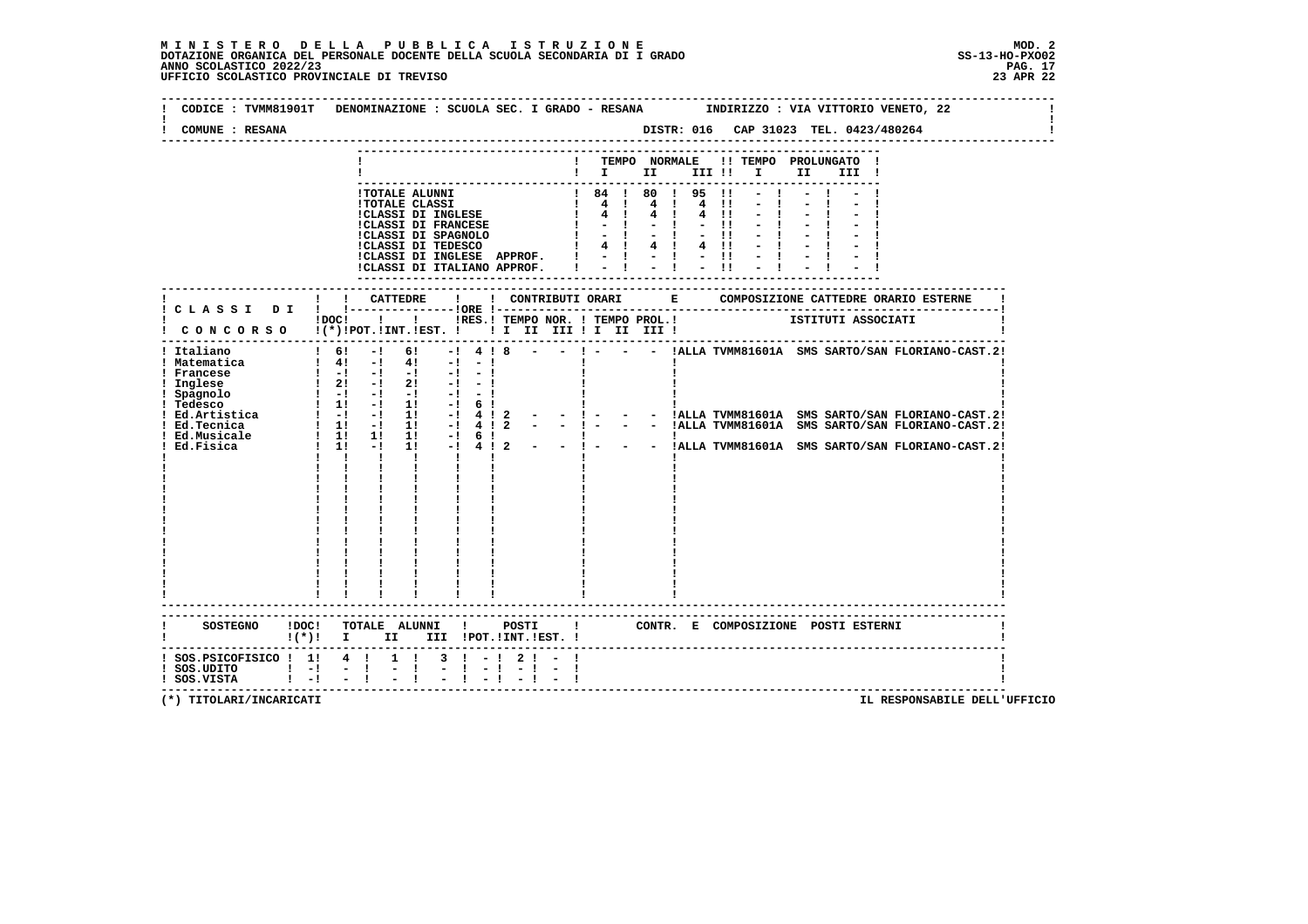# **M I N I S T E R O D E L L A P U B B L I C A I S T R U Z I O N E MOD. 2**DOTAZIONE ORGANICA DEL PERSONALE DOCENTE DELLA SCUOLA SECONDARIA DI I GRADO **SCOLASTICO ANNO SCOLASTICO 2022/23**<br>PAG ANNO SCOLASTICO 2022/23 PAG. 18<br>23 APR 22 UFFICIO SCOLASTICO PROVINCIALE DI TREVISO

| COMUNE : VEDELAGO                                                                                                                                                                            | CODICE: TVMM820012 DENOMINAZIONE: SMS DON BOSCO VEDELAGO<br>INDIRIZZO : VIA ALESSANDRO MANZONI 4<br>DISTR: 016 CAP 31050 TEL. 0423/400161                                                                                                                                                                                                                                                                                                                                                                                                                                                                                                                                                                                                                                                                            |
|----------------------------------------------------------------------------------------------------------------------------------------------------------------------------------------------|----------------------------------------------------------------------------------------------------------------------------------------------------------------------------------------------------------------------------------------------------------------------------------------------------------------------------------------------------------------------------------------------------------------------------------------------------------------------------------------------------------------------------------------------------------------------------------------------------------------------------------------------------------------------------------------------------------------------------------------------------------------------------------------------------------------------|
|                                                                                                                                                                                              | ! TEMPO NORMALE !! TEMPO PROLUNGATO !<br>II I<br>III !                                                                                                                                                                                                                                                                                                                                                                                                                                                                                                                                                                                                                                                                                                                                                               |
|                                                                                                                                                                                              | 1 TOTALE ALUNNI 1 134 1 157 1 147<br>1 134 1 157 1 147<br>1 134 1 157 1 147<br>1 157 1 147<br>1 6 1 7 1 7<br>1 6 1 7 1 7<br>1 6 1 7 1 7<br>1 7 1 3 1 4 1 -<br>1 CLASSI DI TEDESCO<br>1 3 1 4 1 4<br>$\overline{\phantom{a}}$<br>$\blacksquare$<br>$\pm 1$<br>$3$ $11$<br>$-11$<br>$4 \quad 11$<br>!CLASSI DI INGLESE APPROF. !<br>$-1 - 1 - 1 - 1$<br>!CLASSI DI ITALIANO APPROF.                                                                                                                                                                                                                                                                                                                                                                                                                                    |
|                                                                                                                                                                                              | ISTITUTI ASSOCIATI<br>!DOC! ! ! !RES.! TEMPO NOR. ! TEMPO PROL.!                                                                                                                                                                                                                                                                                                                                                                                                                                                                                                                                                                                                                                                                                                                                                     |
| ! Italiano<br>! Matematica<br>! Francese<br>! Inglese<br>1 Spagnolo<br>1 Tedesco<br>1 Ed.Artistica<br>1 Ed.Artistica<br>1 21 - 1 21<br>21 - 21<br>! Ed.Tecnica<br>Ed.Musicale<br>! Ed.Fisica | ! CONCORSO !(*)!POT.!INT.!EST. !!! II III !I III III !<br>.-----------------------------------<br>! 10! -! 11!<br>$-!$ 2 !<br>$\mathbf{I}$<br>Ι.<br>$1 \t6!$ -1 6! 1! - 112 - - 1 -<br>- - COMPLETA CON<br>$16 - -1$<br>$1 \quad 1 \quad 1 \quad 1 \quad 1$<br>- - !TVMM826011 SMS "CIARDI" QUINTO (IC)<br>$1 \t1! -1 \t1! -1$<br>- !    <br> - ! 6 - - ! - - -  ALLA TVMM87201P SMS G.G.FELISSENT TREVISO IC!<br>$\frac{1}{3!}$ $\frac{3!}{1!}$ $\frac{3!}{1!}$ $\frac{1}{1!}$ $\frac{1}{1!}$ 6<br>$\begin{bmatrix} 1 & -1 & -1 & -1 & -1 & -1 \end{bmatrix}$<br>$-1$ 4 $1$<br>$-1$ 4 $1$<br>$\frac{1}{2!}$ -1 21<br>$-!$ 4!<br>$-1$ 2 1 2 $ -$ 1 $-$<br>$1 \quad 2! \quad -! \quad 2!$<br>!ALLA TVMM81601A SMS SARTO/SAN FLORIANO-CAST.2!<br>$1 \t2! -1$<br>21<br>$-!$ 4!<br>Strumento Musicale ! -! -! -! -! 48 ! |
|                                                                                                                                                                                              | ------------------------<br>SOSTEGNO !DOC! TOTALE ALUNNI !<br>POSTI 1 CONTR. E COMPOSIZIONE POSTI ESTERNI<br>! (*)! I II III !POT.!INT.!EST.!                                                                                                                                                                                                                                                                                                                                                                                                                                                                                                                                                                                                                                                                        |
| ! SOS.PSICOFISICO ! 4! 4 ! 4 !<br>$:$ SOS.UDITO $:$ $-!$<br>! SOS.VISTA ! -!                                                                                                                 | $3 \quad 1 \quad -1 \quad 4 \quad 1 \quad -1$<br>$-1$<br>$-1$<br>-------------------------------------                                                                                                                                                                                                                                                                                                                                                                                                                                                                                                                                                                                                                                                                                                               |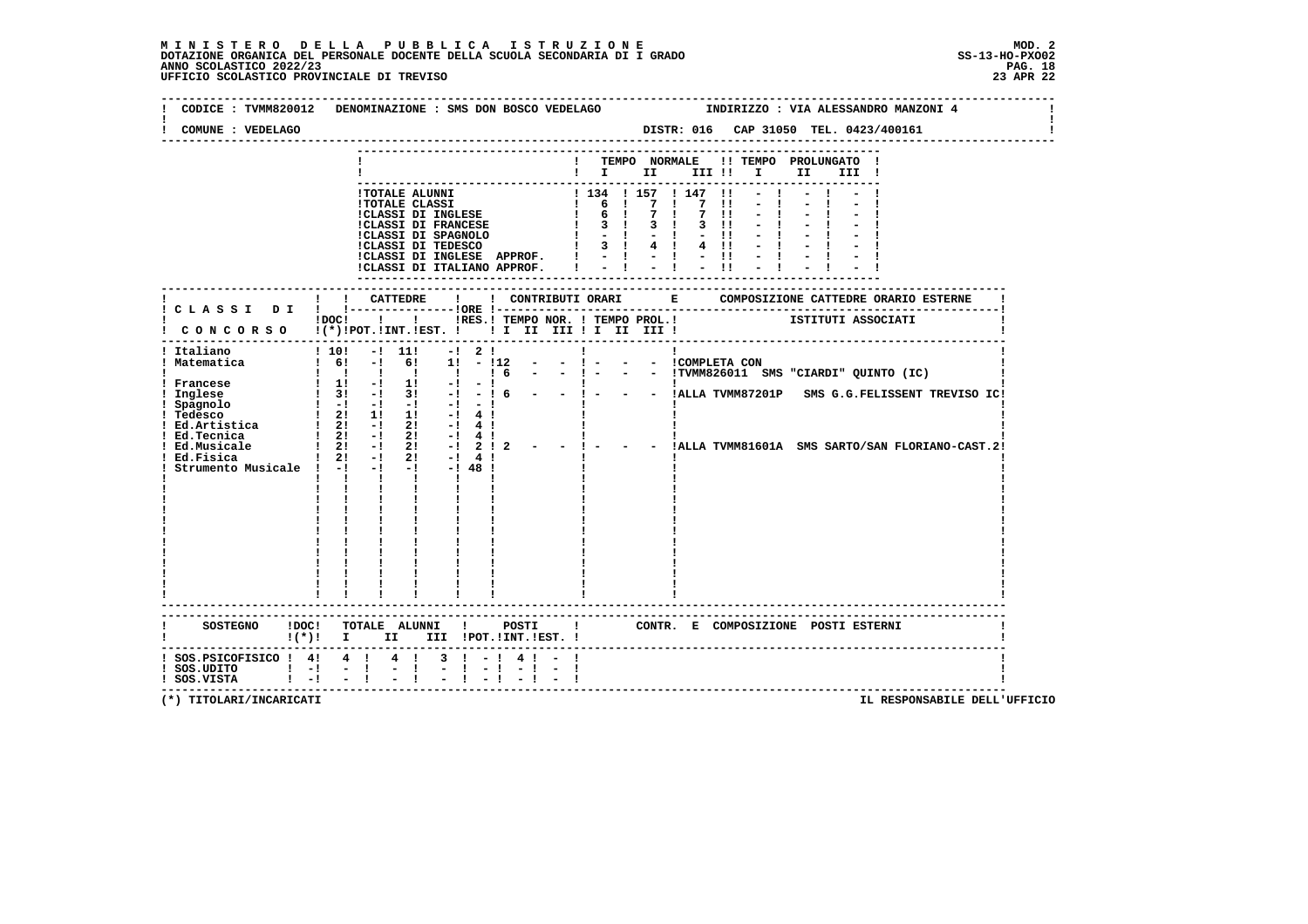$\mathbf{I}$ 

 **--------------------------------------------------------------------------------------------------------------------------------Contract Contract ! CODICE : TVMM820012 DENOMINAZIONE : SMS DON BOSCO VEDELAGO INDIRIZZO : VIA ALESSANDRO MANZONI 4 ! ! !** $\mathbf{I}$  **! COMUNE : VEDELAGO DISTR: 016 CAP 31050 TEL. 0423/400161 ! --------------------------------------------------------------------------------------------------------------------------------**

 **NUMERO DI CORSI ATTIVATI SULLA SCUOLA: 4**

| IS TRUMENTI         | DOC! |                       | POSTI |      | ! ORE<br>-1 - - |        | !CONTR. ORARI E COMPOSIZIONE POSTI ORARIO ESTERNI |
|---------------------|------|-----------------------|-------|------|-----------------|--------|---------------------------------------------------|
| IMUSICALI           | (*)! | !POT. ! INT. ! EST. ! |       |      | $IRES.IORE$ !   | !UTIL! | ISTITUTI ASSOCIATI                                |
| ! ARPA              | - 1  | - 1                   | - 1   | - 1  | - 1             |        |                                                   |
| ! CHITARRA          | - 1  | - !                   | $-1$  | $-1$ | 12!             |        |                                                   |
| ! CLARINETTO        | - 1  | - !                   | - 1   | - 1  | - 1             |        |                                                   |
| ! CORNO             | - 1  | - !                   | - 1   | - 1  | - 1             |        |                                                   |
| ! FAGOTTO           | - 1  | - !                   | - 1   | $-1$ | - 1             |        |                                                   |
| <b>!FISARMONICA</b> | - 1  | - !                   | - !   | - 1  | - 1             |        |                                                   |
| ! FLAUTO            | - 1  | - !                   | - 1   | - 1  | - 1             |        |                                                   |
| ! OBOE              | - 1  | - !                   | - 1   | $-1$ | - 1             |        |                                                   |
| <b>!PERCUSSIONI</b> | - 1  | - 1                   | - 1   | - 1  | 12!             |        |                                                   |
| <b>!PIANOFORTE</b>  | - 1  | - 1                   | - 1   | $-1$ | 12!             |        |                                                   |
| ! SAXOFONO          | - 1  | - 1                   | - !   | - 1  | - 1             |        |                                                   |
| ! TROMBA            | - 1  | - 1                   | - 1   | - 1  | - 1             |        |                                                   |
| ! VIOLINO           | - 1  | - 1                   | - 1   | $-1$ | 12!             |        |                                                   |
| ! VIOLONCELLO       | - 1  | - 1                   | - 1   | - 1  | - 1             |        |                                                   |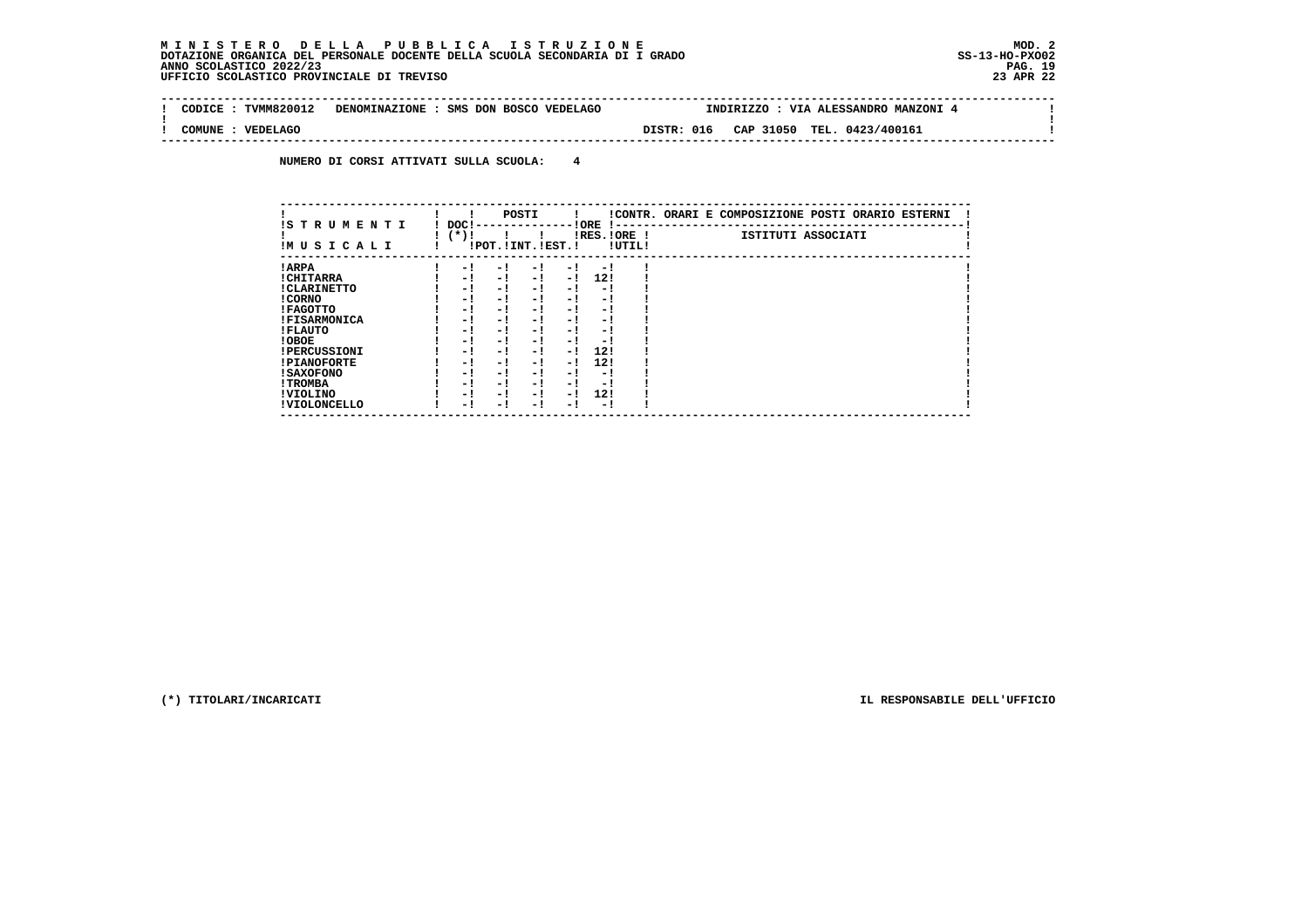$\mathbf{I}$ 

 **-------------------------------------------------------------------------------------------------------------------------------- ! CODICE : TVMM82101T DENOMINAZIONE : SMS CAERANO DI SAN MARCO (I.C.) INDIRIZZO : VIA DELLA PACE 1 ! ! ! ! COMUNE : CAERANO DI SAN MARCO DISTR: 010 CAP 31031 TEL. 0423/650095 ! -------------------------------------------------------------------------------------------------------------------------------- --------------------------------------------------------------------------- ! ! TEMPO NORMALE !! TEMPO PROLUNGATO ! ! ! I II III !! I II III ! ---------------------------------------------------------------------------** 1 TOTALE ALUNNI <br>
1 TOTALE CLASSI <br>
1 CLASSI DI INGLESE <br>
1 4 1 5 1 4 11 - 1 - 1 - 1<br>
1 CLASSI DI FRANCESE <br>
1 - 1 - 1 - 1 - 1 - 1 - 1<br>
1 - 1 - 1 - 1 - 1 - 1 - 1<br>
1 CLASSI DI TEDESCO 1 4 1 5 1 4 11 - 1 - 1 - 1<br>
1 - 1 - 1 -  **!CLASSI DI INGLESE APPROF. ! - ! - ! - !! - ! - ! - ! !CLASSI DI ITALIANO APPROF. ! - ! - ! - !! - ! - ! - ! --------------------------------------------------------------------------- ------------------------------------------------------------------------------------------------------------------------- ! ! ! CATTEDRE ! ! CONTRIBUTI ORARI E COMPOSIZIONE CATTEDRE ORARIO ESTERNE ! ! C L A S S I D I ! !---------------!ORE !------------------------------------------------------------------------! POC! !! IN IRES.! TEMPO NOR. ! TEMPO PROL.!** ISTITUTI ASSOCIATI  **! C O N C O R S O !(\*)!POT.!INT.!EST. ! ! I II III ! I II III ! ! ------------------------------------------------------------------------------------------------------------------------- ! Italiano ! 6! -! 7! -! - ! 4 - - ! - - - !ALLA TVMM81401P SMS"PERTINI"VOLPAGO DEL M. (I! ! Matematica ! 4! -! 4! -! - ! 6 - - ! - - - !ALLA TVMM81601A SMS SARTO/SAN FLORIANO-CAST.2! ! Francese ! -! -! -! -! - ! ! ! ! ! Inglese ! 2! -! 2! -! 3 ! ! ! ! ! Spagnolo ! -! -! -! -! - ! ! ! ! ! Tedesco ! 1! -! 1! -! 4 ! 4 - - ! - - - !ALLA TVMM85001T SMS PEDEROBBA ( I.C. ) ! ! Ed.Artistica ! 1! -! 1! -! - ! 2 - - ! - - - !ALLA TVMM83001L SC. SECONDARIA 1 GR. TORRETT! ! ! ! ! ! ! ! 6 - - ! - - - !ALLA TVMM85101N SMS"RONCALLI" CORNUDA ( IC ) ! ! Ed.Tecnica ! 1! -! 1! -! 2 ! 2 - - ! - - - !ALLA TVMM83001L SC. SECONDARIA 1 GR. TORRETT! ! ! ! ! ! ! ! 4 - - ! - - - !ALLA TVMM85001T SMS PEDEROBBA ( I.C. ) ! ! Ed.Musicale ! 1! -! 1! -! - ! 2 - - ! - - - !ALLA TVMM83001L SC. SECONDARIA 1 GR. TORRETT! ! ! ! ! ! ! ! 6 - - ! - - - !ALLA TVMM85101N SMS"RONCALLI" CORNUDA ( IC ) ! ! Ed.Fisica ! 1! -! 1! -! 6 ! 2 - - ! - - - !ALLA TVMM83001L SC. SECONDARIA 1 GR. TORRETT! ! Strumento Musicale ! 1! -! -! 3! 12 ! ! ! ! ! ! ! ! ! ! ! ! ! ! ! ! ! ! ! ! ! ! ! ! ! ! ! ! ! ! ! ! ! ! ! ! ! ! ! ! ! ! ! ! ! ! ! ! ! ! ! ! ! ! ! ! ! ! ! ! ! ! ! ! ! ! ! ! ! ! ! ! ! ! ! ! ! ! ! ! ! ! ! ! ! ! ! ! ! ! ! ! ! ! ! ! ! ! ! ! ! ! ! ! ------------------------------------------------------------------------------------------------------------------------- ------------------------------------------------------------------------------------------------------------------------- ! SOSTEGNO !DOC! TOTALE ALUNNI ! POSTI ! CONTR. E COMPOSIZIONE POSTI ESTERNI ! ! !(\*)! I II III !POT.!INT.!EST. ! ! ------------------------------------------------------------------------------------------------------------------------- ! SOS.PSICOFISICO ! 1! 2 ! 7 ! 2 ! - ! 3 ! - ! !** $\blacksquare$  $\blacksquare$  **SOS.UDITO !** - **!** - **!** - **!** - **!** - **!** - **! ! SOS.VISTA ! -! - ! - ! - ! - ! - ! - ! ! -------------------------------------------------------------------------------------------------------------------------**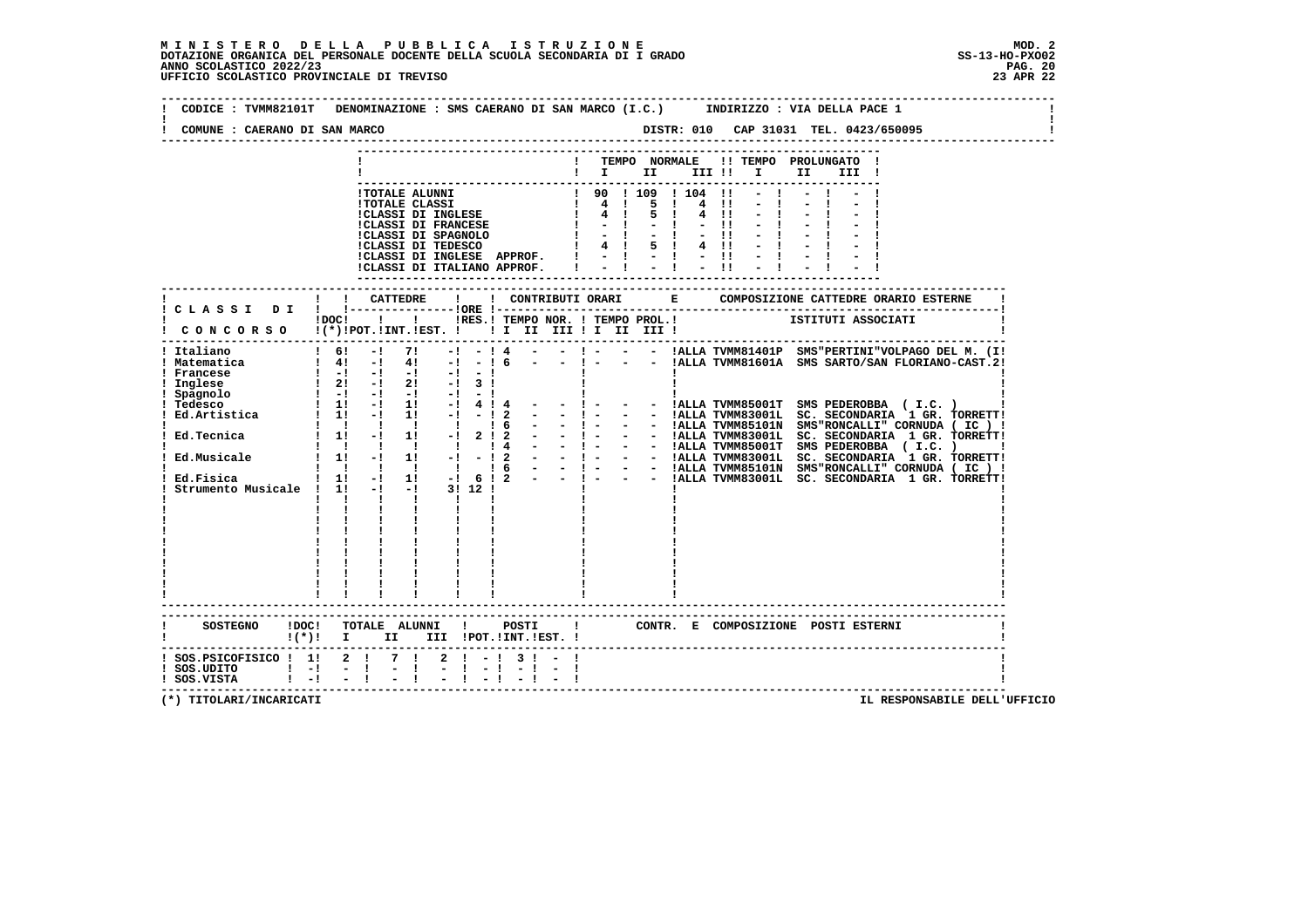$\sim$ 

 $\mathbf{I}$ 

 $\mathbf{I}$ 

 **-------------------------------------------------------------------------------------------------------------------------------- ! CODICE : TVMM82101T DENOMINAZIONE : SMS CAERANO DI SAN MARCO (I.C.) INDIRIZZO : VIA DELLA PACE 1 !**

 **--------------------------------------------------------------------------------------------------------------------------------**

 **! ! ! COMUNE : CAERANO DI SAN MARCO DISTR: 010 CAP 31031 TEL. 0423/650095 !**

 **NUMERO DI CORSI ATTIVATI SULLA SCUOLA: 4**

| IS TRUMENTI         | $DOCI -$ |                | POSTI<br>------------!ORE !-- | $\mathbf{I}$ |      |        | !CONTR. ORARI E COMPOSIZIONE POSTI ORARIO ESTERNI |
|---------------------|----------|----------------|-------------------------------|--------------|------|--------|---------------------------------------------------|
|                     | !(*)!    | $\blacksquare$ |                               |              |      |        | $lRES.IORE$ $l$<br>ISTITUTI ASSOCIATI             |
| IMUSICALI           |          |                | !POT. ! INT. ! EST. !         |              |      | !UTIL! |                                                   |
| ! ARPA              | - !      | - 1            | $-1$                          | $-1$         | $-1$ |        |                                                   |
| <b>! CHITARRA</b>   | - 1      | - 1            | - 1                           | 11           |      |        | -! 12 ICOMPLETA CON                               |
|                     |          | - 1            |                               |              |      |        | 6 !TVMM84501A S.SEC.I MADONNA DELLE CENDROLE      |
|                     |          | - 1            |                               |              |      |        |                                                   |
| ! CLARINETTO        | - !      | - 1            | - 1                           | - 1          |      |        |                                                   |
| ! CORNO             | - !      | - !            | - 1                           | - !          | - 1  |        |                                                   |
| ! FAGOTTO           | - !      | - !            | - 1                           | - !          | - 1  |        |                                                   |
| <b>!FISARMONICA</b> | - 1      | - 1            | - 1                           | - 1          | - !  |        |                                                   |
| ! FLAUTO            | - 1      | - 1            | - 1                           | - 1          | - 1  |        |                                                   |
| ! OBOE              | - !      | - 1            | - 1                           | - !          | - !  |        |                                                   |
| <b>!PERCUSSIONI</b> | - !      | - !            | - 1                           | 11           | - 1  |        | 12 ICOMPLETA CON                                  |
|                     |          | - 1            |                               |              |      |        | 6 !TVMM84501A S.SEC.I MADONNA DELLE CENDROLE      |
|                     |          | - 1            |                               |              |      |        |                                                   |
| <b>!PIANOFORTE</b>  | - 1      | - 1            |                               | 11           | - 1  |        | 12 ICOMPLETA CON                                  |
|                     |          | - !            |                               |              |      |        | 6 !TVMM84501A S.SEC.I MADONNA DELLE CENDROLE      |
|                     |          | - !            |                               |              |      |        |                                                   |
| ! SAXOFONO          | - 1      | - !            |                               | - 1          |      |        |                                                   |
| ! TROMBA            | - 1      | - !            | - 1                           | - 1          | - !  |        |                                                   |
| !VIOLINO            | 11       | 1!             | - 1                           | - 1          | 12!  |        |                                                   |
| ! VIOLONCELLO       | - !      | - !            | - 1                           | - 1          | - !  |        |                                                   |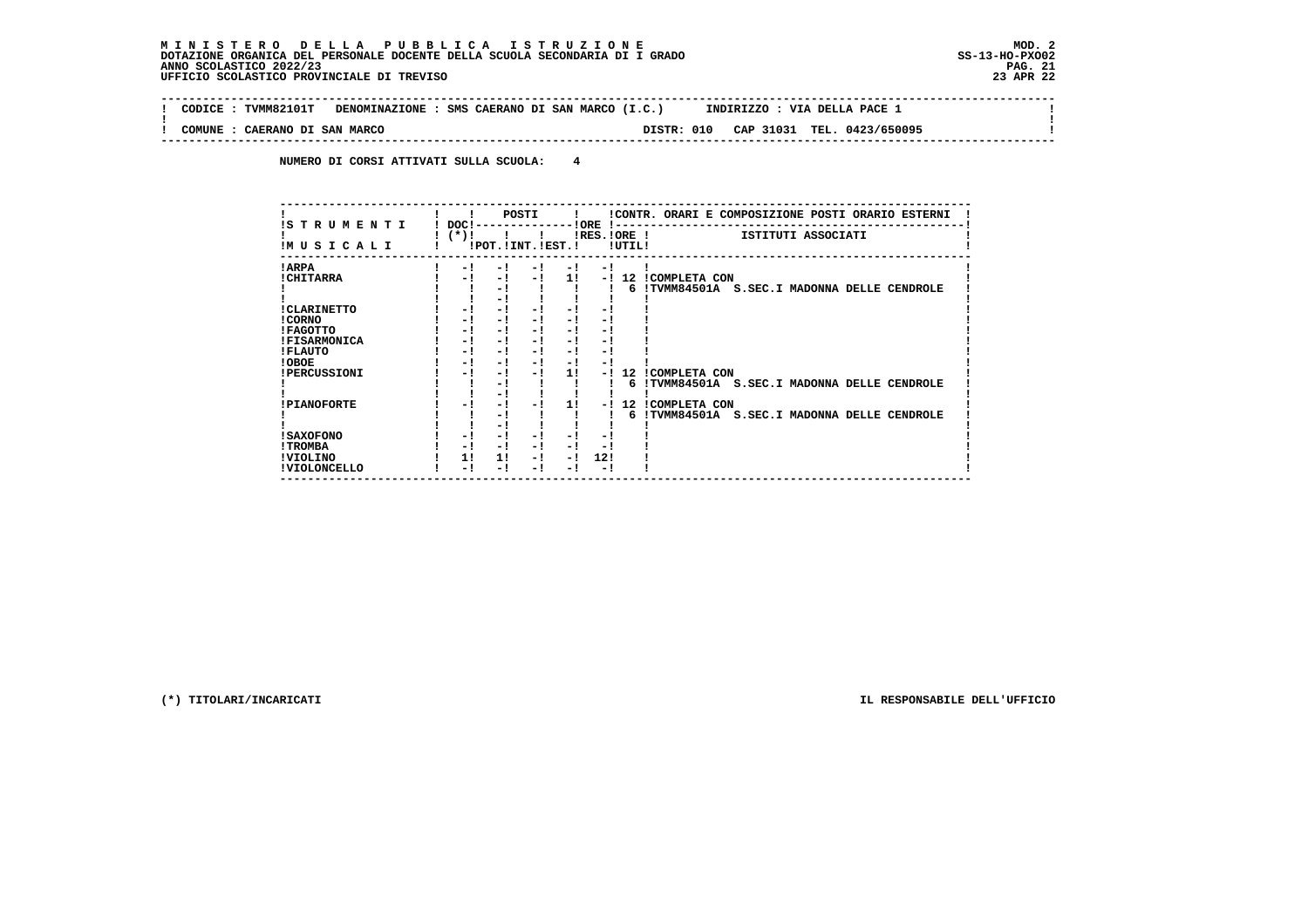| COMUNE : CASALE SUL SILE                                                                  | CODICE: TVMM82201N DENOMINAZIONE: SMS "GRAMSCI" CASALE S.S.(I.C.) INDIRIZZO: VIA VITTORIO VENETO 96                                                                                                                                                                                                                                                                                                                                                                                                                                                                                                                                                                                         |
|-------------------------------------------------------------------------------------------|---------------------------------------------------------------------------------------------------------------------------------------------------------------------------------------------------------------------------------------------------------------------------------------------------------------------------------------------------------------------------------------------------------------------------------------------------------------------------------------------------------------------------------------------------------------------------------------------------------------------------------------------------------------------------------------------|
|                                                                                           | ! TEMPO NORMALE !! TEMPO PROLUNGATO !<br>$\blacksquare$ $\blacksquare$ $\blacksquare$ $\blacksquare$ $\blacksquare$ $\blacksquare$ $\blacksquare$ $\blacksquare$ $\blacksquare$ $\blacksquare$ $\blacksquare$ $\blacksquare$ $\blacksquare$ $\blacksquare$ $\blacksquare$ $\blacksquare$                                                                                                                                                                                                                                                                                                                                                                                                    |
|                                                                                           | 1 97 1 94 1 91 11 38 1 22 1 40 1<br>1 TOTALE ALUMNI<br>1 TOTALE CLASSI<br>1 TOTALE CLASSI<br>1 CLASSI DI INGLESE<br>1 5 1 5 1 4 1!<br>1 CLASSI DI FRANCESE<br>1 - 1 - 1 - 1 - 1!<br>1 CLASSI DI TEDESCO<br>1 3 1 3 1 2 1!<br>1 CLASSI DI TEDESCO<br>1 - 1 - 1 - 1!<br>1 CLASSI DI INGLES<br>2 1 1 1<br>$2 \quad 1$<br>$1 \quad 1$<br>$1 \quad 1$<br>$\mathbf{1}$                                                                                                                                                                                                                                                                                                                            |
|                                                                                           |                                                                                                                                                                                                                                                                                                                                                                                                                                                                                                                                                                                                                                                                                             |
|                                                                                           | !DOC! !!! !RES.! TEMPO NOR. ! TEMPO PROL.! [STITUTI ASSOCIATI<br>! CONCORSO !(*)!POT.!INT.!EST. ! ! I II III ! I III III !                                                                                                                                                                                                                                                                                                                                                                                                                                                                                                                                                                  |
| ! Italiano<br>! Matematica<br>! Ed.Musicale<br>Strumento Musicale ! -! -!                 | ! 10! 2! 12!<br>$-1 - -1$<br>1 6! 1! 7! -! 3!<br>1 Francese $\begin{array}{cccccccc} 1 & -1 & -1 & -1 & -1 & -1 \\ 1 & -1 & -1 & -1 & -1 & -1 \\ 1 & \text{Ingless} & & 1 & 31 & -1 & 31 & -1 & 31 \\ 1 & \text{Spagnolo} & & 1 & 11 & -1 & 11 & -1 & -1 \\ 1 & \text{tedesco} & & 1 & 11 & -1 & 11 & -1 & 21 \\ \end{array}$<br>- - !ALLA TVMM875016 SMS MARTIRI DELLA LIB. RONCAD!<br>$1 \quad 21 \quad -1 \quad 21$<br>$-1$ 2 1<br>4!<br>$-1 - -1$<br>$\mathbf{1}$ $\mathbf{1}$ $\mathbf{1}$<br>$\mathbf{I}$ and $\mathbf{I}$<br>$\mathbf{I}$<br>$\mathbf{1}$ $\mathbf{1}$<br>$1 - 1 - 1$<br>$\mathbf{I}$ and $\mathbf{I}$<br>$\mathbf{I}$ and $\mathbf{I}$<br>------------------------- |
| SOSTEGNO ! DOC!                                                                           | TOTALE ALUNNI !<br>POSTI 1 CONTR. E COMPOSIZIONE POSTI ESTERNI                                                                                                                                                                                                                                                                                                                                                                                                                                                                                                                                                                                                                              |
| $:$ SOS.PSICOFISICO $:$ - $:$ 7 $:$ 4 $:$<br>$!$ SOS.UDITO $!$ -!<br>$!$ SOS.VISTA $!$ -! | $5! - 14! - 1$<br>$-1 - 1$<br>$\sim$ $-1$<br>$-1$<br>$-1 - 1$<br>$-1$<br>--------------------------------------                                                                                                                                                                                                                                                                                                                                                                                                                                                                                                                                                                             |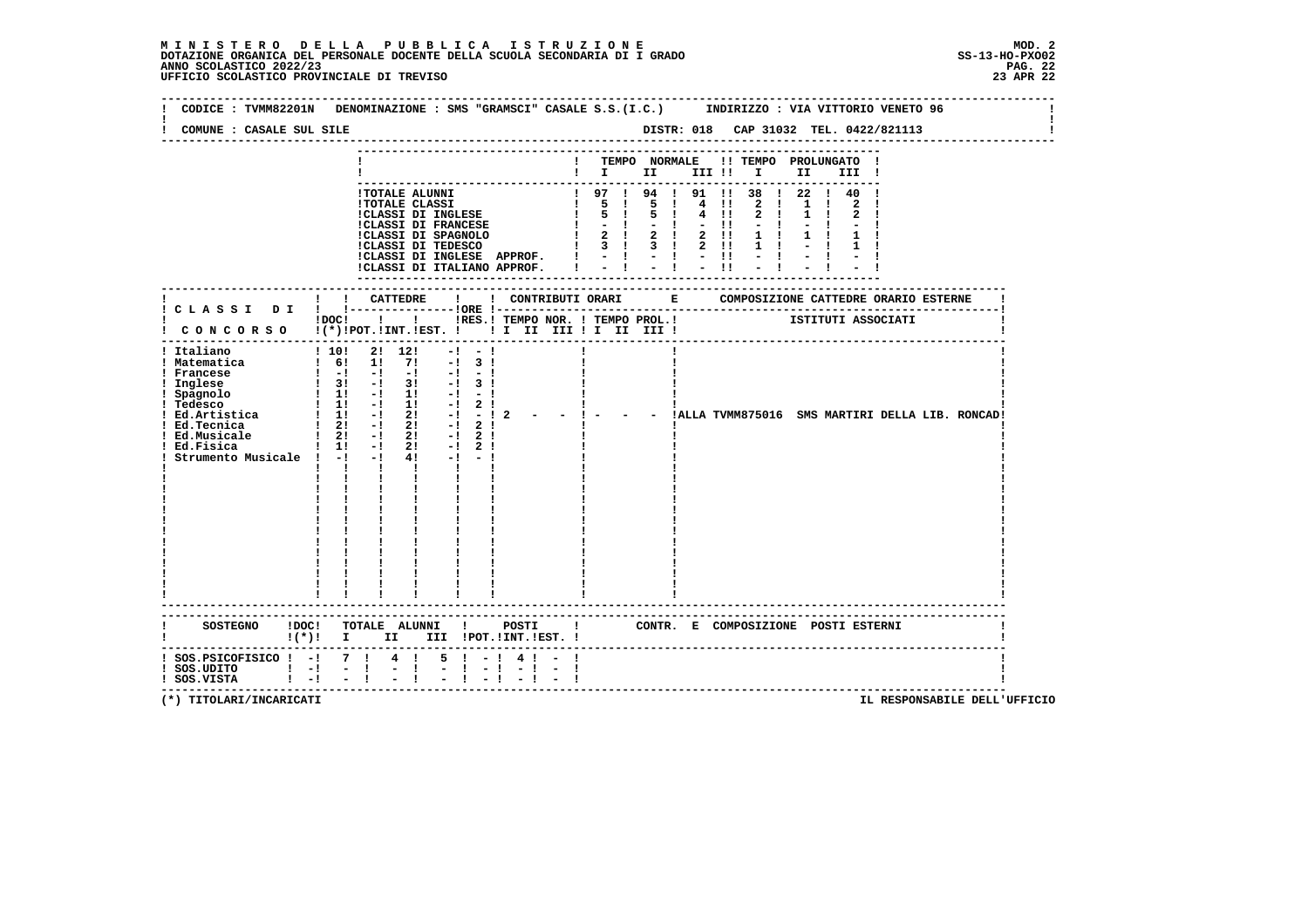**Contract Contract** 

 $\mathbf{I}$ 

 $\mathbf{I}$ 

 **-------------------------------------------------------------------------------------------------------------------------------- ! CODICE : TVMM82201N DENOMINAZIONE : SMS "GRAMSCI" CASALE S.S.(I.C.) INDIRIZZO : VIA VITTORIO VENETO 96 ! ! ! ! COMUNE : CASALE SUL SILE DISTR: 018 CAP 31032 TEL. 0422/821113 ! --------------------------------------------------------------------------------------------------------------------------------**

 **NUMERO DI CORSI ATTIVATI SULLA SCUOLA: 4**

| IS T R U M E N T I  | DOC! |                       | POSTI |     | ! ORE<br>.    |        | !CONTR. ORARI E COMPOSIZIONE POSTI ORARIO ESTERNI |
|---------------------|------|-----------------------|-------|-----|---------------|--------|---------------------------------------------------|
| IMUSICALI           | (*)! | !POT. ! INT. ! EST. ! |       |     | $IRES.IORE$ ! | !UTIL! | ISTITUTI ASSOCIATI                                |
| ! ARPA              | - 1  | - 1                   | - 1   | - 1 | - 1           |        |                                                   |
| ! CHITARRA          | - 1  | - 1                   | 11    | - ! | - 1           |        |                                                   |
| ! CLARINETTO        | - 1  | - 1                   | - 1   | - 1 | - 1           |        |                                                   |
| ! CORNO             | - 1  | - 1                   | - !   | - 1 | - 1           |        |                                                   |
| ! FAGOTTO           | - 1  | - 1                   | - 1   | - 1 | - 1           |        |                                                   |
| <b>!FISARMONICA</b> | - 1  | - !                   | - 1   | - 1 | - 1           |        |                                                   |
| ! FLAUTO            | - 1  | - 1                   | - !   | - 1 | - 1           |        |                                                   |
| ! OBOE              | - 1  | - 1                   | - !   | - 1 | - 1           |        |                                                   |
| <b>!PERCUSSIONI</b> | - 1  | - 1                   | 11    | - 1 | - 1           |        |                                                   |
| <b>!PIANOFORTE</b>  | - 1  | - 1                   | 1!    | - 1 | - 1           |        |                                                   |
| <b>! SAXOFONO</b>   | - 1  | - 1                   | 11    | - 1 | - 1           |        |                                                   |
| ! TROMBA            | - 1  | - 1                   | - 1   | - 1 | - 1           |        |                                                   |
| ! VIOLINO           | - 1  | - 1                   | - 1   | - 1 | - 1           |        |                                                   |
| ! VIOLONCELLO       | - 1  | - !                   | - 1   | - ! | - 1           |        |                                                   |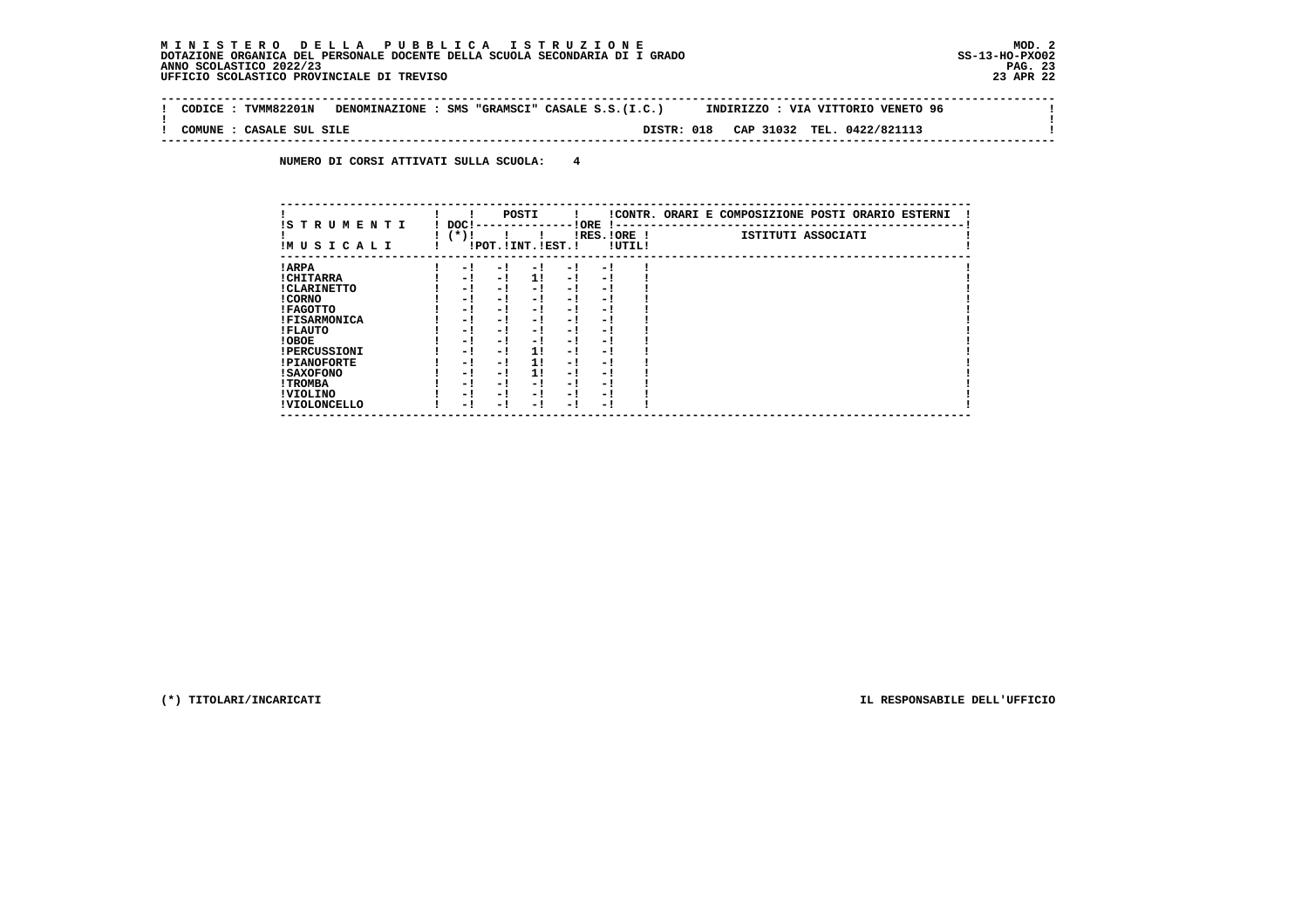# **M I N I S T E R O D E L L A P U B B L I C A I S T R U Z I O N E MOD. 2**DOTAZIONE ORGANICA DEL PERSONALE DOCENTE DELLA SCUOLA SECONDARIA DI I GRADO **SCOLASTICO SCOLASTICO 2022/23 PAG. 24**<br>23 ANNO SCOLASTICO 2022/23 PAG. 24<br>23 APR 22

|                                                | CODICE: TVMM82301D DENOMINAZIONE: CASIER SMS "A.VIVALDI"   INDIRIZZO: VIA PESCHIERE 16                                                                                                                                                       |
|------------------------------------------------|----------------------------------------------------------------------------------------------------------------------------------------------------------------------------------------------------------------------------------------------|
| COMUNE : CASIER                                |                                                                                                                                                                                                                                              |
|                                                | ! TEMPO NORMALE !! TEMPO PROLUNGATO !                                                                                                                                                                                                        |
|                                                | $\mathbf{I}$ is the set of $\mathbf{I}$<br>III !! I II<br>III !                                                                                                                                                                              |
|                                                |                                                                                                                                                                                                                                              |
|                                                |                                                                                                                                                                                                                                              |
|                                                |                                                                                                                                                                                                                                              |
|                                                |                                                                                                                                                                                                                                              |
|                                                |                                                                                                                                                                                                                                              |
|                                                | - CORREST DI FRANCESE (1990)<br>1 TOTALE CLASSI DI FRANCESE (1990)<br>1 CLASSI DI FRANCESE (1990)<br>1 CLASSI DI FRANCESE (1990)<br>1 CLASSI DI FRANCESE (1990)<br>1 CLASSI DI FRANCESE (1990)<br>1 CLASSI DI FRANCESE (1990)<br>1 CLASSI DI |
|                                                |                                                                                                                                                                                                                                              |
|                                                | ! ! CATTEDRE<br>$\mathbf{I}$<br>! CLASSI DI ! !---------------!ORE !--                                                                                                                                                                       |
|                                                |                                                                                                                                                                                                                                              |
|                                                |                                                                                                                                                                                                                                              |
|                                                |                                                                                                                                                                                                                                              |
| ! Francese                                     |                                                                                                                                                                                                                                              |
|                                                |                                                                                                                                                                                                                                              |
|                                                |                                                                                                                                                                                                                                              |
|                                                |                                                                                                                                                                                                                                              |
|                                                |                                                                                                                                                                                                                                              |
|                                                | 9<br>Pagnolo 1 1 1 1 1 1 1 6 - - 1 - - TYMM870013 SMS MARTINI TREVISO IC 1<br>Tedesco 1 11 -1 1 -1 1 - 11 - 11<br>21 -1 1 1 -114 - - 1 - - 1 - - ICOMPLETA CON<br>Ed.Artistica 1 21 -1 11 1 -114 - - 1 - - ITMM83101V SMS PREGANZIOL (       |
|                                                |                                                                                                                                                                                                                                              |
|                                                |                                                                                                                                                                                                                                              |
|                                                |                                                                                                                                                                                                                                              |
|                                                |                                                                                                                                                                                                                                              |
|                                                |                                                                                                                                                                                                                                              |
|                                                |                                                                                                                                                                                                                                              |
|                                                |                                                                                                                                                                                                                                              |
|                                                |                                                                                                                                                                                                                                              |
|                                                |                                                                                                                                                                                                                                              |
|                                                |                                                                                                                                                                                                                                              |
|                                                | SOSTEGNO !DOC! TOTALE ALUNNI !<br><b>POSTI</b><br>! CONTR. E COMPOSIZIONE POSTI ESTERNI                                                                                                                                                      |
|                                                | $!(*)!$ I II III !POT. !INT. !EST. !                                                                                                                                                                                                         |
|                                                | $\frac{1}{1}$ SOS.PSICOFISICO ! 1! 1 ! 7 ! 3 ! - ! 3 ! - !<br>! SOS.UDITO ! -! - ! - ! - ! - ! - ! - ! - !                                                                                                                                   |
| ! SOS.UDITO   - ! - !<br>! SOS.VISTA   - ! - ! | $\mathbb{Z} \setminus \mathbb{R}$                                                                                                                                                                                                            |
|                                                |                                                                                                                                                                                                                                              |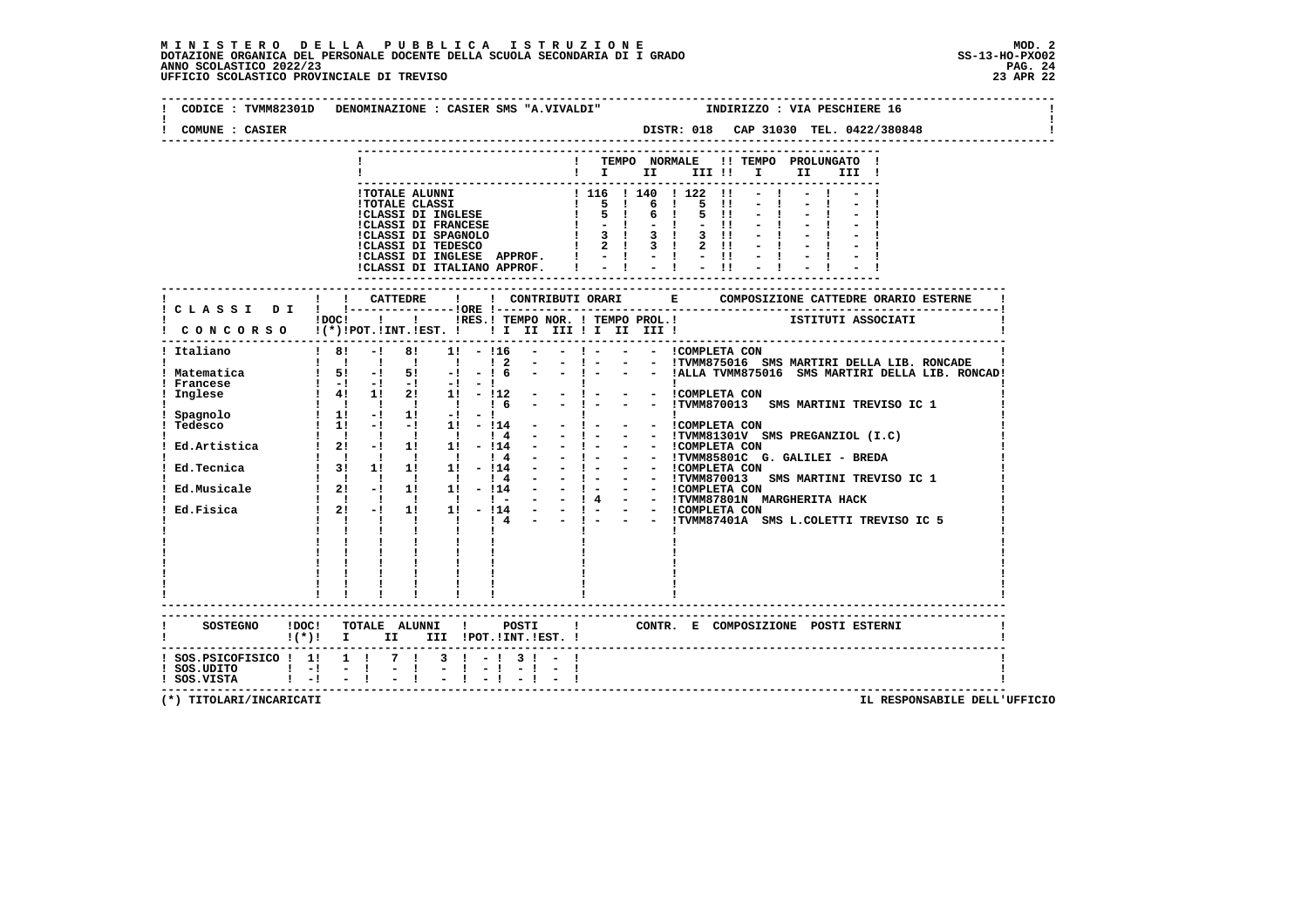| COMUNE : LORIA                                           |                                                                                                                                                                                                                                                                                                                                                                                                                                                                                                                                                                                                                                                                                                                                                                                                                            |                                                                                     |                  |                                       |  |                                                |
|----------------------------------------------------------|----------------------------------------------------------------------------------------------------------------------------------------------------------------------------------------------------------------------------------------------------------------------------------------------------------------------------------------------------------------------------------------------------------------------------------------------------------------------------------------------------------------------------------------------------------------------------------------------------------------------------------------------------------------------------------------------------------------------------------------------------------------------------------------------------------------------------|-------------------------------------------------------------------------------------|------------------|---------------------------------------|--|------------------------------------------------|
|                                                          |                                                                                                                                                                                                                                                                                                                                                                                                                                                                                                                                                                                                                                                                                                                                                                                                                            |                                                                                     | $\blacksquare$   | ! TEMPO NORMALE !! TEMPO PROLUNGATO ! |  |                                                |
|                                                          | 1 TOTALE ALUNNI<br>1 TOTALE CLASSI<br>1 TOTALE CLASSI<br>1 TOTALE CLASSI<br>1 TOTALE CLASSI<br>1 TOTALE CLASSI<br>1 2 1 4 1 4 11<br>1 CLASSI DI FRANCESE<br>1 3 1 4 1 4 11<br>1 CLASSI DI FRANCESE<br>1 3 1 3 1 3 1<br>1 3 1 3 1 1<br>1 1 - 1 - 1 - 1                                                                                                                                                                                                                                                                                                                                                                                                                                                                                                                                                                      | !CLASSI DI INGLESE APPROF.   -   1   1   !<br>!CLASSI DI ITALIANO APPROF. ! - ! - ! | ---------------- |                                       |  |                                                |
|                                                          | IDOCI ! IRES. I TEMPO NOR. I TEMPO PROL. ! ISTITUTI ASSOCIATI                                                                                                                                                                                                                                                                                                                                                                                                                                                                                                                                                                                                                                                                                                                                                              |                                                                                     |                  |                                       |  |                                                |
| ! Italiano<br>! Matematica<br>Strumento Musicale ! 4! -! | ! CONCORSO !(*)!POT.!INT.!EST. ! ! I III III II III III !<br>$10!$ -1 11! -1 -1 2 - -1 - - -1 ALLA TVMM85001T SMS PEDEROBBA (I.C.)<br>$1 \t 7!$ 1! 6! 1! - $112$ - - ! - - - ICOMPLETA CON<br>$\frac{1}{1}$ $\frac{1}{1}$ $\frac{1}{1}$ $\frac{1}{1}$ $\frac{1}{6}$ $\frac{1}{1}$ $\frac{1}{1}$ $\frac{1}{1}$ $\frac{1}{1}$ $\frac{1}{1}$ $\frac{1}{1}$ $\frac{1}{1}$ $\frac{1}{1}$ $\frac{1}{1}$ $\frac{1}{1}$ $\frac{1}{1}$ $\frac{1}{1}$ $\frac{1}{1}$ $\frac{1}{1}$ $\frac{1}{1}$ $\frac{1}{1}$ $\frac{1}{1}$<br>1 1 1 1 1 1 1 8<br>$\frac{1}{2}$ in $\frac{1}{2}$ in $\frac{1}{2}$ in $\frac{1}{2}$ in $\frac{1}{2}$<br>1 Spagnolo<br>1 Tedesco<br>1 Tedesco<br>1 Ed.Artistica<br>1 21 -1 21 -1 21 -1 41<br>21<br>41<br>$\mathbf{I}$ and $\mathbf{I}$<br>$\mathbf{I}$<br>$\mathbf{I}$<br>$\mathbf{I}$<br>$\mathbf{I}$ | $-!$ 4 !<br>$-1$ 4 1<br>$-1$ 4 1<br>$-1 - -1$                                       |                  |                                       |  | - - !TVMM84501A S.SEC.I MADONNA DELLE CENDROLE |
|                                                          | ---------------------<br>SOSTEGNO ! DOC! TOTALE ALUNNI ! POSTI ! CONTR. E COMPOSIZIONE POSTI ESTERNI<br>!(*)! I II III !POT.!INT.!EST.!                                                                                                                                                                                                                                                                                                                                                                                                                                                                                                                                                                                                                                                                                    |                                                                                     |                  |                                       |  |                                                |
| ! SOS.UDITO ! -! - !<br>! SOS.VISTA ! -! - !<br>$1 - 1$  | ! SOS.PSICOFISICO ! 3! 1 ! 1 ! 3 ! 1 ! 3 ! - !<br>$\frac{1}{2}$                                                                                                                                                                                                                                                                                                                                                                                                                                                                                                                                                                                                                                                                                                                                                            | $\frac{1}{2}$ $\frac{1}{2}$ $\frac{1}{2}$ $\frac{1}{2}$<br>$-1$ $-1$                |                  |                                       |  |                                                |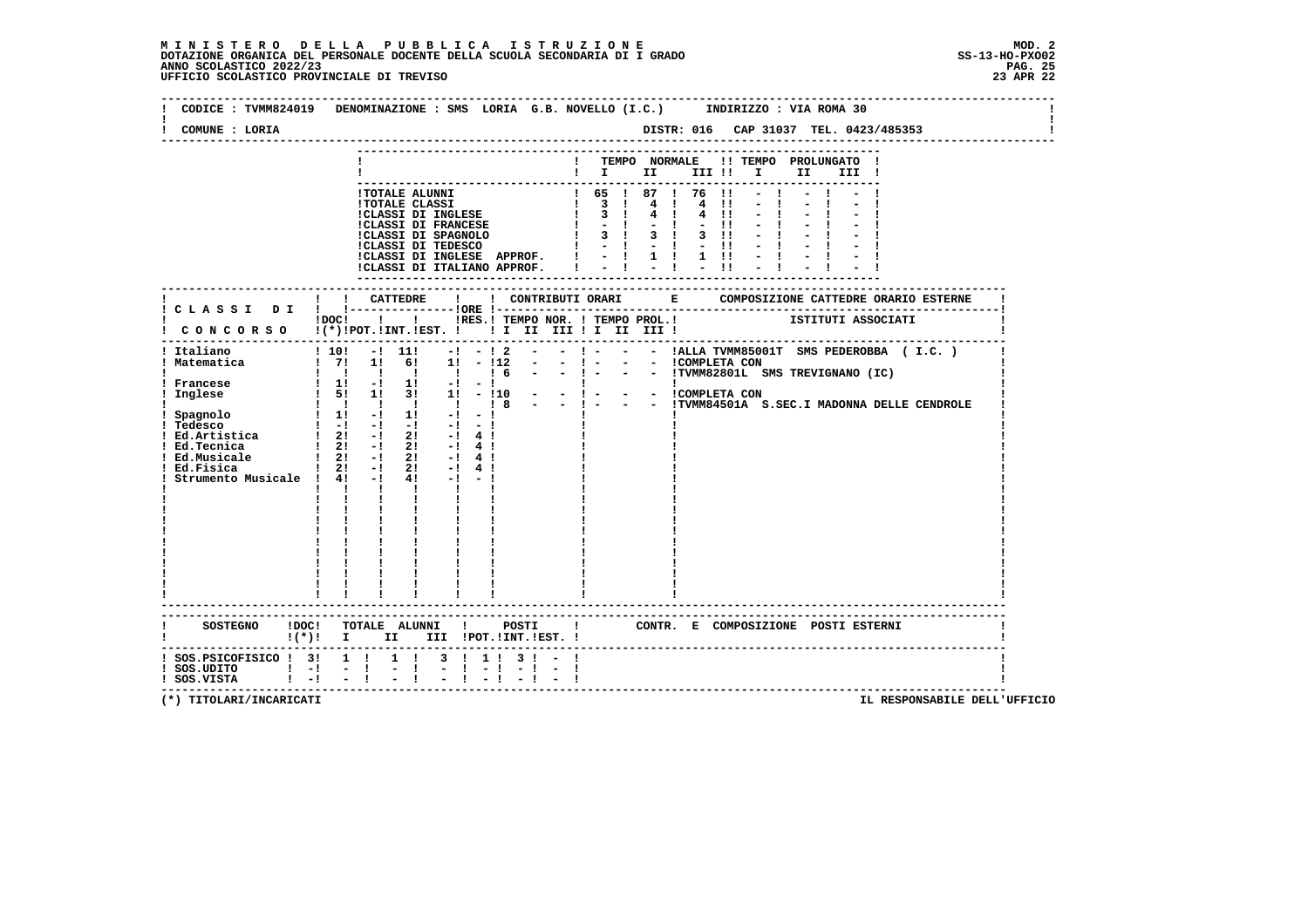$\sim$ 

 $\mathbf{I}$ 

 $\mathbf{I}$ 

 **-------------------------------------------------------------------------------------------------------------------------------- ! CODICE : TVMM824019 DENOMINAZIONE : SMS LORIA G.B. NOVELLO (I.C.) INDIRIZZO : VIA ROMA 30 ! ! ! ! COMUNE : LORIA DISTR: 016 CAP 31037 TEL. 0423/485353 !**

 **--------------------------------------------------------------------------------------------------------------------------------**

 **NUMERO DI CORSI ATTIVATI SULLA SCUOLA: 4**

| IS T R U M E N T I  | DOC! |     | POSTI                 |     | ! ORE<br>.    |        | !CONTR. ORARI E COMPOSIZIONE POSTI ORARIO ESTERNI |
|---------------------|------|-----|-----------------------|-----|---------------|--------|---------------------------------------------------|
| IMUSICALI           | (*)! |     | !POT. ! INT. ! EST. ! |     | $IRES.IORE$ ! | !UTIL! | ISTITUTI ASSOCIATI                                |
| ! ARPA              | - 1  | - 1 | - 1                   | - 1 | - 1           |        |                                                   |
| ! CHITARRA          | 11   | - ! | 11                    | - ! | - 1           |        |                                                   |
| ! CLARINETTO        | - 1  | - 1 | - 1                   | - 1 | - 1           |        |                                                   |
| ! CORNO             | - 1  | - 1 | - !                   | - 1 | - 1           |        |                                                   |
| ! FAGOTTO           | - 1  | - 1 | - 1                   | - 1 | - 1           |        |                                                   |
| <b>!FISARMONICA</b> | - 1  | - 1 | - 1                   | - 1 | - 1           |        |                                                   |
| ! FLAUTO            | 1!   | - ! | 1!                    | - 1 | - 1           |        |                                                   |
| ! OBOE              | - 1  | - 1 | - !                   | - 1 | - 1           |        |                                                   |
| <b>!PERCUSSIONI</b> | - 1  | - 1 | - 1                   | - 1 | - 1           |        |                                                   |
| <b>!PIANOFORTE</b>  | 11   | - 1 | 11                    | - 1 | - 1           |        |                                                   |
| <b>! SAXOFONO</b>   | - 1  | - 1 | - !                   | - 1 | - 1           |        |                                                   |
| ! TROMBA            | - 1  | - 1 | - 1                   | - 1 | - 1           |        |                                                   |
| ! VIOLINO           | 1!   | - 1 | 11                    | - 1 | - 1           |        |                                                   |
| ! VIOLONCELLO       | - 1  | - ! | - 1                   | - 1 | - 1           |        |                                                   |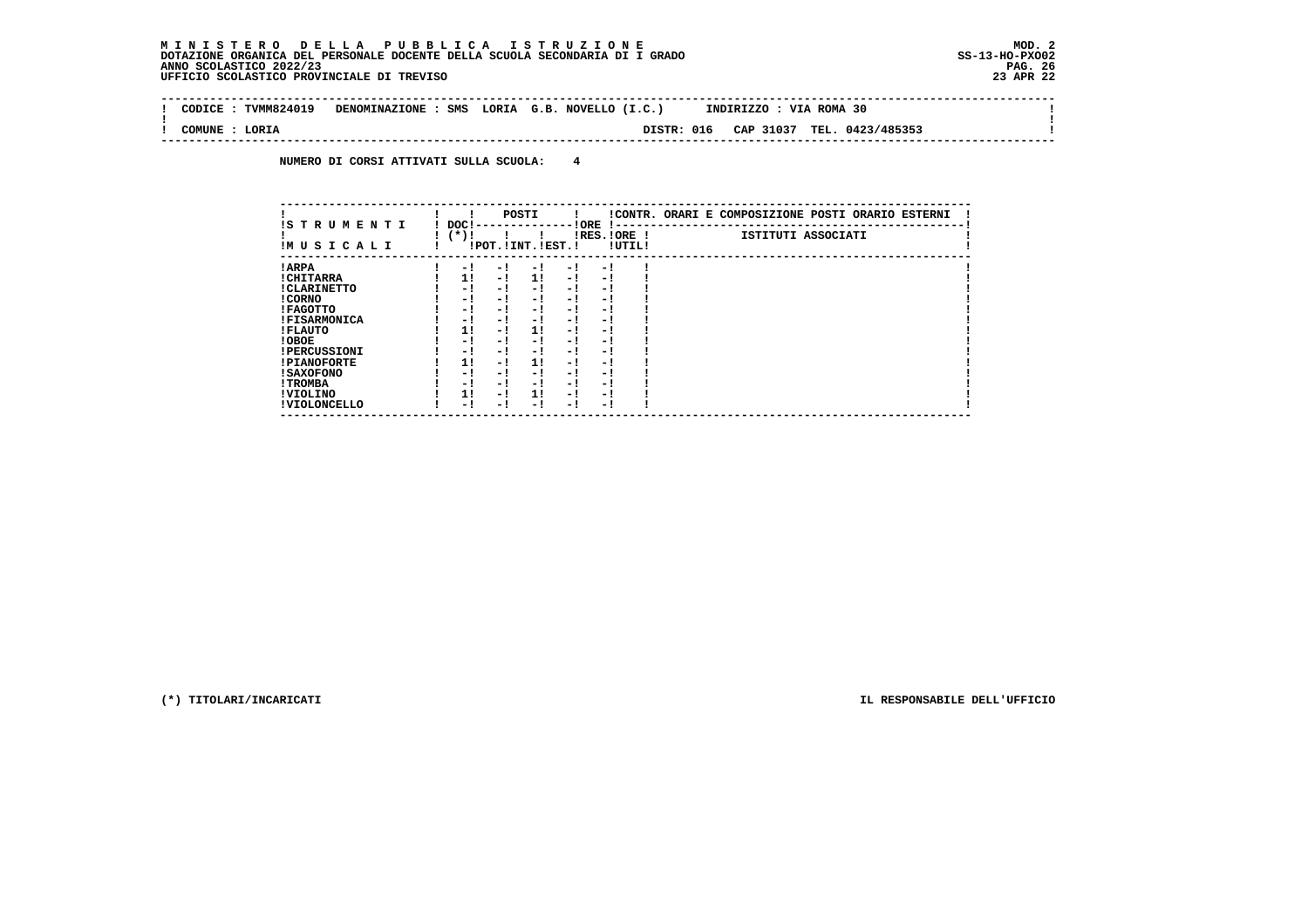|                                     | CODICE: TVMM82402A DENOMINAZIONE: SMS CAST. DI GOD. G.RENIER (IC) INDIRIZZO: VIA PAOLO PIAZZA, 3                                                                        |  |
|-------------------------------------|-------------------------------------------------------------------------------------------------------------------------------------------------------------------------|--|
| COMUNE : CASTELLO DI GODEGO         | DISTR: 016 CAP 31030 TEL. 0423/761160                                                                                                                                   |  |
|                                     |                                                                                                                                                                         |  |
|                                     | TEMPO NORMALE !! TEMPO PROLUNGATO<br>$\mathbf{I}$ is the set of $\mathbf{I}$<br>III !!<br>I II<br>III !                                                                 |  |
|                                     |                                                                                                                                                                         |  |
|                                     | ! TOTALE ALUNNI<br>$1\quad 65$ $1\quad 61$ $1\quad 67$ $11$                                                                                                             |  |
|                                     | $3 \quad 1$<br>$3 \quad 1$<br>$\mathbf{I}$<br>3<br>$\blacksquare$<br><b>!TOTALE CLASSI</b><br>$3 \cdot 1$                                                               |  |
|                                     | $\mathbf{I}$<br>$3 \quad 1$<br><b>!CLASSI DI INGLESE</b><br>3<br>$\blacksquare$<br>$3 \quad 1$<br>$\mathbf{I}$<br>$3 \quad 1$<br>$3$ $11$<br><b>!CLASSI DI FRANCESE</b> |  |
|                                     | $\mathbf{1}$<br>$-1$ $-1$<br>$-11$                                                                                                                                      |  |
|                                     | !CLASSI DI SPAGNOLO<br>!CLASSI DI TEDESCO<br>$-1 - 1$<br>$-11$                                                                                                          |  |
|                                     | $= 1 - 1 - 1$<br>!CLASSI DI INGLESE APPROF. !                                                                                                                           |  |
|                                     | !CLASSI DI ITALIANO APPROF.                                                                                                                                             |  |
|                                     |                                                                                                                                                                         |  |
|                                     | ! CONTRIBUTI ORARI E COMPOSIZIONE CATTEDRE ORARIO ESTERNE<br>! CATTEDRE                                                                                                 |  |
|                                     | !RES.! TEMPO NOR. ! TEMPO PROL.! [STITUTI ASSOCIATI<br>$1\,\mathrm{DOC}$ $1\phantom{000}$                                                                               |  |
|                                     | ! CONCORSO !(*)!POT.!INT.!EST. !! I III III II III III !                                                                                                                |  |
| ! Italiano                          | $-1$<br>$1 - 1$<br>$-1$<br>$-1 - -1$                                                                                                                                    |  |
| ! Matematica                        | $1 - 1 - 1 - 1$<br>$-1$<br>$-1$                                                                                                                                         |  |
| ! Francese                          | $1 - 1 - 1 - 1$<br>$-1$<br>$-1$                                                                                                                                         |  |
| ! Inglese                           | $\begin{array}{ccccccccc} 1 & -1 & -1 & -1 & -1 & -1 & -1 \\ 1 & -1 & -1 & -1 & -1 & -1 & -1 \end{array}$                                                               |  |
| ! Spagnolo                          |                                                                                                                                                                         |  |
| ! Tedesco                           | $1 - 1 - 1 - 1$<br>$-1 - 1$                                                                                                                                             |  |
| : Iedesco<br>! Ed.Artistica         | $1 - 1 - 1 - 1$                                                                                                                                                         |  |
| ! Ed.Tecnica                        | $1 - 1 - 1 - 1$<br>$-1 - 1$<br>$1 - 1 - 1$<br>$-1$<br>$-1 - 1$                                                                                                          |  |
| ! Ed.Musicale<br>Ed.Fisica          | $1 - 1 - 1$<br>$-1$ $-$                                                                                                                                                 |  |
|                                     | $\mathbf{I}$<br>$\mathbf{I}$<br><b>The Contract of Contract State</b>                                                                                                   |  |
|                                     |                                                                                                                                                                         |  |
|                                     |                                                                                                                                                                         |  |
|                                     |                                                                                                                                                                         |  |
|                                     |                                                                                                                                                                         |  |
|                                     |                                                                                                                                                                         |  |
|                                     |                                                                                                                                                                         |  |
|                                     |                                                                                                                                                                         |  |
|                                     |                                                                                                                                                                         |  |
|                                     |                                                                                                                                                                         |  |
|                                     |                                                                                                                                                                         |  |
|                                     |                                                                                                                                                                         |  |
|                                     |                                                                                                                                                                         |  |
|                                     |                                                                                                                                                                         |  |
| SOSTEGNO ! DOC!                     | TOTALE ALUNNI ! POSTI<br>$\mathbf{1}$<br>CONTR. E COMPOSIZIONE POSTI ESTERNI                                                                                            |  |
|                                     | $\mathbf{I}(\star)\mathbf{I}$ I<br>II III !POT.!INT.!EST. !                                                                                                             |  |
| $:$ SOS.PSICOFISICO $:$ - $:$ 1 $:$ | $3 \quad 1$<br>3<br>$\mathbf{I}$                                                                                                                                        |  |
| $!$ SOS.UDITO $!$ $-!$ $-$ !        | $\blacksquare$<br>$\mathbf{I}$<br>$\overline{\phantom{0}}$<br>$-1$<br>$\sim$<br>-1<br>$\blacksquare$                                                                    |  |
| ! SOS.VISTA                         | $1 - 1$<br>$-1$                                                                                                                                                         |  |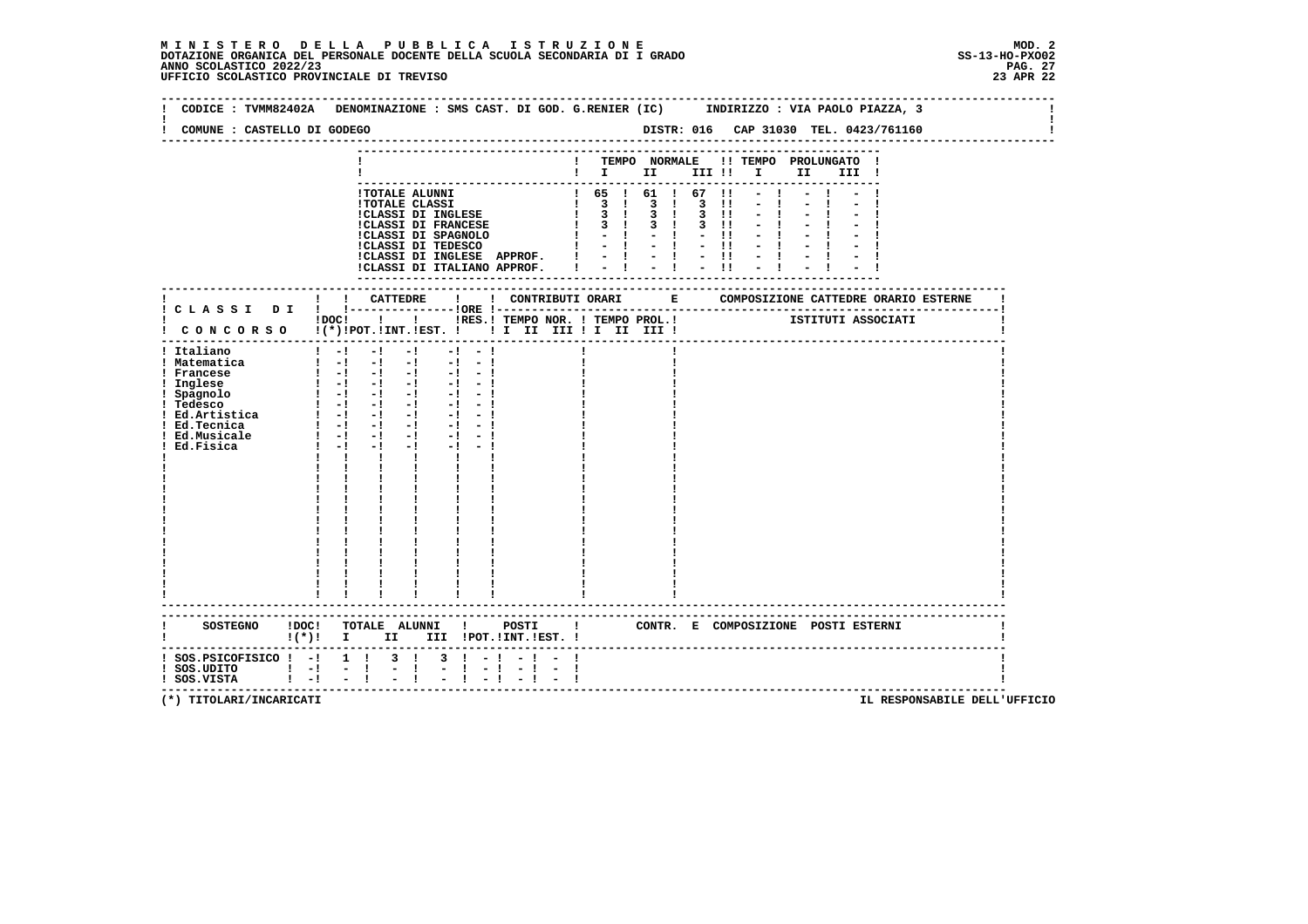# **M I N I S T E R O D E L L A P U B B L I C A I S T R U Z I O N E MOD. 2**DOTAZIONE ORGANICA DEL PERSONALE DOCENTE DELLA SCUOLA SECONDARIA DI I GRADO **SCOLASTICO SCOLASTICO 2022/23 PAG. 28**<br>23 ANNO SCOLASTICO 2022/23 PAG. 28<br>23 APR 22

| COMUNE : CORDIGNANO                                                                                          | CODICE : TVMM825015 DENOMINAZIONE : SMS CORDIGNANO (IC)<br>INDIRIZZO : VIA VITTORIO VENETO, 12<br>DISTR: 005 CAP 31016 TEL. 0438/995391                                                                                                                                                 |
|--------------------------------------------------------------------------------------------------------------|-----------------------------------------------------------------------------------------------------------------------------------------------------------------------------------------------------------------------------------------------------------------------------------------|
|                                                                                                              | ! TEMPO NORMALE !! TEMPO PROLUNGATO !<br>$\blacksquare$                                                                                                                                                                                                                                 |
|                                                                                                              | !TOTALE ALUNNI<br><b>!TOTALE CLASSI</b><br>!CLASSI DI INGLESE<br><b>!CLASSI DI FRANCESE</b><br>$1 - 1 - 1 - 1 - 11 - 1$<br>$-1$<br>ICLASSI DI INGLESE APPROF. $1 - 1 - 1 - 11 - 1$<br>ICLASSI DI ITALIANO APPROF. $1 - 1 - 1 - 11 - 1$                                                  |
|                                                                                                              |                                                                                                                                                                                                                                                                                         |
|                                                                                                              | iDOCI ! ! IRES. I TEMPO NOR. ! TEMPO PROL. ! [STITUTI ASSOCIATI<br>! CONCORSO !(*)!POT.!INT.!EST. !!! II III !I III III !                                                                                                                                                               |
| ! Italiano                                                                                                   | $\frac{1}{2}$<br>$-1$ 71<br>$1! - 114$<br>! ! ! ! ! ! ! 4 - - ! - - - TVMM846016 SMS BAROZZI SAN FIOR (I.C.)                                                                                                                                                                            |
| ! Matematica                                                                                                 | $1 \t6!$ 11 41 11 - 112 - - 1 - - - ICOMPLETA CON                                                                                                                                                                                                                                       |
| Francese<br>Inglese<br>Spagnolo                                                                              | $1 - 1 - 1 - 1 - 1 - 1 - 1$<br>$\frac{1}{2!}$ - $\frac{1}{2!}$ - $\frac{1}{2!}$ - $\frac{1}{2!}$ 6 !<br>$1 \quad 21 \quad -1$<br>$1!$ $1!$ $ 10$ $  1$ $-$<br>- - !COMPLETA CON<br>- - !TVMM817027 SMS ZANELLA CAPPELLA MAGG.(I.C)<br>1 1 1 8<br>$  1 -$<br>$1 \quad 1$<br>$\mathbf{I}$ |
| Ed.Tecnica                                                                                                   | : Tedesco $\begin{array}{ccc} 1 & -1 & -1 & -1 & -1 & -1 \\ 1 & Ed.Rrtistica & 1 & 11 & -1 & 11 & 11 & -110 \\ \end{array}$<br>- - COMPLETA CON<br>$-1$ $-1$<br>- !- - - !TVMM83602L SC. SEC I GRADO MANZONI MARENO                                                                     |
|                                                                                                              |                                                                                                                                                                                                                                                                                         |
|                                                                                                              | $\mathbf{I}$ and $\mathbf{I}$ and $\mathbf{I}$<br>$\mathbf{1}$ and $\mathbf{1}$ and $\mathbf{1}$<br>$\mathbf{I}$<br>$1\leq i\leq 1\leq \ldots\leq 1$ .<br>$\mathbf{I}$ $\mathbf{I}$ $\mathbf{I}$                                                                                        |
|                                                                                                              | $\frac{1}{4}=\frac{1}{4}=-\frac{1}{4}=-\frac{1}{4}=-\frac{1}{4}$                                                                                                                                                                                                                        |
|                                                                                                              | SOSTEGNO !DOC! TOTALE ALUNNI ! POSTI ! CONTR. E COMPOSIZIONE POSTI ESTERNI<br>!(*)! I II III !POT.!INT.!EST.!                                                                                                                                                                           |
| $:$ SOS.PSICOFISICO $:$ - $:$ 8 $:$ 2 $:$<br>$\frac{1}{1}$ SOS.UDITO $1 - 1 - 1$<br>$!$ SOS.VISTA $!$ -! - ! | $1 \t-1 \t-1$<br>$-1 - 1$<br>$-1$<br>$-1 - 1 - 1 - 1$                                                                                                                                                                                                                                   |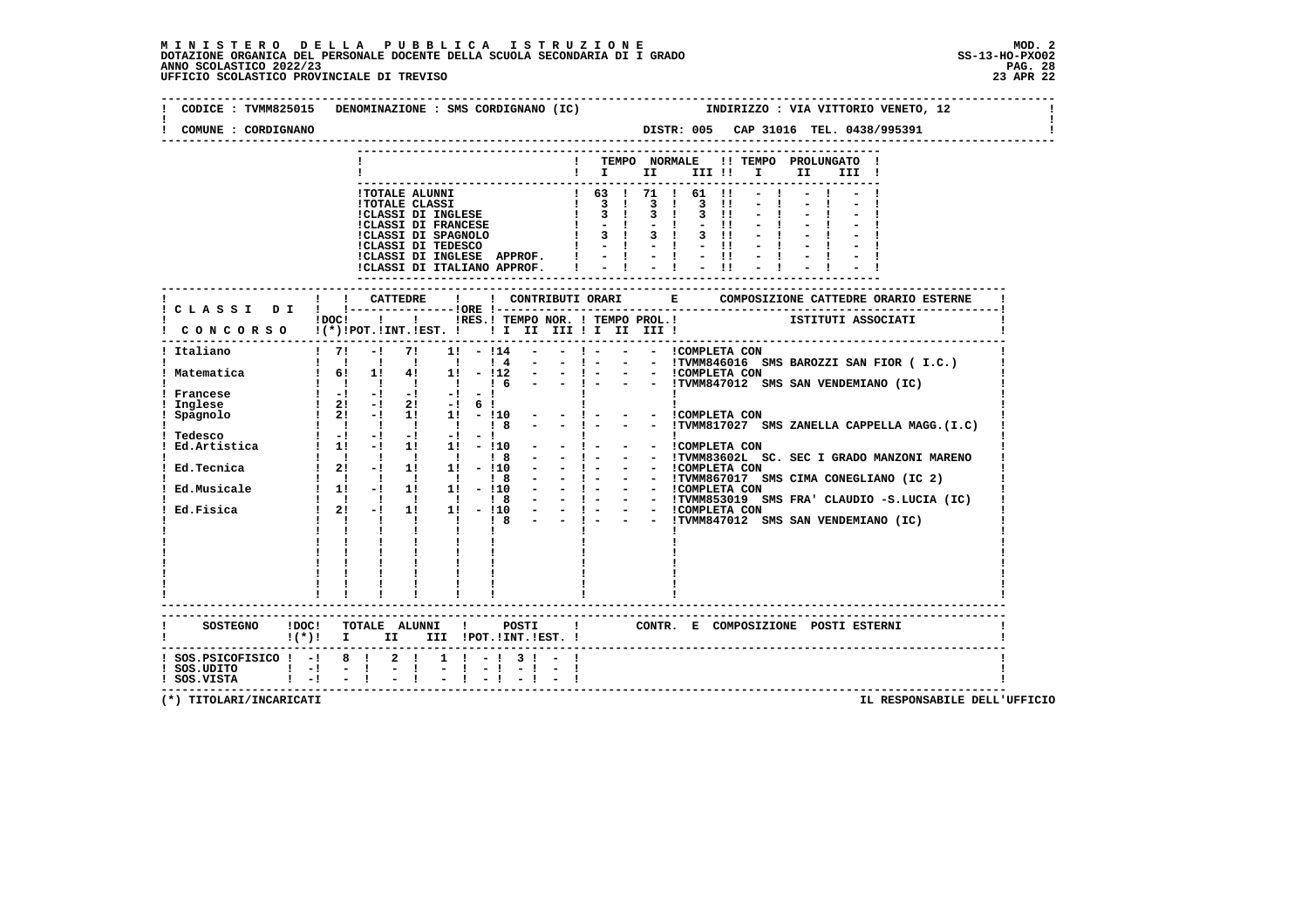# **M I N I S T E R O D E L L A P U B B L I C A I S T R U Z I O N E MOD. 2**DOTAZIONE ORGANICA DEL PERSONALE DOCENTE DELLA SCUOLA SECONDARIA DI I GRADO **SCOLASTICO SCOLASTICO 2022/23 PAG-**<br>PAG ANNO SCOLASTICO 2022/23 PAG. 29<br>23 APR 22

| COMUNE : ORSAGO                                                                                                                                                   | CODICE: TVMM825026 DENOMINAZIONE: SMS ORSAGO (IC CORDIGNANO) INDIRIZZO: VIA DON MILANI, 2                                                                                                                                                                                                                                                                                                                                                                        |                      |                                                                                                                                                                      |  |                           |                                       |                    |
|-------------------------------------------------------------------------------------------------------------------------------------------------------------------|------------------------------------------------------------------------------------------------------------------------------------------------------------------------------------------------------------------------------------------------------------------------------------------------------------------------------------------------------------------------------------------------------------------------------------------------------------------|----------------------|----------------------------------------------------------------------------------------------------------------------------------------------------------------------|--|---------------------------|---------------------------------------|--------------------|
|                                                                                                                                                                   |                                                                                                                                                                                                                                                                                                                                                                                                                                                                  |                      | $\blacksquare$ $\blacksquare$ $\blacksquare$ $\blacksquare$ $\blacksquare$ $\blacksquare$ $\blacksquare$ $\blacksquare$ $\blacksquare$ $\blacksquare$ $\blacksquare$ |  |                           | ! TEMPO NORMALE !! TEMPO PROLUNGATO ! | III !              |
|                                                                                                                                                                   | !TOTALE ALUNNI<br>1 TOTALE CLASSI 1 2 1 1 2 1 1 - 1<br>1 2 1 1 2 1 1 - 1<br>1 CLASSI DI INGLESE 1 2 1 1 2 1 1 - 1<br>1 CLASSI DI FRANCESE 1 2 1 1 - 2 1 - 1<br>1 2 1 1 - 1<br>1 2 1 1 - 1<br>1 CLASSI DI TEDESCO 1 - 1 - 1 - 1 - 1 - 1<br>ICLASSI DI INGLESE APPROF. $\begin{array}{ccccccccc} & 1 & - & 1 & - & 1 & - & 11 \\ \text{ICLASSI DI ITALIANO APPROF.} & & 1 & - & 1 & - & 11 \\ \end{array}$                                                         |                      | 1 33 1 26 1 29                                                                                                                                                       |  | $\mathbf{H} = \mathbf{I}$ |                                       |                    |
|                                                                                                                                                                   | ! ! CATTEDRE<br>$\sim$ 1.000 $\sim$<br>! C L A S S I D I ! !----------------!ORE !---<br>!DOC! ! ! !RES.! TEMPO NOR. ! TEMPO PROL.!                                                                                                                                                                                                                                                                                                                              |                      |                                                                                                                                                                      |  |                           |                                       | ISTITUTI ASSOCIATI |
| ! Italiano<br>! Matematica<br>! Francese<br>! Inglese<br>! Spagnolo<br>! Tedesco<br>! Ed.Artistica<br>! Ed.Tecnica<br>! Ed.Musicale<br>! Ed.Fisica                | $1 - 1 - 1 - 1 - 1 - 1 - 1$<br>$1 - 1 - -1 - -1 - -1 -1 -1$<br>$\begin{bmatrix} 1 & -1 & -1 & -1 & -1 & -1 \end{bmatrix}$<br>$\begin{bmatrix} 1 & -1 & -1 & -1 & -1 & -1 \end{bmatrix}$<br>$\begin{bmatrix} 1 & -1 & -1 & -1 & -1 & -1 \end{bmatrix}$<br>$\begin{bmatrix} 1 & -1 & -1 & -1 & -1 & -1 \end{bmatrix}$<br>$1 - 1 - 1$<br>$-1$ $-1$ $-1$<br>$\mathbf{I}$ and $\mathbf{I}$<br>$1 - 1$<br>$\mathbf{I}$ and $\mathbf{I}$<br>$\frac{1}{1}$ $\frac{1}{1}$ |                      |                                                                                                                                                                      |  |                           |                                       |                    |
|                                                                                                                                                                   | ------------------------<br>$!(*)!$ I II III !POT.!INT.!EST. !                                                                                                                                                                                                                                                                                                                                                                                                   |                      |                                                                                                                                                                      |  |                           | ! CONTR. E COMPOSIZIONE POSTI ESTERNI |                    |
| $:$ SOS.PSICOFISICO $:$ - $:$ 2 $:$ - $:$<br>$\frac{1}{1}$ SOS.UDITO $\frac{1}{1}$ - $\frac{1}{1}$ - $\frac{1}{1}$ - $\frac{1}{1}$ - $\frac{1}{1}$<br>! SOS.VISTA | $1 \quad 1$<br>$\blacksquare$ $\blacksquare$ $\blacksquare$ $\blacksquare$ $\blacksquare$ $\blacksquare$                                                                                                                                                                                                                                                                                                                                                         | $-1 - 1$<br>$-1 - 1$ |                                                                                                                                                                      |  |                           |                                       |                    |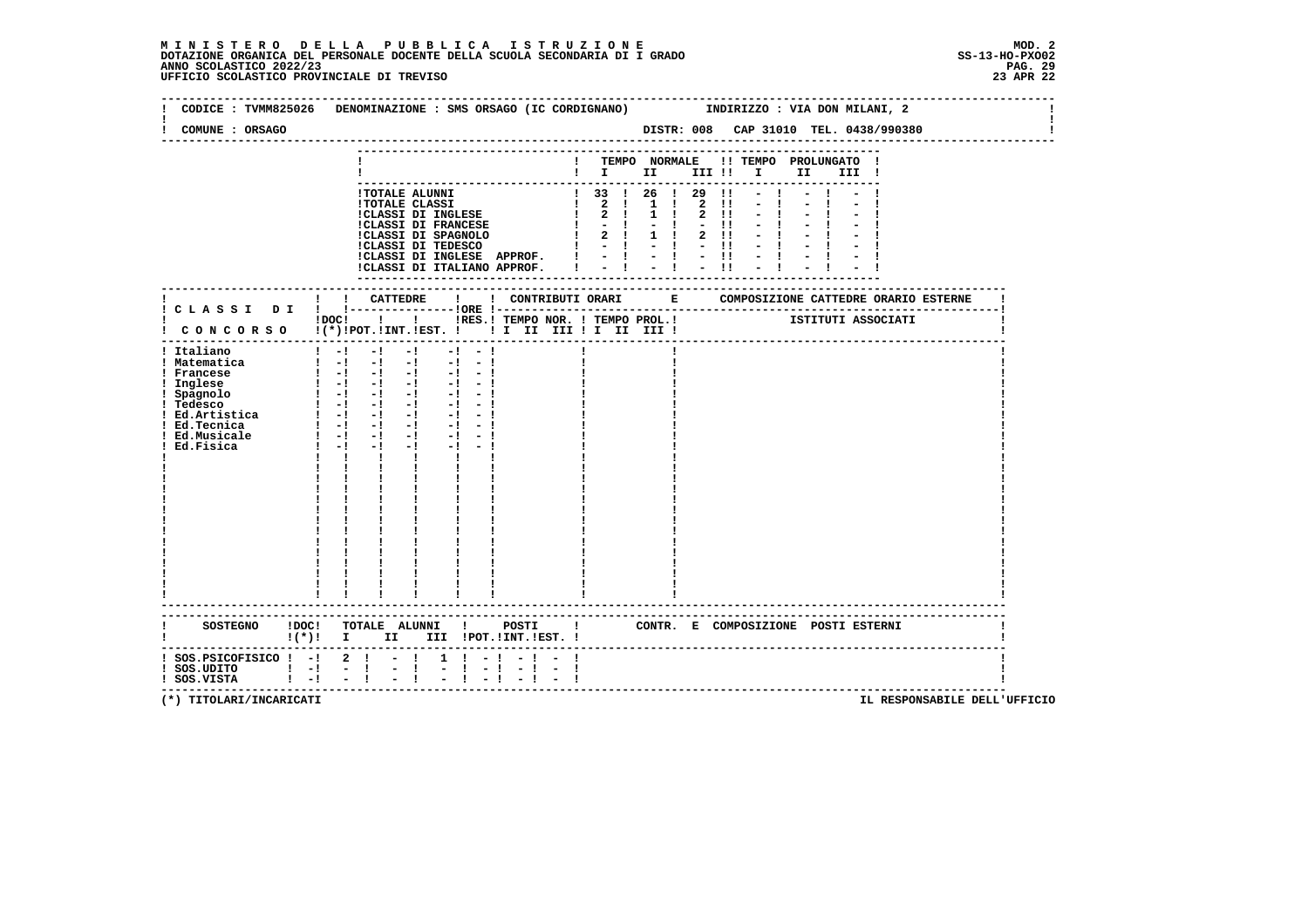# **M I N I S T E R O D E L L A P U B B L I C A I S T R U Z I O N E MOD. 2**DOTAZIONE ORGANICA DEL PERSONALE DOCENTE DELLA SCUOLA SECONDARIA DI I GRADO **SCOLASTICO ANNO SCOLASTICO 2022/23**<br>PAG ANNO SCOLASTICO 2022/23 PAG. 30<br>23 APR 22 UFFICIO SCOLASTICO PROVINCIALE DI TREVISO

|                                                                                                                                                 | CODICE: TVMM826011 DENOMINAZIONE: SMS "CIARDI" QUINTO (IC)   INDIRIZZO: VIA DONATORI DI SANGUE, 1                                                                                                                                                                                                                                                                                                                                                                                                                                                    |                            |                                                                                                                                                                                       |                                                                    |                                                                                                                                                             |          |
|-------------------------------------------------------------------------------------------------------------------------------------------------|------------------------------------------------------------------------------------------------------------------------------------------------------------------------------------------------------------------------------------------------------------------------------------------------------------------------------------------------------------------------------------------------------------------------------------------------------------------------------------------------------------------------------------------------------|----------------------------|---------------------------------------------------------------------------------------------------------------------------------------------------------------------------------------|--------------------------------------------------------------------|-------------------------------------------------------------------------------------------------------------------------------------------------------------|----------|
| COMUNE : QUINTO DI TREVISO                                                                                                                      |                                                                                                                                                                                                                                                                                                                                                                                                                                                                                                                                                      |                            |                                                                                                                                                                                       |                                                                    | DISTR: 018 CAP 31055 TEL. 0422/379357                                                                                                                       |          |
|                                                                                                                                                 |                                                                                                                                                                                                                                                                                                                                                                                                                                                                                                                                                      |                            | TEMPO NORMALE                                                                                                                                                                         | $\mathbf{I}$ is the set of $\mathbf{I}$ is the set of $\mathbf{I}$ | !! TEMPO PROLUNGATO !<br>II a<br>III !                                                                                                                      |          |
|                                                                                                                                                 | !TOTALE ALUNNI<br><b>!TOTALE CLASSI</b><br>:CLASSI DI INGLESE<br>:CLASSI DI FRANCESE<br>!CLASSI DI INGLESE APPROF.<br>!CLASSI DI ITALIANO APPROF.                                                                                                                                                                                                                                                                                                                                                                                                    |                            | $\begin{array}{cccccccc} 1 & 63 & 1 & 89 & 1 & 59 & 11 \\ 1 & 3 & 1 & 4 & 1 & 3 & 11 \\ 1 & 3 & 1 & 4 & 1 & 3 & 11 \\ 1 & 2 & 1 & 2 & 1 & 2 & 11 \end{array}$<br>$1 \t1 \t2 \t1 \t11$ | $-11$                                                              |                                                                                                                                                             |          |
|                                                                                                                                                 |                                                                                                                                                                                                                                                                                                                                                                                                                                                                                                                                                      |                            |                                                                                                                                                                                       |                                                                    |                                                                                                                                                             |          |
|                                                                                                                                                 | IDOCI ! ! IRES. I TEMPO NOR. I TEMPO PROL. !     ISTITUTI ASSOCIATI<br>! CONCORSO !(*)!POT.!INT.!EST. !!! II III !I II III !                                                                                                                                                                                                                                                                                                                                                                                                                         |                            |                                                                                                                                                                                       |                                                                    |                                                                                                                                                             |          |
| ! Italiano<br>! Matematica<br>! Francese<br>! Inglese<br>! Spagnolo<br>! Tedesco<br>! Ed.Tecnica<br>! Ed.Musicale<br>Strumento Musicale ! 4! -! | ! 8! 1! 10!<br>$-1$<br>$1 \t6! -1 \t6! -1$<br>$\frac{1}{2}$ 1: $\frac{1}{2}$ 1: $\frac{1}{2}$ 1: $\frac{1}{2}$<br>! 1! -! 1! -! -!        <br>! 3! -! 3! -! 3!      <br>! -! -! -! -! 4!8 - -! - - - !ALLA TVMM868013 SMS CASTELLER PAESE (I.C.)<br>$1 \quad 1! \quad -1 \quad -1 \quad -1 \quad 2 \quad 16$<br>$\frac{1}{2!}$ -1 21 -1 21<br>$1 - 1 - 1$ 21<br>$-1$ 2 !<br>Ed.Fisica $1 \t2! -1 \t2! -1 \t2!$<br>41<br>$-1 - -1$<br>$\mathbf{1}$ $\mathbf{1}$ $\mathbf{1}$ $\mathbf{1}$<br>$\mathbf{I}$ and $\mathbf{I}$<br>----------------------- | 2!8<br>$-16$               | $-1 - 1$                                                                                                                                                                              |                                                                    | ! - - - !ALLA TVMM876012 SMS MANZONI VILLORBA<br>- - !ALLA TVMM820012 SMS DON BOSCO VEDELAGO<br>- - ! - - - IALLA TVMM87701T SMS R. LEVI MONTALCINI MOGL. ! | $(IC)$ ! |
| <b>SOSTEGNO</b>                                                                                                                                 | !DOC! TOTALE ALUNNI ! POSTI !<br>! (*)! I II III !POT.!INT.!EST.!                                                                                                                                                                                                                                                                                                                                                                                                                                                                                    |                            |                                                                                                                                                                                       |                                                                    | CONTR. E COMPOSIZIONE POSTI ESTERNI                                                                                                                         |          |
| $:$ SOS. PSICOFISICO $:$ 1! 4 ! - !<br>$!$ SOS.UDITO $!$ -!<br>$!$ SOS.VISTA $!$ -!                                                             | $-1$<br>$-1$<br>$-1$<br>$-1$                                                                                                                                                                                                                                                                                                                                                                                                                                                                                                                         | $2 \mid -1 \mid 2 \mid -1$ |                                                                                                                                                                                       |                                                                    | -----------------------------------                                                                                                                         |          |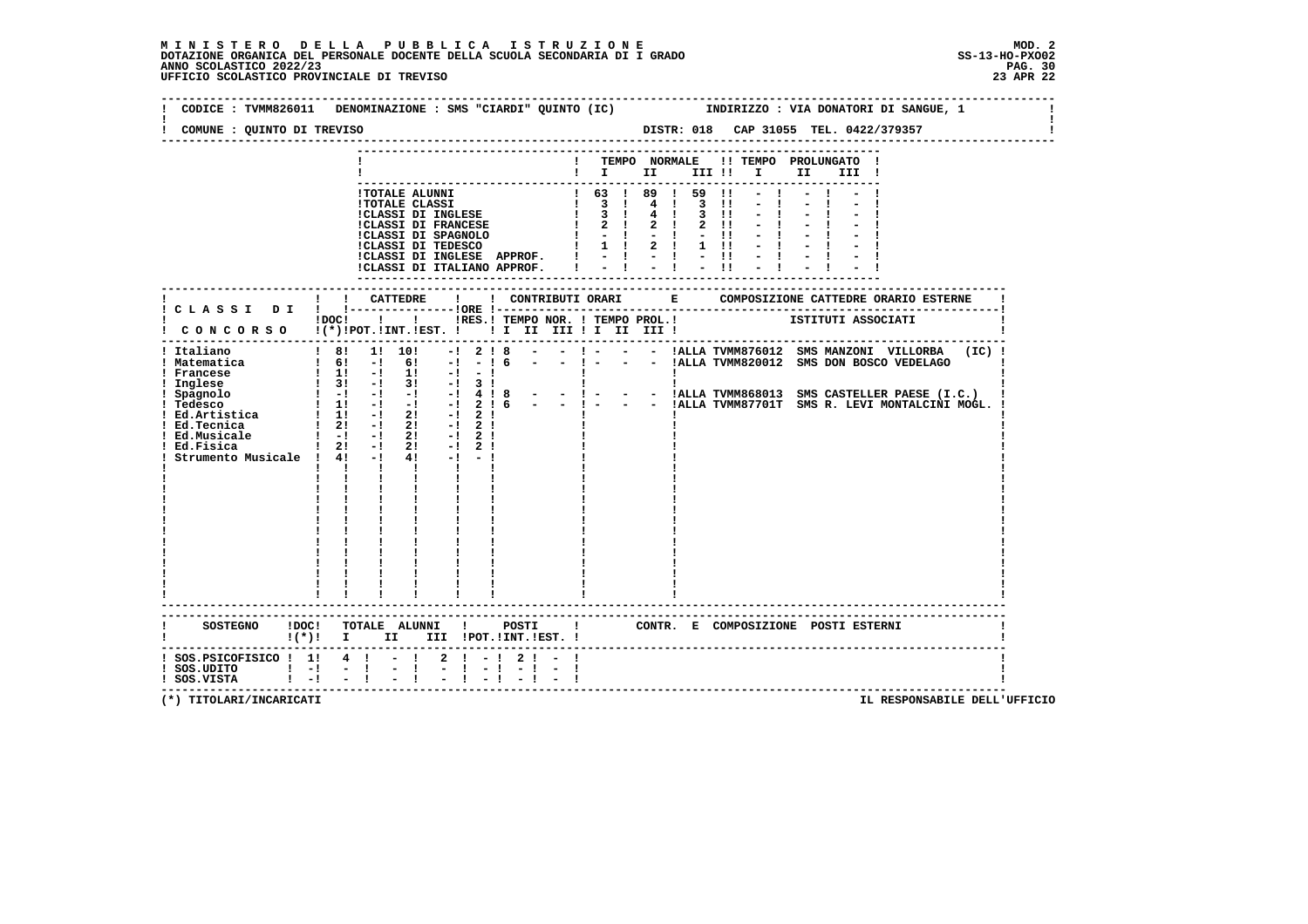$\mathbf{I}$ 

 **--------------------------------------------------------------------------------------------------------------------------------Contract Contract ! CODICE : TVMM826011 DENOMINAZIONE : SMS "CIARDI" QUINTO (IC) INDIRIZZO : VIA DONATORI DI SANGUE, 1 ! ! ! ! COMUNE : QUINTO DI TREVISO DISTR: 018 CAP 31055 TEL. 0422/379357 ! --------------------------------------------------------------------------------------------------------------------------------**

 **NUMERO DI CORSI ATTIVATI SULLA SCUOLA: 4**

|                          |                  |     | POSTI                 |     |                       |        | !CONTR. ORARI E COMPOSIZIONE POSTI ORARIO ESTERNI |
|--------------------------|------------------|-----|-----------------------|-----|-----------------------|--------|---------------------------------------------------|
| IS TRUMENTI<br>IMUSICALI | DOC !<br>( * ) ! |     | !POT. ! INT. ! EST. ! |     | ! ORE<br>IRES. IORE ! | !UTIL! | ISTITUTI ASSOCIATI                                |
| ! ARPA                   | - 1              | - 1 | - 1                   | - 1 | - 1                   |        |                                                   |
| ! CHITARRA               | - 1              | - ! | - 1                   | - 1 | - 1                   |        |                                                   |
| ! CLARINETTO             | 1!               | - 1 | 1!                    | - 1 | - 1                   |        |                                                   |
| ! CORNO                  | - !              | - ! | - 1                   | - ! | - 1                   |        |                                                   |
| ! FAGOTTO                | - 1              | - ! | - !                   | - 1 | - 1                   |        |                                                   |
| <b>!FISARMONICA</b>      | - 1              | - 1 | - 1                   | - 1 | - 1                   |        |                                                   |
| ! FLAUTO                 | 1!               | - ! | 1!                    | - ! | - 1                   |        |                                                   |
| ! OBOE                   | - 1              | - 1 | - !                   | - 1 | - 1                   |        |                                                   |
| <b>!PERCUSSIONI</b>      | - 1              | - 1 | - 1                   | - 1 | - 1                   |        |                                                   |
| <b>!PIANOFORTE</b>       | 1!               | - ! | 1!                    | - ! | - 1                   |        |                                                   |
| ! SAXOFONO               | - 1              | - 1 | - !                   | - 1 | - 1                   |        |                                                   |
| ! TROMBA                 | - 1              | - 1 | - 1                   | - 1 | - 1                   |        |                                                   |
| ! VIOLINO                | 1!               | - 1 | 11                    | - 1 | - 1                   |        |                                                   |
| ! VIOLONCELLO            | - 1              | - ! | - 1                   | - 1 | - 1                   |        |                                                   |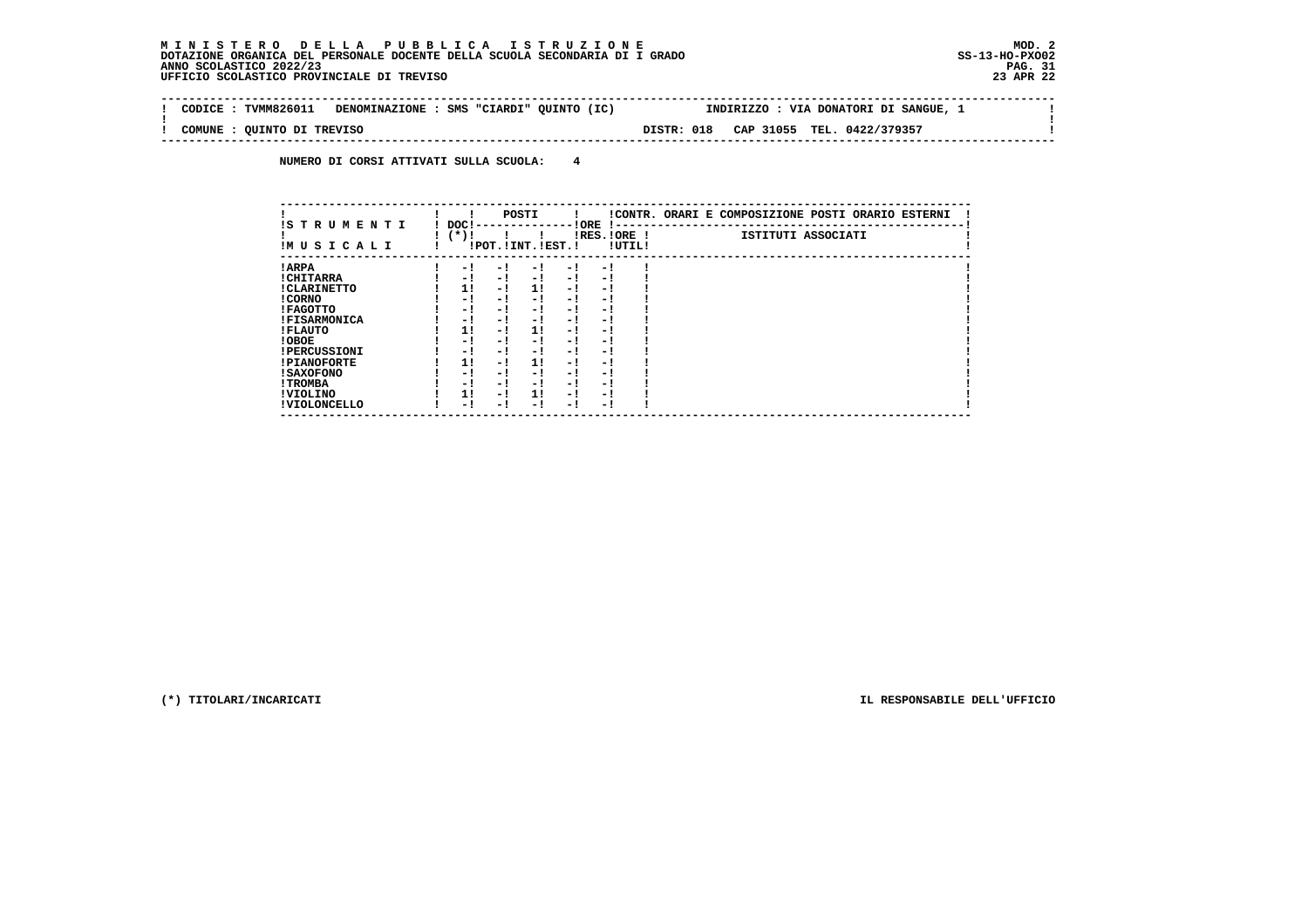|                                                                                                                                | CODICE: TVMM826022 DENOMINAZIONE: SMS "CRESPANI"MORGANO (IC Q) INDIRIZZO: VIA SILE 10                                                                                                                                                                                                                                                                                                                                                                                                                                                                                                                                                                    |
|--------------------------------------------------------------------------------------------------------------------------------|----------------------------------------------------------------------------------------------------------------------------------------------------------------------------------------------------------------------------------------------------------------------------------------------------------------------------------------------------------------------------------------------------------------------------------------------------------------------------------------------------------------------------------------------------------------------------------------------------------------------------------------------------------|
| COMUNE : MORGANO                                                                                                               |                                                                                                                                                                                                                                                                                                                                                                                                                                                                                                                                                                                                                                                          |
|                                                                                                                                | ! TEMPO NORMALE !! TEMPO PROLUNGATO !<br>$\blacksquare$                                                                                                                                                                                                                                                                                                                                                                                                                                                                                                                                                                                                  |
|                                                                                                                                | $! 55 ! 66 ! 61 !! - ! - ! - !$<br>1 TOTALE ALUNNI<br>1 TOTALE ALUNNI<br>1 TOTALE CLASSI DI INGLESE $\begin{bmatrix} 1 & 3 & 1 & 3 & 1 & 3 & 1 & 1 & - & 1 \\ 1 & 3 & 1 & 3 & 1 & 3 & 1 & 1 & - & 1 \\ 1 & 3 & 1 & 3 & 1 & 3 & 1 & 1 & - & 1 \\ 1 & 3 & 1 & 3 & 1 & 3 & 1 & 1 & - & 1 \\ 1 & 3 & 1 & 3 & 1 & 3 & 1 & 1 & - & 1 \\ 1 & 3 & 1 &$<br>CLASSI DI INGLESE APPROF. $\vert \cdot \vert$ - $\vert$ - $\vert$ - $\vert$ - $\vert$<br>$-1$<br>!CLASSI DI ITALIANO APPROF. $\qquad \qquad \vdots \qquad \qquad \vdots \qquad \qquad \vdots \qquad \qquad \vdots \qquad \qquad \vdots$                                                                |
|                                                                                                                                |                                                                                                                                                                                                                                                                                                                                                                                                                                                                                                                                                                                                                                                          |
|                                                                                                                                | !DOC! !!!RES.! TEMPO NOR. ! TEMPO PROL.! ISTITUTI ASSOCIATI<br>$\frac{1}{2}$ CONCORSO $\frac{1}{2}$ (*) IPOT. IINT. IEST. !! I II III II II III III II                                                                                                                                                                                                                                                                                                                                                                                                                                                                                                   |
| ! Italiano<br>! Matematica<br>! Francese<br>! Inglese<br>! Spagnolo<br>! Tedesco<br>! Ed.Tecnica<br>! Ed.Musicale<br>Ed.Fisica | $\begin{bmatrix} 1 & -1 & -1 & -1 \end{bmatrix}$<br>$-1 - 1$<br>$\begin{bmatrix} 1 & -1 & -1 & -1 & -1 & -1 \end{bmatrix}$<br>$\begin{array}{cccccccccc} 1 & -1 & -1 & -1 & -1 \\ 1 & -1 & -1 & -1 & -1 \end{array}$<br>$-1 - 1$<br>$-1 - -1$<br>$\frac{1}{2}$ $\frac{1}{2}$ $\frac{1}{2}$ $\frac{1}{2}$ $\frac{1}{2}$ $\frac{1}{2}$ $\frac{1}{2}$ $\frac{1}{2}$ $\frac{1}{2}$ $\frac{1}{2}$<br>$-1 - -1$<br>$-1$ $-$<br>$-1 - -1$<br>$1 - 1 - 1 - 1 - 1 - 1$<br>$1 - 1 - 1$<br>$-1$ $-1$<br>$\mathbf{I}$ and $\mathbf{I}$<br>$\mathbf{I}$<br>$\mathbf{I}$ and $\mathbf{I}$<br>$\mathbf{I}$ and $\mathbf{I}$<br>$\frac{1}{1}$<br>----------------------- |
|                                                                                                                                | SOSTEGNO !DOC! TOTALE ALUNNI ! POSTI ! CONTR. E COMPOSIZIONE POSTI ESTERNI<br>!(*)! I II III !POT.!INT.!EST.!                                                                                                                                                                                                                                                                                                                                                                                                                                                                                                                                            |
| ! SOS.PSICOFISICO ! -! 2 ! 2 !<br>$!$ SOS.UDITO $!$ - $!$ - $!$<br>$!$ SOS.VISTA $!$ - ! - !                                   | $1 \t1 - 1 - 1 - 1$<br>$1 + 1$<br>$-1 - 1$<br>$-1 - -1$<br>$-1$ $-1$<br>$-1$ $-1$                                                                                                                                                                                                                                                                                                                                                                                                                                                                                                                                                                        |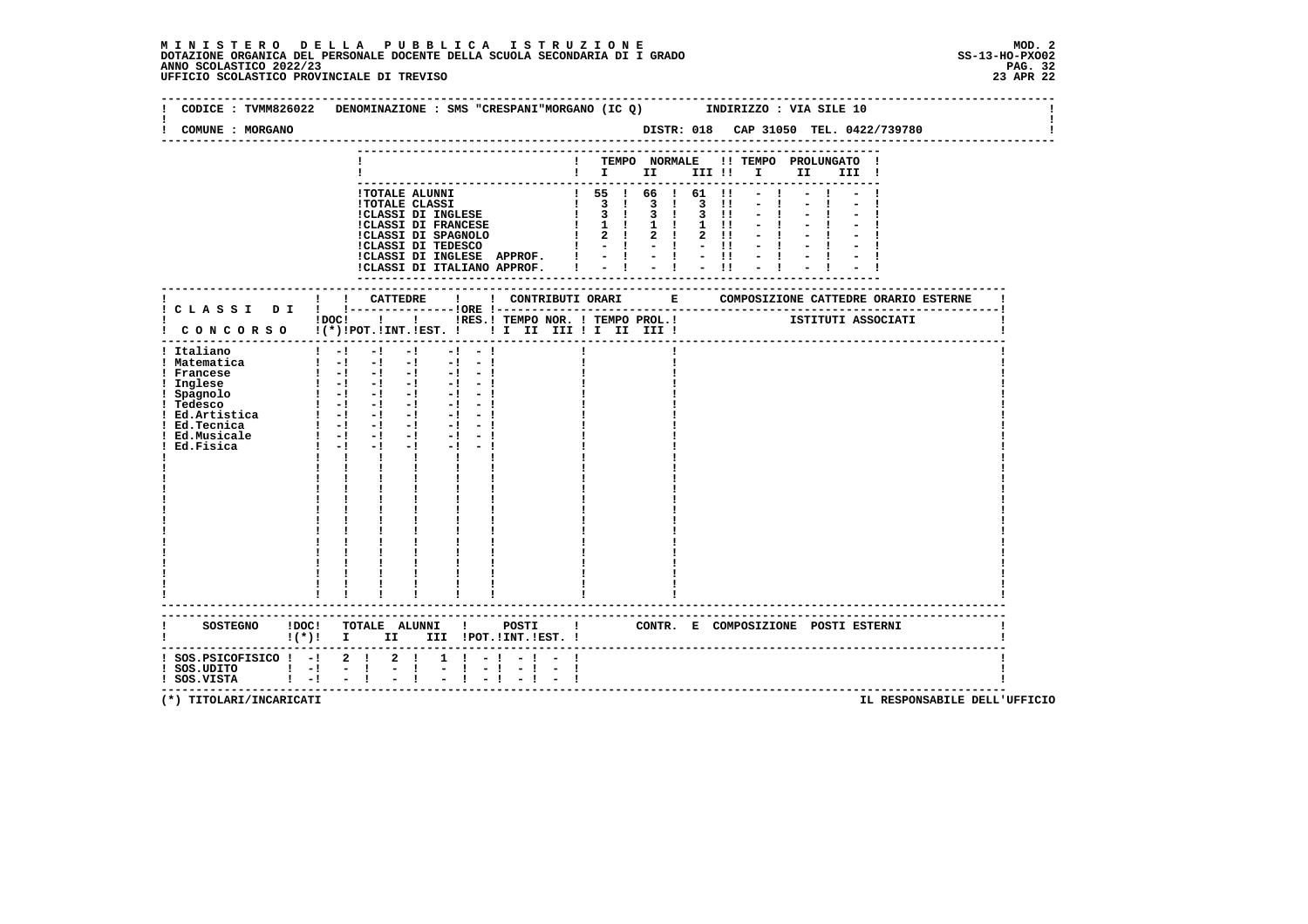# **M I N I S T E R O D E L L A P U B B L I C A I S T R U Z I O N E MOD. 2**DOTAZIONE ORGANICA DEL PERSONALE DOCENTE DELLA SCUOLA SECONDARIA DI I GRADO **SCOLASTICO SCOLASTICO 2022/23** SS-13-HO-PXO02<br>PANO SCOLASTICO 2022/23 PAG. 33<br>23 APR 22 UFFICIO SCOLASTICO PROVINCIALE DI TREVISO

|                                                                                                                     | CODICE : TVMM82801L DENOMINAZIONE : SMS TREVIGNANO (IC)                                                                                                                                                                                                                                                                                                                                                                                                                                                                                                                                                          | INDIRIZZO : VIA CAVOUR 8                                                                                                                                                                                                                                                                                                                                                                                                          |
|---------------------------------------------------------------------------------------------------------------------|------------------------------------------------------------------------------------------------------------------------------------------------------------------------------------------------------------------------------------------------------------------------------------------------------------------------------------------------------------------------------------------------------------------------------------------------------------------------------------------------------------------------------------------------------------------------------------------------------------------|-----------------------------------------------------------------------------------------------------------------------------------------------------------------------------------------------------------------------------------------------------------------------------------------------------------------------------------------------------------------------------------------------------------------------------------|
| COMUNE : TREVIGNANO                                                                                                 |                                                                                                                                                                                                                                                                                                                                                                                                                                                                                                                                                                                                                  | DISTR: 010 CAP 31040 TEL. 0423/81477                                                                                                                                                                                                                                                                                                                                                                                              |
|                                                                                                                     |                                                                                                                                                                                                                                                                                                                                                                                                                                                                                                                                                                                                                  | TEMPO NORMALE<br>!! TEMPO PROLUNGATO !<br>$\blacksquare$                                                                                                                                                                                                                                                                                                                                                                          |
|                                                                                                                     | !TOTALE ALUNNI<br><b>!TOTALE CLASSI</b><br>!CLASSI DI INGLESE<br><b>!CLASSI DI FRANCESE</b><br>!CLASSI DI SPAGNOLO<br>!CLASSI DI TEDESCO<br>!CLASSI DI INGLESE APPROF.<br>!CLASSI DI ITALIANO APPROF.                                                                                                                                                                                                                                                                                                                                                                                                            | 1 88 1 116 1 100 11 25 1 25 1 42 1<br>$\begin{array}{ccccc} & 1 & 88 & 1 & 11 \\ & 1 & 4 & 1 & \\ & 1 & 4 & 1 & \\ & & 1 & 1 & 1 \end{array}$<br>-5<br>$\mathbf{I}$<br>4 !!<br>1 <sub>1</sub><br>$\mathbf{1}$<br>5 <sub>1</sub><br>4 11<br>$1 \quad 1$<br>$-1$<br>$-11$<br>$-11$<br>4 ! 5 ! 4 !!<br>$1 \quad 1$<br>$\frac{1}{2}$ $\frac{1}{2}$ $\frac{1}{2}$ $\frac{1}{2}$ $\frac{1}{2}$ $\frac{1}{2}$ $\frac{1}{2}$              |
|                                                                                                                     |                                                                                                                                                                                                                                                                                                                                                                                                                                                                                                                                                                                                                  | --------------------                                                                                                                                                                                                                                                                                                                                                                                                              |
|                                                                                                                     | CONCORSO !(*)!POT.!INT.!EST. ! ! I III III II III II                                                                                                                                                                                                                                                                                                                                                                                                                                                                                                                                                             | IDOCI ! IRES. I TEMPO NOR. I TEMPO PROL. I TETITUTI ASSOCIATI                                                                                                                                                                                                                                                                                                                                                                     |
| Italiano<br>! Matematica<br>! Francese<br>Inglese<br>Spagnolo<br>Tedesco<br>Ed.Artistica<br>Ed.Tecnica<br>Ed.Fisica | $\frac{1}{11}$<br>$-!$ 10!<br>$1! - 110$<br>1 61 -1 61 -1 -1 6 - - 1 - - - IALLA TVMM8240<br>1 -1 -1 -1 -1 -1 -1<br>1 31 -1 21 11 -115 - -1 - - - ICOMPLETA CON<br>$\mathbf{1}$ $\mathbf{1}$ $\mathbf{1}$<br>$\mathbf{I}$ and $\mathbf{I}$<br>$\frac{1}{3}$<br>1 1 1 1 1 1 1 2<br>$1 \quad 2! \quad -! \quad 1! \quad 1! \quad -! \; 16$<br>$\sim 100$<br>1 1 1 1 1 1 2<br>$12! -11! 1! -116$<br>$\begin{array}{ccccccccc} 1 & 1 & 1 & 1 & 1 & 1 \\ 1 & 31 & 11 & 11 & 11 & -116 \end{array}$<br>$1 \t1 \t1 \t2 \t-1 \t1$<br>$\mathbf{1}$ $\mathbf{1}$ $\mathbf{1}$<br>$\mathbf{I}$ $\mathbf{I}$<br>$\mathbf{I}$ | $- ! - - - !$ COMPLETA CON<br>- - !TVMM87901D MONTEBELLUNA 2 SMS<br>!<br>- - !COMPLETA CON<br>$-1 - 1$<br>- - !TVMM883015 MONTEBELLUNA 1 SMS<br>$-1 - 1$<br>- ! - - - ICOMPLETA CON<br>- ! - - - ITVMM883015 MONTEBELLUNA 1 SMS<br>- -   - - -   IVERIONI - MANIPURE LLUNA 2 SMS<br>- -   - - -   IVERETA CON<br>- -   - - -   IVERETA CON<br>- -   - - -   IVERETA CON<br>- -   - - -   IVERETA CON<br>- -   - - -   IVERETA CON |
|                                                                                                                     | $!(*)!$ I II III !POT.!INT.!EST. !                                                                                                                                                                                                                                                                                                                                                                                                                                                                                                                                                                               | SOSTEGNO !DOC! TOTALE ALUNNI ! POSTI ! CONTR. E COMPOSIZIONE POSTI ESTERNI                                                                                                                                                                                                                                                                                                                                                        |
| $:$ SOS. PSICOFISICO $:$ 4! 4 ! 8 !<br>$!$ SOS.UDITO $!$ - $!$ - $!$<br>! SOS.VISTA ! -! - !                        | $6!1!6! - 1$<br>$-1$<br>$-1 - 1$                                                                                                                                                                                                                                                                                                                                                                                                                                                                                                                                                                                 |                                                                                                                                                                                                                                                                                                                                                                                                                                   |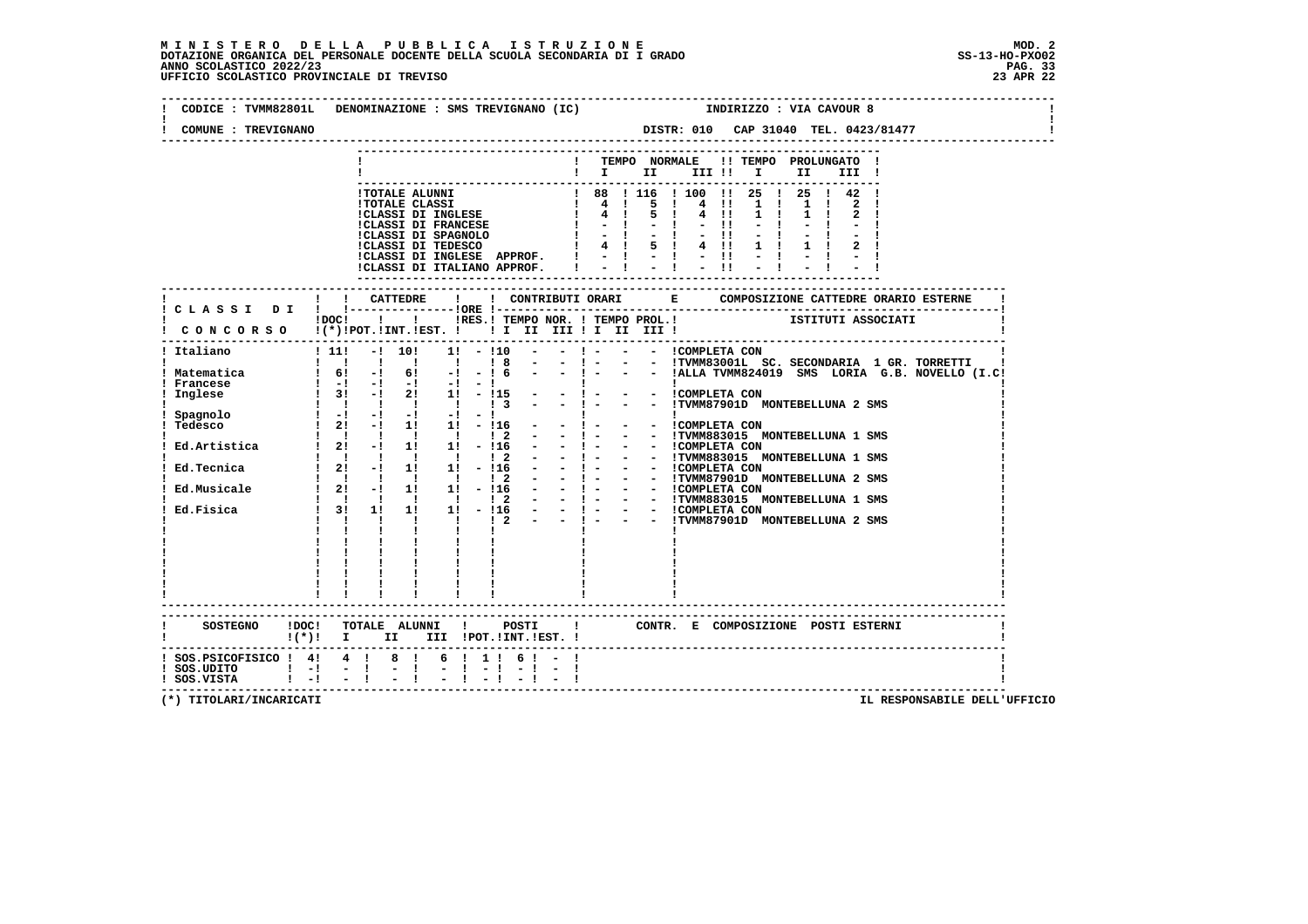$\mathbf{I}$ 

 $\mathbf{I}$ 

 $\mathbf{I}$ 

| COMUNE : ASOLO                                                                                                                             |                                                                                                                                                                                                                                                                                                                                                                                                                                                                                                                                                                                                                                                                                                                                                                                                                                                                                                                                                                                                                                                                                                                                                                                                                                                                                                                                                                                                                                                                                                                                                                                                             |
|--------------------------------------------------------------------------------------------------------------------------------------------|-------------------------------------------------------------------------------------------------------------------------------------------------------------------------------------------------------------------------------------------------------------------------------------------------------------------------------------------------------------------------------------------------------------------------------------------------------------------------------------------------------------------------------------------------------------------------------------------------------------------------------------------------------------------------------------------------------------------------------------------------------------------------------------------------------------------------------------------------------------------------------------------------------------------------------------------------------------------------------------------------------------------------------------------------------------------------------------------------------------------------------------------------------------------------------------------------------------------------------------------------------------------------------------------------------------------------------------------------------------------------------------------------------------------------------------------------------------------------------------------------------------------------------------------------------------------------------------------------------------|
|                                                                                                                                            | TEMPO NORMALE !! TEMPO PROLUNGATO !<br>$\mathbf{I}$<br>$\blacksquare$ $\blacksquare$ $\blacksquare$ $\blacksquare$ $\blacksquare$ $\blacksquare$ $\blacksquare$<br>II D<br>III !                                                                                                                                                                                                                                                                                                                                                                                                                                                                                                                                                                                                                                                                                                                                                                                                                                                                                                                                                                                                                                                                                                                                                                                                                                                                                                                                                                                                                            |
|                                                                                                                                            | ! 76 ! 82 ! 90 !1<br>!TOTALE ALUNNI<br>$\begin{array}{cccc} & 1 & 3 & 1 \\ & 1 & 3 & 1 \end{array}$<br>$4 \quad 1$<br>$4 \quad 11$<br><b>!TOTALE CLASSI</b><br><b>!CLASSI DI INGLESE</b><br>$4 \quad 1$<br>$4 \quad 11$<br><b>!CLASSI DI FRANCESE</b><br>$-1 - 1$<br>$-11$<br>3 ! 3 !<br>$2 \quad 11$<br>!CLASSI DI SPAGNOLO<br>!CLASSI DI TEDESCO<br>$\mathbf{I}$<br>$-1$<br>$-1$ ii<br>$1 \quad 11$<br>!CLASSI DI INGLESE APPROF. !<br>$-1$ $-1$ 1 1 $-1$ $-1$<br>$-1$<br>$-1$<br>$-11$<br>!CLASSI DI ITALIANO APPROF.                                                                                                                                                                                                                                                                                                                                                                                                                                                                                                                                                                                                                                                                                                                                                                                                                                                                                                                                                                                                                                                                                    |
|                                                                                                                                            |                                                                                                                                                                                                                                                                                                                                                                                                                                                                                                                                                                                                                                                                                                                                                                                                                                                                                                                                                                                                                                                                                                                                                                                                                                                                                                                                                                                                                                                                                                                                                                                                             |
|                                                                                                                                            | IDOCI ! IRES. I TEMPO NOR. I TEMPO PROL. ! ISTITUTI ASSOCIATI                                                                                                                                                                                                                                                                                                                                                                                                                                                                                                                                                                                                                                                                                                                                                                                                                                                                                                                                                                                                                                                                                                                                                                                                                                                                                                                                                                                                                                                                                                                                               |
| ! Italiano<br>! Matematica<br>! Francese<br>! Inglese<br>! Spagnolo<br>! Tedesco<br>Ed.Musicale<br>Ed.Fisica<br>Strumento Musicale ! 4! -! | $19! -1$<br>$-$ ! $  -$ !ALLA TVMM82801L SMS TREVIGNANO (IC)<br>$9! -1 - 18 -$<br>$1 \t61 - 1 \t51$ $11 - 112 - 1 - 1 - 1$ $1 \t0MPLETA CON$<br>$\qquad \qquad \vdots \qquad \qquad \vdots \qquad \qquad \vdots \qquad \qquad \vdots \qquad \qquad \vdots \qquad \qquad \vdots \qquad \qquad \vdots \qquad \qquad \vdots \qquad \qquad \vdots \qquad \qquad \vdots \qquad \qquad \vdots \qquad \qquad \vdots \qquad \qquad \vdots \qquad \qquad \vdots \qquad \qquad \vdots \qquad \qquad \vdots \qquad \qquad \vdots \qquad \qquad \vdots \qquad \qquad \vdots \qquad \qquad \vdots \qquad \qquad \vdots \qquad \qquad \vdots \qquad \qquad \vdots \qquad \qquad \vdots \qquad \$<br>$\begin{array}{ccccccc}\n1 & -1 & -1 & -1 & -1 & -1 \\ 1 & 31 & -1 & 31 & -1 & -1 \\ 1 & 11 & -1 & 11 & -1 & 2 & 1\n\end{array}$<br>$\sim 10^{-10}$<br>- $! -$ - - $!$ ALLA TVMM862014 SMS S.ZENONE EZZELINI (I.C.)!<br>- - 1 - - - ITUMM82101T SMS CAERANO DI SAN MARCO (I.C.)<br>- - 1 - - - ICOMPLETA CON<br>- - 1 - - - ITUMM82101T SMS CAERANO DI SAN MARCO (I.C.)<br>- - - - - - ICOMPLETA CON<br>- - 1 - - - ITUMM82101T SMS CAERANO DI SAN MARCO (I.C.)<br>-<br>1<br>1 Ed. Tecnica 1 21 - 1 1 1 1 - 116<br>1 1 1 1 1 1 1 - 116<br>1 1 1 1 1 1 2<br>$\begin{array}{cccccccc}\n & 3 & 1 & 1 & 1 & 1 & -116 \\  & 1 & 1 & 1 & 1 & 1 & 12\n\end{array}$<br>- ! - - - !TVMM82101T SMS CAERANO DI SAN MARCO (I.C.)<br>$\mathbf{I}$<br>$\mathbf{1}$ $\mathbf{1}$<br><b>Contract Contract</b><br>$\mathbf{I}$ and $\mathbf{I}$<br>$\mathbf{i}$ $\mathbf{i}$ $\mathbf{j}$<br>$\mathbf{1}$ $\mathbf{1}$<br>$\mathbf{I}$ |
|                                                                                                                                            | SOSTEGNO !DOC! TOTALE ALUNNI !<br>POSTI<br>CONTR. E COMPOSIZIONE POSTI_ESTERNI<br>$\mathbf{I}$<br>$!(*)!$ I II III !POT.!INT.!EST. !                                                                                                                                                                                                                                                                                                                                                                                                                                                                                                                                                                                                                                                                                                                                                                                                                                                                                                                                                                                                                                                                                                                                                                                                                                                                                                                                                                                                                                                                        |
| $!$ SOS.UDITO $!$ $-!$ $-$ !<br>$!$ SOS.VISTA $!$ -! -!                                                                                    | ! SOS.PSICOFISICO ! 3! 1 ! 3 ! - ! - ! 3 ! - !<br>$-1$                                                                                                                                                                                                                                                                                                                                                                                                                                                                                                                                                                                                                                                                                                                                                                                                                                                                                                                                                                                                                                                                                                                                                                                                                                                                                                                                                                                                                                                                                                                                                      |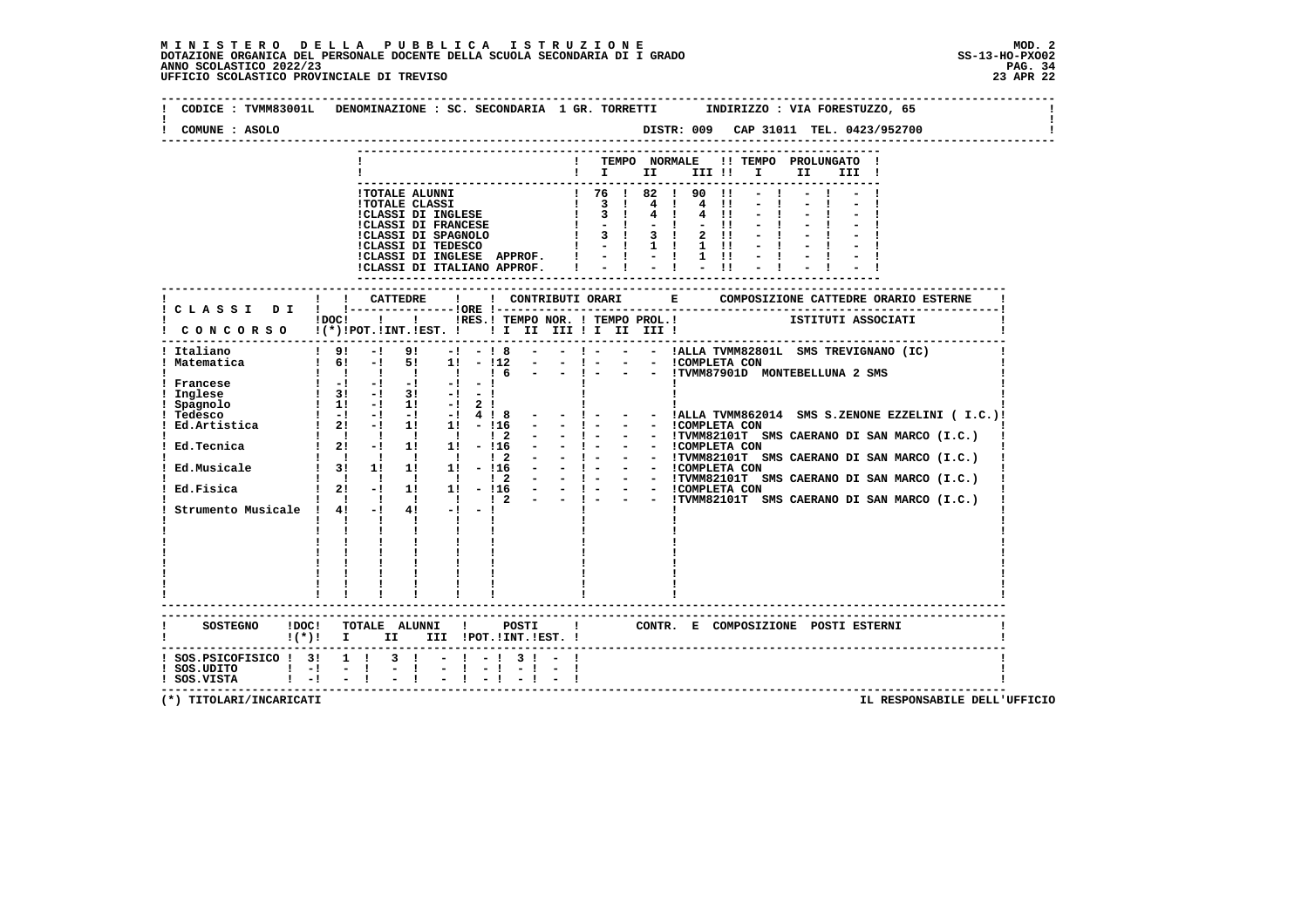$\sim$  1

 $\mathbf{I}$ 

 **-------------------------------------------------------------------------------------------------------------------------------- ! CODICE : TVMM83001L DENOMINAZIONE : SC. SECONDARIA 1 GR. TORRETTI INDIRIZZO : VIA FORESTUZZO, 65 ! ! ! ! COMUNE : ASOLO DISTR: 009 CAP 31011 TEL. 0423/952700 ! --------------------------------------------------------------------------------------------------------------------------------**

 **NUMERO DI CORSI ATTIVATI SULLA SCUOLA: 4**

| IS TRUMENTI         | DOC! |     | POSTI                 |      | ! ORE<br>$\,$ |        | !CONTR. ORARI E COMPOSIZIONE POSTI ORARIO ESTERNI |
|---------------------|------|-----|-----------------------|------|---------------|--------|---------------------------------------------------|
| IMUSICALI           | (*)! |     | !POT. ! INT. ! EST. ! |      | IRES. IORE !  | !UTIL! | ISTITUTI ASSOCIATI                                |
| ! ARPA              | - 1  | - ! | - !                   | - 1  | - 1           |        |                                                   |
| ! CHITARRA          | 11   | - ! | 11                    | $-1$ | - 1           |        |                                                   |
| ! CLARINETTO        | - 1  | - 1 | - 1                   | - 1  | - 1           |        |                                                   |
| ! CORNO             | - 1  | - 1 | - 1                   | - 1  | - 1           |        |                                                   |
| ! FAGOTTO           | - 1  | - 1 | - !                   | - 1  | - 1           |        |                                                   |
| <b>!FISARMONICA</b> | - 1  | - 1 | - 1                   | - 1  | - 1           |        |                                                   |
| ! FLAUTO            | 1!   | - 1 | 11                    | - 1  | - 1           |        |                                                   |
| ! OBOE              | - 1  | - 1 | - 1                   | - 1  | - 1           |        |                                                   |
| <b>!PERCUSSIONI</b> | - 1  | - 1 | - 1                   | - 1  | - 1           |        |                                                   |
| <b>!PIANOFORTE</b>  | 11   | - 1 | 11                    | - 1  | - 1           |        |                                                   |
| ! SAXOFONO          | - 1  | - 1 | - !                   | - 1  | - 1           |        |                                                   |
| ! TROMBA            | - 1  | - 1 | - !                   | - 1  | - 1           |        |                                                   |
| ! VIOLINO           | 1!   | - 1 | 11                    | - 1  | - 1           |        |                                                   |
| ! VIOLONCELLO       | - 1  | - ! | - 1                   | - 1  | - 1           |        |                                                   |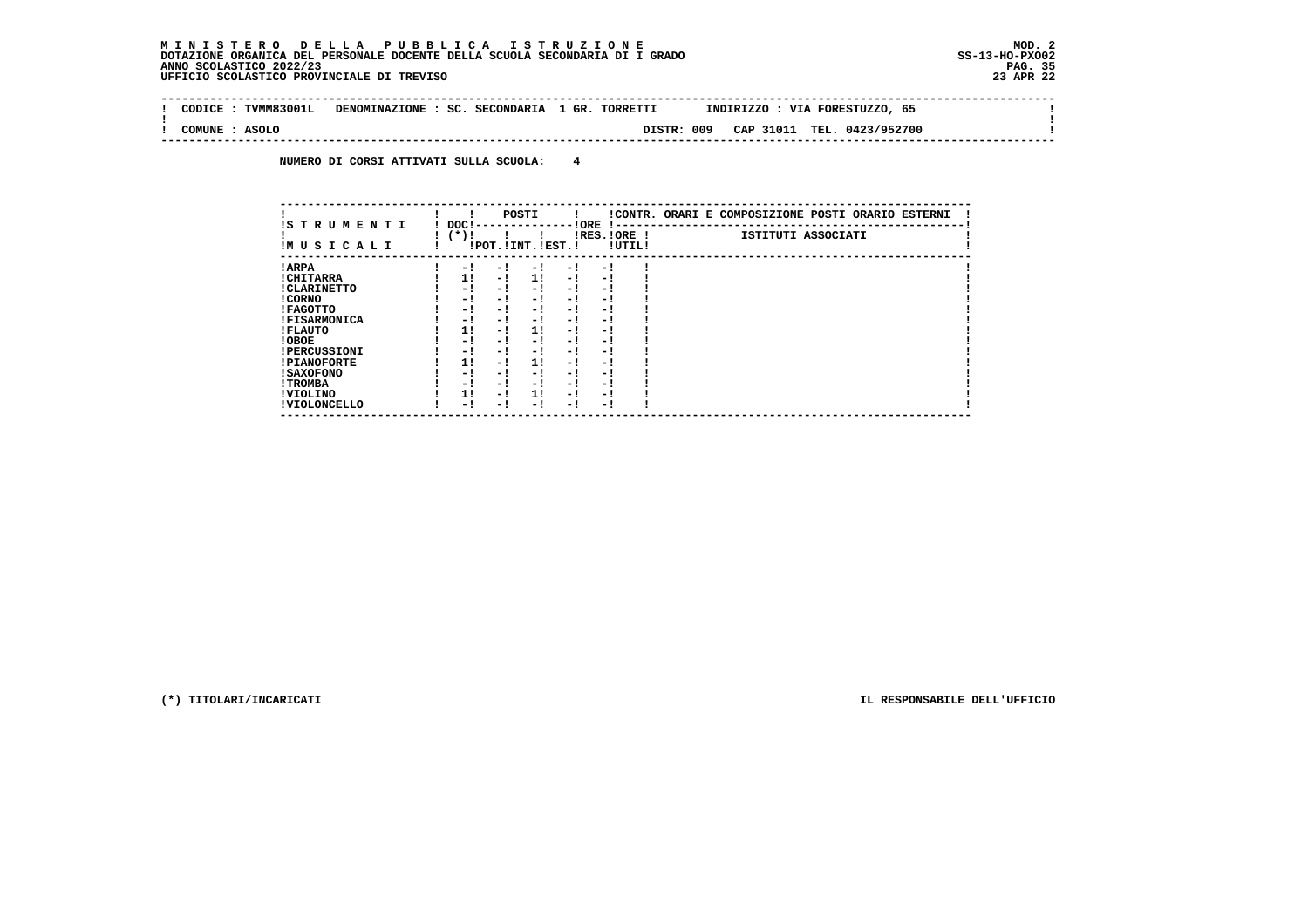# **M I N I S T E R O D E L L A P U B B L I C A I S T R U Z I O N E MOD. 2**DOTAZIONE ORGANICA DEL PERSONALE DOCENTE DELLA SCUOLA SECONDARIA DI I GRADO **SCOLASTICO SCOLASTICO 2022/23 PAG. 36**<br>23 ANNO SCOLASTICO 2022/23 PAG. 36<br>23 APR 22 UFFICIO SCOLASTICO PROVINCIALE DI TREVISO

| CODICE : TVMM83002N                                                                                                                                           |                                                                                                                                                                                                                                                                                                                                                                                 |                                               |                                   | DENOMINAZIONE : SC. SECONDARIA 1 GR.                                                                                                                                                                                                                                                                                                                                        |                                  |                         |  |                              |                                                                            |                                                 |                               |                             |                                                                |                                                                      | INDIRIZZO : VIALE GIOVANNI XXIII 4                              |      |       |  |  |
|---------------------------------------------------------------------------------------------------------------------------------------------------------------|---------------------------------------------------------------------------------------------------------------------------------------------------------------------------------------------------------------------------------------------------------------------------------------------------------------------------------------------------------------------------------|-----------------------------------------------|-----------------------------------|-----------------------------------------------------------------------------------------------------------------------------------------------------------------------------------------------------------------------------------------------------------------------------------------------------------------------------------------------------------------------------|----------------------------------|-------------------------|--|------------------------------|----------------------------------------------------------------------------|-------------------------------------------------|-------------------------------|-----------------------------|----------------------------------------------------------------|----------------------------------------------------------------------|-----------------------------------------------------------------|------|-------|--|--|
| COMUNE : CASTELCUCCO                                                                                                                                          |                                                                                                                                                                                                                                                                                                                                                                                 |                                               |                                   |                                                                                                                                                                                                                                                                                                                                                                             |                                  |                         |  |                              |                                                                            |                                                 |                               |                             |                                                                |                                                                      | DISTR: 009 CAP 31030 TEL. 0423/563101                           |      |       |  |  |
|                                                                                                                                                               |                                                                                                                                                                                                                                                                                                                                                                                 | ! TEMPO NORMALE                               |                                   |                                                                                                                                                                                                                                                                                                                                                                             |                                  |                         |  |                              |                                                                            |                                                 | !! TEMPO PROLUNGATO           |                             |                                                                |                                                                      |                                                                 |      |       |  |  |
|                                                                                                                                                               |                                                                                                                                                                                                                                                                                                                                                                                 |                                               |                                   |                                                                                                                                                                                                                                                                                                                                                                             |                                  |                         |  |                              | $\blacksquare$ $\blacksquare$ $\blacksquare$ $\blacksquare$ $\blacksquare$ |                                                 |                               |                             | III !!                                                         |                                                                      | $\mathbf{I}$ and $\mathbf{I}$                                   | II I | III ! |  |  |
|                                                                                                                                                               |                                                                                                                                                                                                                                                                                                                                                                                 |                                               |                                   | !TOTALE ALUNNI<br><b>!TOTALE CLASSI</b><br>!CLASSI DI INGLESE<br><b>!CLASSI DI FRANCESE</b><br>!CLASSI DI SPAGNOLO<br>!CLASSI DI TEDESCO<br>CLASSI DI INGLESE APPROF.<br>ICLASSI DI INGLESE APPROF.<br>ICLASSI DI ITALIANO APPROF.<br>$\begin{bmatrix} 1 & - & 1 & - & 1 \\ 1 & 1 & - & 1 & - \\ 1 & 1 & - & 1 & - \\ 1 & 1 & 1 & 1 & - \\ 1 & 1 & 1 & 1 & 1 \end{bmatrix}$ |                                  |                         |  | $\mathbf{I}$<br>$\mathbf{I}$ | ! 28 ! 40 ! 37<br>$\mathbf{I}$<br>$\mathbf{I}$<br>$1 \t2 \t1 \t1$          | $2 \quad 1$<br>$2 \quad 1$<br>$-1$<br>$-1$ $-1$ | $\overline{a}$<br>$2 \quad 1$ | $\mathbf{I}$<br>$1 \quad 1$ | $\overline{2}$<br>$\mathbf{2}$<br>$1 \quad 11$<br>$1 \quad 11$ | $\blacksquare$<br>$\blacksquare$<br>$\blacksquare$<br>$\blacksquare$ |                                                                 |      |       |  |  |
|                                                                                                                                                               |                                                                                                                                                                                                                                                                                                                                                                                 |                                               |                                   |                                                                                                                                                                                                                                                                                                                                                                             |                                  |                         |  |                              |                                                                            |                                                 |                               |                             |                                                                |                                                                      |                                                                 |      |       |  |  |
| ! CONCORSO !(*)!POT.!INT.!EST. !! I III III II III III!                                                                                                       | $!$ $\overline{)}$ $\overline{)}$ $\overline{)}$ $\overline{)}$ $\overline{)}$ $\overline{)}$ $\overline{)}$ $\overline{)}$ $\overline{)}$ $\overline{)}$ $\overline{)}$ $\overline{)}$ $\overline{)}$ $\overline{)}$ $\overline{)}$ $\overline{)}$ $\overline{)}$ $\overline{)}$ $\overline{)}$ $\overline{)}$ $\overline{)}$ $\overline{)}$ $\overline{)}$ $\overline{)}$     |                                               |                                   |                                                                                                                                                                                                                                                                                                                                                                             |                                  |                         |  |                              |                                                                            |                                                 |                               |                             |                                                                |                                                                      | IRES. I TEMPO NOR. I TEMPO PROL. I TEMPO AND TETITUTI ASSOCIATI |      |       |  |  |
| ! Italiano<br>! Matematica<br>! Francese<br>! Inglese<br>! Spagnolo<br>! Tedesco<br>: ICONSUL<br>! Ed.Artistica<br>! Ed.Tecnica<br>! Ed.Musicale<br>Ed.Fisica | $1 - 1 - 1$<br>$\begin{bmatrix} 1 & -1 & -1 & -1 & -1 & -1 \end{bmatrix}$<br>$\begin{array}{cccccccccccccc} 1 & -1 & -1 & -1 & -1 & -1 & -1 \end{array}$<br>$\begin{array}{ccccccccc} 1 & -1 & -1 & -1 & -1 & -1 \\ 1 & -1 & -1 & -1 & -1 & -1 \end{array}$<br>$1 - 1 - -1 - -1 - -1 -1 -1$<br>$1 - 1 - 1 - 1 - 1 - 1 - 1$<br>$1 - 1 - 1 - 1$<br>$1 - 1 - 1 - 1$<br>$1 - 1 - 1$ | $\mathbf{I}$ and $\mathbf{I}$<br>$\mathbf{I}$ | $-1$                              | $-1$<br>$\mathbf{I}$ and $\mathbf{I}$<br><b>The Company</b><br>-----------------------                                                                                                                                                                                                                                                                                      | $-1 - 1$<br>$-1 - 1$<br>$-1 - 1$ |                         |  |                              |                                                                            |                                                 |                               |                             |                                                                |                                                                      |                                                                 |      |       |  |  |
| SOSTEGNO !DOC! TOTALE ALUNNI ! POSTI ! CONTR. E COMPOSIZIONE POSTI ESTERNI                                                                                    | $\mathbf{I}(\star)$ $\mathbf{I}$                                                                                                                                                                                                                                                                                                                                                |                                               | II D                              |                                                                                                                                                                                                                                                                                                                                                                             |                                  | III !POT. !INT. !EST. ! |  |                              |                                                                            |                                                 |                               |                             |                                                                |                                                                      |                                                                 |      |       |  |  |
| -----------------------------<br>$:$ SOS.PSICOFISICO $:$ - $:$ 4 $:$<br>$!$ SOS.UDITO $!$ -! - !<br>$1 - 1$<br>! SOS.VISTA                                    |                                                                                                                                                                                                                                                                                                                                                                                 | $-1$                                          | $-1$<br>$\bar{z}$<br>$\mathbf{I}$ | Ē,                                                                                                                                                                                                                                                                                                                                                                          | $\mathbf{I}$                     | $-1$                    |  |                              |                                                                            |                                                 |                               |                             |                                                                |                                                                      |                                                                 |      |       |  |  |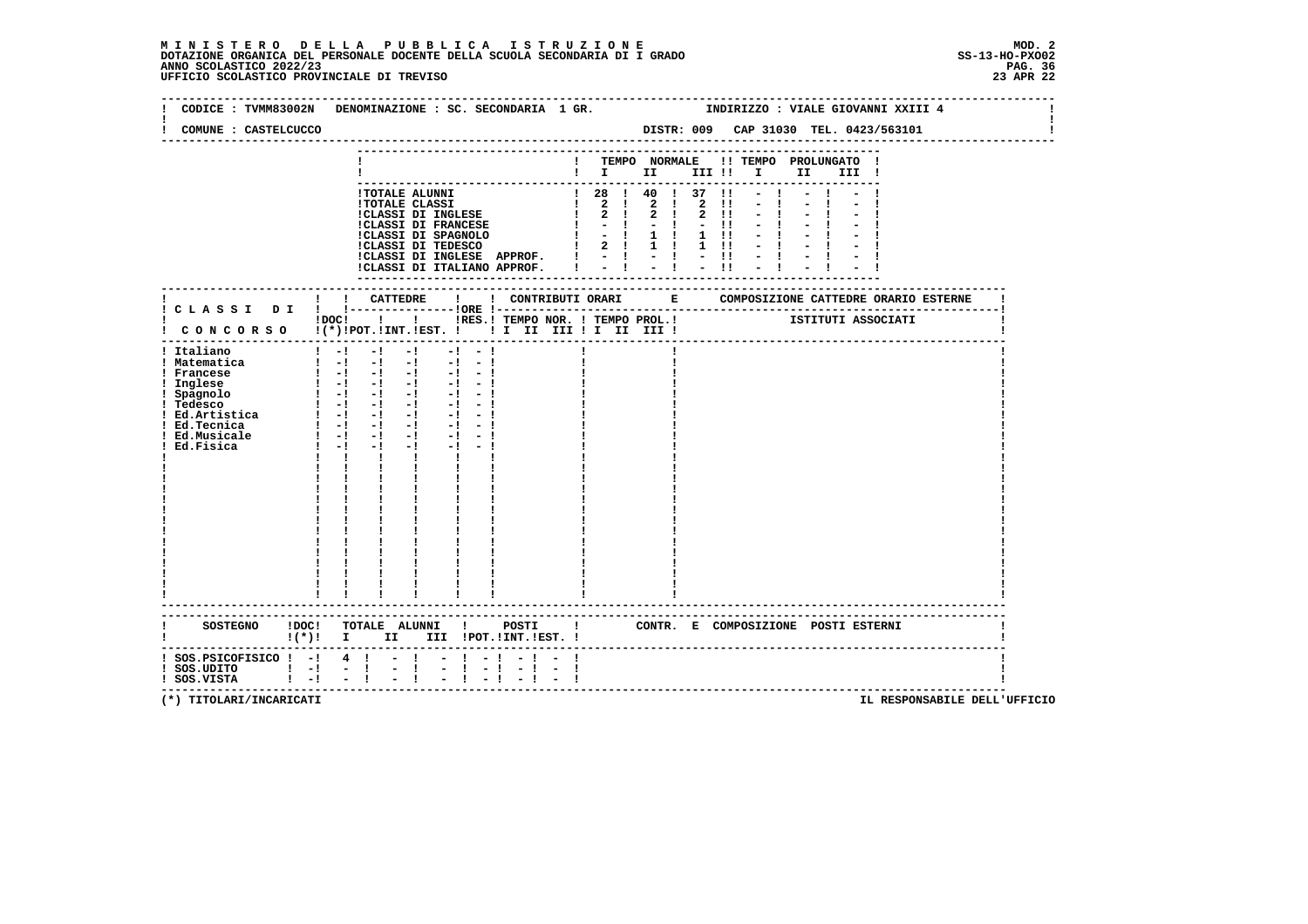| COMUNE : ISTRANA                                                                                                                                                                                         |                                                                    |                     |                                                                                                                                                                                                                                                                                                          |                                                           |  |                                                                                                                                      |                                                                                  |  |  |                                                                                           |           |              |  |                              |  | DISTR: 017 CAP 31036 TEL. 0422/738152 |  |
|----------------------------------------------------------------------------------------------------------------------------------------------------------------------------------------------------------|--------------------------------------------------------------------|---------------------|----------------------------------------------------------------------------------------------------------------------------------------------------------------------------------------------------------------------------------------------------------------------------------------------------------|-----------------------------------------------------------|--|--------------------------------------------------------------------------------------------------------------------------------------|----------------------------------------------------------------------------------|--|--|-------------------------------------------------------------------------------------------|-----------|--------------|--|------------------------------|--|---------------------------------------|--|
|                                                                                                                                                                                                          |                                                                    |                     |                                                                                                                                                                                                                                                                                                          |                                                           |  |                                                                                                                                      | ! TEMPO NORMALE !! TEMPO PROLUNGATO !<br>$\mathbf{I}$ is the set of $\mathbf{I}$ |  |  |                                                                                           |           |              |  | III !                        |  |                                       |  |
|                                                                                                                                                                                                          |                                                                    |                     | - TOTALE ALUNNI<br>ITOTALE ALUNNI<br>ITOTALE CLASSI<br>ITOTALE CLASSI<br>ITOTALE CLASSI<br>ITOTALE CLASSI<br>ITOTALE CLASSI<br>ITOTALE CLASSI<br>ITOTALESE<br>ITOTALESE<br>ITOTALESE<br>ITOTALESE<br>ITOTALESE<br>ITOTALESE<br>ITOTALESE<br>ITOTALESE                                                    |                                                           |  |                                                                                                                                      |                                                                                  |  |  | $\mathbf{11}$<br>5 !!<br>$-11$<br>$4$ !!<br>$1 \quad 11$<br>$\frac{1}{2}$ $\frac{11}{11}$ | $11 - -1$ | $-1$<br>$-1$ |  |                              |  |                                       |  |
|                                                                                                                                                                                                          | ! ! CATTEDRE                                                       |                     |                                                                                                                                                                                                                                                                                                          | $\mathbf{I}$                                              |  | ! CONTRIBUTI ORARI                                                                                                                   |                                                                                  |  |  |                                                                                           |           |              |  |                              |  |                                       |  |
| CONCORSO !(*)!POT.!INT.!EST. ! ! I II III ! II III !                                                                                                                                                     |                                                                    |                     | IDOC!     IRES.I TEMPO NOR.   TEMPO PROL.  ISTITUTI ASSOCIATI                                                                                                                                                                                                                                            |                                                           |  |                                                                                                                                      |                                                                                  |  |  |                                                                                           |           |              |  |                              |  |                                       |  |
| --------------------------------------<br>! Italiano<br>! Matematica<br>! Francese<br>! Inglese<br>! Spagnolo<br>! Tedesco<br>! Ed.Tecnica<br>! Ed.Musicale<br>! Ed.Fisica<br>Strumento Musicale ! 4! -! | $1 \quad 4! \quad 1! \quad 6!$<br>$1 - 1 - 1$ 11<br>$1 - 1 - 1$ 11 | $\mathbf{I}$        | 1 1 1 1 1 1 1 6<br>$1 \quad 4! \quad -1 \quad 4! \quad -1 \quad -1$<br>$\begin{array}{cccccccc} 1 & -1 & -1 & -1 & -1 & -1 & -1 \\ 1 & 21 & -1 & 21 & -1 & -1 \\ 1 & 11 & -1 & 11 & -1 & -1 \end{array}$<br>$1 \quad 11 \quad -1 \quad 11 \quad -1 \quad 61$<br>$4! -1$<br>$\mathbf{I}$ and $\mathbf{I}$ | $1! - 12$<br>$-!$ 6!<br>$-!$ 6!<br>$-!$ 6 !<br>$-!$ 2 ! 4 |  | - - ! - - - ICOMPLETA CON<br>- - ! - - - ITVMM87901D MONTEBELLUNA 2 SMS<br>- ! - - - !ALLA TVMM83501Q SMS "EUROPA" ZERO BRANCO (I.C! |                                                                                  |  |  |                                                                                           |           |              |  |                              |  |                                       |  |
| SOSTEGNO ! DOC! TOTALE ALUNNI ! POSTI ! CONTR. E COMPOSIZIONE POSTI ESTERNI<br>! (*)! I II III !POT.!INT.!EST.!                                                                                          |                                                                    |                     |                                                                                                                                                                                                                                                                                                          |                                                           |  |                                                                                                                                      |                                                                                  |  |  |                                                                                           |           |              |  |                              |  |                                       |  |
| ! SOS.PSICOFISICO ! 1! 2 !<br>$!$ SOS.UDITO $!$ -!<br>$!$ SOS.VISTA $!$ -! -!                                                                                                                            | $-1$                                                               | $1 \quad 1$<br>$-1$ |                                                                                                                                                                                                                                                                                                          | $5! - 12! - 1$                                            |  |                                                                                                                                      |                                                                                  |  |  |                                                                                           |           |              |  | ---------------------------- |  |                                       |  |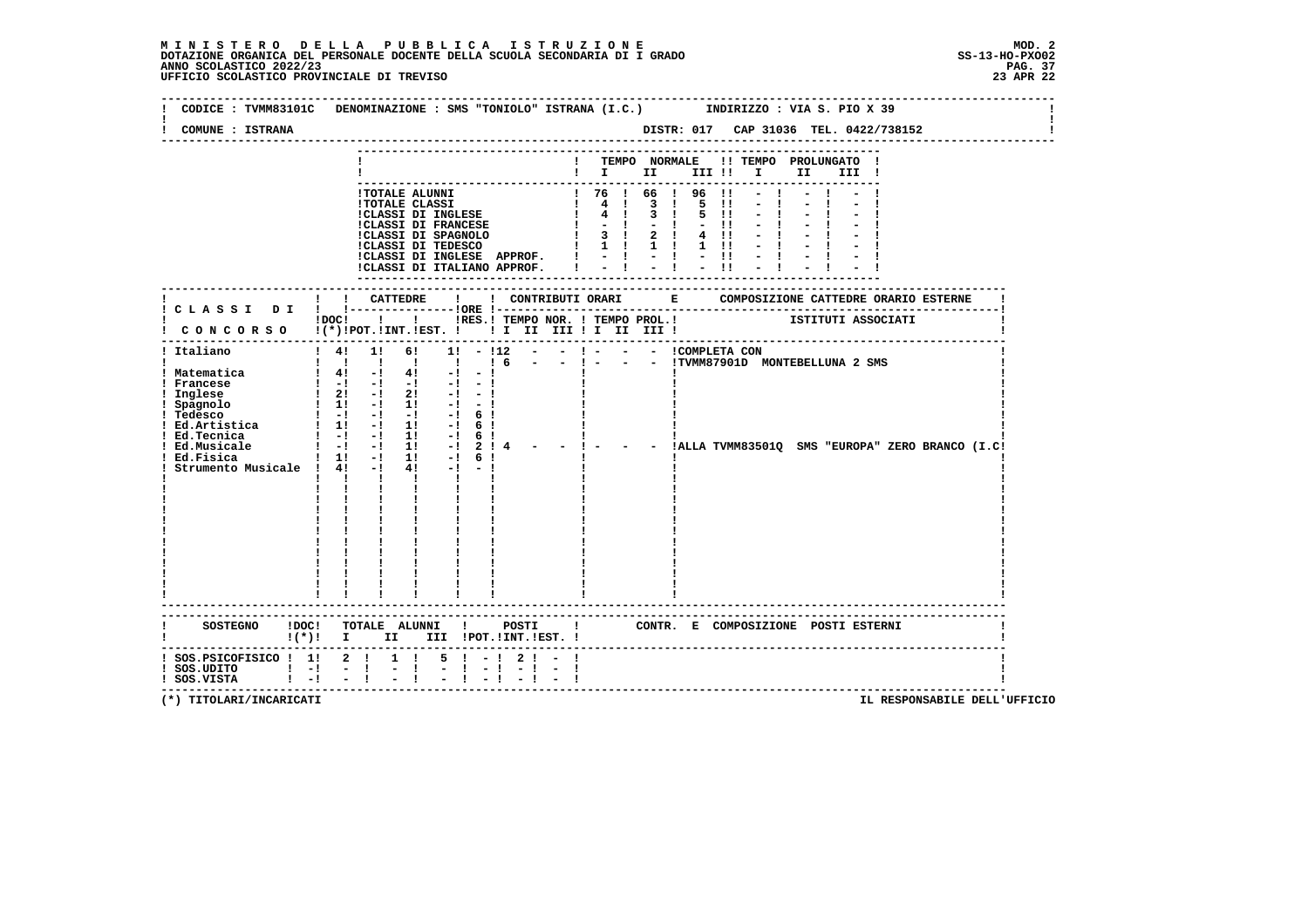$\sim$ 

 $\mathbf{I}$ 

 $\mathbf{I}$ 

 **-------------------------------------------------------------------------------------------------------------------------------- ! CODICE : TVMM83101C DENOMINAZIONE : SMS "TONIOLO" ISTRANA (I.C.) INDIRIZZO : VIA S. PIO X 39 ! ! ! ! COMUNE : ISTRANA DISTR: 017 CAP 31036 TEL. 0422/738152 !**

 **--------------------------------------------------------------------------------------------------------------------------------**

 **NUMERO DI CORSI ATTIVATI SULLA SCUOLA: 4**

| IS TRUMENTI         | DOC! |     | POSTI                 |      | ! ORE                    |        | !CONTR. ORARI E COMPOSIZIONE POSTI ORARIO ESTERNI |
|---------------------|------|-----|-----------------------|------|--------------------------|--------|---------------------------------------------------|
| IMUSICALI           | (*)! |     | !POT. ! INT. ! EST. ! |      | -1 - -<br>$IRES.IORE$ !  | !UTIL! | ISTITUTI ASSOCIATI                                |
| ! ARPA              | - 1  | - 1 | - 1                   | - 1  | - !                      |        |                                                   |
| ! CHITARRA          | 11   | - ! | 11                    | - !  | - 1                      |        |                                                   |
| ! CLARINETTO        | - 1  | - ! | - 1                   | - 1  | - 1                      |        |                                                   |
| ! CORNO             | - 1  | - ! | - 1                   | - !  | - 1                      |        |                                                   |
| ! FAGOTTO           | - 1  | - ! | - 1                   | - 1  | - 1                      |        |                                                   |
| <b>!FISARMONICA</b> | - 1  | - ! | - 1                   | - 1  | - 1                      |        |                                                   |
| ! FLAUTO            | - 1  | - ! | - 1                   | - !  | - 1                      |        |                                                   |
| ! OBOE              | - 1  | - ! | - 1                   | $-1$ | - 1                      |        |                                                   |
| <b>!PERCUSSIONI</b> | 1!   | - 1 | 11                    | - 1  | - 1                      |        |                                                   |
| <b>!PIANOFORTE</b>  | 1!   | - ! | 11                    | - 1  | - 1                      |        |                                                   |
| ! SAXOFONO          | 1!   | - 1 | 11                    | - 1  | $\overline{\phantom{0}}$ |        |                                                   |
| ! TROMBA            | - 1  | - ! | - !                   | - 1  | - 1                      |        |                                                   |
| ! VIOLINO           | - 1  | - 1 | - !                   | $-1$ | - 1                      |        |                                                   |
| ! VIOLONCELLO       | - 1  | - 1 | - 1                   | - '  | - 1                      |        |                                                   |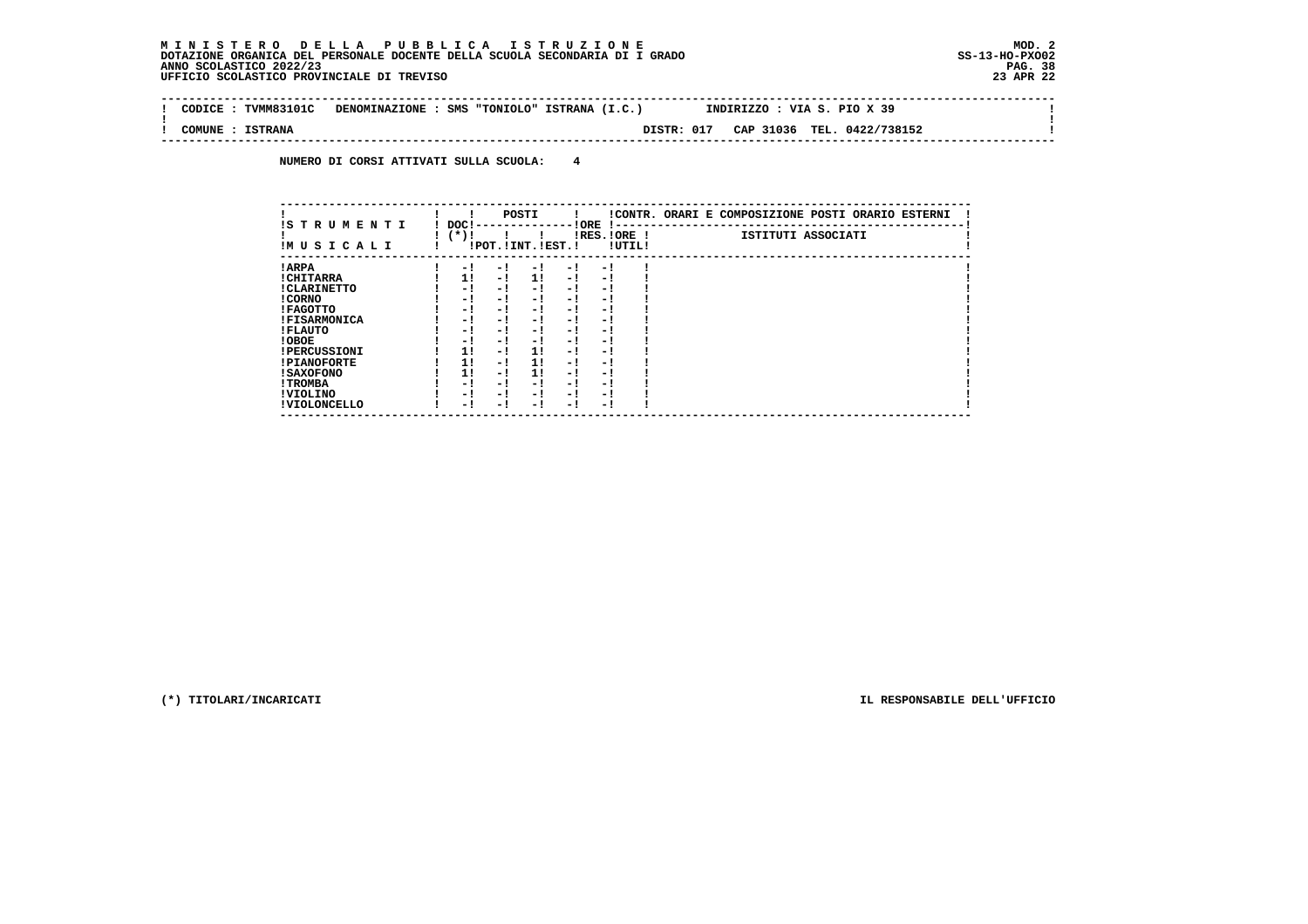|                                                                                                   | CODICE: TVMM832018 DENOMINAZIONE: SMS ZENSON DI P.(I.C.S.BIAGIO) INDIRIZZO: VICOLO DEGLI ALPINI 2                                                                                                                                                                                                                                                                                                                                                                                                                                                                                                                                                                                                                                                                                                                                                               |      |                                      |                                                         |                                      |  |
|---------------------------------------------------------------------------------------------------|-----------------------------------------------------------------------------------------------------------------------------------------------------------------------------------------------------------------------------------------------------------------------------------------------------------------------------------------------------------------------------------------------------------------------------------------------------------------------------------------------------------------------------------------------------------------------------------------------------------------------------------------------------------------------------------------------------------------------------------------------------------------------------------------------------------------------------------------------------------------|------|--------------------------------------|---------------------------------------------------------|--------------------------------------|--|
| COMUNE : ZENSON DI PIAVE                                                                          |                                                                                                                                                                                                                                                                                                                                                                                                                                                                                                                                                                                                                                                                                                                                                                                                                                                                 |      |                                      |                                                         |                                      |  |
|                                                                                                   |                                                                                                                                                                                                                                                                                                                                                                                                                                                                                                                                                                                                                                                                                                                                                                                                                                                                 |      |                                      | ! TEMPO NORMALE !! TEMPO PROLUNGATO !<br>$\blacksquare$ |                                      |  |
|                                                                                                   | 1 TOTALE ALUNNI<br>1 TOTALE ALUNNI<br>1 TOTALE CLASSI DI INGLESE $\begin{bmatrix} 1 & 1 & 1 & 1 & 1 & 1 & 1 \\ 1 & 1 & 1 & 1 & 1 & 1 & 1 \\ 1 & 1 & 1 & 1 & 1 & 1 & 1 \\ 1 & 1 & 1 & 1 & 1 & 1 & 1 \\ 1 & 1 & 1 & 1 & 1 & 1 & 1 \\ 1 & 1 & 1 & 1 & 1 & 1 & 1 \\ 1 & 1 & 1 & 1 & 1 & 1 & 1 \\ 1 & 1 & $<br>!CLASSI DI ITALIANO APPROF. I                                                                                                                                                                                                                                                                                                                                                                                                                                                                                                                         |      | $-1 - 1 = 1 - 11$                    | $-1$                                                    |                                      |  |
|                                                                                                   |                                                                                                                                                                                                                                                                                                                                                                                                                                                                                                                                                                                                                                                                                                                                                                                                                                                                 |      | ------------------------------------ |                                                         |                                      |  |
|                                                                                                   | IDOCI ! I IRES. I TEMPO NOR. I TEMPO PROL. I TEMPO PROLOGIATI<br>! CONCORSO !(*)!POT.!INT.!EST. !!! II III !I III III !                                                                                                                                                                                                                                                                                                                                                                                                                                                                                                                                                                                                                                                                                                                                         |      |                                      |                                                         |                                      |  |
| ! Italiano<br>! Matematica<br>! Francese<br>! Inglese<br>! Spagnolo<br>! Ed.Musicale<br>Ed.Fisica | $1 - 1 - 1 - 1$<br>$-1 - -1$<br>$\begin{bmatrix} 1 & -1 & -1 & -1 & -1 & -1 \end{bmatrix}$<br>$\begin{array}{cccccccccccccc} 1 & 1 & -1 & -1 & -1 & -1 & -1 & -1 & -1 \\ 1 & -1 & -1 & -1 & -1 & -1 & -1 & -1 \end{array}$<br>$\begin{bmatrix} 1 & -1 & -1 & -1 & -1 & -1 \end{bmatrix}$<br>$-1$ $-1$<br>$\frac{1}{2}$ $\frac{1}{2}$ $\frac{1}{2}$ $\frac{1}{2}$ $\frac{1}{2}$ $\frac{1}{2}$ $\frac{1}{2}$ $\frac{1}{2}$ $\frac{1}{2}$ $\frac{1}{2}$ $\frac{1}{2}$ $\frac{1}{2}$ $\frac{1}{2}$ $\frac{1}{2}$ $\frac{1}{2}$ $\frac{1}{2}$ $\frac{1}{2}$ $\frac{1}{2}$ $\frac{1}{2}$ $\frac{1}{2}$ $\frac{1}{2}$ $\frac{1}{2}$<br>$-1 - 1$<br>$1 - 1 - 1$<br>$-1$<br>$\mathbf{I}$<br>$\mathbf{I}$ and $\mathbf{I}$<br>$\mathbf{1}$ $\mathbf{1}$<br>$\mathbf{1}$<br>$\mathbf{I}$ and $\mathbf{I}$<br>$\frac{1}{1}$<br>$\blacksquare$<br>-------------------------- |      |                                      |                                                         |                                      |  |
|                                                                                                   | !(*)! I II III !POT.!INT.!EST.!                                                                                                                                                                                                                                                                                                                                                                                                                                                                                                                                                                                                                                                                                                                                                                                                                                 |      |                                      |                                                         |                                      |  |
| $:$ SOS. PSICOFISICO $:$ - $:$ 1 $:$<br>! SOS.UDITO ! -! -!<br>! SOS.VISTA ! -! -!                | $2 \quad 1$<br>$1 \t1 - 1$<br>$\frac{1}{2}$<br>$-1 = -1$                                                                                                                                                                                                                                                                                                                                                                                                                                                                                                                                                                                                                                                                                                                                                                                                        | $-1$ |                                      |                                                         | ------------------------------------ |  |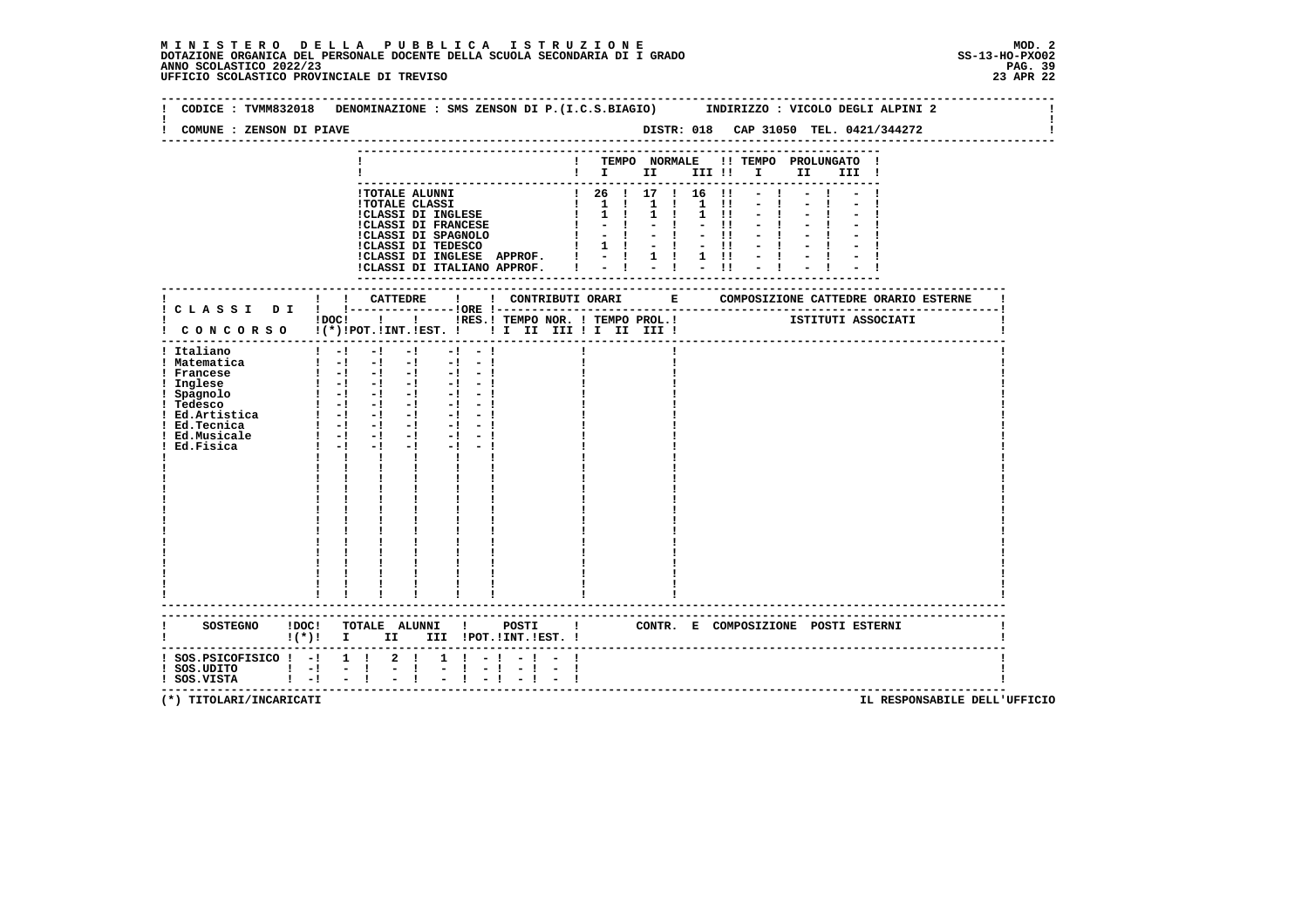| COMUNE : SAN BIAGIO DI CALLALTA                                                                                                |                                                                                                                                                                                                                      |                |  |              |  |                                    |  |                                                                                                                                                                                                                                                                                                                                                                                                        |      |                    |                                                          |
|--------------------------------------------------------------------------------------------------------------------------------|----------------------------------------------------------------------------------------------------------------------------------------------------------------------------------------------------------------------|----------------|--|--------------|--|------------------------------------|--|--------------------------------------------------------------------------------------------------------------------------------------------------------------------------------------------------------------------------------------------------------------------------------------------------------------------------------------------------------------------------------------------------------|------|--------------------|----------------------------------------------------------|
|                                                                                                                                |                                                                                                                                                                                                                      |                |  |              |  |                                    |  | ! TEMPO NORMALE !! TEMPO PROLUNGATO !<br>$\blacksquare$ $\blacksquare$ $\blacksquare$ $\blacksquare$ $\blacksquare$ $\blacksquare$ $\blacksquare$ $\blacksquare$                                                                                                                                                                                                                                       | II D | III !              |                                                          |
|                                                                                                                                |                                                                                                                                                                                                                      |                |  |              |  |                                    |  | !TOTALE ALUNNI<br>!TOTALE CLASSI DI INGLESE $\begin{array}{cccccc} 1 & 5 & 1 & 4 & 1 & 4 & 11 \\ 1 & 5 & 1 & 4 & 1 & 4 & 11 \\ 1 & 5 & 1 & 4 & 1 & 4 & 11 \\ 1 & 5 & 1 & 4 & 1 & 4 & 11 \\ 1 & 5 & 1 & 4 & 1 & 4 & 11 \\ 1 & 5 & 1 & 4 & 1 & 4 & 11 \\ 1 & 5 & 1 & 4 & 1 & 4 & 11 \\ 1 & 5 & 1 & 2 & 1 & 2$<br>!CLASSI DI INGLESE APPROF. ! - ! 2 ! 2 !!<br>!CLASSI DI ITALIANO APPROF. ! - ! - ! - !! | $-1$ |                    |                                                          |
|                                                                                                                                |                                                                                                                                                                                                                      |                |  |              |  |                                    |  |                                                                                                                                                                                                                                                                                                                                                                                                        |      |                    |                                                          |
| CONCORSO !(*)!POT.!INT.!EST. ! ! I II III ! II III !                                                                           | $1DOCI$ $1$                                                                                                                                                                                                          |                |  |              |  | ! !RES.! TEMPO NOR. ! TEMPO PROL.! |  |                                                                                                                                                                                                                                                                                                                                                                                                        |      | ISTITUTI ASSOCIATI |                                                          |
| ----------------------------------<br>! Italiano                                                                               | 1 1 1 1 1 1 2                                                                                                                                                                                                        |                |  |              |  | $-1 - 1$                           |  | ! 5! 1! 8! 1! - !16 - - ! - - - - !COMPLETA CON                                                                                                                                                                                                                                                                                                                                                        |      |                    | - - !TVMM861018 SECONDARIA 1 "I.NIEVO" - IC              |
| ! Matematica<br>Francese<br>Inglese                                                                                            | $15! -15! -16!$<br>$\frac{1}{2}$ $\frac{-1}{3}$ $\frac{-1}{2}$ $\frac{-1}{2}$ $\frac{-1}{2}$ $\frac{-1}{2}$ $\frac{-1}{2}$ $\frac{3}{2}$<br>$1 \quad 3! \quad -1 \quad 3! \quad -1 \quad 3 \quad 1 \quad 3 \quad -1$ |                |  |              |  |                                    |  |                                                                                                                                                                                                                                                                                                                                                                                                        |      |                    | $-$ ! - - - !ALLA TVMM861018 SECONDARIA 1 "I.NIEVO" - IC |
| Spagnolo                                                                                                                       | $\frac{1}{2}$ 1! -! -! 1! - !14 -                                                                                                                                                                                    |                |  |              |  | $-1 - 1$                           |  | - - ICOMPLETA CON<br>- ! - - - : TVMM85801C G. GALILEI - BREDA                                                                                                                                                                                                                                                                                                                                         |      |                    |                                                          |
| Tedesco<br>1 1 1 1 1 1 1 4 - - 1 - - ITVMM85801C<br>Ed.Artistica<br>1 1 - 1 1 1 1 - 11 4 - - 1 - - ICOMPLETA CON               |                                                                                                                                                                                                                      |                |  |              |  |                                    |  |                                                                                                                                                                                                                                                                                                                                                                                                        |      |                    |                                                          |
| $\begin{array}{cccccccccccc}\n1 & 1 & 1 & 1 & 1 & 1 & 14 & - \\ 1 & 21 & -1 & 11 & 11 & -114 & - \\ \end{array}$<br>Ed.Tecnica |                                                                                                                                                                                                                      |                |  |              |  |                                    |  |                                                                                                                                                                                                                                                                                                                                                                                                        |      |                    |                                                          |
| Ed.Musicale                                                                                                                    |                                                                                                                                                                                                                      |                |  |              |  |                                    |  |                                                                                                                                                                                                                                                                                                                                                                                                        |      |                    |                                                          |
| Ed.Fisica                                                                                                                      |                                                                                                                                                                                                                      |                |  | $\mathbf{I}$ |  |                                    |  |                                                                                                                                                                                                                                                                                                                                                                                                        |      |                    |                                                          |
|                                                                                                                                |                                                                                                                                                                                                                      |                |  |              |  |                                    |  |                                                                                                                                                                                                                                                                                                                                                                                                        |      |                    |                                                          |
|                                                                                                                                | -------------------------                                                                                                                                                                                            |                |  |              |  |                                    |  |                                                                                                                                                                                                                                                                                                                                                                                                        |      |                    |                                                          |
| SOSTEGNO !DOC! TOTALE ALUNNI ! POSTI ! CONTR. E COMPOSIZIONE POSTI ESTERNI<br>! (*)! I II III !POT.!INT.!EST.!                 |                                                                                                                                                                                                                      |                |  |              |  |                                    |  |                                                                                                                                                                                                                                                                                                                                                                                                        |      |                    |                                                          |
| ! SOS.PSICOFISICO ! 2! 6 ! - ! 3 ! - ! 6 ! - !<br>$!$ SOS.UDITO $!$ - $!$ - $!$<br>$!$ SOS.VISTA $!$ $-!$ $ !$                 |                                                                                                                                                                                                                      | $\blacksquare$ |  |              |  |                                    |  |                                                                                                                                                                                                                                                                                                                                                                                                        |      |                    |                                                          |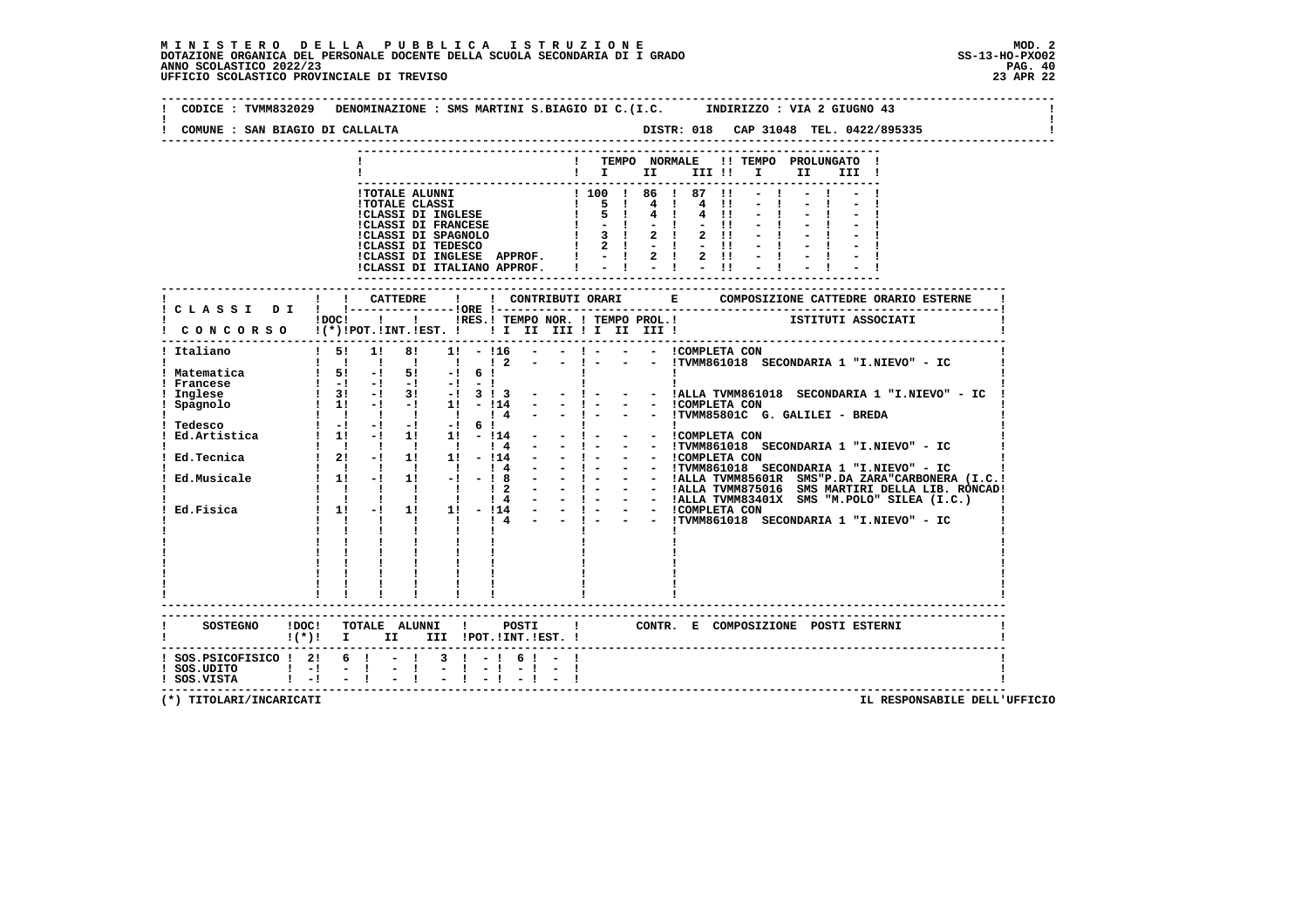## **M I N I S T E R O D E L L A P U B B L I C A I S T R U Z I O N E MOD. 2**DOTAZIONE ORGANICA DEL PERSONALE DOCENTE DELLA SCUOLA SECONDARIA DI I GRADO **SCOLASTICO ANNO SCOLASTICO 2022/23**<br>23 PAG. 41 ANNO SCOLASTICO 2022/23 PAG. 41<br>22 UFFICIO SCOLASTICO PROVINCIALE DI TREVISO

| COMUNE : PONZANO VENETO                                                      |                                                                                                                                                                                                                                                                                                                                                                                                                                                                                     |
|------------------------------------------------------------------------------|-------------------------------------------------------------------------------------------------------------------------------------------------------------------------------------------------------------------------------------------------------------------------------------------------------------------------------------------------------------------------------------------------------------------------------------------------------------------------------------|
|                                                                              | ! TEMPO NORMALE !! TEMPO PROLUNGATO !<br>$\blacksquare$                                                                                                                                                                                                                                                                                                                                                                                                                             |
|                                                                              |                                                                                                                                                                                                                                                                                                                                                                                                                                                                                     |
|                                                                              |                                                                                                                                                                                                                                                                                                                                                                                                                                                                                     |
|                                                                              |                                                                                                                                                                                                                                                                                                                                                                                                                                                                                     |
| ! Italiano<br>! Matematica<br>! Francese<br>Inglese<br>Spagnolo<br>Ed.Fisica | 1 1 -1 1 -1 -1<br>1 2 -1 2 1 -1 9 - -1 - - COMPLETA CON<br>1 1 1 1 -1 9 - -1 - - ITVMM87301E SMS STEFANINI TREVISO IC 4<br>$1 - 1 - -1 - -1 - -1 -1 -1$<br><b>Contract Contract</b><br><b>Contract Contract Contract</b><br>Tedesco<br>Tedesco<br>1 1 1 - 1 1 - 11 - 112 - - 1 - - ICOMPLETA CON<br>1 1 - 1 1 1 - 12 - - 1 - - ITVMM870013 SMS MARTINI TREVISO IC 1<br>Ed.Artistica 1 1 - 1 1 1 1 - 112 - - 1 - - - ICOMPLETA CON<br>Ed.Musicale 1 21 11 11 11 - 112<br>$1 \t2! -1$ |
|                                                                              | $1 \quad 1 \quad 1$<br>------------------------<br>$!(*)!$ I II III !POT.!INT.!EST. !                                                                                                                                                                                                                                                                                                                                                                                               |
| ! SOS.UDITO ! -! - ! - !<br>! SOS.VISTA ! -! - ! - !                         | ! SOS.PSICOFISICO ! -! 4 ! 4 ! 2 ! -! 2 ! - !<br>$-1 - 1 - 1 - 1 - 1$<br>$-1$ $-1$ $-1$ $-1$                                                                                                                                                                                                                                                                                                                                                                                        |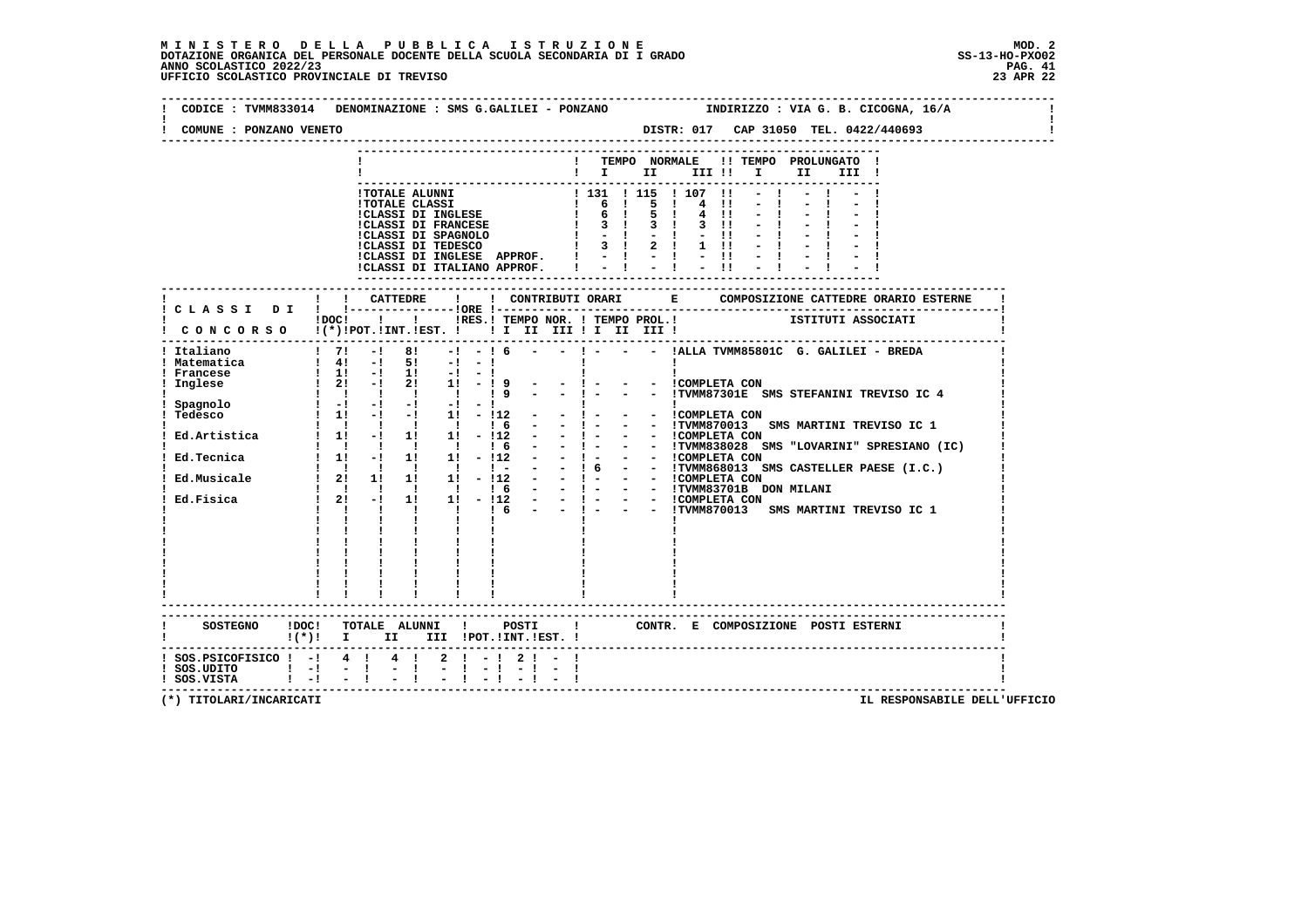| COMUNE : SILEA                                   | DISTR: 018 CAP 31057 TEL. 0422/360817                                                                                                                                                                                                                                                                                                                                                                                                                                                                                                                |
|--------------------------------------------------|------------------------------------------------------------------------------------------------------------------------------------------------------------------------------------------------------------------------------------------------------------------------------------------------------------------------------------------------------------------------------------------------------------------------------------------------------------------------------------------------------------------------------------------------------|
|                                                  | ! TEMPO NORMALE !! TEMPO PROLUNGATO !<br>$\mathbf{I}$ is the set of $\mathbf{I}$<br>II<br>III !                                                                                                                                                                                                                                                                                                                                                                                                                                                      |
|                                                  |                                                                                                                                                                                                                                                                                                                                                                                                                                                                                                                                                      |
|                                                  | ! ! CATTEDRE<br>$\mathbf{I}$<br>! C L A S S I D I ! !-----------------!ORE !--                                                                                                                                                                                                                                                                                                                                                                                                                                                                       |
|                                                  | -----<br>1 1 RES.1 TEMPO NOR. ! TEMPO PROL.1 1 1STITUTI ASSOCIATI<br>!DOC!<br>CONCORSO !(*)!POT.!INT.!EST. !!!!!!!!!!!!!!!!                                                                                                                                                                                                                                                                                                                                                                                                                          |
| Italiano                                         | ----------------------------------<br>$\frac{1}{2}$ 9! -! 8! 1! -!16 -                                                                                                                                                                                                                                                                                                                                                                                                                                                                               |
| ! Matematica                                     | $1 \quad 1 \quad 1 \quad 1 \quad 1$<br>$\frac{1}{2}$<br>- ! - - - ITVMM875016 SMS MARTIRI DELLA LIB. RONCADE<br>- ! - - - IALLA TVMM861018 SECONDARIA 1 "I.NIEVO" - IC<br>- ! - - - ICOMPLETA CON<br>$\sim$ 100 $\mu$<br>$1 \t31 \t-1 \t51 \t-1 \t16 \t-1$<br>1 11 -1 -1 11 - 112                                                                                                                                                                                                                                                                    |
|                                                  |                                                                                                                                                                                                                                                                                                                                                                                                                                                                                                                                                      |
|                                                  |                                                                                                                                                                                                                                                                                                                                                                                                                                                                                                                                                      |
|                                                  |                                                                                                                                                                                                                                                                                                                                                                                                                                                                                                                                                      |
|                                                  |                                                                                                                                                                                                                                                                                                                                                                                                                                                                                                                                                      |
| Ed.Musicale                                      | 1 21 - 1 11 1 1 1 1 1 1 1 - 1 - - 1 - - 1 - - 1 - - 1 - 1 - 1 - 1 - 1 - 1 - 1 - 1 - 1 - 1 - 1 - 1 - 1 - 1 - 1 - 1 - 1 - 1 - 1 - 1 - 1 - 1 - 1 - 1 - 1 - 1 - 1 - 1 - 1 - 1 - 1 - 1 - 1 - 1 - 1 - 1 - 1 - 1 - 1 - 1 - 1 - 1 - 1<br>$\frac{1}{1}$ $\frac{1}{1}$ $\frac{1}{1}$ $\frac{1}{1}$ $\frac{1}{1}$ $\frac{1}{1}$ $\frac{1}{1}$ $\frac{1}{1}$ $\frac{1}{1}$ $\frac{1}{1}$ $\frac{1}{1}$ $\frac{1}{1}$ $\frac{1}{1}$ $\frac{1}{1}$ $\frac{1}{1}$ $\frac{1}{1}$ $\frac{1}{1}$ $\frac{1}{1}$ $\frac{1}{1}$ $\frac{1}{1}$ $\frac{1}{1}$ $\frac{1}{1}$ |
| Ed.Fisica                                        |                                                                                                                                                                                                                                                                                                                                                                                                                                                                                                                                                      |
|                                                  | ------------------------                                                                                                                                                                                                                                                                                                                                                                                                                                                                                                                             |
|                                                  | SOSTEGNO ! DOC! TOTALE ALUNNI ! POSTI ! CONTR. E COMPOSIZIONE POSTI ESTERNI<br>$!(*)!$ I II III !POT.!INT.!EST. !                                                                                                                                                                                                                                                                                                                                                                                                                                    |
| $!$ SOS.UDITO $!$ -! -!!<br>! SOS.VISTA ! -! - ! | $1$ SOS.PSICOFISICO $1$ 3! 1 ! 5 ! 3 ! - ! 4 ! - !                                                                                                                                                                                                                                                                                                                                                                                                                                                                                                   |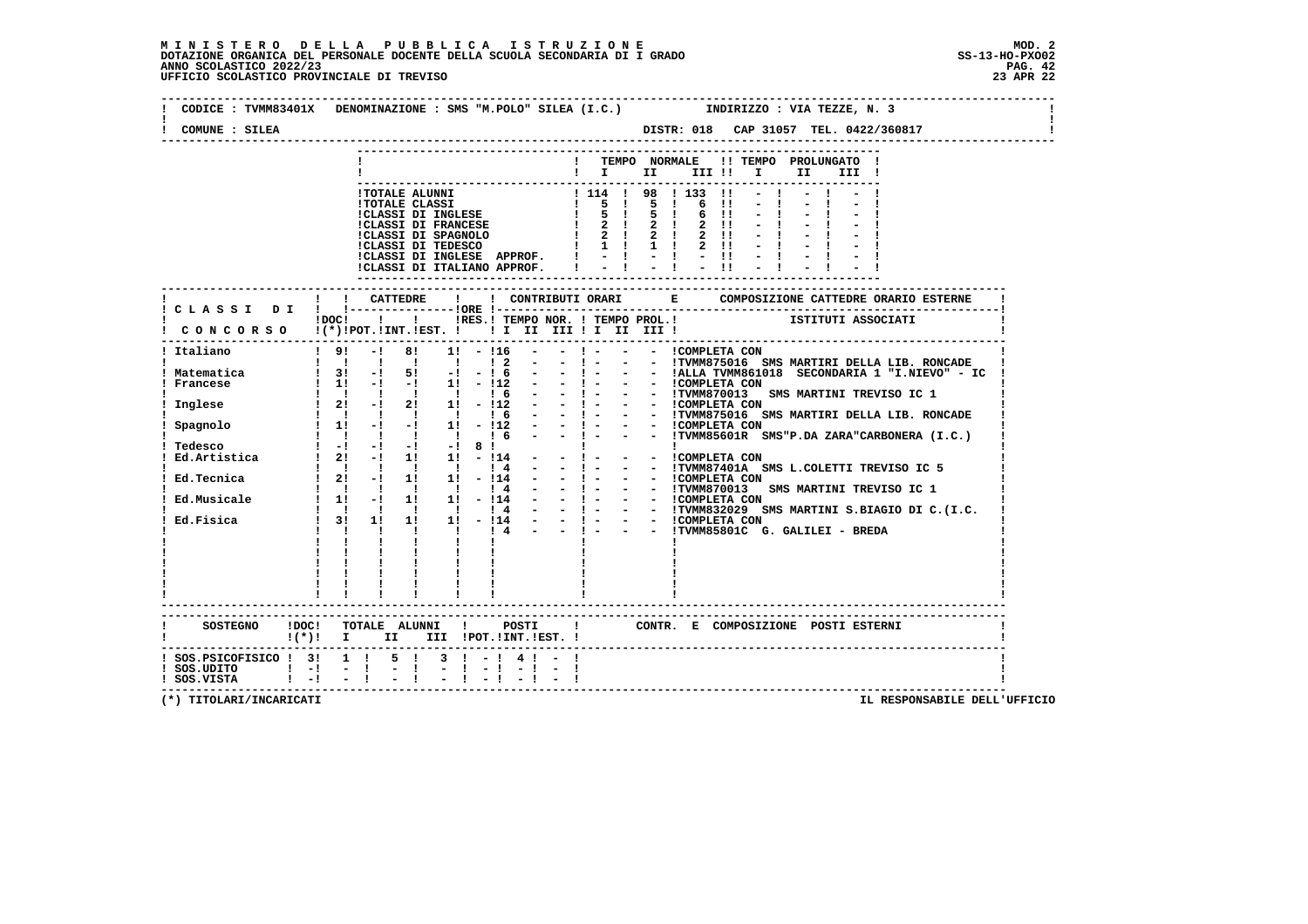**-------------------------------------------------------------------------------------------------------------------------------- ! CODICE : TVMM83501Q DENOMINAZIONE : SMS "EUROPA" ZERO BRANCO (I.C.) INDIRIZZO : VIA 4 NOVEMBRE 22 ! ! ! ! COMUNE : ZERO BRANCO DISTR: 018 CAP 31059 TEL. 0422/485304 ! -------------------------------------------------------------------------------------------------------------------------------- --------------------------------------------------------------------------- ! ! TEMPO NORMALE !! TEMPO PROLUNGATO ! ! ! I II III !! I II III ! --------------------------------------------------------------------------- !TOTALE ALUNNI ! 116 ! 108 ! 103 !! - ! - ! - ! !TOTALE CLASSI ! 6 ! 5 ! 5 !! - ! - ! - ! !CLASSI DI INGLESE ! 6 ! 5 ! 5 !! - ! - ! - ! !CLASSI DI FRANCESE ! 2 ! 2 ! 2 !! - ! - ! - ! !CLASSI DI SPAGNOLO ! 4 ! 3 ! 3 !! - ! - ! - ! !CLASSI DI TEDESCO ! - ! - ! - !! - ! - ! - ! !CLASSI DI INGLESE APPROF. ! - ! - ! - !! - ! - ! - ! !CLASSI DI ITALIANO APPROF. ! - ! - ! - !! - ! - ! - ! --------------------------------------------------------------------------- ------------------------------------------------------------------------------------------------------------------------- ! ! ! CATTEDRE ! ! CONTRIBUTI ORARI E COMPOSIZIONE CATTEDRE ORARIO ESTERNE ! ! C L A S S I D I ! !---------------!ORE !------------------------------------------------------------------------! ! !DOC! ! ! !RES.! TEMPO NOR. ! TEMPO PROL.! ISTITUTI ASSOCIATI ! ! C O N C O R S O !(\*)!POT.!INT.!EST. ! ! I II III ! I II III ! ! ------------------------------------------------------------------------------------------------------------------------- ! Italiano ! 6! -! 8! 1! - !16 - - ! - - - !COMPLETA CON ! ! ! ! ! ! ! ! 2 - - ! - - - !TVMM87701T SMS R. LEVI MONTALCINI MOGL. 2 ! ! Matematica ! 2! -! 5! -! 6 ! ! ! ! ! Francese ! 1! -! -! 1! - !12 - - ! - - - !COMPLETA CON ! ! ! ! ! ! ! ! 6 - - ! - - - !TVMM87201P SMS G.G.FELISSENT TREVISO IC 3 ! ! Inglese ! 2! -! 2! 1! - !12 - - ! - - - !COMPLETA CON ! ! ! ! ! ! ! ! 6 - - ! - - - !TVMM85601R SMS"P.DA ZARA"CARBONERA (I.C.) ! ! Spagnolo ! 1! -! 1! -! - ! 2 - - ! - - - !ALLA TVMM87701T SMS R. LEVI MONTALCINI MOGL. ! ! Tedesco ! -! -! -! -! - ! ! ! ! ! Ed.Artistica ! 2! 1! 1! 1! - !14 - - ! - - - !COMPLETA CON !! ! ! ! ! ! ! - - - !4 - - !TVMM87801N MARGHERITA HACK !**<br>! Ed.Tecnica ! ! 2! -! 1! 11 - !14 - - ! 4 - - !COMPLETA CON<br>! ! !!!!!!!!!! ! ! - - !4 - - !TVMM87801N MARGHERITA HACK !  **! Ed.Musicale ! 1! -! 1! 1! - !14 - - ! - - - !COMPLETA CON ! ! ! ! ! ! ! ! 4 - - ! - - - !TVMM83101C SMS "TONIOLO" ISTRANA (I.C.) ! ! Ed.Fisica ! 1! -! 1! 1! - !14 - - ! - - - !COMPLETA CON ! ! ! ! ! ! ! ! - - - ! 4 - - !TVMM87801N MARGHERITA HACK ! ! ! ! ! ! ! ! ! ! ! ! ! ! ! ! ! ! ! ! ! ! ! ! ! ! ! ! ! ! ! ! ! ! ! ! ! ! ! ! ! ! ! ! ! ! ! ! ! ! ! ! ! ! ! ! ! ! ! ! ! ! ! ! ! ! ! ! ! ! ! ------------------------------------------------------------------------------------------------------------------------- ------------------------------------------------------------------------------------------------------------------------- ! SOSTEGNO !DOC! TOTALE ALUNNI ! POSTI ! CONTR. E COMPOSIZIONE POSTI ESTERNI ! ! !(\*)! I II III !POT.!INT.!EST. ! ! ------------------------------------------------------------------------------------------------------------------------- ! SOS.PSICOFISICO ! 2! 3 ! - ! 1 ! - ! 2 ! - ! ! ! SOS.UDITO ! -! - ! - ! - ! - ! - ! - ! ! ! SOS.VISTA ! -! - ! - ! - ! - ! - ! - ! !**- 1  **-------------------------------------------------------------------------------------------------------------------------**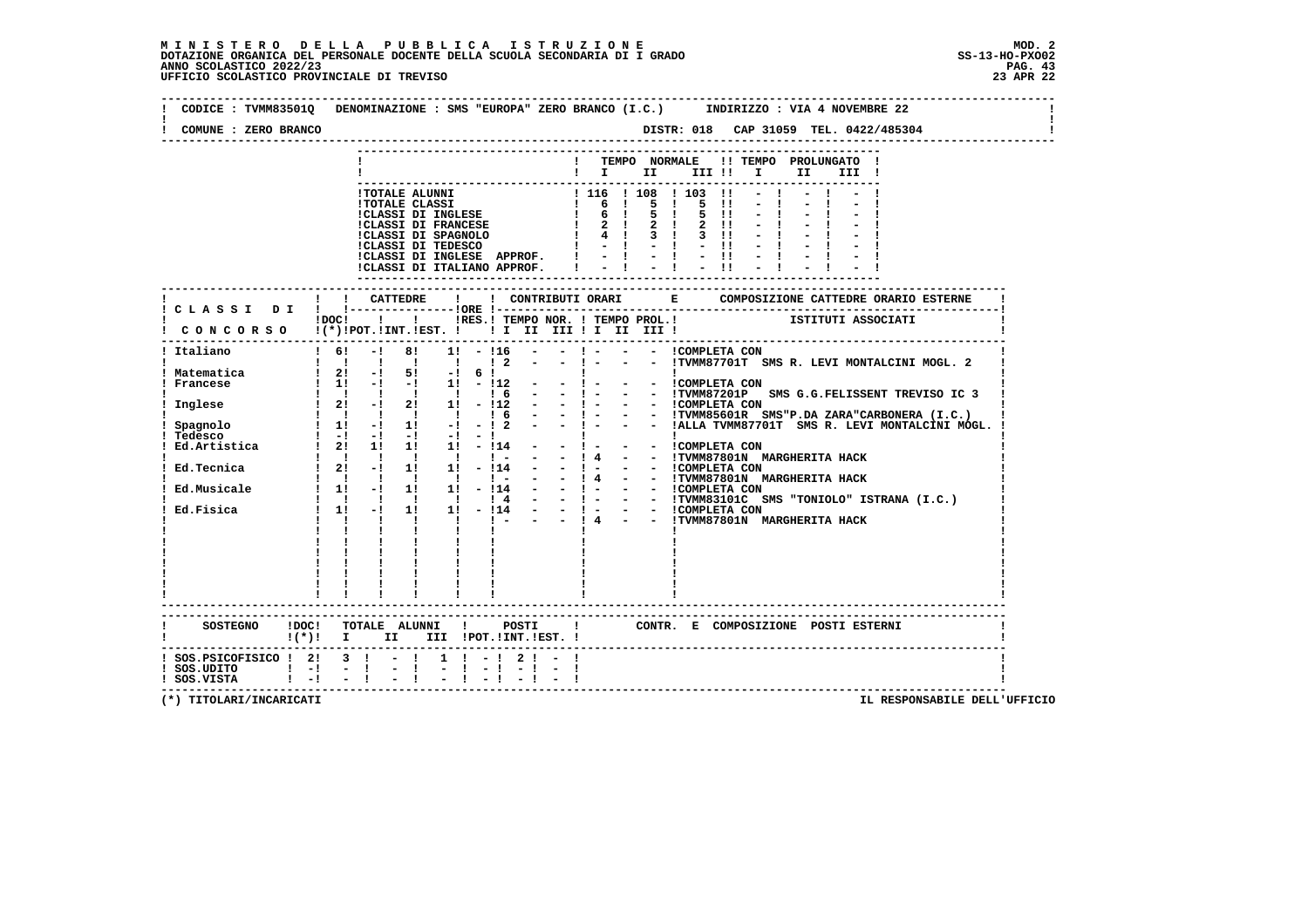|                                                         | CODICE: TVMM83601G DENOMINAZIONE: SC.SEC. I GRADO CADORIN VAZZOLA INDIRIZZO: VIA NARDI 30 |                                                                                                                                                                                                                                                                                                                                                                             |                                               |                |                                                                                                                                                |              |                              |        |              |                                                                                                        |               |              |                                |                                       |      |              |                                   |                                                            |  |
|---------------------------------------------------------|-------------------------------------------------------------------------------------------|-----------------------------------------------------------------------------------------------------------------------------------------------------------------------------------------------------------------------------------------------------------------------------------------------------------------------------------------------------------------------------|-----------------------------------------------|----------------|------------------------------------------------------------------------------------------------------------------------------------------------|--------------|------------------------------|--------|--------------|--------------------------------------------------------------------------------------------------------|---------------|--------------|--------------------------------|---------------------------------------|------|--------------|-----------------------------------|------------------------------------------------------------|--|
| COMUNE : VAZZOLA                                        |                                                                                           |                                                                                                                                                                                                                                                                                                                                                                             |                                               |                |                                                                                                                                                |              |                              |        |              |                                                                                                        |               |              |                                | DISTR: 008 CAP 31028 TEL. 0438/441361 |      |              |                                   |                                                            |  |
|                                                         |                                                                                           |                                                                                                                                                                                                                                                                                                                                                                             |                                               |                |                                                                                                                                                |              |                              |        |              |                                                                                                        |               |              |                                |                                       |      |              |                                   |                                                            |  |
|                                                         |                                                                                           |                                                                                                                                                                                                                                                                                                                                                                             |                                               |                |                                                                                                                                                |              |                              |        |              | $1$ $1$ $11$                                                                                           |               |              |                                | TEMPO NORMALE !! TEMPO PROLUNGATO     |      |              |                                   |                                                            |  |
|                                                         |                                                                                           |                                                                                                                                                                                                                                                                                                                                                                             |                                               |                |                                                                                                                                                |              |                              |        |              |                                                                                                        |               | III !!       |                                |                                       | I II | III !        |                                   |                                                            |  |
|                                                         |                                                                                           |                                                                                                                                                                                                                                                                                                                                                                             |                                               |                | <b>!TOTALE ALUNNI</b>                                                                                                                          |              |                              |        |              | $1$ 48 $1$ 57 $1$ 22 $11$                                                                              |               |              |                                |                                       |      | 20           |                                   |                                                            |  |
|                                                         |                                                                                           |                                                                                                                                                                                                                                                                                                                                                                             |                                               |                | <b>!TOTALE CLASSI</b>                                                                                                                          |              |                              |        |              | $1 \quad 3 \quad 1 \quad 3 \quad 1$                                                                    |               | $\mathbf{1}$ | $\blacksquare$                 |                                       |      |              |                                   |                                                            |  |
|                                                         |                                                                                           |                                                                                                                                                                                                                                                                                                                                                                             |                                               |                | !CLASSI DI INGLESE                                                                                                                             |              |                              |        | $\mathbf{I}$ | $\begin{array}{ccc} & 3 & 1 \end{array}$<br>$-1$                                                       | $3 \quad 1$   |              | $1 \quad 11$<br>$\blacksquare$ |                                       |      | $\mathbf{1}$ |                                   |                                                            |  |
|                                                         |                                                                                           |                                                                                                                                                                                                                                                                                                                                                                             |                                               |                | <b>!CLASSI DI FRANCESE</b>                                                                                                                     |              |                              |        |              |                                                                                                        |               |              | $-11$                          |                                       |      |              |                                   |                                                            |  |
|                                                         |                                                                                           |                                                                                                                                                                                                                                                                                                                                                                             |                                               |                |                                                                                                                                                |              |                              |        |              | CLASSI DI SPAGNOLO (1 - 1 - 1)<br>ICLASSI DI TEDESCO (1 3 1 3 1<br>$1 \quad 3 \quad 1 \quad 3 \quad 1$ |               |              | $1 \quad 11$                   |                                       |      |              |                                   |                                                            |  |
|                                                         |                                                                                           |                                                                                                                                                                                                                                                                                                                                                                             |                                               |                |                                                                                                                                                |              | !CLASSI DI INGLESE APPROF. ! |        |              |                                                                                                        |               |              |                                |                                       |      |              |                                   |                                                            |  |
|                                                         |                                                                                           |                                                                                                                                                                                                                                                                                                                                                                             |                                               |                |                                                                                                                                                |              | !CLASSI DI ITALIANO APPROF.  |        |              |                                                                                                        | $= 1 - 1 - 1$ |              |                                |                                       |      |              |                                   |                                                            |  |
|                                                         |                                                                                           |                                                                                                                                                                                                                                                                                                                                                                             |                                               |                |                                                                                                                                                |              |                              |        |              |                                                                                                        |               |              |                                |                                       |      |              |                                   |                                                            |  |
|                                                         |                                                                                           | ! ! CATTEDRE                                                                                                                                                                                                                                                                                                                                                                |                                               |                |                                                                                                                                                | $\mathbf{I}$ |                              |        |              | ---------------                                                                                        |               |              |                                |                                       |      |              |                                   | ! CONTRIBUTI ORARI BE COMPOSIZIONE CATTEDRE ORARIO ESTERNE |  |
|                                                         |                                                                                           |                                                                                                                                                                                                                                                                                                                                                                             |                                               |                |                                                                                                                                                |              |                              |        |              |                                                                                                        |               |              |                                |                                       |      |              |                                   |                                                            |  |
|                                                         |                                                                                           | $!$ $\overline{)}$ $\overline{)}$ $\overline{)}$ $\overline{)}$ $\overline{)}$ $\overline{)}$ $\overline{)}$ $\overline{)}$ $\overline{)}$ $\overline{)}$ $\overline{)}$ $\overline{)}$ $\overline{)}$ $\overline{)}$ $\overline{)}$ $\overline{)}$ $\overline{)}$ $\overline{)}$ $\overline{)}$ $\overline{)}$ $\overline{)}$ $\overline{)}$ $\overline{)}$ $\overline{)}$ |                                               |                |                                                                                                                                                |              |                              |        |              | !RES.! TEMPO NOR. ! TEMPO PROL.! [STITUTI ASSOCIATI                                                    |               |              |                                |                                       |      |              |                                   |                                                            |  |
| ! CONCORSO !(*)!POT.!INT.!EST. !! I III III II III III! |                                                                                           |                                                                                                                                                                                                                                                                                                                                                                             |                                               |                |                                                                                                                                                |              |                              |        |              |                                                                                                        |               |              |                                |                                       |      |              |                                   |                                                            |  |
|                                                         |                                                                                           | $1 - 1 - 1$                                                                                                                                                                                                                                                                                                                                                                 |                                               |                | $-1$                                                                                                                                           | $-1 - -1$    |                              |        |              |                                                                                                        |               |              |                                |                                       |      |              |                                   |                                                            |  |
| ! Italiano<br>! Matematica                              |                                                                                           | $1 - 1 - 1 - 1$                                                                                                                                                                                                                                                                                                                                                             |                                               |                |                                                                                                                                                | $-1 - 1$     |                              |        |              |                                                                                                        |               |              |                                |                                       |      |              |                                   |                                                            |  |
| ! Francese                                              |                                                                                           |                                                                                                                                                                                                                                                                                                                                                                             |                                               |                |                                                                                                                                                |              |                              |        |              |                                                                                                        |               |              |                                |                                       |      |              |                                   |                                                            |  |
| ! Inglese                                               |                                                                                           |                                                                                                                                                                                                                                                                                                                                                                             |                                               |                | $\begin{array}{cccccccc} 1 & -1 & -1 & -1 & -1 & -1 & -1 \\ 1 & -1 & -1 & -1 & -1 & -1 & -1 \\ 1 & -1 & -1 & -1 & -1 & -1 & -1 \\ \end{array}$ |              |                              |        |              |                                                                                                        |               |              |                                |                                       |      |              |                                   |                                                            |  |
| ! Spagnolo<br>! Tedesse                                 |                                                                                           |                                                                                                                                                                                                                                                                                                                                                                             |                                               |                |                                                                                                                                                |              |                              |        |              |                                                                                                        |               |              |                                |                                       |      |              |                                   |                                                            |  |
| ! Tedesco                                               |                                                                                           |                                                                                                                                                                                                                                                                                                                                                                             |                                               |                | $\begin{bmatrix} 1 & -1 & -1 & -1 & -1 & -1 \end{bmatrix}$                                                                                     |              |                              |        |              |                                                                                                        |               |              |                                |                                       |      |              |                                   |                                                            |  |
| : Pedesse<br>! Ed.Artistica                             |                                                                                           | $1 - 1 - 1 - 1$                                                                                                                                                                                                                                                                                                                                                             |                                               |                |                                                                                                                                                | $-1$ $-1$    |                              |        |              |                                                                                                        |               |              |                                |                                       |      |              |                                   |                                                            |  |
| ! Ed.Tecnica<br>! Ed.Musicale                           |                                                                                           | $1 - 1 - 1 - 1$                                                                                                                                                                                                                                                                                                                                                             |                                               |                | $\begin{bmatrix} 1 & -1 & -1 & -1 & -1 & -1 \end{bmatrix}$                                                                                     | $-1 - 1$     |                              |        |              |                                                                                                        |               |              |                                |                                       |      |              |                                   |                                                            |  |
| Ed.Fisica                                               |                                                                                           | $1 - 1 - 1$                                                                                                                                                                                                                                                                                                                                                                 |                                               |                | $-1$                                                                                                                                           | $-1 - -1$    |                              |        |              |                                                                                                        |               |              |                                |                                       |      |              |                                   |                                                            |  |
|                                                         |                                                                                           |                                                                                                                                                                                                                                                                                                                                                                             | $\mathbf{I}$ and $\mathbf{I}$<br>$\mathbf{I}$ |                | $\mathbf{I}$                                                                                                                                   |              |                              |        |              |                                                                                                        |               |              |                                |                                       |      |              |                                   |                                                            |  |
|                                                         |                                                                                           |                                                                                                                                                                                                                                                                                                                                                                             |                                               |                |                                                                                                                                                |              |                              |        |              |                                                                                                        |               |              |                                |                                       |      |              |                                   |                                                            |  |
|                                                         |                                                                                           |                                                                                                                                                                                                                                                                                                                                                                             |                                               |                |                                                                                                                                                |              |                              |        |              |                                                                                                        |               |              |                                |                                       |      |              |                                   |                                                            |  |
|                                                         |                                                                                           |                                                                                                                                                                                                                                                                                                                                                                             |                                               |                |                                                                                                                                                |              |                              |        |              |                                                                                                        |               |              |                                |                                       |      |              |                                   |                                                            |  |
|                                                         |                                                                                           |                                                                                                                                                                                                                                                                                                                                                                             |                                               |                |                                                                                                                                                |              |                              |        |              |                                                                                                        |               |              |                                |                                       |      |              |                                   |                                                            |  |
|                                                         |                                                                                           |                                                                                                                                                                                                                                                                                                                                                                             |                                               |                |                                                                                                                                                |              |                              |        |              |                                                                                                        |               |              |                                |                                       |      |              |                                   |                                                            |  |
|                                                         |                                                                                           |                                                                                                                                                                                                                                                                                                                                                                             |                                               |                |                                                                                                                                                |              |                              |        |              |                                                                                                        |               |              |                                |                                       |      |              |                                   |                                                            |  |
|                                                         |                                                                                           |                                                                                                                                                                                                                                                                                                                                                                             |                                               |                |                                                                                                                                                |              |                              |        |              |                                                                                                        |               |              |                                |                                       |      |              |                                   |                                                            |  |
|                                                         |                                                                                           |                                                                                                                                                                                                                                                                                                                                                                             |                                               |                |                                                                                                                                                |              |                              |        |              |                                                                                                        |               |              |                                |                                       |      |              |                                   |                                                            |  |
|                                                         |                                                                                           |                                                                                                                                                                                                                                                                                                                                                                             |                                               |                |                                                                                                                                                |              |                              |        |              |                                                                                                        |               |              |                                |                                       |      |              |                                   |                                                            |  |
|                                                         |                                                                                           |                                                                                                                                                                                                                                                                                                                                                                             |                                               |                |                                                                                                                                                |              |                              |        |              |                                                                                                        |               |              |                                |                                       |      |              |                                   |                                                            |  |
|                                                         |                                                                                           |                                                                                                                                                                                                                                                                                                                                                                             |                                               |                |                                                                                                                                                |              |                              |        |              |                                                                                                        |               |              |                                |                                       |      |              |                                   |                                                            |  |
|                                                         |                                                                                           |                                                                                                                                                                                                                                                                                                                                                                             |                                               |                |                                                                                                                                                |              |                              |        |              |                                                                                                        |               |              |                                |                                       |      |              |                                   |                                                            |  |
|                                                         |                                                                                           |                                                                                                                                                                                                                                                                                                                                                                             |                                               |                |                                                                                                                                                |              |                              |        |              |                                                                                                        |               |              |                                |                                       |      |              |                                   |                                                            |  |
| SOSTEGNO ! DOC!                                         |                                                                                           |                                                                                                                                                                                                                                                                                                                                                                             |                                               |                |                                                                                                                                                |              | TOTALE ALUNNI ! POSTI !      |        |              |                                                                                                        |               |              |                                | CONTR. E COMPOSIZIONE POSTI_ESTERNI   |      |              |                                   |                                                            |  |
|                                                         | $\mathbf{I}(\star)\mathbf{I}$ I                                                           |                                                                                                                                                                                                                                                                                                                                                                             |                                               |                |                                                                                                                                                |              | II III !POT. !INT. !EST. !   |        |              |                                                                                                        |               |              |                                |                                       |      |              |                                   |                                                            |  |
|                                                         |                                                                                           |                                                                                                                                                                                                                                                                                                                                                                             |                                               |                |                                                                                                                                                |              |                              |        |              |                                                                                                        |               |              |                                |                                       |      |              |                                   |                                                            |  |
| SOS.PSICOFISICO ! -! 4 !                                |                                                                                           |                                                                                                                                                                                                                                                                                                                                                                             |                                               | $2 \quad 1$    | $\mathbf{2}$                                                                                                                                   | $\mathbf{I}$ |                              |        |              |                                                                                                        |               |              |                                |                                       |      |              |                                   |                                                            |  |
| $!$ SOS.UDITO $!$ $-!$<br>! SOS.VISTA                   | $1 - 1$                                                                                   |                                                                                                                                                                                                                                                                                                                                                                             | $-1$<br>$-1$                                  | $\blacksquare$ | п.<br>$\overline{\phantom{a}}$                                                                                                                 |              | $-1$<br>$\blacksquare$       | $\sim$ | -1           |                                                                                                        |               |              |                                |                                       |      |              |                                   |                                                            |  |
|                                                         |                                                                                           |                                                                                                                                                                                                                                                                                                                                                                             |                                               |                |                                                                                                                                                |              |                              |        |              |                                                                                                        |               |              |                                |                                       |      |              | --------------------------------- |                                                            |  |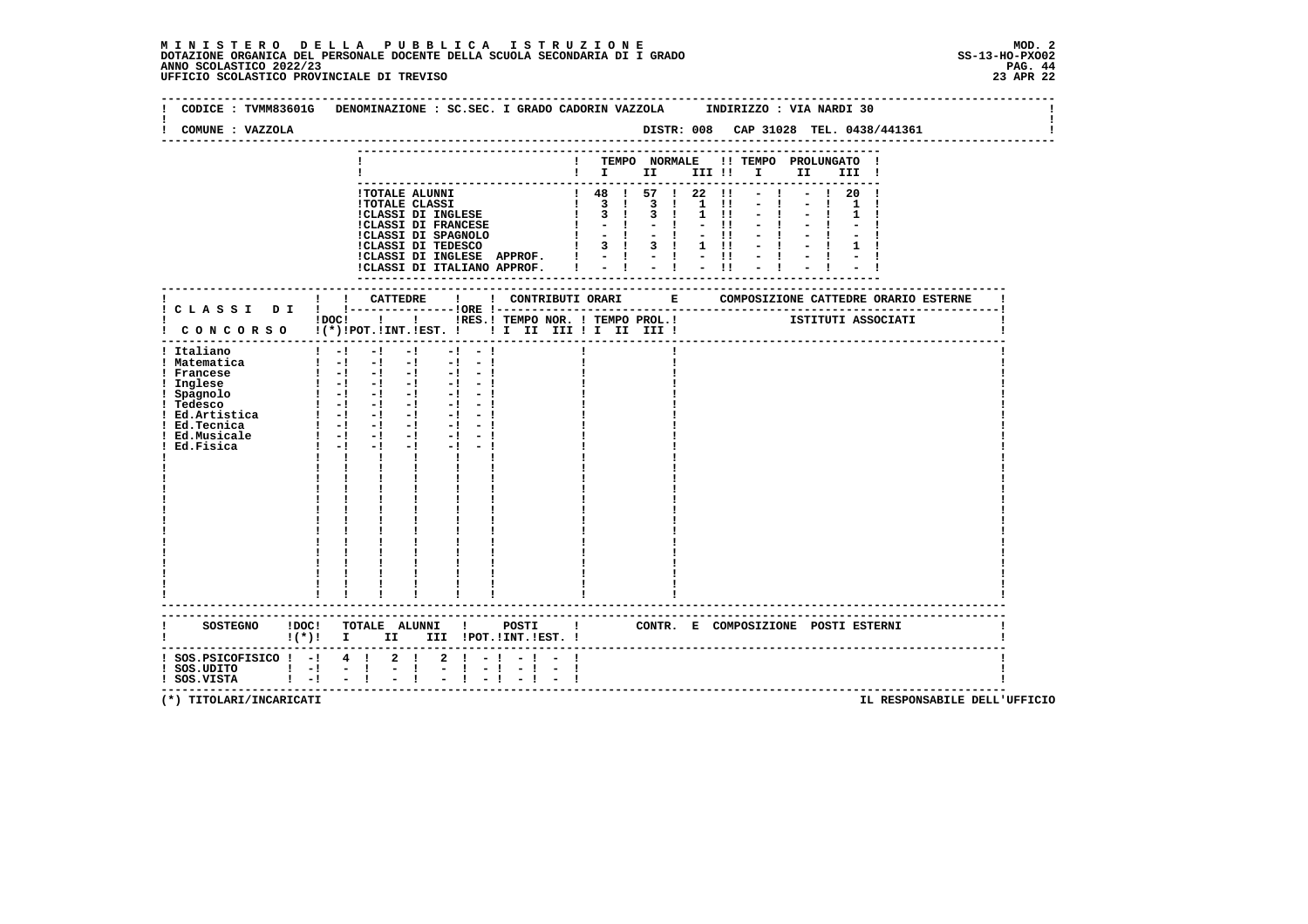$\mathbf{I}$ 

 $\mathbf{I}$ 

| COMUNE : MARENO DI PIAVE                                                 |                                                                                                                                                                                                                                                      |                                                                                                                                                                                                                                              |
|--------------------------------------------------------------------------|------------------------------------------------------------------------------------------------------------------------------------------------------------------------------------------------------------------------------------------------------|----------------------------------------------------------------------------------------------------------------------------------------------------------------------------------------------------------------------------------------------|
|                                                                          |                                                                                                                                                                                                                                                      | ! TEMPO NORMALE !! TEMPO PROLUNGATO !<br>$\blacksquare$ $\blacksquare$ $\blacksquare$ $\blacksquare$ $\blacksquare$ $\blacksquare$ $\blacksquare$<br>II<br>III !                                                                             |
|                                                                          | !TOTALE ALUNNI<br>I UTALE ALUNNI<br>I TOTALE CLASSI<br>I CLASSI DI INGLESE   4  <br>I CLASSI DI FRANCESE   4  <br>I CLASSI DI FRANCEO   -  <br>I CLASSI DI TEDESCO   4  <br>!CLASSI DI INGLESE APPROF. !<br>!CLASSI DI ITALIANO APPROF.              | ! 74 ! 96 ! 101 !!<br>$-1$<br>$\blacksquare$<br>5 1<br>$5 \quad 1$<br>5 11<br>$-1$<br>$-11$<br>$-11$<br>$5 \quad 1$<br>$5 \quad 11$<br>$\frac{1}{2}$ $\frac{1}{2}$ $\frac{1}{2}$ $\frac{1}{2}$ $\frac{1}{2}$ $\frac{1}{11}$<br>$-1$<br>$-11$ |
|                                                                          |                                                                                                                                                                                                                                                      | C L A S S I D I ! CATTEDRE ! ! CONTRIBUTI ORARI E COMPOSIZIONE CATTEDRE ORARIO ESTERNE<br>!DOC! !!! !RES.! TEMPO NOR. ! TEMPO PROL.! [STITUTI ASSOCIATI                                                                                      |
|                                                                          |                                                                                                                                                                                                                                                      |                                                                                                                                                                                                                                              |
| ! Italiano                                                               | ! 13! 1! 12!<br>$1! - 19$<br>$\begin{array}{cccccccccccccc} 1 & 1 & 1 & 1 & 1 & 1 & 1 \end{array}$<br>19<br>$\sim 100$                                                                                                                               | $-$ ! $  \cdot$ !TVMM838028 SMS "LOVARINI" SPRESIANO (IC)                                                                                                                                                                                    |
| ! Matematica                                                             | $\sim 10^{-10}$<br>$18! -17! 1! -19$<br>$\begin{array}{cccccccccccccc} 1 & 1 & 1 & 1 & 1 & 1 & 1 \end{array}$<br>19                                                                                                                                  | $-$ ! $ -$ !TVMM84801T SMS CODOGNE'                                                                                                                                                                                                          |
| ! Francese<br>! Inglese                                                  | $1 - 1 - 1 - 1 - 1 - 1 - 1 - 1$<br>$1 \quad 4! \quad -1 \quad 3! \quad 1! \quad -112$                                                                                                                                                                | $\mathbf{I}$<br>$\mathbf{I}$<br>- ! - - - COMPLETA CON<br>$-$ ! $  \cdot$ !TVMM853019 SMS FRA' CLAUDIO $-S.LUCIA$ (IC)                                                                                                                       |
|                                                                          | 1 Inglese 1 41 -1 31 11 - 112<br>1 Spagnolo 1 1 1 1 1 1 1<br>1 Tedesco 1 21 -1 -1 -1 -1 -1 -1<br>1 Tedesco 1 21 -1 21 -1 -1 8<br>1 Ed.<br>1 Ed.<br>1 21 -1 21 -1 2 1 2<br>1 21 -1 2 1 -1 2<br>1 Ed.<br>Fig. 1 21 -1 21 -1 6<br>1 2<br>1 1 -1 21 -1 - |                                                                                                                                                                                                                                              |
|                                                                          |                                                                                                                                                                                                                                                      | - - !ALLA TVMM884011 SMS F. AMALTEO ODERZO (IC)                                                                                                                                                                                              |
|                                                                          |                                                                                                                                                                                                                                                      |                                                                                                                                                                                                                                              |
|                                                                          | SOSTEGNO !DOC! TOTALE ALUNNI ! POSTI<br>$!(*)!$ I II III !POT.!INT.!EST. !                                                                                                                                                                           | $\mathbf{I}$<br>CONTR. E COMPOSIZIONE POSTI_ESTERNI                                                                                                                                                                                          |
| ! SOS.PSICOFISICO ! 4! 3 !<br>! SOS.UDITO ! -! -!<br>! SOS.VISTA ! -! -! | 6 !<br>$6! - 110! - 1$<br>$-1$<br>$-1$ $-1$ $-1$ $-1$                                                                                                                                                                                                |                                                                                                                                                                                                                                              |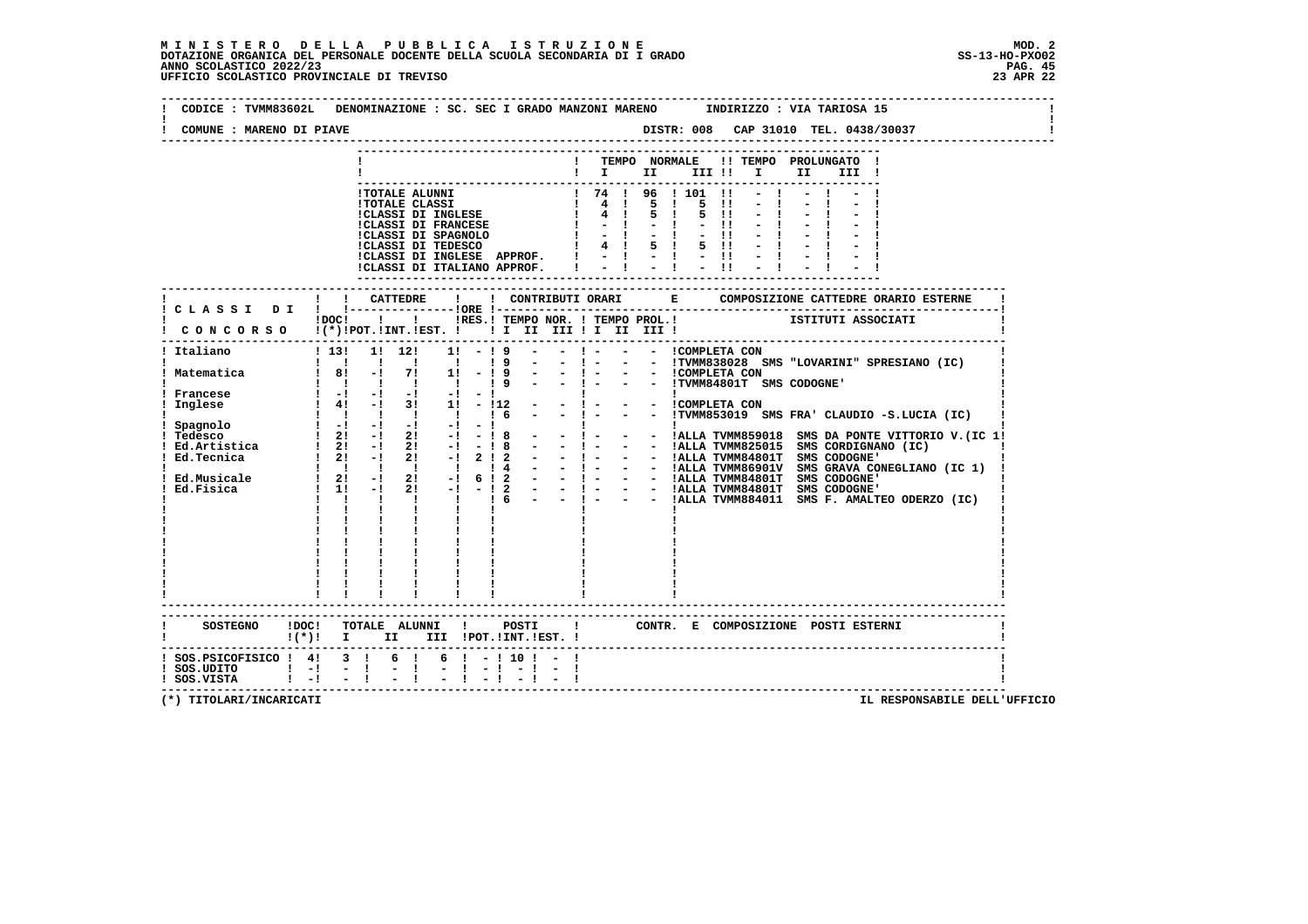| CODICE: TVMM83701B<br>COMUNE : GIAVERA DEL MONTELLO                                               | DENOMINAZIONE : DON MILANI                                                                                                                                                                                                                                                                                                                                                                                                                                                                                                                                                                                                                                                                                 | INDIRIZZO : VIA ARTIGLIERI 12                                                                                                                                                                                                                                                                                                                                                                                                                        |
|---------------------------------------------------------------------------------------------------|------------------------------------------------------------------------------------------------------------------------------------------------------------------------------------------------------------------------------------------------------------------------------------------------------------------------------------------------------------------------------------------------------------------------------------------------------------------------------------------------------------------------------------------------------------------------------------------------------------------------------------------------------------------------------------------------------------|------------------------------------------------------------------------------------------------------------------------------------------------------------------------------------------------------------------------------------------------------------------------------------------------------------------------------------------------------------------------------------------------------------------------------------------------------|
|                                                                                                   |                                                                                                                                                                                                                                                                                                                                                                                                                                                                                                                                                                                                                                                                                                            |                                                                                                                                                                                                                                                                                                                                                                                                                                                      |
|                                                                                                   |                                                                                                                                                                                                                                                                                                                                                                                                                                                                                                                                                                                                                                                                                                            | ! TEMPO NORMALE !! TEMPO PROLUNGATO !<br>$\blacksquare$ $\blacksquare$ $\blacksquare$ $\blacksquare$ $\blacksquare$ $\blacksquare$ $\blacksquare$ $\blacksquare$<br>II<br>III !                                                                                                                                                                                                                                                                      |
|                                                                                                   | <b>!TOTALE ALUNNI</b><br>1 64 1 40 1 33<br>1 TOTALE CLASSI 1 3 1 2 1 2<br>1 CLASSI DI INGLESE 1 3 1 2 1 2<br>1 CLASSI DI FRANCESE 1 - 1 - 1 -<br>1 CLASSI DI SPAGNOLO 1 3 1 2 1 2<br>1 CLASSI DI TEDESCO 1 - 1 - 1 -<br>!CLASSI DI INGLESE APPROF. $! \t - \t - \t - \t !\t - \t !\t$<br>!CLASSI DI ITALIANO APPROF. $! \t - \t - \t !\t - \t !\t$                                                                                                                                                                                                                                                                                                                                                         | $1, 64$ $1, 40$ $1, 33$ $11$<br>$-1$<br>$\blacksquare$<br>$2 \quad 11$<br>$-11$<br>$2 \quad 11$<br>$-11$                                                                                                                                                                                                                                                                                                                                             |
|                                                                                                   |                                                                                                                                                                                                                                                                                                                                                                                                                                                                                                                                                                                                                                                                                                            |                                                                                                                                                                                                                                                                                                                                                                                                                                                      |
|                                                                                                   | ! !RES.! TEMPO NOR. ! TEMPO PROL.!<br>$1DOCI$ $1$<br>! CONCORSO !(*)!POT.!INT.!EST. ! ! I III III II III II                                                                                                                                                                                                                                                                                                                                                                                                                                                                                                                                                                                                | ISTITUTI ASSOCIATI                                                                                                                                                                                                                                                                                                                                                                                                                                   |
| ! Italiano                                                                                        | $1 \quad 71$<br>$-1$<br>71<br>$1! - 114$<br>1 1 1 1 1<br>$\frac{1}{4}$<br>$\sim$ $-$                                                                                                                                                                                                                                                                                                                                                                                                                                                                                                                                                                                                                       | $-1$ $-1$<br>- - COMPLETA CON<br>- ! - - - ITVMM85701L SMS DON MILANI MASERADA                                                                                                                                                                                                                                                                                                                                                                       |
| ! Matematica                                                                                      | $1 \t4! -1 \t4! -1 \t-16$<br>$1 \quad 1 \quad 1 \quad 1 \quad 1$<br>$\sim$ 100 $\mu$<br>16                                                                                                                                                                                                                                                                                                                                                                                                                                                                                                                                                                                                                 | - !- - - IALLA TVMM85201D SMS MANIN SUSEGANA (IC)  <br>- !- - - IALLA TVMM85201D SMS MANIN SUSEGANA (IC)  <br>- !- - - IALLA TVMM81401P SMS"PERTINI"VOLPAGO DEL M. (I!                                                                                                                                                                                                                                                                               |
| Francese<br>Inglese<br>Spagnolo                                                                   | $\frac{1}{2}$ $\frac{1}{2}$ $\frac{1}{2}$ $\frac{1}{2}$ $\frac{1}{2}$ $\frac{1}{2}$ $\frac{1}{2}$ $\frac{1}{2}$<br>$-1$<br>$1 \quad 2! \quad -! \quad 2! \quad -! \quad -! \quad 6$<br>$1 \t1 \t-1$<br>$1! -1 - 16$<br>$\begin{array}{cccccccccccccc} 1 & 1 & 1 & 1 & 1 & 1 & 1 \end{array}$<br>$14 -$<br>! Tedesco $\begin{array}{cccccccc} 1 & -1 & -1 & -1 & -1 & -1 & -1 \\ 1 & -1 & -1 & -1 & -1 & -1 & 2 & 8 & -1 \\ 1 & -1 & -1 & -1 & 1 & -1 & 2 & 8 & -1 \\ 1 & -1 & -1 & 1 & -1 & 1 & -1 & 1 \\ 1 & -1 & 1 & -1 & 1 & -1 & 1 & -1 \\ 1 & -1 & 1 & 1 & -1 & 1 & -1 \\ 1 & -1 & 1 & 1 & -1 & 1 & -1 \\ 1 & -1 & 1 & 1 & -1 & 1 & -1 \\ 1 & -1 & 1 & 1 & -1 & 1$<br>1 1 1 1 1 1 1 8<br>$\mathbf{I}$ | :<br>- ! - - - !ALLA TVMM876012 SMS MANZONI VILLORBA (IC)!<br>- !- - - IALLA TVMM876012 SMS MANZONI VILLORBA (IC) !<br>- !- - - IALLA TVMM87201P SMS G.G.FELISSENT TREVISO IC!<br>!!<br>- ! - - - !ALLA TVMM81401P SMS"PERTINI"VOLPAGO DEL M. (I!<br>- 1 - - - HOMPLETA CON<br>- - 1 - - - ITVMM85701L SMS DON MILANI MASERADA<br>- - 1 - - - ITVMM85701L SMS DON MILANI MASERADA<br>- - 1 - - - ICOMPLETA CON<br>- - !TVMM883015 MONTEBELLUNA 1 SMS |
|                                                                                                   | SOSTEGNO !DOC! TOTALE ALUNNI ! POSTI<br>$!(*)!$ I II III !POT.!INT.!EST. !                                                                                                                                                                                                                                                                                                                                                                                                                                                                                                                                                                                                                                 | $\mathbf{I}$<br>CONTR. E COMPOSIZIONE POSTI ESTERNI                                                                                                                                                                                                                                                                                                                                                                                                  |
| $:$ SOS. PSICOFISICO $:$ - $:$ 1 $:$ 2 $:$<br>$!$ SOS.UDITO $!$ -! -!<br>$!$ SOS.VISTA $!$ -! - ! | $1 \t-1 \t1 - 1$<br>$-1$                                                                                                                                                                                                                                                                                                                                                                                                                                                                                                                                                                                                                                                                                   |                                                                                                                                                                                                                                                                                                                                                                                                                                                      |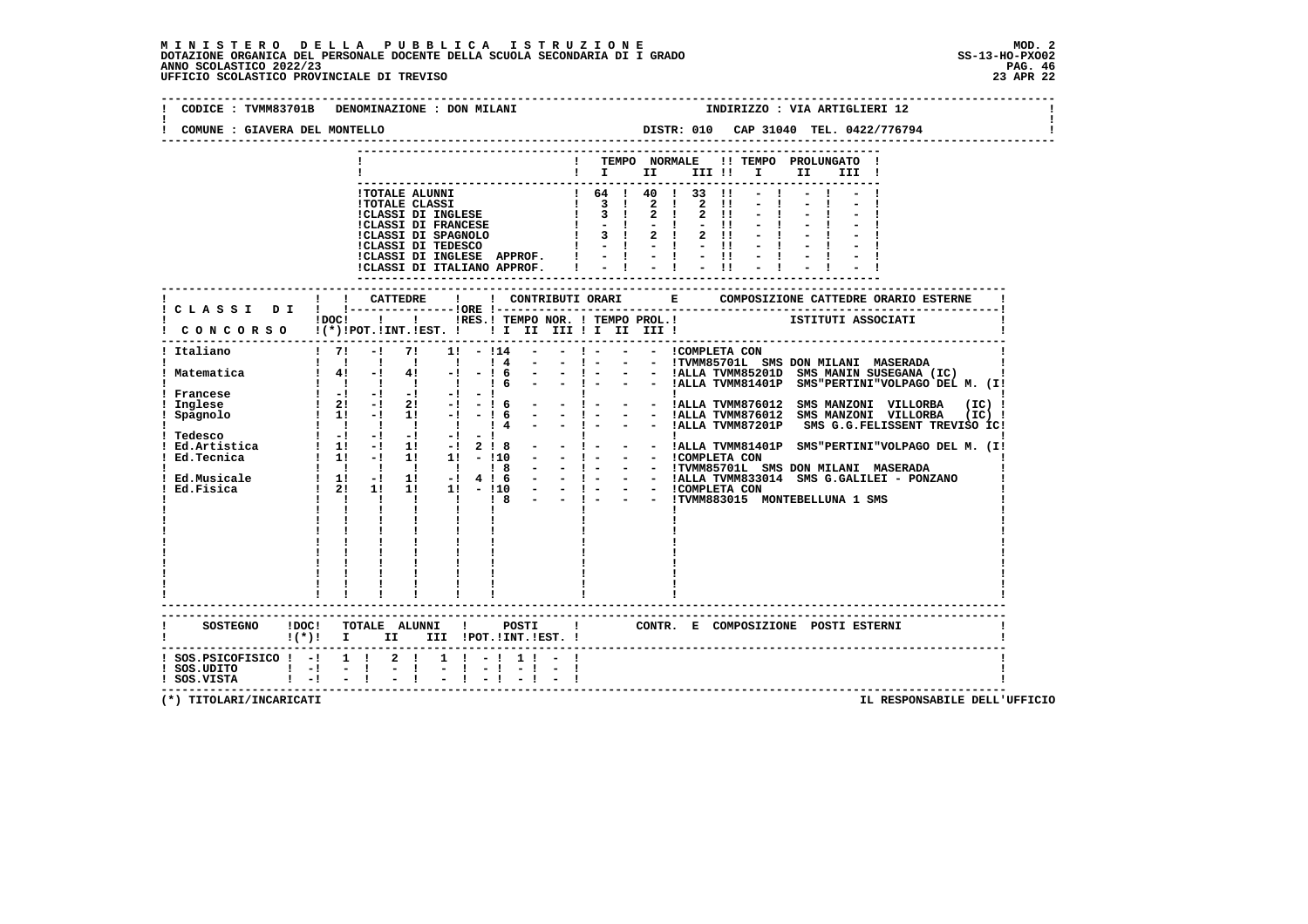| CODICE: TVMM83702C DENOMINAZIONE: SMS GNOCCHI NERVESA (IC GIAVERA INDIRIZZO: VIA BOMBARDIERI DEL RE 10 |         |              |                                                                                                                                                            |                    |                                                             |             |      |    |                                                                                                |             |              |                                                                        |  |                                    |  |
|--------------------------------------------------------------------------------------------------------|---------|--------------|------------------------------------------------------------------------------------------------------------------------------------------------------------|--------------------|-------------------------------------------------------------|-------------|------|----|------------------------------------------------------------------------------------------------|-------------|--------------|------------------------------------------------------------------------|--|------------------------------------|--|
| COMUNE : NERVESA DELLA BATTAGLIA                                                                       |         |              |                                                                                                                                                            |                    |                                                             |             |      |    |                                                                                                |             |              |                                                                        |  |                                    |  |
|                                                                                                        |         |              |                                                                                                                                                            |                    |                                                             |             |      |    |                                                                                                |             |              |                                                                        |  |                                    |  |
|                                                                                                        |         |              |                                                                                                                                                            |                    |                                                             |             |      |    |                                                                                                |             |              | ! TEMPO NORMALE !! TEMPO PROLUNGATO !                                  |  |                                    |  |
|                                                                                                        |         |              |                                                                                                                                                            |                    |                                                             |             |      |    |                                                                                                |             |              | $\blacksquare$                                                         |  |                                    |  |
|                                                                                                        |         |              |                                                                                                                                                            |                    |                                                             |             |      |    |                                                                                                |             |              |                                                                        |  |                                    |  |
|                                                                                                        |         |              |                                                                                                                                                            |                    | !TOTALE ALUNNI                                              |             |      |    | $!$ 59 $!$ 50 $!$ 52 $!$                                                                       |             |              |                                                                        |  |                                    |  |
|                                                                                                        |         |              |                                                                                                                                                            |                    | <b>!TOTALE CLASSI</b>                                       |             |      |    | $\begin{array}{cccccccc} 1 & 3 & 1 & 2 & 1 & 2 & 11 \\ 1 & 3 & 1 & 2 & 1 & 2 & 11 \end{array}$ |             |              |                                                                        |  |                                    |  |
|                                                                                                        |         |              |                                                                                                                                                            |                    | :TOINE CEREBLE<br>!CLASSI DI INGLESE<br>!CLASSI DI FRANCESE |             |      |    | $1 - 1 - 1$                                                                                    |             | $-11$        |                                                                        |  |                                    |  |
|                                                                                                        |         |              |                                                                                                                                                            |                    |                                                             |             |      |    |                                                                                                | $2 \quad 1$ | $2 \quad 11$ |                                                                        |  |                                    |  |
|                                                                                                        |         |              |                                                                                                                                                            |                    |                                                             |             |      |    | $1 - 1 - 1 - 1$                                                                                |             |              |                                                                        |  |                                    |  |
|                                                                                                        |         |              |                                                                                                                                                            |                    |                                                             |             |      |    | !CLASSI DI INGLESE APPROF. ! - ! - ! - !!                                                      |             |              |                                                                        |  |                                    |  |
|                                                                                                        |         |              |                                                                                                                                                            |                    | !CLASSI DI ITALIANO APPROF. I                               |             |      |    | $-1 - -1$                                                                                      |             | $-11$        |                                                                        |  |                                    |  |
|                                                                                                        |         |              |                                                                                                                                                            |                    |                                                             |             |      |    |                                                                                                |             |              |                                                                        |  |                                    |  |
|                                                                                                        |         |              |                                                                                                                                                            |                    |                                                             |             |      |    |                                                                                                |             |              |                                                                        |  |                                    |  |
|                                                                                                        |         |              |                                                                                                                                                            |                    |                                                             |             |      |    |                                                                                                |             |              |                                                                        |  |                                    |  |
|                                                                                                        |         |              |                                                                                                                                                            |                    |                                                             |             |      |    |                                                                                                |             |              |                                                                        |  |                                    |  |
| ! CONCORSO !(*)!POT.!INT.!EST. ! ! I III III II III II                                                 |         |              |                                                                                                                                                            |                    |                                                             |             |      |    |                                                                                                |             |              | IDOCI___ I___ I___ IRES.I TEMPO NOR. I TEMPO PROL.I TETITUTI ASSOCIATI |  |                                    |  |
|                                                                                                        |         |              |                                                                                                                                                            |                    |                                                             |             |      |    |                                                                                                |             |              |                                                                        |  |                                    |  |
| ! Italiano                                                                                             |         |              | $1 - 1 - 1$                                                                                                                                                |                    | $-1$                                                        | $-1$ $-1$   |      |    |                                                                                                |             |              |                                                                        |  |                                    |  |
| ! Matematica                                                                                           |         |              |                                                                                                                                                            |                    |                                                             |             |      |    |                                                                                                |             |              |                                                                        |  |                                    |  |
| ! Francese                                                                                             |         |              |                                                                                                                                                            |                    | $\begin{bmatrix} 1 & -1 & -1 & -1 & -1 & -1 \end{bmatrix}$  |             |      |    |                                                                                                |             |              |                                                                        |  |                                    |  |
| ! Inglese                                                                                              |         |              |                                                                                                                                                            |                    |                                                             |             |      |    |                                                                                                |             |              |                                                                        |  |                                    |  |
| : Spagnolo                                                                                             |         |              |                                                                                                                                                            |                    |                                                             |             |      |    |                                                                                                |             |              |                                                                        |  |                                    |  |
|                                                                                                        |         |              |                                                                                                                                                            |                    |                                                             | $-1 - 1$    |      |    |                                                                                                |             |              |                                                                        |  |                                    |  |
|                                                                                                        |         |              |                                                                                                                                                            |                    |                                                             |             |      |    |                                                                                                |             |              |                                                                        |  |                                    |  |
|                                                                                                        |         |              |                                                                                                                                                            |                    |                                                             | $-1$ $-1$   |      |    |                                                                                                |             |              |                                                                        |  |                                    |  |
| ! Ed.Musicale                                                                                          |         |              | $\frac{1}{2}$ $\frac{1}{2}$ $\frac{1}{2}$ $\frac{1}{2}$ $\frac{1}{2}$ $\frac{1}{2}$ $\frac{1}{2}$ $\frac{1}{2}$ $\frac{1}{2}$ $\frac{1}{2}$<br>$1 - 1 - 1$ | $-1$               | $-1$ and $-1$                                               | $-1 - 1$    |      |    |                                                                                                |             |              |                                                                        |  |                                    |  |
| Ed.Fisica                                                                                              |         | $\mathbf{1}$ |                                                                                                                                                            | $\mathbf{I}$       | $\mathbf{I}$ and $\mathbf{I}$                               |             |      |    |                                                                                                |             |              |                                                                        |  |                                    |  |
|                                                                                                        |         |              |                                                                                                                                                            |                    |                                                             |             |      |    |                                                                                                |             |              |                                                                        |  |                                    |  |
|                                                                                                        |         |              |                                                                                                                                                            |                    |                                                             |             |      |    |                                                                                                |             |              |                                                                        |  |                                    |  |
|                                                                                                        |         |              |                                                                                                                                                            |                    |                                                             |             |      |    |                                                                                                |             |              |                                                                        |  |                                    |  |
|                                                                                                        |         |              |                                                                                                                                                            |                    |                                                             |             |      |    |                                                                                                |             |              |                                                                        |  |                                    |  |
|                                                                                                        |         |              |                                                                                                                                                            |                    |                                                             |             |      |    |                                                                                                |             |              |                                                                        |  |                                    |  |
|                                                                                                        |         |              |                                                                                                                                                            |                    |                                                             |             |      |    |                                                                                                |             |              |                                                                        |  |                                    |  |
|                                                                                                        |         |              |                                                                                                                                                            |                    |                                                             |             |      |    |                                                                                                |             |              |                                                                        |  |                                    |  |
|                                                                                                        |         |              |                                                                                                                                                            |                    |                                                             |             |      |    |                                                                                                |             |              |                                                                        |  |                                    |  |
|                                                                                                        |         |              |                                                                                                                                                            |                    |                                                             |             |      |    |                                                                                                |             |              |                                                                        |  |                                    |  |
|                                                                                                        |         |              |                                                                                                                                                            |                    |                                                             |             |      |    |                                                                                                |             |              |                                                                        |  |                                    |  |
|                                                                                                        |         |              |                                                                                                                                                            |                    |                                                             |             |      |    |                                                                                                |             |              |                                                                        |  |                                    |  |
|                                                                                                        |         |              |                                                                                                                                                            |                    |                                                             |             |      |    |                                                                                                |             |              |                                                                        |  |                                    |  |
|                                                                                                        |         |              |                                                                                                                                                            |                    | ----------------------                                      |             |      |    |                                                                                                |             |              |                                                                        |  |                                    |  |
|                                                                                                        |         |              |                                                                                                                                                            |                    | --------------------------------                            |             |      |    |                                                                                                |             |              |                                                                        |  |                                    |  |
| SOSTEGNO !DOC! TOTALE ALUNNI ! POSTI ! CONTR. E COMPOSIZIONE POSTI ESTERNI                             |         |              |                                                                                                                                                            |                    |                                                             |             |      |    |                                                                                                |             |              |                                                                        |  |                                    |  |
| !(*)! I II III !POT.!INT.!EST.!                                                                        |         |              |                                                                                                                                                            |                    |                                                             |             |      |    |                                                                                                |             |              |                                                                        |  |                                    |  |
|                                                                                                        |         |              |                                                                                                                                                            |                    |                                                             |             |      |    |                                                                                                |             |              |                                                                        |  |                                    |  |
| $:$ SOS.PSICOFISICO $:$ - $:$ 2 $:$                                                                    |         |              |                                                                                                                                                            | $3 \quad 1$        |                                                             | $4 \t1 - 1$ |      |    |                                                                                                |             |              |                                                                        |  |                                    |  |
| SOS.UDITO                       <br>  SOS.VISTA                                                        |         |              |                                                                                                                                                            | Ė,<br>$\mathbf{I}$ | $\blacksquare$                                              | Ι.          | $-1$ | -1 |                                                                                                |             |              |                                                                        |  |                                    |  |
| ! SOS.VISTA                                                                                            | $1 - 1$ |              |                                                                                                                                                            |                    |                                                             |             |      |    |                                                                                                |             |              |                                                                        |  | ---------------------------------- |  |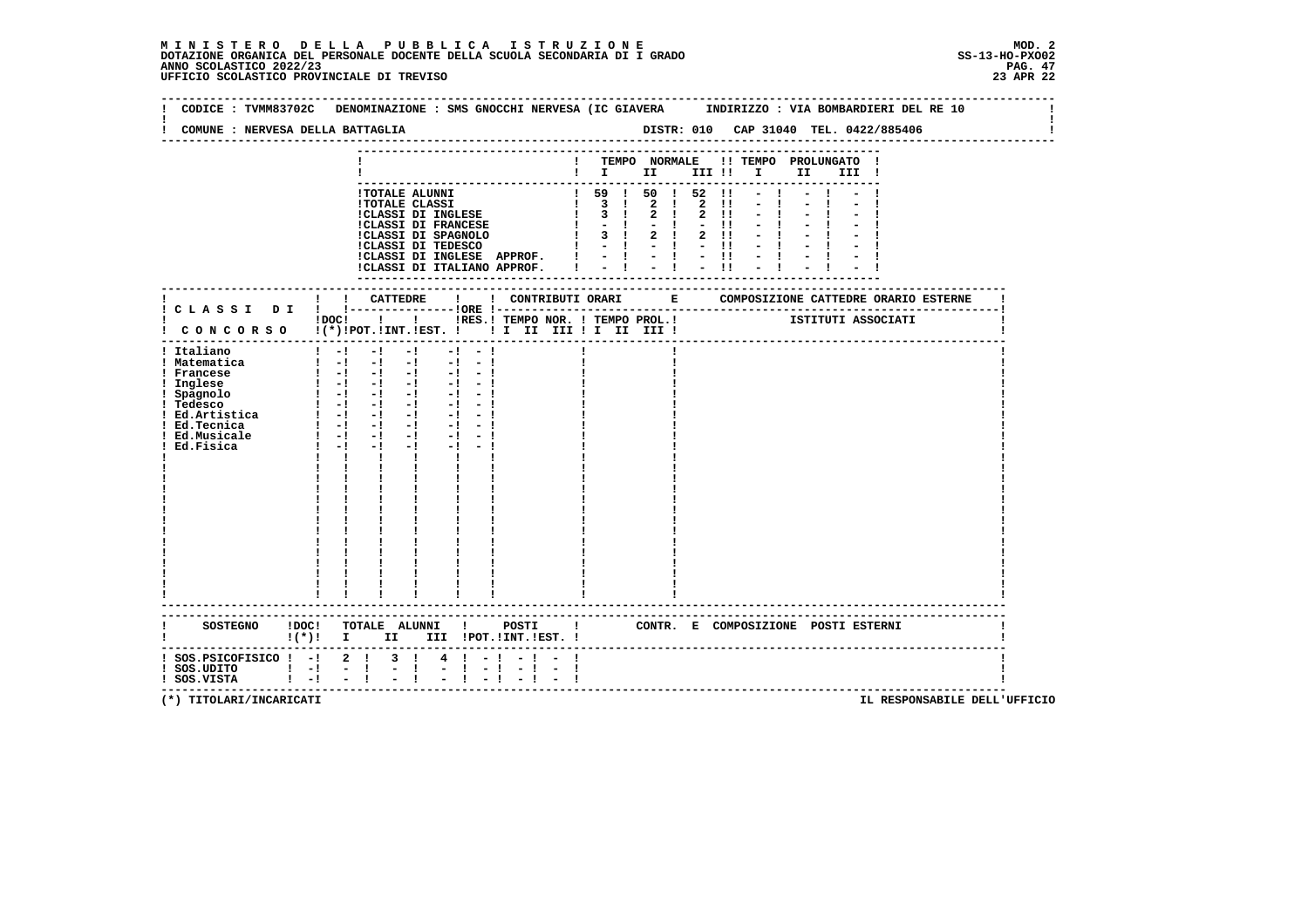# **M I N I S T E R O D E L L A P U B B L I C A I S T R U Z I O N E MOD. 2**DOTAZIONE ORGANICA DEL PERSONALE DOCENTE DELLA SCUOLA SECONDARIA DI I GRADO **SCOLASTICO SCOLASTICO 2022/23 PAG. 48**<br>23 ANNO SCOLASTICO 2022/23 PAG. 48<br>23 APR 22

| CODICE: TVMM838017 DENOMINAZIONE: SMS ARCADE (IC SPRESIANO)<br>COMUNE : ARCADE                                 |                                                                                                                                                                                                                                                                                                                     |                                                                                                                          |                                                                                                                                                                                                                                                                                                                  |                |           |          |                                                                                                      |  |  | INDIRIZZO : VIA MARANGONA, 22                                                                                                                                                                                 |  |       |  |  |
|----------------------------------------------------------------------------------------------------------------|---------------------------------------------------------------------------------------------------------------------------------------------------------------------------------------------------------------------------------------------------------------------------------------------------------------------|--------------------------------------------------------------------------------------------------------------------------|------------------------------------------------------------------------------------------------------------------------------------------------------------------------------------------------------------------------------------------------------------------------------------------------------------------|----------------|-----------|----------|------------------------------------------------------------------------------------------------------|--|--|---------------------------------------------------------------------------------------------------------------------------------------------------------------------------------------------------------------|--|-------|--|--|
|                                                                                                                |                                                                                                                                                                                                                                                                                                                     |                                                                                                                          |                                                                                                                                                                                                                                                                                                                  |                |           |          |                                                                                                      |  |  |                                                                                                                                                                                                               |  |       |  |  |
|                                                                                                                |                                                                                                                                                                                                                                                                                                                     |                                                                                                                          |                                                                                                                                                                                                                                                                                                                  |                |           |          |                                                                                                      |  |  | ! TEMPO NORMALE !! TEMPO PROLUNGATO !<br>$\blacksquare$ $\blacksquare$ $\blacksquare$ $\blacksquare$ $\blacksquare$ $\blacksquare$ $\blacksquare$ $\blacksquare$ $\blacksquare$ $\blacksquare$ $\blacksquare$ |  | III ! |  |  |
|                                                                                                                |                                                                                                                                                                                                                                                                                                                     |                                                                                                                          |                                                                                                                                                                                                                                                                                                                  |                |           |          |                                                                                                      |  |  |                                                                                                                                                                                                               |  |       |  |  |
|                                                                                                                |                                                                                                                                                                                                                                                                                                                     |                                                                                                                          | 1 TOTALE ALUNNI<br>1 TOTALE CLASSI DI INGLESE $\begin{array}{ccccccccc} & 1 & 48 & 1 & 55 & 1 & 36 & 11 & -1 \\ 1 & 48 & 1 & 55 & 1 & 36 & 11 & -1 \\ 1 & 2 & 1 & 3 & 1 & 2 & 11 & -1 \\ 1 & 2 & 1 & 3 & 1 & 2 & 11 & -1 \\ 1 & 2 & 1 & 3 & 1 & 2 & 11 & -1 \\ 1 & 2 & 1 & 3 & 1 & 2 & 11 & -1 \\ 1 & 2 & 1 & 3$ |                |           |          |                                                                                                      |  |  |                                                                                                                                                                                                               |  |       |  |  |
|                                                                                                                |                                                                                                                                                                                                                                                                                                                     |                                                                                                                          |                                                                                                                                                                                                                                                                                                                  |                |           |          |                                                                                                      |  |  |                                                                                                                                                                                                               |  |       |  |  |
|                                                                                                                |                                                                                                                                                                                                                                                                                                                     |                                                                                                                          |                                                                                                                                                                                                                                                                                                                  |                |           |          |                                                                                                      |  |  |                                                                                                                                                                                                               |  |       |  |  |
|                                                                                                                |                                                                                                                                                                                                                                                                                                                     |                                                                                                                          |                                                                                                                                                                                                                                                                                                                  |                |           |          |                                                                                                      |  |  |                                                                                                                                                                                                               |  |       |  |  |
|                                                                                                                |                                                                                                                                                                                                                                                                                                                     |                                                                                                                          | !CLASSI DI INGLESE APPROF.                                                                                                                                                                                                                                                                                       |                |           |          | $\begin{array}{cccccccccc} 1 & -1 & 1 & -1 & 1 & -1 & 1 \\ 1 & -1 & 1 & -1 & 1 & -1 & 1 \end{array}$ |  |  | $-1$                                                                                                                                                                                                          |  |       |  |  |
|                                                                                                                |                                                                                                                                                                                                                                                                                                                     |                                                                                                                          | !CLASSI DI ITALIANO APPROF. I                                                                                                                                                                                                                                                                                    |                |           |          |                                                                                                      |  |  |                                                                                                                                                                                                               |  |       |  |  |
|                                                                                                                |                                                                                                                                                                                                                                                                                                                     |                                                                                                                          |                                                                                                                                                                                                                                                                                                                  |                |           |          |                                                                                                      |  |  |                                                                                                                                                                                                               |  |       |  |  |
|                                                                                                                |                                                                                                                                                                                                                                                                                                                     | ! ! CATTEDRE !                                                                                                           |                                                                                                                                                                                                                                                                                                                  |                |           |          |                                                                                                      |  |  |                                                                                                                                                                                                               |  |       |  |  |
|                                                                                                                |                                                                                                                                                                                                                                                                                                                     | !DOC! ! ! !RES.! TEMPO NOR. ! TEMPO PROL.!                                                                               |                                                                                                                                                                                                                                                                                                                  |                |           |          |                                                                                                      |  |  | ISTITUTI ASSOCIATI                                                                                                                                                                                            |  |       |  |  |
| ! CONCORSO !(*)!POT.!INT.!EST. ! ! I III III II III III !<br>----------------------------------                |                                                                                                                                                                                                                                                                                                                     |                                                                                                                          |                                                                                                                                                                                                                                                                                                                  |                |           |          |                                                                                                      |  |  |                                                                                                                                                                                                               |  |       |  |  |
| ! Italiano                                                                                                     |                                                                                                                                                                                                                                                                                                                     |                                                                                                                          |                                                                                                                                                                                                                                                                                                                  |                |           |          |                                                                                                      |  |  |                                                                                                                                                                                                               |  |       |  |  |
| ! Matematica<br>! Francese                                                                                     |                                                                                                                                                                                                                                                                                                                     | $\begin{bmatrix} 1 & -1 & -1 & -1 & -1 & -1 \end{bmatrix}$<br>$\begin{bmatrix} 1 & -1 & -1 & -1 & -1 & -1 \end{bmatrix}$ |                                                                                                                                                                                                                                                                                                                  |                |           |          |                                                                                                      |  |  |                                                                                                                                                                                                               |  |       |  |  |
| ! Inglese                                                                                                      |                                                                                                                                                                                                                                                                                                                     |                                                                                                                          |                                                                                                                                                                                                                                                                                                                  |                |           |          |                                                                                                      |  |  |                                                                                                                                                                                                               |  |       |  |  |
| ! Spagnolo<br>! Tedesco                                                                                        |                                                                                                                                                                                                                                                                                                                     | $\begin{array}{cccccccccccccc} 1 & -1 & -1 & -1 & -1 & -1 & -1 & -1 \\ 1 & -1 & -1 & -1 & -1 & -1 & -1 & -1 \end{array}$ |                                                                                                                                                                                                                                                                                                                  |                |           |          |                                                                                                      |  |  |                                                                                                                                                                                                               |  |       |  |  |
| ! Ed.Artistica                                                                                                 |                                                                                                                                                                                                                                                                                                                     | $1 - 1 - 1 - 1 - 1$                                                                                                      |                                                                                                                                                                                                                                                                                                                  |                | $-1 - 1$  |          |                                                                                                      |  |  |                                                                                                                                                                                                               |  |       |  |  |
| ! Ed.Tecnica                                                                                                   |                                                                                                                                                                                                                                                                                                                     | $\mathbf{I}$ and $\mathbf{I}$ and $\mathbf{I}$ and $\mathbf{I}$                                                          |                                                                                                                                                                                                                                                                                                                  |                | $-1 - -1$ |          |                                                                                                      |  |  |                                                                                                                                                                                                               |  |       |  |  |
| ! Ed.Musicale<br>Ed.Fisica                                                                                     |                                                                                                                                                                                                                                                                                                                     | $1 - 1 - 1$                                                                                                              |                                                                                                                                                                                                                                                                                                                  | $-1$ $-1$ $-1$ |           |          |                                                                                                      |  |  |                                                                                                                                                                                                               |  |       |  |  |
|                                                                                                                |                                                                                                                                                                                                                                                                                                                     | $\mathbf{I}$                                                                                                             | $\mathbf{I}$ and $\mathbf{I}$                                                                                                                                                                                                                                                                                    |                |           |          |                                                                                                      |  |  |                                                                                                                                                                                                               |  |       |  |  |
|                                                                                                                |                                                                                                                                                                                                                                                                                                                     |                                                                                                                          |                                                                                                                                                                                                                                                                                                                  |                |           |          |                                                                                                      |  |  |                                                                                                                                                                                                               |  |       |  |  |
|                                                                                                                |                                                                                                                                                                                                                                                                                                                     |                                                                                                                          |                                                                                                                                                                                                                                                                                                                  |                |           |          |                                                                                                      |  |  |                                                                                                                                                                                                               |  |       |  |  |
|                                                                                                                |                                                                                                                                                                                                                                                                                                                     |                                                                                                                          |                                                                                                                                                                                                                                                                                                                  |                |           |          |                                                                                                      |  |  |                                                                                                                                                                                                               |  |       |  |  |
|                                                                                                                |                                                                                                                                                                                                                                                                                                                     |                                                                                                                          | $\mathbf{I}$ and $\mathbf{I}$                                                                                                                                                                                                                                                                                    |                |           |          |                                                                                                      |  |  |                                                                                                                                                                                                               |  |       |  |  |
|                                                                                                                |                                                                                                                                                                                                                                                                                                                     |                                                                                                                          |                                                                                                                                                                                                                                                                                                                  |                |           |          |                                                                                                      |  |  |                                                                                                                                                                                                               |  |       |  |  |
|                                                                                                                |                                                                                                                                                                                                                                                                                                                     |                                                                                                                          |                                                                                                                                                                                                                                                                                                                  |                |           |          |                                                                                                      |  |  |                                                                                                                                                                                                               |  |       |  |  |
|                                                                                                                |                                                                                                                                                                                                                                                                                                                     |                                                                                                                          |                                                                                                                                                                                                                                                                                                                  |                |           |          |                                                                                                      |  |  |                                                                                                                                                                                                               |  |       |  |  |
|                                                                                                                |                                                                                                                                                                                                                                                                                                                     |                                                                                                                          |                                                                                                                                                                                                                                                                                                                  |                |           |          |                                                                                                      |  |  |                                                                                                                                                                                                               |  |       |  |  |
|                                                                                                                |                                                                                                                                                                                                                                                                                                                     |                                                                                                                          |                                                                                                                                                                                                                                                                                                                  |                |           |          |                                                                                                      |  |  |                                                                                                                                                                                                               |  |       |  |  |
|                                                                                                                |                                                                                                                                                                                                                                                                                                                     |                                                                                                                          |                                                                                                                                                                                                                                                                                                                  |                |           |          |                                                                                                      |  |  |                                                                                                                                                                                                               |  |       |  |  |
|                                                                                                                |                                                                                                                                                                                                                                                                                                                     |                                                                                                                          |                                                                                                                                                                                                                                                                                                                  |                |           |          |                                                                                                      |  |  |                                                                                                                                                                                                               |  |       |  |  |
| SOSTEGNO !DOC! TOTALE ALUNNI ! POSTI ! CONTR. E COMPOSIZIONE POSTI ESTERNI<br>! (*)! I II III !POT.!INT.!EST.! |                                                                                                                                                                                                                                                                                                                     |                                                                                                                          |                                                                                                                                                                                                                                                                                                                  |                |           |          |                                                                                                      |  |  |                                                                                                                                                                                                               |  |       |  |  |
| $!$ SOS.PSICOFISICO $!$ -! 3 !                                                                                 |                                                                                                                                                                                                                                                                                                                     |                                                                                                                          | $2 \quad 1$                                                                                                                                                                                                                                                                                                      |                |           |          |                                                                                                      |  |  |                                                                                                                                                                                                               |  |       |  |  |
| $!$ SOS.UDITO $!$ $-!$                                                                                         |                                                                                                                                                                                                                                                                                                                     | $-1$                                                                                                                     | $\frac{1}{2}$                                                                                                                                                                                                                                                                                                    |                | $-1 = -1$ | $-1 - -$ |                                                                                                      |  |  |                                                                                                                                                                                                               |  |       |  |  |
| ! SOS.VISTA                                                                                                    | $\frac{1}{2}$ $\frac{1}{2}$ $\frac{1}{2}$ $\frac{1}{2}$ $\frac{1}{2}$ $\frac{1}{2}$ $\frac{1}{2}$ $\frac{1}{2}$ $\frac{1}{2}$ $\frac{1}{2}$ $\frac{1}{2}$ $\frac{1}{2}$ $\frac{1}{2}$ $\frac{1}{2}$ $\frac{1}{2}$ $\frac{1}{2}$ $\frac{1}{2}$ $\frac{1}{2}$ $\frac{1}{2}$ $\frac{1}{2}$ $\frac{1}{2}$ $\frac{1}{2}$ |                                                                                                                          |                                                                                                                                                                                                                                                                                                                  |                |           |          |                                                                                                      |  |  |                                                                                                                                                                                                               |  |       |  |  |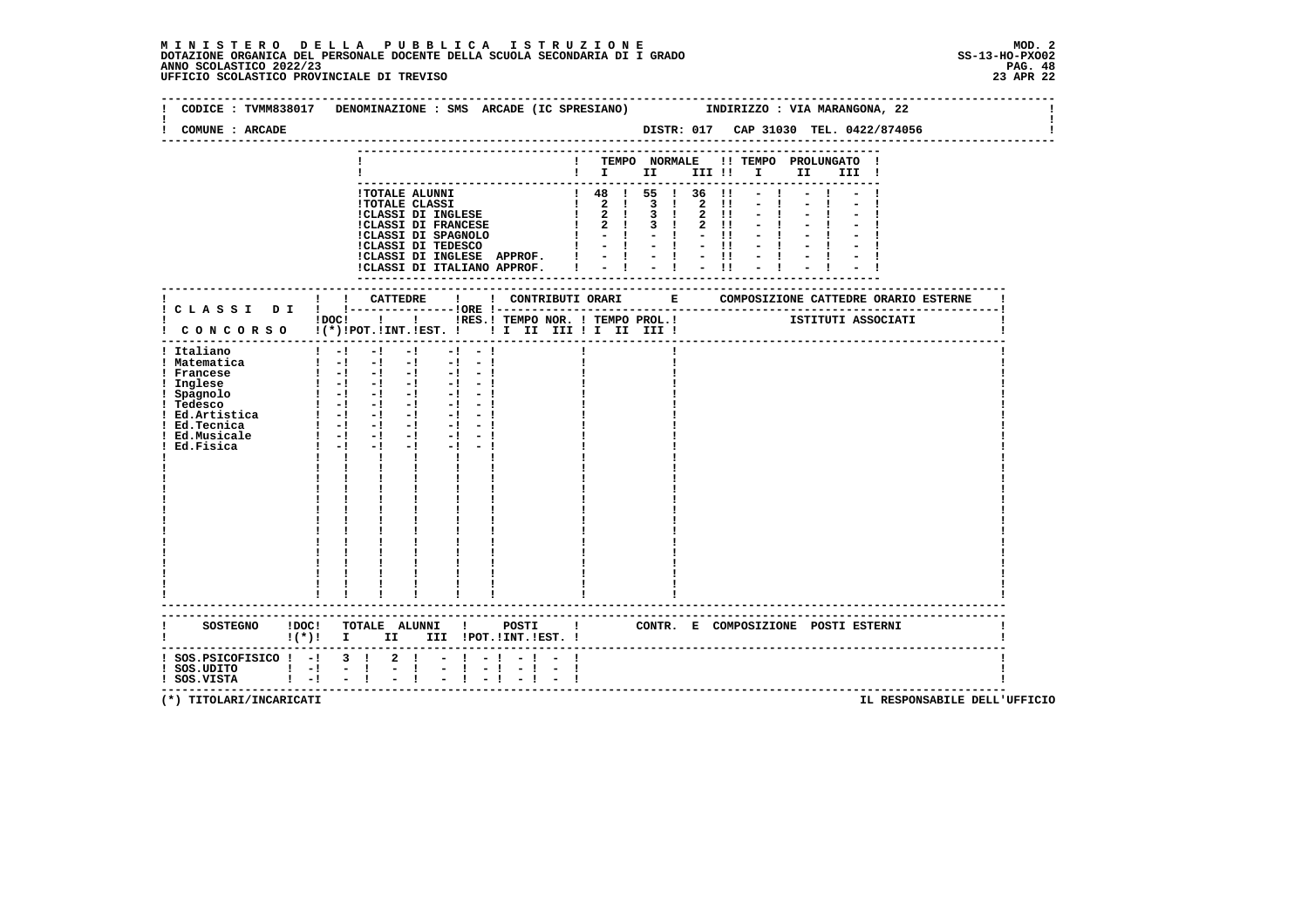| COMUNE : SPRESIANO                                                                               |                                                                                                                                                                                                                                                                                                                                                                                                                                      |                             |                               |                                                                                                                                                                                                                                                        |
|--------------------------------------------------------------------------------------------------|--------------------------------------------------------------------------------------------------------------------------------------------------------------------------------------------------------------------------------------------------------------------------------------------------------------------------------------------------------------------------------------------------------------------------------------|-----------------------------|-------------------------------|--------------------------------------------------------------------------------------------------------------------------------------------------------------------------------------------------------------------------------------------------------|
|                                                                                                  |                                                                                                                                                                                                                                                                                                                                                                                                                                      |                             | ! TEMPO NORMALE               | !! TEMPO PROLUNGATO !<br>$\blacksquare$ $\blacksquare$ $\blacksquare$ $\blacksquare$ $\blacksquare$ $\blacksquare$ $\blacksquare$<br>II III !                                                                                                          |
|                                                                                                  | !TOTALE ALUNNI<br><b>!TOTALE CLASSI</b><br>!CLASSI DI INGLESE<br>!CLASSI DI FRANCESE<br>ICLASSI DI SPAGNOLO $\begin{array}{ccccccccc}\n1 & - & 1 & - & 1 \\ 1 & - & 1 & - & 1\n\end{array}$<br>!CLASSI DI INGLESE APPROF.<br>!CLASSI DI ITALIANO APPROF.                                                                                                                                                                             |                             | 1 97 1 86 1 104               | $\blacksquare$<br>4 1 5<br>$\blacksquare$<br>$4 \quad 1$<br>5 11<br>$4 \t1 \t5 \t11$<br>$-11$<br>$-1 - 1 - 1$<br>$= 1 - 1 - 1$                                                                                                                         |
|                                                                                                  |                                                                                                                                                                                                                                                                                                                                                                                                                                      |                             | ----------------------------- |                                                                                                                                                                                                                                                        |
|                                                                                                  | $!$ $\overline{1}$ $\overline{1}$ $\overline{1}$ $\overline{1}$ $\overline{1}$ $\overline{1}$ $\overline{1}$ $\overline{1}$ $\overline{1}$ $\overline{1}$ $\overline{1}$ $\overline{1}$ $\overline{1}$ $\overline{1}$ $\overline{1}$ $\overline{1}$ $\overline{1}$ $\overline{1}$ $\overline{1}$ $\overline{1}$ $\overline{1}$ $\overline{1}$ $\overline{1}$ $\overline{1}$<br>! CONCORSO !(*)!POT.!INT.!EST. !!! II III !I II III ! |                             |                               | !RES.! TEMPO NOR. ! TEMPO PROL.! ISTITUTI ASSOCIATI                                                                                                                                                                                                    |
| ! Italiano<br>! Matematica<br>Ed.Tecnica<br>Ed. Musicale 1 21 -1<br>Ed. Fisica 1 11 -1           | $\frac{1}{2}$ 8! $\frac{1}{2}$ 11!<br>$-!$ 3! 9<br>$\frac{1}{2}$ 6! 1! 7! $-1$ -1<br><u>a singi singi sing</u><br>$-1$<br>$1 \quad 21 \quad -1 \quad 21$<br>$-1$ 6 1<br>$2! -16!$<br>$2! -16!$<br>$\mathbf{1}$ $\mathbf{1}$ $\mathbf{1}$<br>$\mathbf{1}$ and $\mathbf{1}$<br>$\mathbf{I}$<br>$\mathbf{I}$ and $\mathbf{I}$<br>$\mathbf{I}$ and $\mathbf{I}$                                                                          | $-1$<br>$-16$               |                               | - ! - - - !ALLA TVMM83602L SC. SEC I GRADO MANZONI MAREN!<br>$\mathbf{I}$<br>! matematica<br>  Francese   21 - 21 - 1 6 !   1 - 1 - - 1 - 1   COMPLETA CON<br>! Inglese   41 11 31 11 - 1 9 - - 1 - - - 1   TVMM84201V SMS TONIOLO PIEVE DI SOLIGO(IC) |
|                                                                                                  |                                                                                                                                                                                                                                                                                                                                                                                                                                      |                             |                               |                                                                                                                                                                                                                                                        |
|                                                                                                  | ! (*)! I II III !POT.!INT.!EST.!                                                                                                                                                                                                                                                                                                                                                                                                     |                             |                               | SOSTEGNO ! DOC! TOTALE ALUNNI ! POSTI ! CONTR. E COMPOSIZIONE POSTI ESTERNI                                                                                                                                                                            |
| ! SOS. PSICOFISICO ! 4! 4 ! 5 !<br>$!$ SOS.UDITO $!$ - $!$ - $!$<br>$!$ SOS.VISTA $!$ $-!$ $-$ ! | $-1$                                                                                                                                                                                                                                                                                                                                                                                                                                 | $3 \cdot 1 - 181 -$<br>$-1$ |                               |                                                                                                                                                                                                                                                        |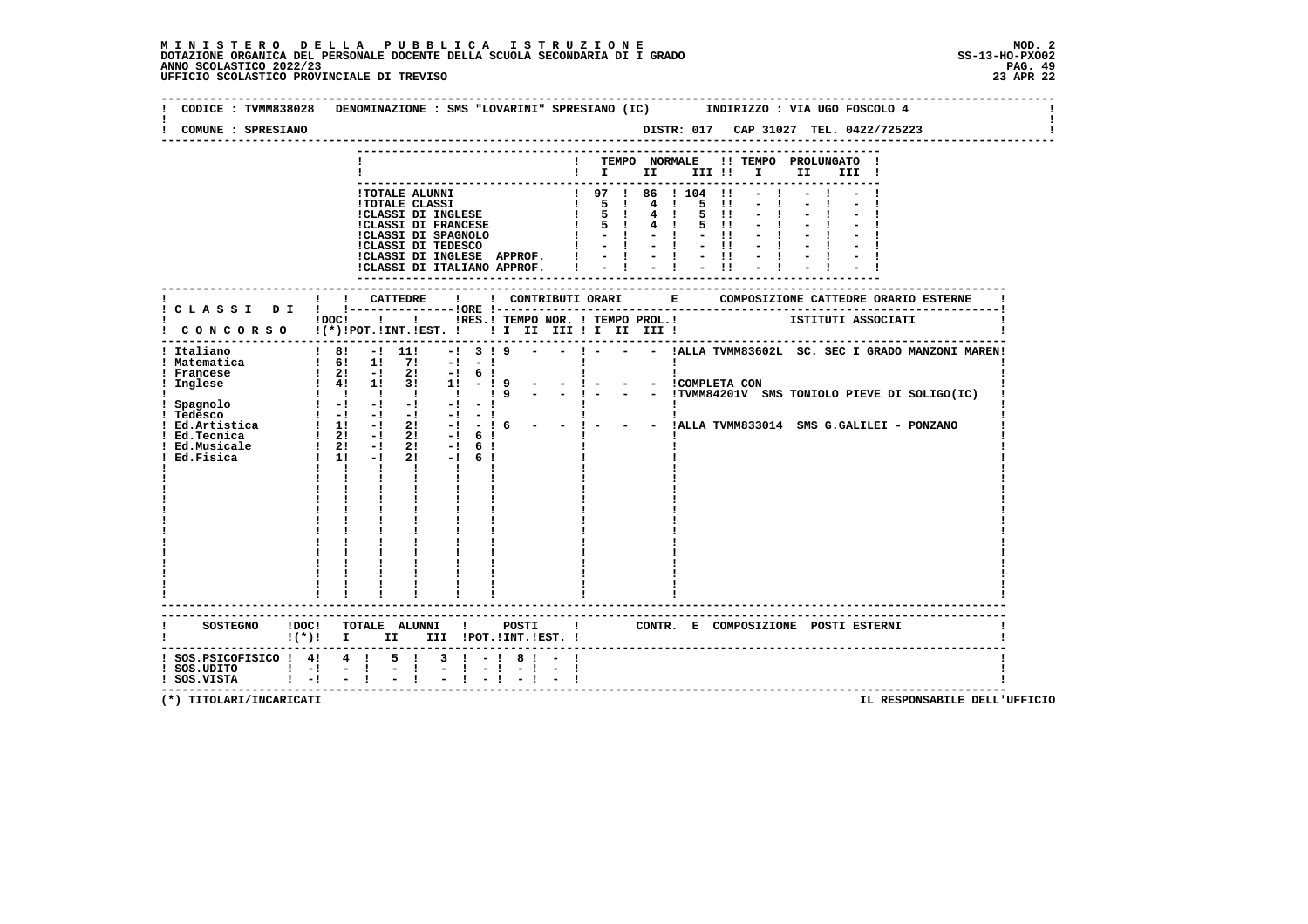**--------------------------------------------------------------------------------------------------------------------------------Contract Contract ! CODICE : TVMM841013 DENOMINAZIONE : SMS NIEVO SERNAGLIA D.B.(IC) INDIRIZZO : VIALE RIMEMBRANZA 7 ! ! !** $\mathbf{I}$  **! COMUNE : SERNAGLIA DELLA BATTAGLIA DISTR: 006 CAP 31020 TEL. 0438/966270 ! -------------------------------------------------------------------------------------------------------------------------------- --------------------------------------------------------------------------- ! ! TEMPO NORMALE !! TEMPO PROLUNGATO ! ! ! I II III !! I II III ! --------------------------------------------------------------------------- !TOTALE ALUNNI ! 92 ! 63 ! 65 !! - ! - ! - ! !TOTALE CLASSI ! 4 ! 3 ! 3 !! - ! - ! - !!**<br> **!CLASSI DI INGLESE ! 4 ! 3 ! 3 !! - ! - ! - !**<br> **!CLASSI DI SPAGNOLO ! - ! - !! - ! - ! - ! !CLASSI DI TEDESCO ! 1 ! 1 ! - !! - ! - ! - ! !CLASSI DI INGLESE APPROF. ! - ! - ! - !! - ! - ! - ! !CLASSI DI ITALIANO APPROF. ! - ! - ! - !! - ! - ! - ! --------------------------------------------------------------------------- ------------------------------------------------------------------------------------------------------------------------- ! ! ! CATTEDRE ! ! CONTRIBUTI ORARI E COMPOSIZIONE CATTEDRE ORARIO ESTERNE ! ! C L A S S I D I ! !---------------!ORE !------------------------------------------------------------------------! ! !DOC! ! ! !RES.! TEMPO NOR. ! TEMPO PROL.! ISTITUTI ASSOCIATI ! ! C O N C O R S O !(\*)!POT.!INT.!EST. ! ! I II III ! I II III ! ! ------------------------------------------------------------------------------------------------------------------------- ! Italiano ! 5! -! 6! 1! - !12 - - ! - - - !COMPLETA CON ! ! ! ! ! ! ! ! 6 - - ! - - - !TVMM85101N SMS"RONCALLI" CORNUDA ( IC ) ! ! Matematica ! 4! -! 4! -! - ! ! ! ! ! Francese ! 1! -! 1! -! 2 ! ! ! ! ! Inglese ! 2! -! 2! -! - ! ! ! ! ! Spagnolo ! -! -! -! -! - ! ! ! ! ! Tedesco ! -! -! -! -! 4 ! ! ! ! ! Ed.Artistica ! 1! -! 1! -! - ! 6 - - ! - - - !ALLA TVMM84201V SMS TONIOLO PIEVE DI SOLIGO(I! ! Ed.Tecnica ! 1! -! 1! -! - ! 6 - - ! - - - !ALLA TVMM84201V SMS TONIOLO PIEVE DI SOLIGO(I!Pressor Ed.Artistica**<br> **1 Ed.Artistica**<br> **1 Ed.Tecnica**<br> **1 Ed.Tecnica**<br> **1 Ed.Musicale**<br> **1 2!** 1! 1! -! 6 **Pressed By 2012**<br> **1 Ed.Musicale**<br> **1 2!** 1! 1! -! 6 **Pressed By 2012**<br> **1 Strumento Musicale**<br> **1 -1 1! -! 11! ! Ed.Fisica ! 1! -! 1! -! - ! 6 - - ! - - - !ALLA TVMM84201V SMS TONIOLO PIEVE DI SOLIGO(I! ! Strumento Musicale ! -! -! -! 3! 12 ! ! ! ! ! ! ! ! ! ! ! ! ! ! ! ! ! ! ! ! ! ! ! ! ! ! ! ! ! ! ! ! ! ! ! ! ! ! ! ! ! ! ! ! ! ! ! ! ! ! ! ! ! ! ! ! ! ! ! ! ! ! ! ! ! ! ! ! ! ! ! ! ! ! ! ! ! ! ! ! ! ! ! ! ! ! ! ! ! ! ! ! ! ! ! ! ! ! ! ! ! ! ! ! ! ! ! ! ! ! ! ! ! ! ! ! ! ! ! ! ! ! ! ! ------------------------------------------------------------------------------------------------------------------------- ------------------------------------------------------------------------------------------------------------------------- ! SOSTEGNO !DOC! TOTALE ALUNNI ! POSTI ! CONTR. E COMPOSIZIONE POSTI ESTERNI ! ! !(\*)! I II III !POT.!INT.!EST. ! ! ------------------------------------------------------------------------------------------------------------------------- ! SOS.PSICOFISICO ! 1! 6 ! 5 ! 4 ! - ! 2 ! - ! !** $\blacksquare$  **! SOS.UDITO ! -! - ! - ! - ! - ! - ! - ! ! ! SOS.VISTA ! -! - ! - ! - ! - ! - ! - ! !**- 1  **-------------------------------------------------------------------------------------------------------------------------**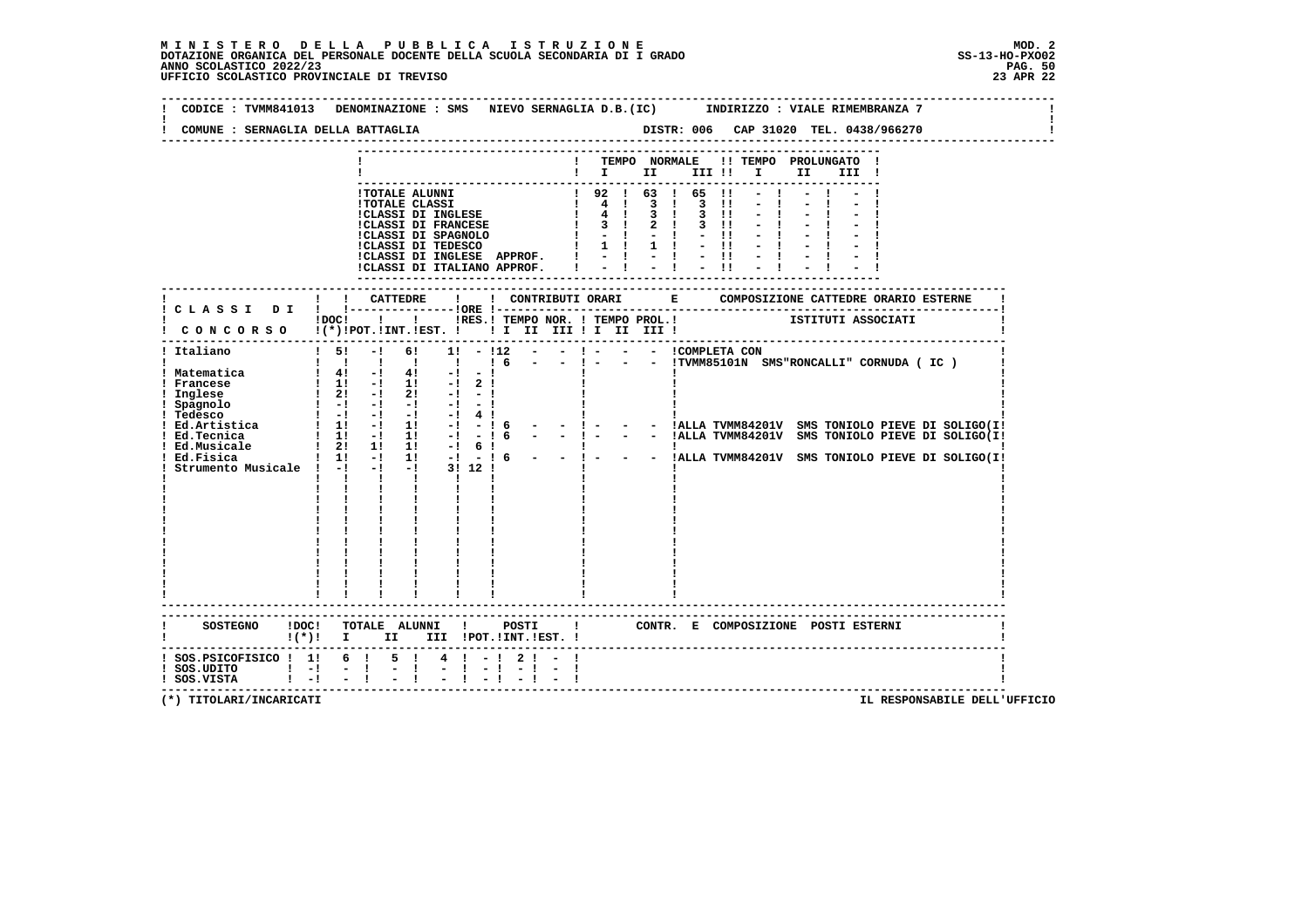$\sim$  1

 $\mathbf{I}$ 

 **-------------------------------------------------------------------------------------------------------------------------------- ! CODICE : TVMM841013 DENOMINAZIONE : SMS NIEVO SERNAGLIA D.B.(IC) INDIRIZZO : VIALE RIMEMBRANZA 7 ! ! ! ! COMUNE : SERNAGLIA DELLA BATTAGLIA DISTR: 006 CAP 31020 TEL. 0438/966270 ! --------------------------------------------------------------------------------------------------------------------------------**

 **NUMERO DI CORSI ATTIVATI SULLA SCUOLA: 4**

| IS TRUMENTI         | POSTI<br>!CONTR. ORARI E COMPOSIZIONE POSTI ORARIO ESTERNI<br>$\mathbf{I}$<br>DOC!-<br>$-10RE$ $1-$ |
|---------------------|-----------------------------------------------------------------------------------------------------|
|                     | $!$ $(*)$ !<br>$IRES.IORE$ !<br>ISTITUTI ASSOCIATI                                                  |
| IMUSICALI           | !POT. ! INT. ! EST. !<br>!UTIL!                                                                     |
| ! ARPA              | - 1<br>- 1<br>$-1$<br>$-1$<br>$-1$                                                                  |
| ! CHITARRA          | 11<br>-! 12 ICOMPLETA CON<br>- 1<br>$-1$<br>$-1$                                                    |
|                     | 6 !TVMM84201V SMS TONIOLO PIEVE DI SOLIGO(IC)<br>- 1                                                |
|                     | - 1                                                                                                 |
| ! CLARINETTO        | - !<br>- !<br>- 1<br>- !<br>- !                                                                     |
| ! CORNO             | - !<br>- 1<br>- !<br>$-1$<br>- 1                                                                    |
| <b>!FAGOTTO</b>     | - !<br>- !<br>- !<br>- 1<br>$-1$                                                                    |
| <b>!FISARMONICA</b> | - !<br>- !<br>$-1$<br>- 1<br>- 1                                                                    |
| ! FLAUTO            | - 1<br>- 1<br>- 1<br>$-1$<br>- 1                                                                    |
| ! OBOE              | - !<br>$-1$<br>- 1<br>$-1$<br>- !                                                                   |
| <b>!PERCUSSIONI</b> | 12!<br>- !<br>- !<br>$-1$<br>$-1$                                                                   |
| <b>!PIANOFORTE</b>  | 11<br><b>!COMPLETA CON</b><br>12<br>- 1<br>- 1<br>$-1$<br>- !                                       |
|                     | !TVMM84201V SMS TONIOLO PIEVE DI SOLIGO(IC)<br>- !<br>6.                                            |
|                     | - 1                                                                                                 |
| <b>! SAXOFONO</b>   | - !<br>- 1<br>- 1<br>- !<br>- !                                                                     |
| ! TROMBA            | - !<br>- !<br>- !<br>$-1$<br>- !                                                                    |
| ! VIOLINO           | 11<br><b>!COMPLETA CON</b><br>- 1<br>- 1<br>12.<br>- '<br>- !                                       |
|                     | !TVMM84201V SMS TONIOLO PIEVE DI SOLIGO(IC)<br>- !<br>6                                             |
|                     | - 1                                                                                                 |
| ! VIOLONCELLO       | - !<br>- 1                                                                                          |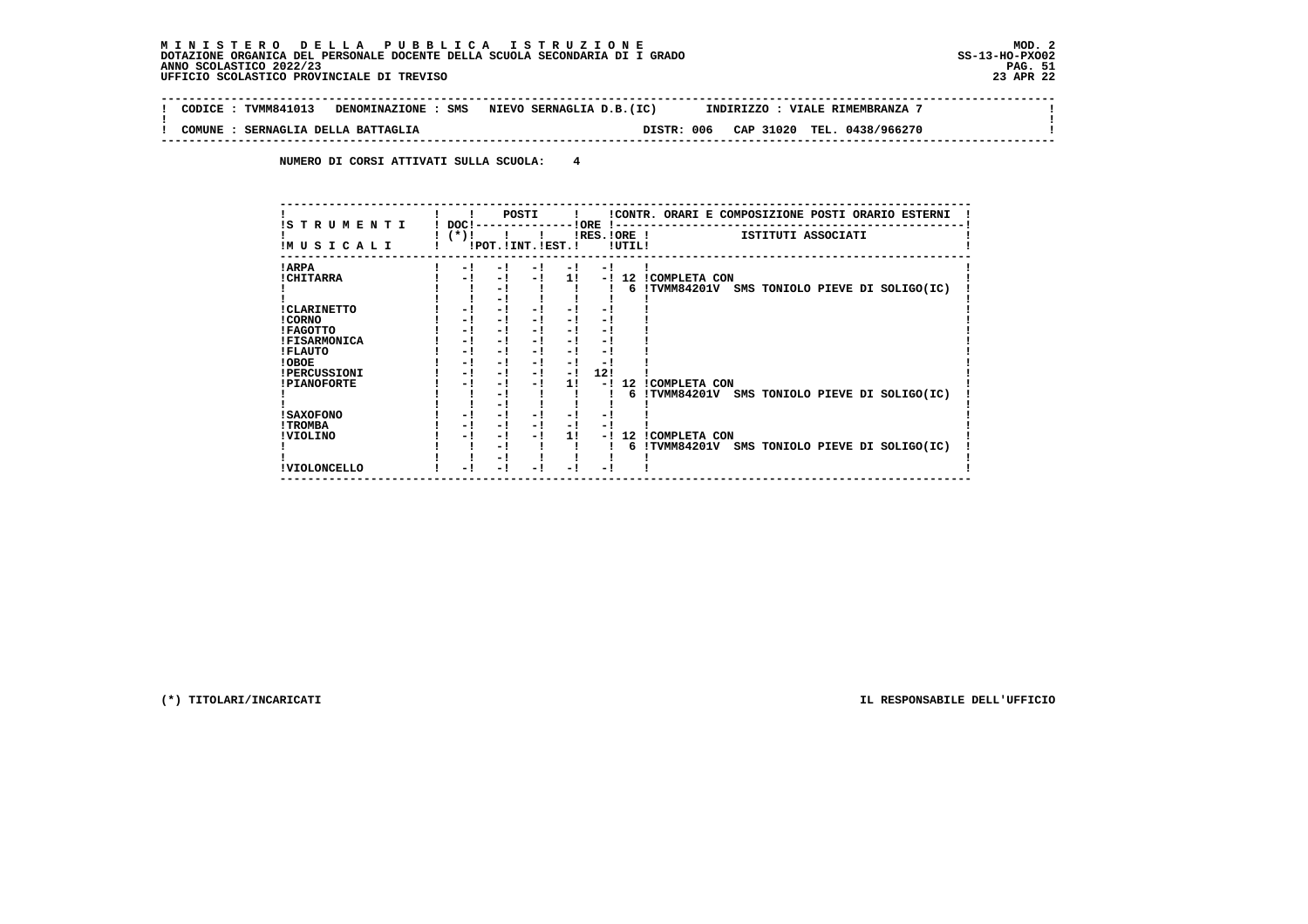| COMUNE : MORIAGO DELLA BATTAGLIA                                                                                                                                      |                                                                                                                                                                                                                                                                                                                                                                                                                                                                                                                                                                                                                                                                                                                                                   |                                                                                                   |                                                                                                            |                                                                                 |       |                                                    |                                                         |  |
|-----------------------------------------------------------------------------------------------------------------------------------------------------------------------|---------------------------------------------------------------------------------------------------------------------------------------------------------------------------------------------------------------------------------------------------------------------------------------------------------------------------------------------------------------------------------------------------------------------------------------------------------------------------------------------------------------------------------------------------------------------------------------------------------------------------------------------------------------------------------------------------------------------------------------------------|---------------------------------------------------------------------------------------------------|------------------------------------------------------------------------------------------------------------|---------------------------------------------------------------------------------|-------|----------------------------------------------------|---------------------------------------------------------|--|
|                                                                                                                                                                       |                                                                                                                                                                                                                                                                                                                                                                                                                                                                                                                                                                                                                                                                                                                                                   |                                                                                                   |                                                                                                            |                                                                                 |       |                                                    | ! TEMPO NORMALE !! TEMPO PROLUNGATO !<br>$\blacksquare$ |  |
|                                                                                                                                                                       | !TOTALE ALUNNI<br><b>!TOTALE CLASSI</b><br>!CLASSI DI INGLESE<br>CLASSI DI FRANCESE                                                                                                                                                                                                                                                                                                                                                                                                                                                                                                                                                                                                                                                               | !CLASSI DI INGLESE APPROF. !<br>!CLASSI DI ITALIANO APPROF.                                       | $\begin{array}{cccccccccccccc} 1 & - & 1 & 1 & 1 \\ 1 & - & 1 & 1 & 1 \\ 1 & - & 1 & 1 & 1 \\ \end{array}$ | $- ! 27 ! 27 !1$<br>$-1$ 1 1 1 11<br>$-1$ $-1$<br>$-1 - 1 - 1$<br>$= 1 - 1 - 1$ | $-11$ | $1 \quad 11$<br>$1 \quad 11 \quad$<br>$-1$<br>$-1$ |                                                         |  |
|                                                                                                                                                                       |                                                                                                                                                                                                                                                                                                                                                                                                                                                                                                                                                                                                                                                                                                                                                   |                                                                                                   | ----------------                                                                                           |                                                                                 |       |                                                    |                                                         |  |
|                                                                                                                                                                       | !DOC! ! ! !RES.! TEMPO NOR. ! TEMPO PROL.! [STITUTI ASSOCIATI<br>! CONCORSO !(*)!POT.!INT.!EST. ! ! I II III ! I III III !                                                                                                                                                                                                                                                                                                                                                                                                                                                                                                                                                                                                                        |                                                                                                   |                                                                                                            |                                                                                 |       |                                                    |                                                         |  |
| ! Italiano<br>! Matematica<br>! Francese<br>! Inglese<br>! Spagnolo<br>! Tedesco<br>! Ed. Artistica $  -   -   -   -  $<br>! Ed.Tecnica<br>! Ed.Musicale<br>Ed.Fisica | $-1$<br>$1 - 1 - 1$<br>$\begin{bmatrix} 1 & -1 & -1 & -1 & -1 & -1 \end{bmatrix}$<br>$\frac{1}{2}$ $\frac{1}{2}$ $\frac{1}{2}$ $\frac{1}{2}$ $\frac{1}{2}$ $\frac{1}{2}$ $\frac{1}{2}$ $\frac{1}{2}$ $\frac{1}{2}$ $\frac{1}{2}$<br>$\frac{1}{2}$ $\frac{1}{2}$ $\frac{1}{2}$ $\frac{1}{2}$ $\frac{1}{2}$ $\frac{1}{2}$ $\frac{1}{2}$ $\frac{1}{2}$<br>$\begin{bmatrix} 1 & -1 & -1 & -1 \end{bmatrix}$<br>$\blacksquare$ $\blacksquare$ $\blacksquare$ $\blacksquare$ $\blacksquare$ $\blacksquare$<br>$\blacksquare$ $\blacksquare$ $\blacksquare$ $\blacksquare$ $\blacksquare$<br>$-1$<br>$1 - 1 - 1$<br>$-1$<br>$\mathbf{I}$ and $\mathbf{I}$ and $\mathbf{I}$<br>$\mathbf{I}$<br>$\mathbf{I}$ and $\mathbf{I}$<br>------------------------- | $-1 - 1$<br>$-1 - 1$<br>$-1 - 1$<br>$-1 - 1$<br>$-1 - 1$<br>$-1 - -1$<br>$-1 - 1$<br>$\mathbf{I}$ |                                                                                                            |                                                                                 |       |                                                    |                                                         |  |
|                                                                                                                                                                       | SOSTEGNO !DOC! TOTALE ALUNNI ! POSTI ! CONTR. E COMPOSIZIONE POSTI ESTERNI<br>$!(*)!$ I II III !POT.!INT.!EST. !                                                                                                                                                                                                                                                                                                                                                                                                                                                                                                                                                                                                                                  |                                                                                                   |                                                                                                            |                                                                                 |       |                                                    |                                                         |  |
| $!$ SOS.PSICOFISICO $!$ -! - ! - !<br>$!$ SOS.UDITO $!$ $-!$<br>$!$ SOS.VISTA $!$ -!                                                                                  | $\frac{1}{2}$<br>$-1$<br>$-1$                                                                                                                                                                                                                                                                                                                                                                                                                                                                                                                                                                                                                                                                                                                     | $2 \cdot 1 - 1 - 1 -$<br>$-1$<br>$-1$                                                             |                                                                                                            |                                                                                 |       |                                                    |                                                         |  |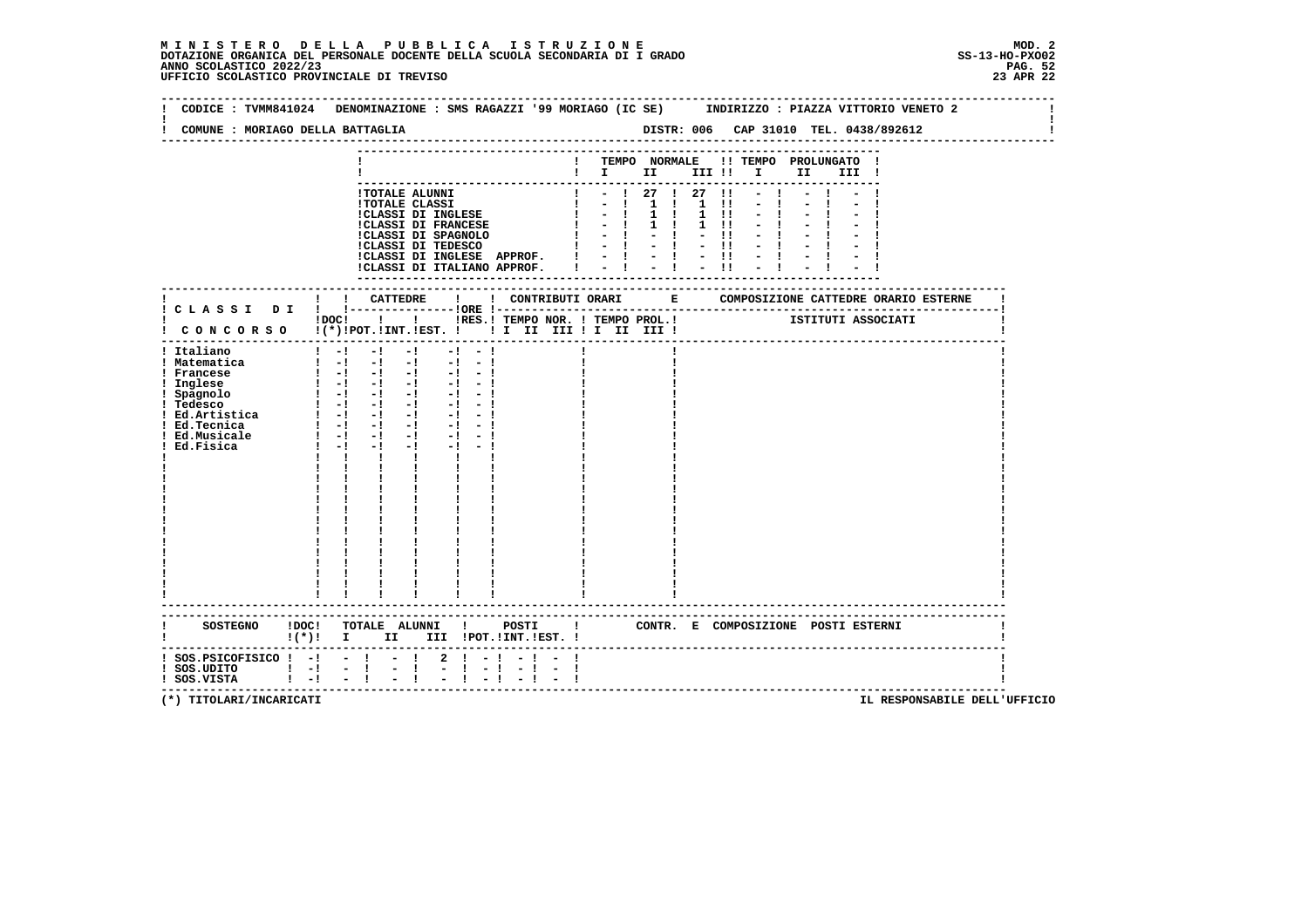**--------------------------------------------------------------------------------------------------------------------------------** $\sim$  1  **! CODICE : TVMM84201V DENOMINAZIONE : SMS TONIOLO PIEVE DI SOLIGO(IC) INDIRIZZO : VIA G. BATTISTELLA, 3 ! ! ! ! COMUNE : PIEVE DI SOLIGO DISTR: 006 CAP 31053 TEL. 043/82011 ! -------------------------------------------------------------------------------------------------------------------------------- --------------------------------------------------------------------------- ! ! TEMPO NORMALE !! TEMPO PROLUNGATO ! ! ! I II III !! I II III ! --------------------------------------------------------------------------- !TOTALE ALUNNI ! 106 ! 122 ! 92 !! - ! - ! - ! !TOTALE CLASSI ! 5 ! 6 ! 4 !! - ! - ! - ! !CLASSI DI INGLESE ! 5 ! 6 ! 4 !! - ! - ! - ! !CLASSI DI FRANCESE ! 3 ! 3 ! 3 !! - ! - ! - ! !CLASSI DI SPAGNOLO ! - ! - ! - !! - ! - ! - ! !CLASSI DI TEDESCO ! 2 ! 3 ! 1 !! - ! - ! - ! !CLASSI DI INGLESE APPROF. ! - ! - ! - !! - ! - ! - ! !CLASSI DI ITALIANO APPROF. ! - ! - ! - !! - ! - ! - ! --------------------------------------------------------------------------- ------------------------------------------------------------------------------------------------------------------------- ! ! ! CATTEDRE ! ! CONTRIBUTI ORARI E COMPOSIZIONE CATTEDRE ORARIO ESTERNE ! ! C L A S S I D I ! !---------------!ORE !------------------------------------------------------------------------! POC! !!! INES.! TEMPO NOR. ! TEMPO PROL.!** ISTITUTI ASSOCIATI  **! C O N C O R S O !(\*)!POT.!INT.!EST. ! ! I II III ! I II III ! ! ------------------------------------------------------------------------------------------------------------------------- ! Italiano ! 8! -! 8! -! - ! 2 - - ! - - - !ALLA TVMM818012 SMS"FOGAZZARO" FOLLINA(I.C.) ! ! ! ! ! ! ! ! 4 - - ! - - - !ALLA TVMM882019 SMS E.REATTO VALDOBBIADENE- I! ! Matematica ! 4! -! 5! -! - ! ! ! ! ! Francese ! 1! -! 1! -! - ! ! ! ! ! Inglese ! 2! -! 2! -! - ! 9 - - ! - - - !ALLA TVMM838028 SMS "LOVARINI" SPRESIANO (IC)! ! Spagnolo ! -! -! -! -! - ! ! ! !**! Tedesco  $1$  1! -1 -1 1! -112 - - 1 - - ICOMPLETA CON<br>
! Ed.Artistica  $1$  1! -1 1! 1! -112 - - 1 - - ICOMPLETA CON<br>
! Ed.Artistica  $1$  1! -1 1! 1! -112 - - 1 - - ICOMPLETA CON<br>
! Ed.Tecnica  $1$  2! -1 1! 1! -112 - - 1 - -  **! ! ! ! ! ! 6 - - ! - - !TVMM85201D SMS MANIN SUSEGANA (IC)**<br>! Ed.Fisica | -! -! 1! 1! -!12 - - ! - - - !COMPLETA CON  **! Ed.Fisica ! -! -! 1! 1! - !12 - - ! - - - !COMPLETA CON ! ! ! ! ! ! ! ! 6 - - ! - - - !TVMM841013 SMS NIEVO SERNAGLIA D.B.(IC) ! ! Strumento Musicale ! -! -! -! -! 6 ! ! ! ! ! ! ! ! ! ! ! ! ! ! ! ! ! ! ! ! ! ! ! ! ! ! ! ! ! ! ! ! ! ! ! ! ! ! ! ! ! ! ! ! ! ! ! ! ! ! ! ! ! ! ! ! ! ! ! ! ! ! ! ! ! ! ! ! ! ! ! ! ! ! ------------------------------------------------------------------------------------------------------------------------- ------------------------------------------------------------------------------------------------------------------------- ! SOSTEGNO !DOC! TOTALE ALUNNI ! POSTI ! CONTR. E COMPOSIZIONE POSTI ESTERNI ! ! !(\*)! I II III !POT.!INT.!EST. ! ! ------------------------------------------------------------------------------------------------------------------------- ! SOS.PSICOFISICO ! 2! 2 ! 7 ! 3 ! - ! 3 ! - ! !**- 1  **! SOS.UDITO ! -! - ! - ! - ! - ! - ! - ! ! ! SOS.VISTA ! -! - ! - ! - ! - ! - ! - ! ! -------------------------------------------------------------------------------------------------------------------------**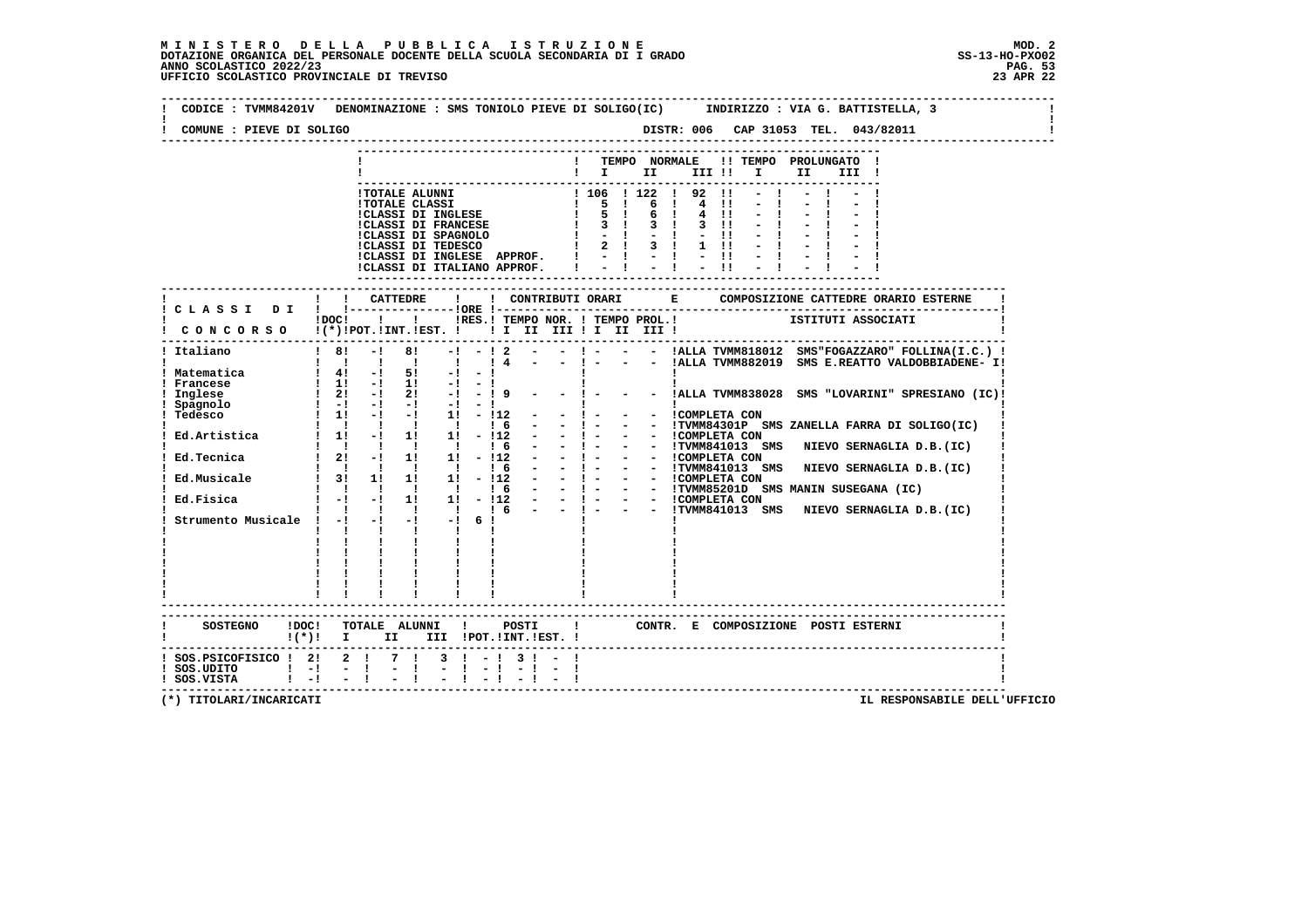**Contract** 

 $\mathbf{I}$ 

 $\mathbf{I}$ 

 **-------------------------------------------------------------------------------------------------------------------------------- ! CODICE : TVMM84201V DENOMINAZIONE : SMS TONIOLO PIEVE DI SOLIGO(IC) INDIRIZZO : VIA G. BATTISTELLA, 3 ! ! ! ! COMUNE : PIEVE DI SOLIGO DISTR: 006 CAP 31053 TEL. 043/82011 ! --------------------------------------------------------------------------------------------------------------------------------**

 **NUMERO DI CORSI ATTIVATI SULLA SCUOLA: 4**

| !S T R U M E N T I  | DOC!<br>$(*)!$ |     | POSTI                 |     | ! ORE<br>$IRES.IORE$ ! |        |     | !CONTR. ORARI E COMPOSIZIONE POSTI ORARIO ESTERNI |     | ISTITUTI ASSOCIATI |                            |  |
|---------------------|----------------|-----|-----------------------|-----|------------------------|--------|-----|---------------------------------------------------|-----|--------------------|----------------------------|--|
| IM U S I C A L I    |                |     | !POT. ! INT. ! EST. ! |     |                        | !UTIL! |     |                                                   |     |                    |                            |  |
| ! ARPA              | - 1            | - 1 | - 1                   | - 1 | - 1                    |        |     |                                                   |     |                    |                            |  |
| ! CHITARRA          | - !            | - ! | $-1$                  | - 1 | $-1$                   | б.     | IA: | TVMM841013                                        | SMS |                    | NIEVO SERNAGLIA D.B. (IC)! |  |
| ! CLARINETTO        | - !            | - ! | - 1                   | - 1 | - 1                    |        |     |                                                   |     |                    |                            |  |
| ! CORNO             | - 1            | - 1 | - 1                   | - 1 | - 1                    |        |     |                                                   |     |                    |                            |  |
| ! FAGOTTO           | - 1            | - 1 | - 1                   | - 1 | - 1                    |        |     |                                                   |     |                    |                            |  |
| <b>!FISARMONICA</b> | - 1            | - 1 | - 1                   | - 1 | - 1                    |        |     |                                                   |     |                    |                            |  |
| ! FLAUTO            | - !            | - ! | - 1                   | - 1 | 6!                     |        |     |                                                   |     |                    |                            |  |
| ! OBOE              | - 1            | - 1 | - 1                   | - 1 | - 1                    |        |     |                                                   |     |                    |                            |  |
| <b>!PERCUSSIONI</b> | - !            | - 1 | - 1                   | - 1 | - 1                    |        |     |                                                   |     |                    |                            |  |
| <b>!PIANOFORTE</b>  | - 1            | - 1 | - 1                   | - 1 | - 1                    | 6      |     | IA: TVMM841013                                    | SMS |                    | NIEVO SERNAGLIA D.B. (IC)! |  |
| <b>! SAXOFONO</b>   | - !            | - 1 | - 1                   | - 1 | - 1                    |        |     |                                                   |     |                    |                            |  |
| ! TROMBA            | - !            | - ! | - 1                   | - 1 | - 1                    |        |     |                                                   |     |                    |                            |  |
| ! VIOLINO           | - 1            | - 1 | - 1                   | - 1 | $-1$                   | 6      | IA: | TVMM841013                                        | SMS | <b>NIEVO</b>       | SERNAGLIA D.B. (IC)!       |  |
| ! VIOLONCELLO       | - !            | - 1 | - 1                   | - ! | - 1                    |        |     |                                                   |     |                    |                            |  |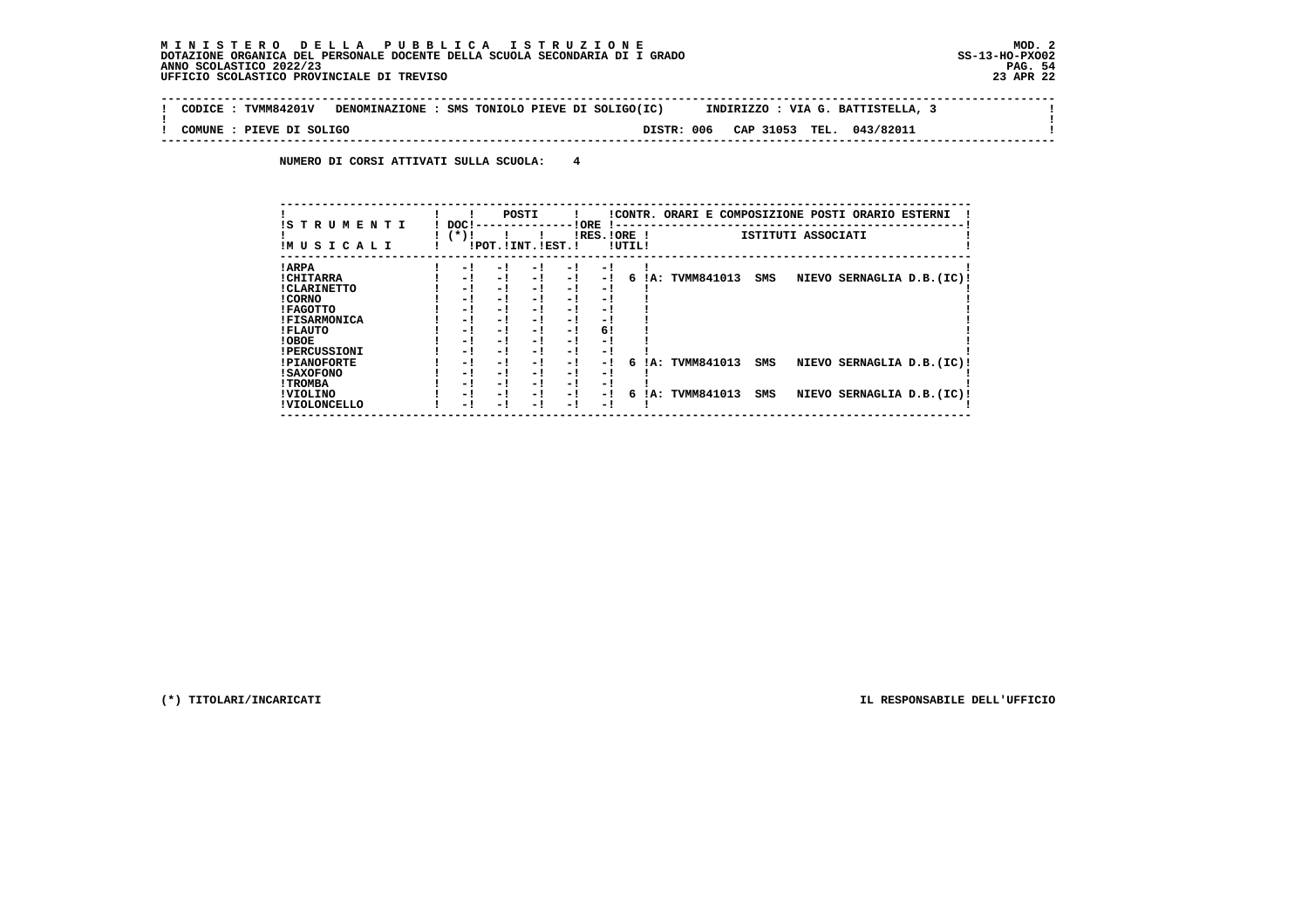| COMUNE : FARRA DI SOLIGO                                                           |                                                                                                                                                                                                      |                                                       |                                                                                                                                                                                                       |                               |            |       |                                                                                              |              |             |             |                                                                                                                               |                     |                                                                                                                                   |      |       |  |                                                     |  |
|------------------------------------------------------------------------------------|------------------------------------------------------------------------------------------------------------------------------------------------------------------------------------------------------|-------------------------------------------------------|-------------------------------------------------------------------------------------------------------------------------------------------------------------------------------------------------------|-------------------------------|------------|-------|----------------------------------------------------------------------------------------------|--------------|-------------|-------------|-------------------------------------------------------------------------------------------------------------------------------|---------------------|-----------------------------------------------------------------------------------------------------------------------------------|------|-------|--|-----------------------------------------------------|--|
|                                                                                    |                                                                                                                                                                                                      |                                                       |                                                                                                                                                                                                       |                               |            |       |                                                                                              |              |             |             | TEMPO NORMALE                                                                                                                 |                     | !! TEMPO PROLUNGATO !<br>$\blacksquare$ $\blacksquare$ $\blacksquare$ $\blacksquare$ $\blacksquare$ $\blacksquare$ $\blacksquare$ | II D | III ! |  |                                                     |  |
|                                                                                    |                                                                                                                                                                                                      |                                                       | <b>!TOTALE ALUNNI</b><br><b>!TOTALE CLASSI</b><br>!CLASSI DI INGLESE<br>!CLASSI DI FRANCESE<br>!CLASSI DI SPAGNOLO<br>!CLASSI DI TEDESCO<br>!CLASSI DI INGLESE APPROF.<br>!CLASSI DI ITALIANO APPROF. |                               |            |       | $\begin{array}{cc} 1 & 80 & 1 \\ 1 & 4 & 1 \\ 1 & 4 & 1 \end{array}$<br>-------------------- | $\mathbf{I}$ | $2 \quad 1$ | $1 \quad 1$ | 1 80 1 83 1 92 11<br>4 1 4 11<br>4 !<br>$1 - 1 - 1 - 1$<br>$1 \t2 \t1 \t2 \t1 \t2 \t1!$<br>$1 - 1 1 1 - 11$<br>$-1$ $-1$ $-1$ | 4!!<br>$2 \quad 11$ |                                                                                                                                   |      |       |  |                                                     |  |
|                                                                                    |                                                                                                                                                                                                      |                                                       |                                                                                                                                                                                                       |                               |            |       |                                                                                              |              |             |             |                                                                                                                               |                     |                                                                                                                                   |      |       |  |                                                     |  |
| ! CONCORSO !(*)!POT.!INT.!EST. !! I II III !I II III !                             |                                                                                                                                                                                                      |                                                       | !DOC! ! ! !RES.! TEMPO NOR. ! TEMPO PROL.! [STITUTI ASSOCIATI                                                                                                                                         |                               |            |       |                                                                                              |              |             |             |                                                                                                                               |                     |                                                                                                                                   |      |       |  |                                                     |  |
| ! Italiano<br>! Matematica<br>Francese<br>Inglese                                  | $1 \quad 4! \quad -1 \quad 4! \quad -1 \quad -1$<br>$\begin{array}{cccccccc} 1 & -1 & -1 & -1 & -1 & -1 & 2 & 1 & 8 \\ 1 & 11 & -1 & 21 & -1 & 2 & 1 \\ 1 & -1 & -1 & -1 & -1 & -1 & -1 \end{array}$ | $1 \t61 -1$<br>$\mathbf{I}$ $\mathbf{I}$ $\mathbf{I}$ | 61 —                                                                                                                                                                                                  | $\mathbf{I}$ and $\mathbf{I}$ | $-!$ 12 !  | п.    |                                                                                              |              |             |             |                                                                                                                               |                     |                                                                                                                                   |      |       |  | - - !ALLA TVMM853019 SMS FRA' CLAUDIO -S.LUCIA (IC! |  |
| <b>SOSTEGNO</b>                                                                    | !DOC! TOTALE ALUNNI !                                                                                                                                                                                |                                                       |                                                                                                                                                                                                       |                               |            | POSTI |                                                                                              |              |             |             |                                                                                                                               |                     | CONTR. E COMPOSIZIONE POSTI_ESTERNI                                                                                               |      |       |  |                                                     |  |
| ! (*)! I II III !POT.!INT.!EST.!                                                   |                                                                                                                                                                                                      |                                                       |                                                                                                                                                                                                       |                               |            |       |                                                                                              |              |             |             |                                                                                                                               |                     |                                                                                                                                   |      |       |  |                                                     |  |
| ! SOS.PSICOFISICO ! 2! 3 !<br>$SOS. UDITIONIO$ $  - $ $  $<br>! SOS.VISTA ! -! - ! |                                                                                                                                                                                                      |                                                       | $2 \quad 1$<br>$-1$                                                                                                                                                                                   |                               | $5! - 13!$ |       |                                                                                              |              |             |             |                                                                                                                               |                     |                                                                                                                                   |      |       |  |                                                     |  |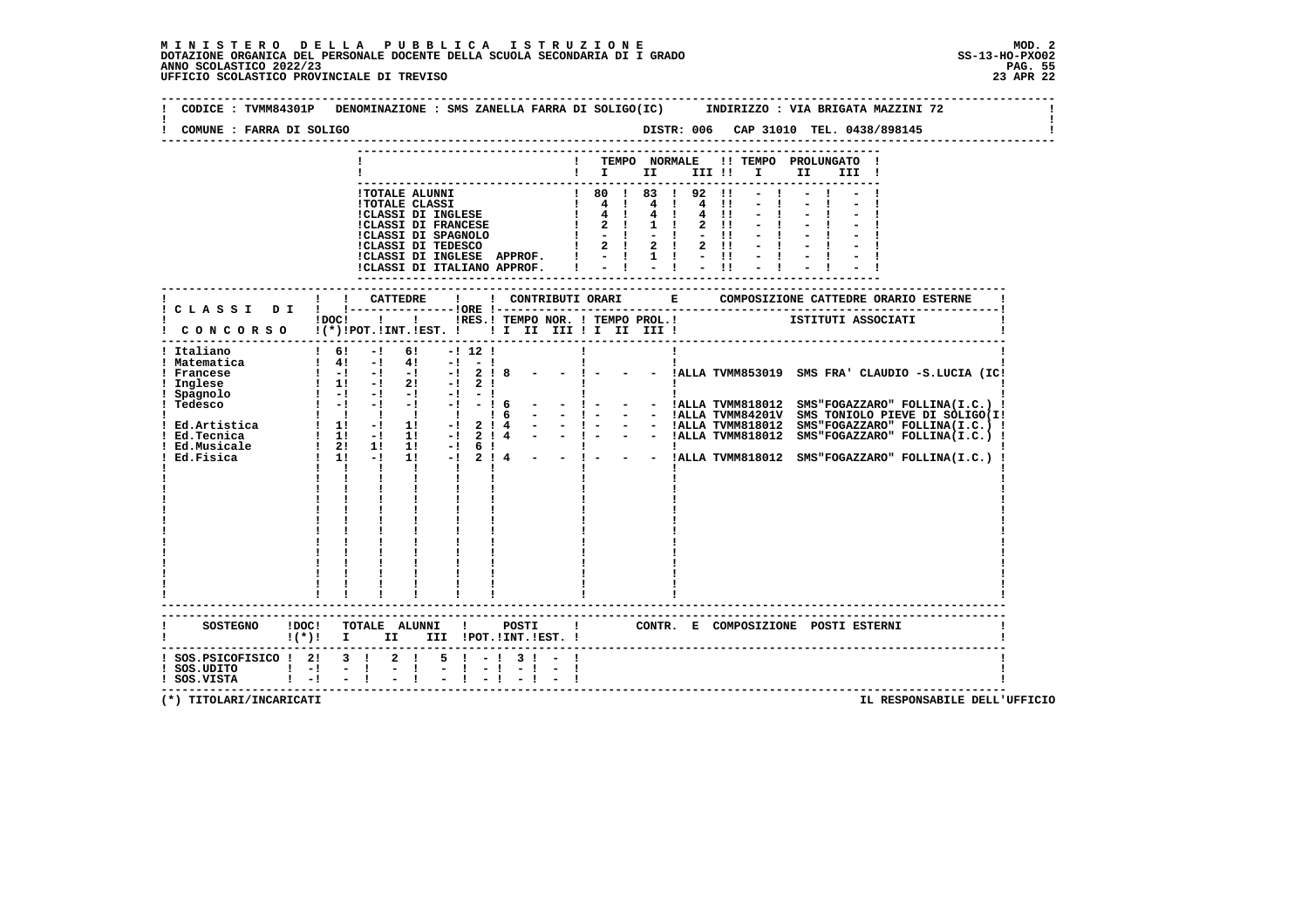| COMUNE : ALTIVOLE                                                                     | DISTR: 016 CAP 31030 TEL. 0423/566021                                                                                                                                                                                                                                                                                                                                                                                                                                                                                                                                                                                                                                                                                                                                                                                                                                                                                                                                                                                                                                     |
|---------------------------------------------------------------------------------------|---------------------------------------------------------------------------------------------------------------------------------------------------------------------------------------------------------------------------------------------------------------------------------------------------------------------------------------------------------------------------------------------------------------------------------------------------------------------------------------------------------------------------------------------------------------------------------------------------------------------------------------------------------------------------------------------------------------------------------------------------------------------------------------------------------------------------------------------------------------------------------------------------------------------------------------------------------------------------------------------------------------------------------------------------------------------------|
|                                                                                       | ! TEMPO NORMALE !! TEMPO PROLUNGATO !<br>$\blacksquare$                                                                                                                                                                                                                                                                                                                                                                                                                                                                                                                                                                                                                                                                                                                                                                                                                                                                                                                                                                                                                   |
|                                                                                       | ! 81 ! 94 ! 67 !!<br>!TOTALE ALUNNI<br>1 81 1 94 1 67 11<br>1 4 1 5 1 3 11<br>1 4 1 5 1 3 11<br><b>!TOTALE CLASSI</b><br>!CLASSI DI INGLESE<br><b>!CLASSI DI FRANCESE</b><br>$1 - 1 - 1$<br>$-11$<br>ICLASSI DI SPAGNOLO : 3 :<br>ICLASSI DI TEDESCO : 1 : 1 :<br>$4 \quad 1$<br>$1 \quad 11$<br>$1 \quad 1 \quad 1 \quad 1 \quad 1 \quad 1 \quad 11$<br>!CLASSI DI INGLESE APPROF.   -   -   1 !!<br>$-1 - 1 = 1 - 1$<br>!CLASSI DI ITALIANO APPROF. I<br>---------------                                                                                                                                                                                                                                                                                                                                                                                                                                                                                                                                                                                                |
|                                                                                       |                                                                                                                                                                                                                                                                                                                                                                                                                                                                                                                                                                                                                                                                                                                                                                                                                                                                                                                                                                                                                                                                           |
|                                                                                       | !DOC! ! ! !RES.! TEMPO NOR. ! TEMPO PROL.! [STITUTI ASSOCIATI<br>! CONCORSO !(*)!POT.!INT.!EST. ! ! I II III ! I III III !                                                                                                                                                                                                                                                                                                                                                                                                                                                                                                                                                                                                                                                                                                                                                                                                                                                                                                                                                |
| ! Italiano<br>! Matematica<br>! Francese<br>! Inglese<br>! Spagnolo                   | $\frac{1}{5!}$<br>$- !$ $ - !$ COMPLETA CON<br>$-!$ 6! 1! $-!12$ $-$<br>$\frac{1}{6}$<br>$-1 - 1$<br>- - !TVMM84501A S.SEC.I MADONNA DELLE CENDROLE<br>1 1 1 1 1<br>$1 \quad 3! \quad -1 \quad 4! \quad -1 \quad -1$<br>!!<br>!!<br>  I ALLA TVMM81501E SMS GIORGIONE/TREVILLE -CAST.!<br> - !- - - !ALLA TVMM81501E SMS GIORGIONE/TREVILLE -CAST.<br>$\begin{array}{cccccccccc} 0 & 1 & -1 & -1 & -1 & -1 & -1 & -1 & -1 \end{array}$<br>$1 \quad 21 \quad -1$<br>$2! -1 - 12$<br>$-1 - 1$<br>$\frac{1}{2}$ 1! $\frac{1}{2}$ $\frac{1}{2}$ $\frac{1}{2}$ $\frac{1}{2}$ $\frac{1}{2}$ $\frac{1}{2}$ $\frac{1}{2}$ $\frac{1}{2}$ $\frac{1}{2}$ $\frac{1}{2}$ $\frac{1}{2}$ $\frac{1}{2}$ $\frac{1}{2}$ $\frac{1}{2}$ $\frac{1}{2}$ $\frac{1}{2}$ $\frac{1}{2}$ $\frac{1}{2}$ $\frac{1}{2}$ $\frac{1}{2}$ $\frac{1}{2}$<br>- - ICOMPLETA CON<br>- ! - - - !TVMM84501A S.SEC.I MADONNA DELLE CENDROLE<br>$\begin{array}{ccccccccccccccccc}\n1 & 1 & 1 & 1 & 1 & 1\n\end{array}$<br>$\frac{1}{2}$<br>the control of the con-<br>$\mathbf{I}$<br>$\mathbf{I}$ and $\mathbf{I}$ |
|                                                                                       | ------------------------<br>SOSTEGNO !DOC! TOTALE ALUNNI ! POSTI !<br>CONTR. E COMPOSIZIONE POSTI_ESTERNI<br>! (*)! I II III !POT.!INT.!EST.!                                                                                                                                                                                                                                                                                                                                                                                                                                                                                                                                                                                                                                                                                                                                                                                                                                                                                                                             |
| ! SOS.PSICOFISICO ! 1! 3 ! 2 !<br>$!$ SOS.UDITO $!$ -!<br>$!$ SOS.VISTA $!$ $-!$ $ !$ | $2 \cdot 1 - 1 \cdot 3 \cdot 1 - 1$<br>$-1$<br>$-1$                                                                                                                                                                                                                                                                                                                                                                                                                                                                                                                                                                                                                                                                                                                                                                                                                                                                                                                                                                                                                       |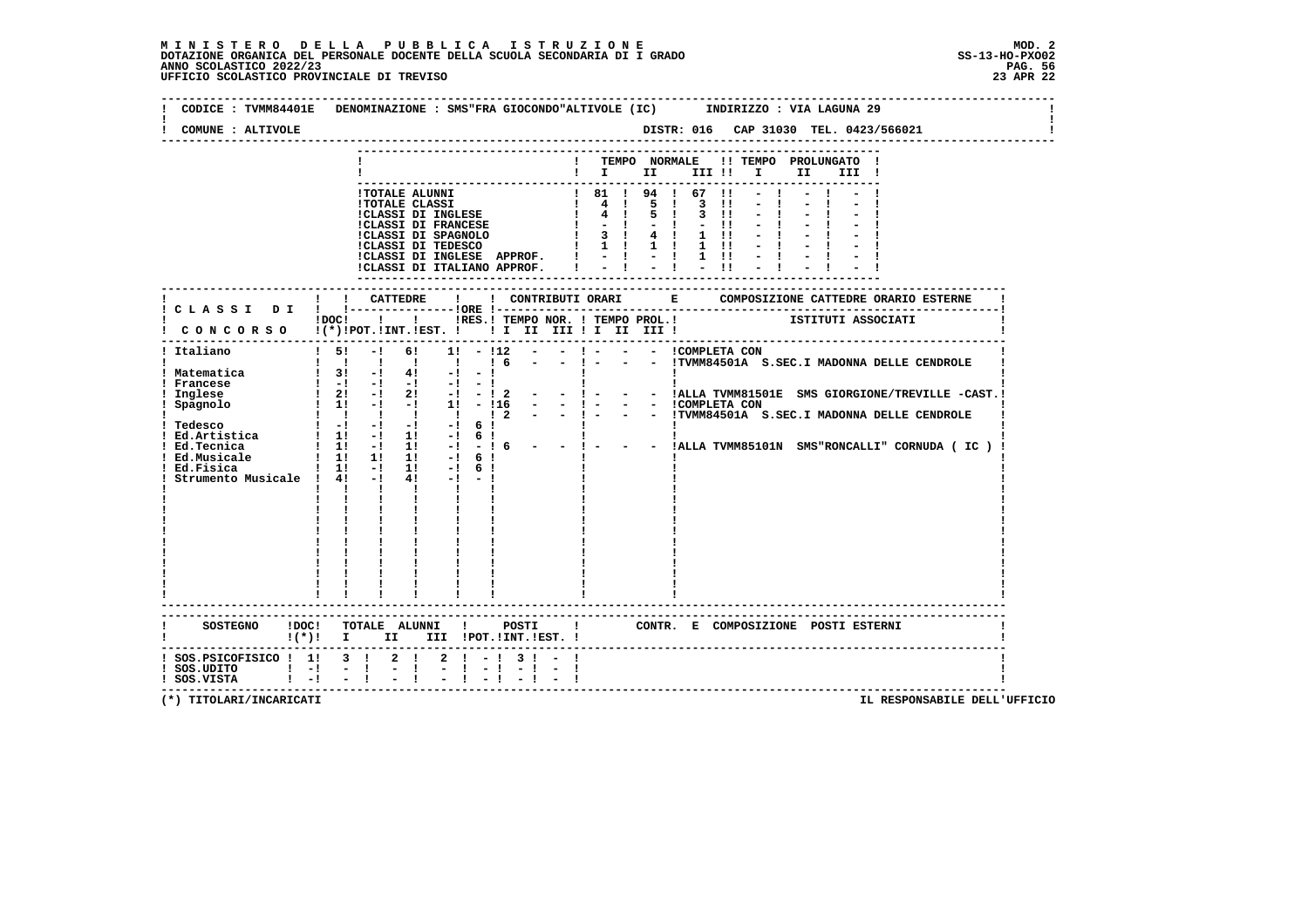$\sim$ 

 $\mathbf{I}$ 

 $\mathbf{I}$ 

 **-------------------------------------------------------------------------------------------------------------------------------- ! CODICE : TVMM84401E DENOMINAZIONE : SMS"FRA GIOCONDO"ALTIVOLE (IC) INDIRIZZO : VIA LAGUNA 29 ! ! ! ! COMUNE : ALTIVOLE DISTR: 016 CAP 31030 TEL. 0423/566021 !**

 **--------------------------------------------------------------------------------------------------------------------------------**

 **NUMERO DI CORSI ATTIVATI SULLA SCUOLA: 4**

| IS T R U M E N T I  | DOC! |     | POSTI                 |      | ! ORE                    |        | !CONTR. ORARI E COMPOSIZIONE POSTI ORARIO ESTERNI |
|---------------------|------|-----|-----------------------|------|--------------------------|--------|---------------------------------------------------|
| IMUSICALI           | (*)! |     | !POT. ! INT. ! EST. ! |      | -1 - -<br>$IRES.IORE$ !  | !UTIL! | ISTITUTI ASSOCIATI                                |
| ! ARPA              | - 1  | - 1 | - 1                   | - 1  | - !                      |        |                                                   |
| ! CHITARRA          | 11   | - ! | 11                    | - !  | - 1                      |        |                                                   |
| ! CLARINETTO        | 11   | - 1 | 11                    | - 1  | - 1                      |        |                                                   |
| ! CORNO             | - 1  | - ! | - 1                   | - 1  | - 1                      |        |                                                   |
| ! FAGOTTO           | - 1  | - ! | - 1                   | - 1  | - 1                      |        |                                                   |
| <b>!FISARMONICA</b> | - 1  | - ! | - 1                   | - 1  | - 1                      |        |                                                   |
| ! FLAUTO            | - 1  | - ! | - 1                   | - !  | - 1                      |        |                                                   |
| ! OBOE              | - 1  | - ! | - 1                   | $-1$ | - 1                      |        |                                                   |
| <b>!PERCUSSIONI</b> | 1!   | - ! | 11                    | - 1  | - 1                      |        |                                                   |
| <b>!PIANOFORTE</b>  | 1!   | - 1 | 1!                    | - 1  | - 1                      |        |                                                   |
| ! SAXOFONO          | - 1  | - ! | - !                   | - 1  | $\overline{\phantom{0}}$ |        |                                                   |
| ! TROMBA            | - 1  | - ! | - 1                   | - 1  | - 1                      |        |                                                   |
| ! VIOLINO           | - 1  | - 1 | - !                   | $-1$ | - 1                      |        |                                                   |
| ! VIOLONCELLO       | - 1  | - 1 | - 1                   | - '  | - 1                      |        |                                                   |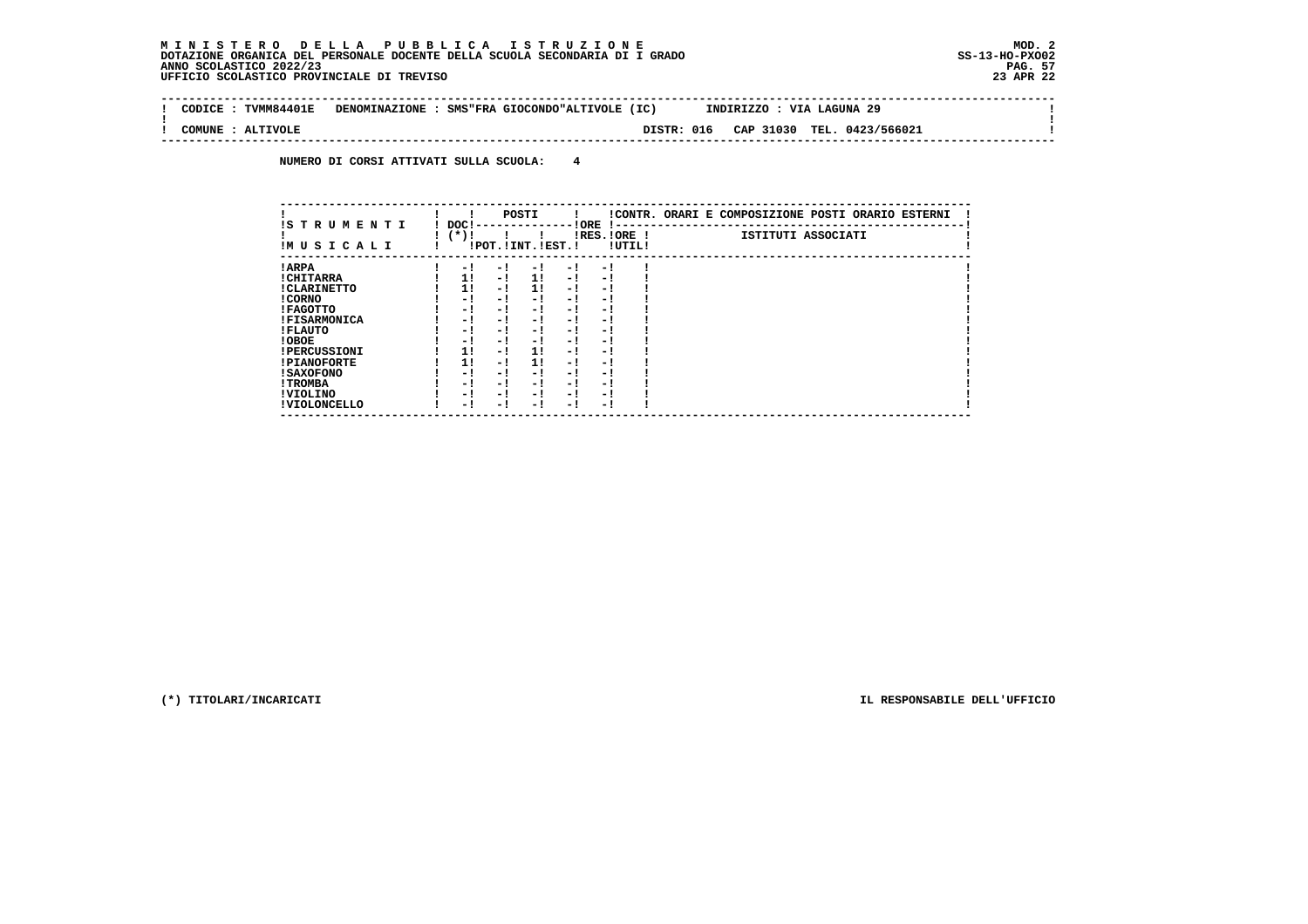| CODICE : TVMM84501A<br>COMUNE : RIESE PIO X                                       |         |                                                                                                                                                                                                                                                                                                                          |      | DENOMINAZIONE : S.SEC.I MADONNA DELLE CENDROLE                                                                                                                                                       |              |                               |                                  |         |                                                                                 |                     |                                                                                                                  |                              |                                                         | INDIRIZZO : VIA MONTE TOMBA 1                                                               |                    |      |       |  |  |
|-----------------------------------------------------------------------------------|---------|--------------------------------------------------------------------------------------------------------------------------------------------------------------------------------------------------------------------------------------------------------------------------------------------------------------------------|------|------------------------------------------------------------------------------------------------------------------------------------------------------------------------------------------------------|--------------|-------------------------------|----------------------------------|---------|---------------------------------------------------------------------------------|---------------------|------------------------------------------------------------------------------------------------------------------|------------------------------|---------------------------------------------------------|---------------------------------------------------------------------------------------------|--------------------|------|-------|--|--|
|                                                                                   |         |                                                                                                                                                                                                                                                                                                                          |      |                                                                                                                                                                                                      |              |                               |                                  |         |                                                                                 |                     |                                                                                                                  |                              |                                                         |                                                                                             |                    |      |       |  |  |
|                                                                                   |         |                                                                                                                                                                                                                                                                                                                          |      |                                                                                                                                                                                                      |              |                               |                                  |         |                                                                                 |                     | TEMPO NORMALE                                                                                                    |                              |                                                         | !! TEMPO PROLUNGATO !<br>$\mathbf{I}$ is the set of $\mathbf{I}$ is the set of $\mathbf{I}$ |                    | II a | III ! |  |  |
|                                                                                   |         |                                                                                                                                                                                                                                                                                                                          |      |                                                                                                                                                                                                      |              |                               |                                  |         |                                                                                 |                     |                                                                                                                  |                              |                                                         |                                                                                             |                    |      |       |  |  |
|                                                                                   |         |                                                                                                                                                                                                                                                                                                                          |      | !TOTALE ALUNNI<br><b>!TOTALE CLASSI</b><br>!CLASSI DI INGLESE<br><b>!CLASSI DI FRANCESE</b><br>!CLASSI DI SPAGNOLO<br>!CLASSI DI TEDESCO<br>!CLASSI DI INGLESE APPROF.<br>CLASSI DI ITALIANO APPROF. |              |                               |                                  |         | $1 \quad 4 \quad 1$<br>$\mathbf{I}$<br>$\begin{array}{ccc} & 3 & 1 \end{array}$ | $4 \quad 1$<br>$-1$ | 1 89 1 83 1 77<br>$4 \quad 1$<br>$1 \quad 1$<br>$1 \quad 1 \quad 1 \quad 1 \quad - \quad 11$<br>$! - 1 2 1 2 1!$ | 4 1 4 11                     | $\blacksquare$<br>$4 \quad 11$<br>$-11$<br>$2 \quad 11$ |                                                                                             |                    |      |       |  |  |
|                                                                                   |         |                                                                                                                                                                                                                                                                                                                          |      | ! CATTEDRE                                                                                                                                                                                           |              | $\mathbf{I}$ and $\mathbf{I}$ |                                  |         |                                                                                 |                     |                                                                                                                  |                              |                                                         | ! CONTRIBUTI ORARI E COMPOSIZIONE CATTEDRE ORARIO ESTERNE                                   |                    |      |       |  |  |
| ! CONCORSO !(*)!POT.!INT.!EST. ! ! I II III ! I III II                            |         | $1\,\text{DOC1}$ $1$ $1$                                                                                                                                                                                                                                                                                                 |      |                                                                                                                                                                                                      |              |                               | !RES.! TEMPO NOR. ! TEMPO PROL.! |         |                                                                                 |                     |                                                                                                                  |                              |                                                         |                                                                                             | ISTITUTI ASSOCIATI |      |       |  |  |
| ! Italiano<br>! Matematica<br>Francese                                            |         | $1 \quad 41$<br>$1 \quad 3! \quad -! \quad 4!$<br>$\begin{bmatrix} 1 & -1 & -1 & -1 & -1 & -1 \end{bmatrix}$                                                                                                                                                                                                             | $-1$ | 6 !                                                                                                                                                                                                  |              |                               | $-! 6 16$<br>$-1 - 1$            |         |                                                                                 |                     |                                                                                                                  | $\mathbf{1}$<br>$\mathbf{I}$ |                                                         | - ! - - - !ALLA TVMM84401E SMS"FRA GIOCONDO"ALTIVOLE (IC!                                   |                    |      |       |  |  |
| ! Inglese<br>Spagnolo<br>! Tedesco<br>! Ed.Artistica                              |         | . 21 -1 21 -1 -1 8 - - 1 - - - IALLA TVMM824019 SMS LORIA G.B. NOVELLO (I.C!<br>1 -1 -1 -1 -1 6 1 2 - - 1 - - - IALLA TVMM84401E SMS"FRA GIOCONDO"ALTIVOLE (IC!<br>1 1 1 1 1 4 - - 1 - - - IALLA TVMM81501E SMS GIORGIONE/TREVILLE -<br>$! -! -! -! -! -! 4!$<br>$1 \quad 1! \quad -1 \quad 1! \quad -1 \quad 6 \quad 1$ |      |                                                                                                                                                                                                      |              |                               |                                  |         |                                                                                 |                     |                                                                                                                  |                              |                                                         |                                                                                             |                    |      |       |  |  |
| ! Ed.Tecnica<br>Ed.Musicale<br>Ed.Fisica<br>Strumento Musicale $! -! -! -! -! 6!$ |         | $1 \t1! -1 \t1!$<br>$! 2! 1! 1! -16!$<br>$1 - 1 - 1$                                                                                                                                                                                                                                                                     |      |                                                                                                                                                                                                      | $1! -1 - 16$ | $-!$ 6!                       |                                  |         |                                                                                 |                     |                                                                                                                  |                              |                                                         | - !ALLA TVMM85101N SMS"RONCALLI" CORNUDA (IC)                                               |                    |      |       |  |  |
|                                                                                   |         |                                                                                                                                                                                                                                                                                                                          |      | $\mathbf{1}$ $\mathbf{1}$ $\mathbf{1}$                                                                                                                                                               |              |                               |                                  |         |                                                                                 |                     |                                                                                                                  |                              |                                                         |                                                                                             |                    |      |       |  |  |
|                                                                                   |         |                                                                                                                                                                                                                                                                                                                          |      |                                                                                                                                                                                                      |              |                               |                                  |         |                                                                                 |                     |                                                                                                                  |                              |                                                         |                                                                                             |                    |      |       |  |  |
| <b>SOSTEGNO</b>                                                                   | !DOC!   |                                                                                                                                                                                                                                                                                                                          |      | TOTALE ALUNNI !                                                                                                                                                                                      |              |                               |                                  | POSTI ! |                                                                                 |                     |                                                                                                                  |                              |                                                         | CONTR. E COMPOSIZIONE POSTI ESTERNI                                                         |                    |      |       |  |  |
| $:$ SOS.PSICOFISICO $:$ -! 2 !<br>$!$ SOS.UDITO $!$ -!<br>! SOS.VISTA             | $1 - 1$ |                                                                                                                                                                                                                                                                                                                          | $-1$ | $3 \quad 1$<br>$\mathbf{I}$                                                                                                                                                                          |              |                               | $2 \mid -1 \mid 2 \mid -1$       |         |                                                                                 |                     |                                                                                                                  |                              |                                                         |                                                                                             |                    |      |       |  |  |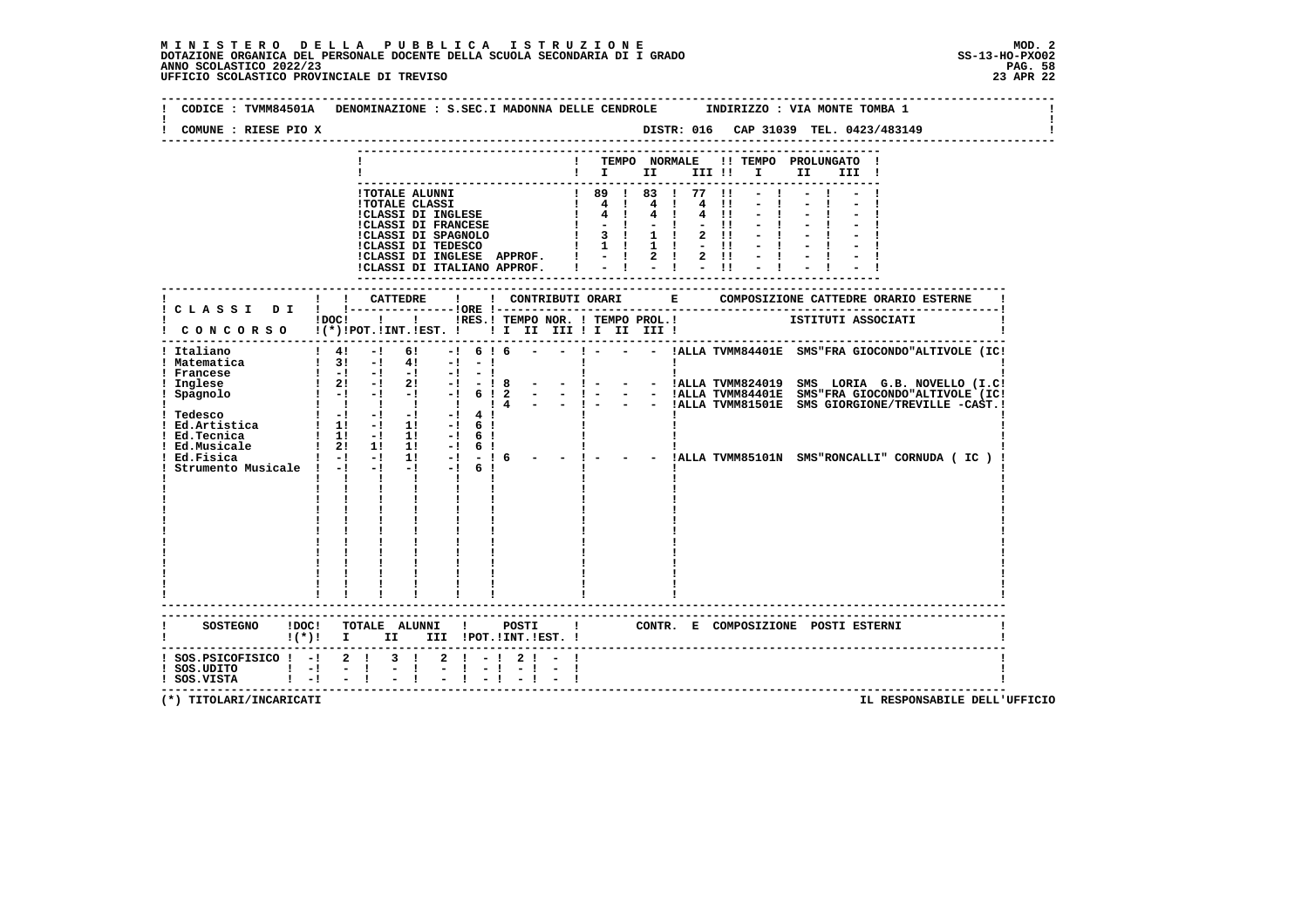$\sim$ 

 $\mathbf{I}$ 

 $\mathbf{I}$ 

 **! !**

 **-------------------------------------------------------------------------------------------------------------------------------- ! CODICE : TVMM84501A DENOMINAZIONE : S.SEC.I MADONNA DELLE CENDROLE INDIRIZZO : VIA MONTE TOMBA 1 !**

 **! COMUNE : RIESE PIO X DISTR: 016 CAP 31039 TEL. 0423/483149 !**

 **NUMERO DI CORSI ATTIVATI SULLA SCUOLA: 4**

| !S T R U M E N T I<br>IM U S I C A L I | DOC!<br>$(*)!$ |     | POSTI<br>!POT. ! INT. ! EST. ! |      | ! ORE<br>$IRES.IORE$ ! | !UTIL! |     | !CONTR. ORARI E COMPOSIZIONE POSTI ORARIO ESTERNI | ISTITUTI ASSOCIATI              |  |  |
|----------------------------------------|----------------|-----|--------------------------------|------|------------------------|--------|-----|---------------------------------------------------|---------------------------------|--|--|
| ! ARPA                                 | - !            | - ! | - !                            | - 1  | - 1                    |        |     |                                                   |                                 |  |  |
| ! CHITARRA                             | - 1            | - ! | $-1$                           | $-1$ | - !                    | 6      | IA: | TVMM82101T                                        | SMS CAERANO DI SAN MARCO (I.C.! |  |  |
| ! CLARINETTO                           | - !            | - 1 | - !                            | - 1  | - 1                    |        |     |                                                   |                                 |  |  |
| ! CORNO                                | - 1            | - 1 | - 1                            | - 1  | - 1                    |        |     |                                                   |                                 |  |  |
| <b>!FAGOTTO</b>                        | - 1            | - 1 | - !                            | - !  | - 1                    |        |     |                                                   |                                 |  |  |
| <b>!FISARMONICA</b>                    | - 1            | - ! | - '                            | - !  | - 1                    |        |     |                                                   |                                 |  |  |
| ! FLAUTO                               | - 1            | - 1 | - !                            | - 1  | 6!                     |        |     |                                                   |                                 |  |  |
| ! OBOE                                 | - !            | - ! | - 1                            | $-1$ | - 1                    |        |     |                                                   |                                 |  |  |
| <b>!PERCUSSIONI</b>                    | - !            | - 1 | - !                            | - 1  | - 1                    | 6.     | IA: | TVMM82101T                                        | SMS CAERANO DI SAN MARCO (I.C.! |  |  |
| <b>!PIANOFORTE</b>                     | - 1            | - 1 | $-1$                           | $-1$ | - !                    | б.     | IA: | <b>TVMM82101T</b>                                 | SMS CAERANO DI SAN MARCO (I.C.! |  |  |
| ! SAXOFONO                             | - !            | - 1 | - !                            | - 1  | - 1                    |        |     |                                                   |                                 |  |  |
| ! TROMBA                               | - 1            | - 1 | - !                            | - 1  | - 1                    |        |     |                                                   |                                 |  |  |
| ! VIOLINO                              | - !            | - 1 | - !                            | $-1$ | - 1                    |        |     |                                                   |                                 |  |  |
| ! VIOLONCELLO                          | - !            | - ! | - 1                            | - '  | - 1                    |        |     |                                                   |                                 |  |  |

 **--------------------------------------------------------------------------------------------------------------------------------**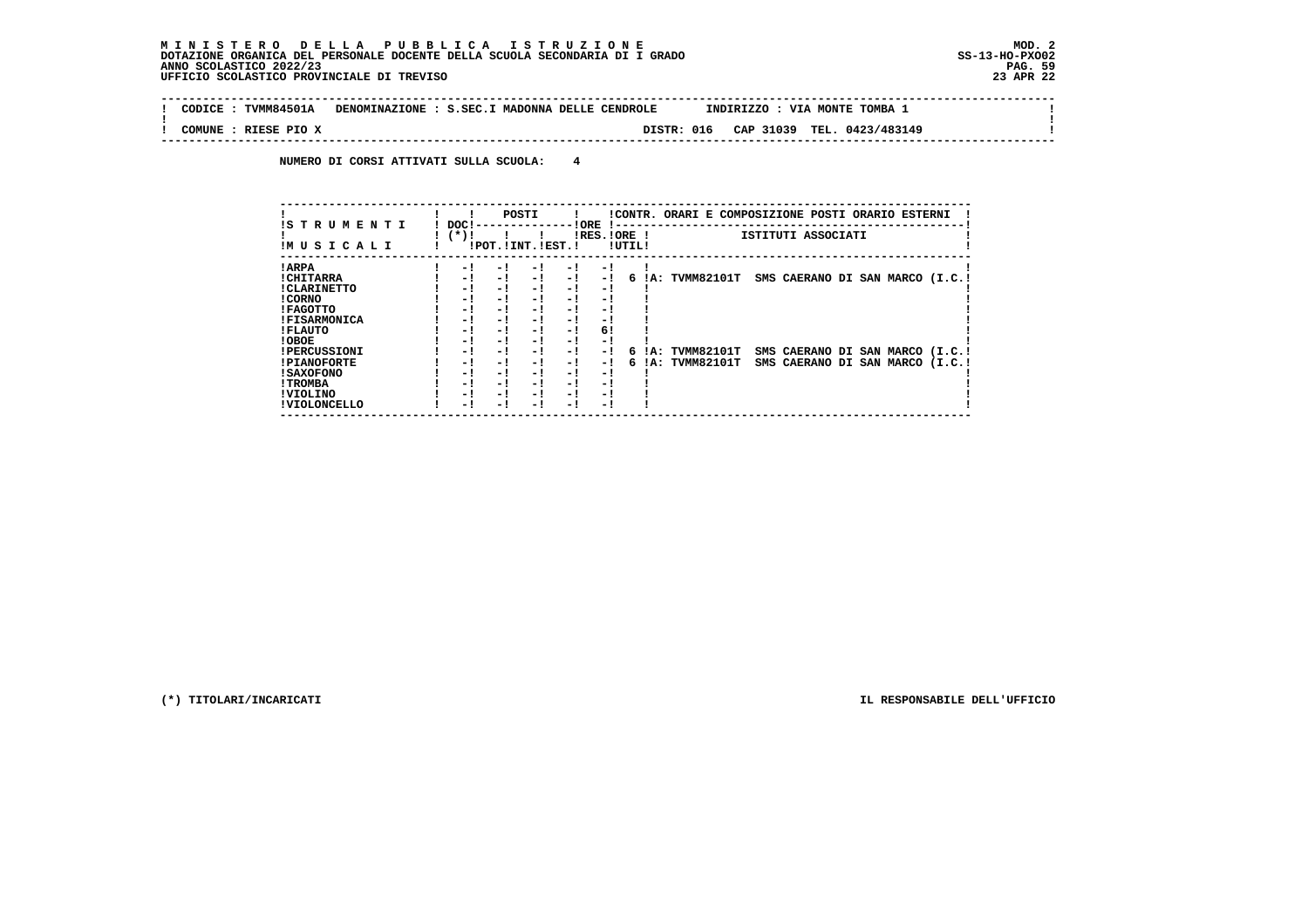## **M I N I S T E R O D E L L A P U B B L I C A I S T R U Z I O N E MOD. 2**DOTAZIONE ORGANICA DEL PERSONALE DOCENTE DELLA SCUOLA SECONDARIA DI I GRADO **SCOLASTICO SCOLASTICO 2022/23 PAG. 60**<br>PAG ANNO SCOLASTICO 2022/23 PAG. 60<br>23 APR 22 UFFICIO SCOLASTICO PROVINCIALE DI TREVISO

| COMUNE : SAN FIOR                                                                                             | DISTR: 008 CAP 31020 TEL. 0438/76077                                                                                                                                                                                                                                                                                                                                                           |
|---------------------------------------------------------------------------------------------------------------|------------------------------------------------------------------------------------------------------------------------------------------------------------------------------------------------------------------------------------------------------------------------------------------------------------------------------------------------------------------------------------------------|
|                                                                                                               | TEMPO NORMALE !! TEMPO PROLUNGATO !<br>$\mathbf{I}$<br>$\mathbf{I}$ is the set of $\mathbf{I}$<br>II I<br>III !                                                                                                                                                                                                                                                                                |
|                                                                                                               | -------------<br>$-1$<br>$-1$<br>$\frac{1}{2}$ $\frac{1}{4}$ $\frac{1}{2}$ $\frac{1}{4}$ $\frac{1}{2}$ $\frac{1}{11}$<br>!CLASSI DI ITALIANO APPROF.                                                                                                                                                                                                                                           |
|                                                                                                               | ! ! CATTEDRE<br>$\mathbf{I}$                                                                                                                                                                                                                                                                                                                                                                   |
|                                                                                                               | IDOCI ! I IRES. I TEMPO NOR. I TEMPO PROL. I TEMPO PROTECTI I ISTITUTI ASSOCIATI<br>CONCORSO !(*)!POT.!INT.!EST. !!!!!!!!!!!!!!!!                                                                                                                                                                                                                                                              |
| . _ _ _ _ _ _ _ _ _ _ _ _ _<br>! Italiano<br>! Matematica<br>! Francese<br>Inglese<br>! Spagnolo<br>! Tedesco | $1 \t7!$ -1 8! -1 2 1 4 - - 1 - - - IALLA TVMM825015 SMS CORDIGNANO (IC)<br>$1 \quad 5! \quad -1 \quad 5!$<br>$-1$ $-1$<br>$1 - 1 - 1 - 1 - 1 - 1 - 1$<br>$\frac{1}{2!}$ -1 21 -1 91<br>$! 2! -! 1! 1! - 1! 2!$<br>$-1 -$<br>- - COMPLETA CON<br>Strumento Musicale ! $4!$ -! $4!$ -! -!<br><b>Contract Contract Contract</b><br>$\mathbf{I}$<br>$\frac{1}{2}$ , $\frac{1}{2}$ , $\frac{1}{2}$ |
|                                                                                                               | -------------------------                                                                                                                                                                                                                                                                                                                                                                      |
|                                                                                                               | SOSTEGNO !DOC! TOTALE ALUNNI ! POSTI ! CONTR. E COMPOSIZIONE POSTI ESTERNI<br>! (*)! I II III !POT.!INT.!EST.!                                                                                                                                                                                                                                                                                 |
| ! SOS.PSICOFISICO ! 2! 3 ! 3 !<br>$!$ SOS.UDITO $!$ -!                                                        | $1 \t-1 \t3 \t-1$<br>$-1$                                                                                                                                                                                                                                                                                                                                                                      |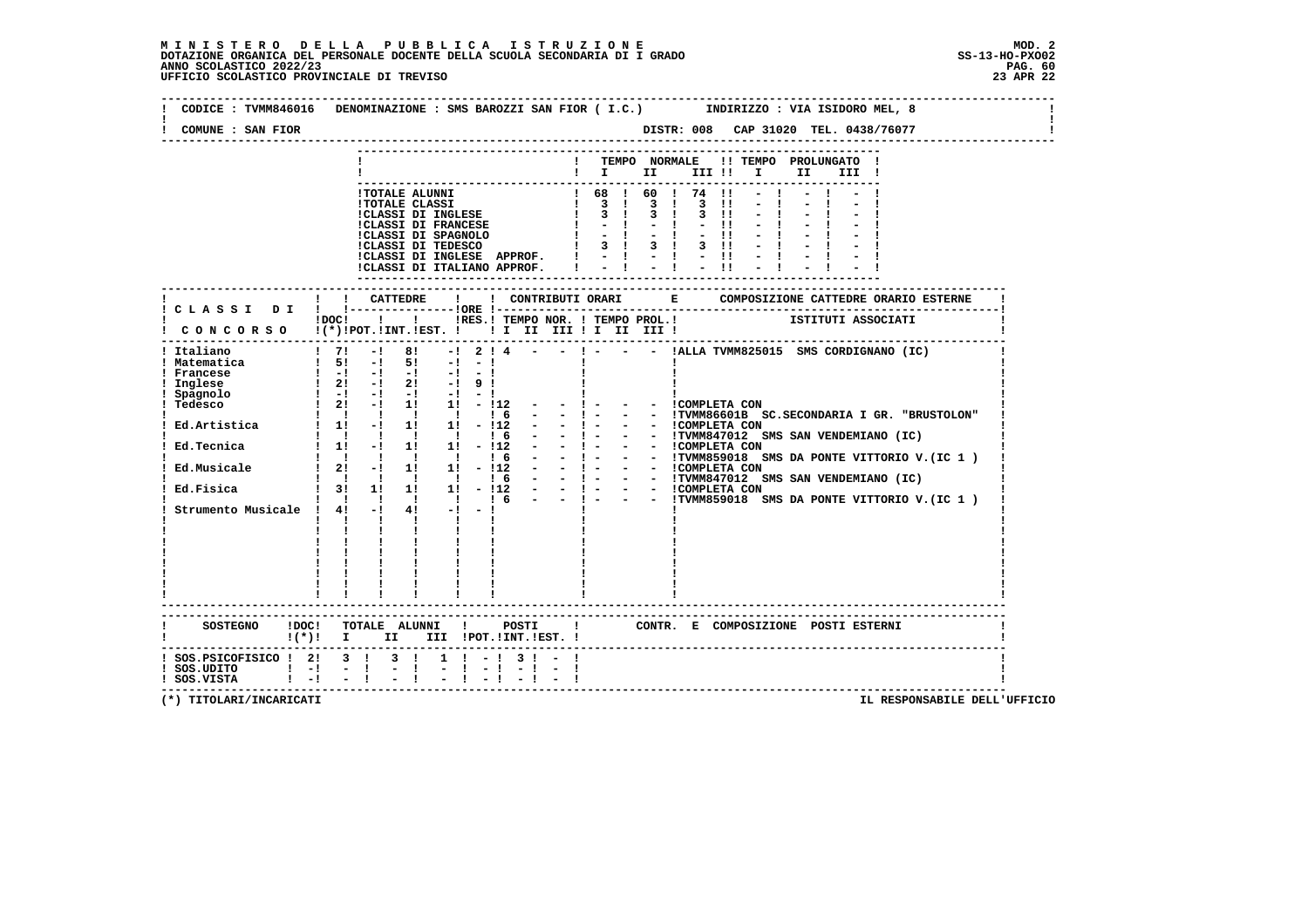$\mathbf{I}$ 

 **--------------------------------------------------------------------------------------------------------------------------------** $\sim$  1  **! CODICE : TVMM846016 DENOMINAZIONE : SMS BAROZZI SAN FIOR ( I.C.) INDIRIZZO : VIA ISIDORO MEL, 8 ! ! ! ! COMUNE : SAN FIOR DISTR: 008 CAP 31020 TEL. 0438/76077 ! --------------------------------------------------------------------------------------------------------------------------------**

 **NUMERO DI CORSI ATTIVATI SULLA SCUOLA: 4**

| IS T R U M E N T I  | DOC! |     | POSTI                 |      | ! ORE<br>-1 - -          |        | !CONTR. ORARI E COMPOSIZIONE POSTI ORARIO ESTERNI |
|---------------------|------|-----|-----------------------|------|--------------------------|--------|---------------------------------------------------|
| IMUSICALI           | (*)! |     | !POT. ! INT. ! EST. ! |      | $IRES.IORE$ !            | !UTIL! | ISTITUTI ASSOCIATI                                |
| ! ARPA              | - 1  | - 1 | - 1                   | - 1  | - !                      |        |                                                   |
| ! CHITARRA          | - 1  | - ! | - 1                   | $-1$ | - 1                      |        |                                                   |
| ! CLARINETTO        | - 1  | - ! | - 1                   | - 1  | - 1                      |        |                                                   |
| ! CORNO             | - 1  | - ! | - 1                   | - !  | - 1                      |        |                                                   |
| ! FAGOTTO           | - 1  | - ! | - 1                   | - 1  | - 1                      |        |                                                   |
| <b>!FISARMONICA</b> | - 1  | - ! | - 1                   | - 1  | - 1                      |        |                                                   |
| ! FLAUTO            | - 1  | - ! | - 1                   | - !  | - 1                      |        |                                                   |
| ! OBOE              | - 1  | - ! | - 1                   | - 1  | - 1                      |        |                                                   |
| <b>!PERCUSSIONI</b> | - 1  | - 1 | - 1                   | - 1  | - 1                      |        |                                                   |
| <b>!PIANOFORTE</b>  | 11   | - ! | 11                    | - 1  | - 1                      |        |                                                   |
| ! SAXOFONO          | 1!   | - 1 | 11                    | - 1  | $\overline{\phantom{0}}$ |        |                                                   |
| ! TROMBA            | - 1  | - ! | - !                   | - 1  | - 1                      |        |                                                   |
| ! VIOLINO           | 1!   | - ! | 11                    | $-1$ | - 1                      |        |                                                   |
| ! VIOLONCELLO       | 11   | - 1 | 11                    | - 1  | - 1                      |        |                                                   |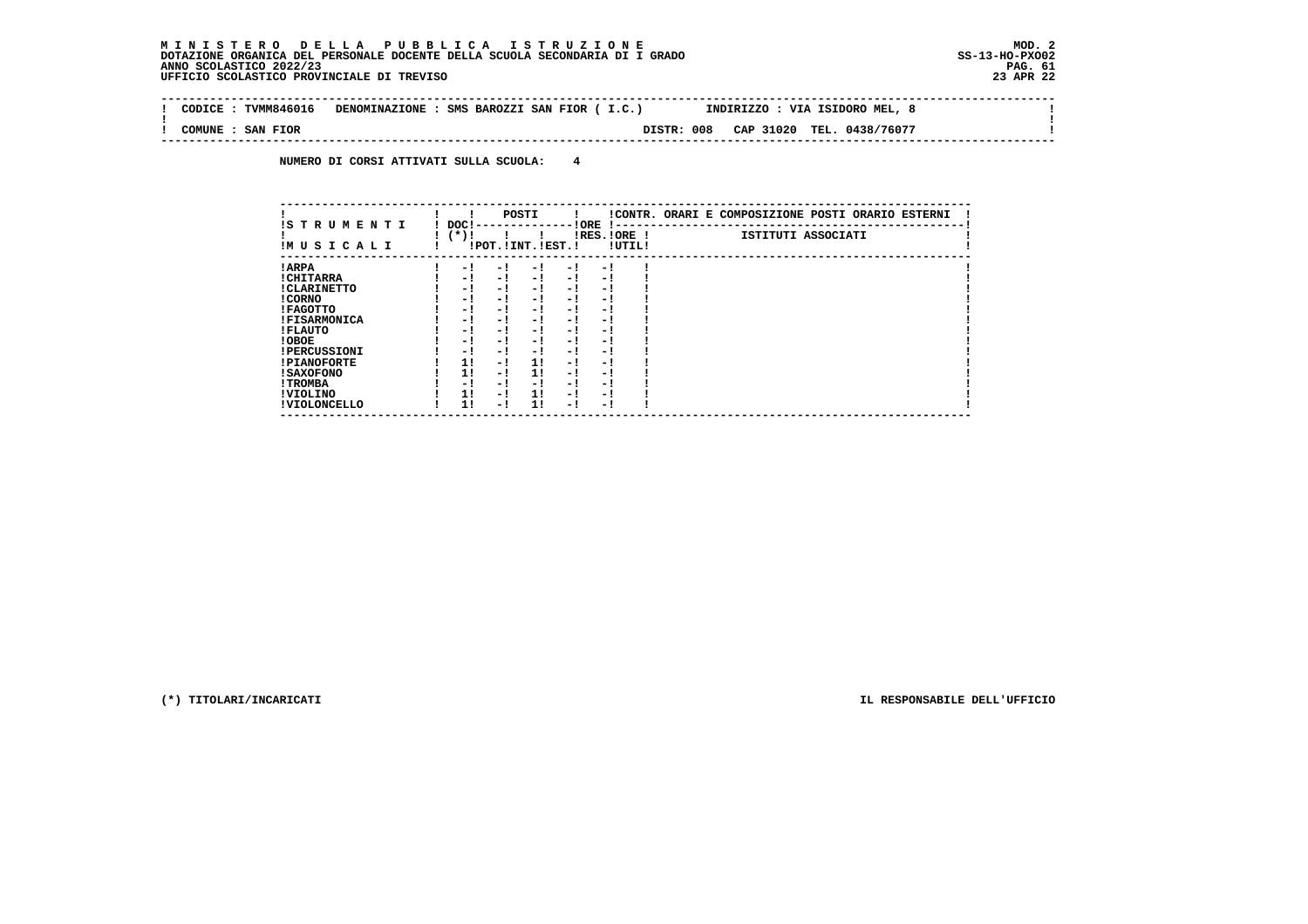**--------------------------------------------------------------------------------------------------------------------------------** $\sim$  100  $\pm$  **! CODICE : TVMM846027 DENOMINAZIONE : SMS VECELLIO GODEGA (IC S.FIOR) INDIRIZZO : VIA LIBERAZIONE, 21 ! ! !** $\mathbf{I}$  **! COMUNE : GODEGA DI SANT'URBANO DISTR: 008 CAP 31010 TEL. 043/38087 ! -------------------------------------------------------------------------------------------------------------------------------- --------------------------------------------------------------------------- ! ! TEMPO NORMALE !! TEMPO PROLUNGATO ! ! ! I II III !! I II III ! --------------------------------------------------------------------------- !TOTALE ALUNNI ! 43 ! 45 ! 47 !! - ! - ! - ! !TOTALE CLASSI ! 2 ! 2 ! 2 !! - ! - ! - ! !CLASSI DI INGLESE ! 2 ! 2 ! 2 !! - ! - ! - ! !CLASSI DI FRANCESE ! - ! - ! - !! - ! - ! - ! !CLASSI DI SPAGNOLO ! - ! - ! - !! - ! - ! - ! !CLASSI DI TEDESCO ! 2 ! 2 ! 2 !! - ! - ! - ! !CLASSI DI INGLESE APPROF. ! - ! - ! - !! - ! - ! - ! !CLASSI DI ITALIANO APPROF. ! - ! - ! - !! - ! - ! - ! --------------------------------------------------------------------------- ------------------------------------------------------------------------------------------------------------------------- ! ! ! CATTEDRE ! ! CONTRIBUTI ORARI E COMPOSIZIONE CATTEDRE ORARIO ESTERNE ! ! C L A S S I D I ! !---------------!ORE !------------------------------------------------------------------------! ! ! ! ! ! IN ITES.! TEMPO NOR. ! TEMPO PROL.! ISTITUTI ASSOCIATI ! C O N C O R S O !(\*)!POT.!INT.!EST. ! ! I II III ! I II III ! ! ------------------------------------------------------------------------------------------------------------------------- ! Italiano ! -! -! -! -! - ! ! ! ! ! Matematica ! -! -! -! -! - ! ! ! ! ! Francese ! -! -! -! -! - ! ! ! ! ! Inglese ! -! -! -! -! - ! ! ! ! ! Spagnolo ! -! -! -! -! - ! ! ! ! ! Tedesco ! -! -! -! -! - ! ! ! !1 Inglese** <br> **1 Spagnolo** <br> **1 Spagnolo** <br> **1 -! -! -! -! -! -! |**<br> **1 Tedesco** <br> **1 -! -! -! -! -! |**<br> **1 -! -! -! -! |**<br> **1 -! -! -! |**<br> **1 -! -! |**<br> **1 -! -! |**<br> **1** -! |<br> **1** -! |<br> **1** -! |<br> **1** -! |  **! Ed.Tecnica ! -! -! -! -! - ! ! ! ! ! Ed.Musicale ! -! -! -! -! - ! ! ! ! ! Ed.Fisica ! -! -! -! -! - ! ! ! ! ! ! ! ! ! ! ! ! ! ! ! ! ! ! ! ! ! ! ! ! ! ! ! ! ! ! ! ! ! ! ! ! ! ! ! ! ! ! ! ! ! ! ! ! ! ! ! ! ! ! ! ! ! ! ! ! ! ! ! ! ! ! ! ! ! ! ! ! ! ! ! ! ! ! ! ! ! ! ! ! ! ! ! ! ! ! ! ! ! ! ! ! ! ! ! ! ! ! ! ! ! ! ! ! ! ! ! ! ! ! ! ! ! ! ! ! ! ! ! ! ! ! ! ! ! ! ! ! ! ! ! ! ! ! ! ! ! ! ! ! ------------------------------------------------------------------------------------------------------------------------- ------------------------------------------------------------------------------------------------------------------------- ! SOSTEGNO !DOC! TOTALE ALUNNI ! POSTI ! CONTR. E COMPOSIZIONE POSTI ESTERNI ! ! !(\*)! I II III !POT.!INT.!EST. ! ! ------------------------------------------------------------------------------------------------------------------------- ! SOS.PSICOFISICO ! -! 2 ! 1 ! 1 ! - ! - ! - ! !** $\blacksquare$  **! SOS.UDITO ! -! - ! - ! - ! - ! - ! - ! ! ! SOS.VISTA ! -! - ! - ! - ! - ! - ! - ! !**- 1  **-------------------------------------------------------------------------------------------------------------------------**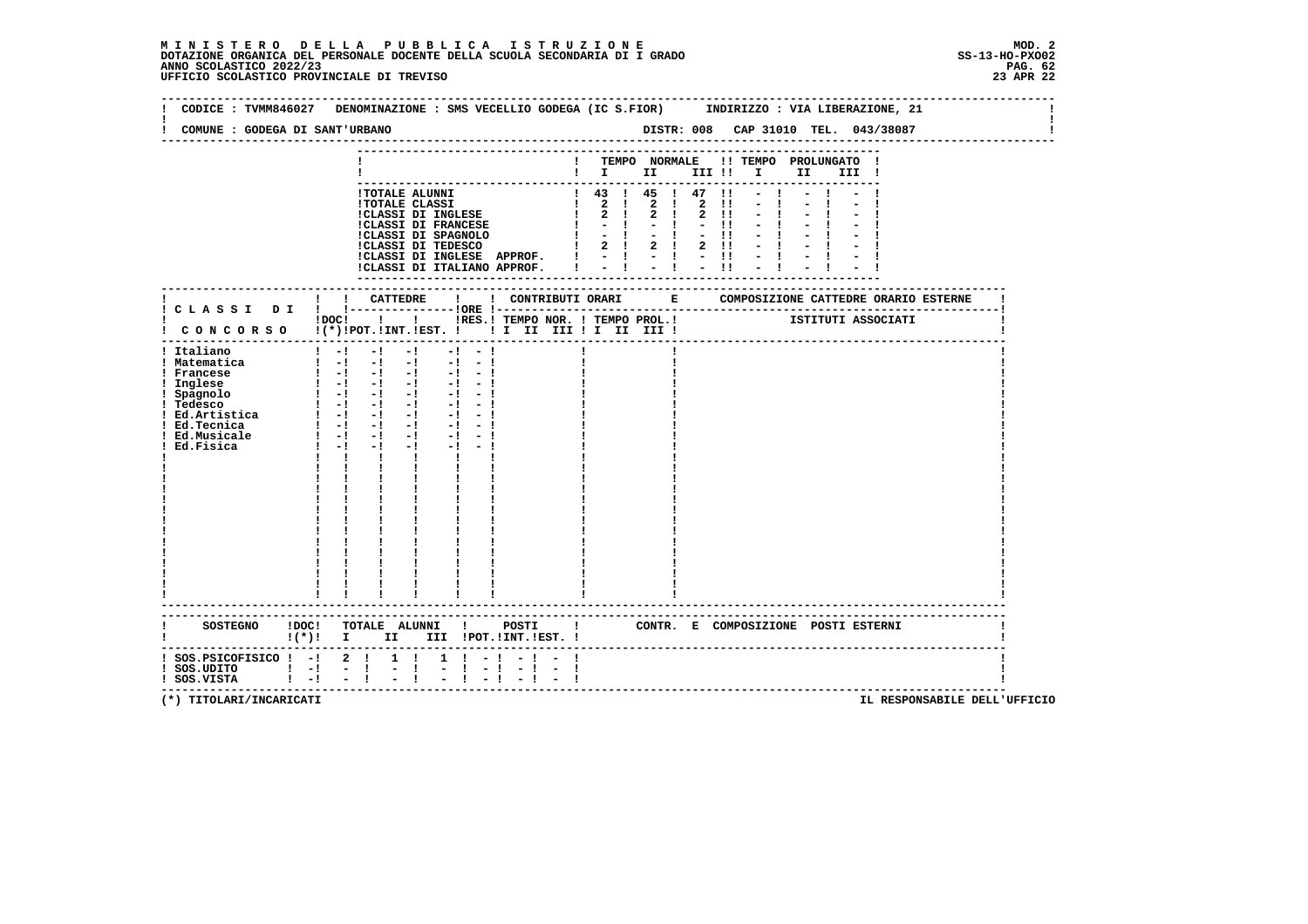| COMUNE : SAN VENDEMIANO                                                               | CODICE : TVMM847012 DENOMINAZIONE : SMS SAN VENDEMIANO (IC)<br>INDIRIZZO : VIA A. DE GASPERI 48                                                                                                                                                                                                                                                                                                                                                                                                                                                                                                                                                                                                                                                                                                                                                                                                                                                                                                                                                                            |
|---------------------------------------------------------------------------------------|----------------------------------------------------------------------------------------------------------------------------------------------------------------------------------------------------------------------------------------------------------------------------------------------------------------------------------------------------------------------------------------------------------------------------------------------------------------------------------------------------------------------------------------------------------------------------------------------------------------------------------------------------------------------------------------------------------------------------------------------------------------------------------------------------------------------------------------------------------------------------------------------------------------------------------------------------------------------------------------------------------------------------------------------------------------------------|
|                                                                                       | ! TEMPO NORMALE !! TEMPO PROLUNGATO !<br>$\blacksquare$ $\blacksquare$ $\blacksquare$ $\blacksquare$ $\blacksquare$ $\blacksquare$ $\blacksquare$ $\blacksquare$ $\blacksquare$<br>III !<br>! 86 ! 97 ! 108 !!<br>! TOTALE ALUNNI<br>5 11<br>4!<br>5 !!<br>$-1$<br>$-11$<br>$-1$<br>$-11$<br>$3 \quad 1$<br>$4 \quad 11$<br>!CLASSI DI INGLESE APPROF. ! - ! 1 !<br>$1 \quad 11$<br>$-1$                                                                                                                                                                                                                                                                                                                                                                                                                                                                                                                                                                                                                                                                                   |
|                                                                                       | $-1$<br>$-1$ $-1$<br>$-11$<br>!CLASSI DI ITALIANO APPROF. !                                                                                                                                                                                                                                                                                                                                                                                                                                                                                                                                                                                                                                                                                                                                                                                                                                                                                                                                                                                                                |
|                                                                                       | ISTITUTI ASSOCIATI<br>! !RES.! TEMPO NOR. ! TEMPO PROL.!<br>$1DOCI$ $1$                                                                                                                                                                                                                                                                                                                                                                                                                                                                                                                                                                                                                                                                                                                                                                                                                                                                                                                                                                                                    |
| ! Italiano<br>! Matematica<br>! Francese<br>Inglese<br>! Spagnolo                     | $1 \t71 - 1 \t71$<br>$ -$ ! $  1$ ALLA TVMM85201D SMS MANIN SUSEGANA (IC)<br>$-1 - 14$<br>- ! - - - !ALLA TVMM825015 SMS CORDIGNANO (IC)<br>$1 \t4! -1 \t4! -1 -16$<br>$\sim$ 100 $\mu$<br>$\begin{array}{ccccccc} 1 & -1 & -1 & -1 & -1 & -1 \\ 1 & 21 & -1 & 21 & -1 & 1 & 6 \\ 1 & -1 & -1 & -1 & -1 & -1 & -1 \end{array}$<br>!<br>- ! - - - !ALLA TVMM86901V SMS GRAVA CONEGLIANO (IC 1)<br><b>I</b><br>$! 1! - 1! 1! - 14!$<br>$\mathbf{I}$<br>: Tedesco : 1 1 1 - 1 1 - 1 1 - 1 1 - 1 1 - 1 1 - 1 1 - 1 1 - 1 1 - 1 1 - 1 1 - 1 1 - 1 1 - 1 2 1 - 1 2 1 - 1<br>- - 1 - - - IALLA TVMM846016 SMS BAROZZI SAN FIOR (I.C.) !<br>- - ! - - - IALLA TVMM84801T SMS CODOGNE'  <br>- - ! - - IALLA TVMM853019 SMS FRA' CLAUDIO -S.LUCIA (IC!<br>$\begin{array}{cccccccccccccc} 1 & 1 & 1 & 1 & 1 & 1 & 1 \end{array}$<br>$\frac{1}{2}$<br>- 1 - - - IALLA TVMM846016 SMS BAROZZI SAN FIOR (I.C.) !<br>- 1 - - - IALLA TVMM846016 SMS BAROZZI SAN FIOR (I.C.) !<br>$\mathbf{1}$ and $\mathbf{1}$ and $\mathbf{1}$<br>$\mathbf{1}$ $\mathbf{1}$ $\mathbf{1}$<br>$\mathbf{I}$ |
|                                                                                       | SOSTEGNO !DOC! TOTALE ALUNNI ! POSTI<br>$\mathbf{I}$<br>CONTR. E COMPOSIZIONE POSTI_ESTERNI<br>$!(*)!$ I II III !POT.!INT.!EST. !                                                                                                                                                                                                                                                                                                                                                                                                                                                                                                                                                                                                                                                                                                                                                                                                                                                                                                                                          |
| $:$ SOS. PSICOFISICO $:$ 2: 2: - !<br>$!$ SOS.UDITO $!$ -! -!<br>$!$ SOS.VISTA $!$ -! | $5! - 12! - 1$<br>$\sim$ $-1$<br>$-1$<br>$-1$<br>$-1$ $-1$<br>$-1$                                                                                                                                                                                                                                                                                                                                                                                                                                                                                                                                                                                                                                                                                                                                                                                                                                                                                                                                                                                                         |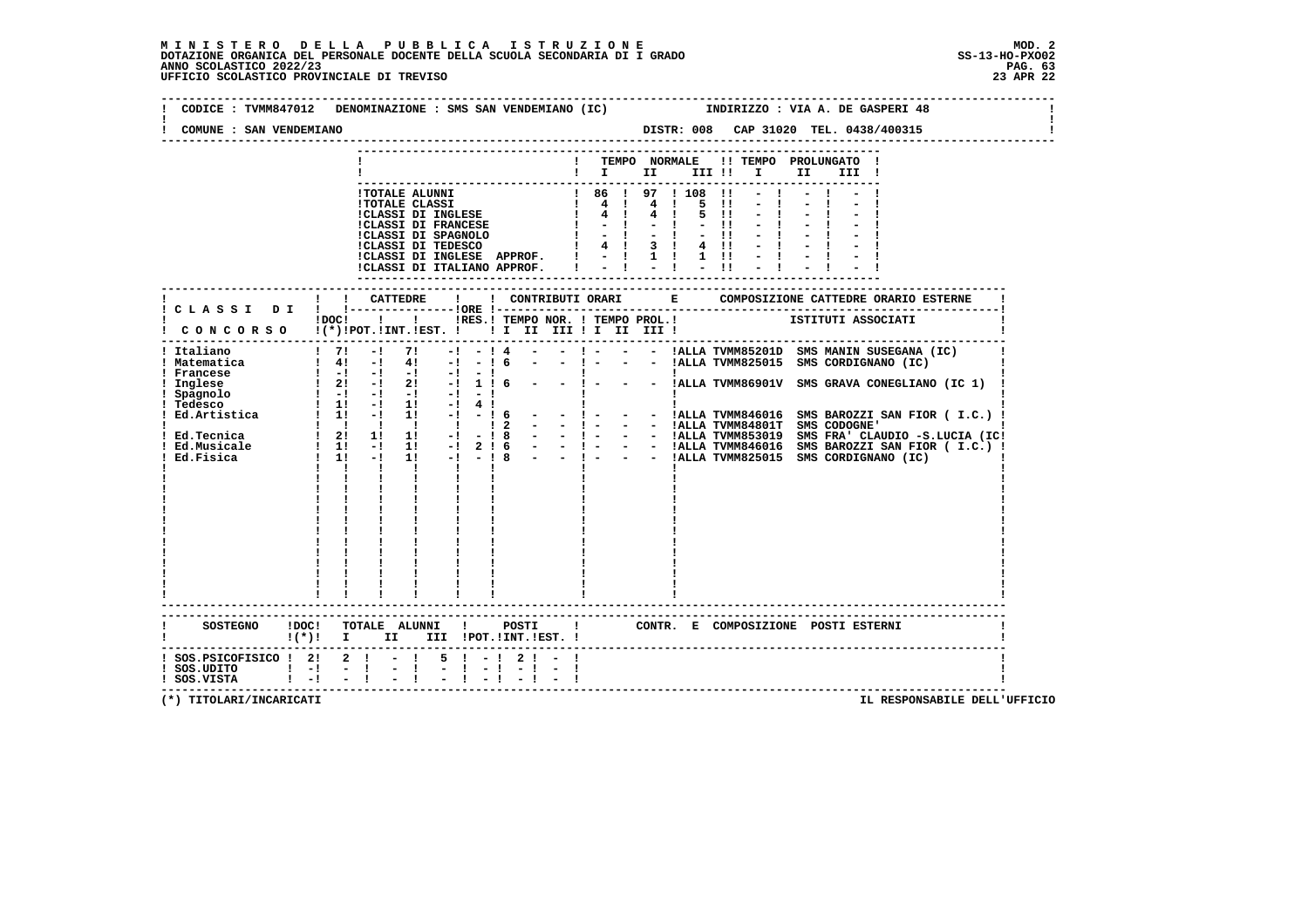| CODICE : TVMM84801T DENOMINAZIONE : SMS CODOGNE'                                                                                                        |                                                                                   |  |                            |                                                                                                          |  |  |  |    |                                       |       | INDIRIZZO : VIA MONSIGNOR MORAS                                                                                       |
|---------------------------------------------------------------------------------------------------------------------------------------------------------|-----------------------------------------------------------------------------------|--|----------------------------|----------------------------------------------------------------------------------------------------------|--|--|--|----|---------------------------------------|-------|-----------------------------------------------------------------------------------------------------------------------|
| COMUNE : CODOGNE'                                                                                                                                       |                                                                                   |  |                            |                                                                                                          |  |  |  |    |                                       |       |                                                                                                                       |
|                                                                                                                                                         |                                                                                   |  |                            | $\blacksquare$ $\blacksquare$ $\blacksquare$ $\blacksquare$ $\blacksquare$ $\blacksquare$ $\blacksquare$ |  |  |  | II | ! TEMPO NORMALE !! TEMPO PROLUNGATO ! | III ! |                                                                                                                       |
|                                                                                                                                                         |                                                                                   |  | -------------------------- |                                                                                                          |  |  |  |    |                                       |       |                                                                                                                       |
|                                                                                                                                                         |                                                                                   |  |                            |                                                                                                          |  |  |  |    |                                       |       |                                                                                                                       |
| CONCORSO $\mathbf{I}$ (*)!POT.!INT.!EST. ! ! I II III ! I III III !<br>--------------------------------------                                           | : :-------------- :<br>DOC! !!!RES.! TEMPO NOR. ! TEMPO PROL.! ISTITUTI ASSOCIATI |  |                            |                                                                                                          |  |  |  |    |                                       |       |                                                                                                                       |
| Italiano 1911 - 1912 - 1924 - 1925 - 1926 - 1927 - 1928 - 1929 - 1929 - 1929 - 1929 - 1929 - 1929 - 1929 - 192<br>! Italiano<br>! Francese<br>! Inglese |                                                                                   |  |                            |                                                                                                          |  |  |  |    |                                       |       | - ! - - - !ALLA TVMM88101D SMS GIRARDINI MOTTA DI L. (IC!<br>- !- - - !ALLA TVMM84901N SMS GIOVANNI XXIII GAIARINE (! |
| ! Spagnolo<br>Tedesco : -: -: -: -: -: -: -: :<br>Ed.Artistica : 1! -! 1! 1! -!16 - - ! - - ICOMPLETA CON                                               |                                                                                   |  |                            |                                                                                                          |  |  |  |    |                                       |       |                                                                                                                       |
|                                                                                                                                                         |                                                                                   |  |                            |                                                                                                          |  |  |  |    |                                       |       |                                                                                                                       |
|                                                                                                                                                         |                                                                                   |  |                            |                                                                                                          |  |  |  |    |                                       |       |                                                                                                                       |
|                                                                                                                                                         | $\frac{1}{1}$ $\frac{1}{1}$ $\frac{1}{1}$                                         |  |                            |                                                                                                          |  |  |  |    |                                       |       |                                                                                                                       |
| SOSTEGNO !DOC! TOTALE ALUNNI ! POSTI ! CONTR. E COMPOSIZIONE POSTI ESTERNI<br>$((*)!$ I II III !POT. !INT. !EST. !                                      |                                                                                   |  |                            |                                                                                                          |  |  |  |    |                                       |       |                                                                                                                       |
| ! SOS.PSICOFISICO ! 1! 4 ! 2 ! 3 ! - ! 8 ! - !<br>  SOS.UDITO   -  - <br>  SOS.VISTA   -  -                                                             | $-1$                                                                              |  |                            |                                                                                                          |  |  |  |    |                                       |       |                                                                                                                       |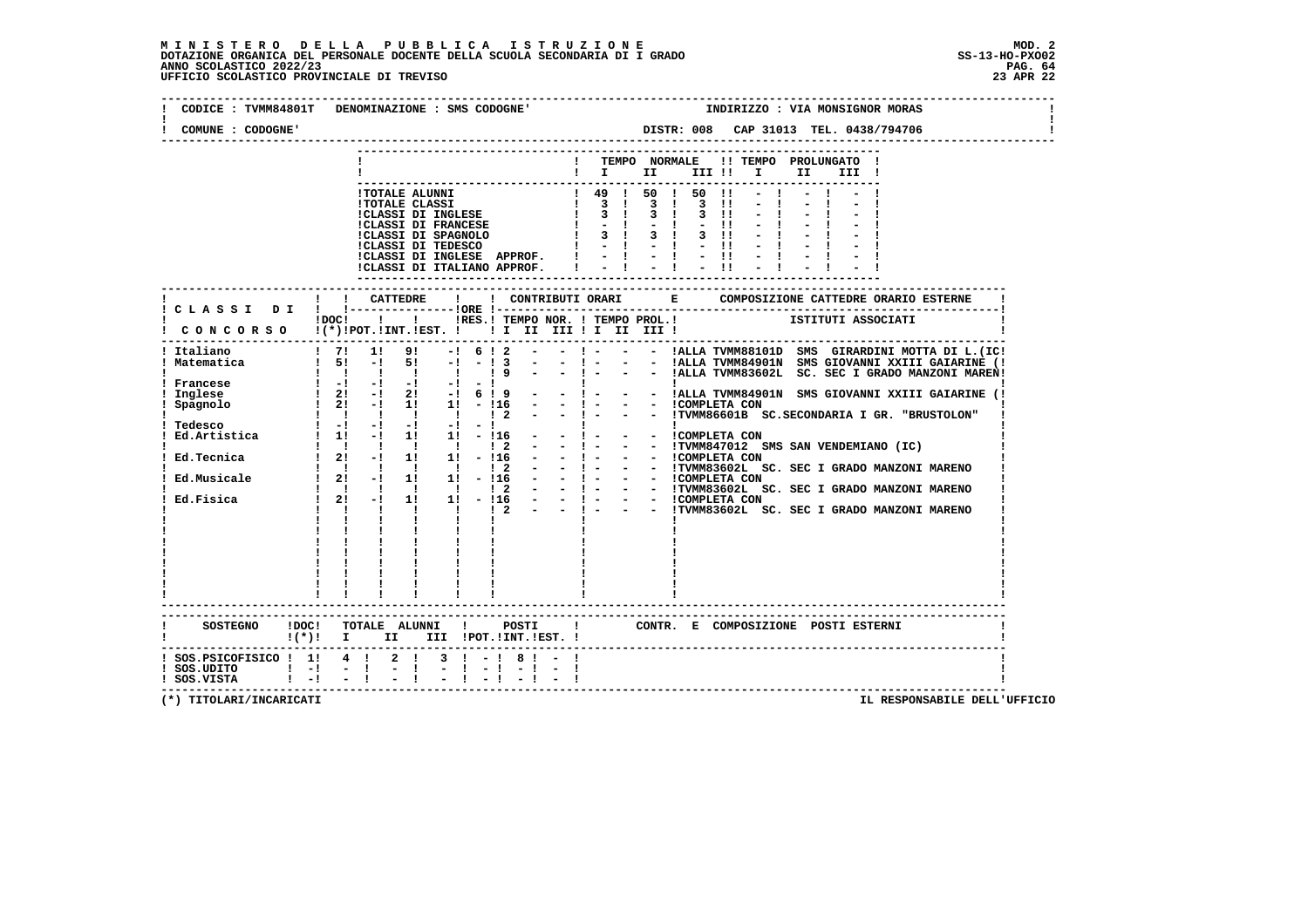## **M I N I S T E R O D E L L A P U B B L I C A I S T R U Z I O N E MOD. 2**DOTAZIONE ORGANICA DEL PERSONALE DOCENTE DELLA SCUOLA SECONDARIA DI I GRADO **SCOLASTICO SCOLASTICO 2022/23 PAG. 65**<br>23 ANNO SCOLASTICO 2022/23 PAG. 65<br>23 APR 22 UFFICIO SCOLASTICO PROVINCIALE DI TREVISO

| CODICE : TVMM84802V            | DENOMINAZIONE : SMS FONTANELLE (IC CODOGNE')<br>INDIRIZZO : VIA KENNEDY 5                                                |  |
|--------------------------------|--------------------------------------------------------------------------------------------------------------------------|--|
| COMUNE : FONTANELLE            | DISTR: 011 CAP 31043 TEL. 0422/749005                                                                                    |  |
|                                |                                                                                                                          |  |
|                                | ! TEMPO NORMALE !! TEMPO PROLUNGATO !                                                                                    |  |
|                                | $\mathbf{I}$ is the set of $\mathbf{I}$<br>$\mathbf{I}$ and $\mathbf{I}$<br>II a<br>III !                                |  |
|                                | ! 54 ! 46 ! 52<br>!TOTALE ALUNNI<br>$\blacksquare$                                                                       |  |
|                                | $1 \quad 3 \quad 1$<br>$2 \t1 \t3 \t11$<br><b>!TOTALE CLASSI</b>                                                         |  |
|                                | 3 <sub>1</sub><br>!CLASSI DI INGLESE<br>$2 \quad 1$<br>3 !!                                                              |  |
|                                | $-1$<br><b>!CLASSI DI FRANCESE</b><br>$-11$                                                                              |  |
|                                | 3 ! 2 ! 3 !!<br>!CLASSI DI SPAGNOLO<br>!CLASSI DI TEDESCO<br>$\mathbf{I}$<br>$-1 - 1 - 1$                                |  |
|                                | !CLASSI DI INGLESE APPROF.                                                                                               |  |
|                                | 二十二十二 廿<br>!CLASSI DI ITALIANO APPROF.                                                                                   |  |
|                                |                                                                                                                          |  |
|                                |                                                                                                                          |  |
|                                |                                                                                                                          |  |
|                                | !DOC! ! ! !RES.! TEMPO NOR. ! TEMPO PROL.! [STITUTI ASSOCIATI                                                            |  |
|                                | ! CONCORSO !(*)!POT.!INT.!EST. ! ! I III III II III III !                                                                |  |
| ! Italiano                     | $1 - 1$<br>$-1$<br>$-1$<br>$-1$<br>$-1$                                                                                  |  |
| ! Matematica                   | $1 - 1 - 1 - 1 - 1 - 1 - 1$                                                                                              |  |
| ! Francese                     | $\begin{bmatrix} 1 & -1 & -1 & -1 & -1 & -1 \end{bmatrix}$                                                               |  |
| ! Inglese                      | $\begin{bmatrix} 1 & -1 & -1 & -1 & -1 & -1 \end{bmatrix}$                                                               |  |
| ! Spagnolo                     | $1 - 1 - 1 - 1 - 1$<br>$-1 - 1$                                                                                          |  |
| ! Tedesco<br>: Ed.Artistica    | $\begin{bmatrix} 1 & -1 & -1 & -1 & -1 & -1 \end{bmatrix}$<br>$\begin{bmatrix} 1 & -1 & -1 & -1 & -1 & -1 \end{bmatrix}$ |  |
| ! Ed.Tecnica                   | $\begin{bmatrix} 1 & -1 & -1 & -1 & -1 & -1 \end{bmatrix}$                                                               |  |
| ! Ed.Musicale                  | $1 - 1 - 1 - 1 - 1 - 1$                                                                                                  |  |
| Ed.Fisica                      | $1 - 1 - 1$<br>$-1$ $-1$ $-1$                                                                                            |  |
|                                | $\mathbf{I}$ and $\mathbf{I}$<br>$\mathbf{I}$<br>$\mathbf{I}$ and $\mathbf{I}$                                           |  |
|                                |                                                                                                                          |  |
|                                |                                                                                                                          |  |
|                                |                                                                                                                          |  |
|                                |                                                                                                                          |  |
|                                |                                                                                                                          |  |
|                                |                                                                                                                          |  |
|                                |                                                                                                                          |  |
|                                |                                                                                                                          |  |
|                                |                                                                                                                          |  |
|                                |                                                                                                                          |  |
|                                |                                                                                                                          |  |
|                                |                                                                                                                          |  |
|                                | SOSTEGNO !DOC! TOTALE ALUNNI ! POSTI ! CONTR. E COMPOSIZIONE POSTI ESTERNI                                               |  |
|                                | $!(*)!$ I<br>II D<br>III !POT. !INT. !EST. !                                                                             |  |
| ! SOS.PSICOFISICO ! -! 3 ! 2 ! | $\mathbf{1}$ $\mathbf{-1}$<br>3                                                                                          |  |
| $!$ SOS.UDITO $!$ -!           | $-1$<br>$\frac{1}{2}$<br>$-1$                                                                                            |  |
| $1 - 1$                        | $\mathbf{I}$                                                                                                             |  |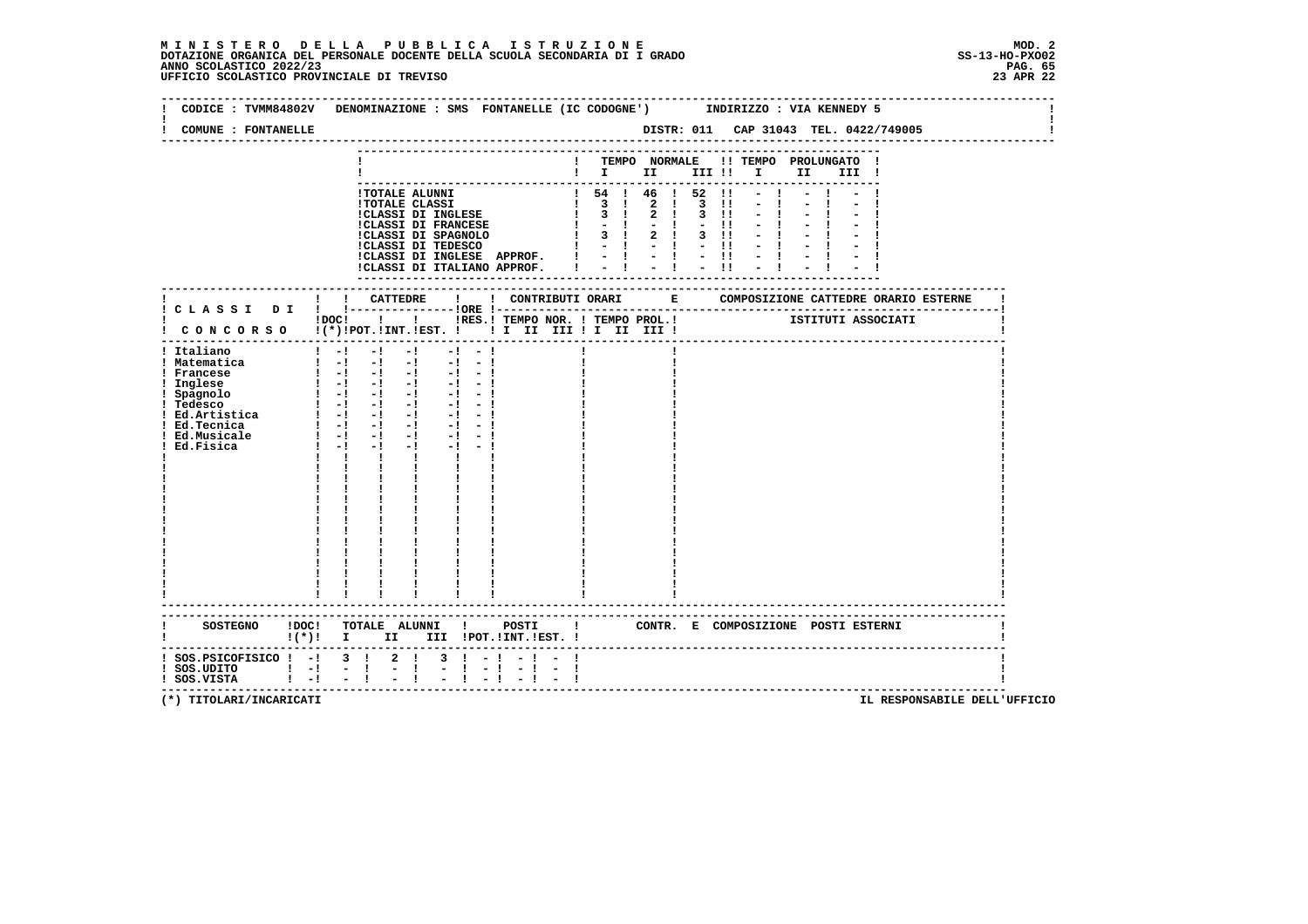**--------------------------------------------------------------------------------------------------------------------------------Contract Contract Contract Contract ! CODICE : TVMM84901N DENOMINAZIONE : SMS GIOVANNI XXIII GAIARINE (IC INDIRIZZO : VIA GERARDO DA CAMINO 5 ! ! ! ! COMUNE : GAIARINE DISTR: 008 CAP 31018 TEL. 0434/76388 ! -------------------------------------------------------------------------------------------------------------------------------- --------------------------------------------------------------------------- ! ! TEMPO NORMALE !! TEMPO PROLUNGATO ! ! ! I II III !! I II III ! --------------------------------------------------------------------------- !TOTALE ALUNNI ! 40 ! 37 ! - !! 18 ! 17 ! 58 ! !TOTALE CLASSI ! 2 ! 2 ! - !! 1 ! 1 ! 3 ! !CLASSI DI INGLESE ! 2 ! 2 ! - !! 1 ! 1 ! 3 ! !CLASSI DI FRANCESE ! - ! - ! - !! - ! - ! - ! !CLASSI DI SPAGNOLO ! 2 ! 2 ! - !! 1 ! 1 ! 3 ! !CLASSI DI TEDESCO ! - ! - ! - !! - ! - ! - ! !CLASSI DI INGLESE APPROF. ! - ! - ! - !! - ! - ! - ! !CLASSI DI ITALIANO APPROF. ! - ! - ! - !! - ! - ! - ! --------------------------------------------------------------------------- ------------------------------------------------------------------------------------------------------------------------- ! ! ! CATTEDRE ! ! CONTRIBUTI ORARI E COMPOSIZIONE CATTEDRE ORARIO ESTERNE ! ! C L A S S I D I ! !---------------!ORE !------------------------------------------------------------------------! ! !DOC! ! ! !RES.! TEMPO NOR. ! TEMPO PROL.! ISTITUTI ASSOCIATI ! ! C O N C O R S O !(\*)!POT.!INT.!EST. ! ! I II III ! I II III ! ! ------------------------------------------------------------------------------------------------------------------------- ! Italiano ! 5! -! 6! -! 1 ! 6 - - ! - - - !ALLA TVMM88001N SMS GORGO AL MONTICANO (IC) ! ! Matematica ! 4! -! 3! 1! - !15 - - ! - - - !COMPLETA CON ! ! ! ! ! ! ! ! 3 - - ! - - - !TVMM84801T SMS CODOGNE' ! ! Francese ! -! -! -! -! - ! ! ! ! ! Inglese ! 2! -! 1! 1! - ! 9 - - ! - - - !COMPLETA CON ! ! ! ! ! ! ! ! 9 - - ! - - - !TVMM84801T SMS CODOGNE' ! ! Spagnolo ! 1! -! 1! -! - ! ! ! ! ! Tedesco ! -! -! -! -! - ! ! ! ! ! Ed.Artistica ! 1! -! 1! -! - ! ! ! ! ! Ed.Tecnica ! 1! -! 1! -! - ! ! ! ! ! Ed.Musicale ! -! 1! 1! -! - ! ! ! ! ! Ed.Fisica ! 1! -! 1! -! - ! ! ! ! ! ! ! ! ! ! ! ! ! ! ! ! ! ! ! ! ! ! ! ! ! ! ! ! ! ! ! ! ! ! ! ! ! ! ! ! ! ! ! ! ! ! ! ! ! ! ! ! ! ! ! ! ! ! ! ! ! ! ! ! ! ! ! ! ! ! ! ! ! ! ! ! ! ! ! ! ! ! ! ! ! ! ! ! ! ! ! ! ! ! ! ! ! ! ! ! ! ! ! ! ! ! ! ! ! ! ! ! ! ! ! ! ! ! ! ! ! ! ! ! ------------------------------------------------------------------------------------------------------------------------- ------------------------------------------------------------------------------------------------------------------------- ! SOSTEGNO !DOC! TOTALE ALUNNI ! POSTI ! CONTR. E COMPOSIZIONE POSTI ESTERNI ! ! !(\*)! I II III !POT.!INT.!EST. ! ! ------------------------------------------------------------------------------------------------------------------------- ! SOS.PSICOFISICO ! 3! 2 ! 3 ! 2 ! - ! 3 ! - ! !** $\blacksquare$  **! SOS.UDITO ! -! - ! - ! - ! - ! - ! - ! ! ! SOS.VISTA ! -! - ! - ! - ! - ! - ! - ! !**- 1  **-------------------------------------------------------------------------------------------------------------------------**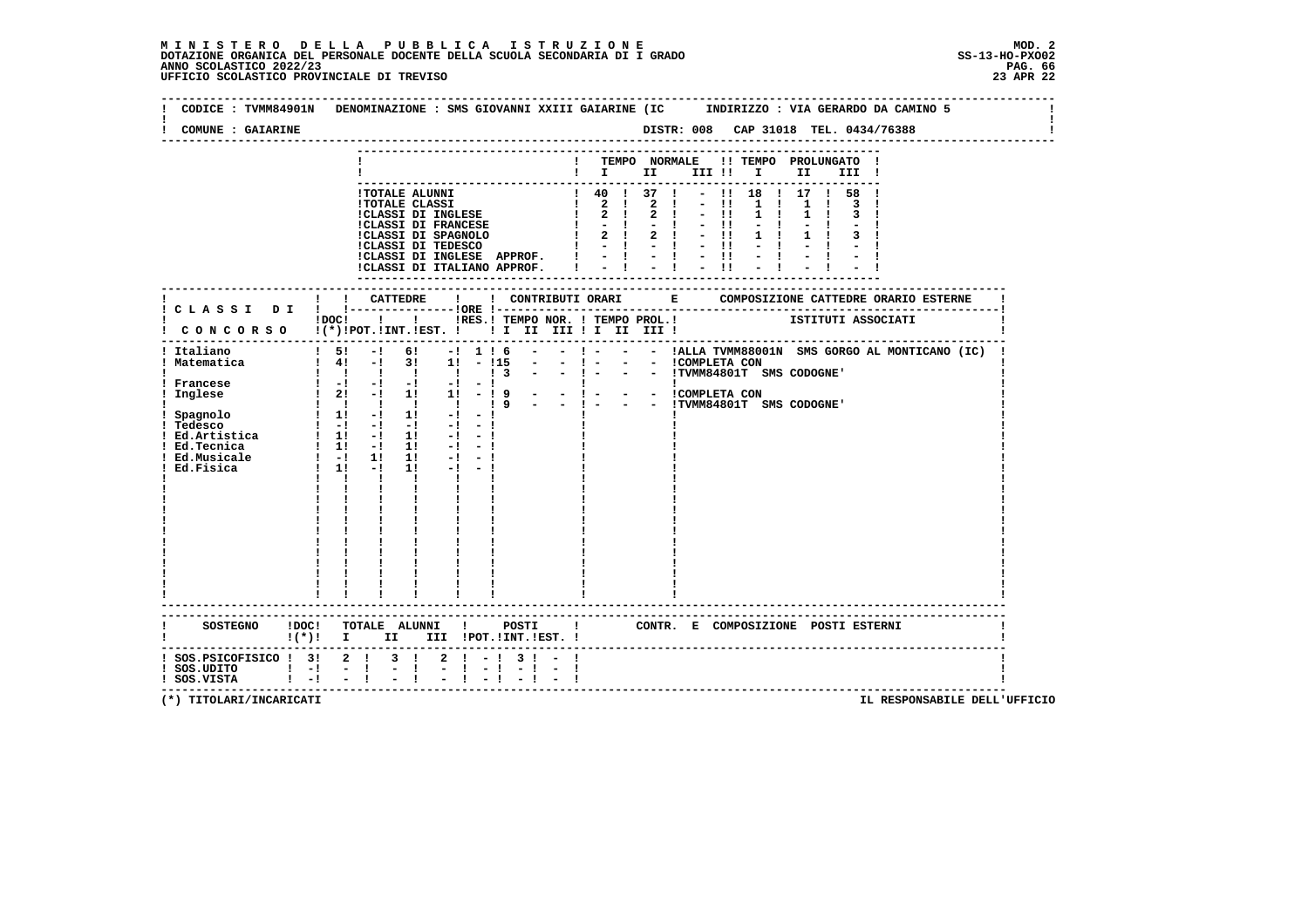## **M I N I S T E R O D E L L A P U B B L I C A I S T R U Z I O N E MOD. 2**DOTAZIONE ORGANICA DEL PERSONALE DOCENTE DELLA SCUOLA SECONDARIA DI I GRADO **SCOLASTICO SCOLASTICO 2022/23 PAG. 67**<br>PAG ANNO SCOLASTICO 2022/23 PAG. 67<br>23 APR 22 UFFICIO SCOLASTICO PROVINCIALE DI TREVISO

| COMUNE : PEDEROBBA                                                                                                                  | DISTR: 010 CAP 31050 TEL. 0423/64059                                                                                                                                                                                                                                                                                                                                                                                                                                                                                                                                                                                                                                                                                                                                                                                                                                                                                                                                                                                                                                                                                                                                                                                                                                                                                                                                                                                                                                                                                                                                                                             |
|-------------------------------------------------------------------------------------------------------------------------------------|------------------------------------------------------------------------------------------------------------------------------------------------------------------------------------------------------------------------------------------------------------------------------------------------------------------------------------------------------------------------------------------------------------------------------------------------------------------------------------------------------------------------------------------------------------------------------------------------------------------------------------------------------------------------------------------------------------------------------------------------------------------------------------------------------------------------------------------------------------------------------------------------------------------------------------------------------------------------------------------------------------------------------------------------------------------------------------------------------------------------------------------------------------------------------------------------------------------------------------------------------------------------------------------------------------------------------------------------------------------------------------------------------------------------------------------------------------------------------------------------------------------------------------------------------------------------------------------------------------------|
|                                                                                                                                     | TEMPO NORMALE<br>!! TEMPO PROLUNGATO !<br>$\blacksquare$ $\blacksquare$ $\blacksquare$ $\blacksquare$ $\blacksquare$ $\blacksquare$ $\blacksquare$ $\blacksquare$<br>II D<br>III !                                                                                                                                                                                                                                                                                                                                                                                                                                                                                                                                                                                                                                                                                                                                                                                                                                                                                                                                                                                                                                                                                                                                                                                                                                                                                                                                                                                                                               |
|                                                                                                                                     | 1 61 1 55 1 76<br><b>!TOTALE ALUNNI</b><br>$\blacksquare$<br>$\begin{array}{cccccccc}\n & 1 & 3 & 1 & 3 & 1 & 3 \\  & 1 & 3 & 1 & 3 & 1 & 3\n\end{array}$<br><b>!TOTALE CLASSI</b><br>$\blacksquare$<br>!CLASSI DI INGLESE<br>$3 \quad 11$<br><b>!CLASSI DI FRANCESE</b><br>$\mathbf{I}$<br>$-1$<br>$-11$<br>CLASSI DI SPAGNOLO<br>$-11$<br>3 1 3 1 3 11<br>$\frac{1}{2}$ $\frac{1}{2}$ $\frac{1}{2}$ $\frac{1}{2}$ $\frac{1}{2}$ $\frac{1}{2}$ $\frac{1}{2}$<br>!CLASSI DI INGLESE APPROF.<br>!CLASSI DI ITALIANO APPROF.                                                                                                                                                                                                                                                                                                                                                                                                                                                                                                                                                                                                                                                                                                                                                                                                                                                                                                                                                                                                                                                                                       |
|                                                                                                                                     | -----------------------------<br>----------                                                                                                                                                                                                                                                                                                                                                                                                                                                                                                                                                                                                                                                                                                                                                                                                                                                                                                                                                                                                                                                                                                                                                                                                                                                                                                                                                                                                                                                                                                                                                                      |
|                                                                                                                                     | !DOC! ! ! !RES.! TEMPO NOR. ! TEMPO PROL.! ISTITUTI ASSOCIATI<br>CONCORSO !(*)!POT.!INT.!EST. ! ! I III III II III !                                                                                                                                                                                                                                                                                                                                                                                                                                                                                                                                                                                                                                                                                                                                                                                                                                                                                                                                                                                                                                                                                                                                                                                                                                                                                                                                                                                                                                                                                             |
| Italiano                                                                                                                            | $1 \t 71 \t 11$<br>81<br>- ! - - - ! COMPLETA CON<br>$1! - 116$                                                                                                                                                                                                                                                                                                                                                                                                                                                                                                                                                                                                                                                                                                                                                                                                                                                                                                                                                                                                                                                                                                                                                                                                                                                                                                                                                                                                                                                                                                                                                  |
| ! Matematica<br>Francese<br>Inglese<br>Spagnolo<br>Tedesco<br>Ed.Artistica<br>Ed.Tecnica<br>Ed.Fisica<br>Strumento Musicale ! 4! -! | - - !TVMM824019 SMS LORIA G.B. NOVELLO (I.C.)<br>$1\quad2$<br>$-1 - 1$<br>- - ! - - - IALLA TVMM882019 SMS E.REATTO VALDOBBIADENE- I!<br>$1 \t4! -1 \t5!$<br>$-! - 16$<br>$\frac{1}{2}$ $\frac{-1}{2}$ $\frac{-1}{-1}$ $\frac{-1}{2}$ $\frac{-1}{2}$ $\frac{-1}{1}$ $\frac{-1}{-1}$ $\frac{-1}{2}$ $\frac{-1}{2}$ $\frac{-1}{2}$ $\frac{-1}{2}$ $\frac{-1}{2}$ $\frac{-1}{2}$ $\frac{-1}{2}$ $\frac{-1}{2}$ $\frac{-1}{2}$ $\frac{-1}{2}$ $\frac{-1}{2}$ $\frac{-1}{2}$ $\frac{-1}{2}$ $\frac{-1}{2}$ $\frac{-1}{2}$<br>$\mathbf{I}$<br>- - <i>i</i> COMPLETA CON<br>- - !TVMM862014 SMS S.ZENONE EZZELINI (I.C.)<br>$\mathbf{1}$ $\mathbf{1}$ $\mathbf{1}$<br>$\frac{1}{6}$<br>- - !TVMM82101T SMS CAERANO DI SAN MARCO (I.C.)<br>$\begin{array}{cccccccccccccc} 1 & 1 & 1 & 1 & 1 & 1 \end{array}$<br>$-1 -$<br>14<br>$\begin{bmatrix} 1 & 1 & 1 \\ 1 & -1 & 1 \end{bmatrix}$ 11<br>$- 1 - - - 1$ COMPLETA CON<br>$\overline{\phantom{a}}$<br>- 114<br>- ! - - - !TVMM882019 SMS E.REATTO VALDOBBIADENE- IC<br>$\begin{array}{cccccccccccccc} 1 & 1 & 1 & 1 & 1 & 1 & 1 \end{array}$<br>14<br>- - 1 - - - ICOMPLETA CON<br>- - 1 - - - ICOMPLETA CON<br>- - 1 - - - ICOMPLETA CON<br>- - 1 - - - ICOMPLETA CON<br>- - 1 - - - ITVMM883015 MONTEBELLUNA 1 SMS<br>- - 1 - - - ITVMM883015 SMS E.REATTO VALDOBBIADENE- IC<br>$12! -11! 1! -114$<br>14<br>Ed.Musicale : -! -! 1! 1! -!14<br>$\begin{array}{cccccccc} 1 & 1 & 1 & 1 & 1 & 1 & 14 \\ 1 & 11 & -1 & 11 & 11 & -114 \end{array}$<br>1 1 1 4<br>$\mathbf{I}$ $\mathbf{I}$<br>$4! -1 -1$<br>$\mathbf{I}$<br>$\mathbf{I}$<br>$\mathbf{I}$<br>$\mathbf{I}$ |
|                                                                                                                                     | ------------------------<br>SOSTEGNO !DOC! TOTALE ALUNNI ! POSTI<br>! CONTR. E COMPOSIZIONE POSTI ESTERNI<br>$!(*)!$ I II III !POT.!INT.!EST. !                                                                                                                                                                                                                                                                                                                                                                                                                                                                                                                                                                                                                                                                                                                                                                                                                                                                                                                                                                                                                                                                                                                                                                                                                                                                                                                                                                                                                                                                  |
| ! SOS. PSICOFISICO ! 1! 3 ! 3 !<br>$!$ SOS.UDITO $!$ -!<br>$!$ SOS.VISTA $!$ $-!$ $-$ !                                             | $3 \mid -1 \mid 2 \mid -1$<br>$-1$<br>$-1$                                                                                                                                                                                                                                                                                                                                                                                                                                                                                                                                                                                                                                                                                                                                                                                                                                                                                                                                                                                                                                                                                                                                                                                                                                                                                                                                                                                                                                                                                                                                                                       |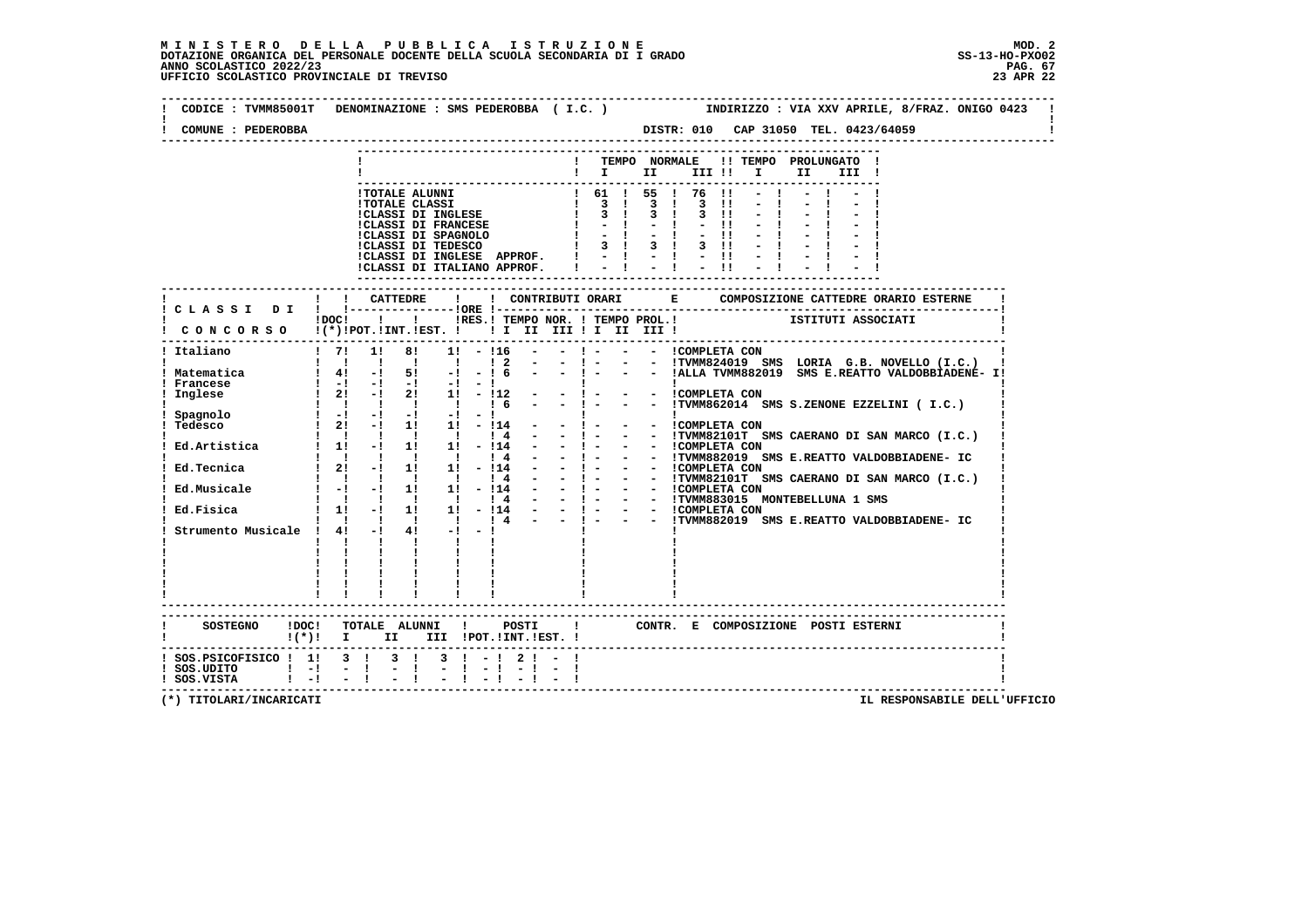**-------------------------------------------------------------------------------------------------------------------------------- ! CODICE : TVMM85001T DENOMINAZIONE : SMS PEDEROBBA ( I.C. ) INDIRIZZO : VIA XXV APRILE, 8/FRAZ. ONIGO 0423 !** $\blacksquare$  **! ! ! COMUNE : PEDEROBBA DISTR: 010 CAP 31050 TEL. 0423/64059 ! --------------------------------------------------------------------------------------------------------------------------------**

 **NUMERO DI CORSI ATTIVATI SULLA SCUOLA: 4**

|                          |                |     | POSTI                 |      |                          |        | !CONTR. ORARI E COMPOSIZIONE POSTI ORARIO ESTERNI |
|--------------------------|----------------|-----|-----------------------|------|--------------------------|--------|---------------------------------------------------|
| IS TRUMENTI<br>IMUSICALI | DOC!<br>$(*)!$ |     | !POT. ! INT. ! EST. ! |      | ! ORE<br>$IRES.IORE$ !   | !UTIL! | ISTITUTI ASSOCIATI                                |
| ! ARPA                   | $-1$           | - 1 | - 1                   | $-1$ | - 1                      |        |                                                   |
| ! CHITARRA               | 11             | - ! | 1!                    | - !  | - 1                      |        |                                                   |
| ! CLARINETTO             | - 1            | - ! | - 1                   | - 1  | - 1                      |        |                                                   |
| ! CORNO                  | - !            | - ! | - 1                   | - !  | - 1                      |        |                                                   |
| ! FAGOTTO                | - 1            | - ! | - 1                   | $-1$ | - 1                      |        |                                                   |
| <b>!FISARMONICA</b>      | - 1            | - ! | - 1                   | - 1  | - 1                      |        |                                                   |
| ! FLAUTO                 | 1!             | - ! | 1!                    | - !  | - 1                      |        |                                                   |
| ! OBOE                   | - !            | - ! | - 1                   | $-1$ | - 1                      |        |                                                   |
| <b>!PERCUSSIONI</b>      | 1!             | - ! | 11                    | - 1  | - 1                      |        |                                                   |
| <b>!PIANOFORTE</b>       | 1!             | - ! | 11                    | - !  | - 1                      |        |                                                   |
| ! SAXOFONO               | - 1            | - ! | - !                   | - 1  | $\overline{\phantom{0}}$ |        |                                                   |
| ! TROMBA                 | - 1            | - ! | - !                   | - 1  | - 1                      |        |                                                   |
| ! VIOLINO                | - 1            | - ! | - !                   | $-1$ | - 1                      |        |                                                   |
| ! VIOLONCELLO            | - 1            | - 1 | - 1                   | – !  | - 1                      |        |                                                   |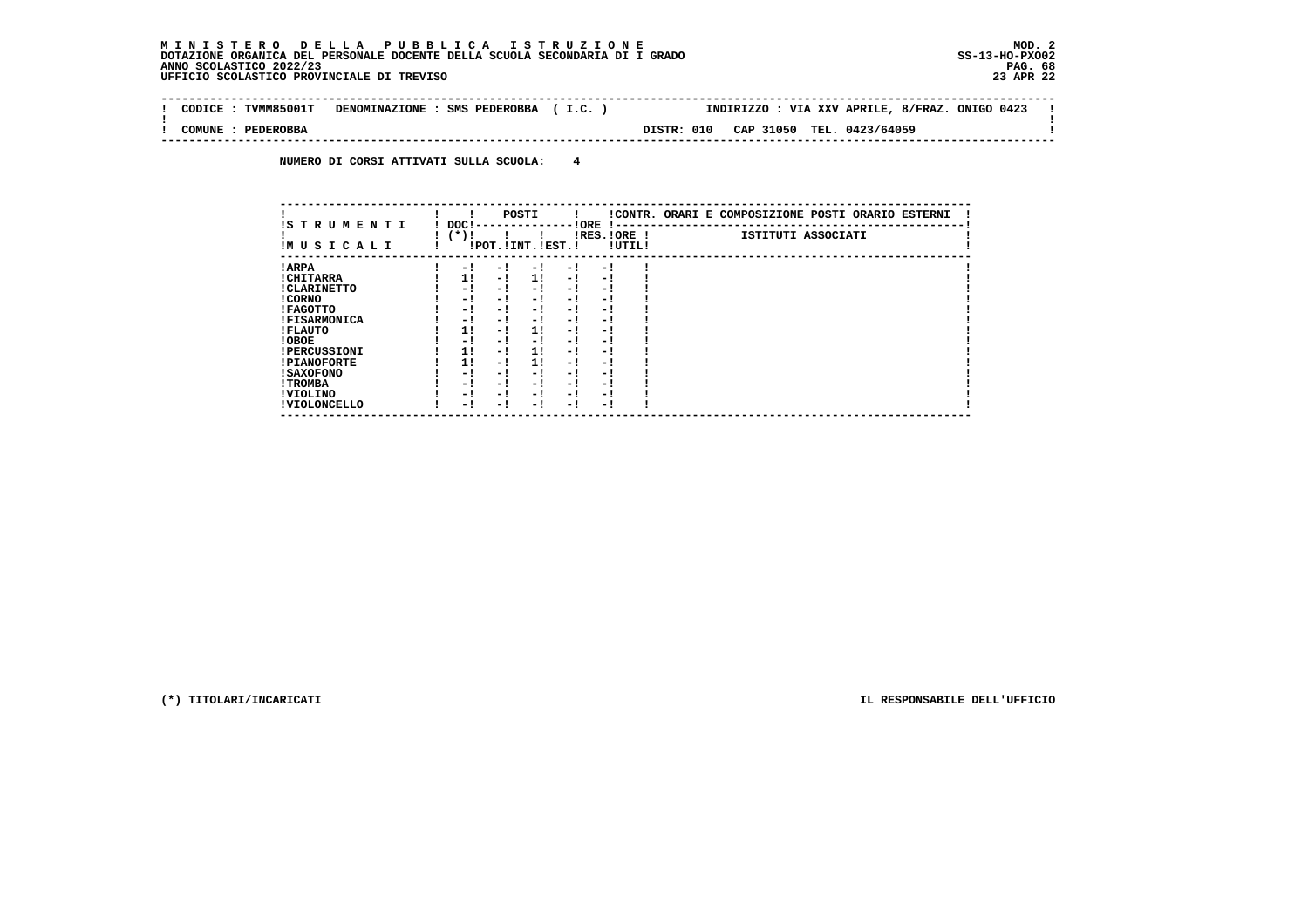# **M I N I S T E R O D E L L A P U B B L I C A I S T R U Z I O N E MOD. 2**DOTAZIONE ORGANICA DEL PERSONALE DOCENTE DELLA SCUOLA SECONDARIA DI I GRADO **SCOLASTICO SCOLASTICO 2022/23 PAG. 69**<br>PAG ANNO SCOLASTICO 2022/23 PAG. 69<br>23 APR 22 UFFICIO SCOLASTICO PROVINCIALE DI TREVISO

| CODICE: TVMM85002V DENOMINAZIONE: SMS CROCETTA ( IC PEDEROBBA )<br>COMUNE : CROCETTA DEL MONTELLO                                                |                            |                                                         |                                                                                                                                                                                                                                                                                                                                                                                                                                                                                                                                                                                                                   |                          |                                                       |                |                              |                                                                                                                                              |                                |                         | INDIRIZZO : VIA BRENTELLONA 1 0423                                                                                                                |      |       |  |  |
|--------------------------------------------------------------------------------------------------------------------------------------------------|----------------------------|---------------------------------------------------------|-------------------------------------------------------------------------------------------------------------------------------------------------------------------------------------------------------------------------------------------------------------------------------------------------------------------------------------------------------------------------------------------------------------------------------------------------------------------------------------------------------------------------------------------------------------------------------------------------------------------|--------------------------|-------------------------------------------------------|----------------|------------------------------|----------------------------------------------------------------------------------------------------------------------------------------------|--------------------------------|-------------------------|---------------------------------------------------------------------------------------------------------------------------------------------------|------|-------|--|--|
|                                                                                                                                                  |                            |                                                         |                                                                                                                                                                                                                                                                                                                                                                                                                                                                                                                                                                                                                   |                          |                                                       |                |                              |                                                                                                                                              |                                |                         |                                                                                                                                                   |      |       |  |  |
|                                                                                                                                                  |                            |                                                         |                                                                                                                                                                                                                                                                                                                                                                                                                                                                                                                                                                                                                   |                          |                                                       |                |                              |                                                                                                                                              |                                |                         | ! TEMPO NORMALE !! TEMPO PROLUNGATO !<br>$\blacksquare$ $\blacksquare$ $\blacksquare$ $\blacksquare$ $\blacksquare$ $\blacksquare$ $\blacksquare$ | II D | III ! |  |  |
|                                                                                                                                                  |                            |                                                         | <b>!TOTALE ALUNNI</b><br><b>!TOTALE CLASSI</b><br>:CLASSI DI INGLESE<br>!CLASSI DI FRANCESE<br>!CLASSI DI SPAGNOLO<br>!CLASSI DI TEDESCO                                                                                                                                                                                                                                                                                                                                                                                                                                                                          |                          |                                                       |                | $\mathbf{I}$<br>$\mathbf{I}$ | 1 45 1 52 1 59<br>$1 \t2 \t1 \t2 \t1 \t3 \t11$<br>$\begin{array}{ccc} 1 & 2 & 1 \end{array}$<br>$-1$<br>$-1$<br>$1 \t2 \t1 \t2 \t1 \t3 \t11$ | 2 1 3 11<br>$-1$ $-11$<br>$-1$ | $\blacksquare$<br>$-11$ |                                                                                                                                                   |      |       |  |  |
|                                                                                                                                                  |                            |                                                         |                                                                                                                                                                                                                                                                                                                                                                                                                                                                                                                                                                                                                   |                          |                                                       |                |                              |                                                                                                                                              |                                |                         |                                                                                                                                                   |      |       |  |  |
| ! CONCORSO !(*)!POT.!INT.!EST. !! I II III !I II III !                                                                                           |                            |                                                         | $!$ $\overline{)}$ $\overline{)}$ $\overline{)}$ $\overline{)}$ $\overline{)}$ $\overline{)}$ $\overline{)}$ $\overline{)}$ $\overline{)}$ $\overline{)}$ $\overline{)}$ $\overline{)}$ $\overline{)}$ $\overline{)}$ $\overline{)}$ $\overline{)}$ $\overline{)}$ $\overline{)}$ $\overline{)}$ $\overline{)}$ $\overline{)}$ $\overline{)}$ $\overline{)}$ $\overline{)}$<br>---------------------------------                                                                                                                                                                                                  |                          | IRES. ! TEMPO NOR. ! TEMPO PROL. ! [STITUTI ASSOCIATI |                |                              |                                                                                                                                              |                                |                         |                                                                                                                                                   |      |       |  |  |
| ! Italiano<br>! Matematica<br>! Francese<br>! Inglese<br>! Spagnolo<br>! Tedesco<br>: Ed.Artistica<br>! Ed.Tecnica<br>! Ed.Musicale<br>Ed.Fisica |                            | $1 - 1 - 1$<br>$1 - 1 - 1$<br>$\mathbf{I}$ $\mathbf{I}$ | $-1$<br>$\begin{array}{cccccccccccccc} 1 & -1 & -1 & -1 & -1 & -1 & -1 \end{array}$<br>$\begin{bmatrix} 1 & -1 & -1 & -1 & -1 & -1 \end{bmatrix}$<br>$\begin{bmatrix} 1 & -1 & -1 & -1 & -1 & -1 \end{bmatrix}$<br>$\begin{bmatrix} 1 & -1 & -1 & -1 & -1 & -1 \end{bmatrix}$<br>$1 - 1 - 1 - 1 - 1 - 1$<br>$1 - 1 - 1 - 1 - 1 - 1 - 1$<br>$\frac{1}{2}$ $\frac{1}{2}$ $\frac{1}{2}$ $\frac{1}{2}$ $\frac{1}{2}$ $\frac{1}{2}$ $\frac{1}{2}$ $\frac{1}{2}$<br>$-1$ $-1$ $-1$<br>$\mathbf{I}$<br>$\mathbf{I}$ and $\mathbf{I}$<br>$\frac{1}{1}$<br>$\begin{array}{c} 1 \\ 1 \\ 1 \\ 1 \end{array}$<br>$\mathbf{I}$ | $-1$<br>$-1$<br>$-1 - 1$ |                                                       |                |                              |                                                                                                                                              |                                |                         |                                                                                                                                                   |      |       |  |  |
| SOSTEGNO !DOC! TOTALE ALUNNI ! POSTI ! CONTR. E COMPOSIZIONE POSTI ESTERNI                                                                       |                            |                                                         | $!(*)!$ I II III $!$ POT. $!$ INT. $!$ EST. $!$                                                                                                                                                                                                                                                                                                                                                                                                                                                                                                                                                                   |                          |                                                       |                |                              |                                                                                                                                              |                                |                         |                                                                                                                                                   |      |       |  |  |
| $:$ SOS. PSICOFISICO $:$ -! 1 !<br>$!$ SOS.UDITO $!$ -! -!<br>! SOS.VISTA                                                                        | $\mathbf{1}$ $\mathbf{-1}$ | $-1$                                                    | $-1$<br>$\sim$ 1.000 $\pm$                                                                                                                                                                                                                                                                                                                                                                                                                                                                                                                                                                                        | $-1 - 1$                 |                                                       | $-1$ $-$<br>-1 |                              |                                                                                                                                              |                                |                         | -----------------------------------                                                                                                               |      |       |  |  |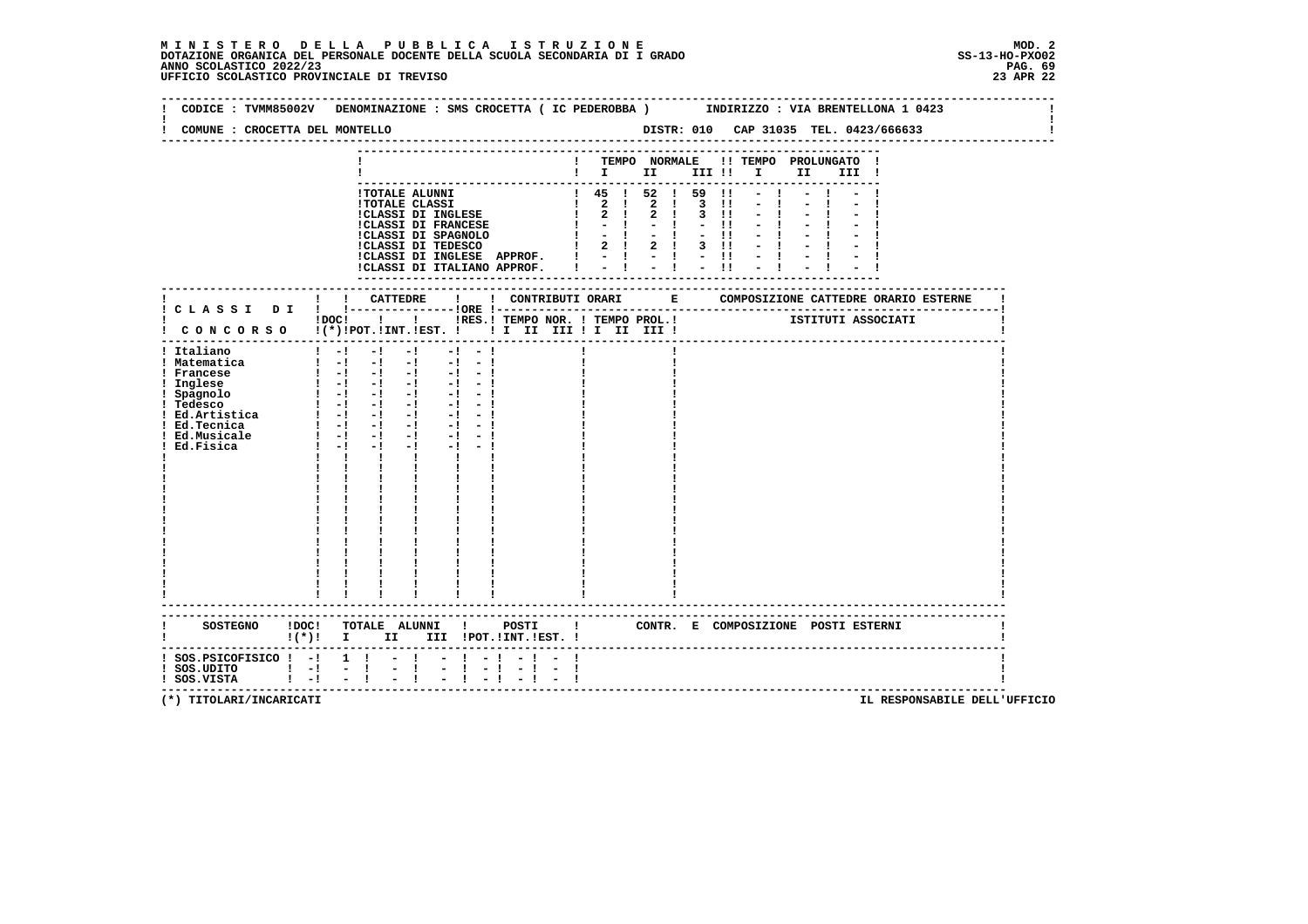| COMUNE : CORNUDA                      | DISTR: 010 CAP 31041 TEL. 0423/838944                                                                                                                                                                                                      |
|---------------------------------------|--------------------------------------------------------------------------------------------------------------------------------------------------------------------------------------------------------------------------------------------|
|                                       | ! TEMPO NORMALE !! TEMPO PROLUNGATO !                                                                                                                                                                                                      |
|                                       | $\mathbf{I}$ is the set of $\mathbf{I}$<br>III !! I<br>II<br>III !                                                                                                                                                                         |
|                                       | ---------------------------<br>$-1$ $-1$ $-1$                                                                                                                                                                                              |
|                                       | $-1$                                                                                                                                                                                                                                       |
|                                       |                                                                                                                                                                                                                                            |
|                                       |                                                                                                                                                                                                                                            |
|                                       |                                                                                                                                                                                                                                            |
|                                       |                                                                                                                                                                                                                                            |
|                                       | ! ! CATTEDRE<br>$\mathbf{I}$                                                                                                                                                                                                               |
|                                       | ! C L A S S I D I ! !----------------- !ORE !--                                                                                                                                                                                            |
|                                       |                                                                                                                                                                                                                                            |
| Italiano                              | $18! -18! -16! -16 -16 -1 -1 -1211$ . IALLA TVMM841013 SMS NIEVO SERNAGLIA D.B. (IC!                                                                                                                                                       |
|                                       |                                                                                                                                                                                                                                            |
|                                       |                                                                                                                                                                                                                                            |
|                                       |                                                                                                                                                                                                                                            |
|                                       |                                                                                                                                                                                                                                            |
|                                       |                                                                                                                                                                                                                                            |
|                                       |                                                                                                                                                                                                                                            |
|                                       |                                                                                                                                                                                                                                            |
|                                       |                                                                                                                                                                                                                                            |
|                                       |                                                                                                                                                                                                                                            |
|                                       | 9 (1991)<br>1991)<br>1992 - 1992 - 1992 - 1992 - 1992 - 1992 - 1992<br>1992 - 1992 - 1992 - 1992 - 1992 - 1992 - 1992 - 1992<br>1992 - 1992 - 1992 - 1992 - 1992 - 1992 - 1993 - 1993<br>1994 015 MONTEBELLUNA 1 SMS<br>1993 - 1993 - 1993 |
|                                       |                                                                                                                                                                                                                                            |
|                                       |                                                                                                                                                                                                                                            |
|                                       |                                                                                                                                                                                                                                            |
|                                       |                                                                                                                                                                                                                                            |
|                                       |                                                                                                                                                                                                                                            |
|                                       |                                                                                                                                                                                                                                            |
|                                       | SOSTEGNO !DOC! TOTALE ALUNNI ! POSTI ! CONTR. E COMPOSIZIONE POSTI ESTERNI<br>$!(*)!$ I II III !POT.!INT.!EST.!                                                                                                                            |
| $:$ SOS. PSICOFISICO $:$ 1! - $:$ 4 ! | $1 \t-1 \t2 \t-1$                                                                                                                                                                                                                          |
|                                       | $-1$                                                                                                                                                                                                                                       |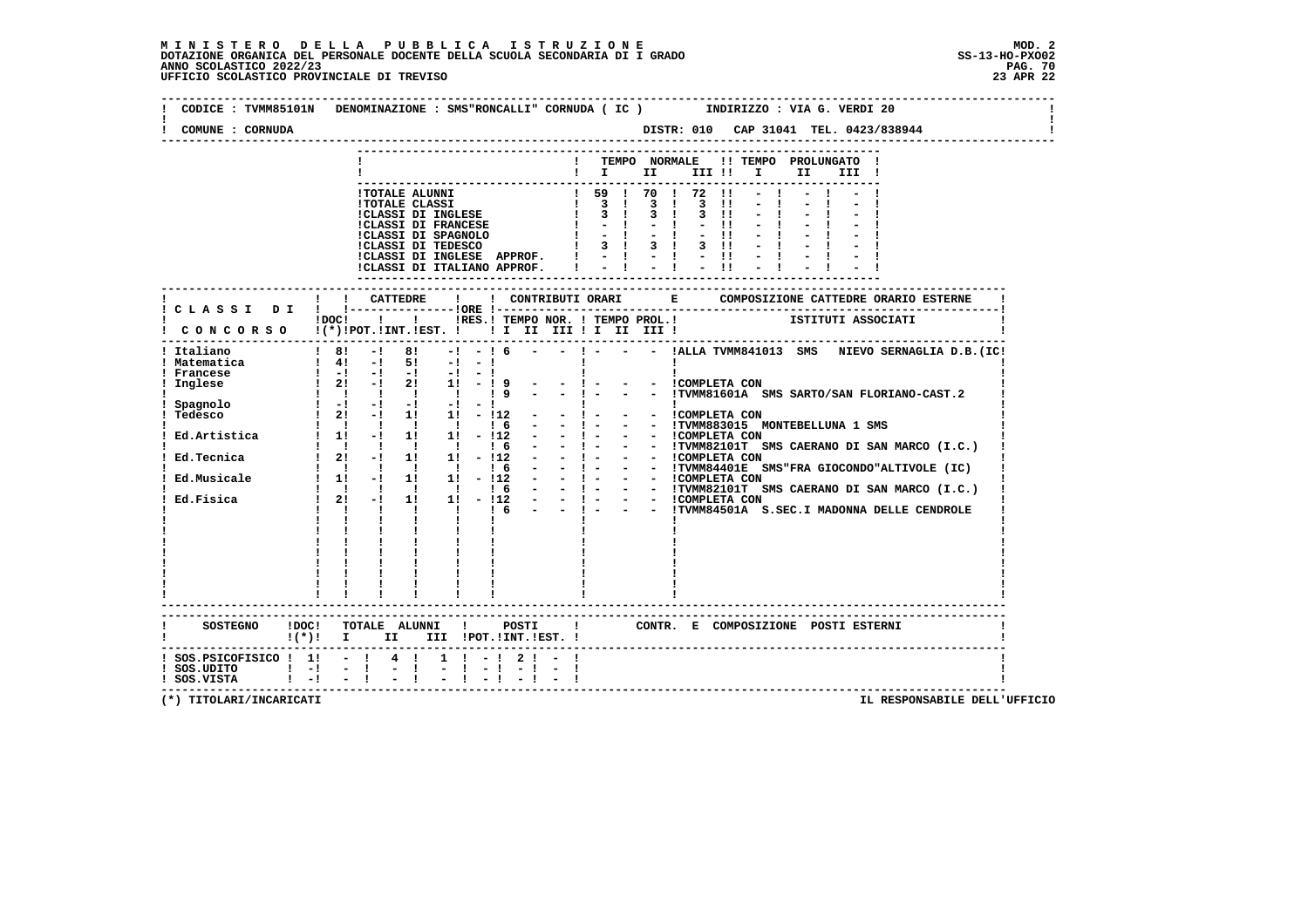| CODICE : TVMM85102P                                                        |                                 |                 | DENOMINAZIONE : SMS VERONESE MASER (IC CORNUDA) INDIRIZZO : VIA MOTTE 43                          |                               |                                                       |                  |              |             |                                                |              |                                       |      |       |                                 |  |
|----------------------------------------------------------------------------|---------------------------------|-----------------|---------------------------------------------------------------------------------------------------|-------------------------------|-------------------------------------------------------|------------------|--------------|-------------|------------------------------------------------|--------------|---------------------------------------|------|-------|---------------------------------|--|
| <b>COMUNE : MASER</b>                                                      |                                 |                 |                                                                                                   |                               |                                                       |                  |              |             |                                                |              | DISTR: 010 CAP 31010 TEL. 0423/565833 |      |       |                                 |  |
|                                                                            |                                 |                 |                                                                                                   |                               |                                                       |                  |              |             |                                                |              |                                       |      |       |                                 |  |
|                                                                            |                                 |                 |                                                                                                   |                               |                                                       |                  |              |             | $\mathbf{I}$ is the set of $\mathbf{I}$        |              | ! TEMPO NORMALE !! TEMPO PROLUNGATO   | II — | III ! |                                 |  |
|                                                                            |                                 |                 |                                                                                                   |                               |                                                       |                  |              |             |                                                |              |                                       |      |       |                                 |  |
|                                                                            |                                 |                 | <b>!TOTALE ALUNNI</b>                                                                             |                               |                                                       |                  |              |             | $1 \t46 \t147 \t54 \t11$                       |              |                                       |      |       |                                 |  |
|                                                                            |                                 |                 | <b>!TOTALE CLASSI</b><br><b>!CLASSI DI INGLESE</b>                                                |                               |                                                       |                  |              | $2 \quad 1$ | $1 \t2 \t1 \t2 \t1 \t2 \t11$<br>2 <sub>1</sub> | $2 \quad 11$ |                                       |      |       |                                 |  |
|                                                                            |                                 |                 | <b>!CLASSI DI FRANCESE</b>                                                                        |                               |                                                       | $\mathbf{I}$     |              | $-1$        |                                                | $-11$        |                                       |      |       |                                 |  |
|                                                                            |                                 |                 | !CLASSI DI SPAGNOLO<br>!CLASSI DI TEDESCO                                                         |                               |                                                       |                  | $\mathbf{I}$ | $-1$ $-1$   |                                                | $-11$        |                                       |      |       |                                 |  |
|                                                                            |                                 |                 | !CLASSI DI INGLESE APPROF. ! - ! - ! - !!                                                         |                               |                                                       |                  |              |             | 2 1 2 1                                        | $2 \quad 11$ |                                       |      |       |                                 |  |
|                                                                            |                                 |                 | !CLASSI DI ITALIANO APPROF.                                                                       |                               |                                                       |                  |              |             | $-1 - 1 - 1$                                   |              |                                       |      |       |                                 |  |
|                                                                            |                                 |                 |                                                                                                   |                               |                                                       |                  |              |             |                                                |              |                                       |      |       |                                 |  |
|                                                                            |                                 | ! CATTEDRE      |                                                                                                   | $\mathbf{I}$ and $\mathbf{I}$ |                                                       |                  |              |             |                                                |              |                                       |      |       |                                 |  |
|                                                                            |                                 |                 |                                                                                                   |                               |                                                       |                  |              |             |                                                |              |                                       |      |       |                                 |  |
|                                                                            |                                 |                 | $1\,\text{DOC1}$ $1$ $1$                                                                          |                               | IRES. ! TEMPO NOR. ! TEMPO PROL. ! [STITUTI ASSOCIATI |                  |              |             |                                                |              |                                       |      |       |                                 |  |
| ! CONCORSO !(*)!POT.!INT.!EST. !! I II III !I II III !                     |                                 |                 |                                                                                                   |                               |                                                       |                  |              |             |                                                |              |                                       |      |       |                                 |  |
| ! Italiano                                                                 | $1 - 1$                         | $-1$            | $-1$                                                                                              | $-1$<br>$-1$                  |                                                       |                  |              |             |                                                |              |                                       |      |       |                                 |  |
| ! Matematica                                                               |                                 | $1 - 1 - 1 - 1$ |                                                                                                   | $-1 - 1$                      |                                                       |                  |              |             |                                                |              |                                       |      |       |                                 |  |
| ! Francese<br>! Inglese                                                    |                                 | $1 - 1 - 1 - 1$ | $\begin{bmatrix} 1 & -1 & -1 & -1 & -1 & -1 \end{bmatrix}$                                        | $-1 - -1$                     |                                                       |                  |              |             |                                                |              |                                       |      |       |                                 |  |
| ! Spagnolo                                                                 |                                 |                 | $\begin{array}{cccccccccccccc} 1 & -1 & -1 & -1 & -1 & -1 & -1 \end{array}$                       |                               |                                                       |                  |              |             |                                                |              |                                       |      |       |                                 |  |
| ! Tedesco                                                                  |                                 |                 | $\frac{1}{2}$ $\frac{1}{2}$ $\frac{1}{2}$ $\frac{1}{2}$ $\frac{1}{2}$ $\frac{1}{2}$ $\frac{1}{2}$ | $-1 - 1$                      |                                                       |                  |              |             |                                                |              |                                       |      |       |                                 |  |
| ! Ed.Artistica                                                             |                                 |                 | $1 - 1 - 1 - 1$<br>$1 - 1 - 1 - 1 - 1 - 1$                                                        |                               |                                                       |                  |              |             |                                                |              |                                       |      |       |                                 |  |
| ! Ed.Tecnica<br>! Ed.Musicale                                              |                                 | $1 - 1 - 1$     | $-1$ $-$                                                                                          | $-1 - -1$                     |                                                       |                  |              |             |                                                |              |                                       |      |       |                                 |  |
| Ed.Fisica                                                                  | $1 - -1$                        | $-1$            | $-1$ and $-1$                                                                                     |                               |                                                       |                  |              |             |                                                |              |                                       |      |       |                                 |  |
|                                                                            | $\mathbf{I}$                    | $\mathbf{I}$    | $\mathbf{I}$ and $\mathbf{I}$                                                                     |                               |                                                       |                  |              |             |                                                |              |                                       |      |       |                                 |  |
|                                                                            |                                 |                 |                                                                                                   |                               |                                                       |                  |              |             |                                                |              |                                       |      |       |                                 |  |
|                                                                            |                                 |                 |                                                                                                   |                               |                                                       |                  |              |             |                                                |              |                                       |      |       |                                 |  |
|                                                                            |                                 |                 |                                                                                                   |                               |                                                       |                  |              |             |                                                |              |                                       |      |       |                                 |  |
|                                                                            |                                 |                 |                                                                                                   |                               |                                                       |                  |              |             |                                                |              |                                       |      |       |                                 |  |
|                                                                            |                                 |                 |                                                                                                   |                               |                                                       |                  |              |             |                                                |              |                                       |      |       |                                 |  |
|                                                                            |                                 |                 |                                                                                                   |                               |                                                       |                  |              |             |                                                |              |                                       |      |       |                                 |  |
|                                                                            |                                 |                 |                                                                                                   |                               |                                                       |                  |              |             |                                                |              |                                       |      |       |                                 |  |
|                                                                            |                                 |                 |                                                                                                   |                               |                                                       |                  |              |             |                                                |              |                                       |      |       |                                 |  |
|                                                                            |                                 |                 |                                                                                                   |                               |                                                       |                  |              |             |                                                |              |                                       |      |       |                                 |  |
|                                                                            |                                 |                 |                                                                                                   |                               |                                                       |                  |              |             |                                                |              |                                       |      |       |                                 |  |
|                                                                            |                                 |                 |                                                                                                   |                               |                                                       |                  |              |             |                                                |              |                                       |      |       |                                 |  |
| SOSTEGNO !DOC! TOTALE ALUNNI ! POSTI ! CONTR. E COMPOSIZIONE POSTI ESTERNI | $\mathbf{I}(\star)\mathbf{I}$ I |                 | II III !POT. !INT. !EST. !                                                                        |                               |                                                       |                  |              |             |                                                |              |                                       |      |       |                                 |  |
| $:$ SOS.PSICOFISICO $:$ - $:$ 2 $:$                                        |                                 |                 | $1 \quad 1$                                                                                       | $1 \t-1$                      |                                                       |                  |              |             |                                                |              |                                       |      |       |                                 |  |
| $!$ SOS.UDITO $!$ -!                                                       |                                 | $\sim$ 1.       | $\sim$<br>п.<br>$\sim$                                                                            | $1 - 1$                       | $-1$                                                  | -1<br>$\sim$ $-$ |              |             |                                                |              |                                       |      |       |                                 |  |
| ! SOS.VISTA                                                                | $1 - 1$                         | $-1$            |                                                                                                   |                               |                                                       |                  |              |             |                                                |              |                                       |      |       | ------------------------------- |  |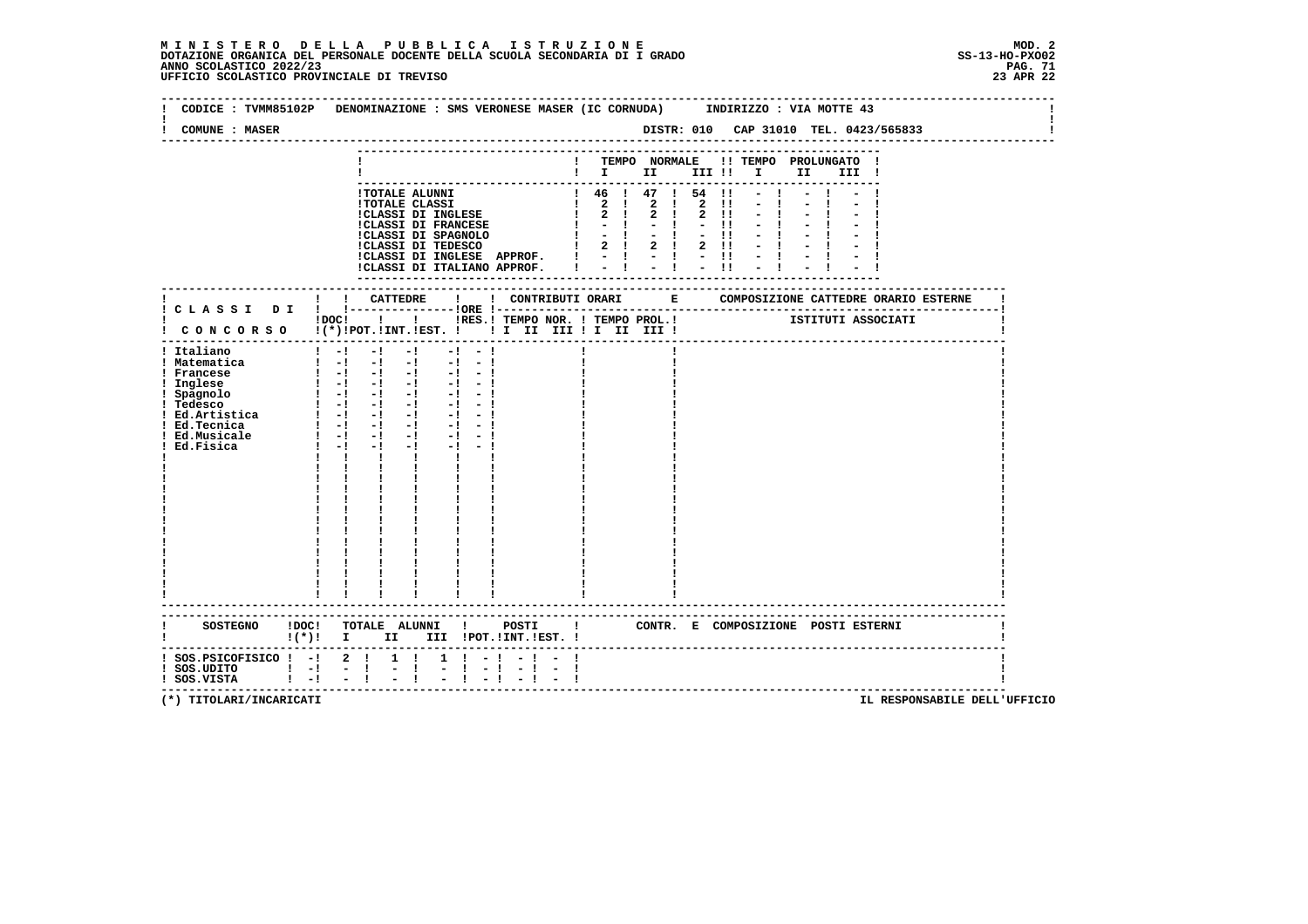## **M I N I S T E R O D E L L A P U B B L I C A I S T R U Z I O N E MOD. 2**DOTAZIONE ORGANICA DEL PERSONALE DOCENTE DELLA SCUOLA SECONDARIA DI I GRADO **SCOLASTICO SCOLASTICO 2022/23 PAG-**<br>PAG ANNO SCOLASTICO 2022/23 PAG. 72<br>23 APR 22 UFFICIO SCOLASTICO PROVINCIALE DI TREVISO

|                                              | CODICE: TVMM85201D DENOMINAZIONE: SMS MANIN SUSEGANA (IC) TNDIRIZZO: VIA CARPENI, 7                                                               |
|----------------------------------------------|---------------------------------------------------------------------------------------------------------------------------------------------------|
| COMUNE : SUSEGANA                            |                                                                                                                                                   |
|                                              | ! TEMPO NORMALE !! TEMPO PROLUNGATO !                                                                                                             |
|                                              | $\mathbf{I}$ is the set of $\mathbf{I}$<br>III !                                                                                                  |
|                                              |                                                                                                                                                   |
|                                              |                                                                                                                                                   |
|                                              |                                                                                                                                                   |
|                                              |                                                                                                                                                   |
|                                              |                                                                                                                                                   |
|                                              |                                                                                                                                                   |
|                                              |                                                                                                                                                   |
|                                              |                                                                                                                                                   |
|                                              | ! ! CATTEDRE<br>$\mathbf{I}$                                                                                                                      |
|                                              | IDOC! ! IRES.I TEMPO NOR. I TEMPO PROL. ! [STITUTI ASSOCIATI                                                                                      |
|                                              | CONCORSO !(*)!POT.!INT.!EST. !!!!!!!!!!!!!!!!                                                                                                     |
| ! Italiano                                   | ----------------------------------<br>$18!$ 1! 7! 1! - $114$ - - ! - - - ICOMPLETA CON                                                            |
|                                              |                                                                                                                                                   |
|                                              |                                                                                                                                                   |
|                                              |                                                                                                                                                   |
|                                              |                                                                                                                                                   |
|                                              |                                                                                                                                                   |
|                                              |                                                                                                                                                   |
|                                              |                                                                                                                                                   |
|                                              |                                                                                                                                                   |
|                                              |                                                                                                                                                   |
|                                              |                                                                                                                                                   |
|                                              |                                                                                                                                                   |
|                                              | $\mathbf{i}$ $\mathbf{j}$ $\mathbf{k}$ $\mathbf{k}$ $\mathbf{k}$ $\mathbf{k}$ $\mathbf{k}$ $\mathbf{k}$ $\mathbf{k}$ $\mathbf{k}$<br>$\mathbf{I}$ |
|                                              |                                                                                                                                                   |
|                                              |                                                                                                                                                   |
|                                              |                                                                                                                                                   |
|                                              |                                                                                                                                                   |
|                                              |                                                                                                                                                   |
|                                              |                                                                                                                                                   |
|                                              |                                                                                                                                                   |
|                                              |                                                                                                                                                   |
|                                              |                                                                                                                                                   |
| SOSTEGNO ! DOC!                              | TOTALE ALUNNI ! POSTI ! CONTR. E COMPOSIZIONE POSTIESTERNI                                                                                        |
|                                              | ! (*)! I II III !POT.!INT.!EST.!                                                                                                                  |
|                                              | ! SOS. PSICOFISICO ! -! 5 ! 4 ! 2 ! -! 2 ! - !                                                                                                    |
| ! SOS.UDITO ! -! - !<br>! SOS.VISTA ! -! - ! | $\frac{1}{2}$                                                                                                                                     |
|                                              |                                                                                                                                                   |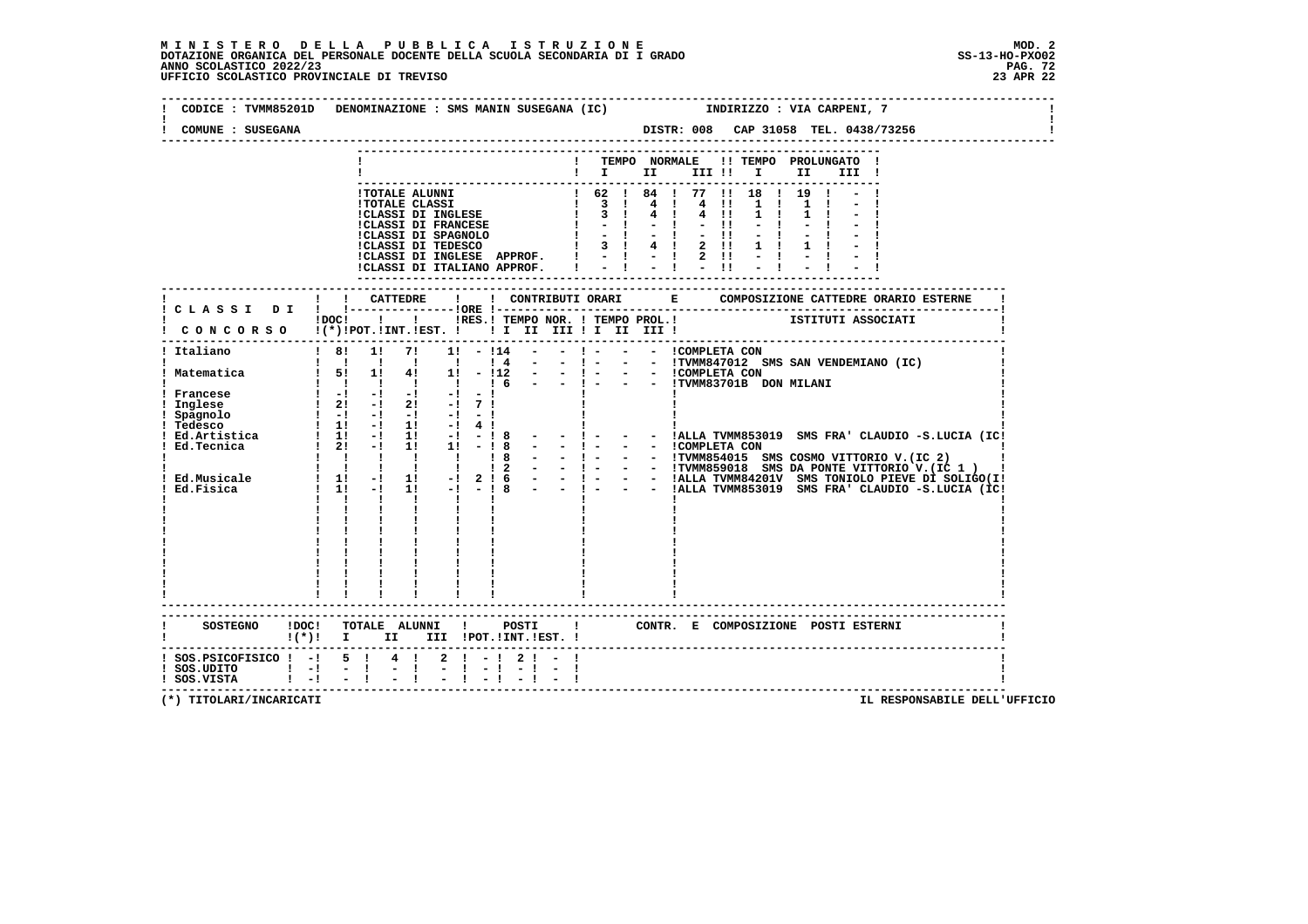| COMUNE : SANTA LUCIA DI PIAVE                | DISTR: 008 CAP 31025 TEL. 0438/460133                                                                                                                          |
|----------------------------------------------|----------------------------------------------------------------------------------------------------------------------------------------------------------------|
|                                              | ! TEMPO NORMALE !! TEMPO PROLUNGATO !<br>$\mathbf{I}$ is the set of $\mathbf{I}$<br>III !!!!<br>II D<br>III !                                                  |
|                                              |                                                                                                                                                                |
|                                              | ! ! CATTEDRE<br>$\mathbf{I}$<br>$\mathbf{1}$ and $\mathbf{1}$ and $\mathbf{1}$<br>IRES.I TEMPO NOR. I TEMPO PROL.I                 ISTITUTI ASSOCIATI<br>!DOC! |
|                                              | CONCORSO !(*)!POT.!INT.!EST. !!!!!!!!!!!!!!!!                                                                                                                  |
| Italiano                                     | $1 \t7! -1 \t9! -1 \t3!$<br><b>Contract Contract Contract</b>                                                                                                  |
|                                              |                                                                                                                                                                |
|                                              |                                                                                                                                                                |
|                                              |                                                                                                                                                                |
|                                              | $\mathbf{I}$ $\mathbf{I}$<br>$\mathbf{I}$ and $\mathbf{I}$                                                                                                     |
|                                              |                                                                                                                                                                |
|                                              | SOSTEGNO !DOC! TOTALE ALUNNI ! POSTI ! CONTR. E COMPOSIZIONE POSTI ESTERNI<br>$!(*)!$ I II III !POT.!INT.!EST. !                                               |
| ! SOS.UDITO ! -! - !<br>! SOS.VISTA ! -! - ! | ! SOS. PSICOFISICO ! 3! 7 ! 3 ! 5 ! - ! 4 ! - !<br>$\frac{1}{2}$                                                                                               |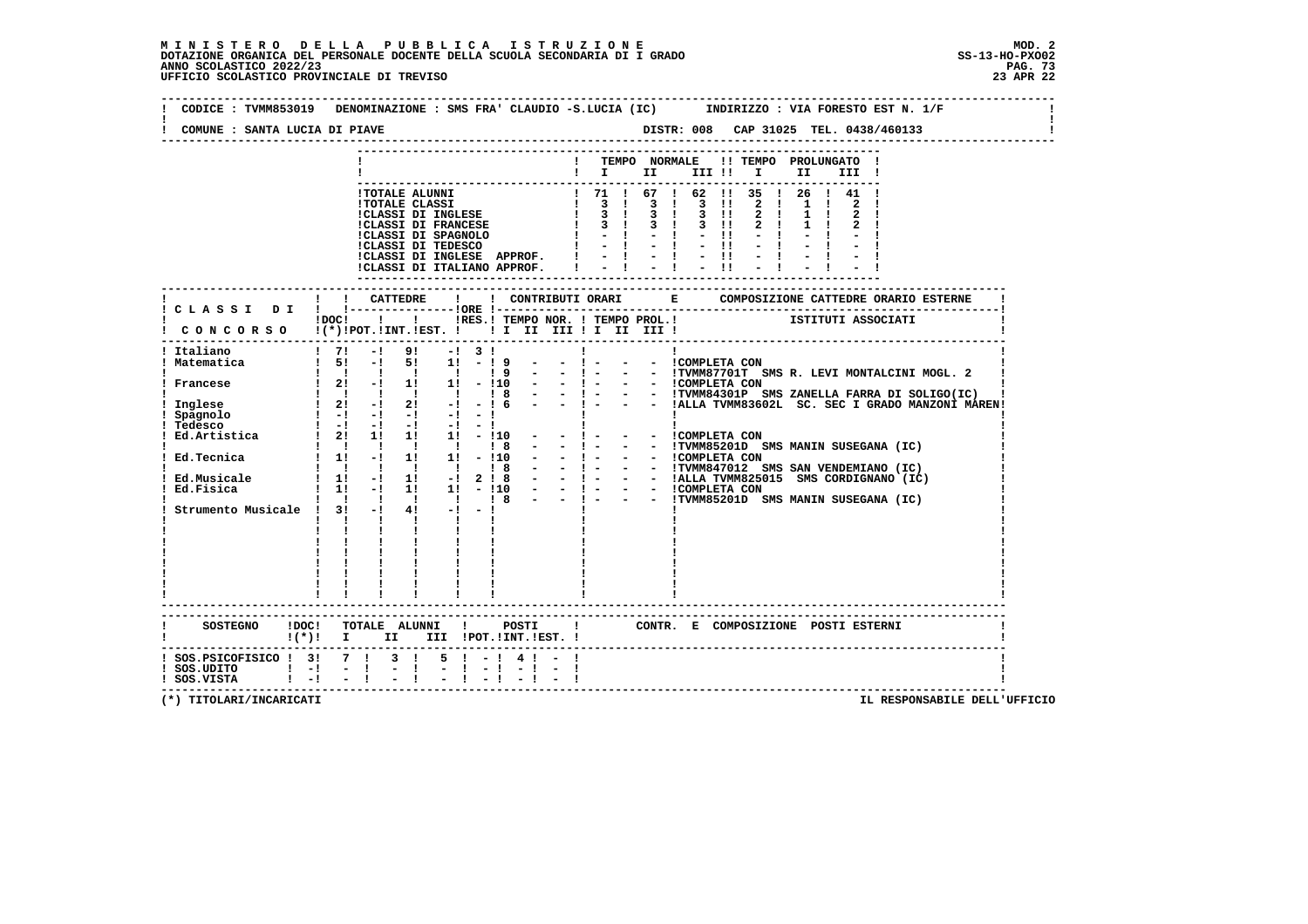$\mathbf{I}$ 

 $\mathbf{I}$ 

 **--------------------------------------------------------------------------------------------------------------------------------Contract Contract ! CODICE : TVMM853019 DENOMINAZIONE : SMS FRA' CLAUDIO -S.LUCIA (IC) INDIRIZZO : VIA FORESTO EST N. 1/F ! ! ! ! COMUNE : SANTA LUCIA DI PIAVE DISTR: 008 CAP 31025 TEL. 0438/460133 ! --------------------------------------------------------------------------------------------------------------------------------**

 **NUMERO DI CORSI ATTIVATI SULLA SCUOLA: 4**

| IS T R U M E N T I  | DOC! |     | POSTI                 | ! ORE | -1 - -                   |        | !CONTR. ORARI E COMPOSIZIONE POSTI ORARIO ESTERNI |
|---------------------|------|-----|-----------------------|-------|--------------------------|--------|---------------------------------------------------|
| IMUSICALI           | (*)! |     | !POT. ! INT. ! EST. ! |       | $IRES.IORE$ !            | !UTIL! | ISTITUTI ASSOCIATI                                |
| ! ARPA              | 1!   | - 1 | 11                    | - 1   | - !                      |        |                                                   |
| ! CHITARRA          | - 1  | - ! | $-1$                  | $-1$  | - 1                      |        |                                                   |
| ! CLARINETTO        | - 1  | - ! | - 1                   | - 1   | - 1                      |        |                                                   |
| ! CORNO             | - 1  | - ! | - 1                   | - !   | - 1                      |        |                                                   |
| ! FAGOTTO           | - 1  | - ! | - 1                   | - 1   | - 1                      |        |                                                   |
| <b>!FISARMONICA</b> | - 1  | - ! | - !                   | - 1   | - 1                      |        |                                                   |
| ! FLAUTO            | 11   | - ! | 11                    | - !   | - 1                      |        |                                                   |
| ! OBOE              | - 1  | - ! | - 1                   | - 1   | - 1                      |        |                                                   |
| <b>!PERCUSSIONI</b> | - 1  | - 1 | - 1                   | - 1   | - 1                      |        |                                                   |
| <b>!PIANOFORTE</b>  | - 1  | - 1 | - 1                   | $-1$  | - 1                      |        |                                                   |
| ! SAXOFONO          | - 1  | - 1 | - !                   | - 1   | $\overline{\phantom{0}}$ |        |                                                   |
| ! TROMBA            | - 1  | - ! | - !                   | - 1   | - 1                      |        |                                                   |
| ! VIOLINO           | 1!   | - 1 | 11                    | $-1$  | - 1                      |        |                                                   |
| ! VIOLONCELLO       | - 1  | - 1 | 11                    | - 1   | - 1                      |        |                                                   |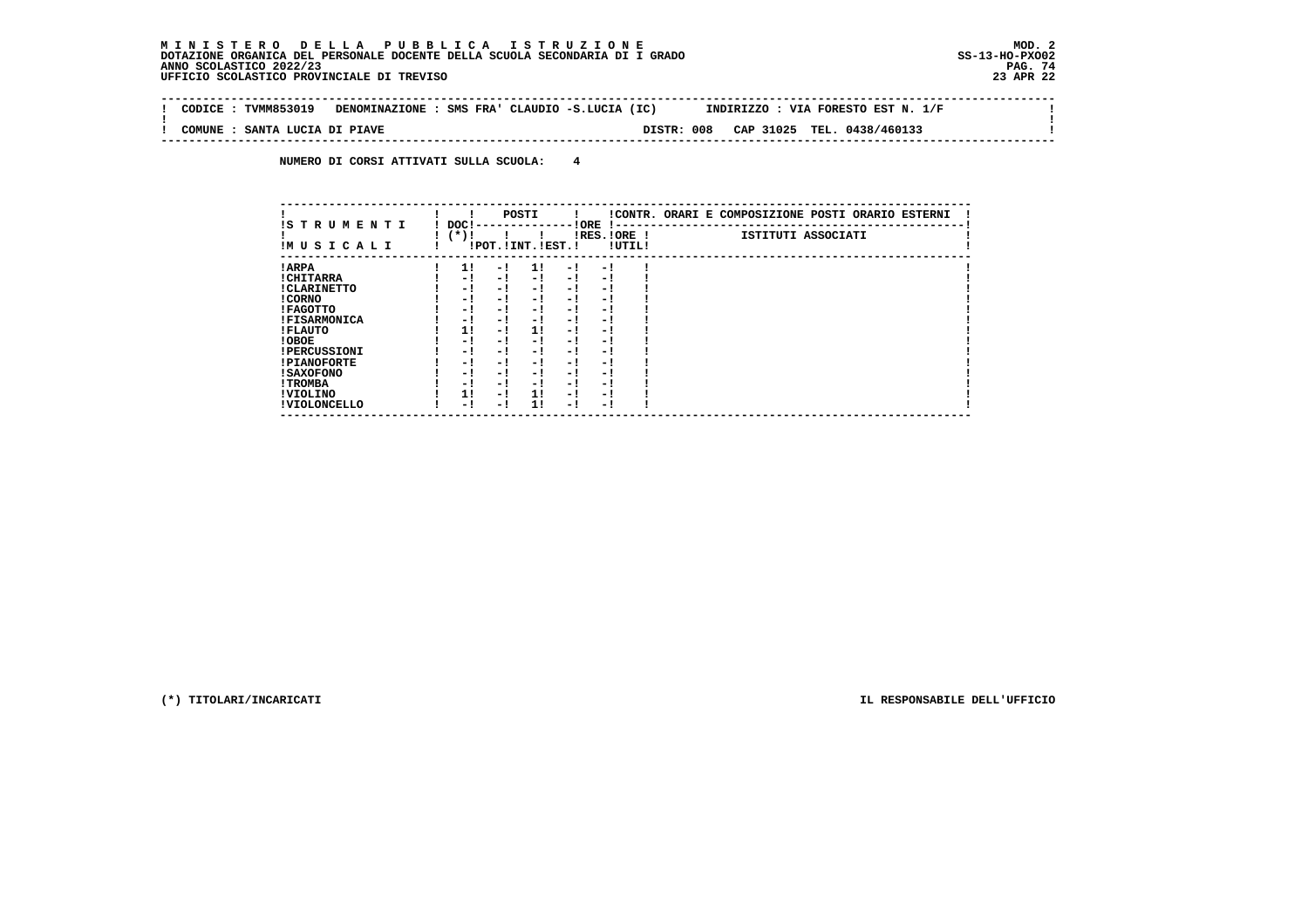**--------------------------------------------------------------------------------------------------------------------------------** $\mathbf{I}$  **! CODICE : TVMM854015 DENOMINAZIONE : SMS COSMO VITTORIO V.(IC 2) INDIRIZZO : VIA PONTAVAI, 119 ! ! !** $\mathbf{I}$  **! COMUNE : VITTORIO VENETO DISTR: 005 CAP 31029 TEL. 0438/57616 ! -------------------------------------------------------------------------------------------------------------------------------- --------------------------------------------------------------------------- ! ! TEMPO NORMALE !! TEMPO PROLUNGATO ! ! ! I II III !! I II III ! --------------------------------------------------------------------------- !TOTALE ALUNNI ! 183 ! 173 ! 158 !! - ! - ! - ! !TOTALE CLASSI ! 8 ! 8 ! 7 !! - ! - ! - ! !CLASSI DI INGLESE ! 8 ! 8 ! 7 !! - ! - ! - ! !CLASSI DI FRANCESE ! 1 ! 1 ! 1 !! - ! - ! - ! !CLASSI DI SPAGNOLO ! 5 ! 5 ! 4 !! - ! - ! - ! !CLASSI DI TEDESCO ! 2 ! 2 ! 2 !! - ! - ! - ! !CLASSI DI INGLESE APPROF. ! - ! - ! - !! - ! - ! - ! !CLASSI DI ITALIANO APPROF. ! - ! - ! - !! - ! - ! - ! --------------------------------------------------------------------------- ------------------------------------------------------------------------------------------------------------------------- ! ! ! CATTEDRE ! ! CONTRIBUTI ORARI E COMPOSIZIONE CATTEDRE ORARIO ESTERNE ! ! C L A S S I D I ! !---------------!ORE !------------------------------------------------------------------------! POC! !! ISS.! TEMPO NOR. ! TEMPO PROL.!** ISTITUTI ASSOCIATI  **! C O N C O R S O !(\*)!POT.!INT.!EST. ! ! I II III ! I II III ! ! ------------------------------------------------------------------------------------------------------------------------- ! Italiano ! 12! -! 12! -! 7 ! 7 - - ! - - - !ALLA TVMM86601B SC.SECONDARIA I GR. "BRUSTOLO! ! Matematica ! 6! 1! 7! 1! - !12 - - ! - - - !COMPLETA CON ! ! ! ! ! ! ! ! 6 - - ! - - - !TVMM818012 SMS"FOGAZZARO" FOLLINA(I.C.) ! ! Francese ! -! -! -! -! 6 ! ! ! ! ! Inglese ! 3! -! 3! 1! - !15 - - ! - - - !COMPLETA CON ! ! ! ! ! ! ! ! 3 - - ! - - - !TVMM859018 SMS DA PONTE VITTORIO V.(IC 1 ) ! ! Spagnolo ! 1! -! 1! -! 2 ! 8 - - ! - - - !ALLA TVMM859018 SMS DA PONTE VITTORIO V.(IC 1! ! Tedesco ! 1! -! -! 1! - !12 - - ! - - - !COMPLETA CON ! ! ! ! ! ! ! ! 6 - - ! - - - !TVMM867017 SMS CIMA CONEGLIANO (IC 2) ! ! Ed.Artistica ! 2! -! 2! 1! - !10 - - ! - - - !COMPLETA CON ! ! ! ! ! ! ! ! 8 - - ! - - - !TVMM859018 SMS DA PONTE VITTORIO V.(IC 1 ) ! ! Ed.Tecnica ! 2! -! 2! -! 2 ! 8 - - ! - - - !ALLA TVMM85201D SMS MANIN SUSEGANA (IC) ! ! Ed.Musicale ! 1! -! 2! 1! - !10 - - ! - - - !COMPLETA CON ! ! ! ! ! ! ! ! 8 - - ! - - - !TVMM859018 SMS DA PONTE VITTORIO V.(IC 1 ) ! ! Ed.Fisica ! 2! 1! 2! -! 10 ! ! ! ! ! Strumento Musicale ! 4! -! 4! -! - ! ! ! ! ! ! ! ! ! ! ! ! ! ! ! ! ! ! ! ! ! ! ! ! ! ! ! ! ! ! ! ! ! ! ! ! ! ! ! ! ! ! ! ! ! ! ! ! ! ! ! ! ! ! ! ! ! ! ! ! ! ! ! ! ! ! ! ! ! ! ! ! ! ! ! ! ! ! ! ! ! ! ! ! ------------------------------------------------------------------------------------------------------------------------- ------------------------------------------------------------------------------------------------------------------------- ! SOSTEGNO !DOC! TOTALE ALUNNI ! POSTI ! CONTR. E COMPOSIZIONE POSTI ESTERNI ! ! !(\*)! I II III !POT.!INT.!EST. ! ! ------------------------------------------------------------------------------------------------------------------------- ! SOS.PSICOFISICO ! 2! 5 ! 8 ! 5 ! 1 ! 6 ! - ! !**- 1  **! SOS.UDITO ! -! - ! - ! - ! - ! - ! - ! ! ! SOS.VISTA ! -! - ! - ! - ! - ! - ! - ! ! -------------------------------------------------------------------------------------------------------------------------**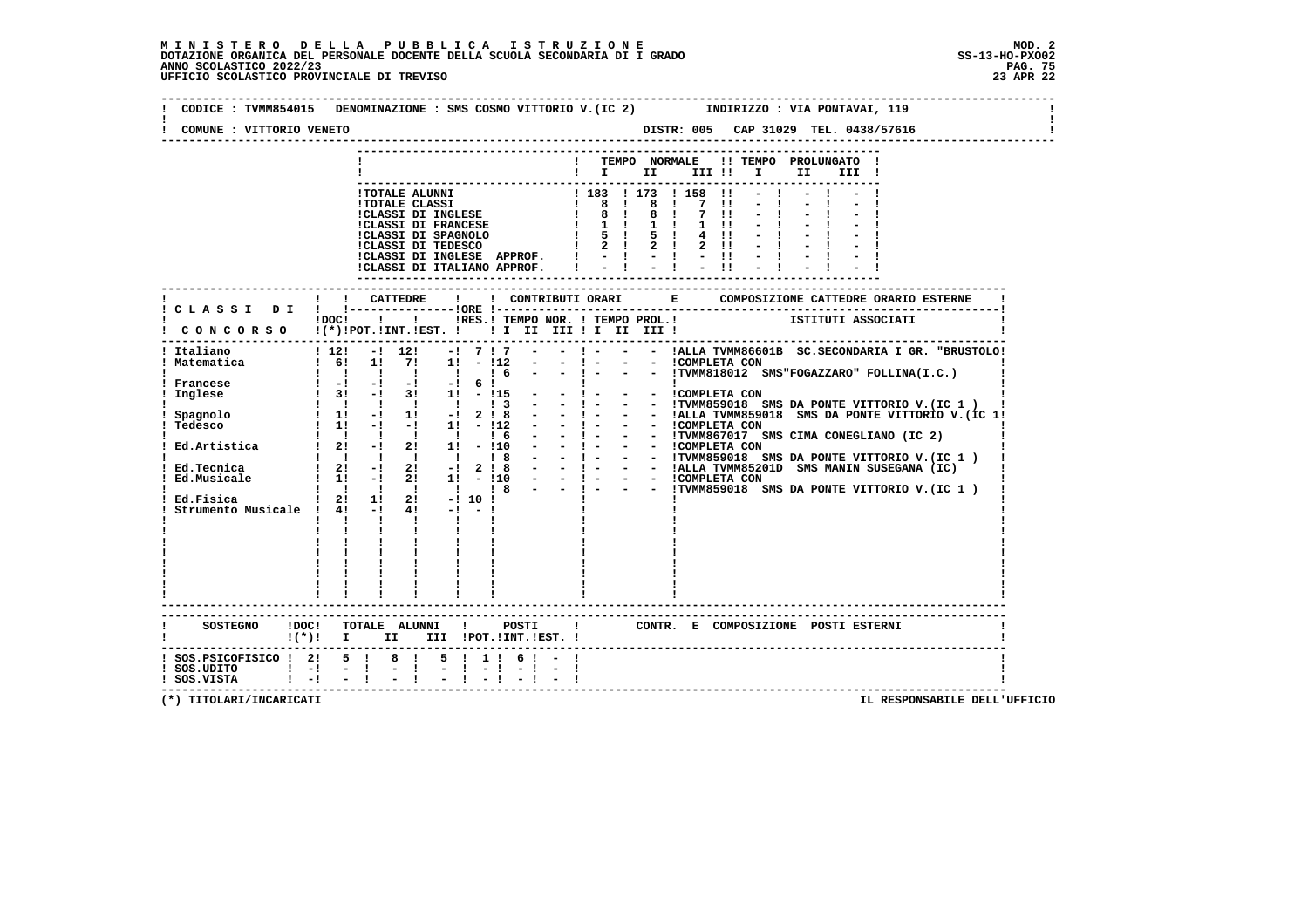$\mathbf{I}$ 

 **--------------------------------------------------------------------------------------------------------------------------------** $\sim$  1  **! CODICE : TVMM854015 DENOMINAZIONE : SMS COSMO VITTORIO V.(IC 2) INDIRIZZO : VIA PONTAVAI, 119 ! ! ! ! COMUNE : VITTORIO VENETO DISTR: 005 CAP 31029 TEL. 0438/57616 ! --------------------------------------------------------------------------------------------------------------------------------**

 **NUMERO DI CORSI ATTIVATI SULLA SCUOLA: 4**

| IS TRUMENTI         | DOC! |     | POSTI                 |      | ! ORE                    |        | !CONTR. ORARI E COMPOSIZIONE POSTI ORARIO ESTERNI |
|---------------------|------|-----|-----------------------|------|--------------------------|--------|---------------------------------------------------|
| IMUSICALI           | (*)! |     | !POT. ! INT. ! EST. ! |      | -1 - -<br>$IRES.IORE$ !  | !UTIL! | ISTITUTI ASSOCIATI                                |
| ! ARPA              | - 1  | - 1 | - 1                   | - 1  | - !                      |        |                                                   |
| ! CHITARRA          | 11   | - ! | 11                    | - !  | - 1                      |        |                                                   |
| ! CLARINETTO        | 11   | - 1 | 11                    | - 1  | - 1                      |        |                                                   |
| ! CORNO             | - 1  | - ! | - 1                   | - 1  | - 1                      |        |                                                   |
| ! FAGOTTO           | - 1  | - ! | - 1                   | - 1  | - 1                      |        |                                                   |
| <b>!FISARMONICA</b> | - 1  | - ! | - 1                   | - 1  | - 1                      |        |                                                   |
| ! FLAUTO            | - 1  | - ! | - 1                   | - !  | - 1                      |        |                                                   |
| ! OBOE              | - 1  | - ! | - 1                   | - 1  | - 1                      |        |                                                   |
| <b>!PERCUSSIONI</b> | - 1  | - 1 | - 1                   | - 1  | - 1                      |        |                                                   |
| <b>!PIANOFORTE</b>  | 1!   | - 1 | 1!                    | - !  | - 1                      |        |                                                   |
| ! SAXOFONO          | - 1  | - ! | - !                   | - 1  | $\overline{\phantom{0}}$ |        |                                                   |
| ! TROMBA            | - 1  | - ! | - !                   | - 1  | - 1                      |        |                                                   |
| ! VIOLINO           | 1!   | - 1 | 11                    | $-1$ | - 1                      |        |                                                   |
| ! VIOLONCELLO       | - 1  | - 1 | - 1                   | - !  | - 1                      |        |                                                   |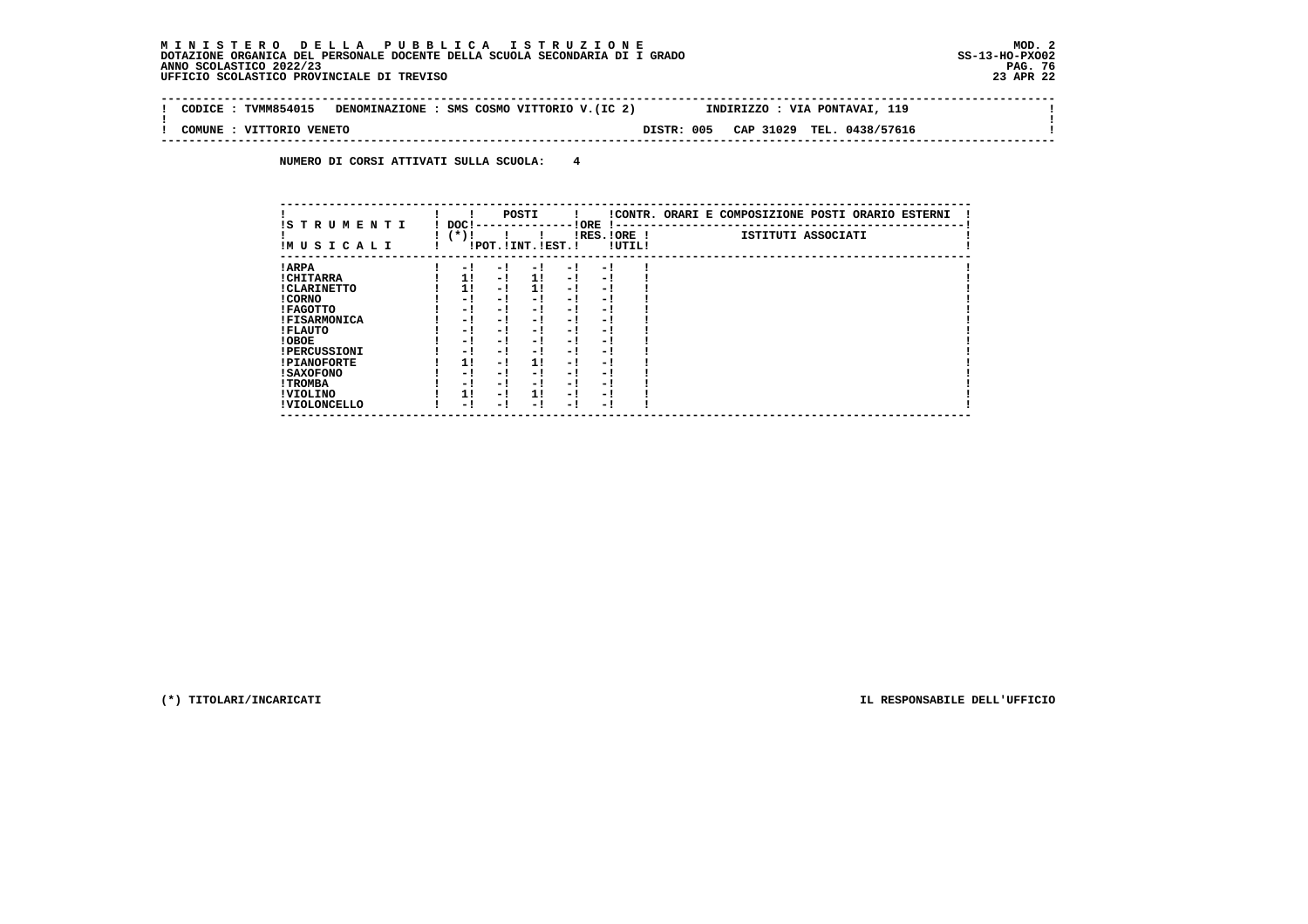|                                                                            | CODICE: TVMM855011 DENOMINAZIONE: SMS"MARTINI"SALGAREDA (I.C.) INDIRIZZO: PIAZZALE CAMILLO CIBIN 8                                                                                                                                                                                                                                                                                                                                                                                                                                                                                                                                                                                                                                                                                                                                                                                                                                                                                                                                                          |
|----------------------------------------------------------------------------|-------------------------------------------------------------------------------------------------------------------------------------------------------------------------------------------------------------------------------------------------------------------------------------------------------------------------------------------------------------------------------------------------------------------------------------------------------------------------------------------------------------------------------------------------------------------------------------------------------------------------------------------------------------------------------------------------------------------------------------------------------------------------------------------------------------------------------------------------------------------------------------------------------------------------------------------------------------------------------------------------------------------------------------------------------------|
| COMUNE : SALGAREDA                                                         | DISTR: 011 CAP 31040 TEL. 0422/807363                                                                                                                                                                                                                                                                                                                                                                                                                                                                                                                                                                                                                                                                                                                                                                                                                                                                                                                                                                                                                       |
|                                                                            | ! TEMPO NORMALE<br>!! TEMPO PROLUNGATO !<br>$\blacksquare$                                                                                                                                                                                                                                                                                                                                                                                                                                                                                                                                                                                                                                                                                                                                                                                                                                                                                                                                                                                                  |
|                                                                            | 1 TOTALE ALUNNI<br>1 TOTALE CLASSI<br>1 CLASSI DI INGLESE<br>1 2 1 3 1 4 11<br>1 CLASSI DI FRANCESE<br>1 2 1 3 1 4 11<br>1 CLASSI DI FRANCESE<br>1 2 1 3 1 3 11<br>1 CLASSI DI TEDESCO<br>1 - 1 - 1 - 1 1<br>1 1 - 1 - 1 1 1 1 1 1 1 1 1 1 1 1 1 1<br>!CLASSI DI INGLESE APPROF. !<br>$\frac{1}{2}$ $\frac{1}{2}$ $\frac{1}{2}$ $\frac{1}{2}$ $\frac{1}{2}$ $\frac{1}{1}$<br>!CLASSI DI ITALIANO APPROF. I                                                                                                                                                                                                                                                                                                                                                                                                                                                                                                                                                                                                                                                  |
|                                                                            | ------------------                                                                                                                                                                                                                                                                                                                                                                                                                                                                                                                                                                                                                                                                                                                                                                                                                                                                                                                                                                                                                                          |
|                                                                            | !DOC! ! ! !RES.! TEMPO NOR. ! TEMPO PROL.! ISTITUTI ASSOCIATI<br>! CONCORSO !(*)!POT.!INT.!EST. !!! II III !I III III !                                                                                                                                                                                                                                                                                                                                                                                                                                                                                                                                                                                                                                                                                                                                                                                                                                                                                                                                     |
| ! Italiano<br>! Matematica<br>! Francese<br>! Inglese                      | -------------------------------------<br>$1\quad 51\quad -1\quad 51$<br>$-1 - 1$<br>$1 \t3! \t1! \t3! \t-1 \t-1$<br>$\begin{array}{ccccccccc}\n1 & -1 & -1 & -1 & -1 & -1 & -1 \\ 1 & 21 & -1 & 11 & 11 & -111\n\end{array}$<br>$  1 -$<br>- - COMPLETA CON<br>- - !TVMM88001N SMS GORGO AL MONTICANO (IC)<br>$1 \quad 1 \quad 1 \quad 1 \quad 1 \quad 1 \quad 7$<br>$  1 -$<br>$\frac{1}{2}$ Spagnolo $\frac{1}{2}$ $\frac{1}{2}$ $\frac{1}{2}$ $\frac{1}{2}$ $\frac{1}{2}$ $\frac{1}{2}$ $\frac{1}{2}$ $\frac{1}{2}$ $\frac{1}{2}$ $\frac{1}{2}$ $\frac{1}{2}$ $\frac{1}{2}$ $\frac{1}{2}$ $\frac{1}{2}$ $\frac{1}{2}$ $\frac{1}{2}$ $\frac{1}{2}$ $\frac{1}{2}$ $\frac{1}{2}$ $\frac{1}{2}$ $\$<br>- - ICOMPLETA CON<br>$  1 -$<br>$-$ ! $  \cdot$ TVMM85801C G. GALILEI - BREDA<br>$\frac{1}{2}$<br>$-1$<br>$-1$<br>$-1$ $-1$<br>$1! -1 -1$<br>$\mathbf{I}$ and $\mathbf{I}$<br>$\mathbf{I}$<br>$\mathbf{I}$<br>$\mathbf{I}$ and $\mathbf{I}$<br>$\mathbf{I}$ and $\mathbf{I}$<br>$\frac{1}{1}$ $\frac{1}{1}$ $\frac{1}{1}$<br>------------------------ |
|                                                                            | !(*)! I II III !POT.!INT.!EST.!                                                                                                                                                                                                                                                                                                                                                                                                                                                                                                                                                                                                                                                                                                                                                                                                                                                                                                                                                                                                                             |
| ! SOS.PSICOFISICO ! 2! 3 !<br>! SOS.UDITO ! -! - !<br>! SOS.VISTA ! -! - ! | $5 \t-1$<br>$4 \quad 1$<br>3 I<br>$\mathbb{Z}^+$<br>$\mathbf{I}$<br>$-1 - 1$<br>------------------------------------                                                                                                                                                                                                                                                                                                                                                                                                                                                                                                                                                                                                                                                                                                                                                                                                                                                                                                                                        |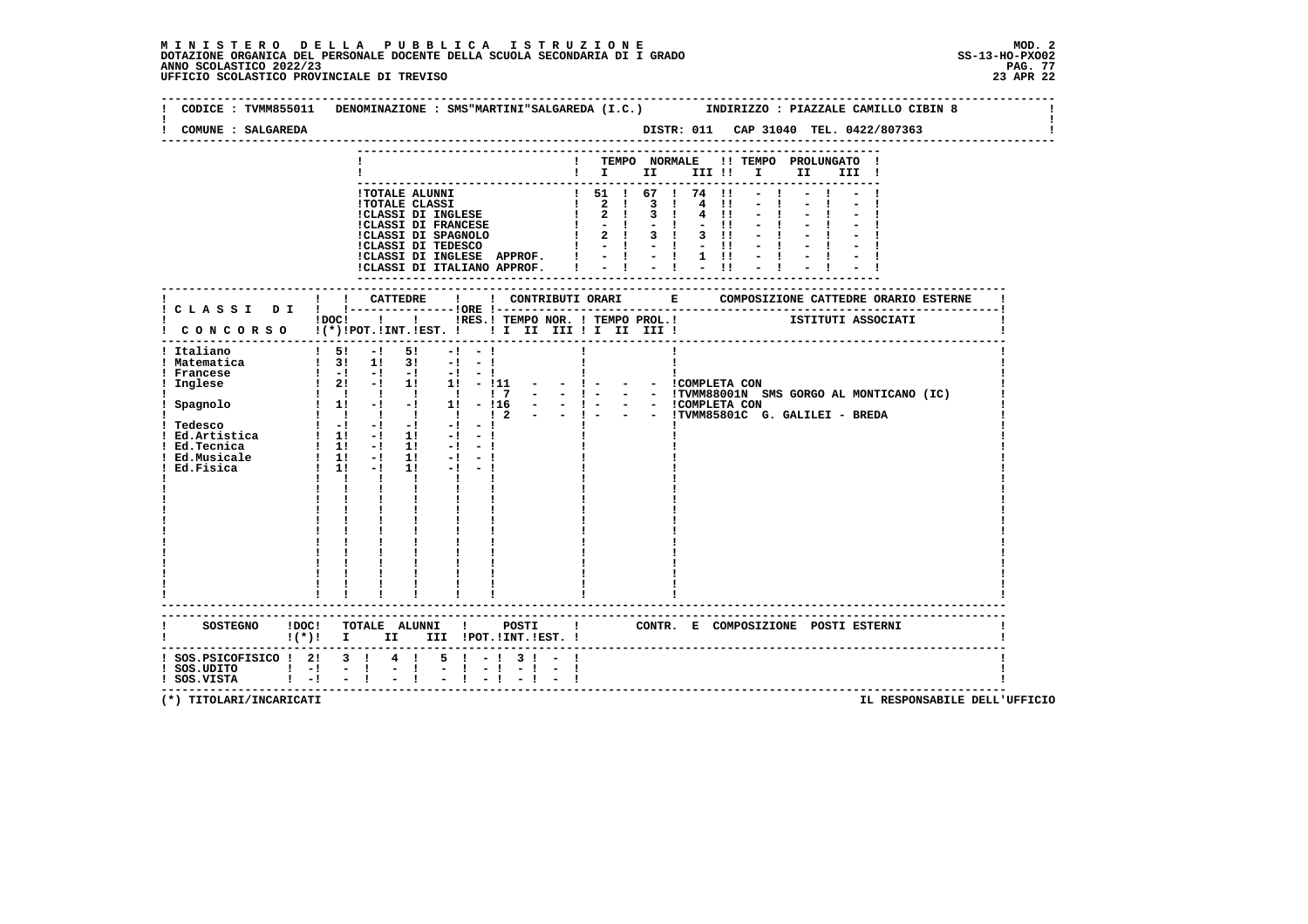$\mathbf{I}$ 

 $\mathbf{I}$ 

 $\mathbf{I}$ 

| COMUNE : CARBONERA                                                                                       | DISTR: 017 CAP 31030 TEL. 0422/396256                                                                                                                                                          |
|----------------------------------------------------------------------------------------------------------|------------------------------------------------------------------------------------------------------------------------------------------------------------------------------------------------|
|                                                                                                          | TEMPO NORMALE !! TEMPO PROLUNGATO !<br>$\blacksquare$ $\blacksquare$ $\blacksquare$ $\blacksquare$<br>III !! I<br>II I<br>III !                                                                |
|                                                                                                          |                                                                                                                                                                                                |
|                                                                                                          | ! ! CATTEDRE<br>! C L A S S I D I ! !----------------!ORE !--<br>IRES.I TEMPO NOR. ! TEMPO PROL.! ISTITUTI ASSOCIATI<br>$!$ $DOC!$ $!$ $!$ $!$<br>CONCORSO !(*)!POT.!INT.!EST. !!!!!!!!!!!!!!! |
|                                                                                                          | $\begin{array}{ccccc}\n\mathbf{i} & \mathbf{j} & \mathbf{k} \\ \mathbf{l} & \mathbf{l} & \mathbf{k}\n\end{array}$                                                                              |
| <b>SOSTEGNO</b>                                                                                          | !DOC! TOTALE ALUNNI ! POSTI<br>! CONTR. E COMPOSIZIONE POSTI ESTERNI<br>!(*)! I II III !POT.!INT.!EST.!                                                                                        |
| ! SOS.PSICOFISICO ! 3! 5 ! 3 !<br>$\frac{1}{2}$ SOS. UDITO $\frac{1}{2}$ - $\frac{1}{2}$ - $\frac{1}{2}$ | $5! - 15! - 1$<br>$-1$                                                                                                                                                                         |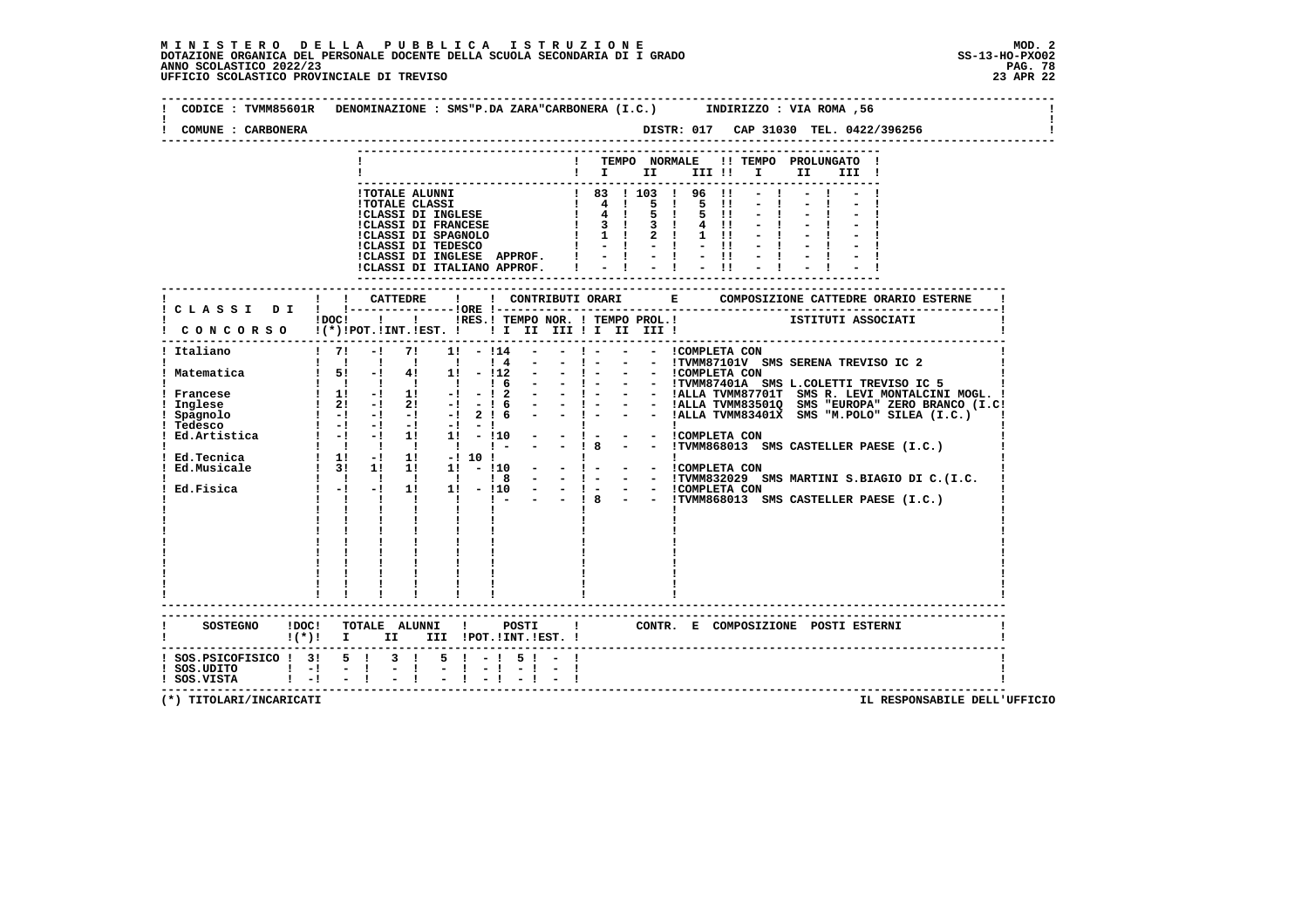| CODICE : TVMM85701L DENOMINAZIONE : SMS DON MILANI MASERADA<br>COMUNE : MASERADA SUL PIAVE                      |                                                                                                                                                                                                                                                                                             |      |                                                                                                                                                                                                                                                                                                     |                                            |                                         |  |                    |  |                              |       |                                                      |                                                         | INDIRIZZO : VIA DELLO STADIO, 3                               |  |
|-----------------------------------------------------------------------------------------------------------------|---------------------------------------------------------------------------------------------------------------------------------------------------------------------------------------------------------------------------------------------------------------------------------------------|------|-----------------------------------------------------------------------------------------------------------------------------------------------------------------------------------------------------------------------------------------------------------------------------------------------------|--------------------------------------------|-----------------------------------------|--|--------------------|--|------------------------------|-------|------------------------------------------------------|---------------------------------------------------------|---------------------------------------------------------------|--|
|                                                                                                                 |                                                                                                                                                                                                                                                                                             |      |                                                                                                                                                                                                                                                                                                     |                                            |                                         |  |                    |  |                              |       |                                                      |                                                         |                                                               |  |
|                                                                                                                 |                                                                                                                                                                                                                                                                                             |      |                                                                                                                                                                                                                                                                                                     |                                            |                                         |  |                    |  |                              |       |                                                      | ! TEMPO NORMALE !! TEMPO PROLUNGATO !<br>$\blacksquare$ |                                                               |  |
|                                                                                                                 |                                                                                                                                                                                                                                                                                             |      | ! TOTALE ALUNNI<br>1 TOTALE CLASSI<br>1 CLASSI DI INGLESE<br>1 2 1 - 1 - 11<br>1 CLASSI DI FRANCESE<br>1 2 1 - 1 - 11<br>1 CLASSI DI SPAGNOLO<br>1 - 1 - 1 - 11<br>1 CLASSI DI TEDESCO<br>1 - 1 - 1 - 11<br>1 - 1 - 11<br>1 - 1 - 11<br>ICLASSI DI INGLESE APPROF. I<br>!CLASSI DI ITALIANO APPROF. |                                            |                                         |  | $1\quad 45\quad 1$ |  |                              | $-11$ | $3 \quad 1$<br>3 <sub>1</sub><br>$3 \quad 1$<br>$-1$ | $-!$ $-!$ 66 $!$ 91 $!$ 99 $!$<br>$3 \quad 1$           |                                                               |  |
|                                                                                                                 |                                                                                                                                                                                                                                                                                             |      |                                                                                                                                                                                                                                                                                                     |                                            |                                         |  |                    |  |                              |       |                                                      |                                                         |                                                               |  |
| ! CONCORSO !(*)!POT.!INT.!EST. !!! II III !I III III !                                                          |                                                                                                                                                                                                                                                                                             |      |                                                                                                                                                                                                                                                                                                     |                                            |                                         |  |                    |  |                              |       |                                                      |                                                         | IDOCI I I IRES.I TEMPO NOR. I TEMPO PROL.I ISTITUTI ASSOCIATI |  |
| ! Italiano<br>! Matematica<br>! Francese<br>! Inglese<br>! Spagnolo<br>Ed.Fisica                                | $1\ 5!$ $-1\ 6!$ $-1\ 3!$<br>$1 \quad 1! \quad -1 \quad 1! \quad -1 \quad 4 \quad 1$<br>$\frac{1}{1}$ $\frac{21}{-1}$ $\frac{-1}{-1}$ $\frac{21}{-1}$ $\frac{-1}{-1}$ $\frac{-1}{-1}$ 3 $\frac{-1}{-1}$<br>$1 - 1 - 1 - 1 - 1$ 2 1 2<br>$1 \t1 \t-1$<br>$1 \quad 1 \quad 1 \quad 1 \quad 1$ |      | -------------------------                                                                                                                                                                                                                                                                           | $1! -18!$<br>$\mathbf{I}$ and $\mathbf{I}$ |                                         |  |                    |  | $\mathbf{I}$<br>$\mathbf{I}$ |       |                                                      |                                                         | $-$ ! $  -$ !ALLA TVMM85801C G. GALILEI - BREDA               |  |
| SOSTEGNO ! DOC! TOTALE ALUNNI ! POSTI ! CONTR. E COMPOSIZIONE POSTI ESTERNI<br>! (*)! I II III !POT.!INT.!EST.! |                                                                                                                                                                                                                                                                                             |      |                                                                                                                                                                                                                                                                                                     |                                            |                                         |  |                    |  |                              |       |                                                      |                                                         |                                                               |  |
| $:$ SOS.PSICOFISICO $:$ 1! 3 !<br>$!$ SOS.UDITO $!$ -!<br>$!$ SOS.VISTA $!$ $-!$ $-$ !                          |                                                                                                                                                                                                                                                                                             | $-1$ | 6 !<br>$\frac{1}{2}$                                                                                                                                                                                                                                                                                |                                            | 4 ! - ! 2 ! - !<br>$-1 - 1 - 1 - 1 - 1$ |  |                    |  |                              |       |                                                      |                                                         | -------------------------------------                         |  |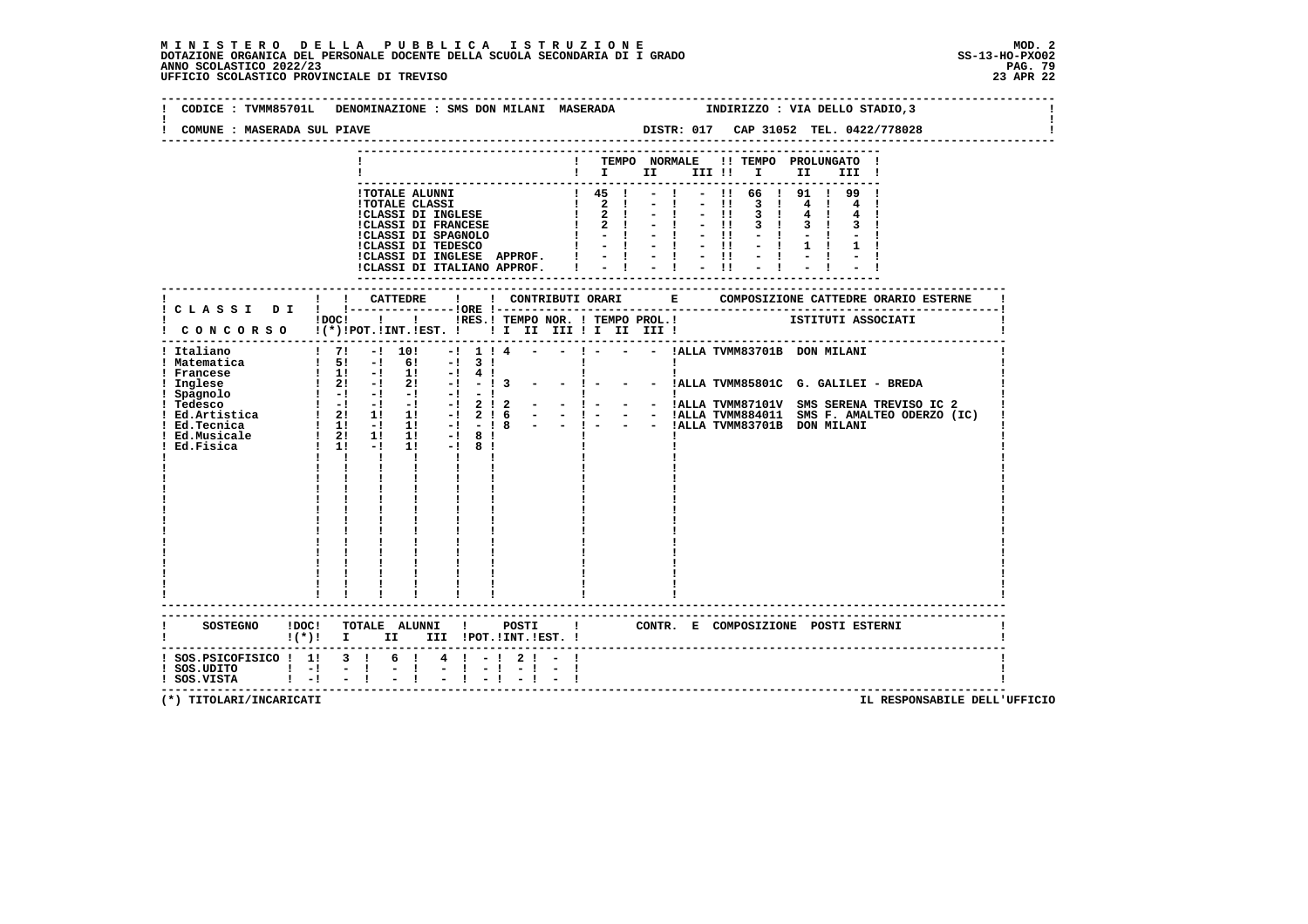# **M I N I S T E R O D E L L A P U B B L I C A I S T R U Z I O N E MOD. 2**DOTAZIONE ORGANICA DEL PERSONALE DOCENTE DELLA SCUOLA SECONDARIA DI I GRADO **SCOLASTICO SCOLASTICO 2022/23 PAG-**<br>PAG ANNO SCOLASTICO 2022/23 PAG. 80<br>23 APR 22 UFFICIO SCOLASTICO PROVINCIALE DI TREVISO

| COMUNE : BREDA DI PIAVE                                   | CODICE : TVMM85801C DENOMINAZIONE : G. GALILEI - BREDA                                                                                                                                                                                                                                                                        | INDIRIZZO : VIA S.PIO X, 33<br>DISTR: 017 CAP 31030 TEL. 0422/90877                                                                                                                                                                                                                             |
|-----------------------------------------------------------|-------------------------------------------------------------------------------------------------------------------------------------------------------------------------------------------------------------------------------------------------------------------------------------------------------------------------------|-------------------------------------------------------------------------------------------------------------------------------------------------------------------------------------------------------------------------------------------------------------------------------------------------|
|                                                           |                                                                                                                                                                                                                                                                                                                               | -----------------------------                                                                                                                                                                                                                                                                   |
|                                                           |                                                                                                                                                                                                                                                                                                                               | ! TEMPO NORMALE !! TEMPO PROLUNGATO !<br>$\blacksquare$ $\blacksquare$ $\blacksquare$ $\blacksquare$ $\blacksquare$ $\blacksquare$ $\blacksquare$ $\blacksquare$ $\blacksquare$ $\blacksquare$ $\blacksquare$<br>III !                                                                          |
|                                                           | !TOTALE ALUNNI<br>!TOTALE ALUNNI<br>!TOTALE CLASSI DI INGLESE<br>! 3 ! 3 ! 3 !!<br>!CLASSI DI INGLESE<br>! 2 ! 1 ! 2 !!<br>!CLASSI DI SPAGNOLO<br>! 2 !! 1 2 !!<br>!CLASSI DI SPAGNOLO<br>! 2 !! 2 !!<br>!CLASSI DI TEDESCO<br>! 2 !!<br>!<br>!CLASSI DI INGLESE APPROF.  ! - ! - ! - !!<br>!CLASSI DI ITALIANO APPROF.   - ! | $-1$ 17 1 19 1<br>$-1$ $-11$                                                                                                                                                                                                                                                                    |
|                                                           |                                                                                                                                                                                                                                                                                                                               |                                                                                                                                                                                                                                                                                                 |
|                                                           |                                                                                                                                                                                                                                                                                                                               | iDOCI ! I IRES. I TEMPO NOR. I TEMPO PROL. ! [STITUTI ASSOCIATI                                                                                                                                                                                                                                 |
| ! Italiano                                                | $\frac{1}{3!}$<br>$-1$<br>$1\,6$<br>$\sim$ 100 $\mu$                                                                                                                                                                                                                                                                          | 6! 1! - !12 - - ! - - - ICOMPLETA CON<br>$-1 -$<br>- - !TVMM833014 SMS G.GALILEI - PONZANO                                                                                                                                                                                                      |
| ! Matematica<br>Francese                                  | $1 \quad 1! \quad -1 \quad 4! \quad -1 \quad -1$<br>$1 \t1! -1 -1 \t1! -11$<br>1 1 1 1 1 1 6<br>$\sim$ 100 $\mu$                                                                                                                                                                                                              | $    \sqrt{2}$ $\sqrt{1 - 2}$ $\sqrt{2}$ $\sqrt{3}$ $\sqrt{3}$ $\sqrt{2}$ $\sqrt{3}$ $\sqrt{2}$ $\sqrt{3}$ $\sqrt{3}$ $\sqrt{2}$ $\sqrt{3}$ $\sqrt{2}$ $\sqrt{1 - 2}$ $\sqrt{2}$ $\sqrt{1 - 2}$ $\sqrt{2}$ $\sqrt{1 - 2}$ $\sqrt{2}$ $\sqrt{1 - 2}$ $\sqrt{2}$ $\sqrt{2}$ $\sqrt{2}$ $\sqrt{2}$ |
| Inglese                                                   |                                                                                                                                                                                                                                                                                                                               |                                                                                                                                                                                                                                                                                                 |
| Spagnolo                                                  |                                                                                                                                                                                                                                                                                                                               |                                                                                                                                                                                                                                                                                                 |
|                                                           |                                                                                                                                                                                                                                                                                                                               | - ! - - - !ALLA TVMM82301D CASIER SMS "A.VIVALDI"                                                                                                                                                                                                                                               |
| Ed.Fisica                                                 | $1! -1 -14$<br>$\frac{1}{2}$ $\frac{1}{2}$ $\frac{1}{2}$ $\frac{1}{2}$ $\frac{1}{2}$<br>$\mathbf{I}$<br>$\mathbf{I}$ and $\mathbf{I}$                                                                                                                                                                                         | 1! -! 4 !<br>1! -! - ! 4 - - ! - - - !ALLA TVMM87101V SMS SERENA TREVISO IC 2<br>- - !ALLA TVMM83401X SMS "M.POLO" SILEA (I.C.)                                                                                                                                                                 |
|                                                           |                                                                                                                                                                                                                                                                                                                               |                                                                                                                                                                                                                                                                                                 |
|                                                           | ------------------------                                                                                                                                                                                                                                                                                                      | ! CONTR. E COMPOSIZIONE POSTI ESTERNI                                                                                                                                                                                                                                                           |
|                                                           | $!(*)!$ I II III !POT.!INT.!EST. !                                                                                                                                                                                                                                                                                            |                                                                                                                                                                                                                                                                                                 |
| $!$ SOS.UDITO $!$ - $!$ - $!$<br>$!$ SOS.VISTA $!$ -! - ! | $:$ SOS. PSICOFISICO $:$ 1! 1 ! 1 ! 1 ! - ! 1 ! - !<br>$-1$                                                                                                                                                                                                                                                                   |                                                                                                                                                                                                                                                                                                 |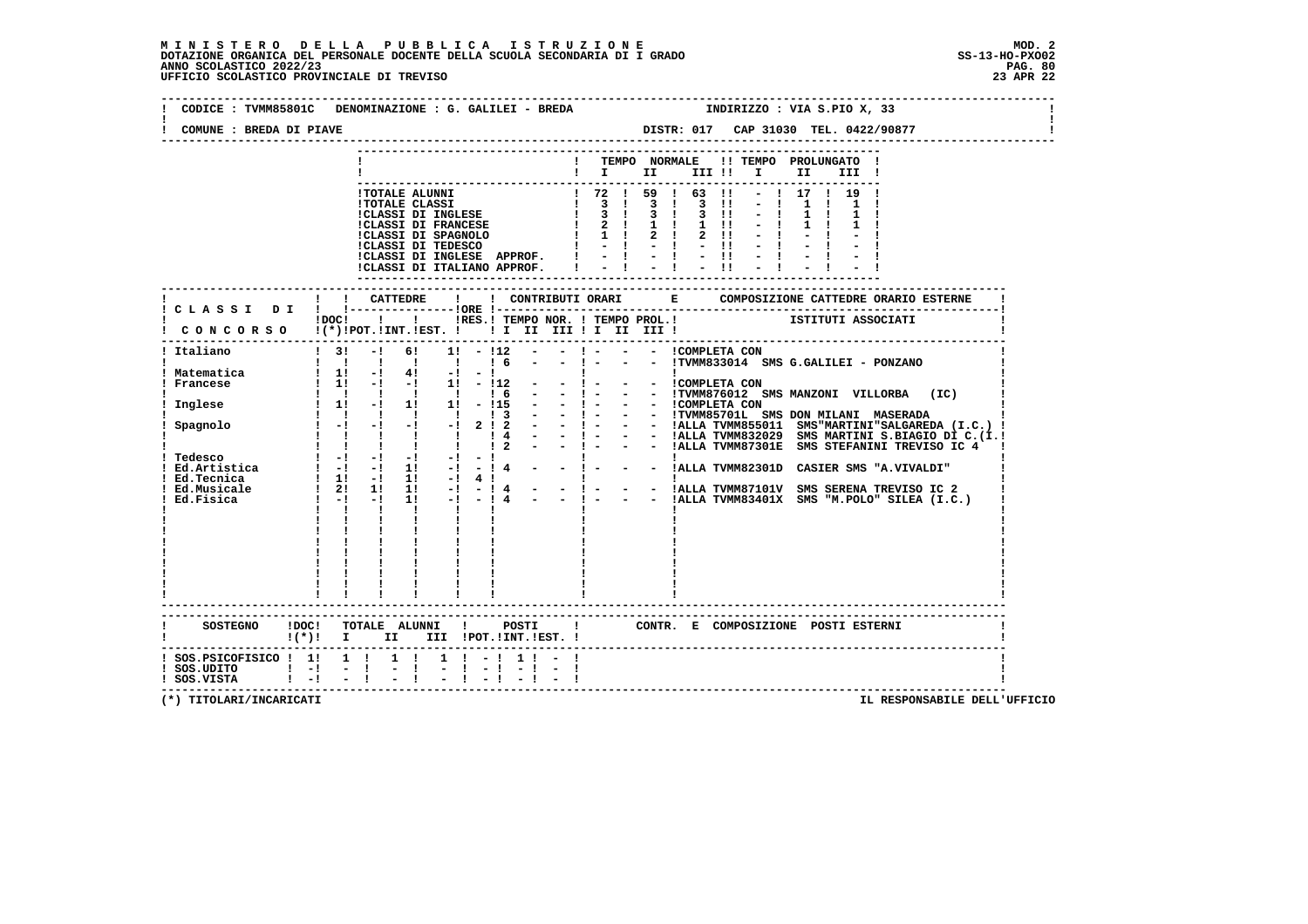| COMUNE : VITTORIO VENETO                                                   |                                                                                                                                                                                                                                                                                                                                                                                                                                                                                                                                                                                                                                                  |                                    |                                                        |                                                                                                          | DISTR: 005 CAP 31029 TEL. 0438/57587                                                                                                                                           |  |
|----------------------------------------------------------------------------|--------------------------------------------------------------------------------------------------------------------------------------------------------------------------------------------------------------------------------------------------------------------------------------------------------------------------------------------------------------------------------------------------------------------------------------------------------------------------------------------------------------------------------------------------------------------------------------------------------------------------------------------------|------------------------------------|--------------------------------------------------------|----------------------------------------------------------------------------------------------------------|--------------------------------------------------------------------------------------------------------------------------------------------------------------------------------|--|
|                                                                            |                                                                                                                                                                                                                                                                                                                                                                                                                                                                                                                                                                                                                                                  |                                    |                                                        | $\blacksquare$ $\blacksquare$ $\blacksquare$ $\blacksquare$ $\blacksquare$ $\blacksquare$ $\blacksquare$ | ! TEMPO NORMALE !! TEMPO PROLUNGATO !<br>II III !                                                                                                                              |  |
|                                                                            | !CLASSI DI INGLESE APPROF.  ! - ! - ! - !!<br>!CLASSI DI ITALIANO APPROF. I                                                                                                                                                                                                                                                                                                                                                                                                                                                                                                                                                                      |                                    | ! 91 ! 66 ! 107 !!<br>$1 \t2 \t1 \t1 \t2 \t1!$<br>$-1$ | 5<br>$\blacksquare$<br>$\blacksquare$<br>5<br>$1 \quad 11$<br>2 !!<br>$-11$                              |                                                                                                                                                                                |  |
|                                                                            |                                                                                                                                                                                                                                                                                                                                                                                                                                                                                                                                                                                                                                                  |                                    |                                                        |                                                                                                          |                                                                                                                                                                                |  |
|                                                                            | $1DOCI$ $1$<br>! CONCORSO !(*)!POT.!INT.!EST. !!! II III !I III III !                                                                                                                                                                                                                                                                                                                                                                                                                                                                                                                                                                            | ! !RES.! TEMPO NOR. ! TEMPO PROL.! |                                                        |                                                                                                          | ISTITUTI ASSOCIATI                                                                                                                                                             |  |
| ! Italiano<br>! Matematica<br>! Francese<br>Strumento Musicale ! 4! -!     | $1 \quad 71$<br>$-1$<br>71<br>$-1 - 14$<br>$1 \quad 21 \quad -1 \quad 41 \quad -1 \quad -16$<br>$! -! -! -! -! -! 2! 4$<br>Francese $\begin{bmatrix} 1 & -1 & -1 & -1 & -1 & 2 & 1 & 4 & - & - & 1 & - & - & - & 1 \end{bmatrix}$<br>Spagnolo $\begin{bmatrix} 1 & 1 & -1 & -1 & -1 & 1 & 1 & -1 & 1 & 1 & -1 & -1 & 1 & 1 & -1 & 1 & 1 & -1 & 1 & 1 & -1 & -1 & 1 & 1 & -1 & 1 & 1 & -1 & -1 & 1 & 1 & -1 & 1 & 1 & -1 & -1 & 1 & 1 & -1 & 1 & 1 & -1 & -1 & 1 & 1 & -1 & 1 & $<br>$-1$ 1! $-1$ 2 1 6<br>$-1$ 4! $-1$ - 1<br>$\mathbf{I}$<br>$1 \quad 1 \quad$<br><b>The Common</b><br>$\mathbf{I}$ and $\mathbf{I}$<br>----------------------- | <b>Contract Contract</b>           |                                                        |                                                                                                          | - - !ALLA TVMM86601B SC.SECONDARIA I GR. "BRUSTOLO!<br>- - ! - - - !ALLA TVMM86901V SMS GRAVA CONEGLIANO (IC 1) !<br>- ! - - - !ALLA TVMM817027 SMS ZANELLA CAPPELLA MAGG.(I.! |  |
|                                                                            | !(*)! I II III !POT.!INT.!EST.!                                                                                                                                                                                                                                                                                                                                                                                                                                                                                                                                                                                                                  |                                    |                                                        |                                                                                                          | CONTR. E COMPOSIZIONE POSTI_ESTERNI                                                                                                                                            |  |
| ! SOS.PSICOFISICO ! 3! 10 !<br>$!$ SOS.UDITO $!$ $-!$ $-$ !<br>! SOS.VISTA | $3 \quad 1$<br>$-1 - 1$<br>$\sim$<br>$\mathbf{I}$<br>$\mathbf{I}$ $\mathbf{I}$<br>$-1$                                                                                                                                                                                                                                                                                                                                                                                                                                                                                                                                                           | $5! - 15! -$<br>$-1 - -1$          |                                                        |                                                                                                          | -------------------------------------                                                                                                                                          |  |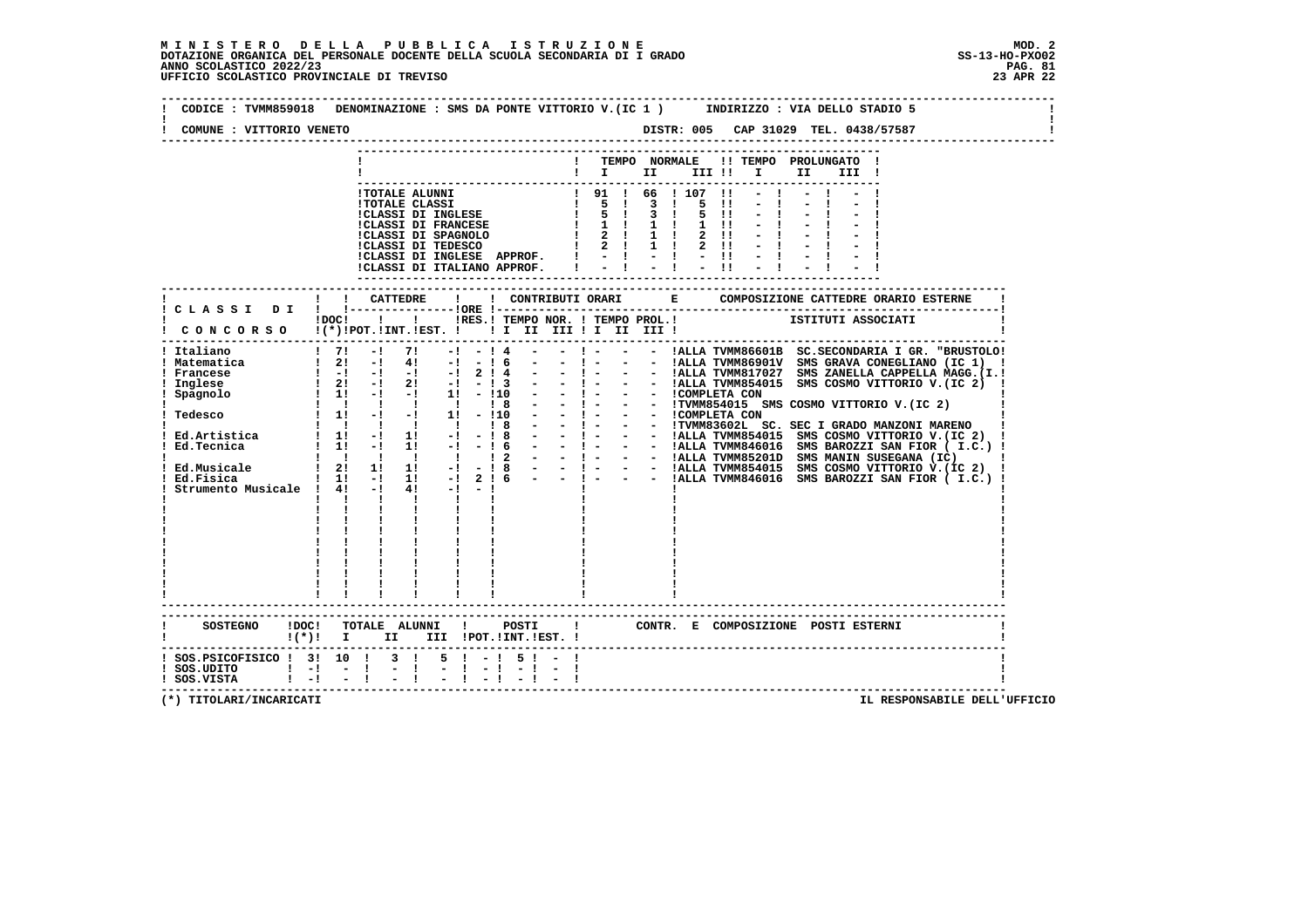$\sim$  1

 $\mathbf{I}$ 

 $\mathbf{I}$ 

 **-------------------------------------------------------------------------------------------------------------------------------- ! CODICE : TVMM859018 DENOMINAZIONE : SMS DA PONTE VITTORIO V.(IC 1 ) INDIRIZZO : VIA DELLO STADIO 5 ! ! ! ! COMUNE : VITTORIO VENETO DISTR: 005 CAP 31029 TEL. 0438/57587 !**

 **--------------------------------------------------------------------------------------------------------------------------------**

 **NUMERO DI CORSI ATTIVATI SULLA SCUOLA: 4**

| IS T R U M E N T I  | DOC! |     | POSTI                 |      | ! ORE                    |        | !CONTR. ORARI E COMPOSIZIONE POSTI ORARIO ESTERNI |
|---------------------|------|-----|-----------------------|------|--------------------------|--------|---------------------------------------------------|
| IMUSICALI           | (*)! |     | !POT. ! INT. ! EST. ! |      | -1 - -<br>$IRES.IORE$ !  | !UTIL! | ISTITUTI ASSOCIATI                                |
| ! ARPA              | - 1  | - 1 | - 1                   | - 1  | - !                      |        |                                                   |
| ! CHITARRA          | 11   | - ! | 11                    | - !  | - 1                      |        |                                                   |
| ! CLARINETTO        | - 1  | - ! | - 1                   | - 1  | - 1                      |        |                                                   |
| ! CORNO             | - 1  | - ! | - 1                   | - 1  | - 1                      |        |                                                   |
| ! FAGOTTO           | - 1  | - ! | - 1                   | - 1  | - 1                      |        |                                                   |
| <b>!FISARMONICA</b> | - 1  | - ! | - !                   | - 1  | - 1                      |        |                                                   |
| ! FLAUTO            | 1!   | - ! | 11                    | - !  | - 1                      |        |                                                   |
| ! OBOE              | - 1  | - ! | - 1                   | $-1$ | - 1                      |        |                                                   |
| <b>!PERCUSSIONI</b> | 1!   | - 1 | 11                    | - 1  | - 1                      |        |                                                   |
| <b>!PIANOFORTE</b>  | 1!   | - 1 | 1!                    | - 1  | - 1                      |        |                                                   |
| ! SAXOFONO          | - 1  | - ! | - !                   | - 1  | $\overline{\phantom{0}}$ |        |                                                   |
| ! TROMBA            | - 1  | - ! | - 1                   | - 1  | - 1                      |        |                                                   |
| ! VIOLINO           | - 1  | - 1 | - !                   | $-1$ | - 1                      |        |                                                   |
| ! VIOLONCELLO       | - 1  | - 1 | - 1                   | - '  | - 1                      |        |                                                   |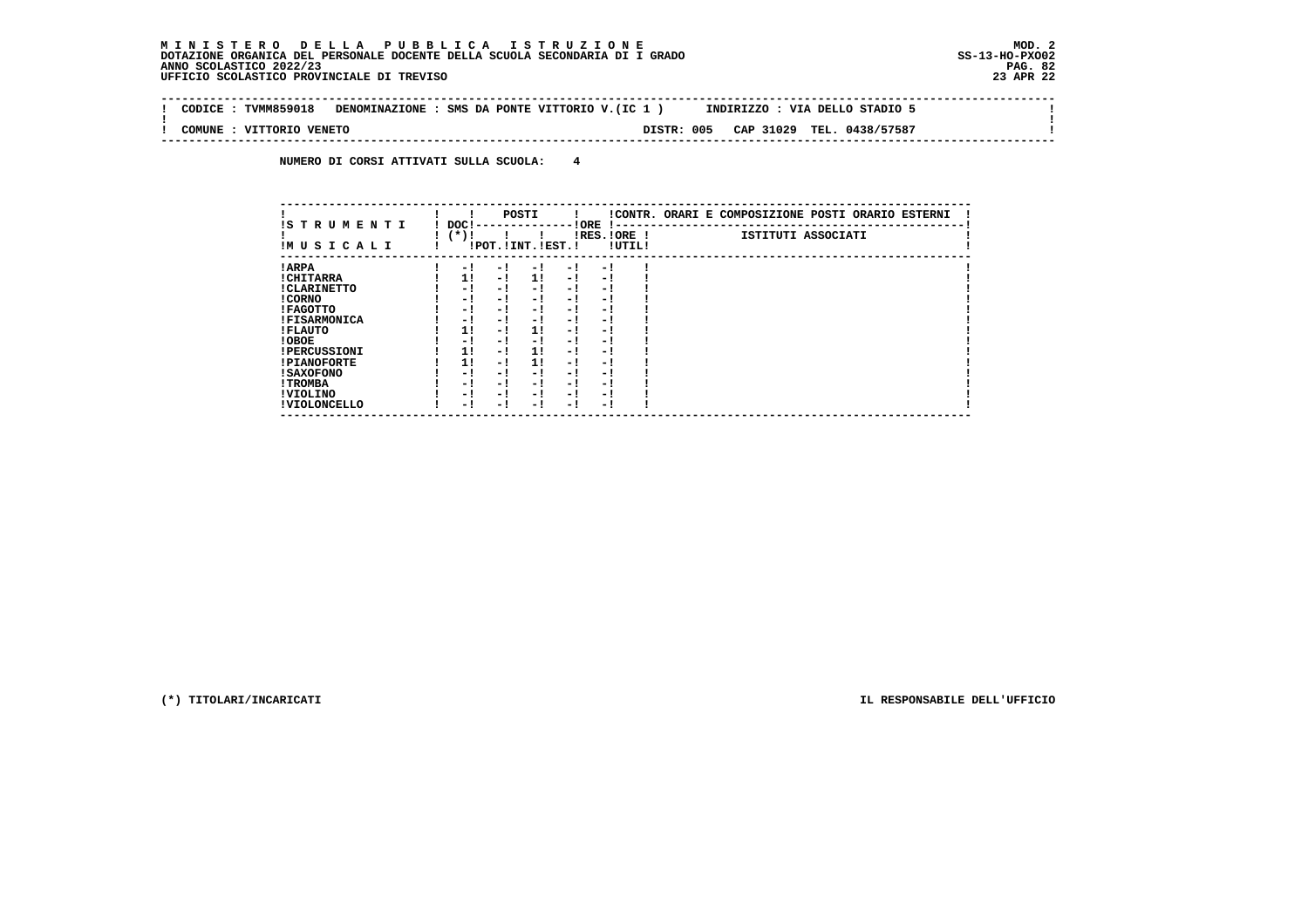# **M I N I S T E R O D E L L A P U B B L I C A I S T R U Z I O N E MOD. 2**DOTAZIONE ORGANICA DEL PERSONALE DOCENTE DELLA SCUOLA SECONDARIA DI I GRADO **SCOLASTICO SCOLASTICO 2022/23 PAG-**<br>PAG ANNO SCOLASTICO 2022/23 PAG. 83<br>23 APR 22 UFFICIO SCOLASTICO PROVINCIALE DI TREVISO

|                                            | CODICE: TVMM86001C DENOMINAZIONE: SMS. G. GRITTI-SAN POLO                                                                                                                                                                                                                                                                                                                   |                                                     |                                                   |               |                                                    |                                                                                                                  |                     | INDIRIZZO : VIA PAPA LUCIANI, 12            |
|--------------------------------------------|-----------------------------------------------------------------------------------------------------------------------------------------------------------------------------------------------------------------------------------------------------------------------------------------------------------------------------------------------------------------------------|-----------------------------------------------------|---------------------------------------------------|---------------|----------------------------------------------------|------------------------------------------------------------------------------------------------------------------|---------------------|---------------------------------------------|
| COMUNE : SAN POLO DI PIAVE                 |                                                                                                                                                                                                                                                                                                                                                                             |                                                     |                                                   |               |                                                    |                                                                                                                  |                     | DISTR: 011 CAP 31020 TEL. 0422/855112       |
|                                            |                                                                                                                                                                                                                                                                                                                                                                             |                                                     |                                                   | TEMPO NORMALE |                                                    |                                                                                                                  | !! TEMPO PROLUNGATO |                                             |
|                                            |                                                                                                                                                                                                                                                                                                                                                                             |                                                     | $\mathbf{I}$ is the set of $\mathbf{I}$           |               | III !!                                             | $\mathbf{I}$ and $\mathbf{I}$                                                                                    | II D                | III !                                       |
|                                            |                                                                                                                                                                                                                                                                                                                                                                             |                                                     |                                                   |               |                                                    |                                                                                                                  |                     |                                             |
|                                            | !TOTALE ALUNNI<br><b>!TOTALE CLASSI</b>                                                                                                                                                                                                                                                                                                                                     |                                                     | $\frac{1}{2}$ 35 1 39 1 45<br>$1 \quad 2 \quad 1$ | $2 \quad 1$   | $\blacksquare$<br>$\overline{2}$<br>$\blacksquare$ |                                                                                                                  |                     |                                             |
|                                            | ICLASSI DI INGLESE                                                                                                                                                                                                                                                                                                                                                          |                                                     | $2 \quad 1$                                       | $2 \quad 1$   | $2 \quad 11$                                       |                                                                                                                  |                     |                                             |
|                                            | <b>!CLASSI DI FRANCESE</b>                                                                                                                                                                                                                                                                                                                                                  |                                                     |                                                   |               | $-11$                                              |                                                                                                                  |                     |                                             |
|                                            | !CLASSI DI SPAGNOLO<br>!CLASSI DI TEDESCO                                                                                                                                                                                                                                                                                                                                   |                                                     | $-1$<br>$\mathbf{I}$                              |               | $-11$                                              |                                                                                                                  |                     |                                             |
|                                            | !CLASSI DI INGLESE APPROF. !                                                                                                                                                                                                                                                                                                                                                |                                                     |                                                   |               | 2 ! 2 ! 2 !!                                       |                                                                                                                  |                     |                                             |
|                                            | !CLASSI DI ITALIANO APPROF.                                                                                                                                                                                                                                                                                                                                                 |                                                     |                                                   |               |                                                    | $\frac{1}{2}$ $\frac{1}{2}$ $\frac{1}{2}$ $\frac{1}{2}$ $\frac{1}{2}$ $\frac{1}{11}$ $\frac{1}{2}$ $\frac{1}{1}$ |                     |                                             |
|                                            |                                                                                                                                                                                                                                                                                                                                                                             |                                                     |                                                   |               |                                                    |                                                                                                                  |                     |                                             |
|                                            |                                                                                                                                                                                                                                                                                                                                                                             |                                                     |                                                   |               |                                                    |                                                                                                                  |                     |                                             |
|                                            |                                                                                                                                                                                                                                                                                                                                                                             |                                                     |                                                   |               |                                                    |                                                                                                                  |                     |                                             |
|                                            | $!$ $\overline{)}$ $\overline{)}$ $\overline{)}$ $\overline{)}$ $\overline{)}$ $\overline{)}$ $\overline{)}$ $\overline{)}$ $\overline{)}$ $\overline{)}$ $\overline{)}$ $\overline{)}$ $\overline{)}$ $\overline{)}$ $\overline{)}$ $\overline{)}$ $\overline{)}$ $\overline{)}$ $\overline{)}$ $\overline{)}$ $\overline{)}$ $\overline{)}$ $\overline{)}$ $\overline{)}$ | !RES.! TEMPO NOR. ! TEMPO PROL.! ISTITUTI ASSOCIATI |                                                   |               |                                                    |                                                                                                                  |                     |                                             |
|                                            | CONCORSO !(*)!POT.!INT.!EST. !! I II III !I II III !                                                                                                                                                                                                                                                                                                                        |                                                     |                                                   |               |                                                    |                                                                                                                  |                     |                                             |
| ! Italiano                                 | $1 \t91 \t11 \t101$<br>$-1$<br>$-1$                                                                                                                                                                                                                                                                                                                                         |                                                     |                                                   |               |                                                    |                                                                                                                  |                     |                                             |
| ! Matematica                               | $1 \t6! -1 \t6!$<br>$-1 - 1$                                                                                                                                                                                                                                                                                                                                                |                                                     |                                                   |               |                                                    |                                                                                                                  |                     |                                             |
| ! Francese                                 | $\begin{bmatrix} 1 & -1 & -1 & -1 & -1 & -1 \end{bmatrix}$                                                                                                                                                                                                                                                                                                                  |                                                     |                                                   |               |                                                    |                                                                                                                  |                     |                                             |
| ! Inglese<br>ngrese<br>Spagnolo            | $\frac{1}{2}$ 3! $\frac{1}{2}$ 3! $\frac{1}{2}$ - 1                                                                                                                                                                                                                                                                                                                         |                                                     |                                                   |               |                                                    |                                                                                                                  |                     |                                             |
|                                            | 1 1 1 1 1 1 1 6                                                                                                                                                                                                                                                                                                                                                             |                                                     |                                                   |               | - - ICOMPLETA CON                                  |                                                                                                                  |                     | - - !TVMM88001N SMS GORGO AL MONTICANO (IC) |
|                                            | $\frac{1}{2}$ 1! $\frac{1}{2}$ 1! $\frac{1}{2}$ 6!                                                                                                                                                                                                                                                                                                                          |                                                     |                                                   |               |                                                    |                                                                                                                  |                     |                                             |
|                                            | ! Tedesco $\begin{array}{cccccc} 1 & 1! & -1 & 1! & -1 & 6! \\ 1 & Ed.Artistica & 1 & 1! & -1 & 2! & -1 & -1 \end{array}$                                                                                                                                                                                                                                                   |                                                     |                                                   |               |                                                    |                                                                                                                  |                     |                                             |
| ! Ed.Tecnica                               | $\frac{1}{2!}$ 2! $\frac{1}{2!}$ 2! $\frac{1}{2!}$ $\frac{1}{2!}$                                                                                                                                                                                                                                                                                                           |                                                     |                                                   |               |                                                    |                                                                                                                  |                     |                                             |
| Ed.Musicale                                | $\begin{array}{ccccccccc}\n1 & 21 & -1 & 21 & -1 & -1 \\ 1 & 21 & -1 & 21 & -1 & -1\n\end{array}$                                                                                                                                                                                                                                                                           |                                                     |                                                   |               |                                                    |                                                                                                                  |                     |                                             |
| Ed.Fisica                                  |                                                                                                                                                                                                                                                                                                                                                                             |                                                     |                                                   |               |                                                    |                                                                                                                  |                     |                                             |
|                                            | $1 \quad 1 \quad 1$<br><b>Expertise State</b>                                                                                                                                                                                                                                                                                                                               |                                                     |                                                   |               |                                                    |                                                                                                                  |                     |                                             |
|                                            | $\frac{1}{1}$                                                                                                                                                                                                                                                                                                                                                               |                                                     |                                                   |               |                                                    |                                                                                                                  |                     |                                             |
|                                            |                                                                                                                                                                                                                                                                                                                                                                             |                                                     |                                                   |               |                                                    |                                                                                                                  |                     |                                             |
|                                            |                                                                                                                                                                                                                                                                                                                                                                             |                                                     |                                                   |               |                                                    |                                                                                                                  |                     |                                             |
|                                            |                                                                                                                                                                                                                                                                                                                                                                             |                                                     |                                                   |               |                                                    |                                                                                                                  |                     |                                             |
|                                            |                                                                                                                                                                                                                                                                                                                                                                             |                                                     |                                                   |               |                                                    |                                                                                                                  |                     |                                             |
|                                            |                                                                                                                                                                                                                                                                                                                                                                             |                                                     |                                                   |               |                                                    |                                                                                                                  |                     |                                             |
|                                            |                                                                                                                                                                                                                                                                                                                                                                             |                                                     |                                                   |               |                                                    |                                                                                                                  |                     |                                             |
|                                            |                                                                                                                                                                                                                                                                                                                                                                             |                                                     |                                                   |               |                                                    |                                                                                                                  |                     |                                             |
|                                            |                                                                                                                                                                                                                                                                                                                                                                             |                                                     |                                                   |               |                                                    |                                                                                                                  |                     |                                             |
|                                            |                                                                                                                                                                                                                                                                                                                                                                             |                                                     |                                                   |               |                                                    |                                                                                                                  |                     |                                             |
|                                            |                                                                                                                                                                                                                                                                                                                                                                             |                                                     |                                                   |               |                                                    |                                                                                                                  |                     |                                             |
| <b>SOSTEGNO</b>                            | !DOC! TOTALE ALUNNI ! POSTI ! CONTR. E COMPOSIZIONE POSTI ESTERNI                                                                                                                                                                                                                                                                                                           |                                                     |                                                   |               |                                                    |                                                                                                                  |                     |                                             |
|                                            | $!(*)!$ I<br>II —                                                                                                                                                                                                                                                                                                                                                           | III !POT.!INT.!EST. !                               |                                                   |               |                                                    |                                                                                                                  |                     |                                             |
| $:$ SOS. PSICOFISICO $:$ - $:$ 3 $:$ - $:$ |                                                                                                                                                                                                                                                                                                                                                                             | $1 \quad 1 \quad -1 \quad 3 \quad 1 \quad -1$       |                                                   |               |                                                    |                                                                                                                  |                     |                                             |
| $:$ SOS.UDITO $:$ $-!$                     | $\frac{1}{2}$ $\frac{1}{1}$<br>$\frac{1}{2}$                                                                                                                                                                                                                                                                                                                                | $-1$<br>$-1$                                        |                                                   |               |                                                    |                                                                                                                  |                     |                                             |
| ! SOS.VISTA                                | $1 - 1$                                                                                                                                                                                                                                                                                                                                                                     |                                                     |                                                   |               |                                                    |                                                                                                                  |                     |                                             |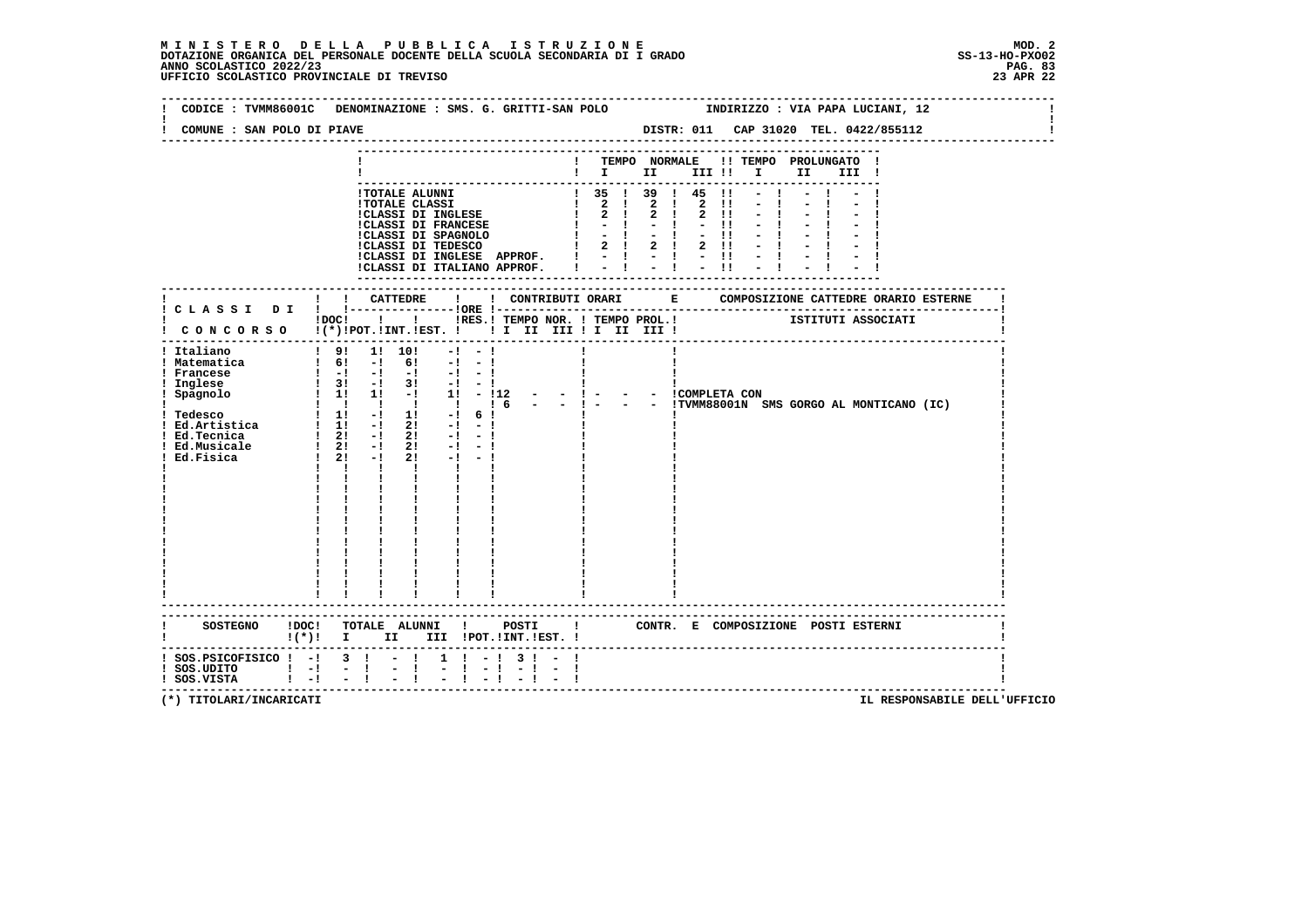# **M I N I S T E R O D E L L A P U B B L I C A I S T R U Z I O N E MOD. 2**DOTAZIONE ORGANICA DEL PERSONALE DOCENTE DELLA SCUOLA SECONDARIA DI I GRADO **SCOLASTICO SCOLASTICO 2022/23 PAG. 84**<br>23 ANNO SCOLASTICO 2022/23 PAG. 84<br>23 APR 22 UFFICIO SCOLASTICO PROVINCIALE DI TREVISO

| COMUNE : CIMADOLMO                                                                                                                             |                                                                                                                                                                                                                                                                                                                                                                                                                                                                                                           |                           | CODICE: TVMM86002D DENOMINAZIONE: SMS CIMADOLMO (IC S.POLO) INDIRIZZO: VIA G.B. LOVADINA, 3<br>DISTR: 011 CAP 31010 TEL. 0422/743085                                                                    |  |
|------------------------------------------------------------------------------------------------------------------------------------------------|-----------------------------------------------------------------------------------------------------------------------------------------------------------------------------------------------------------------------------------------------------------------------------------------------------------------------------------------------------------------------------------------------------------------------------------------------------------------------------------------------------------|---------------------------|---------------------------------------------------------------------------------------------------------------------------------------------------------------------------------------------------------|--|
|                                                                                                                                                |                                                                                                                                                                                                                                                                                                                                                                                                                                                                                                           |                           | ! TEMPO NORMALE !! TEMPO PROLUNGATO !<br>$\blacksquare$ $\blacksquare$ $\blacksquare$ $\blacksquare$ $\blacksquare$ $\blacksquare$ $\blacksquare$ $\blacksquare$ $\blacksquare$ $\blacksquare$<br>III ! |  |
|                                                                                                                                                | <b>!TOTALE ALUNNI</b>                                                                                                                                                                                                                                                                                                                                                                                                                                                                                     | $1 \t43 \t130 \t146 \t11$ | $-1$                                                                                                                                                                                                    |  |
|                                                                                                                                                |                                                                                                                                                                                                                                                                                                                                                                                                                                                                                                           |                           |                                                                                                                                                                                                         |  |
|                                                                                                                                                | !DOC! ! ! !RES.! TEMPO NOR. ! TEMPO PROL.!<br>! CONCORSO !(*)!POT.!INT.!EST. ! ! I III III II III III                                                                                                                                                                                                                                                                                                                                                                                                     |                           | ISTITUTI ASSOCIATI                                                                                                                                                                                      |  |
| ! Italiano<br>! Matematica<br>! Francese<br>Inglese<br>! Spagnolo<br>! Tedesco<br>! Ed.Artistica<br>! Ed.Tecnica<br>! Ed.Musicale<br>Ed.Fisica | $1 - 1 - 1 - 1 - 1 - 1 - 1$<br>$\begin{bmatrix} 1 & -1 & -1 & -1 & -1 & -1 \end{bmatrix}$<br>$\begin{smallmatrix}&&1\\1&-1&-1&-1&-1&-1&-1&-1\\1&-1&-1&-1&-1&-1&-1\end{smallmatrix}$<br>$1 - 1 - 1 - 1 - 1 - 1 - 1 - 1 - 1$<br>$1 - 1 - 1 - 1 - 1 - 1$<br>$1 - 1 - 1$<br>$-1$ $-1$ $-1$<br>$\mathbf{1}$ $\mathbf{1}$<br>$\mathbf{I}$<br>$\mathbf{I}$ and $\mathbf{I}$<br>$\mathbf{I}$<br>$\begin{array}{cc} 1 & \dots \\ 1 & \dots \end{array}$<br>$\frac{1}{2}$ $\frac{1}{2}$ $\frac{1}{2}$ $\frac{1}{2}$ |                           |                                                                                                                                                                                                         |  |
|                                                                                                                                                | -------------------------<br>!(*)! I II III !POT.!INT.!EST.!                                                                                                                                                                                                                                                                                                                                                                                                                                              |                           |                                                                                                                                                                                                         |  |
| $!$ SOS.PSICOFISICO $!$ -! 2 !<br>$!$ SOS.UDITO $!$ - $!$ - $!$<br>! SOS.VISTA<br>$\mathbf{1}$ $\mathbf{-1}$                                   | $-1$ $-1$<br>$2 \quad 1$<br>$\mathbb{Z} \setminus \mathbb{R}$<br>$-1$<br>$-1$<br>$-1$                                                                                                                                                                                                                                                                                                                                                                                                                     | $-1 - -$<br>-1 - 1        |                                                                                                                                                                                                         |  |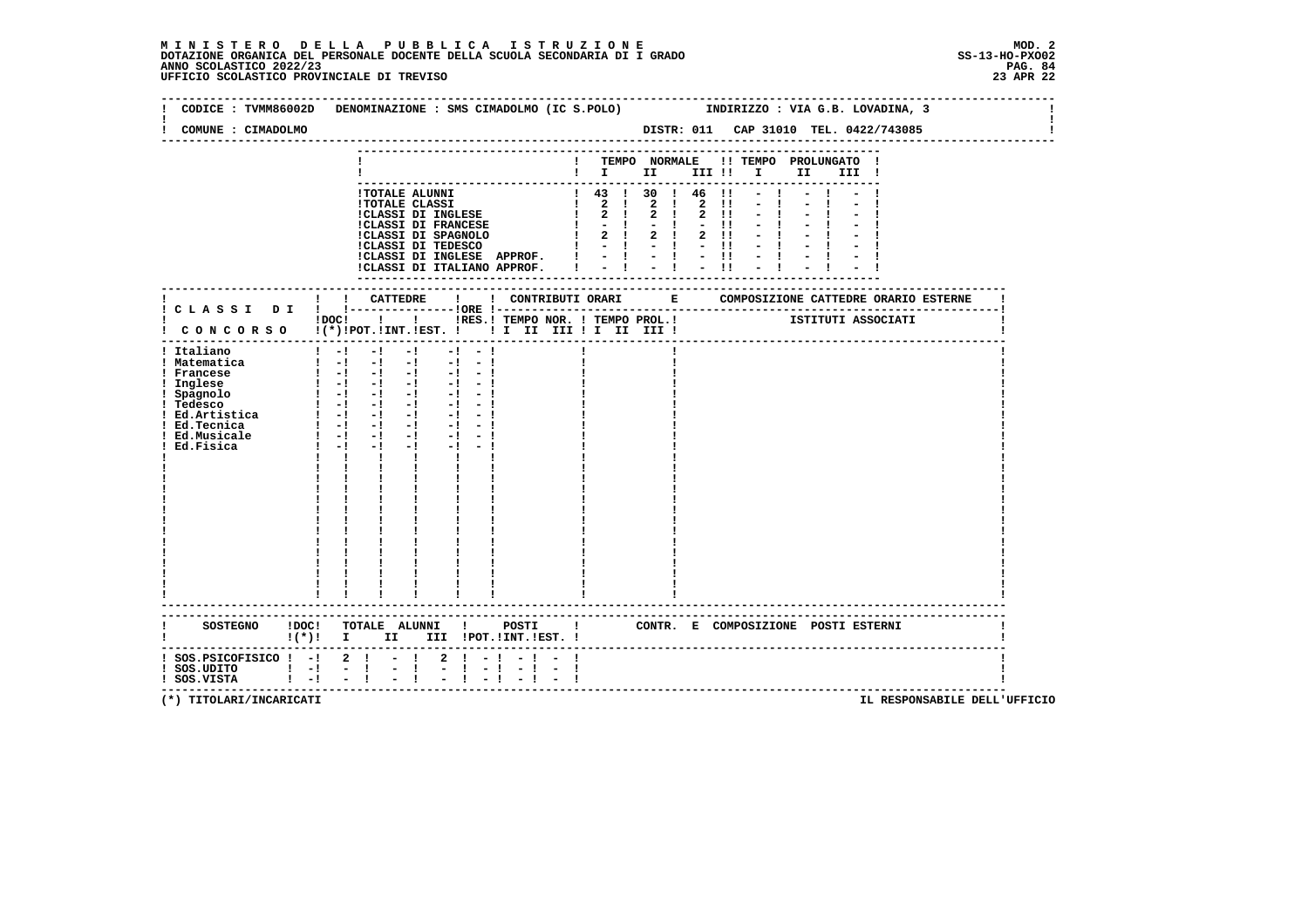| COMUNE : ORMELLE                                                                                                               | CODICE: TVMM86003E DENOMINAZIONE: SMS "GIOVANNI XXIII" ORMELLE NDIRIZZO: VIA ROMANA, 2                                                                                                                                                                                                                                                |                   |                                                                                                                                        |  |      |                                                |                                      |  |
|--------------------------------------------------------------------------------------------------------------------------------|---------------------------------------------------------------------------------------------------------------------------------------------------------------------------------------------------------------------------------------------------------------------------------------------------------------------------------------|-------------------|----------------------------------------------------------------------------------------------------------------------------------------|--|------|------------------------------------------------|--------------------------------------|--|
|                                                                                                                                |                                                                                                                                                                                                                                                                                                                                       |                   | $\blacksquare$ $\blacksquare$ $\blacksquare$ $\blacksquare$ $\blacksquare$ $\blacksquare$ $\blacksquare$ $\blacksquare$ $\blacksquare$ |  |      | ! TEMPO NORMALE !! TEMPO PROLUNGATO !<br>III ! |                                      |  |
|                                                                                                                                | !TOTALE ALUNNI<br>ICLASSI DI INGLESE APPROF. $!$ - $!$ - $!$ - $!$ - $!$ - $!$ - $!$                                                                                                                                                                                                                                                  |                   | $1 \t42 \t135 \t144 \t11 - 1$                                                                                                          |  | $-1$ |                                                |                                      |  |
|                                                                                                                                | !DOC! ! ! !RES.! TEMPO NOR. ! TEMPO PROL.!<br>! CONCORSO !(*)!POT.!INT.!EST. ! ! I III III II III !                                                                                                                                                                                                                                   |                   |                                                                                                                                        |  |      | ISTITUTI ASSOCIATI                             |                                      |  |
| ! Italiano<br>! Matematica<br>! Francese<br>! Inglese<br>! Spagnolo<br>! Tedesco<br>! Ed.Tecnica<br>! Ed.Musicale<br>Ed.Fisica | $1 - 1 - 1 - 1$<br>$-1 - 1$<br>$\begin{bmatrix} 1 & -1 & -1 & -1 & -1 & -1 \end{bmatrix}$<br>$1 - 1 - 1 - 1 - 1 - 1 - 1$<br>$1 - 1 - 1 - 1$<br>$-1 - 1$<br>$-1 - 1$<br>$1 - 1 - 1 - 1$<br>$-1 - 1$<br>$1 - 1 - 1$<br>$-1$<br>$-1 - -1$<br>$1 - 1 - 1$<br>$-1$<br>$1 - 1 - 1$<br>$-1$<br>$\mathbf{I}$<br>$\mathbf{I}$ and $\mathbf{I}$ |                   |                                                                                                                                        |  |      |                                                |                                      |  |
|                                                                                                                                | -----------------------<br>!(*)! I II III !POT.!INT.!EST.!                                                                                                                                                                                                                                                                            |                   |                                                                                                                                        |  |      | CONTR. E COMPOSIZIONE POSTI_ESTERNI            |                                      |  |
| $:$ SOS.PSICOFISICO $:$ - $:$ 2 $:$<br>$!$ SOS.UDITO $!$ -!<br>$1 - 1$<br>! SOS.VISTA                                          | $1 \quad 1$<br>$-1$<br>$-1$                                                                                                                                                                                                                                                                                                           | $1 \t1 - 1 - 1 -$ |                                                                                                                                        |  |      |                                                | ------------------------------------ |  |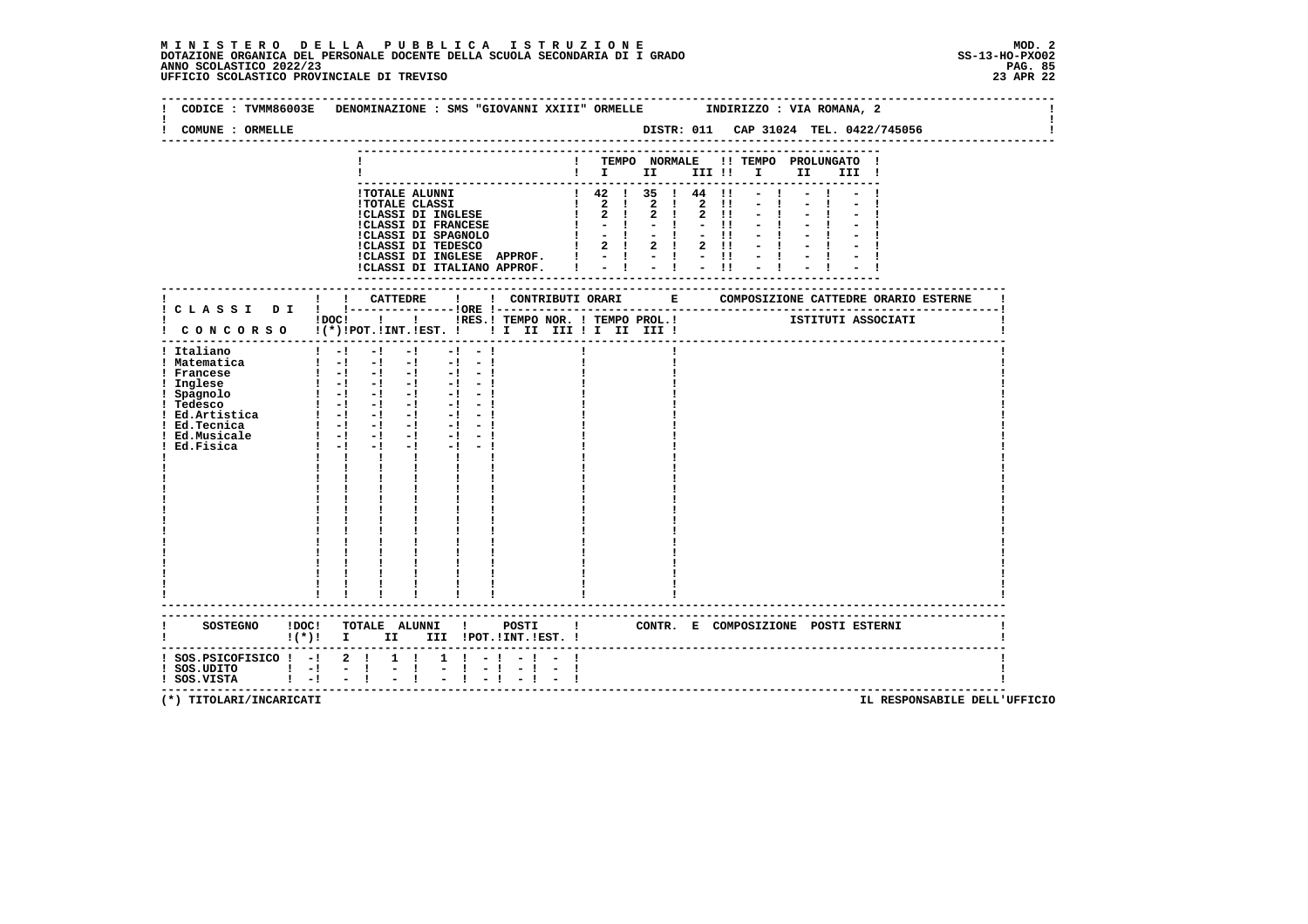| COMUNE : PONTE DI PIAVE                                                                    | DISTR: 011 CAP 31047 TEL. 0422/759212                                                                                                                                                                                                                                                                                                                                                                                                                                                                                                                                                                                                                                                                                                                                                                                                                                                                                                                         |
|--------------------------------------------------------------------------------------------|---------------------------------------------------------------------------------------------------------------------------------------------------------------------------------------------------------------------------------------------------------------------------------------------------------------------------------------------------------------------------------------------------------------------------------------------------------------------------------------------------------------------------------------------------------------------------------------------------------------------------------------------------------------------------------------------------------------------------------------------------------------------------------------------------------------------------------------------------------------------------------------------------------------------------------------------------------------|
|                                                                                            | TEMPO NORMALE<br>!! TEMPO PROLUNGATO !<br>$\blacksquare$ $\blacksquare$ $\blacksquare$ $\blacksquare$ $\blacksquare$ $\blacksquare$ $\blacksquare$ $\blacksquare$<br>II a<br>III !                                                                                                                                                                                                                                                                                                                                                                                                                                                                                                                                                                                                                                                                                                                                                                            |
|                                                                                            | ! 78 ! 67 ! 81 !1<br>!TOTALE ALUNNI<br>$\begin{array}{ccccccccc}\n & & 1 & & 4 & & 1 \\  & & 1 & & 4 & & 1\n\end{array}$<br>$3 \quad 1$<br><b>!TOTALE CLASSI</b><br>4 11<br>!CLASSI DI INGLESE<br>3 <sub>1</sub><br>$4 \quad 11$<br><b>!CLASSI DI FRANCESE</b><br>$2 \quad 1$<br>$3 \quad 11$<br>!CLASSI DI SPAGNOLO<br>!CLASSI DI TEDESCO<br>$1 - 1 - 1$<br>$-11$<br>$1 \t2 \t1 \t1$<br>$1 \quad 11$<br>!CLASSI DI INGLESE APPROF.<br>$-1 - 1 - 1 - 1$<br>CLASSI DI ITALIANO APPROF.                                                                                                                                                                                                                                                                                                                                                                                                                                                                         |
|                                                                                            |                                                                                                                                                                                                                                                                                                                                                                                                                                                                                                                                                                                                                                                                                                                                                                                                                                                                                                                                                               |
|                                                                                            | IDOC! ! ! IRES. ! TEMPO NOR. ! TEMPO PROL. !   ISTITUTI ASSOCIATI<br>CONCORSO !(*)!POT.!INT.!EST. !!!!!!!!!!!!!!!!                                                                                                                                                                                                                                                                                                                                                                                                                                                                                                                                                                                                                                                                                                                                                                                                                                            |
| Italiano<br>Matematica<br>! Inglese<br>! Spagnolo<br>! Tedesco<br>Ed.Musicale<br>Ed.Fisica | $1 \quad 51$<br>1!<br>61 —<br>$-1 - 12$<br>$\mathbf{I}$ and $\mathbf{I}$<br>- - !ALLA TVMM832029 SMS MARTINI S.BIAGIO DI C.(I.!<br>$\frac{1}{3!}$ 3! 1! 3! 1! - !12<br>$\sim 100$<br>$-1 - 1$<br>- - ICOMPLETA CON<br>$1 \quad 1 \quad 1 \quad 1 \quad 1$<br>$-$ - !TVMM83401X SMS "M.POLO" SILEA (I.C.)<br>$1\,6$<br>$-1 -$<br>$\sim$ $-$<br>$\sim$ 100 $\mu$<br>- $!$ - - - $!$ COMPLETA CON<br>- $!$ - - $!$ TVMM88001N SMS GORGO AL MONTICANO (IC)<br>-   - - - ICOMPLETA CON<br>-   - - - ITVMM832029 SMS MARTINI S.BIAGIO DI C.(I.C.<br>$\frac{1}{2!}$ -1 1 1 -115<br>1 1 1 1 1 1 1 3<br>$\sim 10^{-1}$<br>$\mathbf{I}$<br>- - !ALLA TVMM832029 SMS MARTINI S.BIAGIO DI C.(I.!<br>- - !ALLA TVMM832029 SMS MARTINI S.BIAGIO DI C. (I.!<br>$1 - 1 - 1$<br>1! -! 4 !<br>1! -! - ! 4 - - ! - - - !ALLA TVMM832029 SMS MARTINI S.BIAGIO DI C.(I.!<br>$1 - 1 - 1$<br>$\mathbf{1}$ $\mathbf{1}$ $\mathbf{1}$<br>$\mathbf{I}$ and $\mathbf{I}$<br>$\mathbf{I}$ |
| SOSTEGNO ! DOC!                                                                            | -----------------------<br>TOTALE ALUNNI ! POSTI !<br>CONTR. E COMPOSIZIONE POSTI ESTERNI<br>!(*)! I II III !POT.!INT.!EST.!                                                                                                                                                                                                                                                                                                                                                                                                                                                                                                                                                                                                                                                                                                                                                                                                                                  |
| $!$ SOS.PSICOFISICO $!$ -! 3 !<br>$:$ SOS.UDITO $:$ $-!$<br>$1 - 1$<br>! SOS.VISTA         | $1 \quad 1$<br>$4 \quad 1 \quad -1 \quad 3 \quad 1 \quad -1$<br>$-1$                                                                                                                                                                                                                                                                                                                                                                                                                                                                                                                                                                                                                                                                                                                                                                                                                                                                                          |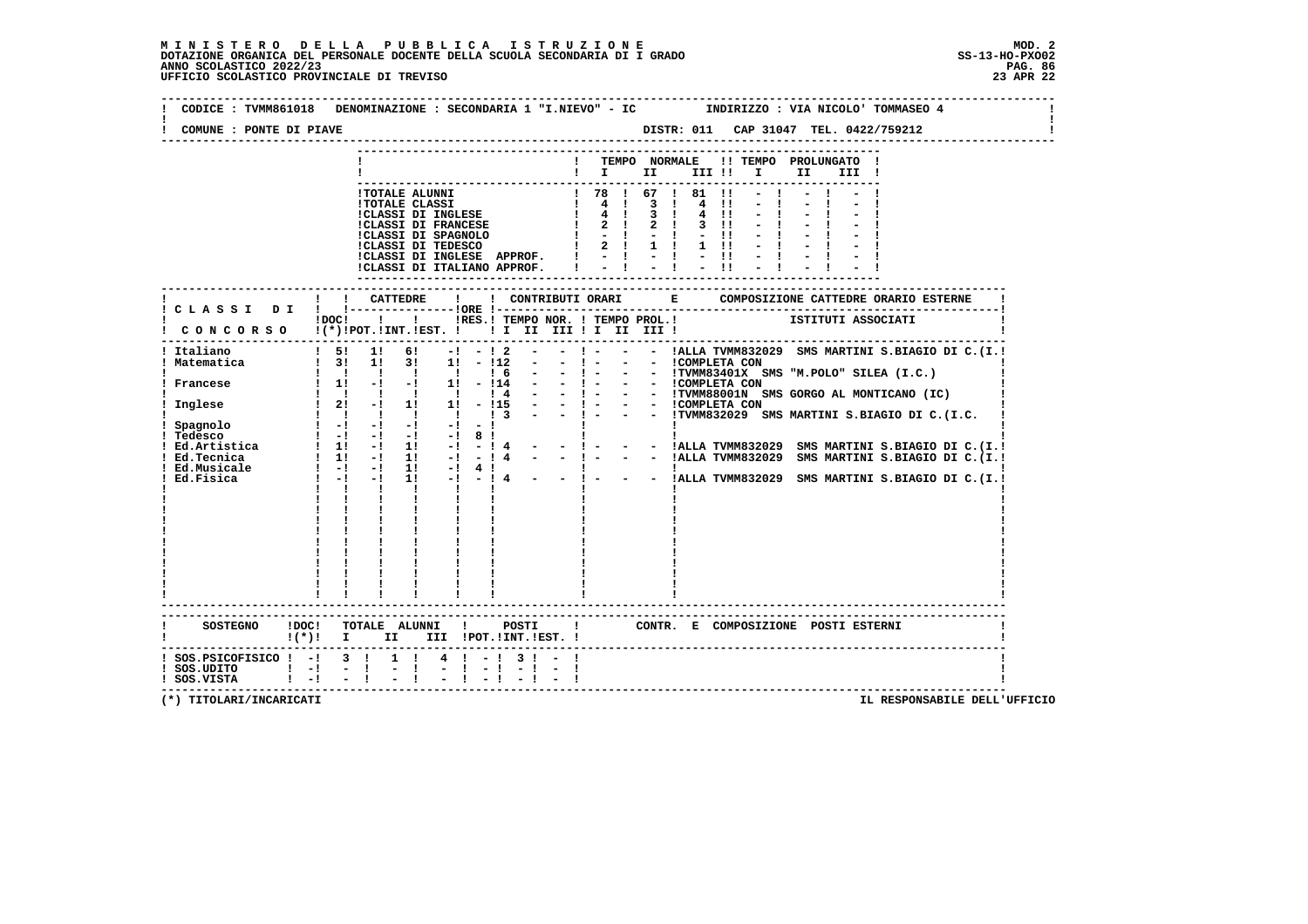**--------------------------------------------------------------------------------------------------------------------------------Contract Contract ! CODICE : TVMM862014 DENOMINAZIONE : SMS S.ZENONE EZZELINI ( I.C.) INDIRIZZO : VIA ANTONIO CANOVA 2 ! ! !** $\mathbf{I}$  **! COMUNE : SAN ZENONE DEGLI EZZELINI DISTR: 009 CAP 31020 TEL. 0423/567080 ! -------------------------------------------------------------------------------------------------------------------------------- --------------------------------------------------------------------------- ! ! TEMPO NORMALE !! TEMPO PROLUNGATO ! ! ! I II III !! I II III ! --------------------------------------------------------------------------- !TOTALE ALUNNI ! 69 ! 73 ! 73 !! - ! - ! - !**1 TOTALE CLASSI<br>
1 3 1 3 1 3 1 - 1 - 1 - 1<br>
1 CLASSI DI FRANCESE<br>
1 3 1 3 1 - 1 - 1 - 1 - 1<br>
1 CLASSI DI SPAGNOLO<br>
1 3 1 2 1 2 11 - 1 - 1 - 1<br>
1 CLASSI DI TEDESCO<br>
1 - 1 - 1 - 1 - 1 - 1 - 1 - 1<br>
1 CLASSI DI TROESCO<br>
1 - 1  **--------------------------------------------------------------------------- ------------------------------------------------------------------------------------------------------------------------- ! ! ! CATTEDRE ! ! CONTRIBUTI ORARI E COMPOSIZIONE CATTEDRE ORARIO ESTERNE ! ! C L A S S I D I ! !---------------!ORE !------------------------------------------------------------------------! POC! !! IS ITEMPO NOR. ! TEMPO PROL.!** ISTITUTI ASSOCIATI  **! C O N C O R S O !(\*)!POT.!INT.!EST. ! ! I II III ! I II III ! ! ------------------------------------------------------------------------------------------------------------------------- ! Italiano ! 9! 1! 11! -! 4 ! 8 - - ! - - - !ALLA TVMM86501G SMS"CANOVA" PIEVE DEL GRAPPA ! ! Matematica ! 6! -! 7! -! - ! ! ! ! ! Francese ! -! -! -! -! - ! ! ! ! ! Inglese ! 4! -! 3! -! 1 ! 6 - - ! - - - !ALLA TVMM85001T SMS PEDEROBBA ( I.C. ) ! ! Spagnolo ! 1! -! 1! -! 6 ! ! ! ! ! Tedesco ! 1! -! -! 1! - !10 - - ! - - - !COMPLETA CON ! ! ! ! ! ! ! ! 8 - - ! - - - !TVMM83001L SC. SECONDARIA 1 GR. TORRETTI ! ! Ed.Artistica ! 1! -! 2! -! 2 ! ! ! ! ! Ed.Tecnica ! 2! -! 2! -! 2 ! ! ! ! ! Ed.Musicale ! 2! -! 2! -! 2 ! ! ! ! ! Ed.Fisica ! 2! -! 2! -! 2 ! ! ! ! ! Strumento Musicale ! 8! -! 8! -! - ! ! ! ! ! ! ! ! ! ! ! ! ! ! ! ! ! ! ! ! ! ! ! ! ! ! ! ! ! ! ! ! ! ! ! ! ! ! ! ! ! ! ! ! ! ! ! ! ! ! ! ! ! ! ! ! ! ! ! ! ! ! ! ! ! ! ! ! ! ! ! ! ! ! ! ! ! ! ! ! ! ! ! ! ! ! ! ! ! ! ! ! ! ! ! ! ! ! ! ! ! ! ! ! ! ! ! ! ! ! ! ! ! ! ! ! ! ! ! ! ! ! ! ! ------------------------------------------------------------------------------------------------------------------------- ------------------------------------------------------------------------------------------------------------------------- ! SOSTEGNO !DOC! TOTALE ALUNNI ! POSTI ! CONTR. E COMPOSIZIONE POSTI ESTERNI ! ! !(\*)! I II III !POT.!INT.!EST. ! ! ------------------------------------------------------------------------------------------------------------------------- ! SOS.PSICOFISICO ! 1! 2 ! 3 ! - ! - ! 3 ! - ! !** $\blacksquare$  **! SOS.UDITO ! -! - ! - ! - ! - ! - ! - ! ! ! SOS.VISTA ! -! - ! - ! - ! - ! - ! - ! ! -------------------------------------------------------------------------------------------------------------------------**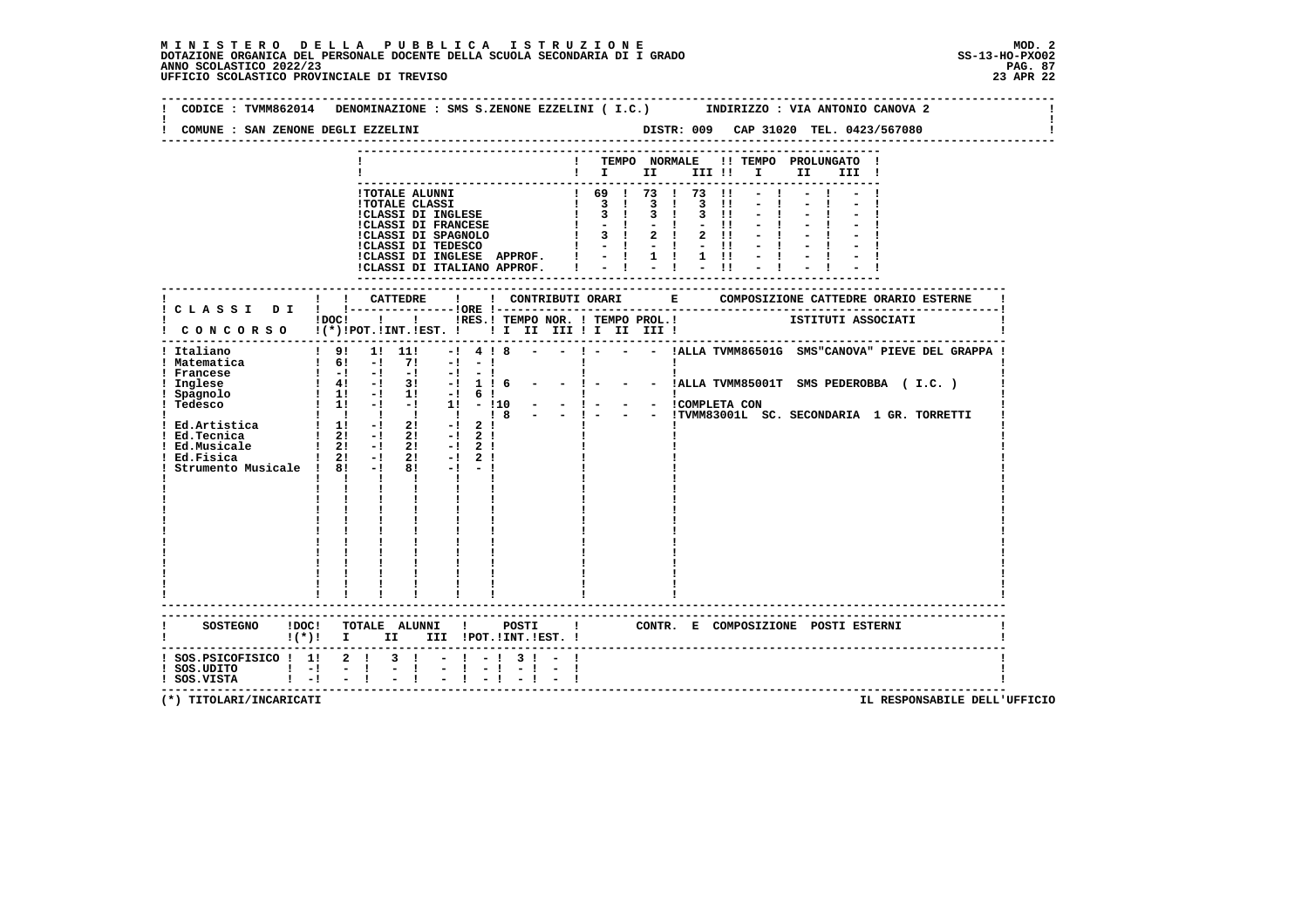$\sim$  100  $\pm$ 

 $\mathbf{I}$ 

 **-------------------------------------------------------------------------------------------------------------------------------- ! CODICE : TVMM862014 DENOMINAZIONE : SMS S.ZENONE EZZELINI ( I.C.) INDIRIZZO : VIA ANTONIO CANOVA 2 ! ! ! ! COMUNE : SAN ZENONE DEGLI EZZELINI DISTR: 009 CAP 31020 TEL. 0423/567080 ! --------------------------------------------------------------------------------------------------------------------------------**

 **NUMERO DI CORSI ATTIVATI SULLA SCUOLA: 8**

| IS TRUMENTI         | DOC!    |     | POSTI                 |      | ! ORE        |        | !CONTR. ORARI E COMPOSIZIONE POSTI ORARIO ESTERNI |
|---------------------|---------|-----|-----------------------|------|--------------|--------|---------------------------------------------------|
| IMUSICALI           | ( * ) ! |     | !POT. ! INT. ! EST. ! |      | IRES. IORE ! | !UTIL! | ISTITUTI ASSOCIATI                                |
| ! ARPA              | $-1$    | - ! | $-1$                  | $-1$ | - 1          |        |                                                   |
| ! CHITARRA          | 2!      | - ! | 2!                    | $-1$ | - 1          |        |                                                   |
| ! CLARINETTO        | - 1     | - ! | - 1                   | - 1  | - 1          |        |                                                   |
| ! CORNO             | - !     | - ! | - 1                   | - 1  | - 1          |        |                                                   |
| ! FAGOTTO           | - 1     | - ! | - 1                   | $-1$ | - 1          |        |                                                   |
| <b>!FISARMONICA</b> | - 1     | - 1 | - 1                   | - 1  | - 1          |        |                                                   |
| ! FLAUTO            | 11      | - ! | 11                    | - !  | - 1          |        |                                                   |
| ! OBOE              | - 1     | - ! | - 1                   | $-1$ | - 1          |        |                                                   |
| <b>!PERCUSSIONI</b> | - 1     | - 1 | - 1                   | - 1  | - 1          |        |                                                   |
| <b>!PIANOFORTE</b>  | 2!      | - ! | 2!                    | - !  | - 1          |        |                                                   |
| ! SAXOFONO          | - 1     | - 1 | - 1                   | - 1  | - 1          |        |                                                   |
| ! TROMBA            | - !     | - ! | - 1                   | - !  | - 1          |        |                                                   |
| ! VIOLINO           | 2!      | - ! | 2!                    | $-1$ | - 1          |        |                                                   |
| ! VIOLONCELLO       | 11      | - 1 | 11                    | - 1  | - 1          |        |                                                   |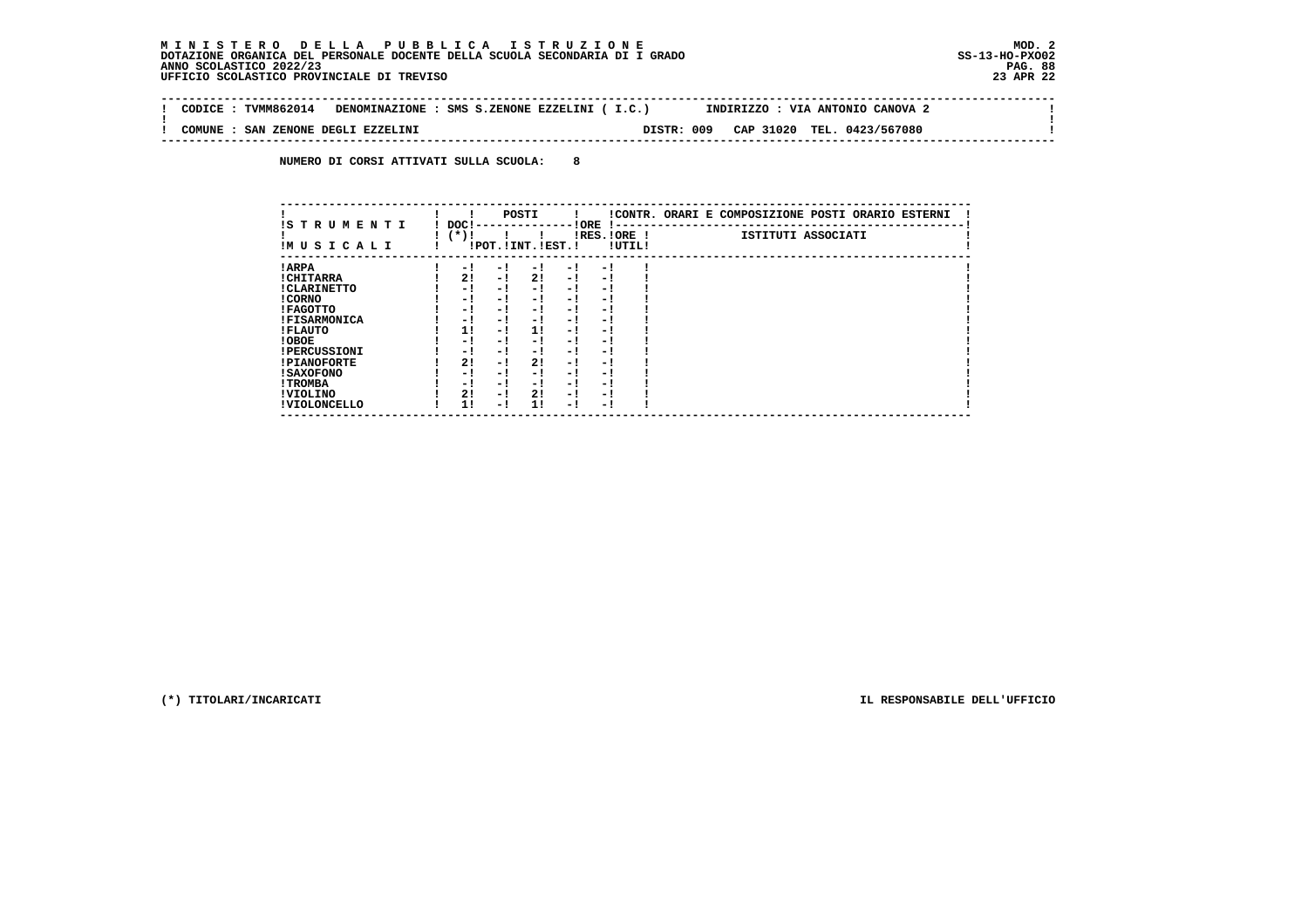| COMUNE : FONTE                                                                                                                                              |                                                                                                                                                                                                                                                                                                                                                                                                                                                                                                                                                                                                                                                                                                                                                  |                                                                                                  |
|-------------------------------------------------------------------------------------------------------------------------------------------------------------|--------------------------------------------------------------------------------------------------------------------------------------------------------------------------------------------------------------------------------------------------------------------------------------------------------------------------------------------------------------------------------------------------------------------------------------------------------------------------------------------------------------------------------------------------------------------------------------------------------------------------------------------------------------------------------------------------------------------------------------------------|--------------------------------------------------------------------------------------------------|
|                                                                                                                                                             |                                                                                                                                                                                                                                                                                                                                                                                                                                                                                                                                                                                                                                                                                                                                                  | ! TEMPO NORMALE !! TEMPO PROLUNGATO !<br>III !                                                   |
|                                                                                                                                                             | !TOTALE ALUNNI<br>$\begin{tabular}{l c c c c c} \hline {\tt ITOTABLE\ ALUNNI} & & & & & & & & & & & \\ \hline 110TALE\ CLASSI\ DI\ INGLESI\ & & & & & & & & & & & & \\ \hline 1CLASSI\ DI\ INGLESI\ & & & & & & & & & & \\ \hline 1CLASSI\ DI\ FRANCESE\ & & & & & & & & & & \\ \hline 1CLASSI\ DI\ FERANCESE\ & & & & & & & & & & \\ \hline 1CLASSI\ DI\ TEDESCO\ & & & & & & & & & & \\ \hline 1 & & & & & & & & & & & & \\ \hline 1CLASSI\ D$                                                                                                                                                                                                                                                                                                 | 1 41 1 36 1 37 11 25 1 18 1 36 1<br>1 <sub>1</sub><br>$1 \quad 1$<br>$\mathbf{1}$<br>$1 \quad 1$ |
|                                                                                                                                                             | ! ! CATTEDRE<br>$\mathbf{I}$<br>! C L A S S I D I ! !----------------!ORE !---                                                                                                                                                                                                                                                                                                                                                                                                                                                                                                                                                                                                                                                                   |                                                                                                  |
|                                                                                                                                                             | !DOC! !!!!RES.! TEMPO NOR. ! TEMPO PROL.!                                                                                                                                                                                                                                                                                                                                                                                                                                                                                                                                                                                                                                                                                                        | ISTITUTI ASSOCIATI                                                                               |
| ! Italiano<br>! Matematica<br>! Francese<br>Inglese<br>! Spagnolo<br>! Tedesco<br>! Tedesco<br>! Ed.Artistica<br>! Ed.Tecnica<br>! Ed.Musicale<br>Ed.Fisica | $\frac{1}{2}$ $\frac{1}{2}$ $\frac{1}{2}$ $\frac{1}{2}$ $\frac{1}{2}$ $\frac{1}{2}$ $\frac{1}{2}$ $\frac{1}{2}$<br>$-1 - -1$<br>$\mathbf{1}$ and $\mathbf{1}$ and $\mathbf{1}$ and $\mathbf{1}$ and $\mathbf{1}$ and $\mathbf{1}$ and $\mathbf{1}$<br>$\begin{bmatrix} 1 & -1 & -1 & -1 & -1 & -1 \end{bmatrix}$<br>$1 - 1 - 1 - 1 - 1 - 1 - 1$<br>$\frac{1}{2}$ $\frac{1}{2}$ $\frac{1}{2}$ $\frac{1}{2}$ $\frac{1}{2}$ $\frac{1}{2}$ $\frac{1}{2}$ $\frac{1}{2}$ $\frac{1}{2}$ $\frac{1}{2}$ $\frac{1}{2}$ $\frac{1}{2}$<br>$\begin{bmatrix} 1 & -1 & -1 & -1 & -1 & -1 \end{bmatrix}$<br>$1 - 1 - 1 - 1$<br>$-1 - -1$<br>$1 - 1 - 1$<br>$-1$ $-$<br>$\mathbf{I}$<br>$\mathbf{I}$<br>$\mathbf{I}$ and $\mathbf{I}$<br>------------------------ |                                                                                                  |
| SOSTEGNO ! DOC!                                                                                                                                             | TOTALE ALUNNI !                                                                                                                                                                                                                                                                                                                                                                                                                                                                                                                                                                                                                                                                                                                                  | POSTI   CONTR. E COMPOSIZIONE POSTI ESTERNI                                                      |
| ! SOS.PSICOFISICO ! -! 2 ! 2 !<br>$!$ SOS.UDITO $!$ -!<br>$\mathbf{I}$ $-\mathbf{I}$<br>! SOS.VISTA                                                         | 4 ! - ! - ! -<br>$-1$<br>$-1$<br>$-1$                                                                                                                                                                                                                                                                                                                                                                                                                                                                                                                                                                                                                                                                                                            | -------------------------------------                                                            |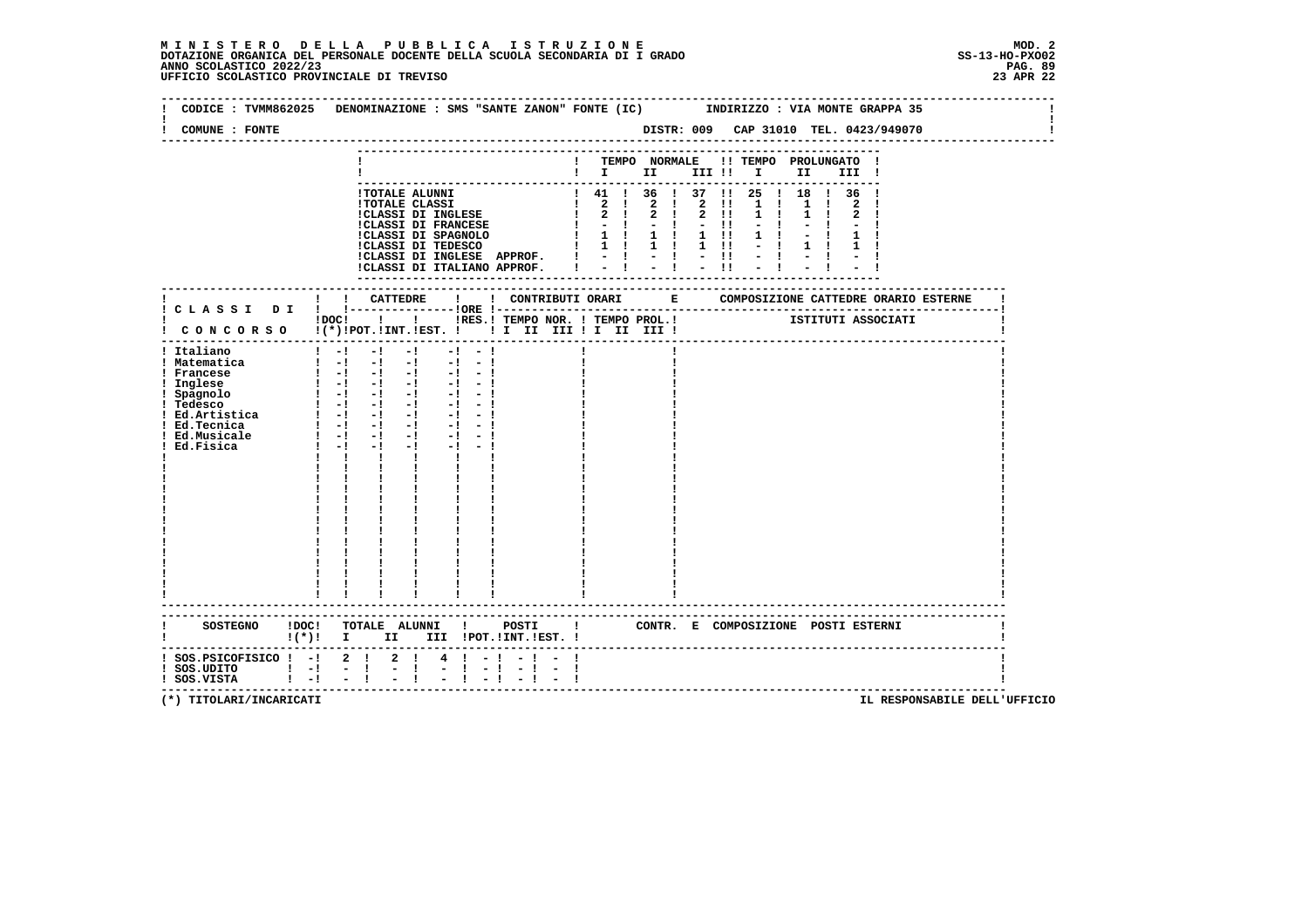| COMUNE : PIEVE DEL GRAPPA                                                                                                                                                                                       |                                                                                                                                                                                                                                                                                                                                                                                                                                                              |                                                                                                                                                                                                                        |
|-----------------------------------------------------------------------------------------------------------------------------------------------------------------------------------------------------------------|--------------------------------------------------------------------------------------------------------------------------------------------------------------------------------------------------------------------------------------------------------------------------------------------------------------------------------------------------------------------------------------------------------------------------------------------------------------|------------------------------------------------------------------------------------------------------------------------------------------------------------------------------------------------------------------------|
|                                                                                                                                                                                                                 |                                                                                                                                                                                                                                                                                                                                                                                                                                                              | ! TEMPO NORMALE !! TEMPO PROLUNGATO !<br>$\blacksquare$ $\blacksquare$ $\blacksquare$ $\blacksquare$ $\blacksquare$ $\blacksquare$ $\blacksquare$ $\blacksquare$ $\blacksquare$ $\blacksquare$ $\blacksquare$<br>III ! |
|                                                                                                                                                                                                                 | <b>!TOTALE ALUNNI</b><br>!CLASSI DI INGLESE APPROF. !<br>!CLASSI DI ITALIANO APPROF.                                                                                                                                                                                                                                                                                                                                                                         | $1$ 45 $1$ 51 $1$ 33 $11$<br>$-1$<br>$-1$<br>$\sim -11$<br>$-1$                                                                                                                                                        |
|                                                                                                                                                                                                                 |                                                                                                                                                                                                                                                                                                                                                                                                                                                              |                                                                                                                                                                                                                        |
|                                                                                                                                                                                                                 | CONCORSO !(*)!POT.!INT.!EST. ! ! I III III II III III !                                                                                                                                                                                                                                                                                                                                                                                                      | iDOCI ! ! IRES. I TEMPO NOR. I TEMPO PROL. ! [STITUTI ASSOCIATI                                                                                                                                                        |
| ! Italiano<br>! Matematica<br>! Francese<br>! Inglese<br>1 Spagnolo 1 -1 -1 -1<br>1 Tedesco 1 21 -1 21<br>1 Ed.Artistica 1 21 -1 21<br>! Ed.Tecnica<br>Ed.Musicale<br>! Ed.Fisica<br>Strumento Musicale ! -! -! | ------------------------------------<br>! 7! 1! 10!<br>$\frac{1}{1}$ $\frac{-1}{3!}$ $\frac{-1}{-1}$ $\frac{-1}{3!}$ $\frac{-1}{-1}$ $\frac{-1}{-1}$<br>$-1 - -1$<br>$-1$<br>$-1$<br>$\frac{1}{2!}$ -1 21<br>$-1 - 1$<br>$1 \quad 3! \quad 1!$<br>21<br>$1 \t1 \t-1$<br>21<br>$-1 - -1$<br>4 !<br>$\mathbf{I}$<br>$\mathbf{I}$<br>$\mathbf{I}$<br>$\mathbf{I}$<br>$\mathbf{I}$ and $\mathbf{I}$<br>$\mathbf{I}$ and $\mathbf{I}$<br>------------------------ | $1! - 10 - - 1 - - - 1$ COMPLETA CON                                                                                                                                                                                   |
|                                                                                                                                                                                                                 | SOSTEGNO !DOC! TOTALE ALUNNI !<br>POSTI<br>!(*)! I II III !POT.!INT.!EST. !                                                                                                                                                                                                                                                                                                                                                                                  | $\mathbf{I}$<br>CONTR. E COMPOSIZIONE POSTI_ESTERNI                                                                                                                                                                    |
| $:$ SOS. PSICOFISICO $:$ 1! 3 $:$ - $:$<br>$:$ SOS.UDITO $:$ $-!$<br>$!$ SOS.VISTA $!$ -!                                                                                                                       | $3! - 15! -$<br>$ i$<br>$-1$                                                                                                                                                                                                                                                                                                                                                                                                                                 | ----------------------------------                                                                                                                                                                                     |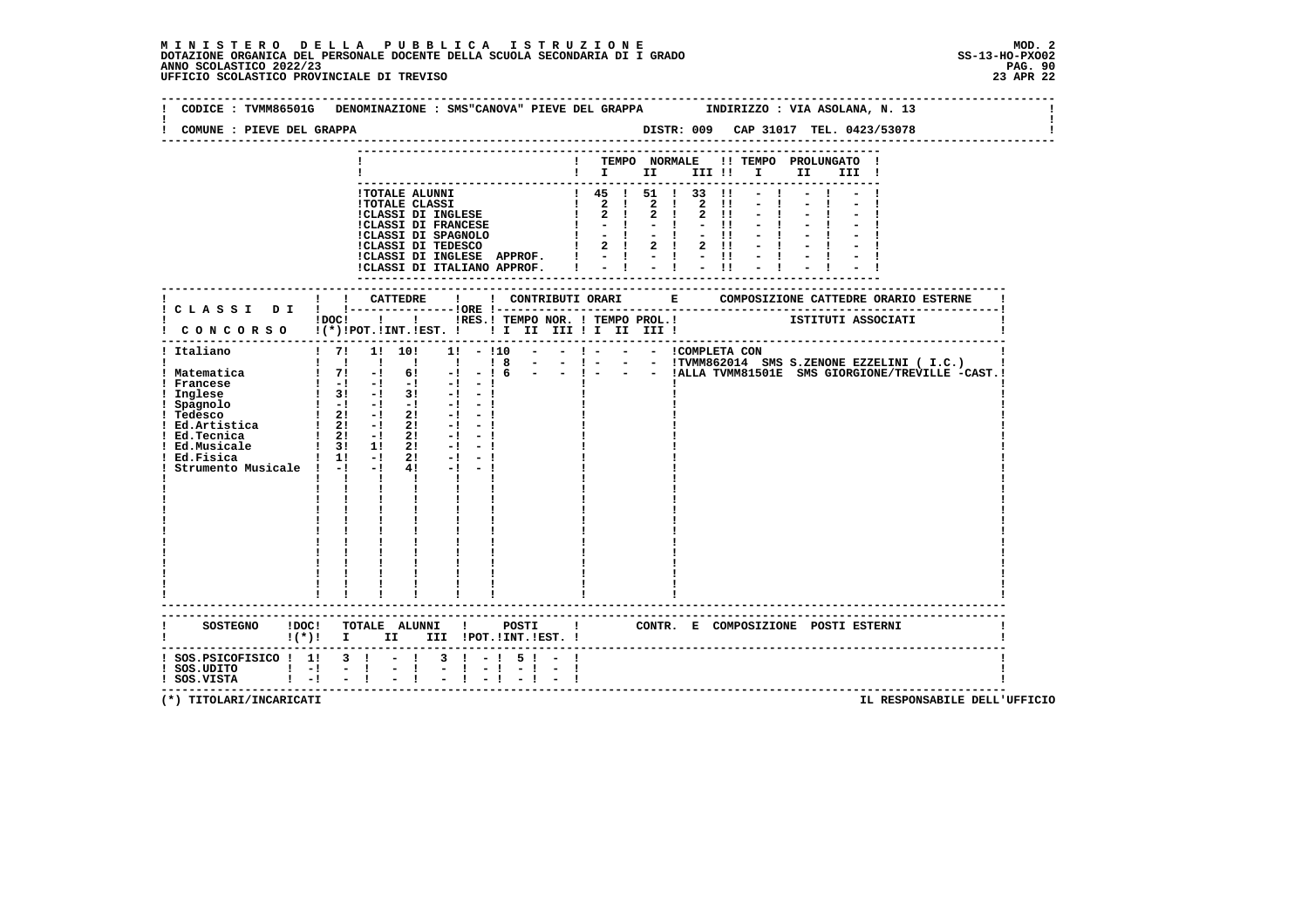$\sim$  1

 $\mathbf{I}$ 

 **-------------------------------------------------------------------------------------------------------------------------------- ! CODICE : TVMM86501G DENOMINAZIONE : SMS"CANOVA" PIEVE DEL GRAPPA INDIRIZZO : VIA ASOLANA, N. 13 ! ! ! ! COMUNE : PIEVE DEL GRAPPA DISTR: 009 CAP 31017 TEL. 0423/53078 ! --------------------------------------------------------------------------------------------------------------------------------**

 **NUMERO DI CORSI ATTIVATI SULLA SCUOLA: 4**

|                          |                |            | POSTI                 |      |                          |        | !CONTR. ORARI E COMPOSIZIONE POSTI ORARIO ESTERNI |
|--------------------------|----------------|------------|-----------------------|------|--------------------------|--------|---------------------------------------------------|
| IS TRUMENTI<br>IMUSICALI | DOC!<br>$(*)!$ |            | !POT. ! INT. ! EST. ! |      | ! ORE<br>$IRES.IORE$ !   | !UTIL! | ISTITUTI ASSOCIATI                                |
| ! ARPA                   |                | - 1<br>- 1 | - 1                   | $-1$ | - 1                      |        |                                                   |
| ! CHITARRA               |                | - !<br>- ! | 1!                    | - !  | - 1                      |        |                                                   |
| ! CLARINETTO             |                | - !<br>- 1 | - 1                   | - 1  | - 1                      |        |                                                   |
| ! CORNO                  |                | - !<br>- ! | - 1                   | - !  | - 1                      |        |                                                   |
| ! FAGOTTO                |                | - !<br>- 1 | - 1                   | $-1$ | - 1                      |        |                                                   |
| <b>!FISARMONICA</b>      |                | - 1<br>- 1 | - 1                   | - 1  | - 1                      |        |                                                   |
| ! FLAUTO                 |                | - !<br>- 1 | 1!                    | - !  | - 1                      |        |                                                   |
| ! OBOE                   |                | - !<br>- 1 | - 1                   | $-1$ | - 1                      |        |                                                   |
| <b>!PERCUSSIONI</b>      |                | - !<br>- 1 | - 1                   | - 1  | - 1                      |        |                                                   |
| <b>!PIANOFORTE</b>       |                | - !<br>- 1 | 11                    | - !  | - 1                      |        |                                                   |
| ! SAXOFONO               |                | - 1<br>- 1 | - !                   | - 1  | $\overline{\phantom{0}}$ |        |                                                   |
| ! TROMBA                 |                | - !<br>- 1 | - !                   | - 1  | - 1                      |        |                                                   |
| ! VIOLINO                |                | - 1<br>- 1 | 1!                    | $-1$ | - 1                      |        |                                                   |
| ! VIOLONCELLO            |                | - 1<br>- 1 | - 1                   | - !  | - 1                      |        |                                                   |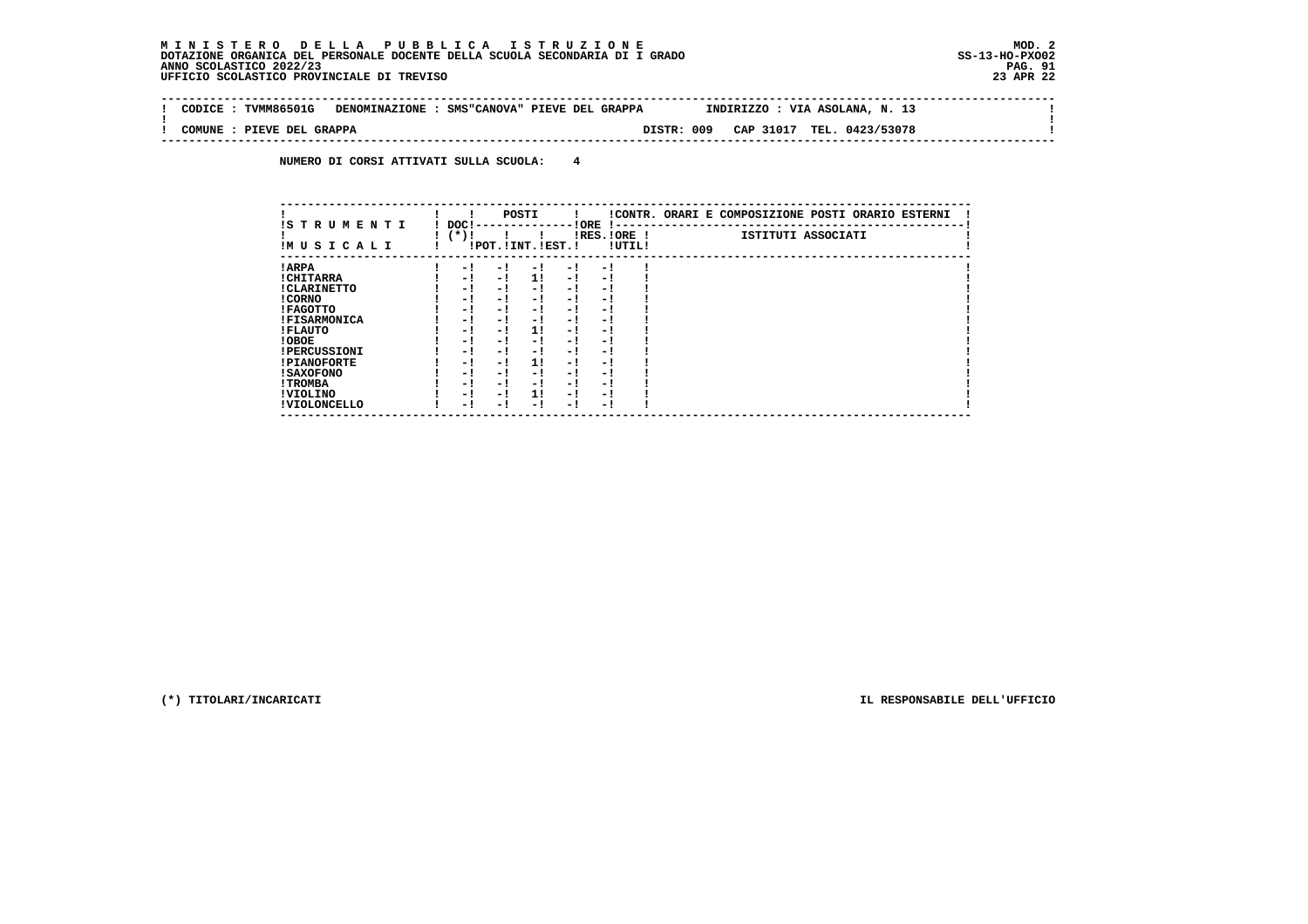# **M I N I S T E R O D E L L A P U B B L I C A I S T R U Z I O N E MOD. 2**DOTAZIONE ORGANICA DEL PERSONALE DOCENTE DELLA SCUOLA SECONDARIA DI I GRADO **SCOLASTICO SCOLASTICO 2022/23 PAG-**<br>PAG ANNO SCOLASTICO 2022/23 PAG. 92<br>23 APR 22 UFFICIO SCOLASTICO PROVINCIALE DI TREVISO

| COMUNE : CAVASO DEL TOMBA                                                                                                                                   | CODICE: TVMM86502L DENOMINAZIONE: SMS CAVASO/POSSAGNO<br>INDIRIZZO : VIA STRADONE DEL TEMPIO, N. 21<br>DISTR: 009 CAP 31054 TEL. 0423/562397                                                                                                                                                                                                                                                                                                                                                                                                                                                                            |
|-------------------------------------------------------------------------------------------------------------------------------------------------------------|-------------------------------------------------------------------------------------------------------------------------------------------------------------------------------------------------------------------------------------------------------------------------------------------------------------------------------------------------------------------------------------------------------------------------------------------------------------------------------------------------------------------------------------------------------------------------------------------------------------------------|
|                                                                                                                                                             | TEMPO NORMALE !! TEMPO PROLUNGATO<br>$\blacksquare$ $\blacksquare$ $\blacksquare$ $\blacksquare$<br>III !!!!!<br>II D<br>III !                                                                                                                                                                                                                                                                                                                                                                                                                                                                                          |
|                                                                                                                                                             | $\begin{array}{cccccccc} 1 & 27 & 1 & 42 & 1 & 46 & 11 \\ 1 & 1 & 1 & 2 & 1 & 2 & 11 \end{array}$<br>!TOTALE ALUNNI<br><b>!TOTALE CLASSI</b><br>$1 \quad 1 \quad 1 \quad 2 \quad 1$<br>$2 \quad 11$<br><b>!CLASSI DI INGLESE</b><br>$1 \quad 1$<br>$2 \quad 1$<br>$2 \quad 11$<br><b>!CLASSI DI FRANCESE</b><br>$-1$<br>$-1$<br>$-11$<br>!CLASSI DI SPAGNOLO<br>!CLASSI DI TEDESCO<br>$-1$ $-1$<br>$-11 - 1 - 1$<br>$-1$<br>$1 \quad 1$<br>$2 \quad 1$<br>$2 \quad 11 \quad - \quad 1 \quad - \quad 1$<br>!CLASSI DI INGLESE APPROF.<br>$-1$ $-1$<br>$-1$<br>$-1$ $-1$<br>$-11$<br>!CLASSI DI ITALIANO APPROF.<br>$-11$ |
|                                                                                                                                                             | !<br><br>! CONTRIBUTI ORARI $\qquad$ E $\qquad$ COMPOSIZIONE CATTEDRE ORARIO ESTERNE<br>! ! CATTEDRE                                                                                                                                                                                                                                                                                                                                                                                                                                                                                                                    |
|                                                                                                                                                             | ! C L A S S I D I ! !-----------------DRE !----<br>----------------------------------<br>$1DC!$ $1$ $1$<br>! CONCORSO !(*)!POT.!INT.!EST. !! I II III !I II III !                                                                                                                                                                                                                                                                                                                                                                                                                                                       |
| ! Italiano<br>! Matematica<br>! Francese<br>! Inglese<br>! Spagnolo<br>--4esco<br>: ICODEDE<br>! Ed.Artistica<br>! Ed.Tecnica<br>! Ed.Musicale<br>Ed.Fisica | $1 - -1 - -1$<br>$-1$<br>$-1 - -1$<br>$\blacksquare$ $\blacksquare$ $\blacksquare$ $\blacksquare$<br>$-1$<br>$-1 - 1$<br>$1 - 1 - 1 - 1$<br>$-1 - 1$<br>1 1 -1 -1 -1 -1 -1 -1<br>$1 - 1 - 1 - 1 - 1 - 1$<br>$1 - 1 - 1 - 1 - 1 - 1$<br>$\begin{bmatrix} 1 & -1 & -1 & -1 & -1 & -1 \end{bmatrix}$<br>$\frac{1}{2}$ $\frac{1}{2}$ $\frac{1}{2}$ $\frac{1}{2}$ $\frac{1}{2}$ $\frac{1}{2}$<br>$-1$ $-1$ $-1$<br>$1 - 1 - 1$<br>$-1$ $-1$ $-1$<br>$\mathbf{1}$ $\mathbf{1}$<br>$\mathbf{I}$<br>$\mathbf{I}$ and $\mathbf{I}$                                                                                               |
| <b>SOSTEGNO</b>                                                                                                                                             | !DOC! TOTALE ALUNNI ! POSTI<br>! CONTR. E COMPOSIZIONE POSTI ESTERNI<br>$\mathbf{I}(\star)\mathbf{I}$ II<br>III !POT. !INT. !EST. !                                                                                                                                                                                                                                                                                                                                                                                                                                                                                     |
| $!$ SOS.PSICOFISICO $!$ -! - ! 3 !<br>$!$ SOS.UDITO $!$ -!<br>! SOS.VISTA                                                                                   | $1 \t1 - 1$<br>- 1<br>$\frac{1}{1}$ $\frac{-1}{-1}$ $\frac{-1}{-1}$<br>$\frac{1}{2}$ $\frac{1}{1}$<br>$-1 - 1$<br>$\overline{\phantom{a}}$<br>$\mathbf{I}$<br>$\mathbf{I}$                                                                                                                                                                                                                                                                                                                                                                                                                                              |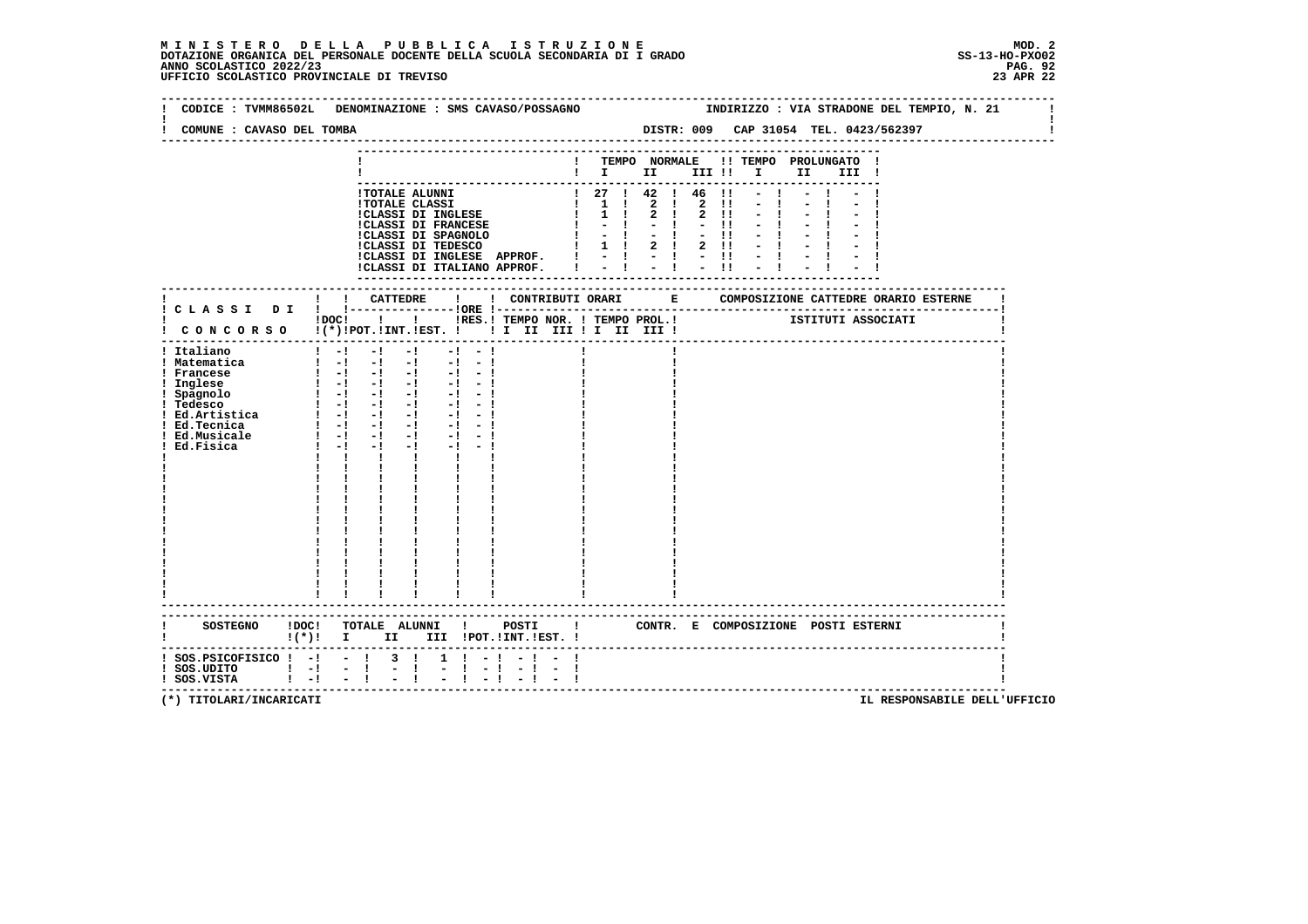# **M I N I S T E R O D E L L A P U B B L I C A I S T R U Z I O N E MOD. 2**DOTAZIONE ORGANICA DEL PERSONALE DOCENTE DELLA SCUOLA SECONDARIA DI I GRADO **SCOLASTICO SCOLASTICO 2022/23 PAG-**<br>PAG ANNO SCOLASTICO 2022/23 PAG. 93<br>23 APR 22 UFFICIO SCOLASTICO PROVINCIALE DI TREVISO

|                                                                                                                                                                                        |                                                                                                                                                                                                                                                                                                                                                                                                                                                                                                                   | CODICE: TVMM86503N DENOMINAZIONE: SMS"GIRARDI" BORSO D.G. SINDIRIZZO: VIA MARTIRI DEL GRAPPA, N. 26                                                                                                                                                                                                     |
|----------------------------------------------------------------------------------------------------------------------------------------------------------------------------------------|-------------------------------------------------------------------------------------------------------------------------------------------------------------------------------------------------------------------------------------------------------------------------------------------------------------------------------------------------------------------------------------------------------------------------------------------------------------------------------------------------------------------|---------------------------------------------------------------------------------------------------------------------------------------------------------------------------------------------------------------------------------------------------------------------------------------------------------|
| COMUNE : BORSO DEL GRAPPA                                                                                                                                                              |                                                                                                                                                                                                                                                                                                                                                                                                                                                                                                                   | DISTR: 009 CAP 31030 TEL. 0423/561158                                                                                                                                                                                                                                                                   |
|                                                                                                                                                                                        |                                                                                                                                                                                                                                                                                                                                                                                                                                                                                                                   | ! TEMPO NORMALE !! TEMPO PROLUNGATO !<br>$\blacksquare$ $\blacksquare$ $\blacksquare$ $\blacksquare$ $\blacksquare$ $\blacksquare$ $\blacksquare$ $\blacksquare$ $\blacksquare$ $\blacksquare$ $\blacksquare$ $\blacksquare$ $\blacksquare$ $\blacksquare$ $\blacksquare$ $\blacksquare$ $\blacksquare$ |
|                                                                                                                                                                                        |                                                                                                                                                                                                                                                                                                                                                                                                                                                                                                                   | $1$ 55 $1$ 17 $1$ 19 $11$<br>$ \frac{1}{15}$ $\frac{1}{15}$ $\frac{1}{15}$                                                                                                                                                                                                                              |
|                                                                                                                                                                                        | 1 TOTALE ALUNNI $\begin{tabular}{l cccc} \hline \texttt{I} & \texttt{I} & \texttt{I} & \texttt{I} & \texttt{I} & \texttt{I} & \texttt{I} & \texttt{I} & \texttt{I} & \texttt{I} & \texttt{I} & \texttt{I} \\ \hline \texttt{I} & \texttt{I} & \texttt{I} & \texttt{I} & \texttt{II} & \texttt{II} & \texttt{II} & \texttt{II} & \texttt{II} & \texttt{II} \\ \texttt{I} & \texttt{I} & \texttt{I} & \texttt{I} & \texttt{II} &$<br>!CLASSI DI INGLESE APPROF.   -   -   -  !<br>!CLASSI DI ITALIANO APPROF.   - ! | $-1$ 1 1 1<br>$-11$                                                                                                                                                                                                                                                                                     |
|                                                                                                                                                                                        |                                                                                                                                                                                                                                                                                                                                                                                                                                                                                                                   | -------------                                                                                                                                                                                                                                                                                           |
|                                                                                                                                                                                        | ! CONCORSO !(*)!POT.!INT.!EST. ! ! I III III II III II                                                                                                                                                                                                                                                                                                                                                                                                                                                            | IDOC! ! I IRES. I TEMPO NOR. I TEMPO PROL. ! [STITUTI ASSOCIATI                                                                                                                                                                                                                                         |
| ! Italiano<br>! Matematica<br>! Francese<br>! Inglese<br>! Spagnolo<br>! Tedesco<br>  Ed.Artistica   -  -  - <br>  Ed.Tecnica   -  -  - <br>! Ed.Tecnica<br>! Ed.Musicale<br>Ed.Fisica | $1 - 1$<br>$-1$<br>$-1$ $-$<br>$-1 - -1$<br>$\begin{bmatrix} 1 & -1 & -1 & -1 & -1 & -1 \end{bmatrix}$<br>$\blacksquare$ $\blacksquare$ $\blacksquare$ $\blacksquare$ $\blacksquare$<br>$-1 - -1$<br>$-1 - -1$<br>$1 - 1 - 1$<br>$-1$<br>$-1 - -1$<br>$1 - 1 - 1$<br>$-1$<br>$\mathbf{I}$<br>$\mathbf{I}$<br>$\mathbf{I}$ and $\mathbf{I}$<br>$\frac{1}{1}$                                                                                                                                                       |                                                                                                                                                                                                                                                                                                         |
|                                                                                                                                                                                        | ----------------------                                                                                                                                                                                                                                                                                                                                                                                                                                                                                            | SOSTEGNO !DOC! TOTALE ALUNNI ! POSTI ! CONTR. E COMPOSIZIONE POSTI ESTERNI                                                                                                                                                                                                                              |
| $:$ SOS.PSICOFISICO $:$ - $:$ 4 $:$<br>  SOS.UDITO   -  -  <br>  SOS.VISTA   -  -  <br>$\mathbf{1}$ $\mathbf{-1}$                                                                      | !(*)! I II III !POT.!INT.!EST.!<br>$1 \quad 1$<br>$-1 - 1$<br>$\mathbb{Z}^{\mathbb{Z}}$<br>$\mathbf{I}$<br>$-11 - 11$<br>$-1 - -1$                                                                                                                                                                                                                                                                                                                                                                                | ------------------------------------                                                                                                                                                                                                                                                                    |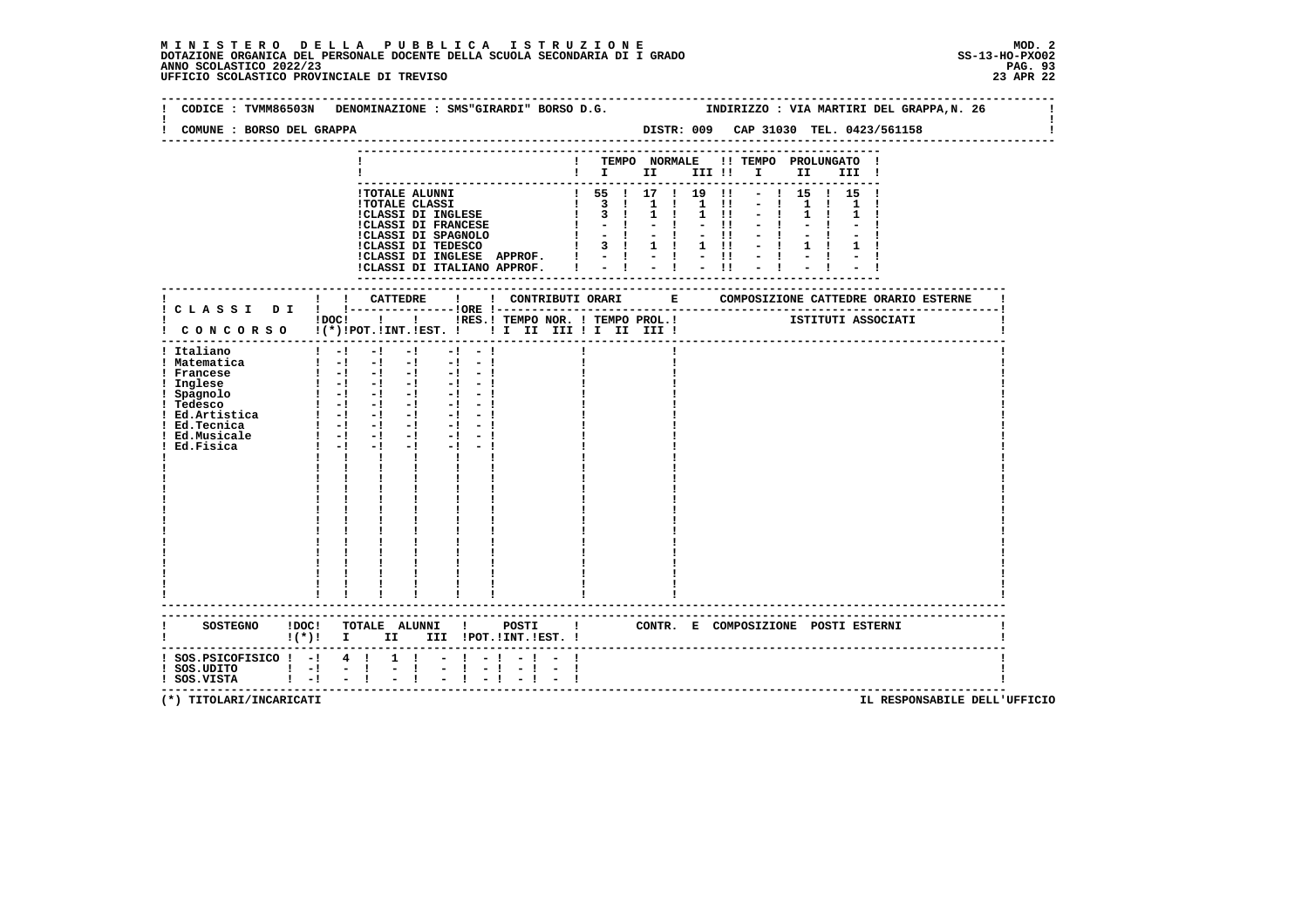# **M I N I S T E R O D E L L A P U B B L I C A I S T R U Z I O N E MOD. 2**DOTAZIONE ORGANICA DEL PERSONALE DOCENTE DELLA SCUOLA SECONDARIA DI I GRADO **SCOLASTICO SCOLASTICO 2022/23 PAG. 94**<br>23 ANNO SCOLASTICO 2022/23 PAG. 94<br>23 APR 22 UFFICIO SCOLASTICO PROVINCIALE DI TREVISO

 $\sim 1$ 

 $\mathbf{I}$ 

 $\mathbf{I}$ 

| CODICE: TVMM86601B<br>COMUNE : CONEGLIANO            | DENOMINAZIONE : SC.SECONDARIA I GR. "BRUSTOLON" INDIRIZZO : L. EINAUDI, 77<br>DISTR: 008 CAP 31015 TEL. 0438/451624                                                                                                                                                                                                                                                                                                                                                                    |  |
|------------------------------------------------------|----------------------------------------------------------------------------------------------------------------------------------------------------------------------------------------------------------------------------------------------------------------------------------------------------------------------------------------------------------------------------------------------------------------------------------------------------------------------------------------|--|
|                                                      | TEMPO NORMALE<br>!! TEMPO PROLUNGATO<br>$\mathbf{I}$                                                                                                                                                                                                                                                                                                                                                                                                                                   |  |
|                                                      | $\mathbf{I}$ is the set of $\mathbf{I}$<br>III !!<br>$\mathbf{I}$ and $\mathbf{I}$<br>II D<br>III !                                                                                                                                                                                                                                                                                                                                                                                    |  |
|                                                      | ! 49 ! 65 ! 81 !1<br>!TOTALE ALUNNI<br>$\overline{\mathbf{3}}$<br>$3 \quad 1$<br>$\blacksquare$<br>$4 \quad 11$<br><b>!TOTALE CLASSI</b><br>$\mathbf{I}$<br>:TOTALE CEREBI<br>!CLASSI DI INGLESE<br>!CLASSI DI FRANCESE<br>$3 \quad 1$<br>$3 \quad 1$<br>$4 \quad 11$<br>$-1$<br>$1 \quad 11$<br>$2 \quad 1$<br>$2 \quad 1$<br>!CLASSI DI SPAGNOLO<br>!CLASSI DI TEDESCO<br>$\mathbf{I}$<br>$2 \quad 11$<br>$1 \quad 1 \quad 1 \quad 1$<br>$1 \quad 11$<br>!CLASSI DI ITALIANO APPROF. |  |
|                                                      |                                                                                                                                                                                                                                                                                                                                                                                                                                                                                        |  |
| ! CLASSI DI                                          | $1\,\mathrm{DOC}$ $1\,\mathrm{O}$<br>ISTITUTI ASSOCIATI<br>!RES.! TEMPO NOR. ! TEMPO PROL.!<br>CONCORSO !(*)!POT.!INT.!EST. !! I III III II III III                                                                                                                                                                                                                                                                                                                                    |  |
| Italiano                                             | ! - - - :COMPLETA CON<br>$1\;12!$<br>$-1$ 11!<br>11<br>$-17$<br>$1 \quad 1 \quad 1 \quad 1 \quad 1$<br>17<br>$\blacksquare$<br>- 1 - - - ITWIM854015 SMS COSMO VITTORIO V.(IC 2)<br>- 1 - - - ITWIM854015 SMS DA PONTE VITTORIO V.(IC 1)<br>- 1 - - - ICOMPLETA CON<br>- 1 - - - ITWIM817027 SMS ZANELLA CAPPELLA MAGG.(I.C)<br>$1 \quad 1 \quad 1$<br>14<br>$\blacksquare$<br>$\mathbf{I}$<br>Matematica 1 6! 1! 6! 1! - !15                                                          |  |
|                                                      | $\begin{array}{cccccccccccccc} 1 & 1 & 1 & 1 & 1 & 1 & 1 \end{array}$                                                                                                                                                                                                                                                                                                                                                                                                                  |  |
| ! Ed.Tecnica<br>Ed.Musicale                          | $1 \quad 2! \quad -1 \quad 2! \quad -1 \quad 2 \quad 1$<br>! 2! -! 2! -! 2! -! 2 ! !!<br>! 2! -! 2! -! -! 2 - - ! - - - !ALLA TVMM884011 SMS F.AMALTEO ODERZO (IC)                                                                                                                                                                                                                                                                                                                     |  |
| Ed.Fisica                                            | $! 2! -! 2! -! 2!$<br>Strumento Musicale ! 4! -! 4! -! -!<br>$\mathbf{1}$ $\mathbf{1}$ $\mathbf{1}$                                                                                                                                                                                                                                                                                                                                                                                    |  |
|                                                      |                                                                                                                                                                                                                                                                                                                                                                                                                                                                                        |  |
| <b>SOSTEGNO</b><br>!DOC!                             | TOTALE ALUNNI !<br>POSTI<br>CONTR. E COMPOSIZIONE POSTI ESTERNI<br>$\blacksquare$<br>III !POT. !INT. !EST. !<br>$\mathbf{I}(\star)\mathbf{I}$ I<br>II a                                                                                                                                                                                                                                                                                                                                |  |
| ! SOS.PSICOFISICO ! 3!<br>! SOS.UDITO<br>! SOS.VISTA | $5 \quad 1$<br>$4 \quad 1$<br>$1 \t-1$<br>4 ! -<br>$1 - 1$<br>$-1 - 1$<br>$1 - 1$<br>Ι.<br>$-1$ $-1$<br>$1 - 1$                                                                                                                                                                                                                                                                                                                                                                        |  |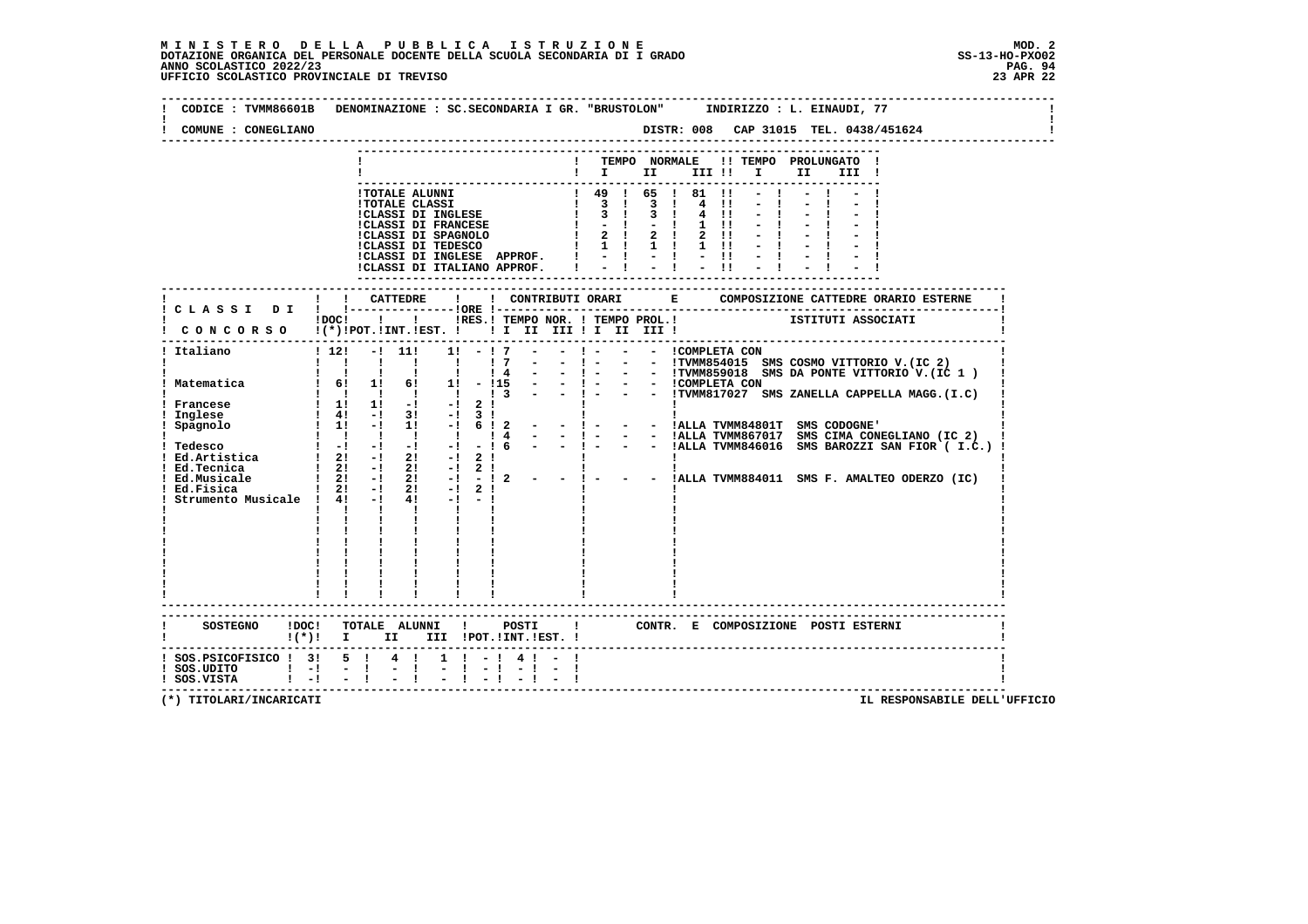$\sim$  1

 $\mathbf{I}$ 

 $\mathbf{I}$ 

 **-------------------------------------------------------------------------------------------------------------------------------- ! CODICE : TVMM86601B DENOMINAZIONE : SC.SECONDARIA I GR. "BRUSTOLON" INDIRIZZO : L. EINAUDI, 77 ! ! ! ! COMUNE : CONEGLIANO DISTR: 008 CAP 31015 TEL. 0438/451624 !**

 **--------------------------------------------------------------------------------------------------------------------------------**

 **NUMERO DI CORSI ATTIVATI SULLA SCUOLA: 4**

| IS TRUMENTI         | DOC! |      | POSTI                 |      | ! ORE                    |        | !CONTR. ORARI E COMPOSIZIONE POSTI ORARIO ESTERNI |
|---------------------|------|------|-----------------------|------|--------------------------|--------|---------------------------------------------------|
| IMUSICALI           | (*)! |      | !POT. ! INT. ! EST. ! |      | IRES.IORE !              | !UTIL! | ISTITUTI ASSOCIATI                                |
| ! ARPA              | - 1  | - 1  | - !                   | $-1$ | - 1                      |        |                                                   |
| ! CHITARRA          | 1!   | - !  | 11                    | $-1$ | - 1                      |        |                                                   |
| ! CLARINETTO        | - !  | - !  | - 1                   | - 1  | - 1                      |        |                                                   |
| ! CORNO             | - 1  | - 1  | - 1                   | - 1  | - 1                      |        |                                                   |
| ! FAGOTTO           | - !  | - 1  | - 1                   | - 1  | - 1                      |        |                                                   |
| <b>!FISARMONICA</b> | - 1  | - 1  | - 1                   | - 1  | $\overline{\phantom{0}}$ |        |                                                   |
| ! FLAUTO            | - !  | - !  | - 1                   | - 1  | - 1                      |        |                                                   |
| ! OBOE              | - !  | - !  | - 1                   | $-1$ | - 1                      |        |                                                   |
| <b>!PERCUSSIONI</b> | - !  | - 1  | - 1                   | - 1  | - 1                      |        |                                                   |
| <b>!PIANOFORTE</b>  | 1!   | - 1  | 11                    | - 1  | - 1                      |        |                                                   |
| ! SAXOFONO          | - 1  | - 1  | - 1                   | - 1  | - 1                      |        |                                                   |
| ! TROMBA            | - 1  | $-1$ | - 1                   | - 1  | - 1                      |        |                                                   |
| ! VIOLINO           | 1!   | - !  | 11                    | $-1$ | - 1                      |        |                                                   |
| ! VIOLONCELLO       | 11   | - 1  | 11                    | - 1  | - 1                      |        |                                                   |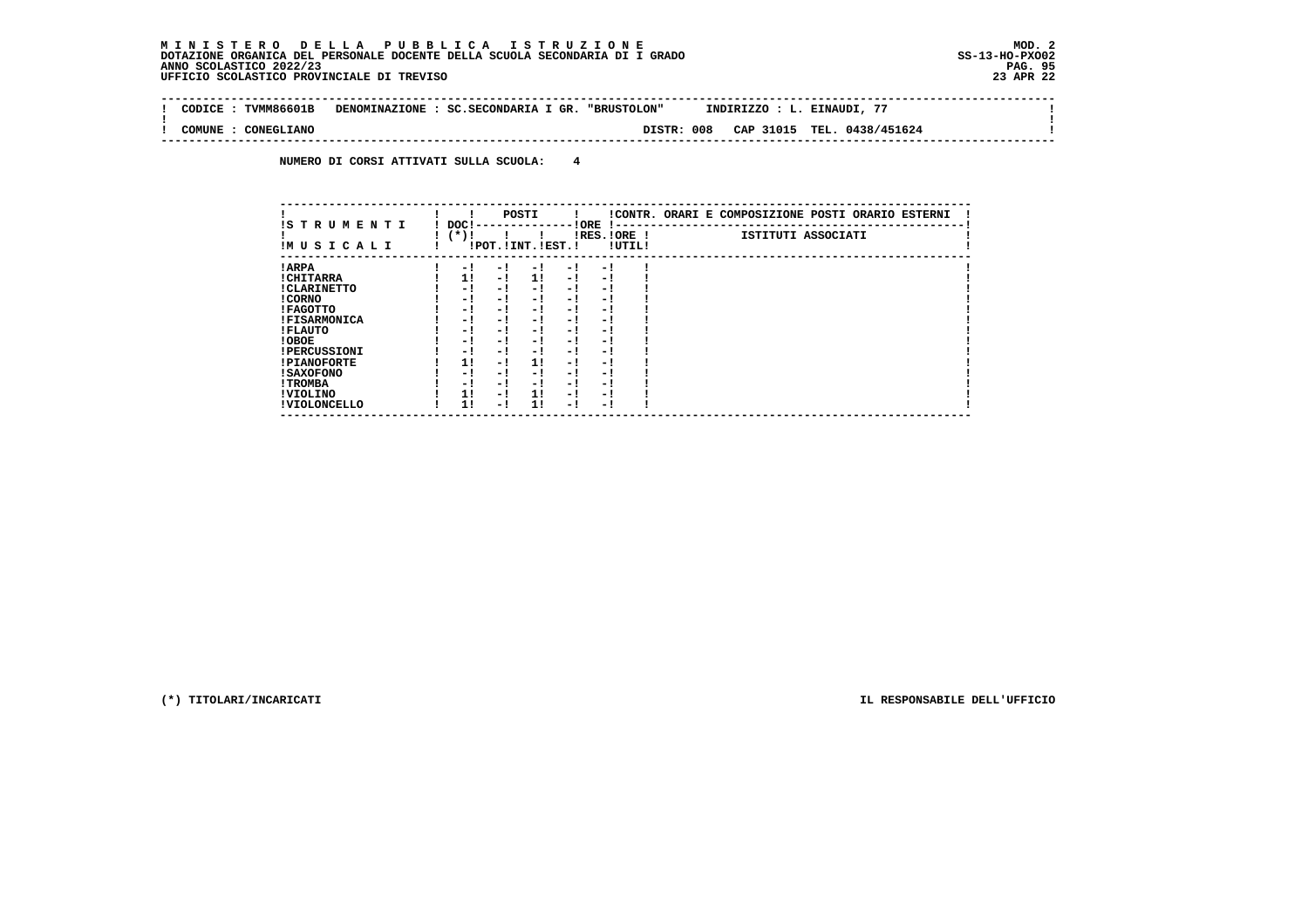**--------------------------------------------------------------------------------------------------------------------------------Contract Contract ! CODICE : TVMM86602C DENOMINAZIONE : SC.SECONDARIA I GR. "L. BAZZO" INDIRIZZO : VIA DELLA LIBERTA' 27 ! ! !** $\mathbf{I}$  **! COMUNE : SAN PIETRO DI FELETTO DISTR: 008 CAP 31020 TEL. 0438/486719 ! -------------------------------------------------------------------------------------------------------------------------------- --------------------------------------------------------------------------- ! ! TEMPO NORMALE !! TEMPO PROLUNGATO ! ! ! I II III !! I II III ! --------------------------------------------------------------------------- !TOTALE ALUNNI ! 46 ! 42 ! 37 !! 18 ! 19 ! 20 ! !TOTALE CLASSI ! 2 ! 2 ! 2 !! 1 ! 1 ! 1 ! !CLASSI DI INGLESE ! 2 ! 2 ! 2 !! 1 ! 1 ! 1 ! !CLASSI DI FRANCESE ! - ! - ! - !! - ! - ! - ! !CLASSI DI SPAGNOLO ! 2 ! 2 ! 2 !! 1 ! 1 ! 1 ! !CLASSI DI TEDESCO ! - ! - ! - !! - ! - ! - ! !CLASSI DI INGLESE APPROF. ! - ! - ! - !! - ! - ! - ! !CLASSI DI ITALIANO APPROF. ! - ! - ! - !! - ! - ! - ! --------------------------------------------------------------------------- ------------------------------------------------------------------------------------------------------------------------- ! ! ! CATTEDRE ! ! CONTRIBUTI ORARI E COMPOSIZIONE CATTEDRE ORARIO ESTERNE ! ! C L A S S I D I ! !---------------!ORE !------------------------------------------------------------------------! ! ! ! ! ! IRES.! TEMPO NOR. ! TEMPO PROL.!** ISTITUTI ASSOCIATI  **! C O N C O R S O !(\*)!POT.!INT.!EST. ! ! I II III ! I II III ! ! ------------------------------------------------------------------------------------------------------------------------- ! Italiano ! -! -! -! -! - ! ! ! ! ! Matematica ! -! -! -! -! - ! ! ! ! ! Francese ! -! -! -! -! - ! ! ! ! ! Inglese ! -! -! -! -! - ! ! ! ! ! Spagnolo ! -! -! -! -! - ! ! ! ! ! Tedesco ! -! -! -! -! - ! ! ! ! ! Ed.Artistica ! -! -! -! -! - ! ! ! ! ! Ed.Tecnica ! -! -! -! -! - ! ! ! ! ! Ed.Musicale ! -! -! -! -! - ! ! ! ! ! Ed.Fisica**   $1 - 1 - 1 - 1 - 1 - 1 - 1$  **!**  $1 - 1 - 1 - 1 - 1 - 1$  **! ! ! ! ! ! ! ! ! ! ! ! ! ! ! ! ! ! ! ! ! ! ! ! ! ! ! ! ! ! ! ! ! ! ! ! ! ! ! ! ! ! ! ! ! ! ! ! ! ! ! ! ! ! ! ! ! ! ! ! ! ! ! ! ! ! ! ! ! ! ! ! ! ! ! ! ! ! ! ! ! ! ! ! ! ! ! ! ! ! ! ! ! ! ! ! ! ! ! ! ! ! ! ! ! ! ! ! ! ! ! ! ! ! ! ! ! ! ! ! ! ! ! ! ! ! ! ! ! ! ! ! ! ! ! ! ! ! ! ! ! ------------------------------------------------------------------------------------------------------------------------- ------------------------------------------------------------------------------------------------------------------------- ! SOSTEGNO !DOC! TOTALE ALUNNI ! POSTI ! CONTR. E COMPOSIZIONE POSTI ESTERNI ! ! !(\*)! I II III !POT.!INT.!EST. ! ! ------------------------------------------------------------------------------------------------------------------------- ! SOS.PSICOFISICO ! -! 1 ! 1 ! 1 ! - ! - ! - ! !** $\blacksquare$  **! SOS.UDITO ! -! - ! - ! - ! - ! - ! - ! ! ! SOS.VISTA ! -! - ! - ! - ! - ! - ! - ! !**- 1  **-------------------------------------------------------------------------------------------------------------------------**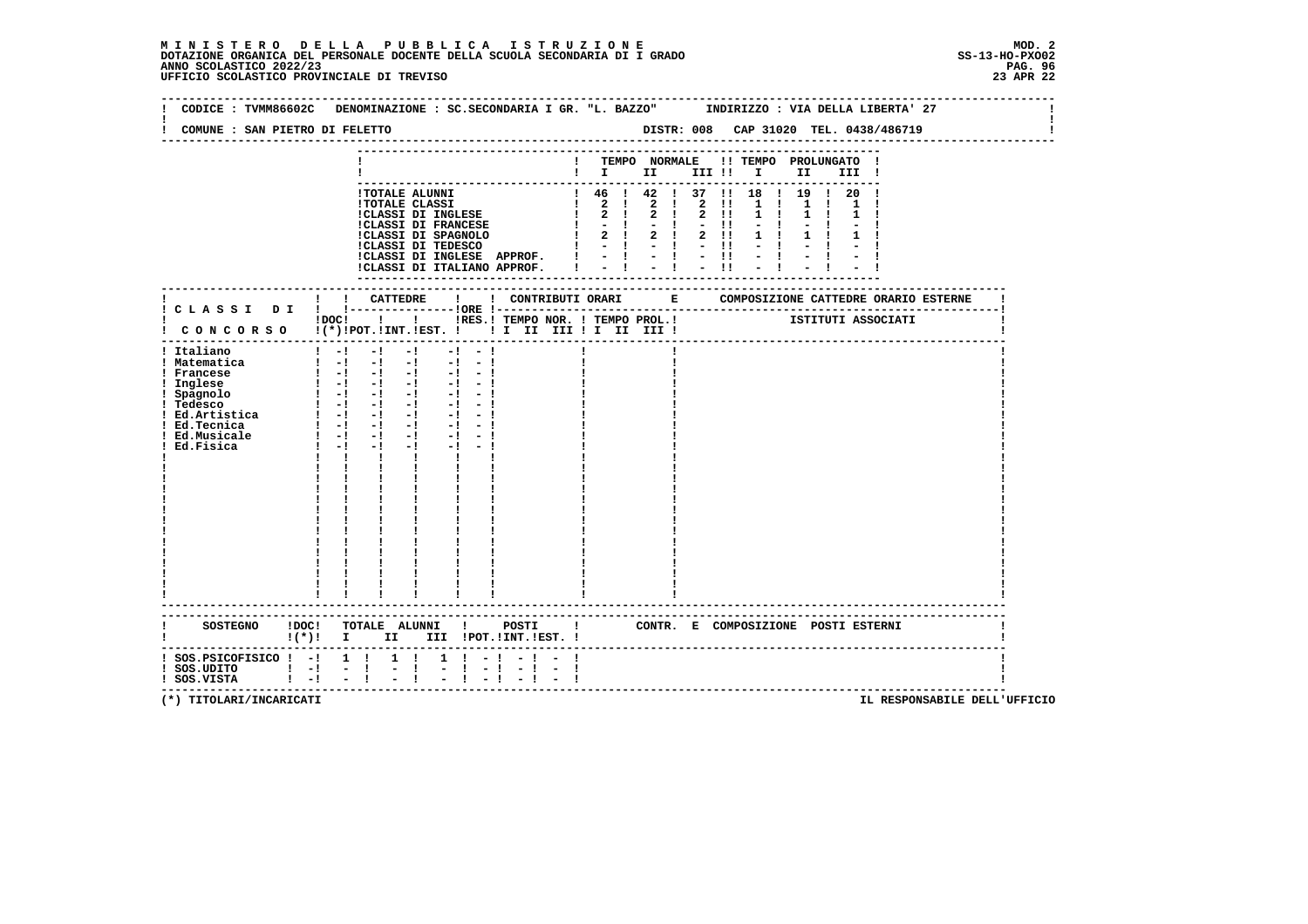# **M I N I S T E R O D E L L A P U B B L I C A I S T R U Z I O N E MOD. 2**DOTAZIONE ORGANICA DEL PERSONALE DOCENTE DELLA SCUOLA SECONDARIA DI I GRADO **SCOLASTICO SCOLASTICO 2022/23 PAG. 97**<br>PAG ANNO SCOLASTICO 2022/23 PAG. 97<br>23 APR 22 UFFICIO SCOLASTICO PROVINCIALE DI TREVISO

| COMUNE : CONEGLIANO | CODICE: TVMM867017 DENOMINAZIONE: SMS CIMA CONEGLIANO (IC 2) INDIRIZZO: VIA SBARRA 14<br>DISTR: 008 CAP 31015 TEL. 0438/31308                          |
|---------------------|--------------------------------------------------------------------------------------------------------------------------------------------------------|
|                     | ! TEMPO NORMALE !! TEMPO PROLUNGATO !                                                                                                                  |
|                     | $\mathbf{I}$ is the set of $\mathbf{I}$<br>III !!!!<br>II D<br>III !                                                                                   |
|                     |                                                                                                                                                        |
|                     |                                                                                                                                                        |
|                     |                                                                                                                                                        |
|                     |                                                                                                                                                        |
|                     |                                                                                                                                                        |
|                     |                                                                                                                                                        |
|                     |                                                                                                                                                        |
|                     | ! ! CATTEDRE<br>$\mathbf{I}$                                                                                                                           |
|                     | ! C L A S S I D I ! !-----------------!ORE !--                                                                                                         |
|                     | IDOCI ! IRES.I TEMPO NOR. ! TEMPO PROL.! ISTITUTI ASSOCIATI                                                                                            |
|                     | CONCORSO !(*)!POT.!INT.!EST. ! ! I III III II III !                                                                                                    |
| ! Italiano          | $1 \quad 71 \quad 11 \quad 71 \quad -1 \quad 2 \quad 1 \quad 2 \quad - \quad - \quad 1 - \quad - \quad 1$ IALLA TVMM86901V SMS GRAVA CONEGLIANO (IC 1) |
|                     | $  1   1$ ALLA TVMM86901V SMS GRAVA CONEGLIANO (IC 1)                                                                                                  |
|                     |                                                                                                                                                        |
|                     |                                                                                                                                                        |
|                     |                                                                                                                                                        |
|                     |                                                                                                                                                        |
|                     |                                                                                                                                                        |
|                     |                                                                                                                                                        |
|                     |                                                                                                                                                        |
|                     |                                                                                                                                                        |
|                     |                                                                                                                                                        |
|                     |                                                                                                                                                        |
|                     |                                                                                                                                                        |
|                     |                                                                                                                                                        |
|                     |                                                                                                                                                        |
|                     |                                                                                                                                                        |
|                     |                                                                                                                                                        |
|                     | <u>i i i .</u><br>$\mathbf{I}$ and $\mathbf{I}$                                                                                                        |
|                     |                                                                                                                                                        |
| SOSTEGNO ! DOC!     | ---------------------------------<br>TOTALE ALUNNI ! POSTI<br>! CONTR. E COMPOSIZIONE POSTI ESTERNI                                                    |
|                     | II III !POT.!INT.!EST. !<br>$(*)!$ i i                                                                                                                 |
|                     | $!$ SOS.PSICOFISICO $!$ 1! 11 ! 5 ! 3 ! - ! 10 ! - !                                                                                                   |
|                     |                                                                                                                                                        |
| ! SOS.VISTA         | $\frac{1}{2}$ $\frac{1}{2}$<br>$\frac{1}{2}$ $\frac{1}{2}$ $\frac{1}{2}$ $\frac{1}{2}$ $\frac{1}{2}$ $\frac{1}{2}$ $\frac{1}{2}$                       |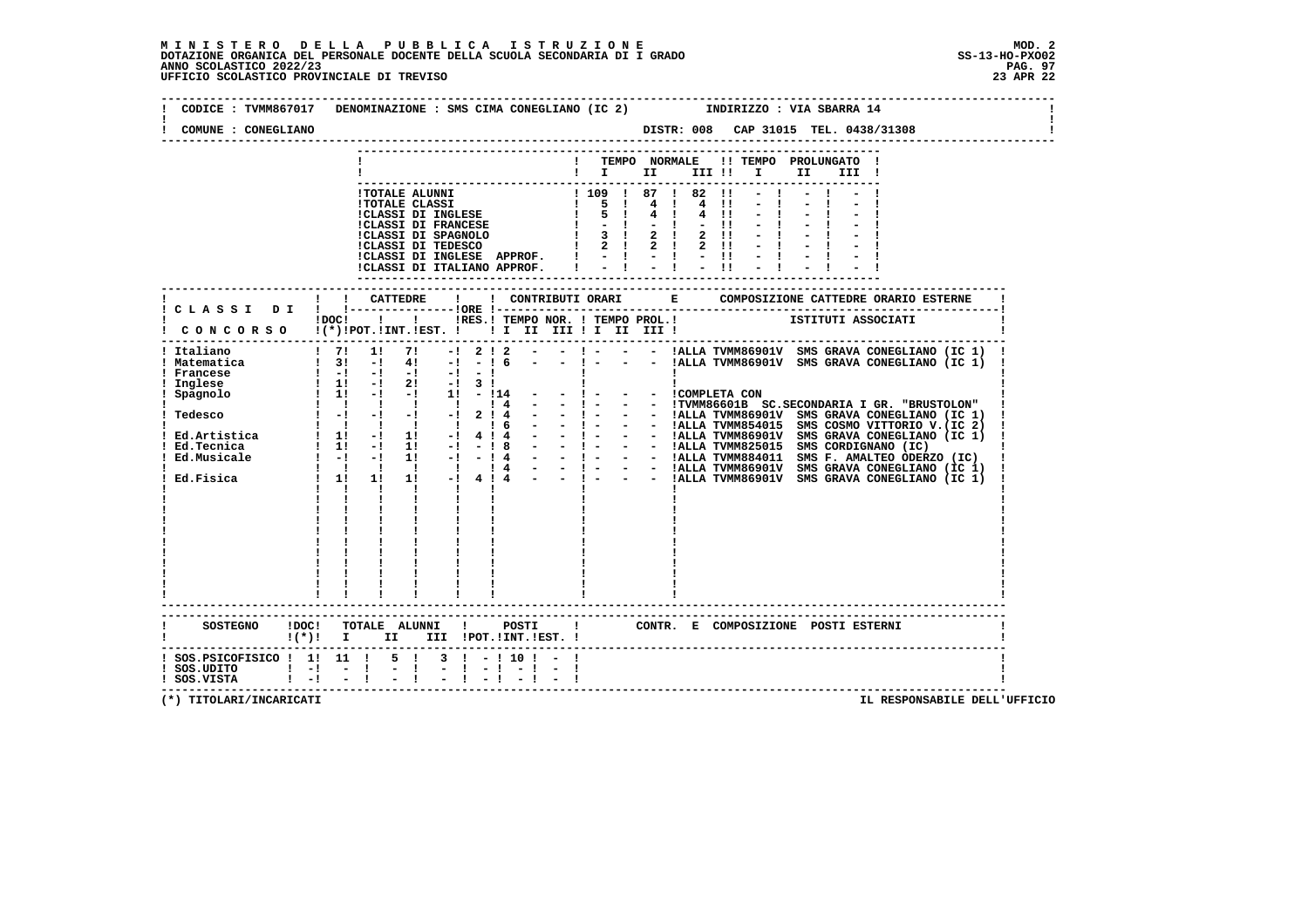| TEMPO NORMALE !! TEMPO PROLUNGATO !<br>$\mathbf{I}$<br>$\mathbf{I}$ is the set of $\mathbf{I}$ is the set of $\mathbf{I}$<br>II <b>I</b><br>III !<br>IDOCI I I IRES.I TEMPO NOR. I TEMPO PROL.I ISTITUTI ASSOCIATI<br>-------------------------------<br>$! 15! - 125!$<br>$1! - 1 - - 15 - - 10$ . COMPLETA CON<br>$\begin{array}{cccccccccccccc} 1 & 1 & 1 & 1 & 1 & 1 & 1 \end{array}$<br>! 11! -! 15! -!<br>$\frac{1}{2}$ 11 -1 -1 11<br>$\frac{1}{1}$ 6! $\frac{1}{1}$ 5! $\frac{1}{1}$<br>$\frac{1}{2!}$ 21 -1 11 11<br>1 1 1 1 1<br>$\mathbf{I}$ and $\mathbf{I}$ and $\mathbf{I}$<br>$\mathbf{I}$<br>$\mathbf{I}$ and $\mathbf{I}$<br>$\mathbf{I}$<br>------------------------<br>SOSTEGNO !DOC! TOTALE ALUNNI ! POSTI !<br>CONTR. E COMPOSIZIONE POSTI_ESTERNI<br>! (*)! I II III !POT.!INT.!EST.! | COMUNE : PAESE |  |  |  |  |  |  |  |  | DISTR: 017 CAP 31038 TEL. 0422/959057 |  |
|-------------------------------------------------------------------------------------------------------------------------------------------------------------------------------------------------------------------------------------------------------------------------------------------------------------------------------------------------------------------------------------------------------------------------------------------------------------------------------------------------------------------------------------------------------------------------------------------------------------------------------------------------------------------------------------------------------------------------------------------------------------------------------------------------------------|----------------|--|--|--|--|--|--|--|--|---------------------------------------|--|
|                                                                                                                                                                                                                                                                                                                                                                                                                                                                                                                                                                                                                                                                                                                                                                                                             |                |  |  |  |  |  |  |  |  |                                       |  |
| CONCORSO I(*) IPOT. IINT. IEST. I II III III III III III                                                                                                                                                                                                                                                                                                                                                                                                                                                                                                                                                                                                                                                                                                                                                    |                |  |  |  |  |  |  |  |  |                                       |  |
|                                                                                                                                                                                                                                                                                                                                                                                                                                                                                                                                                                                                                                                                                                                                                                                                             |                |  |  |  |  |  |  |  |  |                                       |  |
| ! Italiano<br>! Matematica<br>! Francese<br>! Inglese<br>Spagnolo                                                                                                                                                                                                                                                                                                                                                                                                                                                                                                                                                                                                                                                                                                                                           |                |  |  |  |  |  |  |  |  |                                       |  |
|                                                                                                                                                                                                                                                                                                                                                                                                                                                                                                                                                                                                                                                                                                                                                                                                             |                |  |  |  |  |  |  |  |  |                                       |  |
| ! SOS.PSICOFISICO ! 6! 12 ! 6 ! 5 ! 1 ! 9 ! - !                                                                                                                                                                                                                                                                                                                                                                                                                                                                                                                                                                                                                                                                                                                                                             |                |  |  |  |  |  |  |  |  |                                       |  |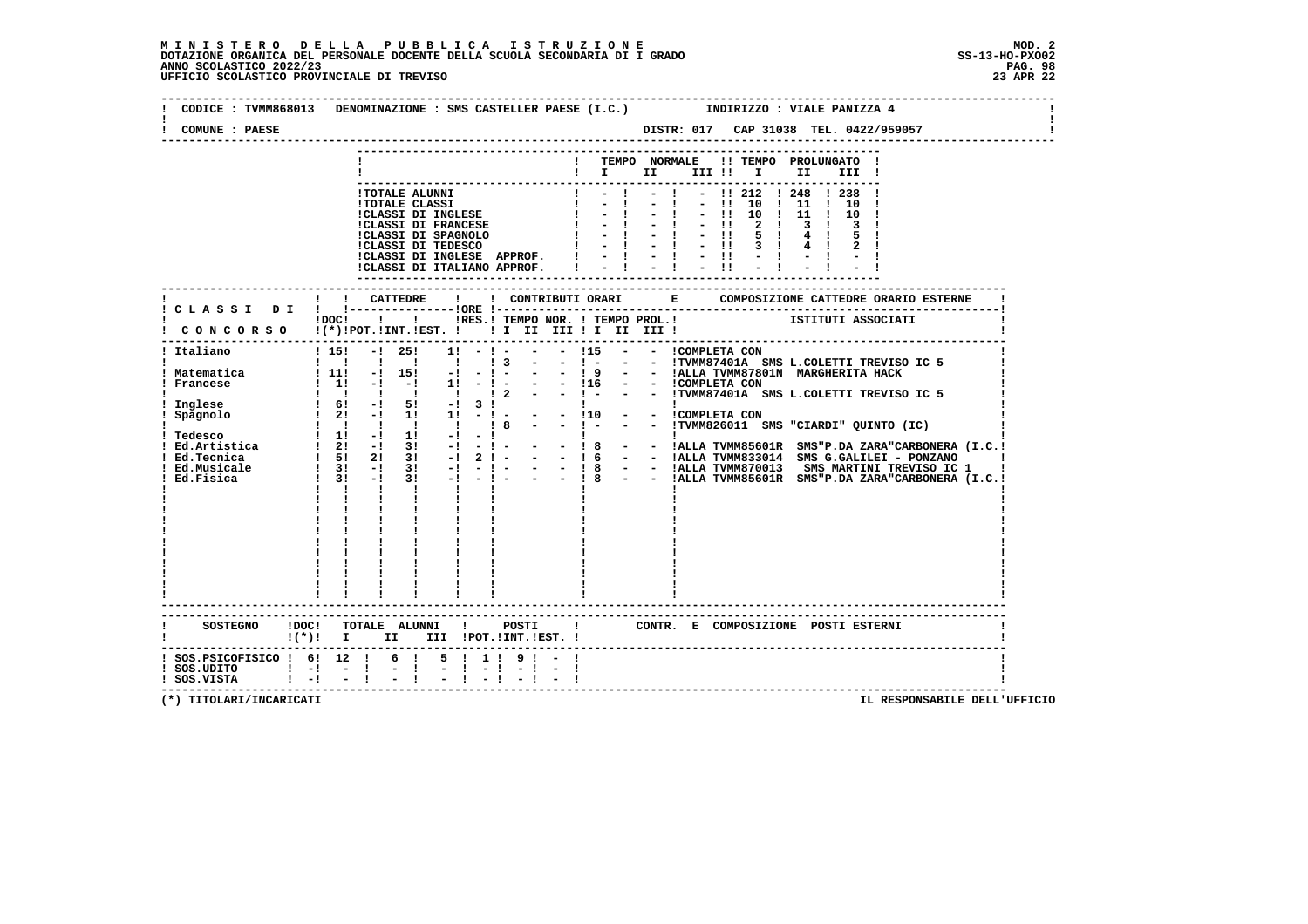# **M I N I S T E R O D E L L A P U B B L I C A I S T R U Z I O N E MOD. 2**DOTAZIONE ORGANICA DEL PERSONALE DOCENTE DELLA SCUOLA SECONDARIA DI I GRADO **SCOLASTICO SCOLASTICO 2022/23 PAG-**<br>PAG ANNO SCOLASTICO 2022/23 PAG. 99<br>23 APR 22 UFFICIO SCOLASTICO PROVINCIALE DI TREVISO

| CODICE: TVMM86901V DENOMINAZIONE: SMS GRAVA CONEGLIANO (IC 1) INDIRIZZO: VIA FABIO FILZI 22<br>COMUNE : CONEGLIANO |       |                                                                                                                                                                                                                                                                                                                     |         |                  |              |                |  |                                                                                       |  |  |  |      |       |  |  |  |
|--------------------------------------------------------------------------------------------------------------------|-------|---------------------------------------------------------------------------------------------------------------------------------------------------------------------------------------------------------------------------------------------------------------------------------------------------------------------|---------|------------------|--------------|----------------|--|---------------------------------------------------------------------------------------|--|--|--|------|-------|--|--|--|
|                                                                                                                    |       |                                                                                                                                                                                                                                                                                                                     |         |                  |              |                |  | ! TEMPO NORMALE !! TEMPO PROLUNGATO !                                                 |  |  |  |      |       |  |  |  |
|                                                                                                                    |       |                                                                                                                                                                                                                                                                                                                     |         |                  |              |                |  | $\mathbf{I}$ is the set of $\mathbf{I}$                                               |  |  |  | II D | III ! |  |  |  |
|                                                                                                                    |       |                                                                                                                                                                                                                                                                                                                     |         |                  |              |                |  |                                                                                       |  |  |  |      |       |  |  |  |
|                                                                                                                    |       |                                                                                                                                                                                                                                                                                                                     |         |                  |              |                |  |                                                                                       |  |  |  |      |       |  |  |  |
|                                                                                                                    |       |                                                                                                                                                                                                                                                                                                                     |         |                  |              |                |  |                                                                                       |  |  |  |      |       |  |  |  |
|                                                                                                                    |       |                                                                                                                                                                                                                                                                                                                     |         |                  |              |                |  |                                                                                       |  |  |  |      |       |  |  |  |
|                                                                                                                    |       |                                                                                                                                                                                                                                                                                                                     |         |                  |              |                |  |                                                                                       |  |  |  |      |       |  |  |  |
|                                                                                                                    |       |                                                                                                                                                                                                                                                                                                                     |         |                  |              |                |  |                                                                                       |  |  |  |      |       |  |  |  |
|                                                                                                                    |       | ! ! CATTEDRE                                                                                                                                                                                                                                                                                                        |         |                  | $\mathbf{I}$ |                |  |                                                                                       |  |  |  |      |       |  |  |  |
| ! CLASSI DI ! !------                                                                                              |       |                                                                                                                                                                                                                                                                                                                     |         | --------10RE 1-- |              |                |  | -------------;<br>  IRES.I TEMPO NOR.   TEMPO PROL.! ISTITUTI ASSOCIATI               |  |  |  |      |       |  |  |  |
| CONCORSO !(*)!POT.!INT.!EST. !!!!!!!!!!!!!!!!                                                                      | !DOC! |                                                                                                                                                                                                                                                                                                                     |         |                  |              |                |  |                                                                                       |  |  |  |      |       |  |  |  |
| -------<br>! 9! -! 8! 1! -!16 - -! - - - !COMPLETA CON<br>Italiano                                                 |       |                                                                                                                                                                                                                                                                                                                     |         |                  |              |                |  |                                                                                       |  |  |  |      |       |  |  |  |
| Matematica                                                                                                         |       |                                                                                                                                                                                                                                                                                                                     |         |                  |              |                |  |                                                                                       |  |  |  |      |       |  |  |  |
|                                                                                                                    |       |                                                                                                                                                                                                                                                                                                                     |         |                  |              |                |  |                                                                                       |  |  |  |      |       |  |  |  |
| Francese                                                                                                           |       |                                                                                                                                                                                                                                                                                                                     |         |                  |              |                |  |                                                                                       |  |  |  |      |       |  |  |  |
| Inglese                                                                                                            |       |                                                                                                                                                                                                                                                                                                                     |         |                  |              |                |  |                                                                                       |  |  |  |      |       |  |  |  |
| Spagnolo                                                                                                           |       | $\frac{1}{1}$ $\frac{1}{1}$ $\frac{1}{1}$ $\frac{1}{1}$ $\frac{1}{1}$ $\frac{1}{1}$ $\frac{1}{1}$ $\frac{1}{1}$ $\frac{1}{1}$ $\frac{1}{1}$ $\frac{1}{1}$ $\frac{1}{1}$ $\frac{1}{1}$ $\frac{1}{1}$ $\frac{1}{1}$ $\frac{1}{1}$ $\frac{1}{1}$ $\frac{1}{1}$ $\frac{1}{1}$ $\frac{1}{1}$ $\frac{1}{1}$ $\frac{1}{1}$ |         |                  |              |                |  |                                                                                       |  |  |  |      |       |  |  |  |
|                                                                                                                    |       |                                                                                                                                                                                                                                                                                                                     |         |                  |              |                |  | $\begin{array}{cccc} & & & & & & 1 \\ & - & 1 & - & - & - & \end{array}$ COMPLETA CON |  |  |  |      |       |  |  |  |
|                                                                                                                    |       |                                                                                                                                                                                                                                                                                                                     |         |                  |              |                |  |                                                                                       |  |  |  |      |       |  |  |  |
|                                                                                                                    |       |                                                                                                                                                                                                                                                                                                                     |         |                  |              |                |  |                                                                                       |  |  |  |      |       |  |  |  |
|                                                                                                                    |       |                                                                                                                                                                                                                                                                                                                     |         |                  |              |                |  |                                                                                       |  |  |  |      |       |  |  |  |
|                                                                                                                    |       |                                                                                                                                                                                                                                                                                                                     |         |                  |              |                |  |                                                                                       |  |  |  |      |       |  |  |  |
|                                                                                                                    |       |                                                                                                                                                                                                                                                                                                                     |         |                  |              |                |  |                                                                                       |  |  |  |      |       |  |  |  |
| Strumento Musicale ! $4!$ -! $4!$ -! -!                                                                            |       |                                                                                                                                                                                                                                                                                                                     |         |                  |              |                |  |                                                                                       |  |  |  |      |       |  |  |  |
|                                                                                                                    |       | $\mathbf{I}$ and $\mathbf{I}$                                                                                                                                                                                                                                                                                       | $1 - 1$ |                  |              |                |  |                                                                                       |  |  |  |      |       |  |  |  |
|                                                                                                                    |       |                                                                                                                                                                                                                                                                                                                     |         |                  |              |                |  |                                                                                       |  |  |  |      |       |  |  |  |
|                                                                                                                    |       | $\frac{1}{1}$ $\frac{1}{1}$ $\frac{1}{1}$ $\frac{1}{1}$ $\frac{1}{1}$                                                                                                                                                                                                                                               |         |                  |              |                |  |                                                                                       |  |  |  |      |       |  |  |  |
|                                                                                                                    |       |                                                                                                                                                                                                                                                                                                                     |         |                  |              |                |  | CONTR. E COMPOSIZIONE POSTI ESTERNI                                                   |  |  |  |      |       |  |  |  |
| !(*)! I II III !POT.!INT.!EST.!                                                                                    |       |                                                                                                                                                                                                                                                                                                                     |         |                  |              |                |  |                                                                                       |  |  |  |      |       |  |  |  |
| ! SOS.PSICOFISICO ! 3! 8 ! 7 !                                                                                     |       |                                                                                                                                                                                                                                                                                                                     |         |                  |              | $4! - 14! - 1$ |  |                                                                                       |  |  |  |      |       |  |  |  |
| ! SOS.UDITO ! -! -!<br>! SOS.VISTA ! -! -!                                                                         |       |                                                                                                                                                                                                                                                                                                                     |         |                  |              |                |  |                                                                                       |  |  |  |      |       |  |  |  |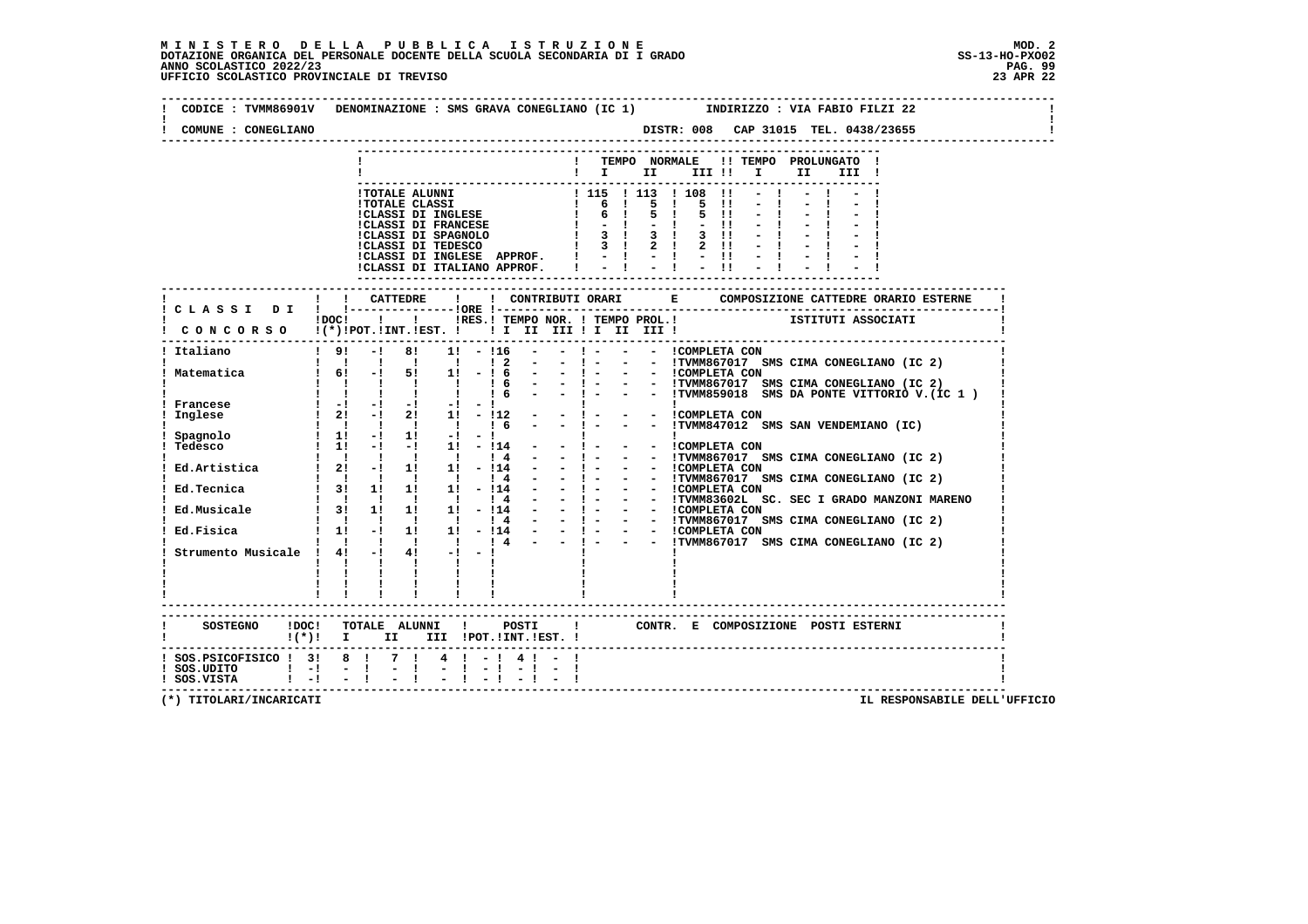$\mathbf{I}$ 

 **--------------------------------------------------------------------------------------------------------------------------------** $\sim$  **! CODICE : TVMM86901V DENOMINAZIONE : SMS GRAVA CONEGLIANO (IC 1) INDIRIZZO : VIA FABIO FILZI 22 ! ! ! ! COMUNE : CONEGLIANO DISTR: 008 CAP 31015 TEL. 0438/23655 ! --------------------------------------------------------------------------------------------------------------------------------**

 **NUMERO DI CORSI ATTIVATI SULLA SCUOLA: 4**

| IS T R U M E N T I  | DOC! |     | POSTI                 |     | ! ORE                    |        | !CONTR. ORARI E COMPOSIZIONE POSTI ORARIO ESTERNI |
|---------------------|------|-----|-----------------------|-----|--------------------------|--------|---------------------------------------------------|
| IMUSICALI           | (*)! |     | !POT. ! INT. ! EST. ! |     | -1 - -<br>$IRES.IORE$ !  | !UTIL! | ISTITUTI ASSOCIATI                                |
| ! ARPA              | - 1  | - 1 | - 1                   | - 1 | - !                      |        |                                                   |
| ! CHITARRA          | 11   | - ! | 11                    | - ! | - 1                      |        |                                                   |
| ! CLARINETTO        | - 1  | - ! | - 1                   | - 1 | - 1                      |        |                                                   |
| ! CORNO             | - 1  | - ! | - 1                   | - 1 | - 1                      |        |                                                   |
| ! FAGOTTO           | - 1  | - ! | - 1                   | - 1 | - 1                      |        |                                                   |
| <b>!FISARMONICA</b> | - 1  | - ! | - !                   | - 1 | - 1                      |        |                                                   |
| ! FLAUTO            | 1!   | - ! | 11                    | - ! | - 1                      |        |                                                   |
| ! OBOE              | - 1  | - ! | - 1                   | - 1 | - 1                      |        |                                                   |
| <b>!PERCUSSIONI</b> | - 1  | - 1 | - 1                   | - 1 | - 1                      |        |                                                   |
| <b>!PIANOFORTE</b>  | 1!   | - 1 | 1!                    | - 1 | - 1                      |        |                                                   |
| ! SAXOFONO          | - 1  | - ! | - !                   | - 1 | $\overline{\phantom{0}}$ |        |                                                   |
| ! TROMBA            | - 1  | - ! | - !                   | - 1 | - 1                      |        |                                                   |
| ! VIOLINO           | 1!   | - 1 | 11                    | - 1 | - 1                      |        |                                                   |
| ! VIOLONCELLO       | - 1  | - 1 | - 1                   | - ! | - 1                      |        |                                                   |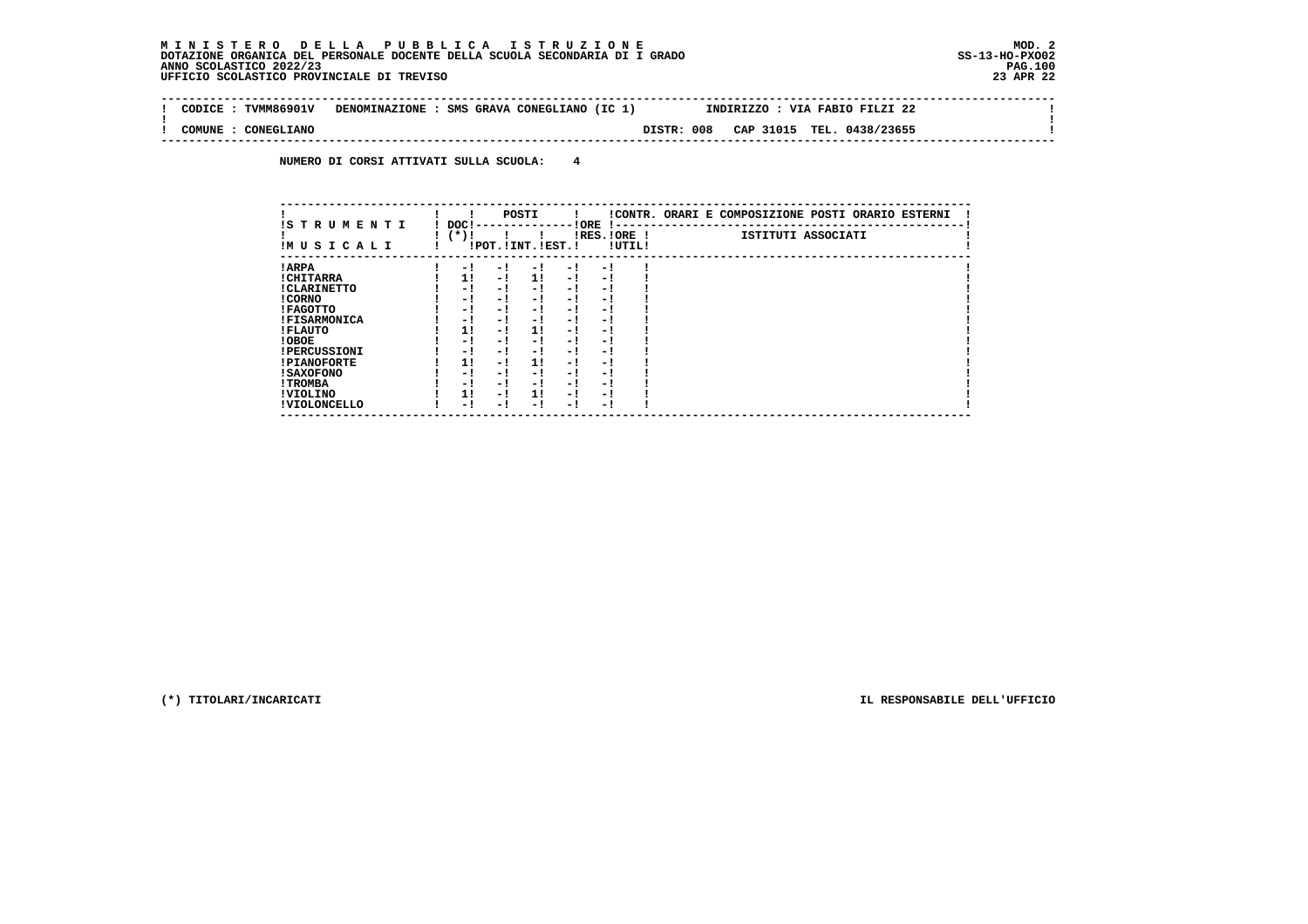# **M I N I S T E R O D E L L A P U B B L I C A I S T R U Z I O N E MOD. 2**DOTAZIONE ORGANICA DEL PERSONALE DOCENTE DELLA SCUOLA SECONDARIA DI I GRADO **SCOLASTICO SCOLASTICO 2022/23 PAG.101**<br>PAGO SCOLASTICO 2022/23 PAG.101<br>UFFICIO SCOLASTICO PROVINCIALE DI TREVISO

| COMUNE : TREVISO                                                               |   |                                                      |                                                                                                                                                                                                                                                                                                                                                                 |                            |  |                                                                                                                                                   |  |                              |                              |              |    |       |  |
|--------------------------------------------------------------------------------|---|------------------------------------------------------|-----------------------------------------------------------------------------------------------------------------------------------------------------------------------------------------------------------------------------------------------------------------------------------------------------------------------------------------------------------------|----------------------------|--|---------------------------------------------------------------------------------------------------------------------------------------------------|--|------------------------------|------------------------------|--------------|----|-------|--|
|                                                                                |   |                                                      |                                                                                                                                                                                                                                                                                                                                                                 |                            |  | ! TEMPO NORMALE !! TEMPO PROLUNGATO !<br>$\blacksquare$ $\blacksquare$ $\blacksquare$ $\blacksquare$ $\blacksquare$ $\blacksquare$ $\blacksquare$ |  |                              |                              |              | II | III ! |  |
|                                                                                |   |                                                      | 1 TOTALE ALUNNI<br>1 TOTALE CLASSI<br>1 TOTALE CLASSI DI INGLESE<br>1 5 1 5 1 4 11<br>1 CLASSI DI FRANCESE<br>1 2 1 2 1 2 11<br>1 CLASSI DI SPAGNOLO<br>1 2 1 2 1 2 11<br>1 CLASSI DI TMGLESE<br>1 2 2 1 2 11<br>1 11<br>1 2 2 1 2 11<br>1 11<br>1 2 2 1<br>ICLASSI DI INGLESE APPROF. $1 - 1 - 1 - 11 - 1$<br>ICLASSI DI ITALIANO APPROF. $1 - 1 - 1 - 11 - 1$ |                            |  |                                                                                                                                                   |  | $4 \quad 11$<br>$1 \quad 11$ | $\mathbf{H}$<br>$\mathbf{H}$ | $-1$<br>$-1$ |    |       |  |
| ! CLASSI DI                                                                    |   |                                                      | iDOCI ! I IRES. I TEMPO NOR. I TEMPO PROL. ! [STITUTI ASSOCIATI                                                                                                                                                                                                                                                                                                 |                            |  |                                                                                                                                                   |  |                              |                              |              |    |       |  |
| CONCORSO !(*)!POT.!INT.!EST. !!!!!!!!!!!!!!!!<br>Italiano                      |   |                                                      | $1\quad 5!$ $-1$ $7!$ $1!$ $-114$ $-$                                                                                                                                                                                                                                                                                                                           |                            |  |                                                                                                                                                   |  |                              |                              |              |    |       |  |
|                                                                                |   |                                                      |                                                                                                                                                                                                                                                                                                                                                                 |                            |  |                                                                                                                                                   |  |                              |                              |              |    |       |  |
|                                                                                |   |                                                      |                                                                                                                                                                                                                                                                                                                                                                 |                            |  |                                                                                                                                                   |  |                              |                              |              |    |       |  |
|                                                                                | . | <b>Contract Contract</b><br><b>Contract Contract</b> | $\mathbf{I}$ and $\mathbf{I}$<br>$\mathbf{I}$ and $\mathbf{I}$<br>-----------------------                                                                                                                                                                                                                                                                       |                            |  |                                                                                                                                                   |  |                              |                              |              |    |       |  |
| $((*)!$ I II III !POT. !INT. !EST. !                                           |   |                                                      |                                                                                                                                                                                                                                                                                                                                                                 |                            |  | ! CONTR. E COMPOSIZIONE POSTI ESTERNI                                                                                                             |  |                              |                              |              |    |       |  |
| ! SOS.PSICOFISICO ! 2! 7 ! 2 !<br>! SOS.UDITO ! -! - !<br>! SOS.VISTA ! -! - ! |   |                                                      | $-1$                                                                                                                                                                                                                                                                                                                                                            | $2 \mid -1 \mid 2 \mid -1$ |  |                                                                                                                                                   |  |                              |                              |              |    |       |  |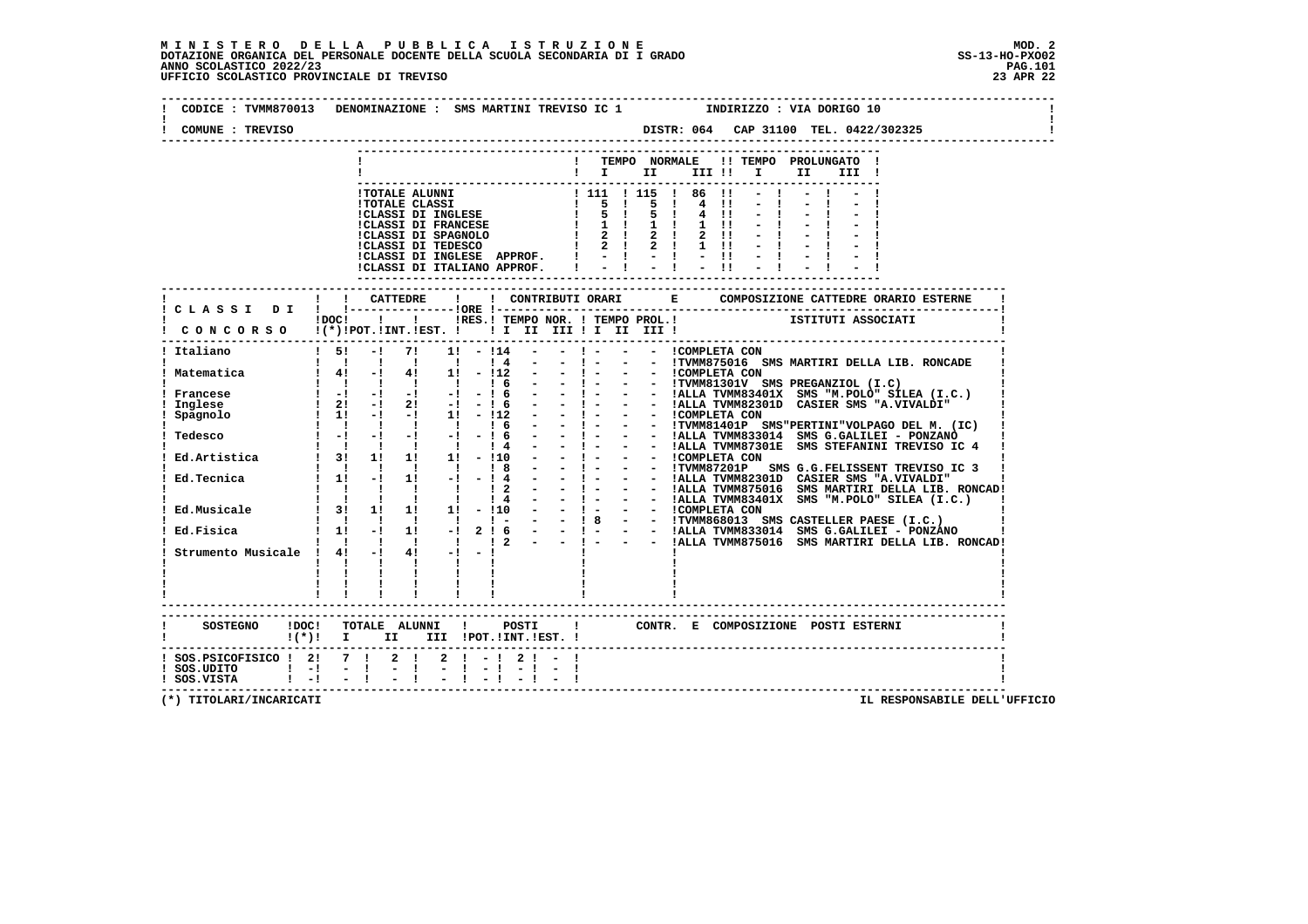$\sim$ 

 $\mathbf{I}$ 

 **-------------------------------------------------------------------------------------------------------------------------------- ! CODICE : TVMM870013 DENOMINAZIONE : SMS MARTINI TREVISO IC 1 INDIRIZZO : VIA DORIGO 10 ! ! ! ! COMUNE : TREVISO DISTR: 064 CAP 31100 TEL. 0422/302325 ! --------------------------------------------------------------------------------------------------------------------------------**

 **NUMERO DI CORSI ATTIVATI SULLA SCUOLA: 4**

| IS T R U M E N T I  | DOC! |     | POSTI                 |     | ! ORE                    |        | !CONTR. ORARI E COMPOSIZIONE POSTI ORARIO ESTERNI |
|---------------------|------|-----|-----------------------|-----|--------------------------|--------|---------------------------------------------------|
| IMUSICALI           | (*)! |     | !POT. ! INT. ! EST. ! |     | -1 - -<br>$IRES.IORE$ !  | !UTIL! | ISTITUTI ASSOCIATI                                |
| ! ARPA              | - 1  | - 1 | - 1                   | - 1 | - !                      |        |                                                   |
| ! CHITARRA          | 11   | - ! | 11                    | - ! | - 1                      |        |                                                   |
| ! CLARINETTO        | - 1  | - ! | - 1                   | - 1 | - 1                      |        |                                                   |
| ! CORNO             | - 1  | - ! | - 1                   | - 1 | - 1                      |        |                                                   |
| ! FAGOTTO           | - 1  | - ! | - 1                   | - 1 | - 1                      |        |                                                   |
| <b>!FISARMONICA</b> | - 1  | - ! | - !                   | - 1 | - 1                      |        |                                                   |
| ! FLAUTO            | 1!   | - ! | 11                    | - ! | - 1                      |        |                                                   |
| ! OBOE              | - 1  | - ! | - 1                   | - 1 | - 1                      |        |                                                   |
| <b>!PERCUSSIONI</b> | - 1  | - 1 | - 1                   | - 1 | - 1                      |        |                                                   |
| <b>!PIANOFORTE</b>  | 1!   | - 1 | 1!                    | - 1 | - 1                      |        |                                                   |
| ! SAXOFONO          | - 1  | - ! | - !                   | - 1 | $\overline{\phantom{0}}$ |        |                                                   |
| ! TROMBA            | - 1  | - ! | - !                   | - 1 | - 1                      |        |                                                   |
| ! VIOLINO           | 1!   | - 1 | 11                    | - 1 | - 1                      |        |                                                   |
| ! VIOLONCELLO       | - 1  | - 1 | - 1                   | - ! | - 1                      |        |                                                   |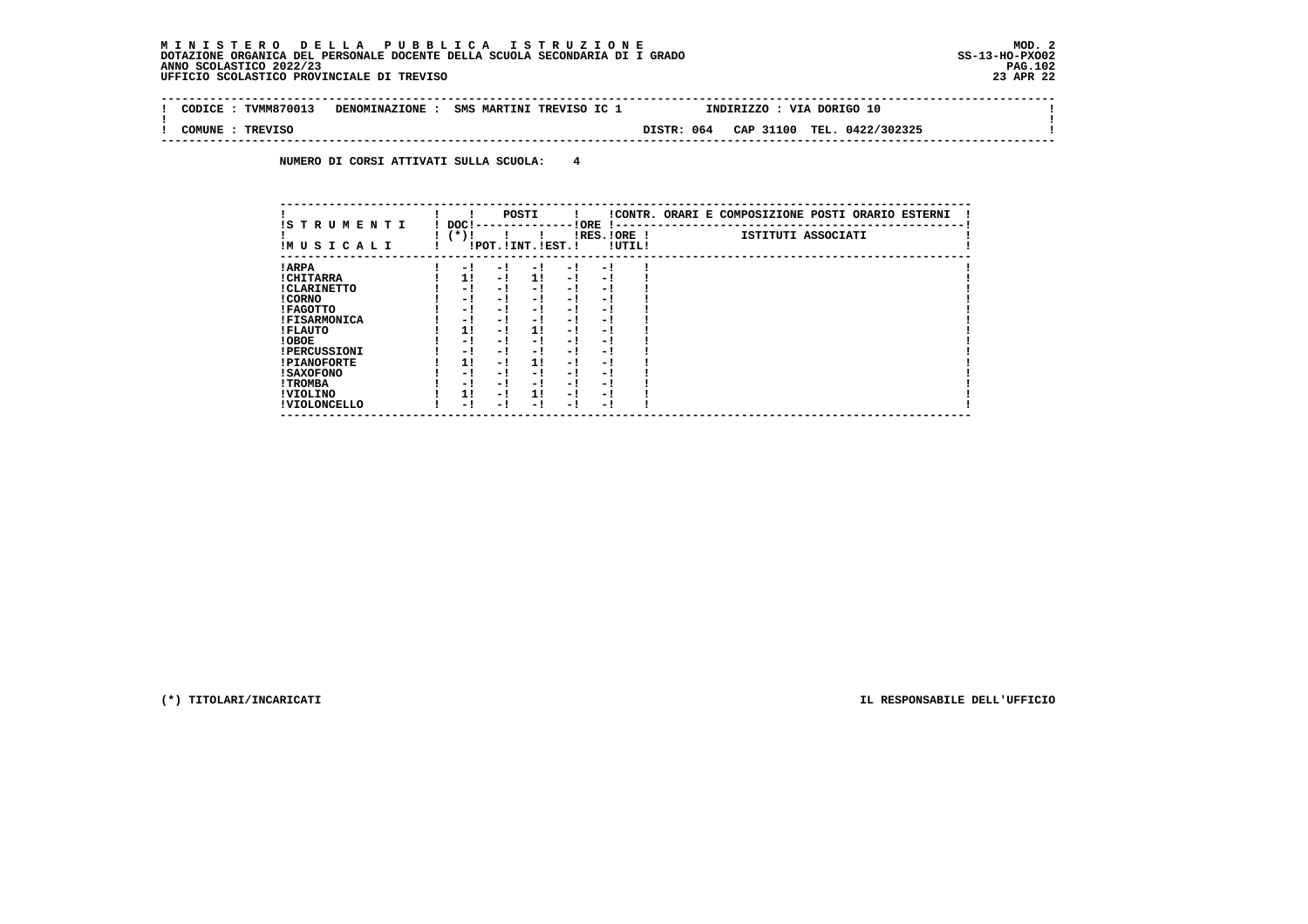# **M I N I S T E R O D E L L A P U B B L I C A I S T R U Z I O N E MOD. 2**DOTAZIONE ORGANICA DEL PERSONALE DOCENTE DELLA SCUOLA SECONDARIA DI I GRADO **SCOLASTICO SCOLASTICO 2022/23**<br>PAG ANNO SCOLASTICO 2022/23 PAG.103<br>23 APR 22 UFFICIO SCOLASTICO PROVINCIALE DI TREVISO

| CODICE: TVMM87101V DENOMINAZIONE: SMS SERENA TREVISO IC 2<br>COMUNE : TREVISO |                                                                                                                                                                                                                                                                                                                     |                               |              |  |                  |                                                                                                          |  |  | INDIRIZZO : VIA P.GOBETTI 5 |      |       |  |  |  |
|-------------------------------------------------------------------------------|---------------------------------------------------------------------------------------------------------------------------------------------------------------------------------------------------------------------------------------------------------------------------------------------------------------------|-------------------------------|--------------|--|------------------|----------------------------------------------------------------------------------------------------------|--|--|-----------------------------|------|-------|--|--|--|
|                                                                               |                                                                                                                                                                                                                                                                                                                     |                               |              |  |                  | ! TEMPO NORMALE !! TEMPO PROLUNGATO !                                                                    |  |  |                             |      |       |  |  |  |
|                                                                               |                                                                                                                                                                                                                                                                                                                     |                               |              |  |                  | $\blacksquare$ $\blacksquare$ $\blacksquare$ $\blacksquare$ $\blacksquare$ $\blacksquare$ $\blacksquare$ |  |  |                             | II a | III ! |  |  |  |
|                                                                               |                                                                                                                                                                                                                                                                                                                     |                               |              |  |                  |                                                                                                          |  |  |                             |      |       |  |  |  |
|                                                                               |                                                                                                                                                                                                                                                                                                                     |                               |              |  |                  |                                                                                                          |  |  |                             |      |       |  |  |  |
|                                                                               |                                                                                                                                                                                                                                                                                                                     |                               |              |  |                  |                                                                                                          |  |  |                             |      |       |  |  |  |
|                                                                               |                                                                                                                                                                                                                                                                                                                     |                               |              |  |                  |                                                                                                          |  |  |                             |      |       |  |  |  |
|                                                                               |                                                                                                                                                                                                                                                                                                                     |                               |              |  |                  |                                                                                                          |  |  |                             |      |       |  |  |  |
|                                                                               |                                                                                                                                                                                                                                                                                                                     |                               |              |  |                  |                                                                                                          |  |  |                             |      |       |  |  |  |
|                                                                               |                                                                                                                                                                                                                                                                                                                     |                               |              |  |                  |                                                                                                          |  |  |                             |      |       |  |  |  |
|                                                                               |                                                                                                                                                                                                                                                                                                                     |                               |              |  |                  |                                                                                                          |  |  |                             |      |       |  |  |  |
|                                                                               | !! CATTEDRE                                                                                                                                                                                                                                                                                                         |                               | $\mathbf{I}$ |  |                  |                                                                                                          |  |  |                             |      |       |  |  |  |
| ! CLASSI DI ! !--------------------ORE !---                                   |                                                                                                                                                                                                                                                                                                                     |                               |              |  |                  | !DOC! ! ! !RES.! TEMPO NOR. ! TEMPO PROL.!                                                               |  |  | ISTITUTI ASSOCIATI          |      |       |  |  |  |
| CONCORSO !(*)!POT.!INT.!EST. ! ! I II III ! II III !                          |                                                                                                                                                                                                                                                                                                                     |                               |              |  |                  |                                                                                                          |  |  |                             |      |       |  |  |  |
| -----<br>Italiano                                                             |                                                                                                                                                                                                                                                                                                                     |                               |              |  |                  | $! 13! - 13! - 6! 4 - 1 - 1 - 1 - 14$ . TALLA TVMM85601R SMS"P.DA ZARA"CARBONERA (I.C.!                  |  |  |                             |      |       |  |  |  |
|                                                                               |                                                                                                                                                                                                                                                                                                                     |                               |              |  |                  |                                                                                                          |  |  |                             |      |       |  |  |  |
| Matematica                                                                    |                                                                                                                                                                                                                                                                                                                     |                               |              |  |                  |                                                                                                          |  |  |                             |      |       |  |  |  |
|                                                                               |                                                                                                                                                                                                                                                                                                                     |                               |              |  |                  |                                                                                                          |  |  |                             |      |       |  |  |  |
|                                                                               |                                                                                                                                                                                                                                                                                                                     |                               |              |  |                  |                                                                                                          |  |  |                             |      |       |  |  |  |
| Francese<br>Inglese                                                           | $1 \quad 4! \quad -1 \quad 4! \quad -1 \quad 3 \quad 1$                                                                                                                                                                                                                                                             |                               |              |  |                  |                                                                                                          |  |  |                             |      |       |  |  |  |
|                                                                               |                                                                                                                                                                                                                                                                                                                     |                               |              |  |                  |                                                                                                          |  |  |                             |      |       |  |  |  |
|                                                                               |                                                                                                                                                                                                                                                                                                                     |                               |              |  |                  |                                                                                                          |  |  |                             |      |       |  |  |  |
|                                                                               |                                                                                                                                                                                                                                                                                                                     |                               |              |  |                  |                                                                                                          |  |  |                             |      |       |  |  |  |
|                                                                               |                                                                                                                                                                                                                                                                                                                     |                               |              |  |                  |                                                                                                          |  |  |                             |      |       |  |  |  |
|                                                                               |                                                                                                                                                                                                                                                                                                                     |                               |              |  |                  |                                                                                                          |  |  |                             |      |       |  |  |  |
|                                                                               |                                                                                                                                                                                                                                                                                                                     |                               |              |  |                  |                                                                                                          |  |  |                             |      |       |  |  |  |
|                                                                               |                                                                                                                                                                                                                                                                                                                     |                               |              |  |                  |                                                                                                          |  |  |                             |      |       |  |  |  |
|                                                                               |                                                                                                                                                                                                                                                                                                                     |                               |              |  |                  |                                                                                                          |  |  |                             |      |       |  |  |  |
| Ed.Fisica                                                                     | $1 \t31 \t-1$                                                                                                                                                                                                                                                                                                       |                               |              |  |                  |                                                                                                          |  |  |                             |      |       |  |  |  |
|                                                                               | $\frac{1}{2}$ $\frac{1}{2}$ $\frac{1}{2}$ $\frac{1}{2}$ $\frac{1}{2}$ $\frac{1}{2}$ $\frac{1}{2}$ $\frac{1}{2}$ $\frac{1}{2}$ $\frac{1}{2}$ $\frac{1}{2}$ $\frac{1}{2}$ $\frac{1}{2}$ $\frac{1}{2}$ $\frac{1}{2}$ $\frac{1}{2}$ $\frac{1}{2}$ $\frac{1}{2}$ $\frac{1}{2}$ $\frac{1}{2}$ $\frac{1}{2}$ $\frac{1}{2}$ |                               |              |  |                  |                                                                                                          |  |  |                             |      |       |  |  |  |
|                                                                               |                                                                                                                                                                                                                                                                                                                     |                               |              |  |                  |                                                                                                          |  |  |                             |      |       |  |  |  |
|                                                                               |                                                                                                                                                                                                                                                                                                                     |                               |              |  |                  |                                                                                                          |  |  |                             |      |       |  |  |  |
|                                                                               | $\frac{1}{2}$ , $\frac{1}{2}$ , $\frac{1}{2}$ , $\frac{1}{2}$ , $\frac{1}{2}$ , $\frac{1}{2}$ , $\frac{1}{2}$                                                                                                                                                                                                       |                               |              |  |                  |                                                                                                          |  |  |                             |      |       |  |  |  |
|                                                                               |                                                                                                                                                                                                                                                                                                                     |                               |              |  |                  |                                                                                                          |  |  |                             |      |       |  |  |  |
|                                                                               |                                                                                                                                                                                                                                                                                                                     |                               |              |  |                  |                                                                                                          |  |  |                             |      |       |  |  |  |
| $!(*)!$ I II III !POT.!INT.!EST. !                                            |                                                                                                                                                                                                                                                                                                                     |                               |              |  |                  |                                                                                                          |  |  |                             |      |       |  |  |  |
| ! SOS.PSICOFISICO ! 2! 7 !                                                    |                                                                                                                                                                                                                                                                                                                     | 7 1                           | $4! - 16! -$ |  |                  |                                                                                                          |  |  |                             |      |       |  |  |  |
| ! SOS.UDITO ! -! - !<br>! SOS.VISTA ! -! - !                                  |                                                                                                                                                                                                                                                                                                                     | $\mathbf{I}$<br>$\frac{1}{2}$ |              |  | $-1 - 1 - 1 - 1$ |                                                                                                          |  |  |                             |      |       |  |  |  |
|                                                                               |                                                                                                                                                                                                                                                                                                                     |                               |              |  |                  |                                                                                                          |  |  |                             |      |       |  |  |  |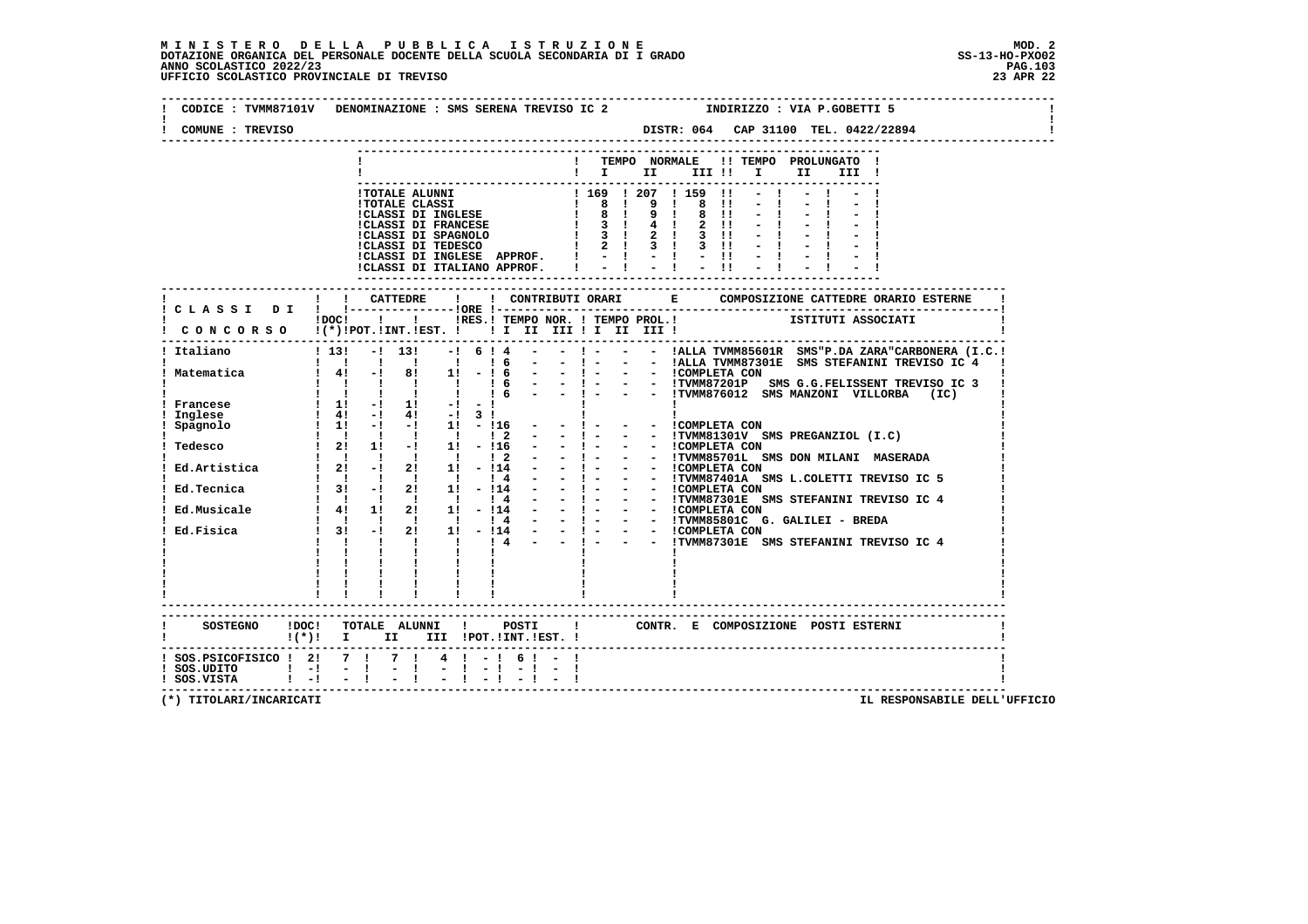| COMUNE : TREVISO                                                                                        | DISTR: 064 CAP 31100 TEL. 0422/320625                                                                                                                                                                                                                                                                                                                                                                                                                                                                                                                                                                                                                                                                                                                                                                                                                                                                                                                           |
|---------------------------------------------------------------------------------------------------------|-----------------------------------------------------------------------------------------------------------------------------------------------------------------------------------------------------------------------------------------------------------------------------------------------------------------------------------------------------------------------------------------------------------------------------------------------------------------------------------------------------------------------------------------------------------------------------------------------------------------------------------------------------------------------------------------------------------------------------------------------------------------------------------------------------------------------------------------------------------------------------------------------------------------------------------------------------------------|
|                                                                                                         | TEMPO NORMALE<br>!! TEMPO PROLUNGATO !<br>$\mathbf{I}$ is the set of $\mathbf{I}$ is the set of $\mathbf{I}$<br>II D<br>III !                                                                                                                                                                                                                                                                                                                                                                                                                                                                                                                                                                                                                                                                                                                                                                                                                                   |
|                                                                                                         | $1.169$ $1.145$<br>! 147<br>!TOTALE ALUNNI<br>$\blacksquare$<br>$\begin{array}{cc} & 1 & 8 \\ & 1 & 8 \end{array}$<br><b>!TOTALE CLASSI</b><br>$\mathbf{I}$<br>7<br><b>Contract Contract</b><br>7<br>$\mathbf{H}$<br>!CLASSI DI INGLESE<br>$\blacksquare$<br>$\overline{\phantom{0}}$<br>CLASSI DI FRANCESE : 0 : 1 : 1<br>CLASSI DI SPAGNOLO : 1 6 : 5 :<br>CLASSI DI TEDESCO : 1 : 1 : 1 :<br>$1 \quad 11$<br>5 !!<br>1 1 1 1 1 1 1<br>!CLASSI DI INGLESE APPROF.<br>$-1 - 1 - 1 - 1$<br>!CLASSI DI ITALIANO APPROF.                                                                                                                                                                                                                                                                                                                                                                                                                                          |
|                                                                                                         |                                                                                                                                                                                                                                                                                                                                                                                                                                                                                                                                                                                                                                                                                                                                                                                                                                                                                                                                                                 |
|                                                                                                         | ISTITUTI ASSOCIATI<br>$\mathbf{I}$<br>! !RES.! TEMPO NOR. ! TEMPO PROL.!<br>!DOC!<br>CONCORSO !(*)!POT.!INT.!EST. ! ! I II III ! I III III !                                                                                                                                                                                                                                                                                                                                                                                                                                                                                                                                                                                                                                                                                                                                                                                                                    |
| Italiano<br>! Matematica<br>Francese<br>Inglese<br>Ed.Fisica                                            | $1\,12!$ -1 121<br>4 <sub>1</sub><br>$\mathbf{I}$<br>$-1$<br>Τ.<br>! 8! 1! 7!<br>$-1$<br>$-1 - 1$<br>$-!6$<br>- - !ALLA TVMM87101V SMS SERENA TREVISO IC 2<br>- 1 - - - HALLA TVMM83501Q SMS "EUROPA" ZERO BRANCO (I.CI<br>- 1 - - - ICOMPLETA CON<br>- 1 - - - ITVMM83501Q SMS "EUROPA" ZERO BRANCO (I.CI<br>- 1 - - - ITVMM83701B DON MILANI<br>- 1 - - - ICOMPLETA CON<br>- 1 - - - IALLA TVMM87301<br>$1 - 1 - 1 - 1 - 1 - 1$<br>$-16$<br>$\frac{1}{2}$ 21 -1 31 11 - 112<br>$\sim 100$<br>$\begin{array}{cccccccccccccc} 1 & 1 & 1 & 1 & 1 & 1 & 1 \end{array}$<br>$\sim$<br>$1\,6$<br>- 114<br>$\frac{1}{2}$ $\frac{1}{2}$ $\frac{1}{2}$ $\frac{1}{2}$ $\frac{1}{2}$ $\frac{1}{2}$<br>14<br>$\sim 100$<br>$\begin{bmatrix} 2! & -1 & -1 & 8 \\ 2! & -1 & -1 & 8 \end{bmatrix}$<br><b>Contract Contract</b><br>$ i$ $-$<br>- - !ALLA TVMM81401P SMS"PERTINI"VOLPAGO DEL M. (I!<br>$1 \t2! -1$<br><b>Contract Contract</b><br>$\mathbf{I}$ and $\mathbf{I}$ |
|                                                                                                         |                                                                                                                                                                                                                                                                                                                                                                                                                                                                                                                                                                                                                                                                                                                                                                                                                                                                                                                                                                 |
| <b>SOSTEGNO</b><br>!DOC!                                                                                | TOTALE ALUNNI ! POSTI<br>$\mathbf{I}$<br>CONTR. E COMPOSIZIONE POSTI ESTERNI<br>$!(*)!$ I II III !POT.!INT.!EST. !                                                                                                                                                                                                                                                                                                                                                                                                                                                                                                                                                                                                                                                                                                                                                                                                                                              |
| ! SOS. PSICOFISICO ! 4! 5 ! 10 !<br>$:$ SOS.UDITO $:$ $-!$<br>$\mathbf{I}$ $-\mathbf{I}$<br>! SOS.VISTA | 4 1 1 1 6 1 - 1<br>$\sigma=1$ .<br>$\blacksquare$<br>$\frac{1}{2}$ $\frac{1}{2}$ $\frac{1}{2}$<br>$-1$                                                                                                                                                                                                                                                                                                                                                                                                                                                                                                                                                                                                                                                                                                                                                                                                                                                          |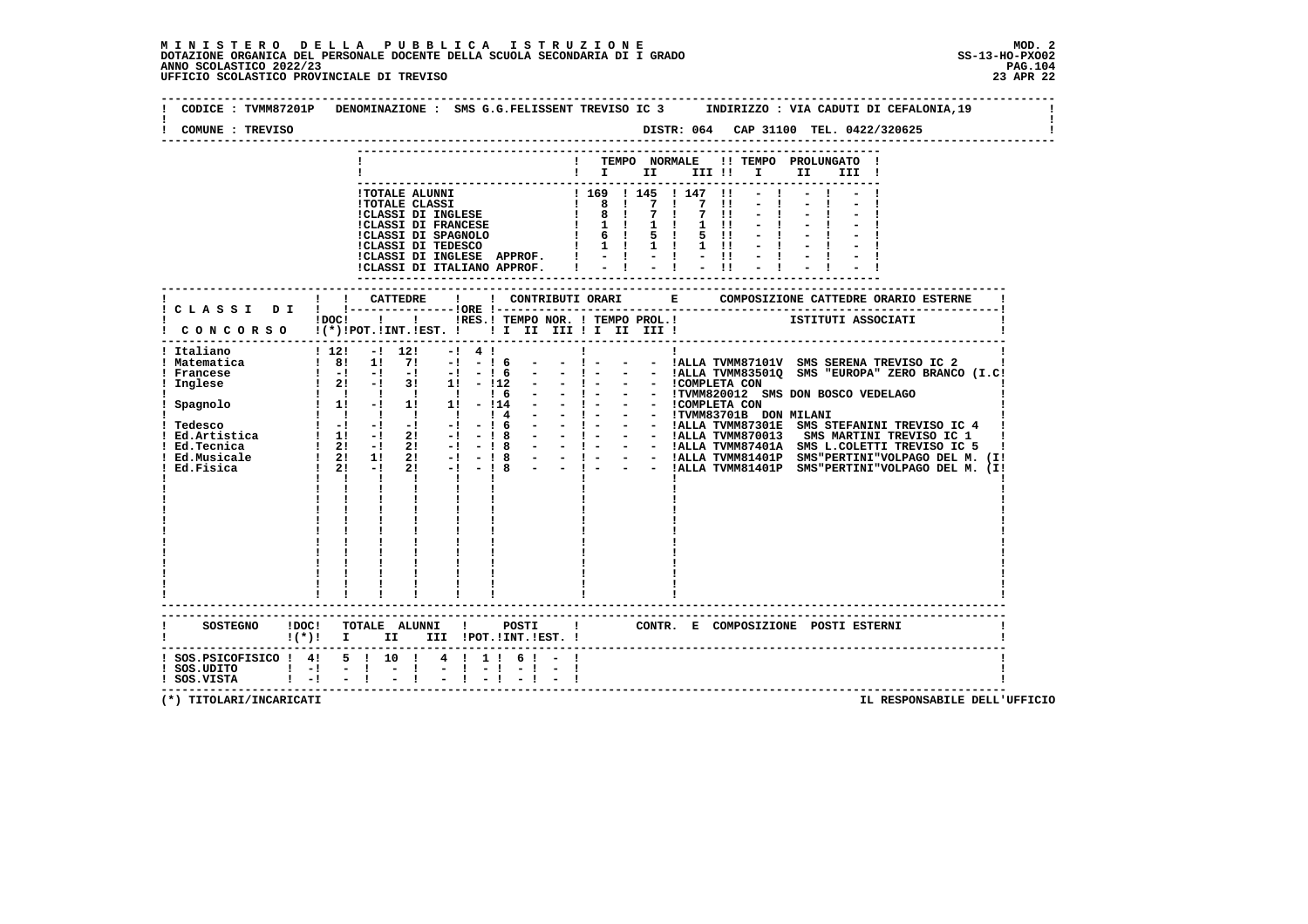| COMUNE : TREVISO                             | DISTR: 064 CAP 31100 TEL. 0422/582385                                                                                                                                                                                                                                          |
|----------------------------------------------|--------------------------------------------------------------------------------------------------------------------------------------------------------------------------------------------------------------------------------------------------------------------------------|
|                                              | ! TEMPO NORMALE !! TEMPO PROLUNGATO !<br>$\mathbf{I}$ is the set of $\mathbf{I}$<br>III !! I<br>II D<br>III !                                                                                                                                                                  |
|                                              |                                                                                                                                                                                                                                                                                |
|                                              | ! ! CATTEDRE<br>$\mathbf{I}$<br>! CLASSI DI ! !--------------------ORE !---                                                                                                                                                                                                    |
|                                              | THES.I TEMPO NOR. I TEMPO PROL. I TEMPO TRITUTI ASSOCIATI<br>CONCORSO I(*) IPOT.IINT.IEST. I II II III II III III III                                                                                                                                                          |
| ! Matematica                                 | Finalismo<br>Indiano<br>Indiano<br>Indiano<br>Indiano<br>Indiano<br>Indiano<br>Indiano<br>Indiano<br>Indiano<br>Indiano<br>Indiano<br>Indiano<br>Indiano<br>Indiano<br>Indiano<br>Indiana<br>Indiana<br>Indiana<br>Indiana<br>Indiana<br>Indiana<br>Indiana<br>Indiana<br>Indi |
| SOSTEGNO ! DOC!                              | ------------------------------<br>TOTALE ALUNNI !<br>POSTI   CONTR. E COMPOSIZIONE POSTI ESTERNI<br>$!(*)!$ I II III !POT.!INT.!EST. !                                                                                                                                         |
| ! SOS.UDITO ! -! - !<br>! SOS.VISTA ! -! - ! | ! SOS.PSICOFISICO ! 6! 4 ! 6 ! - ! - ! 5 ! - !<br>$-$ – $\,$ – $\,$ – $\,$ – $\,$ – $\,$ – $\,$ – $\,$                                                                                                                                                                         |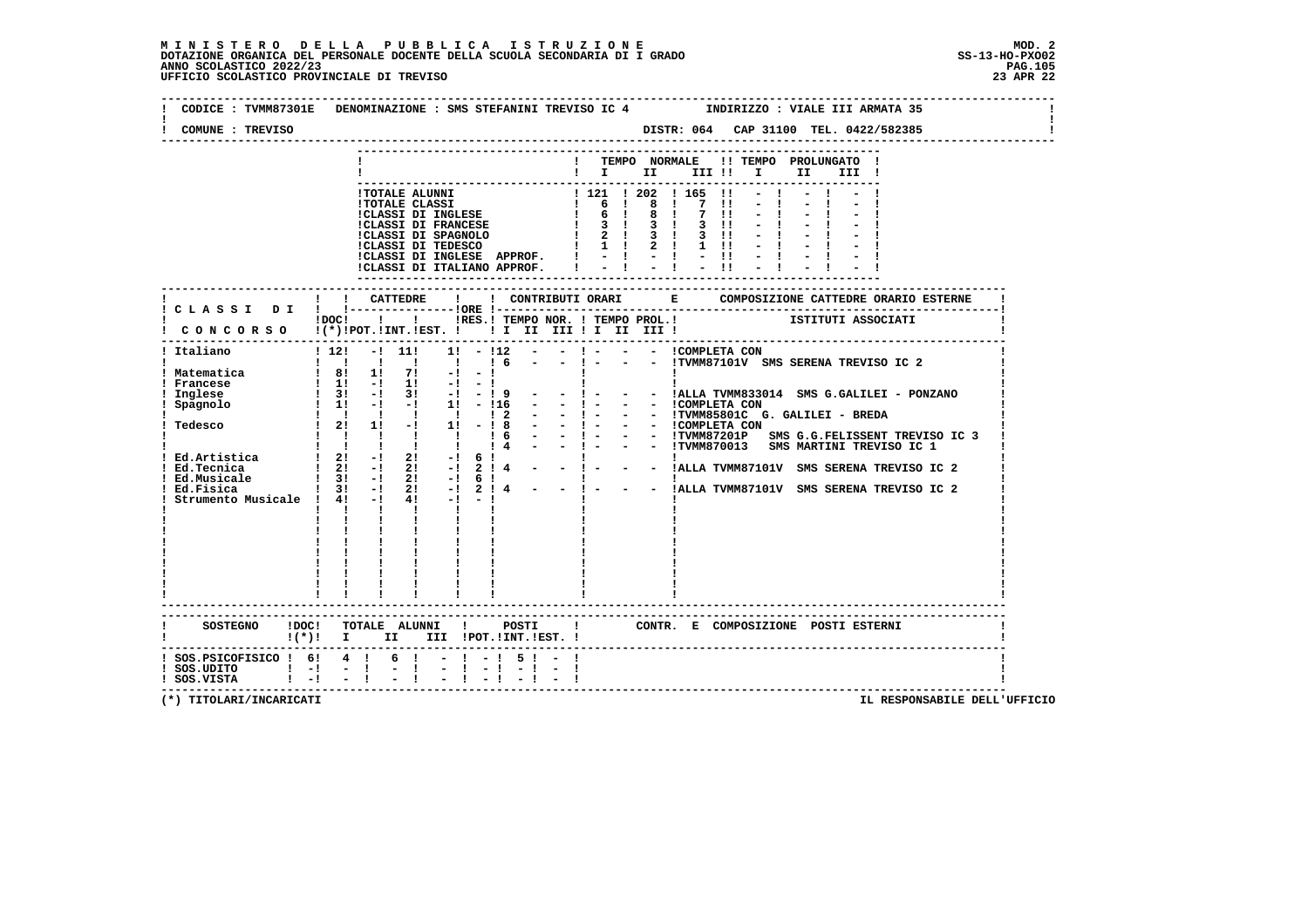$\sim$  1

 $\mathbf{I}$ 

 **-------------------------------------------------------------------------------------------------------------------------------- ! CODICE : TVMM87301E DENOMINAZIONE : SMS STEFANINI TREVISO IC 4 INDIRIZZO : VIALE III ARMATA 35 ! ! ! ! COMUNE : TREVISO DISTR: 064 CAP 31100 TEL. 0422/582385 ! --------------------------------------------------------------------------------------------------------------------------------**

 **NUMERO DI CORSI ATTIVATI SULLA SCUOLA: 4**

| IS TRUMENTI         |                |     | POSTI                 |      |                          |        | !CONTR. ORARI E COMPOSIZIONE POSTI ORARIO ESTERNI |
|---------------------|----------------|-----|-----------------------|------|--------------------------|--------|---------------------------------------------------|
| IMUSICALI           | DOC!<br>$(*)!$ |     | !POT. ! INT. ! EST. ! |      | ! ORE<br>$IRES.IORE$ !   | !UTIL! | ISTITUTI ASSOCIATI                                |
| ! ARPA              | - 1            | - 1 | - 1                   | $-1$ | - 1                      |        |                                                   |
| ! CHITARRA          | 11             | - ! | 11                    | - !  | - 1                      |        |                                                   |
| ! CLARINETTO        | - 1            | - ! | - 1                   | - 1  | - 1                      |        |                                                   |
| ! CORNO             | - !            | - ! | - 1                   | - !  | - 1                      |        |                                                   |
| ! FAGOTTO           | - 1            | - ! | - 1                   | $-1$ | - 1                      |        |                                                   |
| <b>!FISARMONICA</b> | - 1            | - ! | - 1                   | - 1  | - 1                      |        |                                                   |
| ! FLAUTO            | - 1            | - ! | - 1                   | - !  | - 1                      |        |                                                   |
| ! OBOE              | - 1            | - ! | - 1                   | $-1$ | - 1                      |        |                                                   |
| <b>!PERCUSSIONI</b> | - 1            | - ! | - 1                   | - 1  | - 1                      |        |                                                   |
| <b>!PIANOFORTE</b>  | 1!             | - ! | 11                    | - !  | - 1                      |        |                                                   |
| ! SAXOFONO          | - 1            | - ! | - 1                   | - 1  | $\overline{\phantom{0}}$ |        |                                                   |
| ! TROMBA            | - !            | - ! | - !                   | - 1  | - 1                      |        |                                                   |
| ! VIOLINO           | 1!             | - ! | 1!                    | $-1$ | - 1                      |        |                                                   |
| ! VIOLONCELLO       | 1!             | - 1 | 11                    | - 1  | - 1                      |        |                                                   |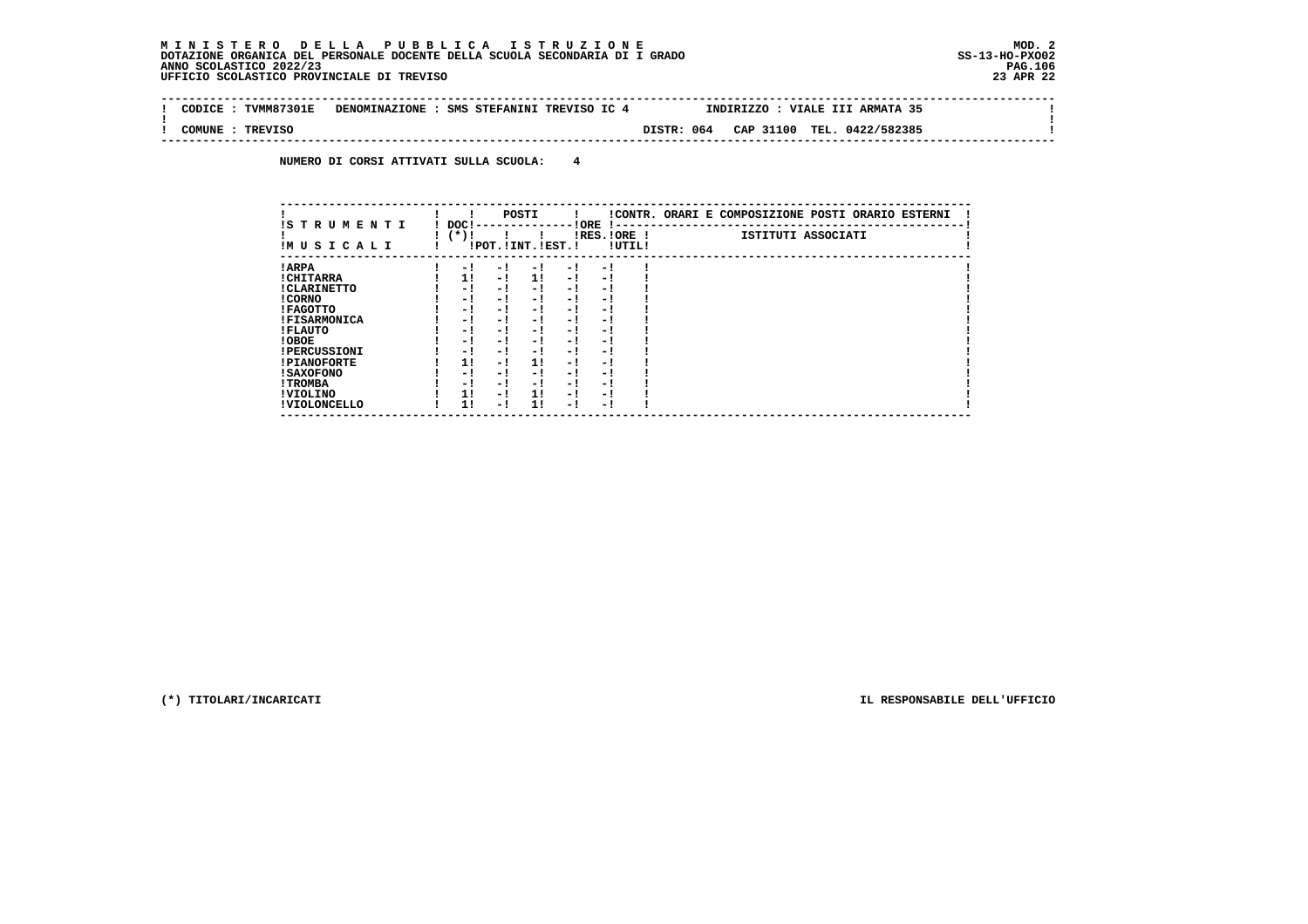# **M I N I S T E R O D E L L A P U B B L I C A I S T R U Z I O N E MOD. 2**DOTAZIONE ORGANICA DEL PERSONALE DOCENTE DELLA SCUOLA SECONDARIA DI I GRADO **SCOLASTICO SCOLASTICO 2022/23 PAG.107**<br>PAGO SCOLASTICO 2022/23 PAG.107<br>23 APR 22 UFFICIO SCOLASTICO PROVINCIALE DI TREVISO

| COMUNE : TREVISO                                                                                             |                                                                                                                                                                                                                                                                                                                                                                                                                                                                                                                                                                                                                                                                                                                                                          |
|--------------------------------------------------------------------------------------------------------------|----------------------------------------------------------------------------------------------------------------------------------------------------------------------------------------------------------------------------------------------------------------------------------------------------------------------------------------------------------------------------------------------------------------------------------------------------------------------------------------------------------------------------------------------------------------------------------------------------------------------------------------------------------------------------------------------------------------------------------------------------------|
|                                                                                                              | ! TEMPO NORMALE !! TEMPO PROLUNGATO !<br>II D<br>III !                                                                                                                                                                                                                                                                                                                                                                                                                                                                                                                                                                                                                                                                                                   |
|                                                                                                              | !TOTALE ALUNNI<br>!TOTALE CLASSI<br>! TOTALE CLASSI<br>! 4 ! 5 ! 4 !!<br>!CLASSI DI FRANCESE<br>! 4 ! 5 ! 4 !!<br>!CLASSI DI FRANCESE<br>! 4 ! 5 ! 4 !!<br>!CLASSI DI FRANCESE<br>! 4 ! 5 ! 4 !!<br>!CLASSI DI FRANCESE<br>! - ! - ! - !!<br>!CLASSI D<br>$-1$<br>$-1$<br>ICLASSI DI INGLESE APPROF. $ $ - $ $ 2 $ $ 1 $ $ ! - $ $<br>ICLASSI DI ITALIANO APPROF. $ $ - $ $ - $ $ - $ $ ! - $ $                                                                                                                                                                                                                                                                                                                                                          |
|                                                                                                              | ISTITUTI ASSOCIATI<br>!DOC! !!!!RES.! TEMPO NOR. ! TEMPO PROL.!                                                                                                                                                                                                                                                                                                                                                                                                                                                                                                                                                                                                                                                                                          |
| ! Italiano<br>! Francese<br>Inglese<br>! Spagnolo<br>! Tedesco<br>! Ed.Tecnica<br>Strumento Musicale ! 4! -! | ! CONCORSO !(*)!POT.!INT.!EST. ! ! I II III ! I III II<br>--------------------------------------<br>$1$ Matematica $1$ 31 -1 41 -1 -1 6<br>1 31 -1 41 -1 -1 6 - - 1 - - - ALLA TVMM856013 SMS CASTELLER PAESE (I.C.) 1<br>1 1 -1 1 1 -1 -1 2 - - 1 - - - 1ALLA TVMM856013 SMS "P.DA ZARA" CARDONERA (I.C.)<br>1 21 1 21 -1 3 1 6 - - 1 - - - 1ALLA TVMM868013 SMS CASTELLER P<br>$\begin{bmatrix} 1 & -1 & -1 & -1 & -1 & -1 \end{bmatrix}$<br>Ed.Artistica : 1 - 1 - 1 - 1 - 1 - 1 - 1 - 1 - - 1 - - 1 - - 1 - - 1 - - 1 - - 1 - - 1 - - 1 - - 1 - - 1 - - 1 - - 1 - - 1 - - 1 - - 1 - - 1 - - 1 - - 1 - - 1 - - 1 - - 1 - - 1 - - 1 - - 1 - - 1 - - 1 - - 1 - - 1 - - 1 - -<br>$4! -1 -1$<br>$\mathbf{I}$<br>$\mathbf{I}$<br>$\mathbf{I}$ $\mathbf{I}$ |
|                                                                                                              | .-----------------------<br>CONTR. E COMPOSIZIONE POSTI ESTERNI<br>!(*)! I II III !POT.!INT.!EST.!                                                                                                                                                                                                                                                                                                                                                                                                                                                                                                                                                                                                                                                       |
| ! SOS. PSICOFISICO ! 1! 5 ! 3 !<br>$!$ SOS.UDITO $!$ -!<br>$1 - 1$<br>! SOS.VISTA                            | $9 \mid -1$ 7 $1 \mid -1$<br>$\sim$ $-1$                                                                                                                                                                                                                                                                                                                                                                                                                                                                                                                                                                                                                                                                                                                 |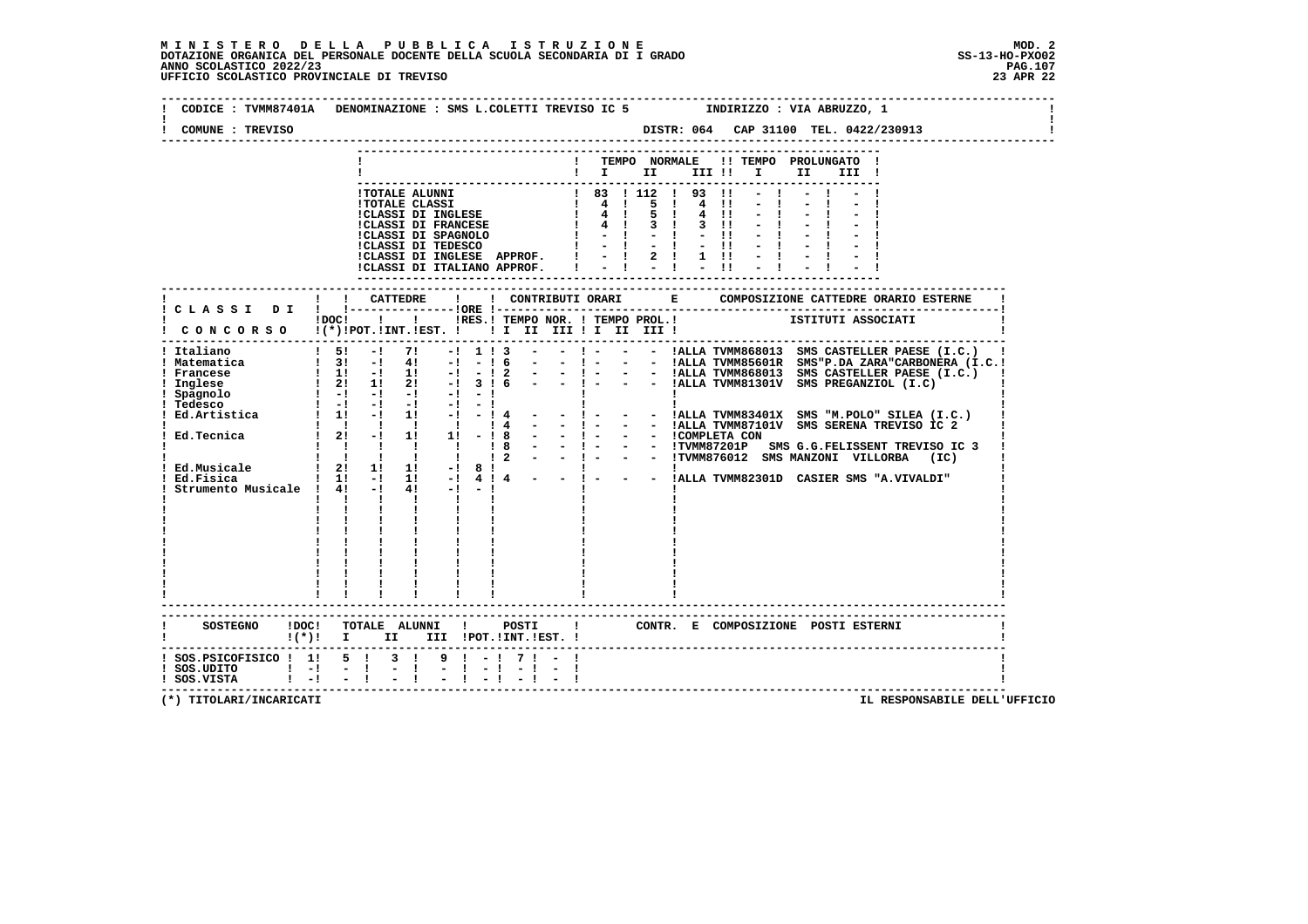$\sim$  1

 $\mathbf{I}$ 

 **-------------------------------------------------------------------------------------------------------------------------------- ! CODICE : TVMM87401A DENOMINAZIONE : SMS L.COLETTI TREVISO IC 5 INDIRIZZO : VIA ABRUZZO, 1 ! ! ! ! COMUNE : TREVISO DISTR: 064 CAP 31100 TEL. 0422/230913 ! --------------------------------------------------------------------------------------------------------------------------------**

 **NUMERO DI CORSI ATTIVATI SULLA SCUOLA: 4**

| IS TRUMENTI         | DOC!   |      | POSTI                 |     | ! ORE | $\mathbf{I}$ – – |        | !CONTR. ORARI E COMPOSIZIONE POSTI ORARIO ESTERNI |
|---------------------|--------|------|-----------------------|-----|-------|------------------|--------|---------------------------------------------------|
| IM U S I C A L I    | $(*)!$ |      | !POT. ! INT. ! EST. ! |     |       | IRES.IORE !      | !UTIL! | ISTITUTI ASSOCIATI                                |
| ! ARPA              |        | $-1$ | - !                   | - 1 | $-1$  | - !              |        |                                                   |
| ! CHITARRA          |        | 1!   | - !                   | 11  | $-1$  | - 1              |        |                                                   |
| ! CLARINETTO        |        | - 1  | - 1                   | - 1 | $-1$  | - !              |        |                                                   |
| ! CORNO             |        | - 1  | - !                   | - 1 | - 1   | - 1              |        |                                                   |
| ! FAGOTTO           |        | - 1  | - !                   | - 1 | - 1   | - 1              |        |                                                   |
| <b>!FISARMONICA</b> |        | - 1  | - !                   | - 1 | $-1$  | - 1              |        |                                                   |
| ! FLAUTO            |        | 1!   | - 1                   | 11  | - 1   | - !              |        |                                                   |
| ! OBOE              |        | - 1  | - !                   | - 1 | - !   | - 1              |        |                                                   |
| <b>!PERCUSSIONI</b> |        | - 1  | - !                   | - 1 | - 1   | - 1              |        |                                                   |
| <b>!PIANOFORTE</b>  |        | 1!   | - !                   | 1!  | - !   | - 1              |        |                                                   |
| <b>! SAXOFONO</b>   |        | - !  | - !                   | - 1 | - 1   | - 1              |        |                                                   |
| ! TROMBA            |        | - !  | - 1                   | - 1 | - 1   | - 1              |        |                                                   |
| ! VIOLINO           |        | - 1  | - 1                   | - 1 | - 1   | - 1              |        |                                                   |
| ! VIOLONCELLO       |        | 11   | - !                   | 11  | - 1   | - 1              |        |                                                   |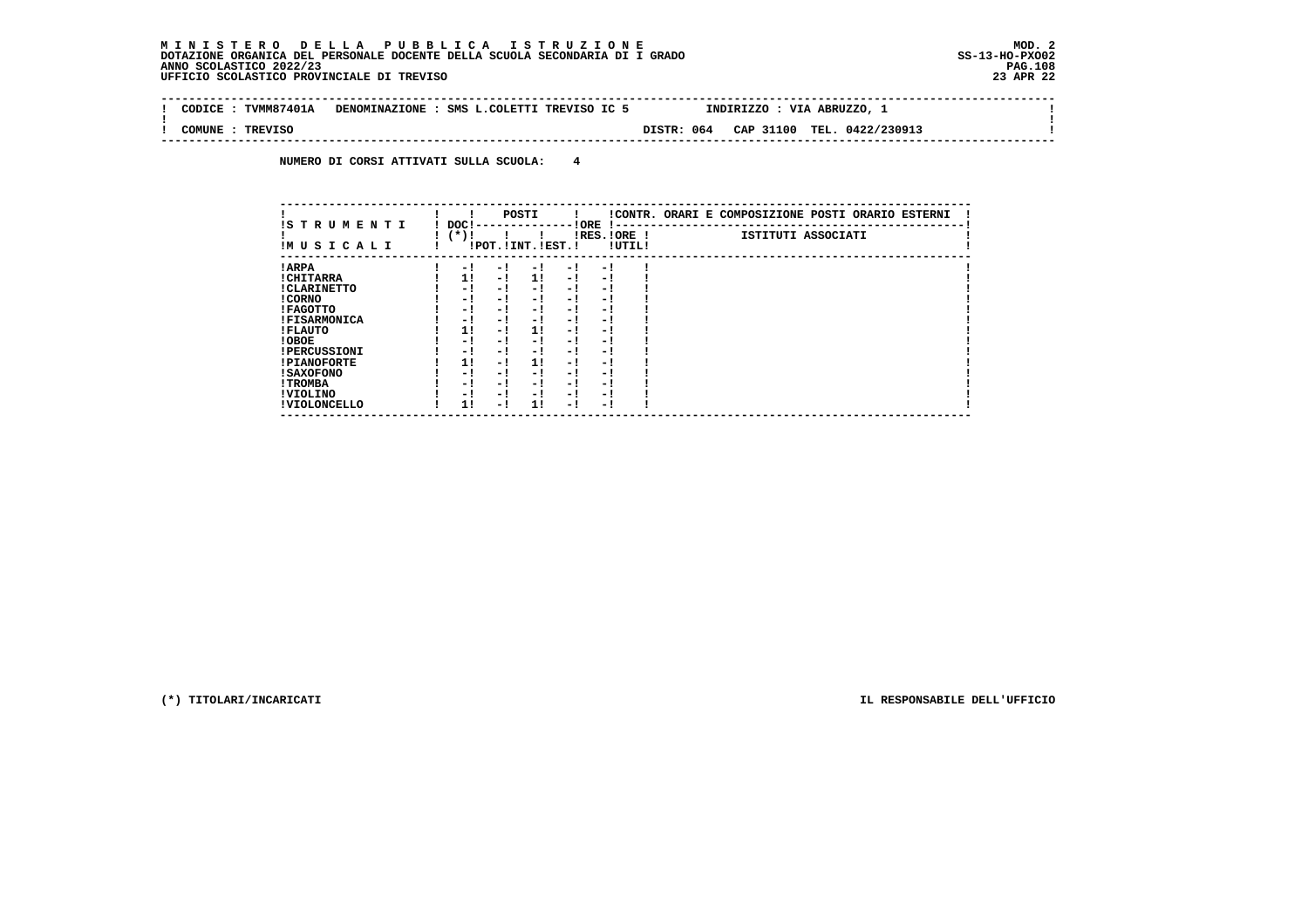$\mathbf{I}$ 

 **-------------------------------------------------------------------------------------------------------------------------------- ! CODICE : TVMM875016 DENOMINAZIONE : SMS MARTIRI DELLA LIB. RONCADE INDIRIZZO : VIA VIVALDI 30 ! ! ! ! COMUNE : RONCADE DISTR: 018 CAP 31056 TEL. 0422/707142 ! -------------------------------------------------------------------------------------------------------------------------------- --------------------------------------------------------------------------- ! ! TEMPO NORMALE !! TEMPO PROLUNGATO ! ! ! I II III !! I II III ! --------------------------------------------------------------------------- !TOTALE ALUNNI ! 142 ! 126 ! 132 !! - ! - ! - !**| TOTALE CLASSI | 7 | 6 | 6 || - | - | - |<br>| CLASSI DI INGLESE | 7 | 6 | 6 || - | - | - |<br>| CLASSI DI FRANCESE | 7 | 6 | 6 || - | - | - |<br>| CLASSI DI SPAGNOLO | - | - || - || - | - | - || - |<br>| CLASSI DI TEDESCO | - | - ||  **!CLASSI DI INGLESE APPROF. ! - ! - ! - !! - ! - ! - ! !CLASSI DI ITALIANO APPROF. ! - ! - ! - !! - ! - ! - ! --------------------------------------------------------------------------- ------------------------------------------------------------------------------------------------------------------------- ! ! ! CATTEDRE ! ! CONTRIBUTI ORARI E COMPOSIZIONE CATTEDRE ORARIO ESTERNE ! ! C L A S S I D I ! !---------------!ORE !------------------------------------------------------------------------! POC! !!! INES.! TEMPO NOR. ! TEMPO PROL.!** ISTITUTI ASSOCIATI  **! C O N C O R S O !(\*)!POT.!INT.!EST. ! ! I II III ! I II III ! ! ------------------------------------------------------------------------------------------------------------------------- ! Italiano ! 11! 1! 14! -! - ! 2 - - ! - - - !ALLA TVMM82301D CASIER SMS "A.VIVALDI" ! ! ! ! ! ! ! ! 2 - - ! - - - !ALLA TVMM83401X SMS "M.POLO" SILEA (I.C.) ! ! ! ! ! ! ! ! 4 - - ! - - - !ALLA TVMM870013 SMS MARTINI TREVISO IC 1 ! ! Matematica ! 6! -! 8! 1! - !12 - - ! - - - !COMPLETA CON ! ! ! ! ! ! ! ! 6 - - ! - - - !TVMM82301D CASIER SMS "A.VIVALDI" ! ! Francese ! 3! -! 2! 1! - !16 - - ! - - - !COMPLETA CON ! ! ! ! ! ! ! ! 2 - - ! - - - !TVMM884011 SMS F. AMALTEO ODERZO (IC) ! ! Inglese ! 4! 1! 4! -! - ! 6 - - ! - - - !ALLA TVMM83401X SMS "M.POLO" SILEA (I.C.) ! ! Spagnolo ! -! -! -! -! - ! ! ! ! ! Tedesco ! -! -! -! -! - ! ! ! ! ! Ed.Artistica ! 1! -! 2! 1! - !16 - - ! - - - !COMPLETA CON ! ! ! ! ! ! ! ! 2 - - ! - - - !TVMM82201N SMS "GRAMSCI" CASALE S.S.(I.C.) ! ! Ed.Tecnica ! 3! -! 2! 1! - !16 - - ! - - - !COMPLETA CON ! ! ! ! ! ! ! ! 2 - - ! - - - !TVMM870013 SMS MARTINI TREVISO IC 1 ! ! Ed.Musicale ! 3! 1! 2! 1! - !16 - - ! - - - !COMPLETA CON ! ! ! ! ! ! ! ! 2 - - ! - - - !TVMM832029 SMS MARTINI S.BIAGIO DI C.(I.C. ! ! Ed.Fisica ! 3! -! 2! 1! - !16 - - ! - - - !COMPLETA CON ! ! ! ! ! ! ! ! 2 - - ! - - - !TVMM870013 SMS MARTINI TREVISO IC 1 ! ! ! ! ! ! ! ! ! ! ! ! ! ! ! ! ! ! ! ! ! ! ! ! ! ! ! ! ! ! ! ! ! ! ! ! ! ! ! ! ! ! ! ! ! ! ! ! ! ! ! ! ! ! ! ! ! ! ! ! ! ------------------------------------------------------------------------------------------------------------------------- ------------------------------------------------------------------------------------------------------------------------- ! SOSTEGNO !DOC! TOTALE ALUNNI ! POSTI ! CONTR. E COMPOSIZIONE POSTI ESTERNI ! ! !(\*)! I II III !POT.!INT.!EST. ! ! ------------------------------------------------------------------------------------------------------------------------- ! SOS.PSICOFISICO ! 1! 5 ! 2 ! 3 ! 1 ! 8 ! - ! !**- 1  **! SOS.UDITO ! -! - ! - ! - ! - ! - ! - ! ! ! SOS.VISTA ! -! - ! - ! - ! - ! - ! - ! ! -------------------------------------------------------------------------------------------------------------------------**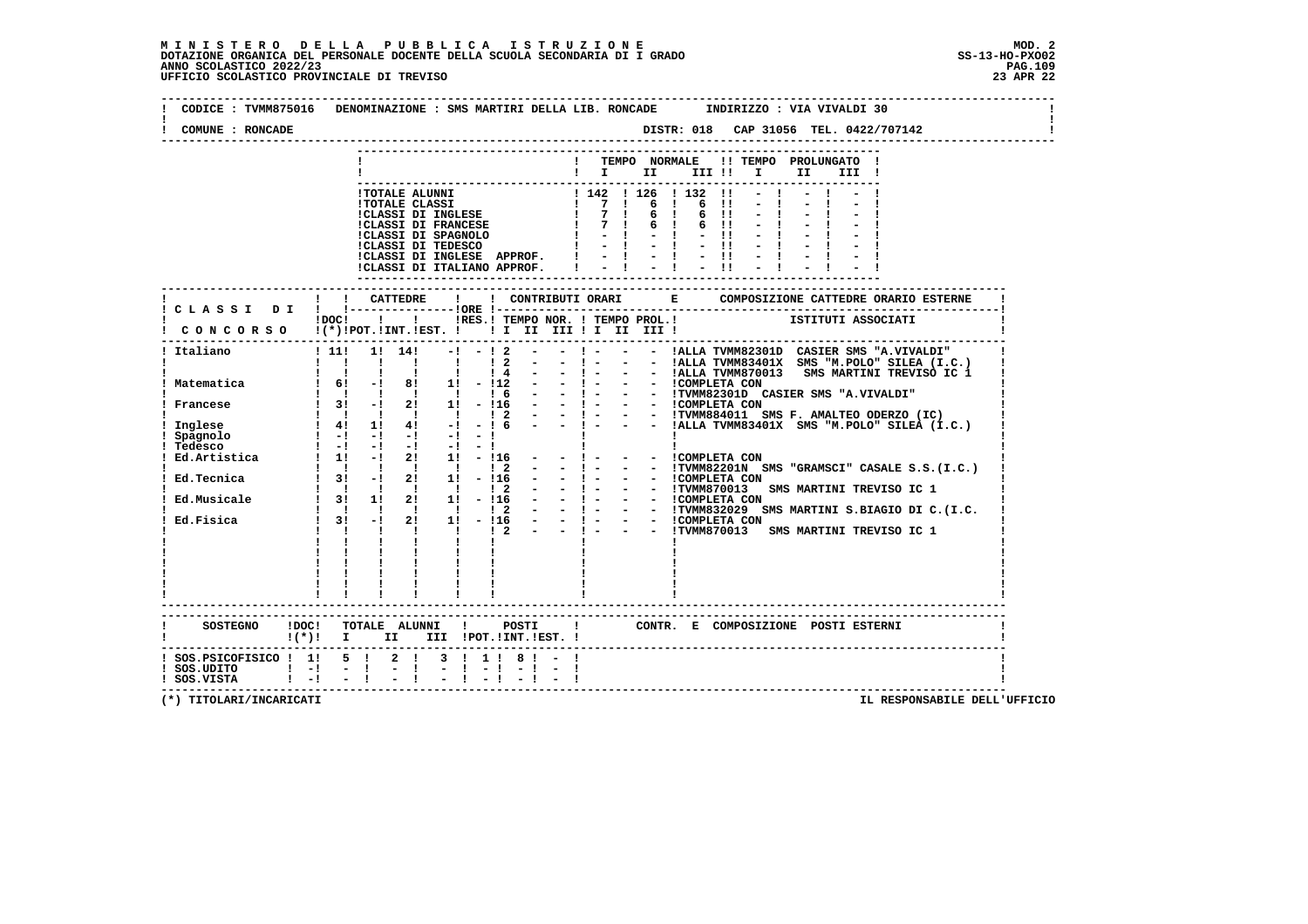# **M I N I S T E R O D E L L A P U B B L I C A I S T R U Z I O N E MOD. 2**DOTAZIONE ORGANICA DEL PERSONALE DOCENTE DELLA SCUOLA SECONDARIA DI I GRADO **SCOLASTICO SCOLASTICO 2022/23 PAG.110**<br>PAGO SCOLASTICO 2022/23 PAG.110<br>23 BPR 22 UFFICIO SCOLASTICO PROVINCIALE DI TREVISO

|                                                                       |                                                                                                                                                                                                                                                                                                                                                                                                                                                                 | CODICE: TVMM875027 DENOMINAZIONE: SMS MONASTIER(IC RONCADE) [INDIRIZZO: VIA PRALONGO 44                                                                                                                                                                                                                                                                                                               |
|-----------------------------------------------------------------------|-----------------------------------------------------------------------------------------------------------------------------------------------------------------------------------------------------------------------------------------------------------------------------------------------------------------------------------------------------------------------------------------------------------------------------------------------------------------|-------------------------------------------------------------------------------------------------------------------------------------------------------------------------------------------------------------------------------------------------------------------------------------------------------------------------------------------------------------------------------------------------------|
| COMUNE : MONASTIER DI TREVISO                                         |                                                                                                                                                                                                                                                                                                                                                                                                                                                                 |                                                                                                                                                                                                                                                                                                                                                                                                       |
|                                                                       |                                                                                                                                                                                                                                                                                                                                                                                                                                                                 | ! TEMPO NORMALE !! TEMPO PROLUNGATO !<br>$\blacksquare$                                                                                                                                                                                                                                                                                                                                               |
|                                                                       | !CLASSI DI INGLESE APPROF. !<br>!CLASSI DI ITALIANO APPROF.                                                                                                                                                                                                                                                                                                                                                                                                     | $! 44 ! 36 ! 55 !1 - 1$<br>1 TOTALE ALUNNI<br>1 TOTALE CLASSI<br>1 1 44 1 36 1 55 11 - 1<br>1 2 1 2 1 3 11 - 1<br>1 2 1 2 1 3 11 - 1<br>1 2 1 2 1 3 11 - 1<br>1 2 1 2 1 3 11 - 1<br>1 2 1 2 1 3 11 - 1<br>1 2 1 2 1 3 11 - 1<br>1 2 1 2 1 3 11 - 1<br>1 2 1 2 1 3 11 - 1<br>1 2<br>$1 \t2 \t1 \t2 \t1 \t3 \t11 \t- \t1 \t- \t1$<br>$-11 - 1 - 1$<br>$-1$ $-1$ $-11$<br>$-1$ $-1$<br>$-1 - 1$<br>$-11$ |
|                                                                       |                                                                                                                                                                                                                                                                                                                                                                                                                                                                 |                                                                                                                                                                                                                                                                                                                                                                                                       |
| ! Italiano<br>! Matematica<br>! Francese<br>Ed.Fisica                 | $\mathbf{I} = \mathbf{I} \quad \mathbf{I} \quad \mathbf{I} \quad \mathbf{I}$<br>$-1 - 1$<br>$1 - 1 - 1 - 1 - 1 - 1 - 1 - 1$<br>$\begin{bmatrix} 1 & -1 & -1 & -1 & -1 & -1 \end{bmatrix}$<br>$-1$ $-1$ $-1$<br>$1 - 1 - 1$<br>$\mathbf{1}$ and $\mathbf{1}$ and $\mathbf{1}$<br>$\frac{1}{1}$<br>$\frac{1}{4}$ , $\frac{1}{4}$ , $\frac{1}{4}$<br>$\begin{array}{cc} \mathbf{i} & \mathbf{i} \\ \mathbf{i} & \mathbf{j} \\ \mathbf{i} & \mathbf{i} \end{array}$ |                                                                                                                                                                                                                                                                                                                                                                                                       |
| $:$ SOS. PSICOFISICO $:$ - $:$ 3 $:$<br>$!$ SOS.UDITO $!$ - $!$ - $!$ | $\mathbf{I}$<br>$\begin{array}{cccccccccc} 1 & 1 & 1 & 1 & 1 \\ 1 & 1 & 1 & 1 & 1 \\ \end{array}$<br>!(*)! I II III !POT.!INT.!EST.!<br>$1 \quad 1$<br>$\mathbb{R}^{\mathbb{Z}}$                                                                                                                                                                                                                                                                                | SOSTEGNO !DOC! TOTALE ALUNNI ! POSTI ! CONTR. E COMPOSIZIONE POSTIESTERNI<br>$3 \cdot 1 - 1 - 1 - 1$<br>$-1 - 1 - 1 - 1 - 1$                                                                                                                                                                                                                                                                          |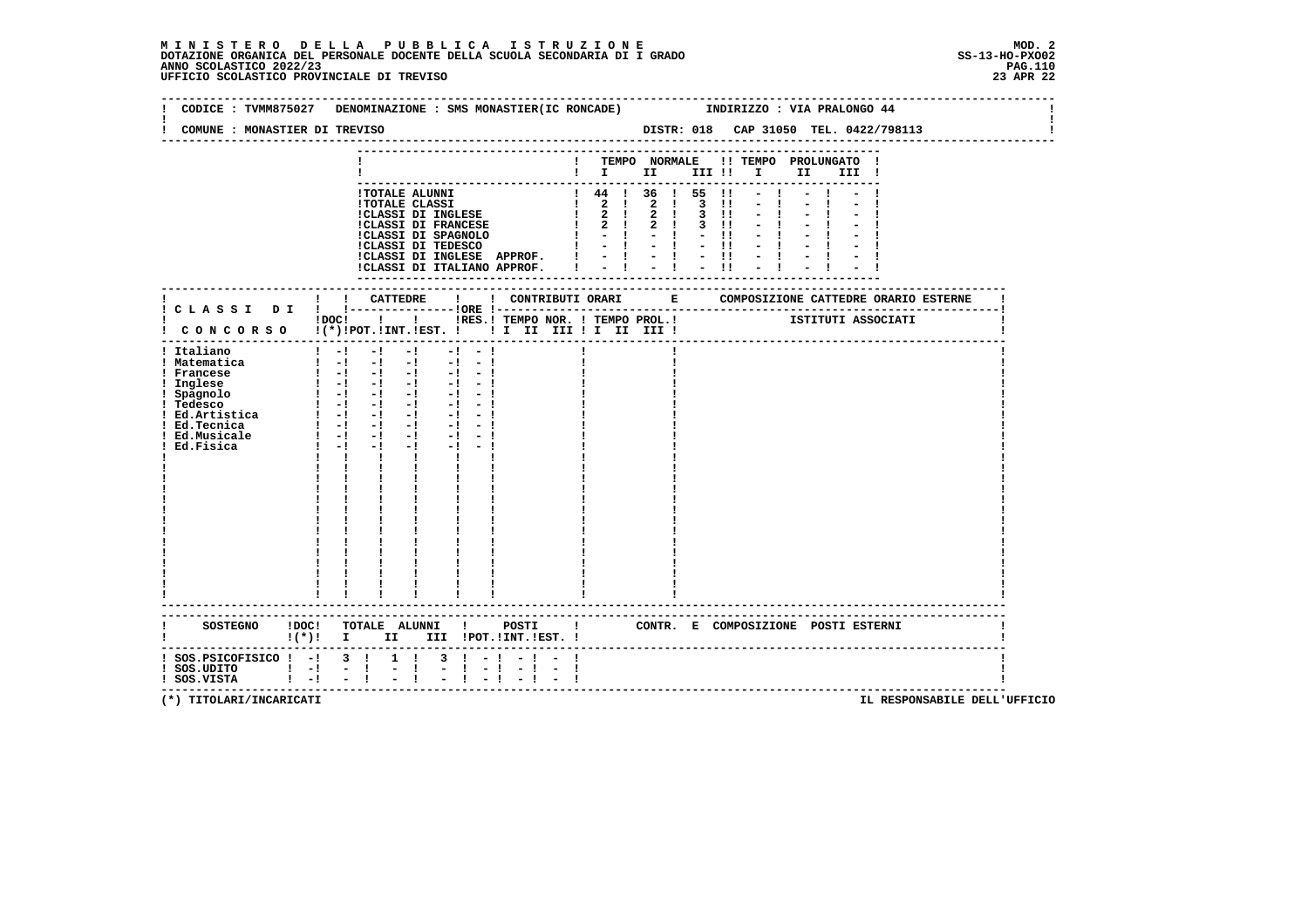# **M I N I S T E R O D E L L A P U B B L I C A I S T R U Z I O N E MOD. 2**DOTAZIONE ORGANICA DEL PERSONALE DOCENTE DELLA SCUOLA SECONDARIA DI I GRADO **SCOLASTICO SCOLASTICO 2022/23 PAG.111**<br>PAGO SCOLASTICO 2022/23 PAG.111<br>UFFICIO SCOLASTICO PROVINCIALE DI TREVISO

| COMUNE : VILLORBA                                                                | DISTR: 017 CAP 31020 TEL. 0422/910604                                                                                                                                                                                                                                                                                                      |
|----------------------------------------------------------------------------------|--------------------------------------------------------------------------------------------------------------------------------------------------------------------------------------------------------------------------------------------------------------------------------------------------------------------------------------------|
|                                                                                  | ! TEMPO NORMALE !! TEMPO PROLUNGATO !<br>$\blacksquare$ $\blacksquare$ $\blacksquare$ $\blacksquare$ $\blacksquare$ $\blacksquare$ $\blacksquare$<br>II —<br>III !                                                                                                                                                                         |
|                                                                                  | $-1$<br>1 TOTALE ALUNNI 1 156   184   182   1<br>1 TOTALE CLASSI DI INGLESE   7   8   8   1<br>1 CLASSI DI INGLESE   7   8   8   1<br>1 CLASSI DI FRANCESE   2   3   3   1<br>1 CLASSI DI SPAGNOLO   2   2   2   2   1<br>1 CLASSI DI TEDESCO  <br>ICLASSI DI INGLESE APPROF. ! - ! - ! - !!<br>ICLASSI DI ITALIANO APPROF. ! - ! - ! - !! |
|                                                                                  |                                                                                                                                                                                                                                                                                                                                            |
|                                                                                  | IDOCI I I IRES. I TEMPO NOR. I TEMPO PROL. I TEMPO PROTATI I ISTITUTI ASSOCIATI                                                                                                                                                                                                                                                            |
| ! Italiano                                                                       | ----------------------------------<br>$15!$ -1 15! 11 - 110 - - 1 - - - I COMPLETA CON                                                                                                                                                                                                                                                     |
|                                                                                  | CONTR. E COMPOSIZIONE POSTI_ESTERNI<br>! (*)! I II III !POT.!INT.!EST.!                                                                                                                                                                                                                                                                    |
| ! SOS.PSICOFISICO ! 3! 7 ! 3 !<br>$!$ SOS.UDITO $!$ $-!$<br>$!$ SOS.VISTA $!$ -! | $7! - 16! - 1$<br>$\frac{1}{2}$<br>$\frac{1}{2}$                                                                                                                                                                                                                                                                                           |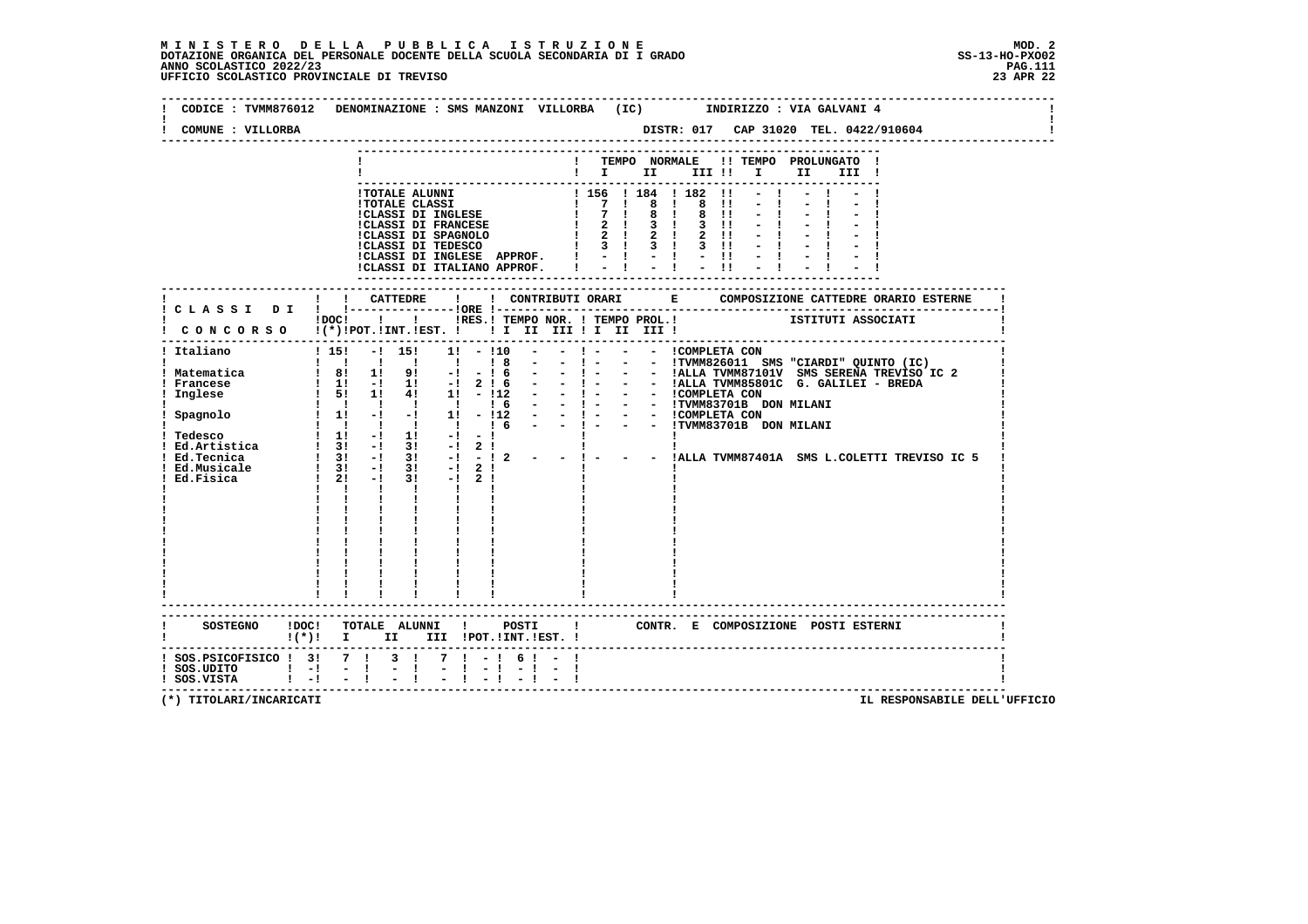# **M I N I S T E R O D E L L A P U B B L I C A I S T R U Z I O N E MOD. 2**DOTAZIONE ORGANICA DEL PERSONALE DOCENTE DELLA SCUOLA SECONDARIA DI I GRADO **SCOLASTICO SCOLASTICO 2022/23 PAG.112**<br>PAGO SCOLASTICO 2022/23 PAG.112<br>UFFICIO SCOLASTICO PROVINCIALE DI TREVISO

|                                                                                                                                                                             | CODICE: TVMM876023 DENOMINAZIONE: SMS POVEGLIANO(IC VILLORBA) INDIRIZZO: VIA MASETTO 9                                                                                                                                                                                                                                                                                                                                                                                                                                                                                                                                                                    |
|-----------------------------------------------------------------------------------------------------------------------------------------------------------------------------|-----------------------------------------------------------------------------------------------------------------------------------------------------------------------------------------------------------------------------------------------------------------------------------------------------------------------------------------------------------------------------------------------------------------------------------------------------------------------------------------------------------------------------------------------------------------------------------------------------------------------------------------------------------|
| COMUNE : POVEGLIANO                                                                                                                                                         |                                                                                                                                                                                                                                                                                                                                                                                                                                                                                                                                                                                                                                                           |
|                                                                                                                                                                             | ! TEMPO NORMALE !! TEMPO PROLUNGATO !<br>$\blacksquare$ $\blacksquare$ $\blacksquare$ $\blacksquare$ $\blacksquare$ $\blacksquare$ $\blacksquare$ $\blacksquare$ $\blacksquare$ $\blacksquare$ $\blacksquare$ $\blacksquare$ $\blacksquare$ $\blacksquare$ $\blacksquare$ $\blacksquare$                                                                                                                                                                                                                                                                                                                                                                  |
|                                                                                                                                                                             | !CLASSI DI INGLESE APPROF. !<br>$= 1 + 1 + 1$<br>!CLASSI DI ITALIANO APPROF. I<br>----------------                                                                                                                                                                                                                                                                                                                                                                                                                                                                                                                                                        |
|                                                                                                                                                                             |                                                                                                                                                                                                                                                                                                                                                                                                                                                                                                                                                                                                                                                           |
|                                                                                                                                                                             | IDOCI   I IRES.I TEMPO NOR. I TEMPO PROL.I ISTITUTI ASSOCIATI<br>! CONCORSO !(*) !POT. ! INT. ! EST. !! I III III ! I III III !                                                                                                                                                                                                                                                                                                                                                                                                                                                                                                                           |
| ! Italiano<br>! Matematica<br>! Francese<br>! Inglese<br>! Spagnolo<br>! Tedesco<br>! Tedesco<br>. redesco<br>! Ed.Artistica<br>! Ed. Tecnica<br>! Ed.Musicale<br>Ed.Fisica | $1 - 1 - 1 - 1$<br>$-1 - -1$<br>$\begin{bmatrix} 1 & -1 & -1 & -1 & -1 & -1 \end{bmatrix}$<br>$\begin{bmatrix} 1 & -1 & -1 & -1 & -1 & -1 \end{bmatrix}$<br>$-1 - 1$<br>$-1 - -1$<br>$\begin{bmatrix} 1 & -1 & -1 & -1 & -1 \end{bmatrix}$<br>$\begin{array}{cccccccccc} 1 & -1 & -1 & -1 & -1 \\ 1 & -1 & -1 & -1 & -1 \end{array}$<br>$-1 - -1$<br>$1 - 1 - 1$<br>$-1$ and $-1$<br>$-1 - -1$<br>$\mathbf{I}$ $\mathbf{I}$<br>$\mathbf{I}$<br>$\mathbf{I}$ and $\mathbf{I}$<br>$\mathbf{I}$ and $\mathbf{I}$<br>$\mathbf{I}$ and $\mathbf{I}$<br>$\frac{1}{1}$<br>$1 - 1$<br>$\begin{array}{cc} 1 & 1 \\ 1 & 1 \end{array}$<br>------------------------- |
|                                                                                                                                                                             | $\mathbf{I}(\star)\mathbf{I}$ II III $\mathbf{I}$ IVT. IEST.                                                                                                                                                                                                                                                                                                                                                                                                                                                                                                                                                                                              |
| -----------------------------------<br>! SOS.PSICOFISICO ! -! 2 !<br>! SOS.UDITO   - ! - !<br>! SOS.VISTA   - ! - !                                                         | $1 \quad 1$<br>$-1 - 1$<br>$\frac{1}{2}$ $\frac{1}{1}$<br>$-1 - 1$                                                                                                                                                                                                                                                                                                                                                                                                                                                                                                                                                                                        |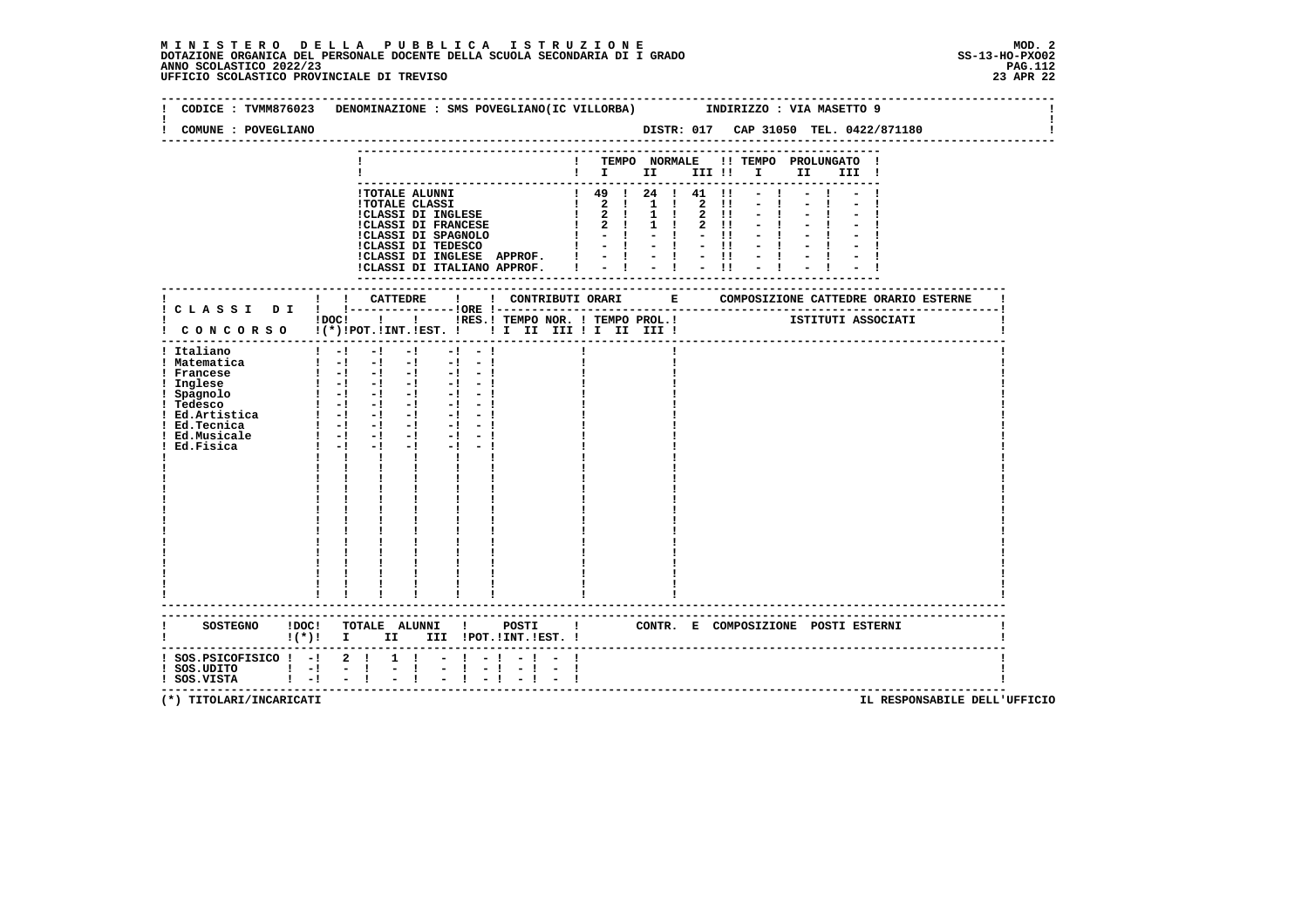**--------------------------------------------------------------------------------------------------------------------------------** $\sim$  **! CODICE : TVMM87701T DENOMINAZIONE : SMS R. LEVI MONTALCINI MOGL. 2 INDIRIZZO : VIA GAGLIARDI , 9 ! ! !** $\mathbf{I}$  **! COMUNE : MOGLIANO VENETO DISTR: 039 CAP 31021 TEL. 041 /453924 ! -------------------------------------------------------------------------------------------------------------------------------- --------------------------------------------------------------------------- ! ! TEMPO NORMALE !! TEMPO PROLUNGATO ! ! ! I II III !! I II III ! --------------------------------------------------------------------------- !TOTALE ALUNNI ! 48 ! 84 ! 62 !! 45 ! 79 ! 82 ! !TOTALE CLASSI ! 2 ! 4 ! 3 !! 2 ! 4 ! 3 ! !CLASSI DI INGLESE ! 2 ! 4 ! 3 !! 2 ! 4 ! 3 ! !CLASSI DI FRANCESE ! - ! 1 ! 1 !! - ! 1 ! 1 ! !CLASSI DI SPAGNOLO ! 1 ! 2 ! 1 !! 1 ! 2 ! 1 ! !CLASSI DI TEDESCO ! 1 ! 1 ! 1 !! 1 ! 1 ! 1 ! !CLASSI DI INGLESE APPROF. ! - ! - ! - !! - ! - ! - ! !CLASSI DI ITALIANO APPROF. ! - ! - ! - !! - ! - ! - ! --------------------------------------------------------------------------- ------------------------------------------------------------------------------------------------------------------------- ! ! ! CATTEDRE ! ! CONTRIBUTI ORARI E COMPOSIZIONE CATTEDRE ORARIO ESTERNE ! ! C L A S S I D I ! !---------------!ORE !------------------------------------------------------------------------! ! !DOC! ! ! !RES.! TEMPO NOR. ! TEMPO PROL.! ISTITUTI ASSOCIATI ! ! C O N C O R S O !(\*)!POT.!INT.!EST. ! ! I II III ! I II III ! ! -------------------------------------------------------------------------------------------------------------------------**1 Caliano (I.C.) |<br>
1 2 2 - 1 - 2 2 - 1 - - |ALLA TWM83301V SMS PREGANZIOL (I.C.) |<br>
1 2 - 1 - - |ALLA TWM83301V SMS PREGANZIOL (I.C.) |<br>
2 - 1 - - |ALLA TWM83301Q SMS "EUROPA" ZERO BRANCO (I.C.)<br>
2 - 1 - - |ALLA TWM83301Q  **! Italiano ! 8! 1! 12! -! 2 ! 3 - - ! - - - !ALLA TVMM87801N MARGHERITA HACK ! ! ! ! ! ! ! ! 2 - - ! - - - !TVMM83501Q SMS "EUROPA" ZERO BRANCO (I.C.) ! ! Tedesco ! -! -! -! 1! - !12 - - ! - - - !COMPLETA CON ! ! ! ! ! ! ! ! 6 - - ! - - - !TVMM826011 SMS "CIARDI" QUINTO (IC) ! ! Ed.Artistica ! 1! -! 2! -! - ! ! ! !1 Ed.Tecnica 1 2! −! 2! −! − ! ! !!**<br>1 Ed.Musicale 1 2! −! 2! −! − ! ! !!!  **! Ed.Musicale ! 2! -! 2! -! - ! ! ! ! ! Ed.Fisica ! 2! -! 2! -! - ! ! ! ! ! Strumento Musicale ! 4! -! 4! -! - ! ! ! ! ! ! ! ! ! ! ! ! ! ! ! ! ! ! ! ! ! ! ! ! ! ! ! ! ! ! ! ! ! ! ! ! ! ! ! ! ! ! ! ! ! ! ! ! ! ! ! ! ! ! ! ! ! ! ! ! ! ! ! ! ! ! ! ! ! ! ! ! ! ! ------------------------------------------------------------------------------------------------------------------------- ------------------------------------------------------------------------------------------------------------------------- ! SOSTEGNO !DOC! TOTALE ALUNNI ! POSTI ! CONTR. E COMPOSIZIONE POSTI ESTERNI ! ! !(\*)! I II III !POT.!INT.!EST. ! ! ------------------------------------------------------------------------------------------------------------------------- ! SOS.PSICOFISICO ! 4! 5 ! 12 ! 7 ! 1 ! 10 ! - ! !**- 1  **! SOS.UDITO ! -! - ! - ! - ! - ! - ! - ! ! ! SOS.VISTA ! -! - ! - ! - ! - ! - ! - ! ! -------------------------------------------------------------------------------------------------------------------------**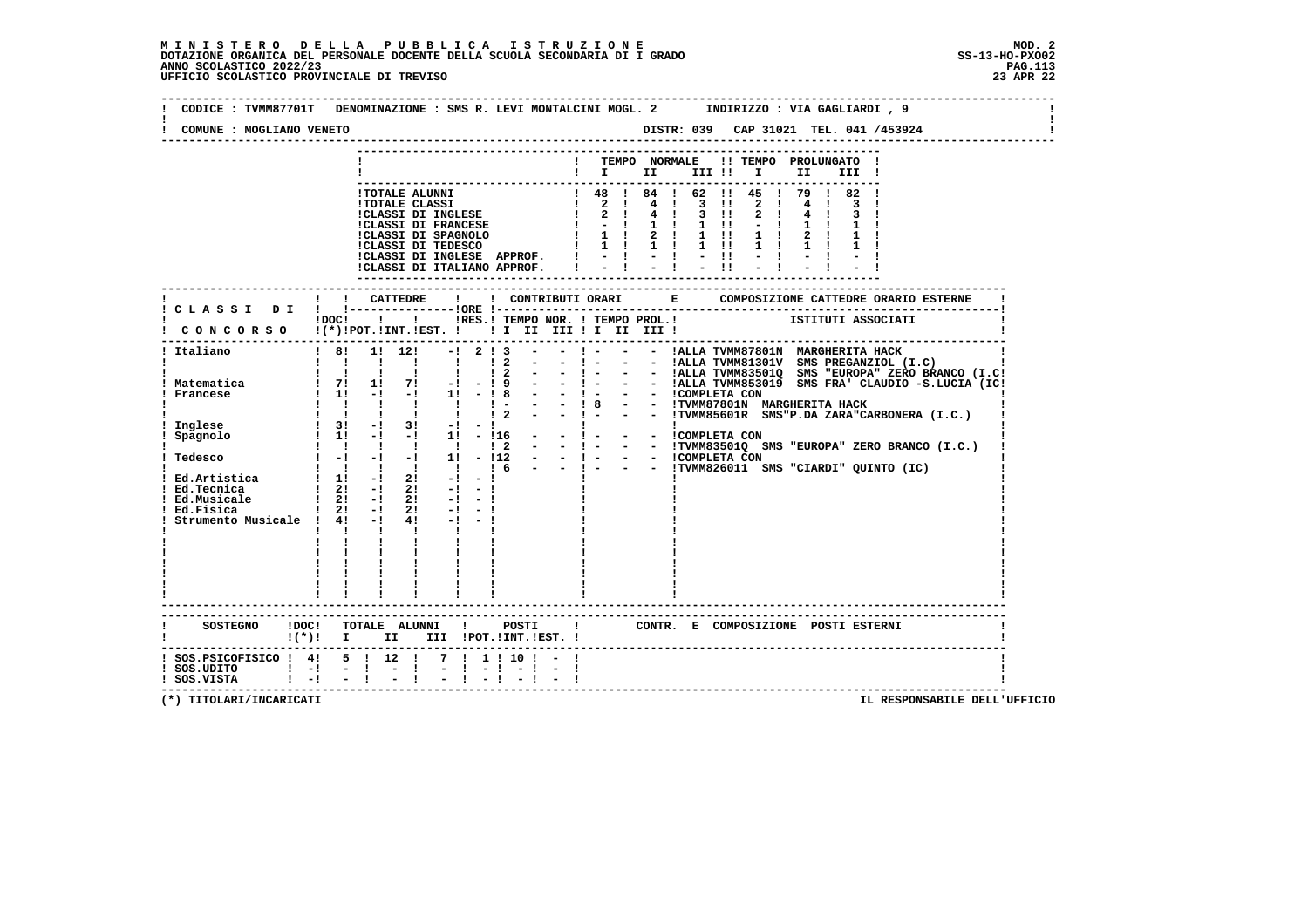### **M I N I S T E R O D E L L A P U B B L I C A I S T R U Z I O N E MOD. 2DOTAZIONE ORGANICA DEL PERSONALE DOCENTE DELLA SCUOLA SECONDARIA DI I GRADO ANNO SCOLASTICO 2022/23 UFFICIO SCOLASTICO PROVINCIALE DI TREVISO 23 APR 22**

 $\sim$  1

 $\mathbf{I}$ 

 **-------------------------------------------------------------------------------------------------------------------------------- ! CODICE : TVMM87701T DENOMINAZIONE : SMS R. LEVI MONTALCINI MOGL. 2 INDIRIZZO : VIA GAGLIARDI , 9 ! ! ! ! COMUNE : MOGLIANO VENETO DISTR: 039 CAP 31021 TEL. 041 /453924 ! --------------------------------------------------------------------------------------------------------------------------------**

 **NUMERO DI CORSI ATTIVATI SULLA SCUOLA: 4**

|                          |                |     | POSTI                 |      |                          |        | !CONTR. ORARI E COMPOSIZIONE POSTI ORARIO ESTERNI |
|--------------------------|----------------|-----|-----------------------|------|--------------------------|--------|---------------------------------------------------|
| IS TRUMENTI<br>IMUSICALI | DOC!<br>$(*)!$ |     | !POT. ! INT. ! EST. ! |      | ! ORE<br>$IRES.IORE$ !   | !UTIL! | ISTITUTI ASSOCIATI                                |
| ! ARPA                   | $-1$           | - 1 | - 1                   | $-1$ | - 1                      |        |                                                   |
| ! CHITARRA               | 1!             | - ! | 11                    | - !  | - 1                      |        |                                                   |
| ! CLARINETTO             | 11             | - ! | 11                    | - !  | - 1                      |        |                                                   |
| ! CORNO                  | - !            | - ! | - 1                   | - !  | - 1                      |        |                                                   |
| ! FAGOTTO                | - 1            | - ! | - 1                   | $-1$ | - 1                      |        |                                                   |
| <b>!FISARMONICA</b>      | - 1            | - ! | - 1                   | - 1  | - 1                      |        |                                                   |
| ! FLAUTO                 | - 1            | - ! | - 1                   | - !  | - 1                      |        |                                                   |
| ! OBOE                   | - 1            | - ! | - 1                   | $-1$ | - 1                      |        |                                                   |
| <b>!PERCUSSIONI</b>      | 1!             | - ! | 11                    | - 1  | - 1                      |        |                                                   |
| <b>!PIANOFORTE</b>       | 1!             | - ! | 11                    | - !  | - 1                      |        |                                                   |
| ! SAXOFONO               | - 1            | - ! | - !                   | - 1  | $\overline{\phantom{0}}$ |        |                                                   |
| ! TROMBA                 | - 1            | - ! | - !                   | - 1  | - 1                      |        |                                                   |
| ! VIOLINO                | - 1            | - ! | - !                   | $-1$ | - 1                      |        |                                                   |
| ! VIOLONCELLO            | - 1            | - 1 | - 1                   | – !  | - 1                      |        |                                                   |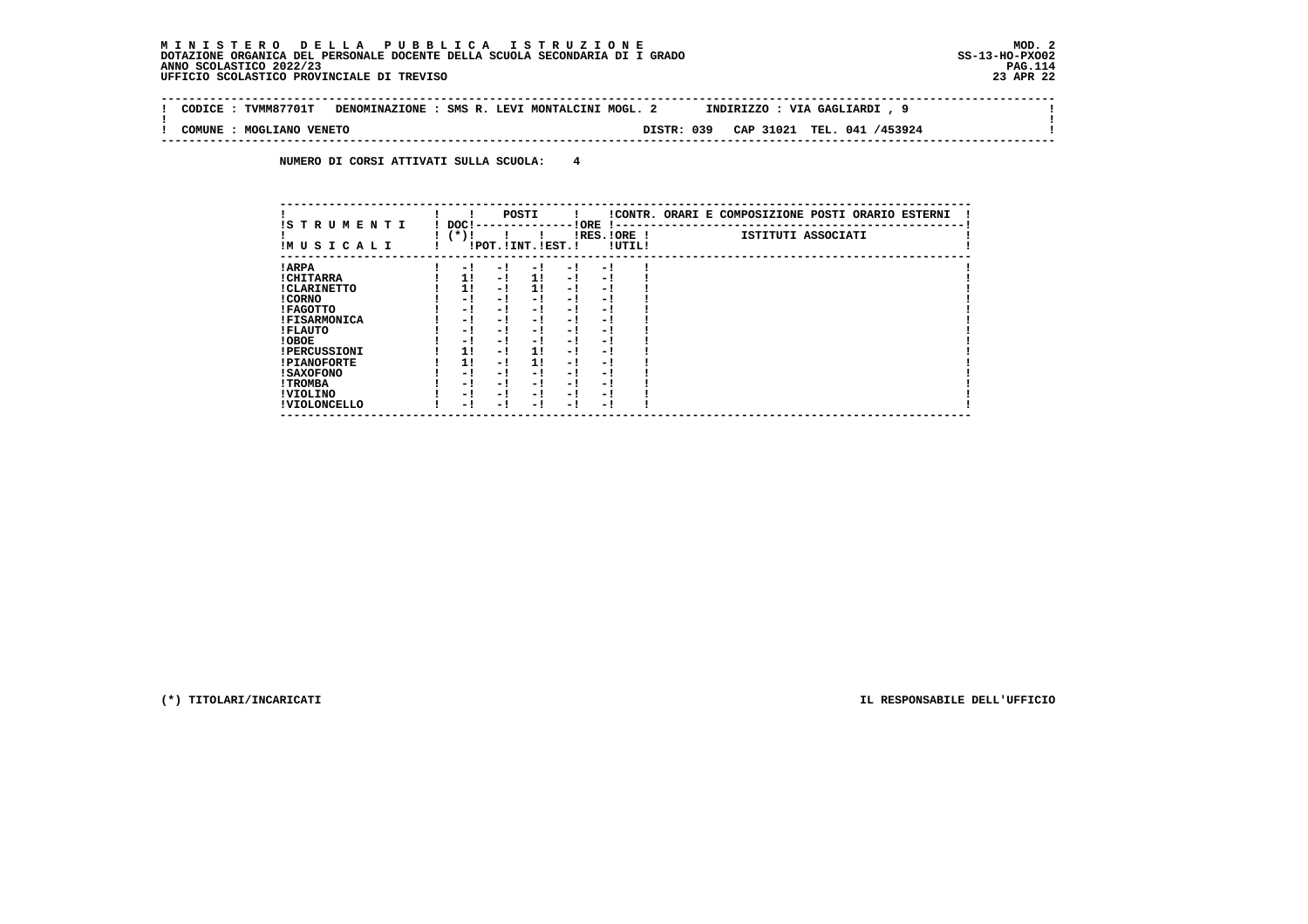## **M I N I S T E R O D E L L A P U B B L I C A I S T R U Z I O N E MOD. 2**DOTAZIONE ORGANICA DEL PERSONALE DOCENTE DELLA SCUOLA SECONDARIA DI I GRADO **SCOLASTICO SCOLASTICO 2022/23 PAG.115**<br>PAGO SCOLASTICO 2022/23 PAG.115<br>UFFICIO SCOLASTICO PROVINCIALE DI TREVISO

| CODICE: TVMM87801N DENOMINAZIONE: MARGHERITA HACK                                    |         |                                                                                                                                                                                                       |                                                                                                                                  |                                                                                   |               |                                                       |                   |                                           |                                                                                                                                                     | INDIRIZZO : VIA ROMA 84                                                                                |                                                                                                                                                                                                                                   |
|--------------------------------------------------------------------------------------|---------|-------------------------------------------------------------------------------------------------------------------------------------------------------------------------------------------------------|----------------------------------------------------------------------------------------------------------------------------------|-----------------------------------------------------------------------------------|---------------|-------------------------------------------------------|-------------------|-------------------------------------------|-----------------------------------------------------------------------------------------------------------------------------------------------------|--------------------------------------------------------------------------------------------------------|-----------------------------------------------------------------------------------------------------------------------------------------------------------------------------------------------------------------------------------|
| COMUNE : MOGLIANO VENETO                                                             |         |                                                                                                                                                                                                       |                                                                                                                                  |                                                                                   |               |                                                       |                   |                                           |                                                                                                                                                     |                                                                                                        | DISTR: 039 CAP 31021 TEL. 041 /5902898                                                                                                                                                                                            |
|                                                                                      |         |                                                                                                                                                                                                       |                                                                                                                                  |                                                                                   |               | $\mathbf{I}$                                          |                   |                                           |                                                                                                                                                     | TEMPO NORMALE !! TEMPO PROLUNGATO !<br>III !                                                           |                                                                                                                                                                                                                                   |
|                                                                                      |         |                                                                                                                                                                                                       | <b>!TOTALE ALUNNI</b><br><b>!TOTALE CLASSI</b><br><b>!CLASSI DI INGLESE</b><br><b>!CLASSI DI FRANCESE</b><br>!CLASSI DI SPAGNOLO | !CLASSI DI TEDESCO<br>!CLASSI DI INGLESE APPROF. !<br>!CLASSI DI ITALIANO APPROF. | $\frac{1}{1}$ | $\mathbf{I}$<br>$-1$ and $-1$<br>$-1$<br>$-1$<br>$-1$ |                   | $-11$<br>$-11$<br>$-11$<br>$-11$<br>$-11$ | 5 <sub>1</sub><br>5 <sub>1</sub><br>$\frac{1}{2}$ $\frac{1}{2}$ $\frac{1}{2}$ $\frac{1}{2}$ $\frac{1}{2}$ $\frac{1}{2}$ $\frac{1}{2}$ $\frac{1}{2}$ | $-11104$ $179$ $197$ 1                                                                                 |                                                                                                                                                                                                                                   |
|                                                                                      |         |                                                                                                                                                                                                       |                                                                                                                                  |                                                                                   |               |                                                       |                   |                                           |                                                                                                                                                     |                                                                                                        |                                                                                                                                                                                                                                   |
| CONCORSO !(*)!POT.!INT.!EST. ! ! I III III II III !                                  |         |                                                                                                                                                                                                       |                                                                                                                                  |                                                                                   |               | !DOC! ! ! !RES.! TEMPO NOR. ! TEMPO PROL.!            |                   |                                           |                                                                                                                                                     | ISTITUTI ASSOCIATI                                                                                     |                                                                                                                                                                                                                                   |
| ----------------------------------<br>Italiano                                       |         | $1 \quad 1 \quad 1 \quad 1 \quad 1$                                                                                                                                                                   |                                                                                                                                  | $! 10! -! 10! 1! -! - - 15$<br>1 <sup>3</sup>                                     |               | $  1 -$                                               | - - ICOMPLETA CON |                                           |                                                                                                                                                     |                                                                                                        | - - !TVMM87701T SMS R. LEVI MONTALCINI MOGL. 2                                                                                                                                                                                    |
| ! Matematica                                                                         |         | $! 4! - 1 6! 1!$<br>$1 \quad 1 \quad 1 \quad 1 \quad 1$                                                                                                                                               |                                                                                                                                  |                                                                                   |               |                                                       |                   |                                           |                                                                                                                                                     |                                                                                                        | - 1 - - - 1 9 - - ICOMPLETA CON<br>1 - - - 1 9 - - ITVMM868013 SMS CASTELLER PAESE (I.C.)<br>2 ! - - - 1 8 - - !ALLA TVMM87701T SMS R. LEVI MONTALCINI MOGL.                                                                      |
| Francese<br>Inglese<br>Spagnolo                                                      | $1 - 1$ | $\begin{bmatrix} 1 & -1 & -1 & -1 & -1 \end{bmatrix}$<br>$\frac{1}{2!}$ 2! $\frac{1}{2!}$ 2! $\frac{1}{2!}$ 3!                                                                                        | $-!$ $-!$ $1!$                                                                                                                   | $-1$ $-1$                                                                         |               |                                                       |                   |                                           |                                                                                                                                                     | - - 114 - - ICOMPLETA CON<br>- - 114 - - ICOMPLETA CON<br>- - I - - - ITVMM81301V SMS PREGANZIOL (I.C) |                                                                                                                                                                                                                                   |
| Tedesco<br>Ed.Artistica                                                              |         | $1 \quad 1 \quad 1 \quad 1 \quad 1$<br>$1 - 1 - 1 - 1 - 1$<br>$1 \quad 1! \quad 1! \quad 1! \quad -! \quad -! \quad -$                                                                                |                                                                                                                                  | $\frac{1}{4}$<br>$2 \cdot 1$                                                      |               |                                                       |                   |                                           |                                                                                                                                                     |                                                                                                        |                                                                                                                                                                                                                                   |
| Ed.Tecnica                                                                           |         | $\begin{array}{cccccccccccccc} 1 & 1 & 1 & 1 & 1 & 1 & 1 \end{array}$<br>$\frac{1}{2}$ 1 1 1 $\frac{1}{2}$ 1 1 $\frac{1}{2}$<br>$\begin{array}{cccccccccccccc} 1 & 1 & 1 & 1 & 1 & 1 & 1 \end{array}$ |                                                                                                                                  | $\mathbf{I}$ $\mathbf{I}$<br>$-1$ $-1$                                            |               |                                                       |                   |                                           |                                                                                                                                                     |                                                                                                        | - - 14 - - IALLA TVMM835010 SMS "EUROPA" ZERO BRANCO (I.C.<br>- - 14 - - IALLA TVMM813010 SMS "EUROPA" ZERO BRANCO (I.C.                                                                                                          |
| Ed.Musicale : 1! -! 1! -!<br>Ed.Fisica                                               |         | $1 \t1 \t-1 \t1 \t-1$                                                                                                                                                                                 |                                                                                                                                  |                                                                                   |               |                                                       |                   |                                           |                                                                                                                                                     |                                                                                                        | 1 1 - 1 1 - 1 - 1 - 1 - 1 - 1 4 - - 14 - 1ALLA TVMM835010 SMS "EUROPA" ZERO BRANCO (I.C.<br>1 1 - 1 1 - 1 - 1 - 1 - 1 4 - 1ALLA TVMM835010 CASIER SMS "A.VIVALDI"<br>1 1 - 1 1 - 1 - 1 - - 1 4 - 1ALLA TVMM835010 CASIER SMS "A.V |
| Strumento Musicale ! 4! -!                                                           |         | $\mathbf{I}$ $\mathbf{I}$<br>$\mathbf{I}$ and $\mathbf{I}$ and $\mathbf{I}$                                                                                                                           | $4! -1 -1$<br><b>The Common</b><br>$\mathbf{I}$ and $\mathbf{I}$                                                                 |                                                                                   |               |                                                       |                   |                                           |                                                                                                                                                     |                                                                                                        |                                                                                                                                                                                                                                   |
|                                                                                      |         | $\begin{array}{cccccccccc} 1 & 1 & 1 & 1 & 1 & 1 & 1 \\ 1 & 1 & 1 & 1 & 1 & 1 & 1 \\ \end{array}$<br>-------------------------                                                                        |                                                                                                                                  |                                                                                   |               |                                                       |                   |                                           |                                                                                                                                                     |                                                                                                        |                                                                                                                                                                                                                                   |
| !(*)! I II III !POT.!INT.!EST.!                                                      |         |                                                                                                                                                                                                       |                                                                                                                                  |                                                                                   |               |                                                       |                   |                                           |                                                                                                                                                     |                                                                                                        |                                                                                                                                                                                                                                   |
| ! SOS.PSICOFISICO ! 2! 4 ! 3 !<br>$!$ SOS.UDITO $!$ -! -!<br>$!$ SOS.VISTA $!$ -! -! |         |                                                                                                                                                                                                       |                                                                                                                                  | $2! - 12! - 1$                                                                    |               |                                                       |                   |                                           |                                                                                                                                                     |                                                                                                        |                                                                                                                                                                                                                                   |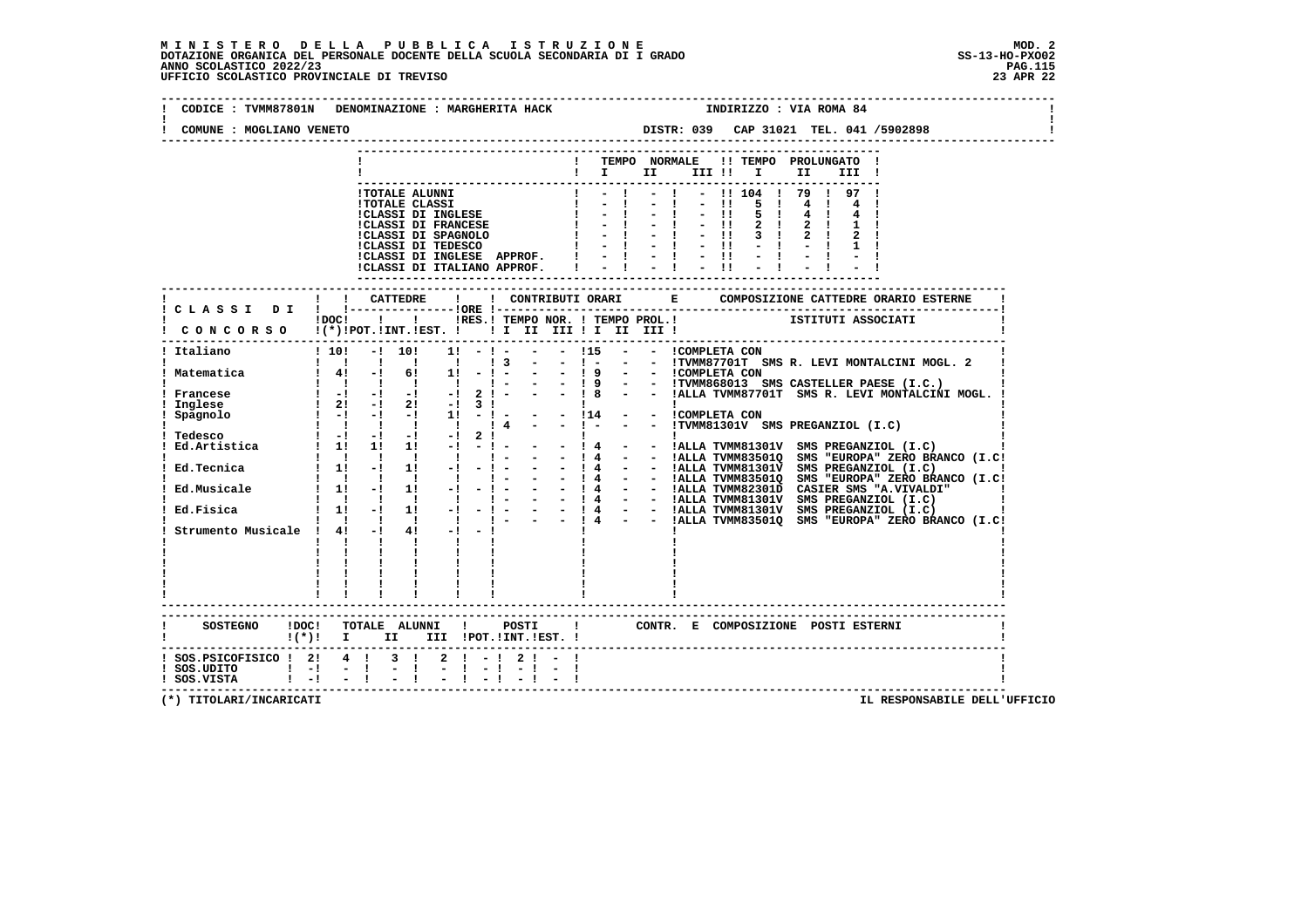# **M I N I S T E R O D E L L A P U B B L I C A I S T R U Z I O N E MOD. 2**DOTAZIONE ORGANICA DEL PERSONALE DOCENTE DELLA SCUOLA SECONDARIA DI I GRADO **SCOLASTICO SCOLASTICO 2022/23 PAG.116**<br>PAGO SCOLASTICO 2022/23 PAG.116<br>23 DERICIO SCOLASTICO PROVINCIALE DI TREVISO

| ---------------------<br><b>TVMM87801N</b><br>CODICE<br><b>DENOMINAZIONE</b> | <b>MARGHERITA HACK</b> | <b>INDIRIZZO</b> |           | VIA ROMA 84 |          |  |
|------------------------------------------------------------------------------|------------------------|------------------|-----------|-------------|----------|--|
| MOGLIANO VENETO<br>COMUNE                                                    | DISTR:                 | 039              | CAP 31021 | TEL. 041,   | /5902898 |  |

 **NUMERO DI CORSI ATTIVATI SULLA SCUOLA: 4**

| IS TRUMENTI         | DOC! |     | POSTI                 |      | ! ORE<br>$1 - -$ |                       | !CONTR. ORARI E COMPOSIZIONE POSTI ORARIO ESTERNI |
|---------------------|------|-----|-----------------------|------|------------------|-----------------------|---------------------------------------------------|
| IM U S I C A L I    | (*)! |     | !POT. ! INT. ! EST. ! |      |                  | IRES.IORE !<br>!UTIL! | ISTITUTI ASSOCIATI                                |
| ! ARPA              | $-1$ | - 1 | - !                   | $-1$ | - !              |                       |                                                   |
| ! CHITARRA          | 1!   | - ! | 11                    | - !  | - 1              |                       |                                                   |
| ! CLARINETTO        | 1!   | - ! | 11                    | - 1  | - 1              |                       |                                                   |
| ! CORNO             | - 1  | - ! | - 1                   | - !  | - 1              |                       |                                                   |
| ! FAGOTTO           | - 1  | - ! | - 1                   | - 1  | - 1              |                       |                                                   |
| <b>!FISARMONICA</b> | - 1  | - ! | - !                   | - 1  | - 1              |                       |                                                   |
| ! FLAUTO            | - 1  | - 1 | - 1                   | - 1  | - 1              |                       |                                                   |
| ! OBOE              | - 1  | - ! | - 1                   | $-1$ | - 1              |                       |                                                   |
| <b>!PERCUSSIONI</b> | 1!   | - 1 | 11                    | - 1  | - 1              |                       |                                                   |
| <b>!PIANOFORTE</b>  | 1!   | - ! | 11                    | - !  | - 1              |                       |                                                   |
| ! SAXOFONO          | - 1  | - ! | - !                   | - 1  | - 1              |                       |                                                   |
| ! TROMBA            | - 1  | - 1 | - !                   | - 1  | - 1              |                       |                                                   |
| ! VIOLINO           | - 1  | - ! | - 1                   | $-1$ | - 1              |                       |                                                   |
| ! VIOLONCELLO       | - 1  | - 1 | - 1                   | – !  | - 1              |                       |                                                   |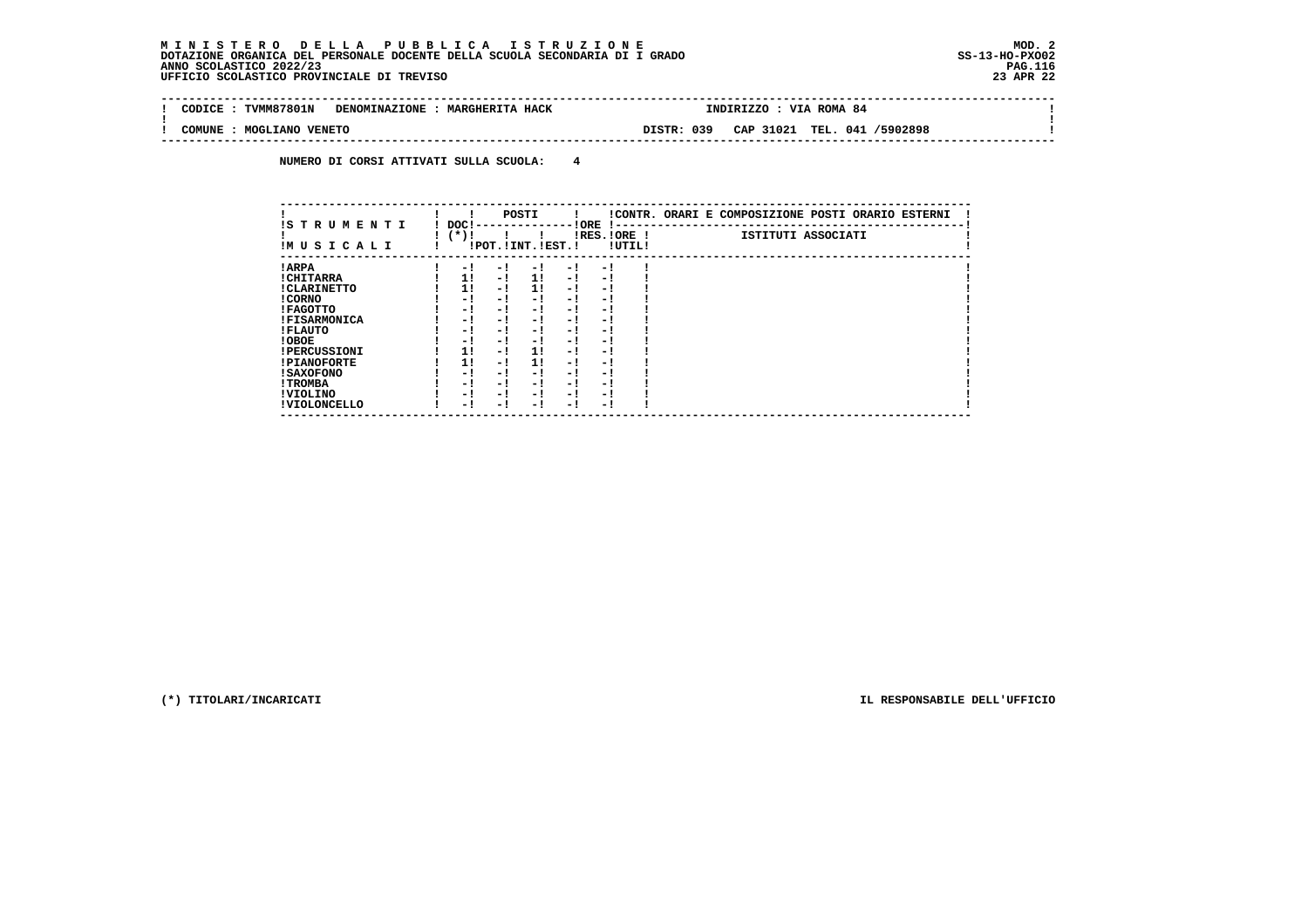## **M I N I S T E R O D E L L A P U B B L I C A I S T R U Z I O N E MOD. 2**DOTAZIONE ORGANICA DEL PERSONALE DOCENTE DELLA SCUOLA SECONDARIA DI I GRADO **SCOLASTICO SCOLASTICO 2022/23 PAG.117**<br>PAGO SCOLASTICO 2022/23 PAG.117<br>23 APR 22 UFFICIO SCOLASTICO PROVINCIALE DI TREVISO

| CODICE: TVMM87901D                                                 | DENOMINAZIONE : MONTEBELLUNA 2 SMS                                                                                                                                                                                                                                        | INDIRIZZO : VIA MORETTI, 8                                                                                                                                                                                                                                                                                                |
|--------------------------------------------------------------------|---------------------------------------------------------------------------------------------------------------------------------------------------------------------------------------------------------------------------------------------------------------------------|---------------------------------------------------------------------------------------------------------------------------------------------------------------------------------------------------------------------------------------------------------------------------------------------------------------------------|
| COMUNE : MONTEBELLUNA                                              |                                                                                                                                                                                                                                                                           | DISTR: 010 CAP 31044 TEL. 0423/603982                                                                                                                                                                                                                                                                                     |
|                                                                    |                                                                                                                                                                                                                                                                           | ! TEMPO NORMALE !! TEMPO PROLUNGATO !<br>$\blacksquare$ $\blacksquare$ $\blacksquare$ $\blacksquare$ $\blacksquare$ $\blacksquare$ $\blacksquare$<br>II III !                                                                                                                                                             |
|                                                                    | !TOTALE ALUNNI<br><b>!TOTALE CLASSI</b><br>!CLASSI DI INGLESE<br><b>!CLASSI DI FRANCESE</b><br>!CLASSI DI SPAGNOLO                 !           !<br>!CLASSI DI TEDESCO                 !                 !<br>!CLASSI DI INGLESE APPROF. !<br>!CLASSI DI ITALIANO APPROF. | ! 120 ! 180 ! 117 !!<br>5<br>$\blacksquare$<br>5 !!<br>$3 \quad 11$<br>$-11$<br>$1 \t3 \t1 \t4 \t1 \t2 \t11$<br>$-11$                                                                                                                                                                                                     |
|                                                                    |                                                                                                                                                                                                                                                                           |                                                                                                                                                                                                                                                                                                                           |
|                                                                    | ! CONCORSO !(*)!POT.!INT.!EST. ! ! I III III ! II III !                                                                                                                                                                                                                   | !DOC! ! ! !RES.! TEMPO NOR. ! TEMPO PROL.! [STITUTI ASSOCIATI                                                                                                                                                                                                                                                             |
| ! Italiano<br>! Matematica<br>! Francese                           | ! 7! -! 10!<br>416<br>$-1$<br>$1 \t6! - 1 \t6! - 1 \t1 \t6$<br>$1 \t11 - 1 \t11$<br>$-1$<br>2!                                                                                                                                                                            | - - ! - - - !ALLA TVMM83101C SMS "TONIOLO" ISTRANA (I.C.) !<br>- ! - - - !ALLA TVMM83001L SC. SECONDARIA 1 GR. TORRETT!                                                                                                                                                                                                   |
| ! Inglese<br>! Spagnolo<br>! Tedesco<br>! Ed. Artistica            | $\frac{1}{3!}$ 3! 1! 3! $\frac{1}{3!}$ -! - ! 3<br>$1 - 1 - 1 - 1 - 1$<br>$-1 - 1$<br>$\frac{1}{2}$ 11 $\frac{1}{2}$ 11<br>$-1 - 1$<br>1 31 11 21<br>$-1$ 2 $1$                                                                                                           | $\frac{1}{2}$ = $\frac{1}{2}$ = $\frac{1}{2}$ = $\frac{1}{2}$ = $\frac{1}{2}$ = $\frac{1}{2}$ = $\frac{1}{2}$ = $\frac{1}{2}$ = $\frac{1}{2}$ = $\frac{1}{2}$ = $\frac{1}{2}$ = $\frac{1}{2}$ = $\frac{1}{2}$ = $\frac{1}{2}$ = $\frac{1}{2}$ = $\frac{1}{2}$ = $\frac{1}{2}$ = $\frac{1}{2}$ = $\frac{1$<br>$\mathbf{I}$ |
| ! Ed.Tecnica<br>! Ed.Musicale<br>Ed.Fisica                         | $1 \quad 2! \quad -1 \quad 2!$<br>$-1$<br>$-12$<br>$1 \quad 1! \quad -1 \quad 2!$<br>$-1$<br>$2 \cdot 1$<br>$1 \quad 2! \quad -! \quad 2! \quad -! \quad -! \quad 2$                                                                                                      | - !ALLA TVMM82801L SMS TREVIGNANO (IC)<br>$  1 -$<br>$\frac{1}{2}$ - $\frac{1}{2}$ - $\frac{1}{2}$ 1.1 TVMM82801L SMS TREVIGNANO (IC)                                                                                                                                                                                     |
| Strumento Musicale ! 4! -!                                         | $4! -1 -1$<br>$\mathbf{1}$ $\mathbf{1}$<br>$\mathbf{I}$ and $\mathbf{I}$<br>$\mathbf{I}$<br>$\mathbf{I}$ and $\mathbf{I}$                                                                                                                                                 |                                                                                                                                                                                                                                                                                                                           |
|                                                                    | SOSTEGNO !DOC! TOTALE ALUNNI ! POSTI                                                                                                                                                                                                                                      | ! CONTR. E COMPOSIZIONE POSTI ESTERNI                                                                                                                                                                                                                                                                                     |
|                                                                    | !(*)! I II III !POT.!INT.!EST.!                                                                                                                                                                                                                                           |                                                                                                                                                                                                                                                                                                                           |
| $!$ SOS.UDITO $!$ - $!$ - $!$ - $!$<br>$!$ SOS.VISTA $!$ $-!$ $-1$ | $:$ SOS. PSICOFISICO $:$ 1: 4 $:$ 11 $:$ 3 $:$ - $:$ 6 $:$ -<br>$-1$ $-$                                                                                                                                                                                                  |                                                                                                                                                                                                                                                                                                                           |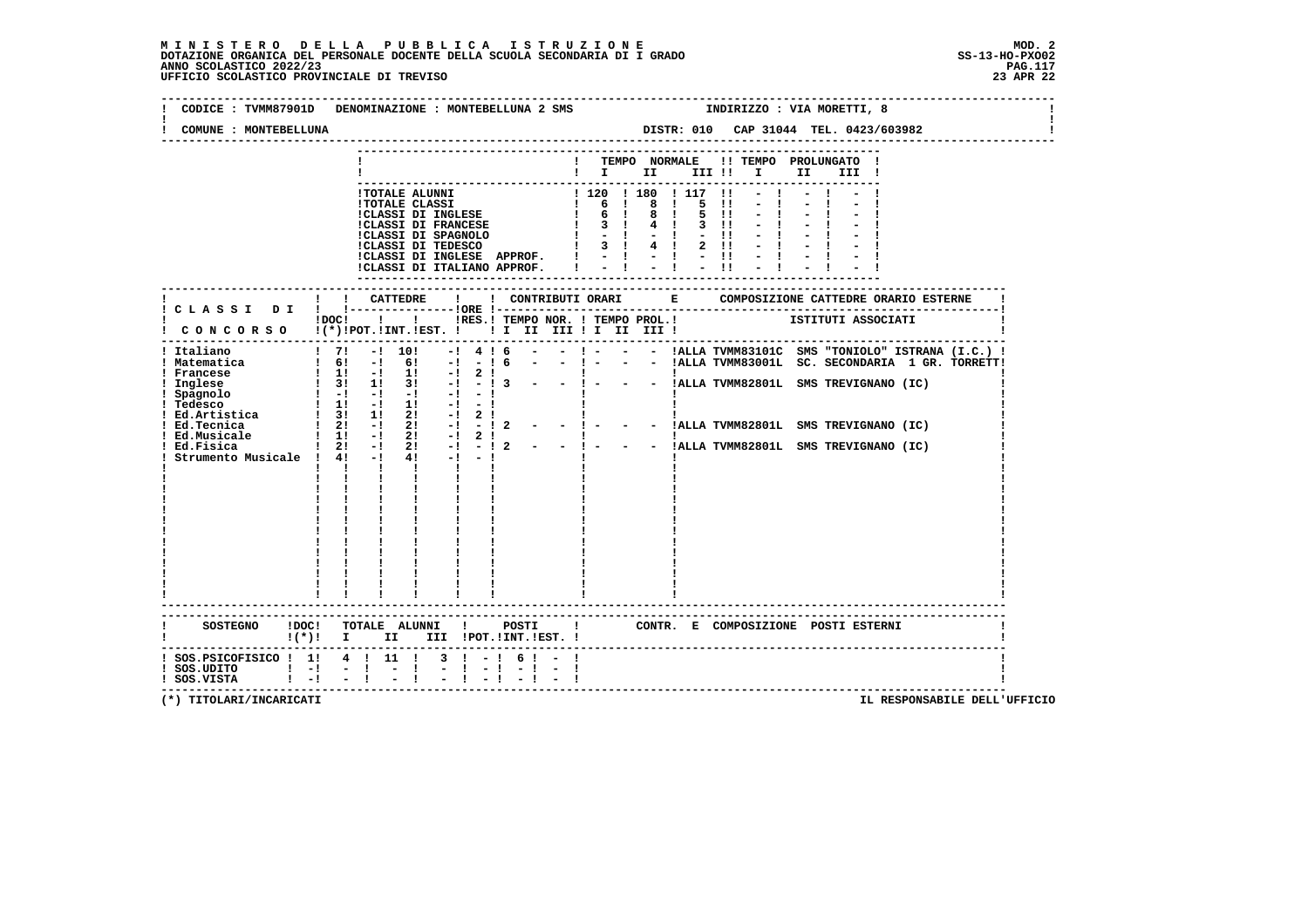#### **M I N I S T E R O D E L L A P U B B L I C A I S T R U Z I O N E MOD. 2 DOTAZIONE ORGANICA DEL PERSONALE DOCENTE DELLA SCUOLA SECONDARIA DI I GRADO** ANNO SCOLASTICO 2022/23 UFFICIO SCOLASTICO PROVINCIALE DI TREVISO

| : TVMM87901D<br>CODICE : | DENOMINAZIONE : MONTEBELLUNA 2 SMS | INDIRIZZO : VIA MORETTI,                 |  |
|--------------------------|------------------------------------|------------------------------------------|--|
| COMUNE<br>: MONTEBELLUNA |                                    | CAP 31044 TEL. 0423/603982<br>DISTR: 010 |  |

 **NUMERO DI CORSI ATTIVATI SULLA SCUOLA: 4**

| IS T R U M E N T I  | DOC! |     | POSTI                 |      | ! ORE                    |        | !CONTR. ORARI E COMPOSIZIONE POSTI ORARIO ESTERNI |
|---------------------|------|-----|-----------------------|------|--------------------------|--------|---------------------------------------------------|
| IMUSICALI           | (*)! |     | !POT. ! INT. ! EST. ! |      | -1 - -<br>$IRES.IORE$ !  | !UTIL! | ISTITUTI ASSOCIATI                                |
| ! ARPA              | - 1  | - 1 | - 1                   | - 1  | - !                      |        |                                                   |
| ! CHITARRA          | 11   | - ! | 11                    | - !  | - 1                      |        |                                                   |
| ! CLARINETTO        | - 1  | - ! | - 1                   | - 1  | - 1                      |        |                                                   |
| ! CORNO             | - 1  | - ! | - 1                   | - 1  | - 1                      |        |                                                   |
| ! FAGOTTO           | - 1  | - ! | - 1                   | - 1  | - 1                      |        |                                                   |
| <b>!FISARMONICA</b> | - 1  | - ! | - !                   | - 1  | - 1                      |        |                                                   |
| ! FLAUTO            | 1!   | - ! | 11                    | - !  | - 1                      |        |                                                   |
| ! OBOE              | - 1  | - ! | - 1                   | $-1$ | - 1                      |        |                                                   |
| <b>!PERCUSSIONI</b> | 1!   | - 1 | 11                    | - 1  | - 1                      |        |                                                   |
| <b>!PIANOFORTE</b>  | 1!   | - 1 | 1!                    | - 1  | - 1                      |        |                                                   |
| ! SAXOFONO          | - 1  | - ! | - !                   | - 1  | $\overline{\phantom{0}}$ |        |                                                   |
| ! TROMBA            | - 1  | - ! | - 1                   | - 1  | - 1                      |        |                                                   |
| ! VIOLINO           | - 1  | - 1 | - !                   | $-1$ | - 1                      |        |                                                   |
| ! VIOLONCELLO       | - 1  | - 1 | - 1                   | - '  | - 1                      |        |                                                   |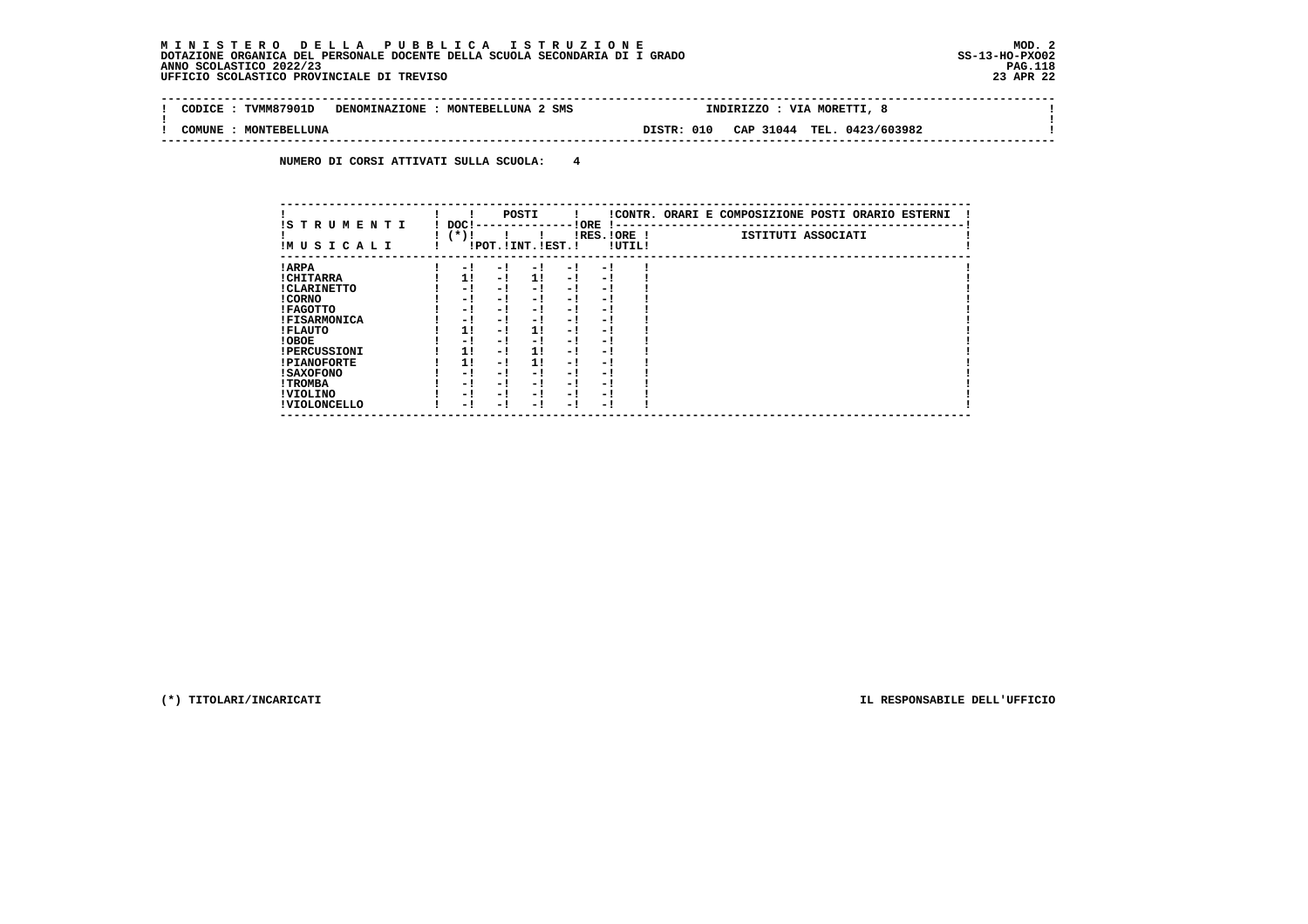| CODICE: TVMM88001N                                                         |  |                                        |                    | DENOMINAZIONE : SMS GORGO AL MONTICANO (IC)                                                                                            |           |              |                   |                         |          |                           |              |                          |  | INDIRIZZO : VIA ROMA 56/58                                    |                                                   |                                                           |  |
|----------------------------------------------------------------------------|--|----------------------------------------|--------------------|----------------------------------------------------------------------------------------------------------------------------------------|-----------|--------------|-------------------|-------------------------|----------|---------------------------|--------------|--------------------------|--|---------------------------------------------------------------|---------------------------------------------------|-----------------------------------------------------------|--|
| COMUNE : GORGO AL MONTICANO                                                |  |                                        |                    |                                                                                                                                        |           |              |                   |                         |          |                           |              |                          |  |                                                               |                                                   |                                                           |  |
|                                                                            |  |                                        |                    |                                                                                                                                        |           |              |                   |                         |          | TEMPO NORMALE             |              |                          |  | !! TEMPO PROLUNGATO !                                         |                                                   |                                                           |  |
|                                                                            |  |                                        |                    |                                                                                                                                        |           |              |                   |                         |          |                           |              |                          |  | $\blacksquare$                                                |                                                   |                                                           |  |
|                                                                            |  |                                        |                    |                                                                                                                                        |           |              |                   |                         |          | ! 34 ! 34 ! 37 !1         |              |                          |  |                                                               |                                                   |                                                           |  |
|                                                                            |  |                                        |                    |                                                                                                                                        |           |              |                   |                         |          |                           |              | $\mathbf{H}$             |  |                                                               |                                                   |                                                           |  |
|                                                                            |  |                                        |                    |                                                                                                                                        |           |              |                   |                         |          |                           | $2 \quad 11$ |                          |  |                                                               |                                                   |                                                           |  |
|                                                                            |  |                                        |                    |                                                                                                                                        |           |              |                   |                         |          |                           | $1 \quad 11$ |                          |  |                                                               |                                                   |                                                           |  |
|                                                                            |  |                                        |                    |                                                                                                                                        |           |              |                   |                         |          | $1 - 1 - 1 - 1 = 11$      | $-11$        |                          |  |                                                               |                                                   |                                                           |  |
|                                                                            |  |                                        |                    | !CLASSI DI INGLESE APPROF. !                                                                                                           |           |              |                   |                         |          |                           |              | $ i$ $i$ $j$ $i$ $j$ $j$ |  |                                                               |                                                   |                                                           |  |
|                                                                            |  |                                        |                    | !CLASSI DI ITALIANO APPROF.                                                                                                            |           |              |                   |                         |          | $-1 - 1 - 1$              |              |                          |  |                                                               |                                                   |                                                           |  |
|                                                                            |  |                                        |                    |                                                                                                                                        |           |              |                   |                         |          |                           |              |                          |  |                                                               |                                                   |                                                           |  |
|                                                                            |  |                                        |                    |                                                                                                                                        |           |              |                   |                         |          |                           |              |                          |  |                                                               |                                                   |                                                           |  |
|                                                                            |  |                                        |                    |                                                                                                                                        |           |              |                   |                         |          |                           |              |                          |  | !DOC! ! ! !RES.! TEMPO NOR. ! TEMPO PROL.! [STITUTI ASSOCIATI |                                                   |                                                           |  |
| CONCORSO !(*)!POT.!INT.!EST. ! ! I II III ! I III III !                    |  |                                        |                    |                                                                                                                                        |           |              |                   |                         |          |                           |              |                          |  |                                                               |                                                   |                                                           |  |
|                                                                            |  |                                        | ! 8! 1! 11!        |                                                                                                                                        | $1! - 12$ |              |                   |                         |          | $- !$ $ - !$ COMPLETA CON |              |                          |  |                                                               |                                                   |                                                           |  |
| ! Italiano                                                                 |  |                                        |                    |                                                                                                                                        |           | 16           | $\sim$ 100 $\sim$ |                         |          |                           |              |                          |  |                                                               |                                                   | - !- - - !TVMM84901N SMS GIOVANNI XXIII GAIARINE (IC      |  |
| ! Matematica                                                               |  |                                        |                    |                                                                                                                                        |           |              |                   |                         |          |                           |              |                          |  |                                                               |                                                   |                                                           |  |
| ! Francese                                                                 |  |                                        |                    | $\begin{array}{ccccccccc}\n1 & 31 & -1 & 71 & -1 & -1 \\ 1 & 11 & -1 & 11 & -1 & 4 & 4 \\ 1 & 31 & -1 & 31 & -1 & 6 & 17\n\end{array}$ |           |              |                   |                         |          |                           |              |                          |  |                                                               |                                                   | - ! - - - !ALLA TVMM861018 SECONDARIA 1 "I.NIEVO" - IC    |  |
| ! Inglese                                                                  |  |                                        |                    |                                                                                                                                        |           |              |                   |                         | $-1 - 1$ |                           |              |                          |  |                                                               |                                                   | - ! - - - !ALLA TVMM855011 SMS"MARTINI"SALGAREDA (I.C.) ! |  |
| ! Spagnolo                                                                 |  |                                        |                    | $! -! -! -! -! -! -! 6$                                                                                                                |           | 16           |                   |                         |          |                           |              |                          |  |                                                               | $  1   1$ ALLA TVMM86001C SMS. G. GRITTI-SAN POLO | - - !ALLA TVMM88101D SMS GIRARDINI MOTTA DI L. (IC!       |  |
|                                                                            |  |                                        |                    |                                                                                                                                        |           |              |                   |                         |          |                           |              |                          |  |                                                               |                                                   |                                                           |  |
|                                                                            |  |                                        |                    |                                                                                                                                        |           |              |                   |                         |          |                           |              |                          |  |                                                               |                                                   |                                                           |  |
|                                                                            |  |                                        |                    |                                                                                                                                        |           |              |                   |                         |          |                           |              |                          |  |                                                               |                                                   |                                                           |  |
|                                                                            |  |                                        |                    |                                                                                                                                        |           |              |                   |                         |          |                           |              |                          |  |                                                               |                                                   |                                                           |  |
|                                                                            |  | $\mathbf{I}$ $\mathbf{I}$ $\mathbf{I}$ |                    | <b>The Common</b>                                                                                                                      |           | $\mathbf{I}$ |                   |                         |          |                           |              |                          |  |                                                               |                                                   |                                                           |  |
|                                                                            |  | $\mathbf{I}$ and $\mathbf{I}$          | $\mathbf{I}$       | <b>Links</b>                                                                                                                           |           |              |                   |                         |          |                           |              |                          |  |                                                               |                                                   |                                                           |  |
|                                                                            |  |                                        |                    |                                                                                                                                        |           |              |                   |                         |          |                           |              |                          |  |                                                               |                                                   |                                                           |  |
|                                                                            |  |                                        |                    |                                                                                                                                        |           |              |                   |                         |          |                           |              |                          |  |                                                               |                                                   |                                                           |  |
|                                                                            |  |                                        |                    |                                                                                                                                        |           |              |                   |                         |          |                           |              |                          |  |                                                               |                                                   |                                                           |  |
|                                                                            |  |                                        |                    |                                                                                                                                        |           |              |                   |                         |          |                           |              |                          |  |                                                               |                                                   |                                                           |  |
|                                                                            |  |                                        |                    |                                                                                                                                        |           |              |                   |                         |          |                           |              |                          |  |                                                               |                                                   |                                                           |  |
|                                                                            |  |                                        |                    |                                                                                                                                        |           |              |                   |                         |          |                           |              |                          |  |                                                               |                                                   |                                                           |  |
|                                                                            |  |                                        |                    |                                                                                                                                        |           |              |                   |                         |          |                           |              |                          |  |                                                               |                                                   |                                                           |  |
|                                                                            |  |                                        |                    |                                                                                                                                        |           |              |                   |                         |          |                           |              |                          |  |                                                               |                                                   |                                                           |  |
|                                                                            |  |                                        |                    |                                                                                                                                        |           |              |                   |                         |          |                           |              |                          |  |                                                               |                                                   |                                                           |  |
| SOSTEGNO !DOC! TOTALE ALUNNI ! POSTI ! CONTR. E COMPOSIZIONE POSTI ESTERNI |  |                                        |                    |                                                                                                                                        |           |              |                   |                         |          |                           |              |                          |  |                                                               |                                                   |                                                           |  |
| $\mathbf{I}(\star)$ $\mathbf{I}$                                           |  |                                        | II D               |                                                                                                                                        |           |              |                   | III !POT. !INT. !EST. ! |          |                           |              |                          |  |                                                               |                                                   |                                                           |  |
| ! SOS.PSICOFISICO ! 2! 2 ! 3 !                                             |  |                                        |                    |                                                                                                                                        | $1 \t-1$  |              | 61                |                         |          |                           |              |                          |  |                                                               |                                                   |                                                           |  |
| SOS.UDITO   -  -  <br>  SOS.VISTA   -  -                                   |  |                                        | Ė.<br>$\mathbf{L}$ |                                                                                                                                        |           |              |                   | $-1 - 1 - 1 - 1$        |          |                           |              |                          |  |                                                               |                                                   |                                                           |  |
|                                                                            |  |                                        |                    |                                                                                                                                        |           |              |                   |                         |          |                           |              |                          |  |                                                               |                                                   |                                                           |  |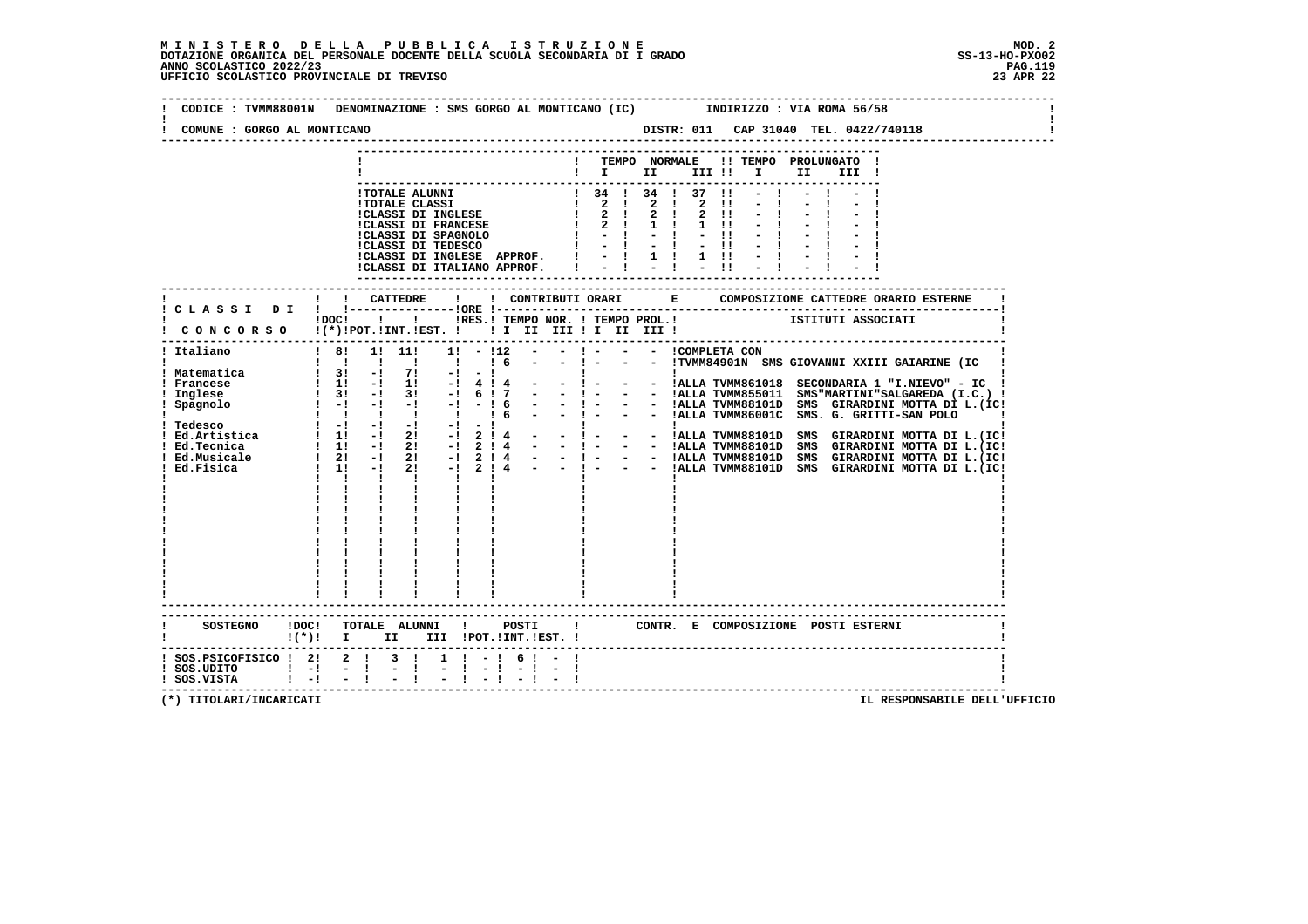# **M I N I S T E R O D E L L A P U B B L I C A I S T R U Z I O N E MOD. 2**DOTAZIONE ORGANICA DEL PERSONALE DOCENTE DELLA SCUOLA SECONDARIA DI I GRADO **SCOLASTICO SCOLASTICO 2022/23 PAG-**<br>PAGO SCOLASTICO 2022/23 PAG.120<br>23 APR 22 UFFICIO SCOLASTICO PROVINCIALE DI TREVISO

|                                                                                                                                  | CODICE: TVMM88002P DENOMINAZIONE: SMS MANSUE' (IC GORGO)                                                                                                                                                                                                                                                                                                                                                                                                                                                                                                                                                              |                                |                                                                                                                                                            |                                                                                                       | INDIRIZZO : VIALE PAOLO MOLIN 11      |          |  |
|----------------------------------------------------------------------------------------------------------------------------------|-----------------------------------------------------------------------------------------------------------------------------------------------------------------------------------------------------------------------------------------------------------------------------------------------------------------------------------------------------------------------------------------------------------------------------------------------------------------------------------------------------------------------------------------------------------------------------------------------------------------------|--------------------------------|------------------------------------------------------------------------------------------------------------------------------------------------------------|-------------------------------------------------------------------------------------------------------|---------------------------------------|----------|--|
| COMUNE : MANSUE'                                                                                                                 |                                                                                                                                                                                                                                                                                                                                                                                                                                                                                                                                                                                                                       |                                |                                                                                                                                                            |                                                                                                       | DISTR: 011 CAP 31040 TEL. 0422/741464 |          |  |
|                                                                                                                                  |                                                                                                                                                                                                                                                                                                                                                                                                                                                                                                                                                                                                                       |                                | ! TEMPO NORMALE !! TEMPO PROLUNGATO !                                                                                                                      |                                                                                                       |                                       | II III ! |  |
|                                                                                                                                  | !TOTALE ALUNNI<br><b>!TOTALE CLASSI</b><br><b>CLASSI DI INGLESE<br/>CLASSI DI FRANCESE</b><br>!CLASSI DI INGLESE APPROF.<br>!CLASSI DI ITALIANO APPROF.                                                                                                                                                                                                                                                                                                                                                                                                                                                               |                                | $!$ 50 $!$ 58 $!$ 53 $!$<br>$\begin{array}{cccccccc}\n1 & 3 & 1 & 3 & 1 & 3 & 1 \\ 1 & 3 & 1 & 3 & 1 & 3 & 1\n\end{array}$<br>$1 \t3 \t1 \t3 \t1 \t3 \t1!$ | $\begin{array}{cccccccccccccc} 1 & 1 & 1 & 1 & 1 & 1 & 1 \\ 1 & 1 & 1 & 1 & 1 & 1 & 1 \\ \end{array}$ |                                       |          |  |
|                                                                                                                                  | IDOC! !! IRES. I TEMPO NOR. I TEMPO PROL. ! [STITUTI ASSOCIATI                                                                                                                                                                                                                                                                                                                                                                                                                                                                                                                                                        |                                |                                                                                                                                                            |                                                                                                       |                                       |          |  |
| ! Italiano<br>! Matematica<br>! Francese<br>! Inglese<br>! Spagnolo<br>! Tedesco<br>! Ed.Musicale<br>Ed.Fisica                   | $1 - 1 - 1 - 1$<br>$-1 - -1$<br>$\begin{bmatrix} 1 & -1 & -1 & -1 & -1 & -1 \end{bmatrix}$<br>$\begin{bmatrix} 1 & -1 & -1 & -1 & -1 & -1 \end{bmatrix}$<br>$1 - 1 - 1 - 1$<br>$-1 - 1$<br>$\frac{1}{2}$ $\frac{1}{2}$ $\frac{1}{2}$ $\frac{1}{2}$ $\frac{1}{2}$ $\frac{1}{2}$<br>$-1 - 1$<br>$1 - 1 - 1 - 1$<br>$-1 - -1$<br>$-1 - 1$<br>$\blacksquare$ $\blacksquare$ $\blacksquare$ $\blacksquare$ $\blacksquare$<br>$-1$<br>$-1 - 1$<br>$1 - -1$<br>$-1$<br>$-1$ $-$<br>$-1 - 1$<br><b>The Contract of Contract of Contract</b><br>$\mathbf{I}$<br>$\mathbf{I}$ and $\mathbf{I}$<br>$\mathbf{I}$ and $\mathbf{I}$ |                                |                                                                                                                                                            |                                                                                                       |                                       |          |  |
|                                                                                                                                  | $!(*)!$ I II III !POT.!INT.!EST. !                                                                                                                                                                                                                                                                                                                                                                                                                                                                                                                                                                                    |                                |                                                                                                                                                            |                                                                                                       |                                       |          |  |
| $:$ SOS.PSICOFISICO $:$ - $:$ 2 $:$ 1 $:$<br>  SOS.UDITO                       <br>  SOS.VISTA                       <br>$1 - 1$ | $3 \t-1$<br>$\frac{1}{2}$ $\frac{1}{1}$<br>$\frac{1}{2}$ $\frac{1}{2}$                                                                                                                                                                                                                                                                                                                                                                                                                                                                                                                                                | $-1$ $-1$<br>$-1$<br>$-1$ $-1$ |                                                                                                                                                            |                                                                                                       |                                       |          |  |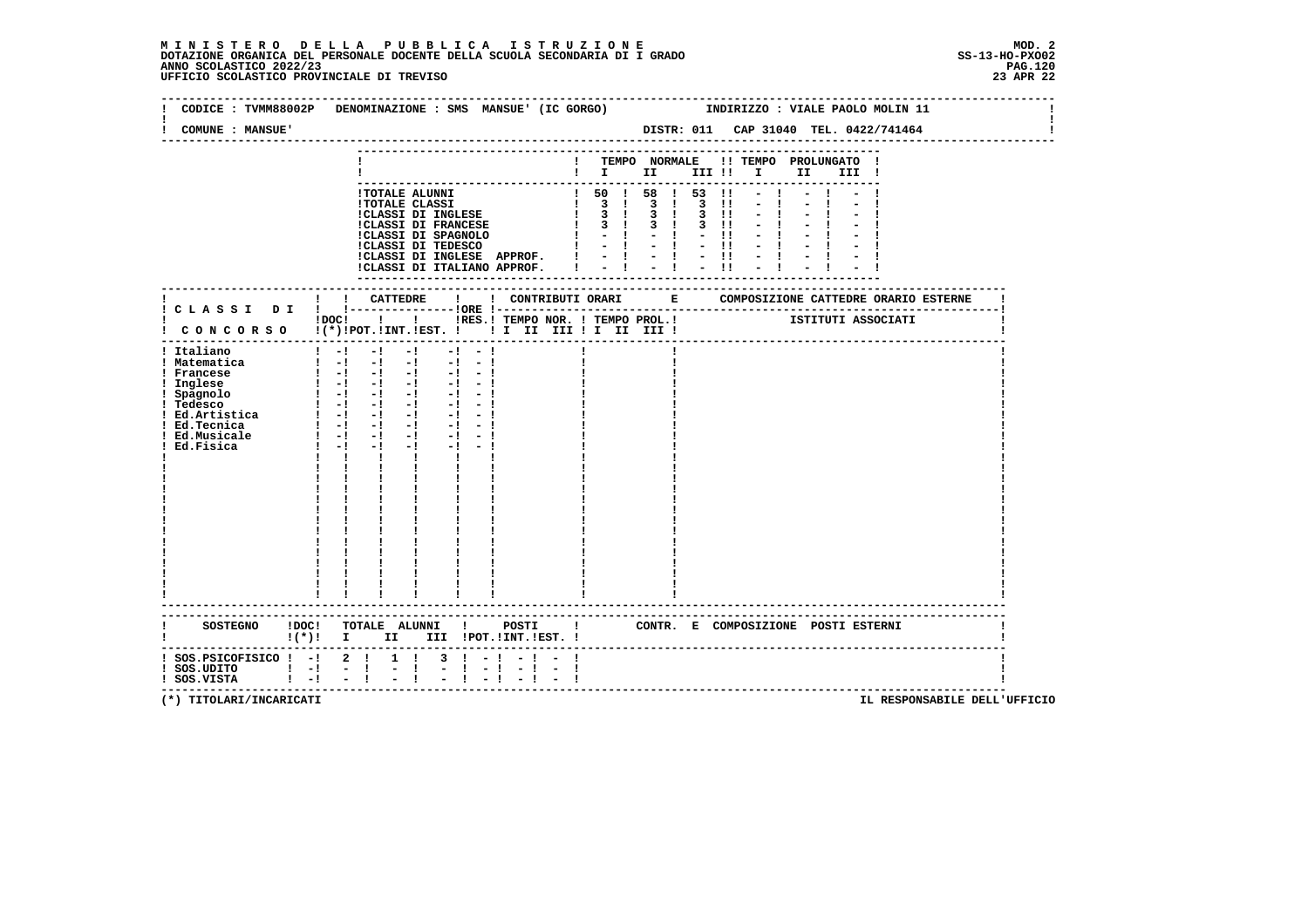# **M I N I S T E R O D E L L A P U B B L I C A I S T R U Z I O N E MOD. 2**DOTAZIONE ORGANICA DEL PERSONALE DOCENTE DELLA SCUOLA SECONDARIA DI I GRADO **SCOLASTICO SCOLASTICO 2022/23 PAG.121**<br>23 PAG.121 PAG.121<br>23 UFFICIO SCOLASTICO PROVINCIALE DI TREVISO

| CODICE : TVMM88003Q DENOMINAZIONE : SMS BATTISTIOLI CHIARANO<br>COMUNE : CHIARANO                                                                                                          |                                                                                                                                                                                                                 |                                                 |                                                                                                                                                                                                                                                                                                                                                                         |                                       |  |  |      | INDIRIZZO : VIA ROMA 67 |                    |  |
|--------------------------------------------------------------------------------------------------------------------------------------------------------------------------------------------|-----------------------------------------------------------------------------------------------------------------------------------------------------------------------------------------------------------------|-------------------------------------------------|-------------------------------------------------------------------------------------------------------------------------------------------------------------------------------------------------------------------------------------------------------------------------------------------------------------------------------------------------------------------------|---------------------------------------|--|--|------|-------------------------|--------------------|--|
|                                                                                                                                                                                            |                                                                                                                                                                                                                 |                                                 |                                                                                                                                                                                                                                                                                                                                                                         | ! TEMPO NORMALE !! TEMPO PROLUNGATO ! |  |  | II a | III !                   |                    |  |
|                                                                                                                                                                                            | !TOTALE ALUNNI                                                                                                                                                                                                  |                                                 | $1 \t38 \t1 \t37 \t1 \t30 \t11 - 1 - 1 -$<br>$\begin{tabular}{l c c c c c} \hline 1:07ALE & LLMST & & 1 & 36 & 1 & 3/ & 1 & 30 & 11 & - & 1\\ \hline 1:07ALE & CLASST & & 1 & 2 & 1 & 2 & 1 & 2 & 11 & - & 1\\ 1:07ALS & & 1 & 1 & 1 & 2 & 1 & 2 & 1 & 2 & 11 & - & 1\\ 1:07ALS & & 1 & 1 & 2 & 1 & 2 & 1 & 2 & 11 & - & 1\\ 1:07ALS & & 1 & 1 & 2 & 1 & 2 & 1 & 2 & 1$ |                                       |  |  |      |                         |                    |  |
| ! C L A S S I D I ! !----------------!ORE !---                                                                                                                                             | ! ! CATTEDRE                                                                                                                                                                                                    | $\mathbf{I}$                                    |                                                                                                                                                                                                                                                                                                                                                                         |                                       |  |  |      |                         |                    |  |
| CONCORSO !(*)!POT.!INT.!EST. ! ! I II III ! I III II                                                                                                                                       | !DOC! ! ! !RES.! TEMPO NOR. ! TEMPO PROL.!<br>-------------------------------------                                                                                                                             |                                                 |                                                                                                                                                                                                                                                                                                                                                                         |                                       |  |  |      |                         | ISTITUTI ASSOCIATI |  |
| ! Italiano<br>! Matematica<br>! Francese<br>Ed.Fisica                                                                                                                                      | $1 - 1 - 1 - 1 - 1 - 1 - 1$<br>$1 - 1 - 1 - 1 - 1 - 1 - 1$<br>$\begin{bmatrix} 1 & -1 & -1 & -1 & -1 & -1 \end{bmatrix}$<br>$1 - -1 - -1$<br>$\mathbf{1}$ $\mathbf{1}$ $\mathbf{1}$<br>------------------------ | $-1$ $-1$ $-1$<br>$\mathbf{1}$ and $\mathbf{1}$ |                                                                                                                                                                                                                                                                                                                                                                         |                                       |  |  |      |                         |                    |  |
| SOSTEGNO !DOC! TOTALE ALUNNI ! POSTI ! CONTR. E COMPOSIZIONE POSTI ESTERNI                                                                                                                 |                                                                                                                                                                                                                 |                                                 |                                                                                                                                                                                                                                                                                                                                                                         |                                       |  |  |      |                         |                    |  |
| ! (*)! I II III !POT.!INT.!EST.!<br>------------<br>! SOS.PSICOFISICO ! -! 2 ! - !<br>! SOS.UDITO ! -! - ! - !<br>! SOS.VISTA ! -! - ! - !<br>! SOS.UDITO ! -! - !<br>! SOS.VISTA ! -! - ! |                                                                                                                                                                                                                 |                                                 | $2 \cdot 1 - 1 - 1 - 1$                                                                                                                                                                                                                                                                                                                                                 |                                       |  |  |      |                         |                    |  |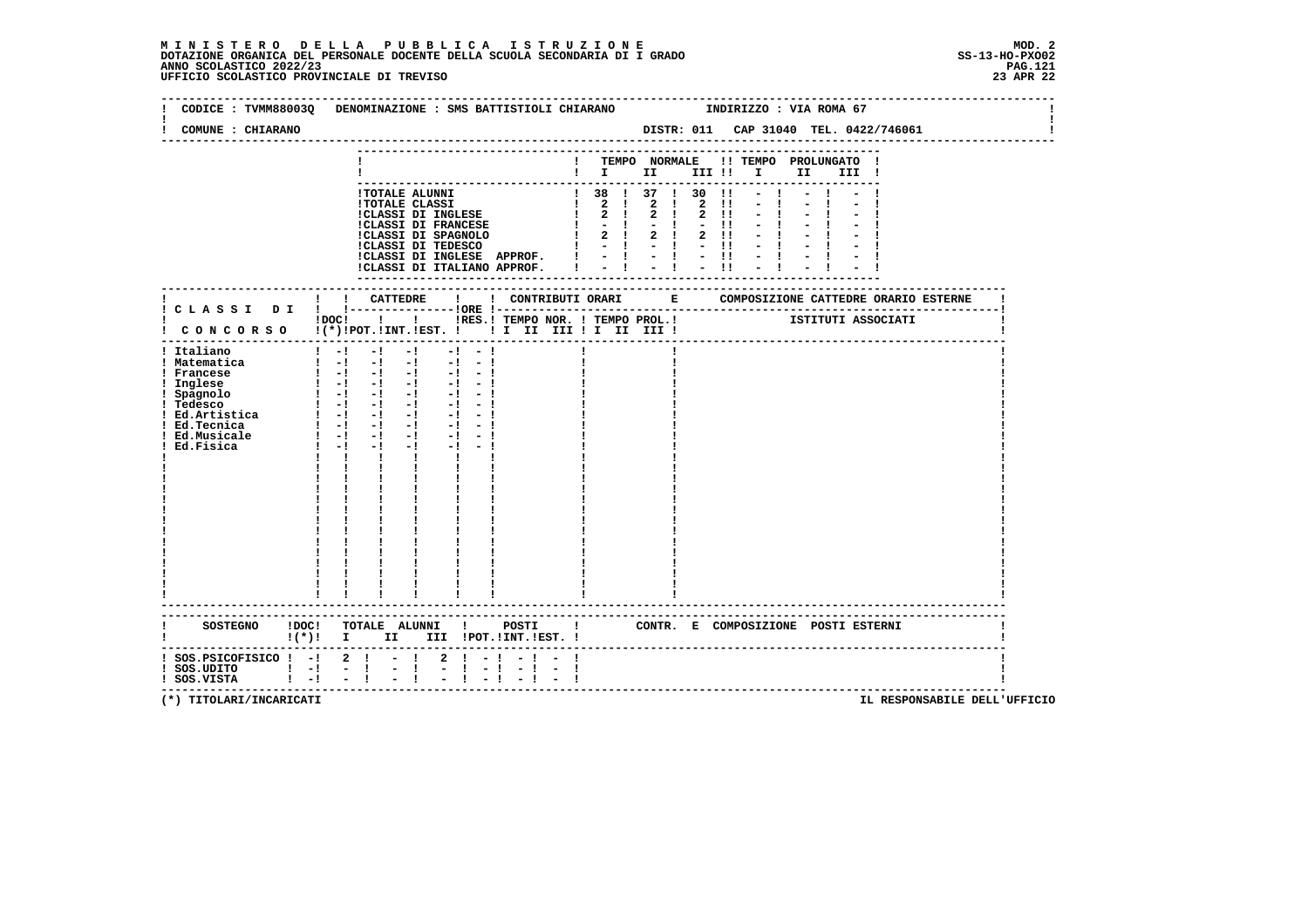|                                            | CODICE : TVMM88101D DENOMINAZIONE : SMS GIRARDINI MOTTA DI L.(IC)<br>INDIRIZZO : VIALE EUROPA 16                                                                                                                                              |
|--------------------------------------------|-----------------------------------------------------------------------------------------------------------------------------------------------------------------------------------------------------------------------------------------------|
| COMUNE : MOTTA DI LIVENZA                  |                                                                                                                                                                                                                                               |
|                                            | ! TEMPO NORMALE<br>!! TEMPO PROLUNGATO                                                                                                                                                                                                        |
|                                            | III !                                                                                                                                                                                                                                         |
|                                            |                                                                                                                                                                                                                                               |
|                                            | 1 TOTALE ALUNNI<br>1 TOTALE CLASSI 1 97 1 99 1 93 11<br>1 CLASSI DI INGLESE 1 5 1 5 1 4 11<br>1 CLASSI DI FRANCESE 1 5 1 5 1 4 11<br>1 CLASSI DI FRANCESE 1 5 1 5 1 4 11                                                                      |
|                                            |                                                                                                                                                                                                                                               |
|                                            |                                                                                                                                                                                                                                               |
|                                            | $-11$                                                                                                                                                                                                                                         |
|                                            | $1 - 1 - 1 - 11$                                                                                                                                                                                                                              |
|                                            | ICLASSI DI INGLESE APPROF. $1 - 1 - 1 - 11$<br>ICLASSI DI ITALIANO APPROF. $1 - 1 - 1 - 11$                                                                                                                                                   |
|                                            |                                                                                                                                                                                                                                               |
|                                            | ---------------------------                                                                                                                                                                                                                   |
|                                            |                                                                                                                                                                                                                                               |
|                                            | IDOCI ! IRES. I TEMPO NOR. I TEMPO PROL. ! [STITUTI ASSOCIATI                                                                                                                                                                                 |
|                                            | CONCORSO !(*)!POT.!INT.!EST. !!!!!!!!!!!!!!!!!                                                                                                                                                                                                |
| ! Italiano                                 | ! 12! -! 13! 1! -!16 - -! - - - ICOMPLETA CON                                                                                                                                                                                                 |
|                                            | $-$ ! $  \cdot$ $\cdot$ TVMM84801T SMS CODOGNE'<br>$1\quad 2$                                                                                                                                                                                 |
| ! Matematica<br>Francese                   | 1 81 -1 81 -1 61<br>1 21 -1 21 -1 21<br>1 51 11 41 -1 31                                                                                                                                                                                      |
| Inglese                                    |                                                                                                                                                                                                                                               |
| Spagnolo                                   | $1 \quad 1! \quad -1 \quad -1 \quad 1! \quad -112$<br>$-1 -$<br>- - ICOMPLETA CON                                                                                                                                                             |
|                                            | $-1 - 1$<br>Tedesco<br>1 1 1 1 1 1 1 1 1 1 1 6<br>Ed.Artistica<br>1 31 -1 21 11 -114 -<br>- - !TVMM88001N SMS GORGO AL MONTICANO (IC)                                                                                                         |
|                                            | <b>Experience</b><br>$\mathbf{I}$                                                                                                                                                                                                             |
|                                            | - - COMPLETA CON<br>$-1$ $-$                                                                                                                                                                                                                  |
|                                            | $\sim 100$                                                                                                                                                                                                                                    |
|                                            | - 1 - - - IUMERROOM SMS GORGO AL MONTICANO (IC)<br>- 1 - - - ITMM88001N SMS GORGO AL MONTICANO (IC)<br>- 1 - - - ITMM88001N SMS GORGO AL MONTICANO (IC)<br>- 1 - - - ICOMPLETA CON<br>- 1 - - - ITMM88001N SMS GORGO AL MONTICANO (IC)<br>- 1 |
|                                            | Ed.Musicale 1 1 1 1 1 1 1 1 4<br>Ed.Musicale 1 21 11 21 11 - 114                                                                                                                                                                              |
|                                            |                                                                                                                                                                                                                                               |
| Ed.Fisica                                  |                                                                                                                                                                                                                                               |
|                                            | $\frac{1}{1}$ $\frac{1}{1}$ $\frac{1}{1}$ $\frac{1}{1}$ $\frac{1}{1}$ $\frac{1}{1}$ $\frac{1}{1}$ $\frac{1}{1}$ $\frac{1}{1}$                                                                                                                 |
|                                            |                                                                                                                                                                                                                                               |
|                                            |                                                                                                                                                                                                                                               |
|                                            |                                                                                                                                                                                                                                               |
|                                            |                                                                                                                                                                                                                                               |
|                                            |                                                                                                                                                                                                                                               |
|                                            |                                                                                                                                                                                                                                               |
|                                            |                                                                                                                                                                                                                                               |
| ! SOS.PSICOFISICO ! 2! 3 !                 | $3 \quad 1$<br>3! 1! 4!                                                                                                                                                                                                                       |
| 1 SOS.UDITO 1 -1 -1<br>1 SOS.VISTA 1 -1 -1 | $\mathbf{I}$<br>$-1 - 1$<br>$\sim$<br>$-1 - -1$                                                                                                                                                                                               |
| ! SOS.VISTA                                | $1 - 1$<br>----------------------------------                                                                                                                                                                                                 |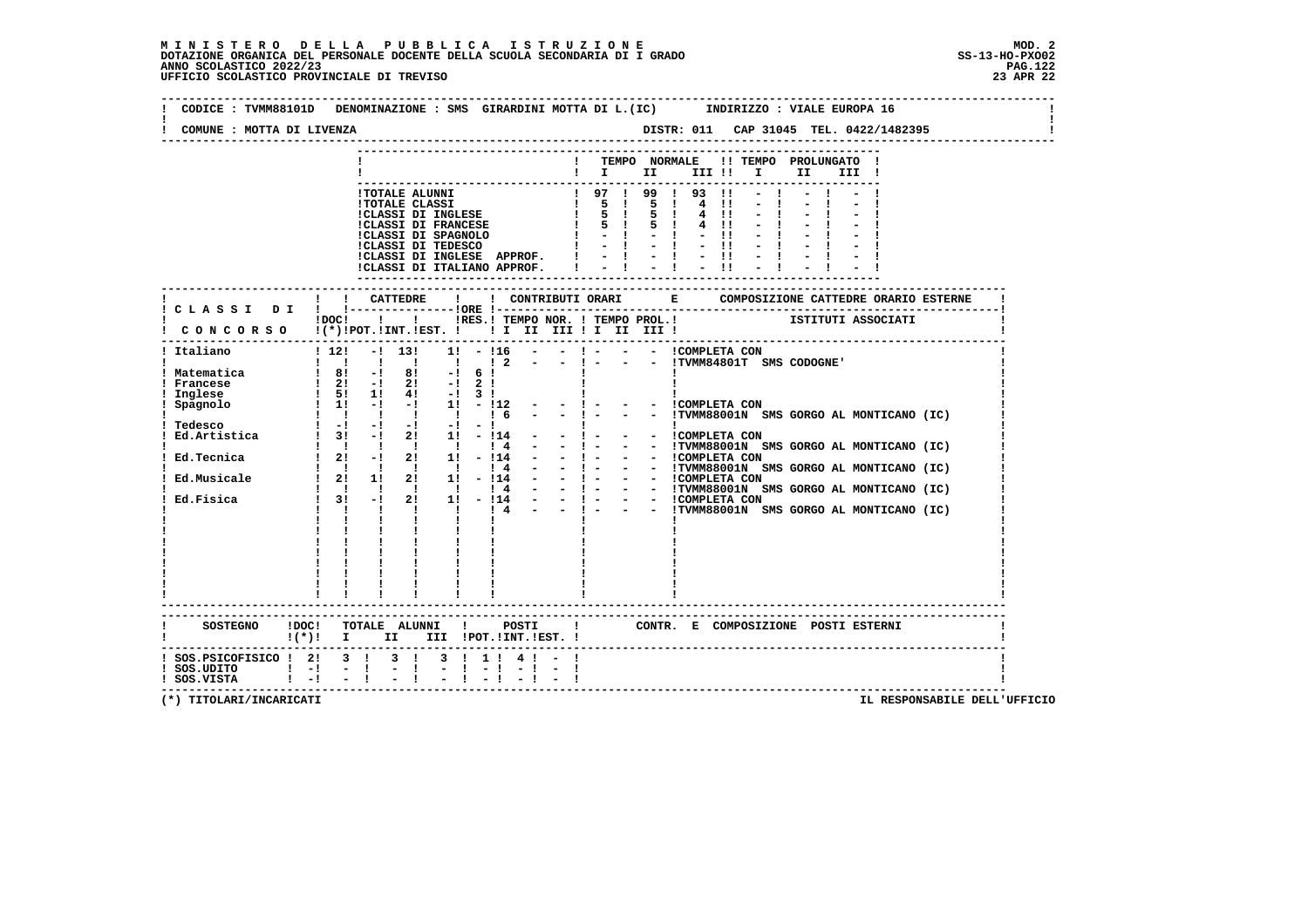|                                      | CODICE: TVMM88102E DENOMINAZIONE: SMS MEDUNA DI LIVENZA (IC MOTTA INDIRIZZO: VIA S. BELLINO, 32                                                                                                                                                                                                                                                                             |                                                       |                                                        |             |                                     |                                       |  |
|--------------------------------------|-----------------------------------------------------------------------------------------------------------------------------------------------------------------------------------------------------------------------------------------------------------------------------------------------------------------------------------------------------------------------------|-------------------------------------------------------|--------------------------------------------------------|-------------|-------------------------------------|---------------------------------------|--|
| COMUNE : MEDUNA DI LIVENZA           |                                                                                                                                                                                                                                                                                                                                                                             |                                                       |                                                        |             |                                     | DISTR: 011 CAP 31040 TEL. 0422/767322 |  |
|                                      |                                                                                                                                                                                                                                                                                                                                                                             |                                                       |                                                        |             |                                     |                                       |  |
|                                      |                                                                                                                                                                                                                                                                                                                                                                             |                                                       |                                                        |             | ! TEMPO NORMALE !! TEMPO PROLUNGATO |                                       |  |
|                                      |                                                                                                                                                                                                                                                                                                                                                                             |                                                       | $\mathbf{I}$ is the set of $\mathbf{I}$                |             |                                     | II D<br>III !                         |  |
|                                      |                                                                                                                                                                                                                                                                                                                                                                             |                                                       |                                                        |             |                                     |                                       |  |
|                                      | <b>!TOTALE ALUNNI</b>                                                                                                                                                                                                                                                                                                                                                       |                                                       | ! 34 ! 26 ! 36                                         |             | $\blacksquare$                      |                                       |  |
|                                      | <b>!TOTALE CLASSI</b>                                                                                                                                                                                                                                                                                                                                                       |                                                       | 1 2 1 1 1 2                                            |             | $\blacksquare$                      |                                       |  |
|                                      | !CLASSI DI INGLESE                                                                                                                                                                                                                                                                                                                                                          |                                                       | $1 \t2 \t1 \t1$                                        |             | $2 \quad 11$                        |                                       |  |
|                                      | <b>!CLASSI DI FRANCESE</b>                                                                                                                                                                                                                                                                                                                                                  |                                                       | $1 \quad 2 \quad 1$                                    | $1 \quad 1$ | 2 11                                |                                       |  |
|                                      |                                                                                                                                                                                                                                                                                                                                                                             | !CLASSI DI SPAGNOLO<br>!CLASSI DI TEDESCO             | $\mathbf{I}$ $\mathbf{I}$ $\mathbf{I}$<br>$-1 - 1 - 1$ |             | $-11$                               |                                       |  |
|                                      |                                                                                                                                                                                                                                                                                                                                                                             | !CLASSI DI INGLESE APPROF. !                          | $-1 - 1 - 1$                                           |             |                                     |                                       |  |
|                                      |                                                                                                                                                                                                                                                                                                                                                                             | !CLASSI DI ITALIANO APPROF.                           |                                                        |             |                                     |                                       |  |
|                                      |                                                                                                                                                                                                                                                                                                                                                                             |                                                       |                                                        |             |                                     |                                       |  |
|                                      |                                                                                                                                                                                                                                                                                                                                                                             |                                                       |                                                        |             |                                     |                                       |  |
|                                      | ! CATTEDRE                                                                                                                                                                                                                                                                                                                                                                  | ! CONTRIBUTI ORARI E<br>$\mathbf{I}$                  |                                                        |             |                                     | COMPOSIZIONE CATTEDRE ORARIO ESTERNE  |  |
|                                      |                                                                                                                                                                                                                                                                                                                                                                             |                                                       |                                                        |             |                                     |                                       |  |
|                                      | $!$ $\overline{)}$ $\overline{)}$ $\overline{)}$ $\overline{)}$ $\overline{)}$ $\overline{)}$ $\overline{)}$ $\overline{)}$ $\overline{)}$ $\overline{)}$ $\overline{)}$ $\overline{)}$ $\overline{)}$ $\overline{)}$ $\overline{)}$ $\overline{)}$ $\overline{)}$ $\overline{)}$ $\overline{)}$ $\overline{)}$ $\overline{)}$ $\overline{)}$ $\overline{)}$ $\overline{)}$ | IRES. ! TEMPO NOR. ! TEMPO PROL. ! [STITUTI ASSOCIATI |                                                        |             |                                     |                                       |  |
|                                      | ! CONCORSO !(*)!POT.!INT.!EST. !! I II III !I II III !                                                                                                                                                                                                                                                                                                                      |                                                       |                                                        |             |                                     |                                       |  |
|                                      | $1 - 1$<br>$-1$                                                                                                                                                                                                                                                                                                                                                             |                                                       |                                                        |             |                                     |                                       |  |
| ! Italiano<br>! Matematica           | $-1$<br>$\frac{1}{2}$ $\frac{1}{2}$ $\frac{1}{2}$ $\frac{1}{2}$ $\frac{1}{2}$ $\frac{1}{2}$ $\frac{1}{2}$                                                                                                                                                                                                                                                                   | $-1 - 1$<br>$-1 - -1$                                 |                                                        |             |                                     |                                       |  |
| ! Francese                           | $1 - 1 - 1 - 1$                                                                                                                                                                                                                                                                                                                                                             | $-1 - -1$                                             |                                                        |             |                                     |                                       |  |
| ! Inglese                            | $\begin{bmatrix} 1 & -1 & -1 & -1 & -1 & -1 \end{bmatrix}$                                                                                                                                                                                                                                                                                                                  |                                                       |                                                        |             |                                     |                                       |  |
| ! Spagnolo                           |                                                                                                                                                                                                                                                                                                                                                                             |                                                       |                                                        |             |                                     |                                       |  |
| ! Tedesco                            | $1 - 1 - 1 - 1$                                                                                                                                                                                                                                                                                                                                                             | $-1 - -1$                                             |                                                        |             |                                     |                                       |  |
| ! Ed.Artistica                       | $1 - 1 - 1 - 1 - 1 - 1$                                                                                                                                                                                                                                                                                                                                                     |                                                       |                                                        |             |                                     |                                       |  |
| ! Ed.Tecnica                         | $1 - 1 - 1 - 1 - 1 - 1 - 1$                                                                                                                                                                                                                                                                                                                                                 |                                                       |                                                        |             |                                     |                                       |  |
| ! Ed.Musicale                        | $1 - 1 - 1$<br>$-1$ and $-1$                                                                                                                                                                                                                                                                                                                                                | $-1$ $-1$                                             |                                                        |             |                                     |                                       |  |
| Ed.Fisica                            | $1 - -1$<br>$-1$<br>$-1$ and $-1$                                                                                                                                                                                                                                                                                                                                           | $-1 - -1$                                             |                                                        |             |                                     |                                       |  |
|                                      | $\mathbf{I}$<br>$\mathbf{I}$<br>$\mathbf{I}$ and $\mathbf{I}$                                                                                                                                                                                                                                                                                                               |                                                       |                                                        |             |                                     |                                       |  |
|                                      |                                                                                                                                                                                                                                                                                                                                                                             |                                                       |                                                        |             |                                     |                                       |  |
|                                      |                                                                                                                                                                                                                                                                                                                                                                             |                                                       |                                                        |             |                                     |                                       |  |
|                                      |                                                                                                                                                                                                                                                                                                                                                                             |                                                       |                                                        |             |                                     |                                       |  |
|                                      |                                                                                                                                                                                                                                                                                                                                                                             |                                                       |                                                        |             |                                     |                                       |  |
|                                      |                                                                                                                                                                                                                                                                                                                                                                             |                                                       |                                                        |             |                                     |                                       |  |
|                                      |                                                                                                                                                                                                                                                                                                                                                                             |                                                       |                                                        |             |                                     |                                       |  |
|                                      |                                                                                                                                                                                                                                                                                                                                                                             |                                                       |                                                        |             |                                     |                                       |  |
|                                      |                                                                                                                                                                                                                                                                                                                                                                             |                                                       |                                                        |             |                                     |                                       |  |
|                                      |                                                                                                                                                                                                                                                                                                                                                                             |                                                       |                                                        |             |                                     |                                       |  |
|                                      |                                                                                                                                                                                                                                                                                                                                                                             |                                                       |                                                        |             |                                     |                                       |  |
|                                      |                                                                                                                                                                                                                                                                                                                                                                             |                                                       |                                                        |             |                                     |                                       |  |
|                                      |                                                                                                                                                                                                                                                                                                                                                                             |                                                       |                                                        |             |                                     |                                       |  |
|                                      |                                                                                                                                                                                                                                                                                                                                                                             |                                                       |                                                        |             |                                     |                                       |  |
| <b>SOSTEGNO</b>                      | !DOC! TOTALE ALUNNI !                                                                                                                                                                                                                                                                                                                                                       | POSTI<br>$\blacksquare$                               |                                                        |             |                                     | CONTR. E COMPOSIZIONE POSTI ESTERNI   |  |
|                                      | $\mathbf{I}(\star)\mathbf{I}$ I<br>II a                                                                                                                                                                                                                                                                                                                                     | III !POT. !INT. !EST. !                               |                                                        |             |                                     |                                       |  |
|                                      |                                                                                                                                                                                                                                                                                                                                                                             |                                                       |                                                        |             |                                     |                                       |  |
| $:$ SOS. PSICOFISICO $:$ - $:$ 3 $:$ | $1 \quad 1$                                                                                                                                                                                                                                                                                                                                                                 | $1 \t-1$                                              |                                                        |             |                                     |                                       |  |
| ! SOS.UDITO                          | $-1$<br>$\frac{1}{2}$<br>$1 - 1$<br>Ι.                                                                                                                                                                                                                                                                                                                                      | $-1 - 1$<br>-1                                        |                                                        |             |                                     |                                       |  |
| ! SOS.VISTA                          | $1 - 1 - 1$                                                                                                                                                                                                                                                                                                                                                                 |                                                       |                                                        |             |                                     |                                       |  |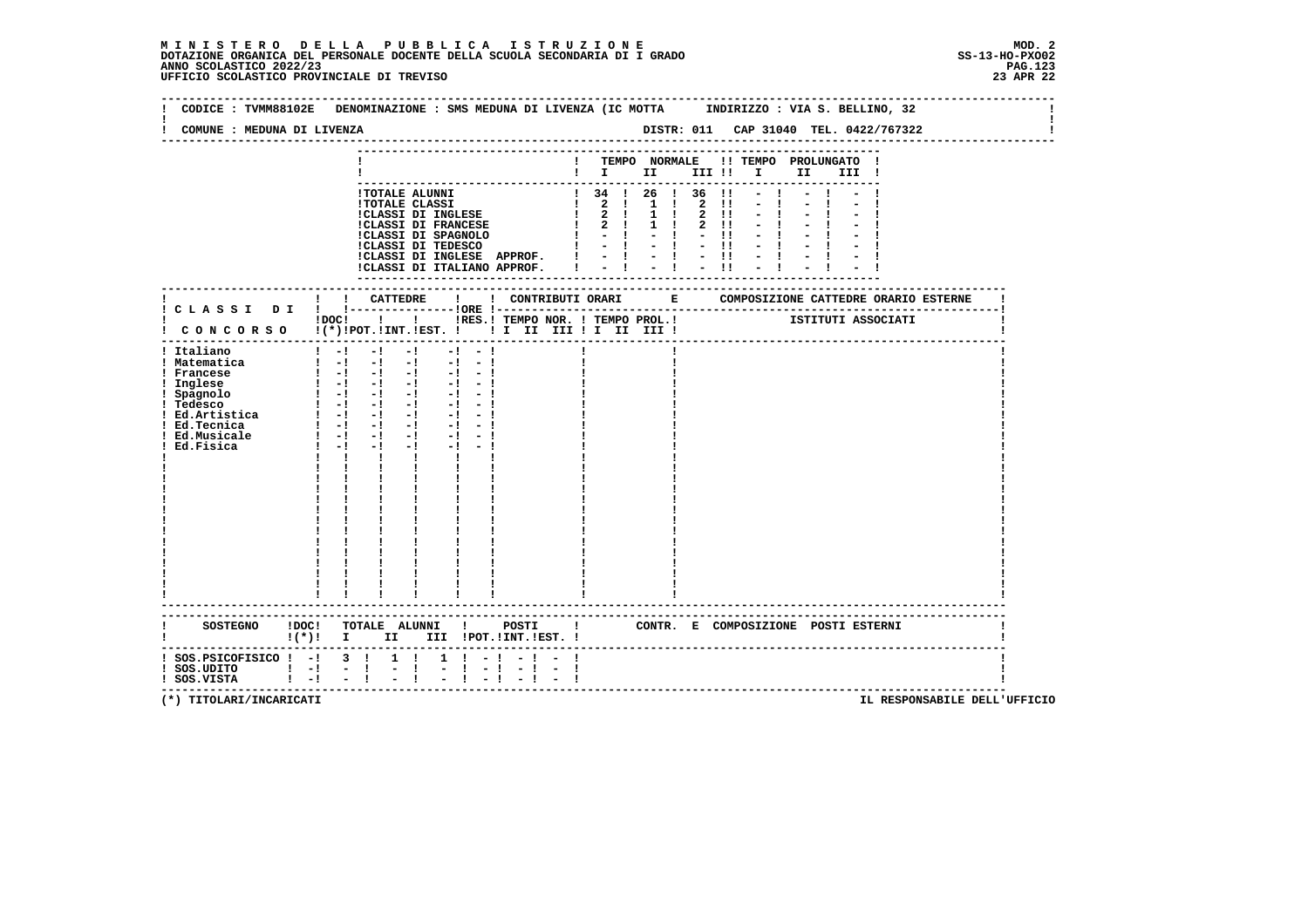| CODICE: TVMM88103G                                                         |                                 |                            |                     |                                                                                                                          |                               |                               | DENOMINAZIONE : SMS LEOPARDI CESSALTO (IC MOTT INDIRIZZO : VIA EINAUDI, 15 |            |              |                                          |                                         |          |              |                                     |      |                                 |       |                                       |                                                           |  |
|----------------------------------------------------------------------------|---------------------------------|----------------------------|---------------------|--------------------------------------------------------------------------------------------------------------------------|-------------------------------|-------------------------------|----------------------------------------------------------------------------|------------|--------------|------------------------------------------|-----------------------------------------|----------|--------------|-------------------------------------|------|---------------------------------|-------|---------------------------------------|-----------------------------------------------------------|--|
| COMUNE : CESSALTO                                                          |                                 |                            |                     |                                                                                                                          |                               |                               |                                                                            |            |              |                                          |                                         |          |              |                                     |      |                                 |       | DISTR: 011 CAP 31040 TEL. 0421/327704 |                                                           |  |
|                                                                            |                                 |                            |                     |                                                                                                                          |                               |                               |                                                                            |            |              |                                          |                                         |          |              |                                     |      |                                 |       |                                       |                                                           |  |
|                                                                            |                                 |                            |                     |                                                                                                                          |                               |                               |                                                                            |            |              |                                          |                                         |          |              | ! TEMPO NORMALE !! TEMPO PROLUNGATO |      |                                 |       |                                       |                                                           |  |
|                                                                            |                                 |                            |                     |                                                                                                                          |                               |                               |                                                                            |            |              |                                          | $\mathbf{I}$ is the set of $\mathbf{I}$ |          |              |                                     | II — |                                 | III ! |                                       |                                                           |  |
|                                                                            |                                 |                            |                     | !TOTALE ALUNNI                                                                                                           |                               |                               |                                                                            |            |              |                                          | $1$ 33 $1$ 44 $1$ 37 $11$               |          |              |                                     |      |                                 |       |                                       |                                                           |  |
|                                                                            |                                 |                            |                     | <b>!TOTALE CLASSI</b>                                                                                                    |                               |                               |                                                                            |            |              | $\begin{array}{ccc} & 2 & 1 \end{array}$ |                                         | 2 ! 2 !! |              |                                     |      |                                 |       |                                       |                                                           |  |
|                                                                            |                                 |                            |                     | <b>!CLASSI DI INGLESE</b>                                                                                                |                               |                               |                                                                            |            |              | $1 \quad 2 \quad 1$                      | $2 \quad 1$                             |          | $2 \quad 11$ |                                     |      |                                 |       |                                       |                                                           |  |
|                                                                            |                                 |                            |                     | <b>!CLASSI DI FRANCESE</b>                                                                                               |                               |                               |                                                                            |            | $\mathbf{I}$ | $1 - -1$                                 | 2 ! 2 !                                 | $-1 - 1$ | $2 \quad 11$ |                                     |      |                                 |       |                                       |                                                           |  |
|                                                                            |                                 |                            |                     |                                                                                                                          |                               |                               | !CLASSI DI SPAGNOLO<br>!CLASSI DI TEDESCO                                  |            |              |                                          | $-1 - 1 - 1$                            |          |              |                                     |      |                                 |       |                                       |                                                           |  |
|                                                                            |                                 |                            |                     |                                                                                                                          |                               |                               | !CLASSI DI INGLESE APPROF. $  -   -   -  $                                 |            |              |                                          |                                         |          |              |                                     |      |                                 |       |                                       |                                                           |  |
|                                                                            |                                 |                            |                     |                                                                                                                          |                               |                               | !CLASSI DI ITALIANO APPROF. !                                              |            |              |                                          | $-1 - 1 - 1$                            |          |              |                                     |      |                                 |       |                                       |                                                           |  |
|                                                                            |                                 |                            |                     |                                                                                                                          |                               |                               |                                                                            |            |              |                                          |                                         |          |              |                                     |      |                                 |       |                                       |                                                           |  |
|                                                                            |                                 |                            |                     | ! CATTEDRE                                                                                                               |                               | $\mathbf{I}$ and $\mathbf{I}$ |                                                                            |            |              |                                          |                                         |          |              |                                     |      |                                 |       |                                       | ! CONTRIBUTI ORARI B COMPOSIZIONE CATTEDRE ORARIO ESTERNE |  |
|                                                                            |                                 |                            |                     |                                                                                                                          |                               |                               |                                                                            |            |              |                                          |                                         |          |              |                                     |      |                                 |       |                                       |                                                           |  |
|                                                                            |                                 |                            |                     | $1\,\mathrm{DOC}$ $1\phantom{0}$ $1$                                                                                     |                               |                               | IRES. I TEMPO NOR. ! TEMPO PROL. ! [STITUTI ASSOCIATI                      |            |              |                                          |                                         |          |              |                                     |      |                                 |       |                                       |                                                           |  |
| ! CONCORSO !(*)!POT.!INT.!EST. !! I II III !I II III !                     |                                 |                            |                     |                                                                                                                          |                               |                               |                                                                            |            |              |                                          |                                         |          |              |                                     |      |                                 |       |                                       |                                                           |  |
| ! Italiano                                                                 |                                 | $1 - 1$                    | $-1$                | $-1$                                                                                                                     |                               | $-1 - 1$                      |                                                                            |            |              |                                          |                                         |          |              |                                     |      |                                 |       |                                       |                                                           |  |
| ! Matematica                                                               |                                 |                            |                     | $\begin{bmatrix} 1 & -1 & -1 & -1 \end{bmatrix}$                                                                         |                               | $-1 - 1$                      |                                                                            |            |              |                                          |                                         |          |              |                                     |      |                                 |       |                                       |                                                           |  |
| ! Francese                                                                 |                                 |                            |                     | $1 - 1 - 1 - 1$                                                                                                          |                               | $-1 - -1$                     |                                                                            |            |              |                                          |                                         |          |              |                                     |      |                                 |       |                                       |                                                           |  |
| ! Inglese<br>! Spagnolo                                                    |                                 |                            |                     | $\begin{bmatrix} 1 & -1 & -1 & -1 & -1 & -1 \end{bmatrix}$<br>$\begin{bmatrix} 1 & -1 & -1 & -1 & -1 & -1 \end{bmatrix}$ |                               |                               |                                                                            |            |              |                                          |                                         |          |              |                                     |      |                                 |       |                                       |                                                           |  |
| ! Tedesco                                                                  |                                 |                            |                     | $\begin{bmatrix} 1 & -1 & -1 & -1 & -1 & -1 \end{bmatrix}$                                                               |                               |                               |                                                                            |            |              |                                          |                                         |          |              |                                     |      |                                 |       |                                       |                                                           |  |
| : Ed.Artistica                                                             |                                 |                            |                     | $1 - 1 - 1 - 1$                                                                                                          |                               |                               |                                                                            |            |              |                                          |                                         |          |              |                                     |      |                                 |       |                                       |                                                           |  |
| ! Ed.Tecnica                                                               |                                 |                            |                     | $1 - 1 - 1 - 1 - 1 - 1$                                                                                                  |                               |                               |                                                                            |            |              |                                          |                                         |          |              |                                     |      |                                 |       |                                       |                                                           |  |
| ! Ed.Musicale<br>Ed.Fisica                                                 |                                 | $\mathbf{I} = -\mathbf{I}$ | $1 - 1 - 1$<br>$-1$ | $-1$ $-$<br>$-1$ and $-1$                                                                                                |                               | $-1 - -1$<br>$-1 - -1$        |                                                                            |            |              |                                          |                                         |          |              |                                     |      |                                 |       |                                       |                                                           |  |
|                                                                            |                                 | $\mathbf{I}$               | $\mathbf{I}$        |                                                                                                                          | $\mathbf{I}$ and $\mathbf{I}$ |                               |                                                                            |            |              |                                          |                                         |          |              |                                     |      |                                 |       |                                       |                                                           |  |
|                                                                            |                                 |                            |                     |                                                                                                                          |                               |                               |                                                                            |            |              |                                          |                                         |          |              |                                     |      |                                 |       |                                       |                                                           |  |
|                                                                            |                                 |                            |                     |                                                                                                                          |                               |                               |                                                                            |            |              |                                          |                                         |          |              |                                     |      |                                 |       |                                       |                                                           |  |
|                                                                            |                                 |                            |                     |                                                                                                                          |                               |                               |                                                                            |            |              |                                          |                                         |          |              |                                     |      |                                 |       |                                       |                                                           |  |
|                                                                            |                                 |                            |                     |                                                                                                                          |                               |                               |                                                                            |            |              |                                          |                                         |          |              |                                     |      |                                 |       |                                       |                                                           |  |
|                                                                            |                                 |                            |                     |                                                                                                                          |                               |                               |                                                                            |            |              |                                          |                                         |          |              |                                     |      |                                 |       |                                       |                                                           |  |
|                                                                            |                                 |                            |                     |                                                                                                                          |                               |                               |                                                                            |            |              |                                          |                                         |          |              |                                     |      |                                 |       |                                       |                                                           |  |
|                                                                            |                                 |                            |                     |                                                                                                                          |                               |                               |                                                                            |            |              |                                          |                                         |          |              |                                     |      |                                 |       |                                       |                                                           |  |
|                                                                            |                                 |                            |                     |                                                                                                                          |                               |                               |                                                                            |            |              |                                          |                                         |          |              |                                     |      |                                 |       |                                       |                                                           |  |
|                                                                            |                                 |                            |                     |                                                                                                                          |                               |                               |                                                                            |            |              |                                          |                                         |          |              |                                     |      |                                 |       |                                       |                                                           |  |
|                                                                            |                                 |                            |                     |                                                                                                                          |                               |                               |                                                                            |            |              |                                          |                                         |          |              |                                     |      |                                 |       |                                       |                                                           |  |
|                                                                            |                                 |                            |                     |                                                                                                                          |                               |                               |                                                                            |            |              |                                          |                                         |          |              |                                     |      |                                 |       |                                       |                                                           |  |
|                                                                            |                                 |                            |                     |                                                                                                                          |                               |                               |                                                                            |            |              |                                          |                                         |          |              |                                     |      |                                 |       |                                       |                                                           |  |
| SOSTEGNO !DOC! TOTALE ALUNNI ! POSTI ! CONTR. E COMPOSIZIONE POSTI ESTERNI |                                 |                            |                     |                                                                                                                          |                               |                               |                                                                            |            |              |                                          |                                         |          |              |                                     |      |                                 |       |                                       |                                                           |  |
|                                                                            | $\mathbf{I}(\star)\mathbf{I}$ I |                            |                     |                                                                                                                          |                               |                               | II III !POT.!INT.!EST. !                                                   |            |              |                                          |                                         |          |              |                                     |      |                                 |       |                                       |                                                           |  |
|                                                                            |                                 |                            |                     |                                                                                                                          |                               |                               |                                                                            |            |              |                                          |                                         |          |              |                                     |      |                                 |       |                                       |                                                           |  |
| $:$ SOS.PSICOFISICO $:$ - $:$ - $:$                                        |                                 |                            |                     | $1 \quad 1$                                                                                                              |                               | $-1 - 1$                      |                                                                            |            |              |                                          |                                         |          |              |                                     |      |                                 |       |                                       |                                                           |  |
| $!$ SOS.UDITO $!$ -!<br>! SOS.VISTA                                        | $1 - 1$                         |                            | $-1$<br>$-1$        | $\mathbb{Z}^+$<br>$\mathbf{I}$                                                                                           |                               | $-1 - 1$                      | $-1$                                                                       | $\sim$ $-$ | -1           |                                          |                                         |          |              |                                     |      |                                 |       |                                       |                                                           |  |
|                                                                            |                                 |                            |                     |                                                                                                                          |                               |                               |                                                                            |            |              |                                          |                                         |          |              |                                     |      | ------------------------------- |       |                                       |                                                           |  |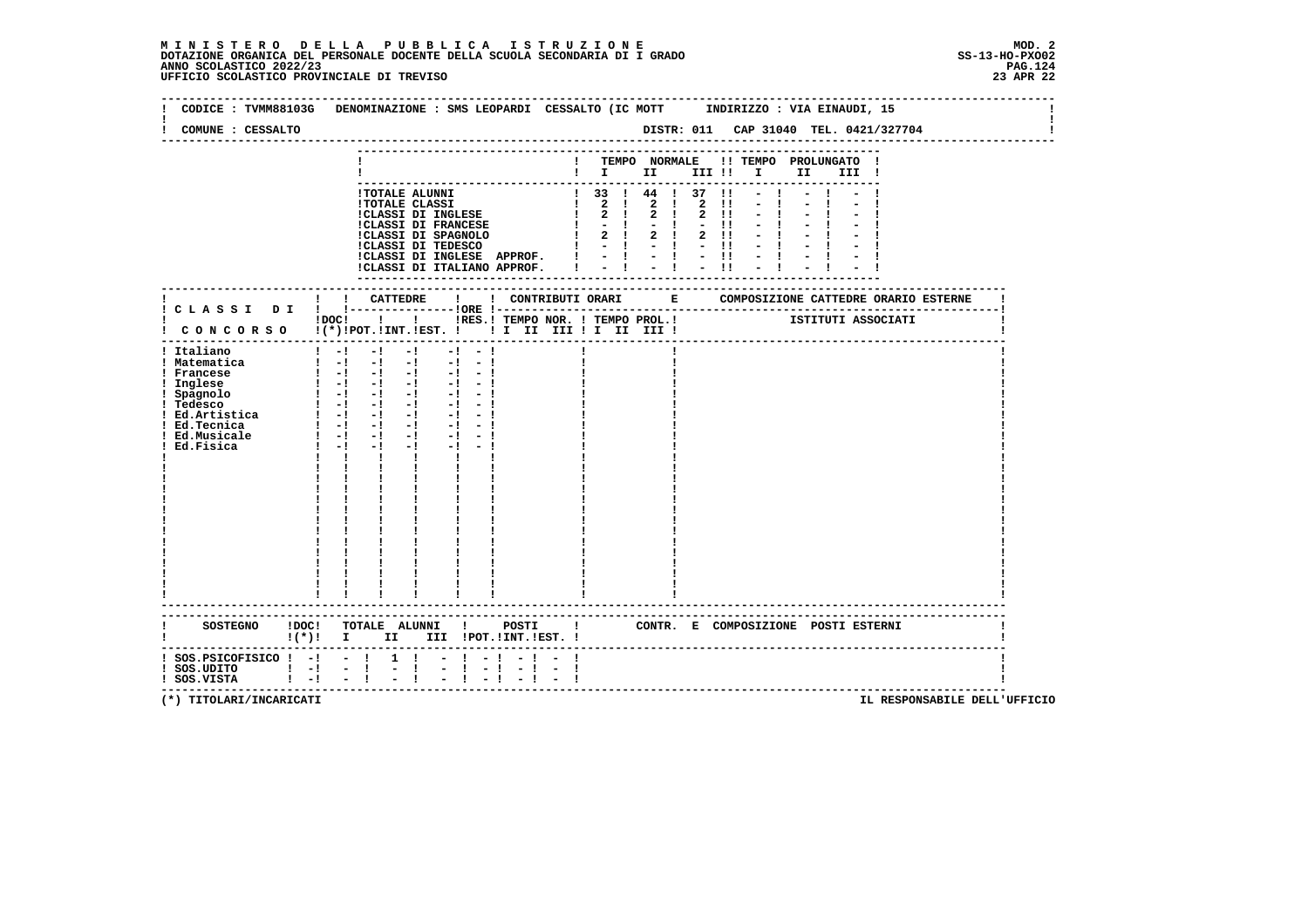| COMUNE : VALDOBBIADENE                                                                           | DISTR: 006 CAP 31049 TEL. 0423/972185<br>-------------------------------                                                                                                                                                                                                                                                                                                                                                                                                                                                                                                                                                                                                                            |
|--------------------------------------------------------------------------------------------------|-----------------------------------------------------------------------------------------------------------------------------------------------------------------------------------------------------------------------------------------------------------------------------------------------------------------------------------------------------------------------------------------------------------------------------------------------------------------------------------------------------------------------------------------------------------------------------------------------------------------------------------------------------------------------------------------------------|
|                                                                                                  | ! TEMPO NORMALE !! TEMPO PROLUNGATO !<br>II D<br>III !                                                                                                                                                                                                                                                                                                                                                                                                                                                                                                                                                                                                                                              |
|                                                                                                  | ! 91 ! 122 ! 93 !!<br>$-1$<br>!TOTALE ALUNNI<br>PUTALE ALUNNI<br>POTALE CLASSI<br>CLASSI DI INGLESE   4  <br>CLASSI DI FRANCESE   4  <br>CLASSI DI FRANCESE   2  <br>CLASSI DI SPAGNOLO   2  <br>CLASSI DI TEDESCO   2  <br>6 1 4 11<br>$-1$<br>4!!<br>6<br>$\blacksquare$<br>$2$ !!<br>$-11$<br>$1 \t2 \t1 \t3 \t1 \t2 \t11$<br>ICLASSI DI INGLESE APPROF. $! - 1 - 1 - 1! - 1$<br>ICLASSI DI ITALIANO APPROF. $! - 1 - 1 - 1! - 1$                                                                                                                                                                                                                                                                |
| ! CLASSI DI                                                                                      | ISTITUTI ASSOCIATI<br>!DOC! ! ! !RES.! TEMPO NOR. ! TEMPO PROL.!                                                                                                                                                                                                                                                                                                                                                                                                                                                                                                                                                                                                                                    |
| ! Italiano<br>! Matematica<br>! Francese<br>! Inglese<br>Spagnolo<br>! Tedesco<br>! Ed.Artistica | CONCORSO !(*)!POT.!INT.!EST. ! ! I II III ! I III III<br>-----------------------------------<br>$!$ 9! $-!$ 12!<br>- ! - - - ICOMPLETA CON<br>$1! - 114$<br>1 1 1 1 1 1 1 1 1 - 1 - - ITUMM84201V SMS TONIOLO PIEVE DI SOLIGO(IC)<br>1 6! -! 7! 1! -!12 - - ! - - ICOMPLETA CON<br>1 !!!!!!! 6 - - ! - - ITUMM85001T SMS PEDEROBBA (I.C.)<br>$\begin{array}{cccccccccc} & 1 & 1 & 1 & 1 & 1 & 1 \\ & -1 & 11 & -1 & 11 & -1 \end{array}$<br>2 $\frac{1}{2}$ 1<br>- 1 6 - - 1 - - - IALLA TVMM818012 SMS"FOGAZZARO" FOLLINA(I.C.)<br>$12! - 13! - 16$<br>Strumento Musicale ! $4!$ -! $4!$ -! -!<br>$\mathbf{I}$ and $\mathbf{I}$ and $\mathbf{I}$ and $\mathbf{I}$<br>$\mathbf{I}$ and $\mathbf{I}$ |
| SOSTEGNO ! DOC!<br>! SOS.PSICOFISICO ! 3! 1 ! 3 !                                                | TOTALE ALUNNI ! POSTI ! CONTR. E COMPOSIZIONE POSTI ESTERNI<br>$2 \cdot 1 - 1 \cdot 3 \cdot 1 - 1$                                                                                                                                                                                                                                                                                                                                                                                                                                                                                                                                                                                                  |
| $:$ SOS.UDITO $:$ $-!$<br>$1 - 1$<br>! SOS.VISTA                                                 | $-1$                                                                                                                                                                                                                                                                                                                                                                                                                                                                                                                                                                                                                                                                                                |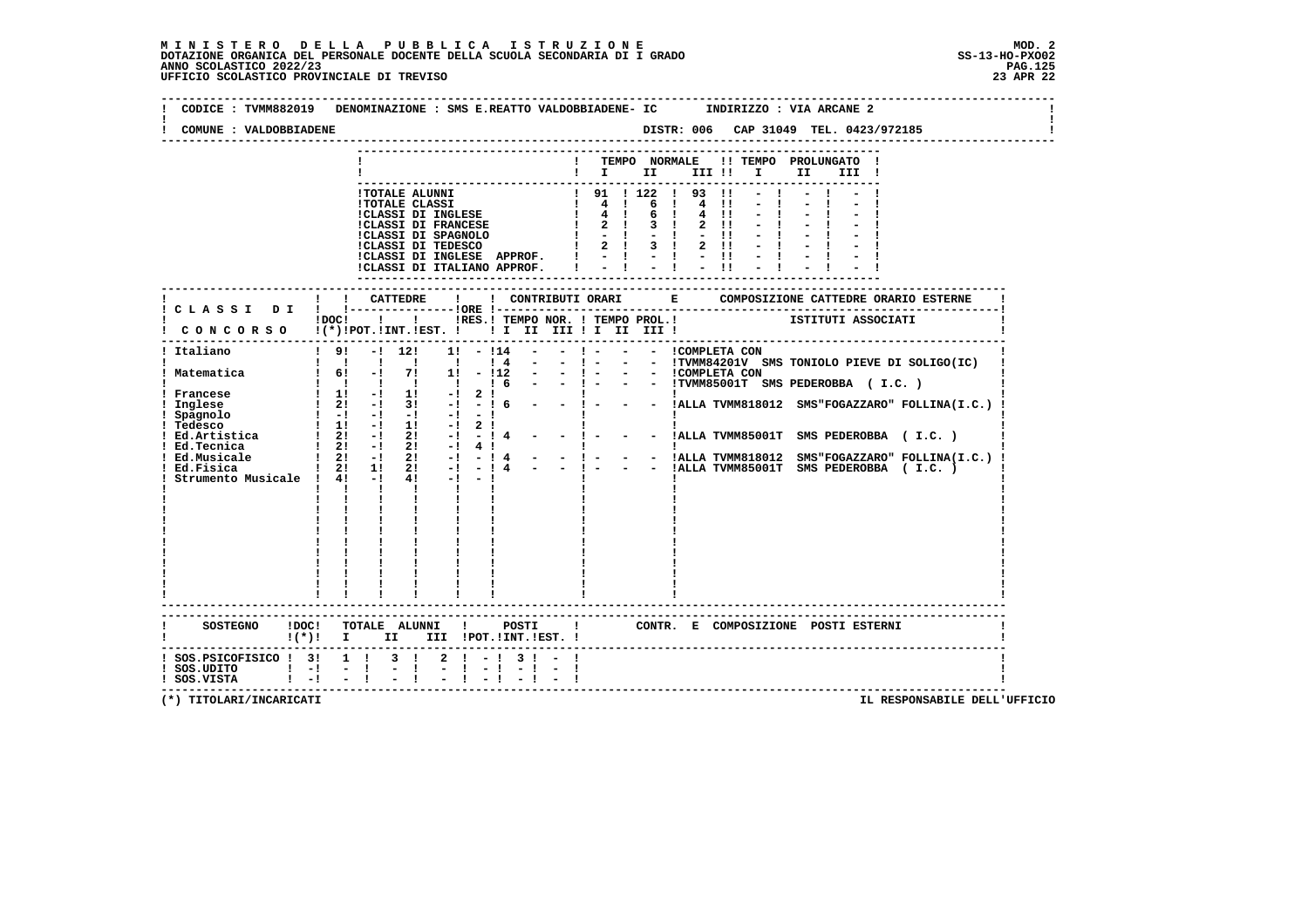### **M I N I S T E R O D E L L A P U B B L I C A I S T R U Z I O N E MOD. 2DOTAZIONE ORGANICA DEL PERSONALE DOCENTE DELLA SCUOLA SECONDARIA DI I GRADO ANNO SCOLASTICO 2022/23 UFFICIO SCOLASTICO PROVINCIALE DI TREVISO 23 APR 22**

 $\sim$ 

 $\mathbf{I}$ 

 $\mathbf{I}$ 

 **-------------------------------------------------------------------------------------------------------------------------------- ! CODICE : TVMM882019 DENOMINAZIONE : SMS E.REATTO VALDOBBIADENE- IC INDIRIZZO : VIA ARCANE 2 !**

 **--------------------------------------------------------------------------------------------------------------------------------**

 **! ! ! COMUNE : VALDOBBIADENE DISTR: 006 CAP 31049 TEL. 0423/972185 !**

 **NUMERO DI CORSI ATTIVATI SULLA SCUOLA: 4**

| IS TRUMENTI         | DOC!   |      |     | POSTI                 |      | ! ORE<br>$\mathbf{I}$ – – |        | !CONTR. ORARI E COMPOSIZIONE POSTI ORARIO ESTERNI |
|---------------------|--------|------|-----|-----------------------|------|---------------------------|--------|---------------------------------------------------|
| IM U S I C A L I    | $(*)!$ |      |     | !POT. ! INT. ! EST. ! |      | IRES. IORE !              | !UTIL! | ISTITUTI ASSOCIATI                                |
| ! ARPA              |        | $-1$ | - ! | - 1                   | $-1$ | - !                       |        |                                                   |
| ! CHITARRA          |        | 1!   | - ! | 1!                    | $-1$ | - 1                       |        |                                                   |
| ! CLARINETTO        |        | 11   | - 1 | 11                    | $-1$ | - !                       |        |                                                   |
| ! CORNO             |        | - 1  | - ! | - 1                   | - 1  | - 1                       |        |                                                   |
| ! FAGOTTO           |        | - 1  | - ! | - 1                   | - 1  | - 1                       |        |                                                   |
| <b>!FISARMONICA</b> |        | - 1  | - ! | - 1                   | - 1  | - 1                       |        |                                                   |
| ! FLAUTO            |        | - 1  | - ! | - 1                   | - 1  | - 1                       |        |                                                   |
| ! OBOE              |        | - 1  | - ! | - 1                   | - !  | - 1                       |        |                                                   |
| <b>!PERCUSSIONI</b> |        | - 1  | - ! | - 1                   | - 1  | - 1                       |        |                                                   |
| <b>!PIANOFORTE</b>  |        | 1!   | - ! | 1!                    | - !  | - 1                       |        |                                                   |
| <b>! SAXOFONO</b>   |        | - !  | - ! | - 1                   | - !  | - 1                       |        |                                                   |
| ! TROMBA            |        | - !  | - ! | - 1                   | - 1  | - 1                       |        |                                                   |
| ! VIOLINO           |        | 1!   | - ! | 11                    | - !  | - 1                       |        |                                                   |
| ! VIOLONCELLO       |        | - !  | - ! | - 1                   | - 1  | - 1                       |        |                                                   |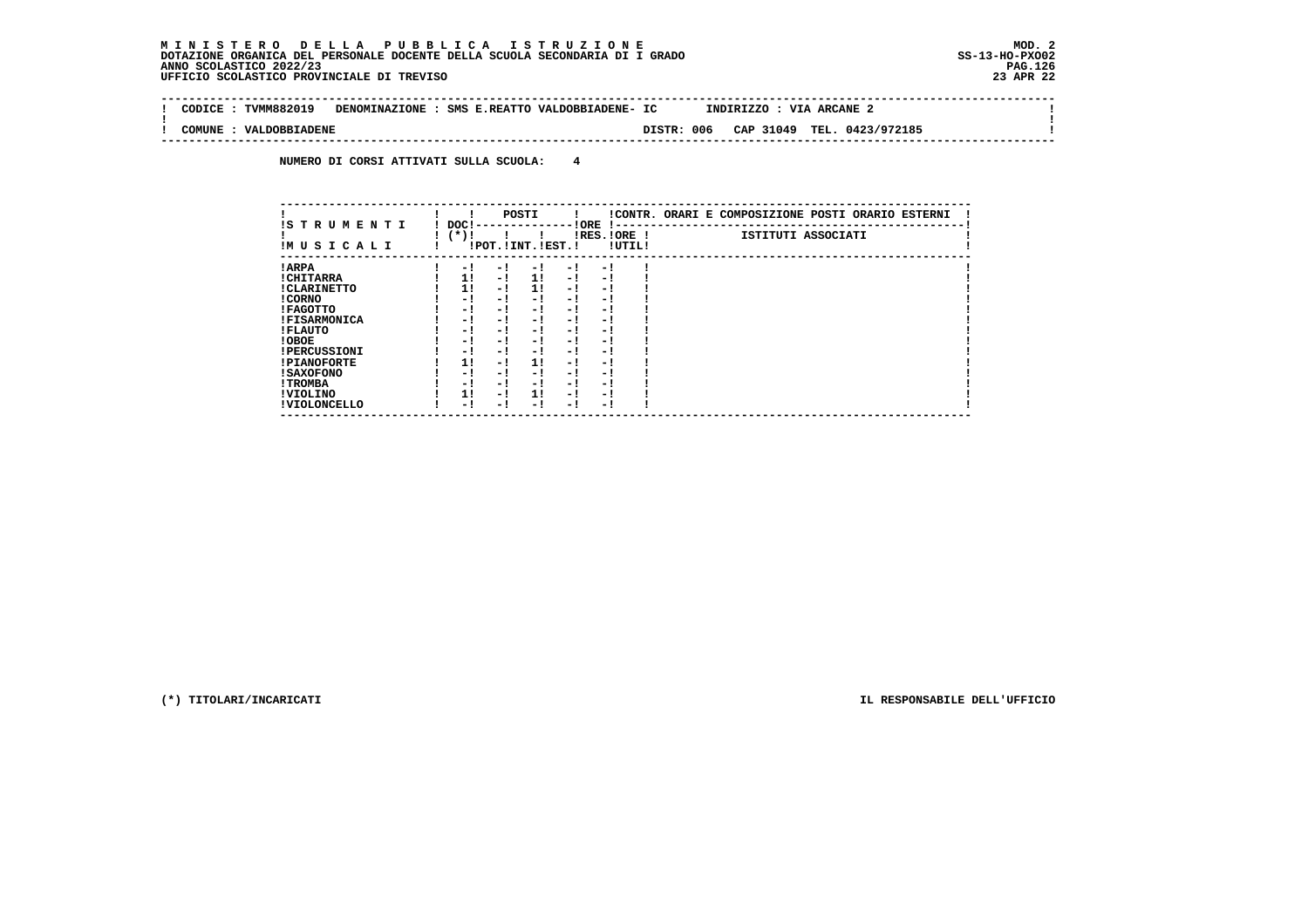| COMUNE : VIDOR                                                                      | DISTR: 006 CAP 31020 TEL. 0423/987114<br>----------------------------                                                                                                                                                                                                                                                                                                                                                                                                                                                                                                                                                                                                                                                                                                                                                               |
|-------------------------------------------------------------------------------------|-------------------------------------------------------------------------------------------------------------------------------------------------------------------------------------------------------------------------------------------------------------------------------------------------------------------------------------------------------------------------------------------------------------------------------------------------------------------------------------------------------------------------------------------------------------------------------------------------------------------------------------------------------------------------------------------------------------------------------------------------------------------------------------------------------------------------------------|
|                                                                                     | ! TEMPO NORMALE !! TEMPO PROLUNGATO !<br>$\mathbf{I}$ is the set of $\mathbf{I}$<br>III !!!!!<br>II<br>III !                                                                                                                                                                                                                                                                                                                                                                                                                                                                                                                                                                                                                                                                                                                        |
|                                                                                     | $1 - 1 - 1 - 1$ $- 11$ 43 1 39 1 41 1<br><b>!TOTALE ALUNNI</b><br>$-1$<br>$-1$ $-11$<br><b>Contract Contract</b><br>$2 \quad 1$<br>$2 \quad 1$<br><b>!TOTALE CLASSI</b><br>$\frac{1}{2}$ , $\frac{1}{2}$ , $\frac{1}{2}$ , $\frac{1}{2}$ , $\frac{1}{2}$ , $\frac{1}{2}$ , $\frac{1}{2}$<br>!CLASSI DI INGLESE<br>$2 \quad 1$<br>$2 \quad 1$<br>$1 \quad 1$<br>$1 \quad 1$<br>CLASSI DI INGLESE $\begin{array}{cccccc} \texttt{ICLASI} & \texttt{DT} & \texttt{INGLESE} & & & & & & & & & \\ \texttt{ICLASI} & \texttt{DT} & \texttt{FRMCESE} & & & & & & & & \\ \texttt{ICLASI} & \texttt{DT} & \texttt{SPACNOLO} & & & & & & & & \\ \texttt{ICLASI} & \texttt{DT} & \texttt{TEDESCO} & & & & & & & & \\ \texttt{ICLASI} & \texttt{DT} & \texttt{TEDESCO} & & & & & & & & \\ \texttt{ICLASI} & \texttt{DT} & \texttt{INGLESE} & \$ |
|                                                                                     | ! ! CATTEDRE<br>$\mathbf{I}$<br>! CLASSI DI ! !----------------!ORE !--<br>!DOC! ! ! !RES.! TEMPO NOR. ! TEMPO PROL.!<br>ISTITUTI ASSOCIATI<br>CONCORSO !(*)!POT.!INT.!EST. !!! II III !I III III !                                                                                                                                                                                                                                                                                                                                                                                                                                                                                                                                                                                                                                 |
| ! Italiano<br>! Matematica<br>! Francese<br>! Ed.Musicale<br>Ed.Fisica              | $1 - 1 - 1 - 1 - 1 - 1 - 1$<br>$\begin{array}{cccccccccccccc} 1 & 1 & -1 & -1 & -1 & -1 & -1 & -1 & -1 & -1 \\ 1 & -1 & -1 & -1 & -1 & -1 & -1 & -1 \end{array}$<br>! Inglese<br>! Spagnolo<br>! Spagnolo<br>! Tedesco<br>! Ted. Ted. The space of the space of the space is the space of the space of the space of the space of the space of the space of the space is the space of the space of the<br>$1 - 1 - 1$<br>$-1$ $-1$ $-1$<br>$\mathbf{I}$ and $\mathbf{I}$<br>$\mathbf{I}$ $\mathbf{I}$<br>$\begin{array}{c} \begin{array}{c} \vdots \\ \vdots \\ \vdots \end{array} \\ \begin{array}{c} 1 \\ \vdots \\ 1 \end{array} \end{array}$<br>$\begin{array}{c c} 1 & 1 & 1 & 1 \\ \hline 1 & 1 & 1 & 1 \\ \end{array}$                                                                                                        |
| $\mathbf{I}(\star)$ i I                                                             | SOSTEGNO !DOC! TOTALE ALUNNI !<br>POSTI<br>! CONTR. E COMPOSIZIONE POSTI ESTERNI<br>II III !POT.!INT.!EST. !                                                                                                                                                                                                                                                                                                                                                                                                                                                                                                                                                                                                                                                                                                                        |
| ! SOS.PSICOFISICO ! -! 2 ! 2 !<br>$!$ SOS.UDITO $!$ $-!$<br>$!$ SOS.VISTA $!$ -! -! | $-1 - 1 - 1 - 1$<br>$\mathbb{Z} \times \frac{1}{4}$<br>$\tau=1$                                                                                                                                                                                                                                                                                                                                                                                                                                                                                                                                                                                                                                                                                                                                                                     |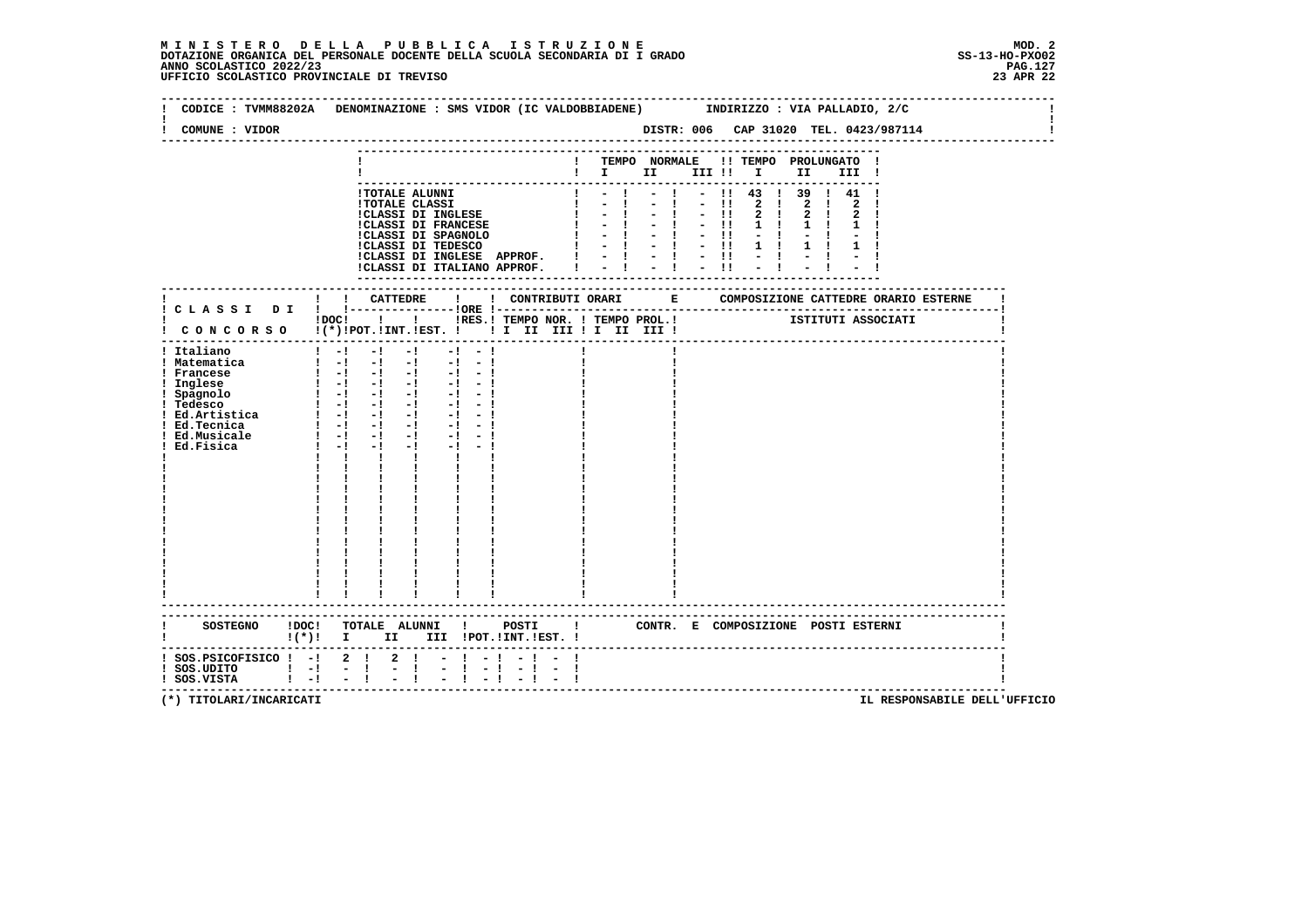## **M I N I S T E R O D E L L A P U B B L I C A I S T R U Z I O N E MOD. 2**DOTAZIONE ORGANICA DEL PERSONALE DOCENTE DELLA SCUOLA SECONDARIA DI I GRADO **SCOLASTICO SCOLASTICO 2022/23 PAG-**<br>PAGO SCOLASTICO 2022/23 PAG.128<br>UFFICIO SCOLASTICO PROVINCIALE DI TREVISO

| COMUNE : MONTEBELLUNA                                                        | DENOMINAZIONE : MONTEBELLUNA 1 SMS                                                                                                                                                                                                                             |                 |          | INDIRIZZO : VIA PAPA GIOVANNI XXIII, 5<br>DISTR: 010 CAP 31044 TEL. 0423/22284<br>--------------------------------                                                                                                                                                                                                                                                                                                                                                           |                                                 |  |  |  |  |  |  |
|------------------------------------------------------------------------------|----------------------------------------------------------------------------------------------------------------------------------------------------------------------------------------------------------------------------------------------------------------|-----------------|----------|------------------------------------------------------------------------------------------------------------------------------------------------------------------------------------------------------------------------------------------------------------------------------------------------------------------------------------------------------------------------------------------------------------------------------------------------------------------------------|-------------------------------------------------|--|--|--|--|--|--|
|                                                                              |                                                                                                                                                                                                                                                                |                 |          | ! TEMPO NORMALE !! TEMPO PROLUNGATO !<br>$\begin{tabular}{cccccccccc} & \textbf{1} & \textbf{1} & \textbf{1} & \textbf{1} & \textbf{1} & \textbf{1} & \textbf{1} & \textbf{1} & \textbf{1} & \textbf{1} & \textbf{1} & \textbf{1} & \textbf{1} & \textbf{1} & \textbf{1} & \textbf{1} & \textbf{1} & \textbf{1} & \textbf{1} & \textbf{1} & \textbf{1} & \textbf{1} & \textbf{1} & \textbf{1} & \textbf{1} & \textbf{1} & \textbf{1} & \textbf{1} & \textbf{1} & \textbf{1}$ |                                                 |  |  |  |  |  |  |
|                                                                              | 1 TOTALE ALUNNI 1 137 1 13<br>1 137 1 13<br>1 CLASSI DI INGLESE   6 1<br>1 CLASSI DI INGLESE   6 1<br>1 CLASSI DI SPAGNOLO   1 - 1<br>1 CLASSI DI SPAGNOLO   6 1<br>1 GLASSI DI TEDESCO   6 1<br>!CLASSI DI INGLESE APPROF. !<br>!CLASSI DI ITALIANO APPROF. I |                 | 6        | ! 137 ! 138 ! 155 !! 18 ! 25 ! 23 !<br>1 7 11<br>$1 \quad 1$<br>7 !!<br>$1 \quad 1$<br>$-1$ $-11$<br>$-11$<br>6 ! 7 !!                                                                                                                                                                                                                                                                                                                                                       |                                                 |  |  |  |  |  |  |
|                                                                              |                                                                                                                                                                                                                                                                |                 |          |                                                                                                                                                                                                                                                                                                                                                                                                                                                                              |                                                 |  |  |  |  |  |  |
|                                                                              | IDOCI   I IRES.I TEMPO NOR. I TEMPO PROL.I ISTITUTI ASSOCIATI<br>! CONCORSO !(*)!POT.!INT.!EST. !!! II III !I III III !                                                                                                                                        |                 |          |                                                                                                                                                                                                                                                                                                                                                                                                                                                                              |                                                 |  |  |  |  |  |  |
| ! Italiano<br>! Matematica<br>! Francese<br>! Inglese                        | ! 10! 1! 13!<br>$-1$ 1 1<br>$1\quad 31\quad 11\quad 71\quad -1151$<br>1 1 1 1 1 1 1 6<br>$\frac{1}{1}$<br>------------------------                                                                                                                             |                 | $-1 - 1$ | - - ICOMPLETA CON                                                                                                                                                                                                                                                                                                                                                                                                                                                            | - - !TVMM81401P SMS"PERTINI"VOLPAGO DEL M. (IC) |  |  |  |  |  |  |
|                                                                              | $!(*)!$ I II III !POT.!INT. EST. !                                                                                                                                                                                                                             |                 |          |                                                                                                                                                                                                                                                                                                                                                                                                                                                                              |                                                 |  |  |  |  |  |  |
| ! SOS.PSICOFISICO ! 3! 8 ! 9 !<br>! SOS.UDITO   -! -!<br>! SOS.VISTA   -! -! | $-1$                                                                                                                                                                                                                                                           | 5 ! - ! 7 ! - ! |          |                                                                                                                                                                                                                                                                                                                                                                                                                                                                              |                                                 |  |  |  |  |  |  |